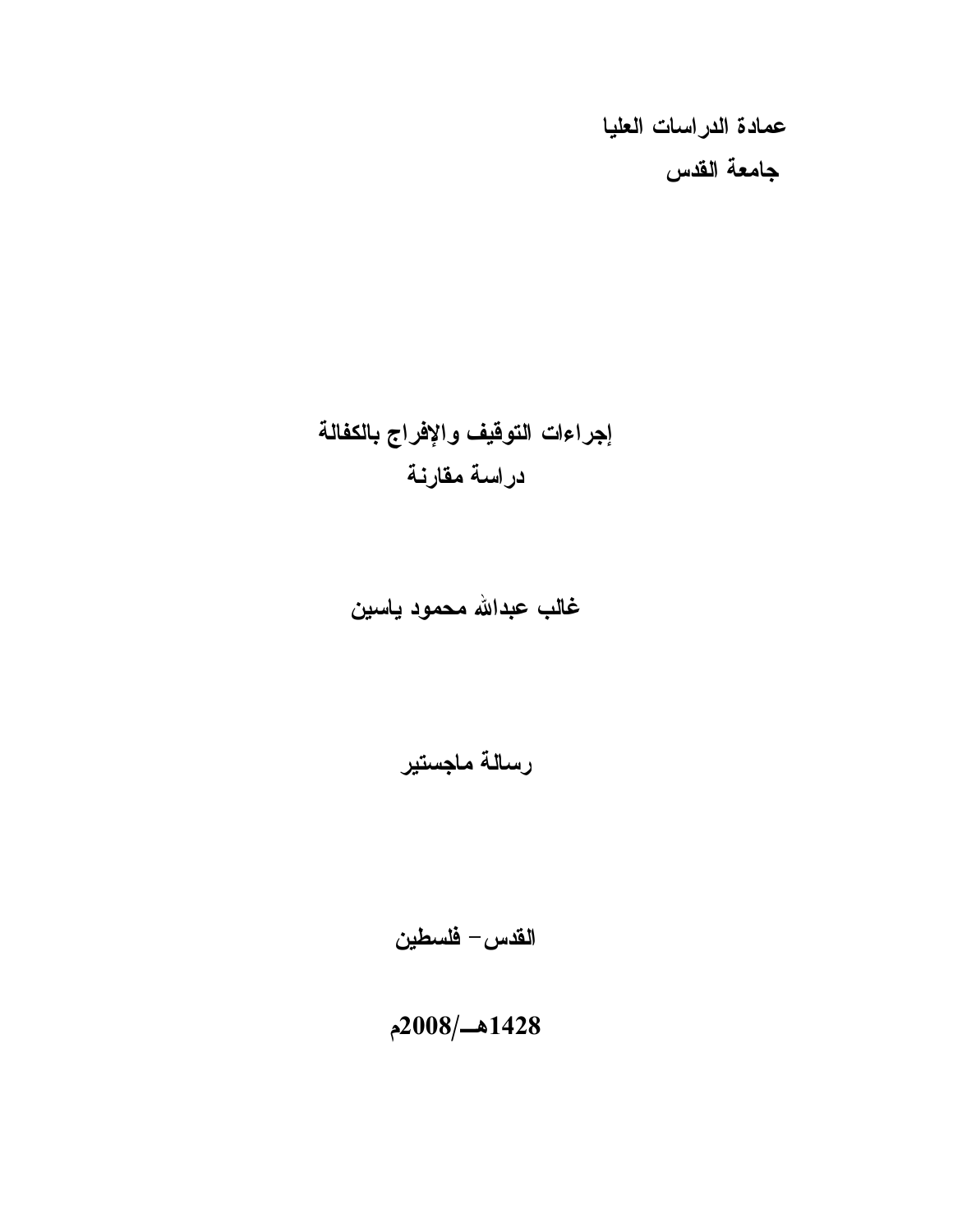# إجراءات التوقيف والإفراج بالكفالة دراسة مقارنة

إعداد : غالب عبدالله محمود ياسين

بكالوريوس قانون من جامعة النجاح الوطنية/ نابلس

المشرف: الدكتور غسان عليان

قدمت هذه الرسالة استكمالا لمتطلبات درجة الماجستير في القانون/ كلية الدراسات العليا /جامعة القدس

 $2008/\sim1428$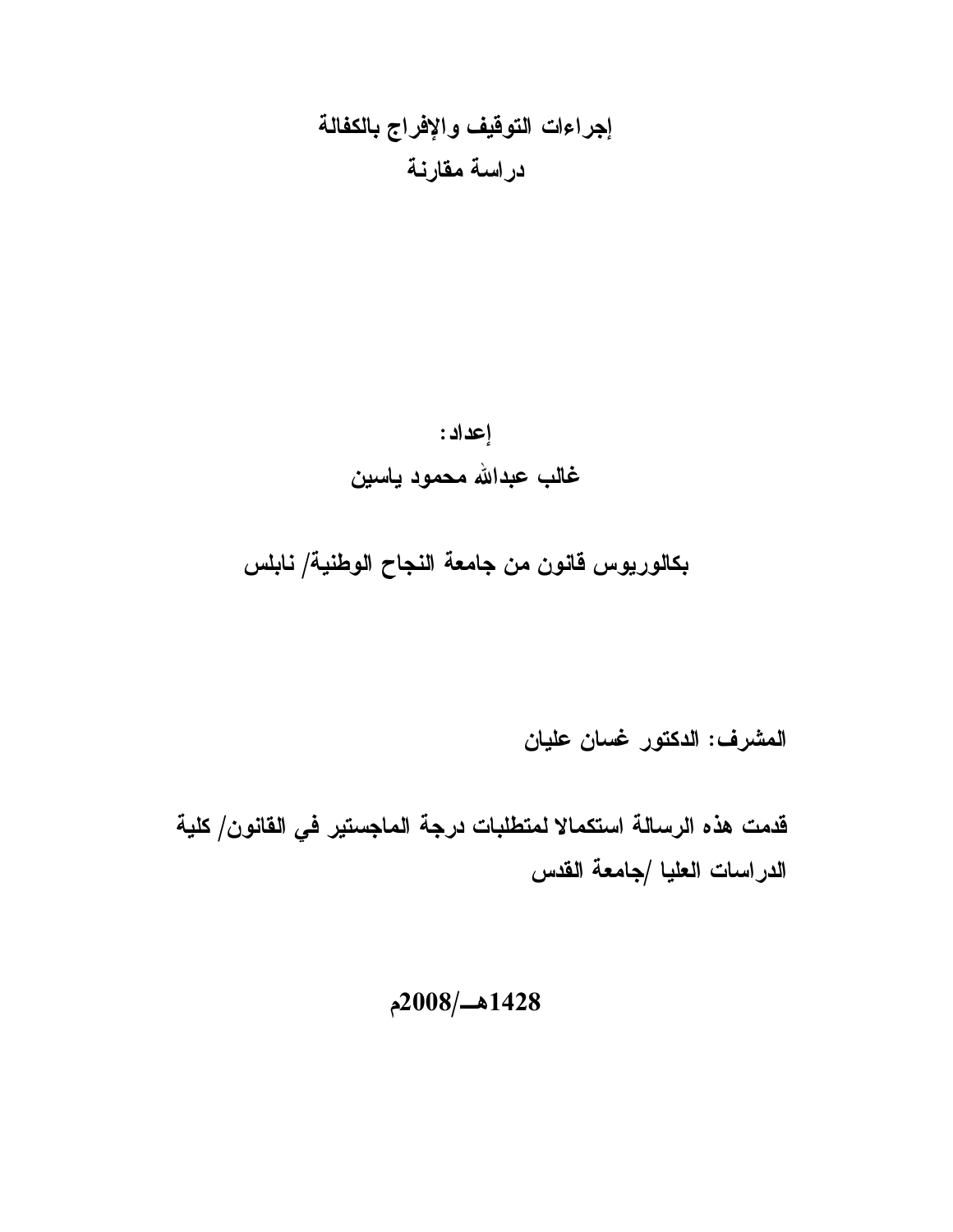جامعة القدس عمادة الدراسات العليا قسم القانون العام

إجراءات التوقيف والإفراج بالكفالة دراسة مقارنة

> اسم الطالب: غالب عبدالله محمود ياسين الرقم الجامعي: 20320045

> > المشرف : الدكتور غسان عليان

نوفشت هذه الرسالة وأجيزت بتاريخ : 2 / 1 / 2008 من لجنة المناقشة المدرجة أسماءهم وتواقيعهم .

| التوقيع: | 1– رئيس لجنة المناقشة: الدكتور غسان عليان   |
|----------|---------------------------------------------|
| التوقيع: | 2– ممتحنا داخليا: الدكتور عبد الله النجاجرة |
| التوقيع: | 3– ممتحنا خارجيا: الدكتور نائل طه           |

القدس – فلسطين

## 1428هــ/2008م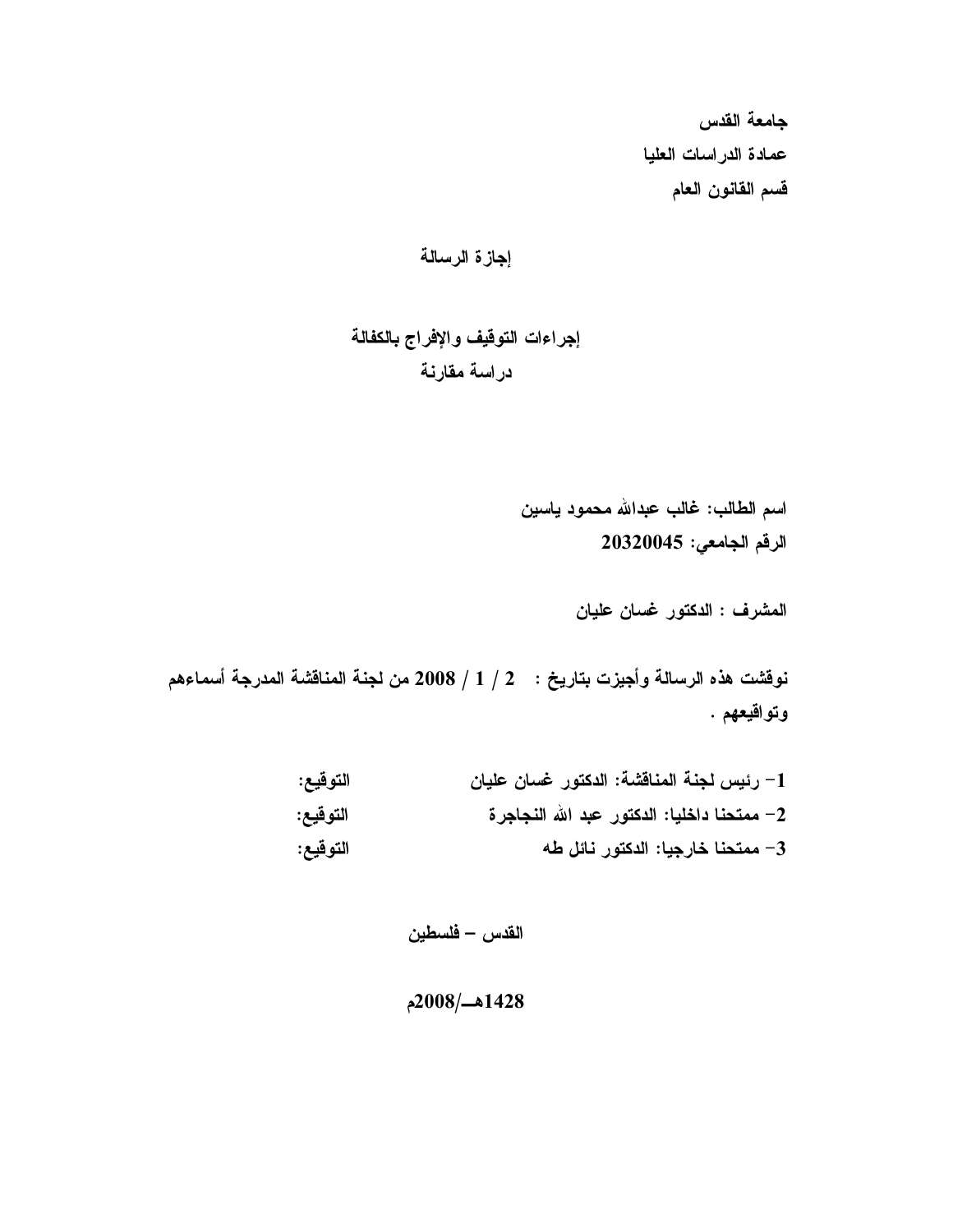# الإهداء

الباحث

غالب عبد الله محمود باسين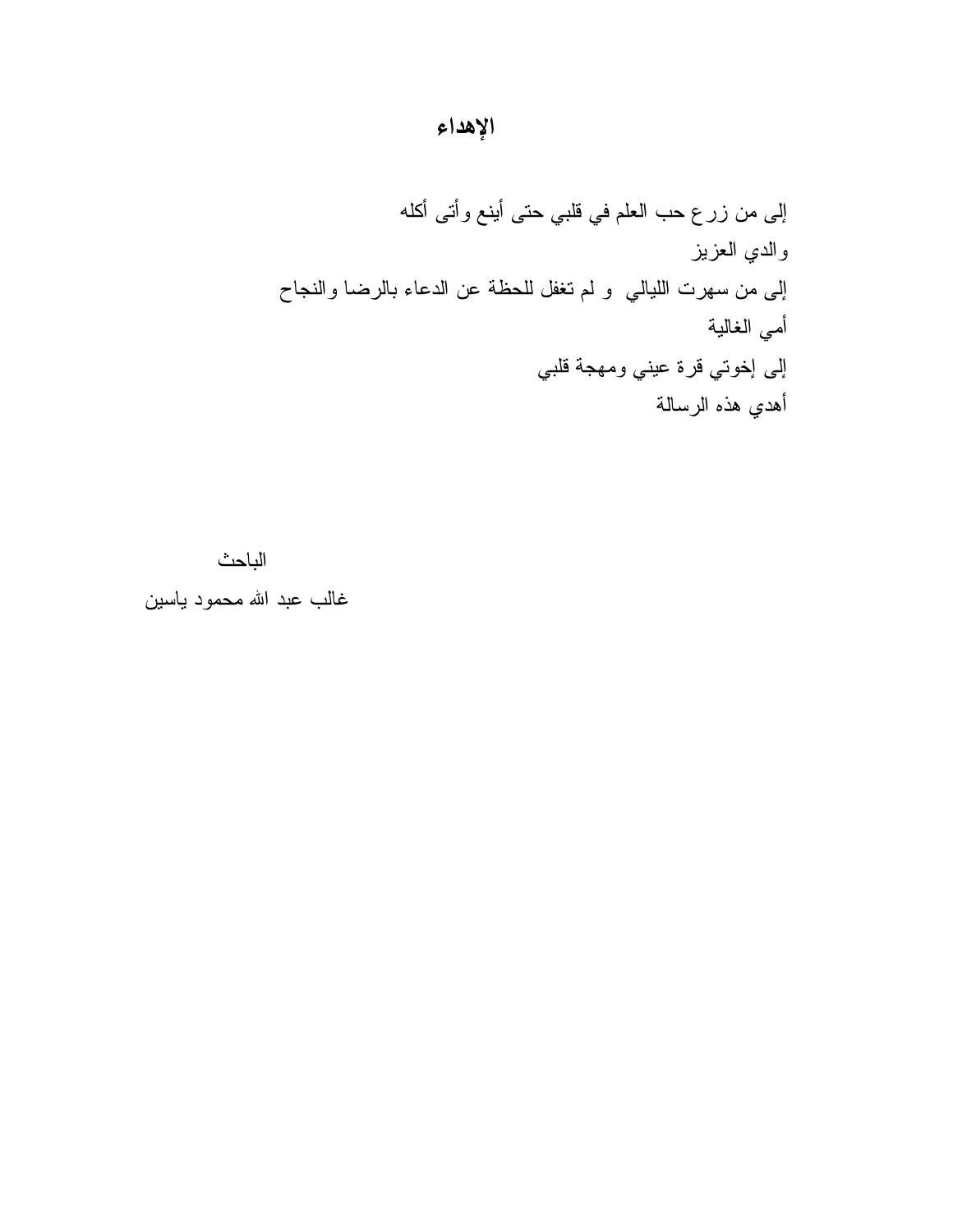# إقرار

أقر أنـا مقدم الرسـالة أنـهـا قدمت لجامعـة القدس لنيـل درجـة الماجستير ، وأنـهـا نتيجـة أبحـاثـي الخاصـة<br>باستثناء ما تم الإشارة لـه حيثما ورد، وأن هذه الرسالة أو أي جزء منـهـا لـم يقدم لنيـل أي درجـة علميـة .<br>عليا لأي جامعة أو معهد<sub>.</sub>

غالب عبد الله محمود باسبين  $2008/1/2$  التاريخ: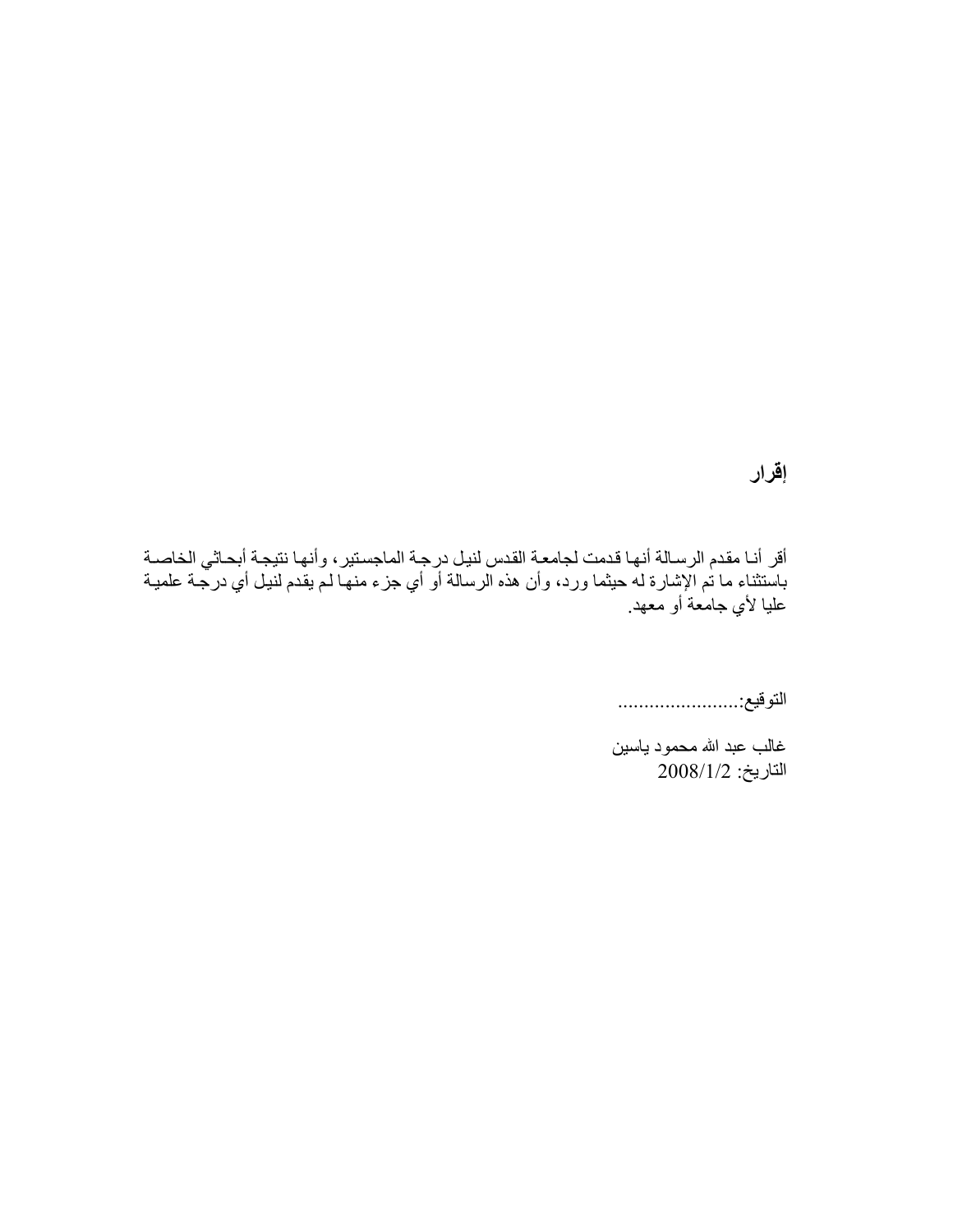## شکر و عرفان

أنقدم بعظيم الشكر وبالـغ الامتنان إلى أستاذي المشرف الدكتور غسان عليان عليى ما بذله من جهود طيبة ومباركة وتفانيا مخلصا بتوجيهاته المميزة لإتمام هذه الرسالة وما قدمه من إرشادات ونصائح كان لها بالغ الأثر في إخراج هذه المادة العلمية على النحو الذي يليق بها.

كما أنقدم بالشكر الجزيل الى لجنة المناقشة والمتمثلة بالدكتور نائل طه ممتحنا خارجيا، والـــدكتور عبد الله النجاجرة ممتحنا داخليا على ما قدموه من ملاحظات قيمة ومثمرة وما أدت إليه من إثـــراء لمهذه الرسالة.

كما أنوجه بالشكر الجزيل إلى عميد وأعضاء الهيئة الندريسية في كلية الحقوق في جامعة القـــدس، على ما بذلوه من جهود مثمرة في السنوات الماضية التي تخللت دراستي في هذه الكلية وما قدموه من عون وإرشاد، ومنسق كلية القانون الدكتور عبد الملك الريماوي لجهـــوده المميــــزة ومتابعتــــه الصادقة.

كما أتقدم بو افر الشكر إلى القائمين على مكتبة كلية الحقوق / جامعة القدس ، ومكتبة كلية الحقوق / الجامعة العربية الأمريكية ، على الدور العظيم والمعاملة الطيبة والعون عنــد اســنعارة المراجـــع و الأبحاث الخاصة بهذه الرسالة.

كما وأنقدم بالشكر الجزيل إلى أستاذي المحامى مفيد خلايلة على كل ما قدمه من نصــــح وٳرشــــاد ومتابعة ونزويد بالمراجع طوال فترة كتابة هذه الرسالة وحتى إخراجها.

وأنوجه بالشكر والعرفان للأخوة الأفاضل عصام باسين ومحمود باسين ومحمد باسين، على كل ما قدموه من مساعدة ومتابعة متفانية حتى تم إنجاز هذا العمل.

وأخيرا أسجل شكرى وعرفاني للأستاذ إياد زيد أستاذ اللغة العربية لتكرمه بتدقيق هذه الرسالة لغويا وإملائيا، والأستاذ حذيفة أبو سيفين أستاذ اللغة الإنجليزية لمساعدته في نرجمة ملخص هذه الرسالة، ولكافة الزملاء والأصدقاء الذين قاموا بتقديم النصح و والمساعدة خلال فترة كتابة هــذه الرســـالـة وحتى إجازتها.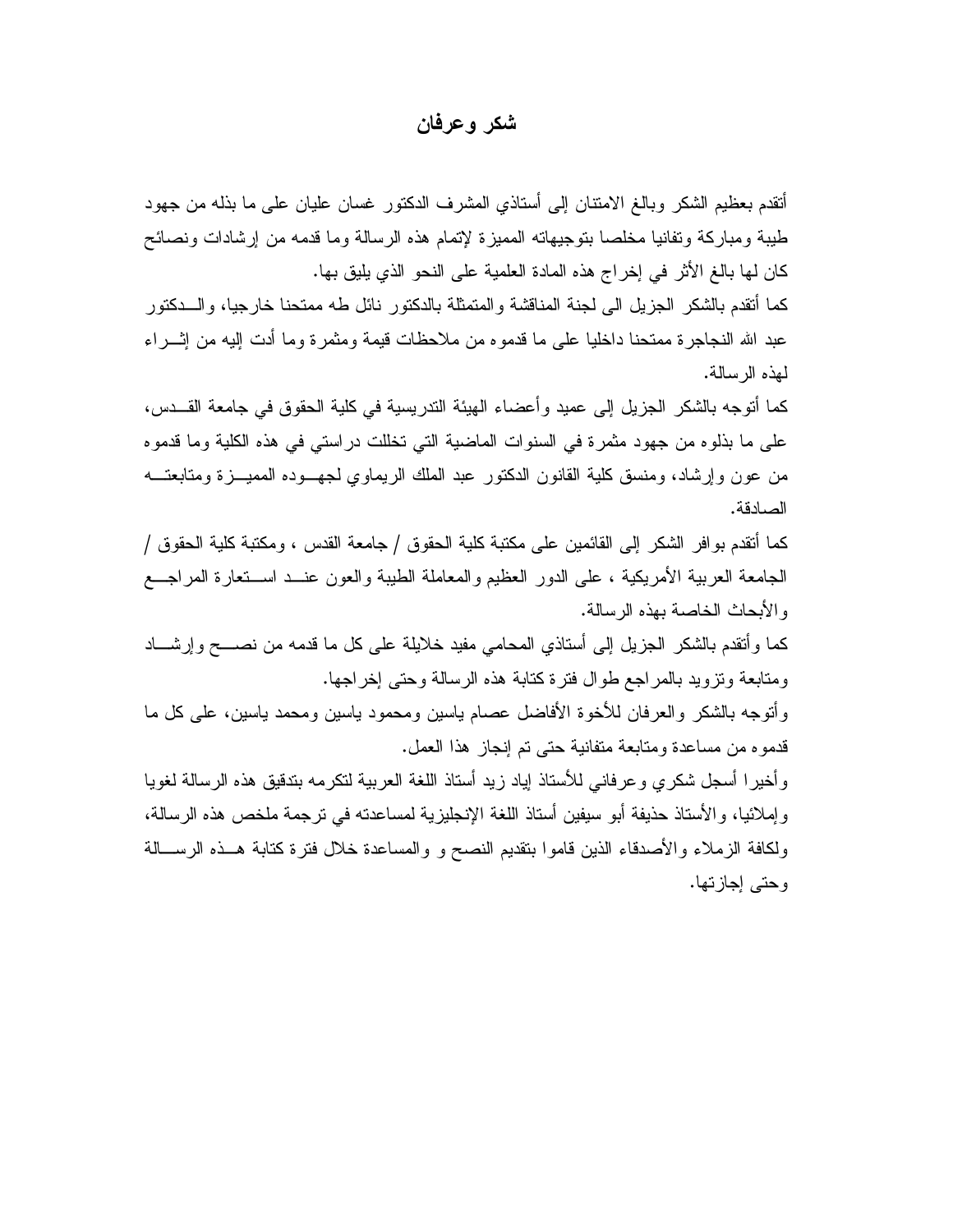#### الملخص

يعد التوقيف من أهم الموضوعات التي تتاولتها قوانين الاجراءات الجزائية نظرا لما يشـــكله هـــذا الإجراء من مساس بالحريات الشخصية للأفراد الذين يخضعون له ، حيث أنه ينصب على ســـلب حرية الفرد لفترة زمنية معينة تحد من حريته في الحركة والتتقل الأمر الذي يعتبر معه هذا الإجراء مخالفا من حيث الأصل لكافة القواعد الخاصة بحقوق الانسان.

وتثير در اسة إجر اءات التوقيف العديد من المشكلات العملية نظر ا لما يشوبه من غموض الكثير ًمن النصوص المنظمة له وخاصة ما يتعلق منها بالضوابط الموضوعية والشكلية الواجب نوافرها فيه، وقد جاءت التشريعات الجنائية محل الدراسة قاصرة في نتظيم وتحديد هذه الضـوابط والشـــروط الأمر الذي يجعل من البحث في هذا الموضوع غاية في الأهمية.كما أن الحلول التي حاولت هــذه التشريعات إيجادها للحد من مساوىء النوقيف ومن أهمها الإفراج بالكفالة عن المتهم الذي ينعرض لمهذا الإجراء تعتبر غير كافية ويكتنفها الغموض في كثير من الاحيان.

ونتبع أهمية الدراسة من كون التوقيف أخطر إجراءات التحقيق الابتدائي التي يتعرض لها المستهم والتي نتصب في الأساس على سلب حريته الأمر الذي يجعل البحث في الضـــمانات التـــي يجـــب نقريرها للفرد من الموضوعات المهمة ، كما أن البحث في مخالفة الضوابط والضمانات المقـــررة للأفراد الذين يخضعون لهذا الإجراء والجزاءات المنزنبة عليها من الأمور التـي نستوجب البحــث نظرًا لقصور البحث فيها وما نشكله من إشكالات عملية نواجه الأفــــراد والعــــاملين فــــى القضــــاء و القانون

انبعت الدراسة منهجية البحث التحليلي الوصفى المقارن والني نعتمد على استعراض النصـوص القانونية المنظمة لموضوع الدراسة وتحليلها مع النعليق عليها بأراء الفقهاء واجتهادات المحاكم. أما حدود الدراسة فستقتصر بالأساس على قوانين ثلاثة وهي قانون الإجراءات الجزائية الفلسطيني رقع 3 لسنة 2001 والذي يعتبرمن القوانين الحديثة ، وقانون أصول المحاكمات الجزائية الأردنــــي رقم 9 لسنة 1961 وتعديلاته، وقانون الإجـــراءات الجنائيـــة المصـــــري رقــــم 50 لســـنة 1950 وتعديلاته، مع الإشارة لبعض القوانين الأجنبية في حالات قليلة والتي لا يوجد ما يقابلها في القوانين المقارنة ومن أهم هذه القوانين القانون الفرنسي وما طرأ عليه من تعديلات، والسبب في اقتصــــار الدراسة عي هذه القوانين هو أنها نشكل المرجع الناريخي للقوانين الفلسطينية كما أن هذه القـــوانين كانت سارية المفعول في فلسطين قبل قدوم السلطة الوطنية الفلسطينية .

خلصت هذه الدراسة إلى العديد من النتائج ومن أهمها أن المشرع القلسطيني وعند نتظيمــــه لبــــاب النَّوقيف لم يكن موفقا في تر تيب النصوص المنظمة له حيث جاءت هذه النصوص مبعثر ة في أكثر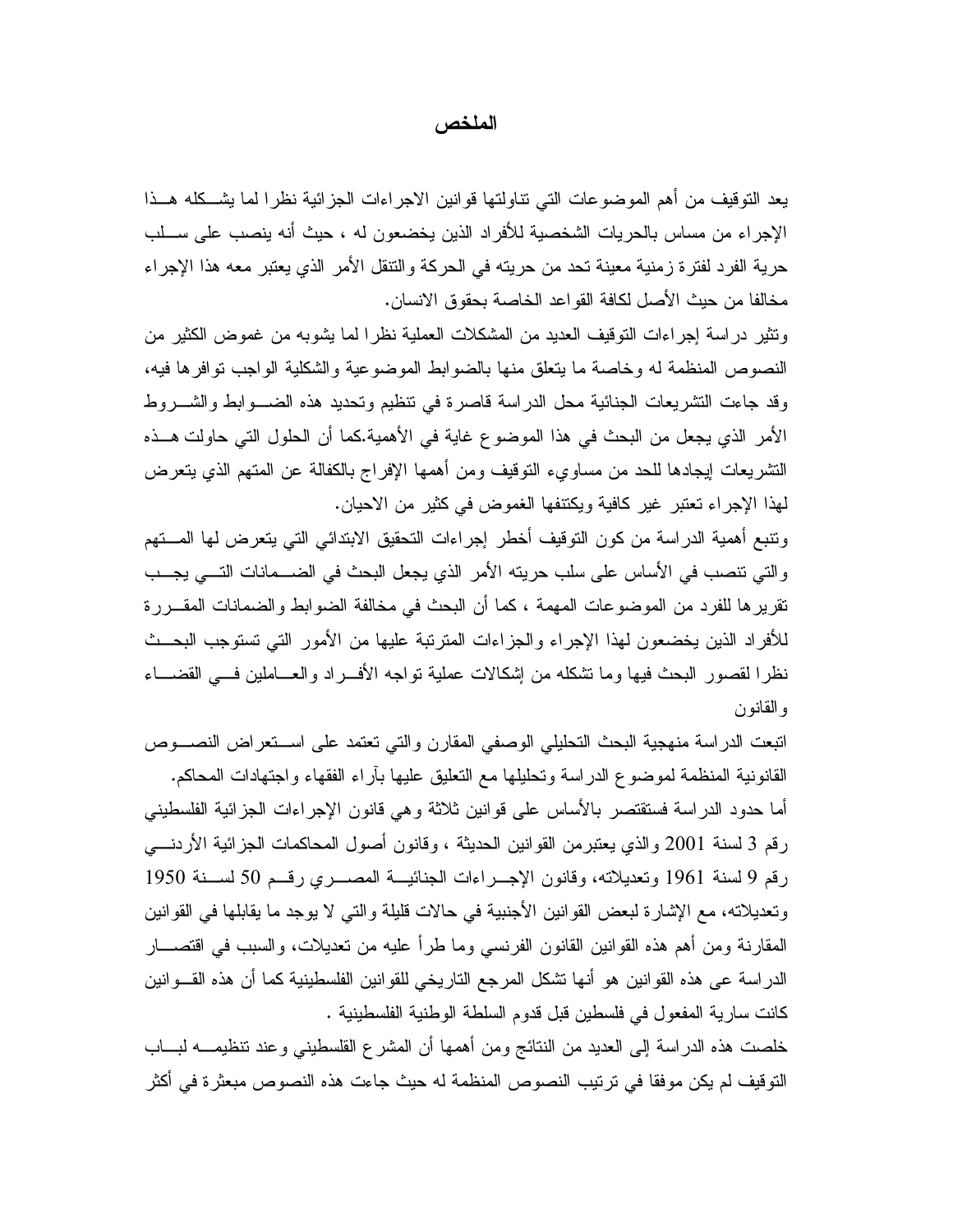من باب الأمر الذي يجعل مهمة البحث فيها من المسائل الشائكة، كما أن هذه النصوص المنظمـــة للنوفيف وخاصة ما يتعلق منها بتمديد النوقيف يشوبها بعض القصور من جهة والتناقض من جهة اخر ی .

كما نوصلت الدراسة إلى أن المشرع الفلسطيني يأخذ بوحدة سلطتي الإدعاء والنحقيق على عكــس ما سارت عليه النشريعات الجنائية المقارنة حيث تشير هذه الدراسة إلى عيوب الأخذ بنظام الجمع بين هاتين السلطنين.

كما توصلت الدراسة الى أن هناك العديد من اوجه القصور التي تشوب نظام الإفراج عـــن المـــتهم بالكفالة ومن أهم اوجه القصور ما يتعلق بتحديد الجهة التي تؤول اليها الكفالة بعد مصادرتها، كما يتبين من خلال الدراسة أن المشرع الفلسطيني إنفرد بطريقة إستثنائية للطعن على أوامر الإف راج وهي طريقة إعادة النظر وهي من الطرق غير العادية للطعن.

على ضوء النتائج التي توصلت اليها الدراسة كانت هناك مجموعة من التوصيات المقدمة للمشرع الفلسطيني والتي نكل حلولا منطقية لاماكن الخلل والقصور في القانون الفلسطيني ومن أهــم هــذه النوصيات ضرورة إعادة نرنيب ونتظيم النصوص الخاصة بالنوفيف والإفراج بالكفالة وإزالة اللبس والغموض الذي يكتنفها، كما أوصت الدراسة بوجوب الأخذ بمبدأ الفصل بسين ســـلطتي الإدعـــاء والتحقيق نظرًا لما يشكله هذا الفصل من ضمانات للمتهم من جهة والرقابة على سير التحقيق مـــن جهة اخرى، وأوصت الرسالة بوجوب اعادة النظر ببعض النصوص وخاصة ما يتعلق منها بتمديد النيابة نظرًا لوجود نتاقض فيما بينها، كما أوصت الدراسة بوجوب إلغاء طريقة إعادة النظر فـــي أوامر الإفراج نظرًا لصعوبة هذه الطريقة و تعقيداتها مما يجعل مهمة الفصل في الطعون المتعلقة بـها بطبئة وتلحق ضرر ا بـالأفر اد.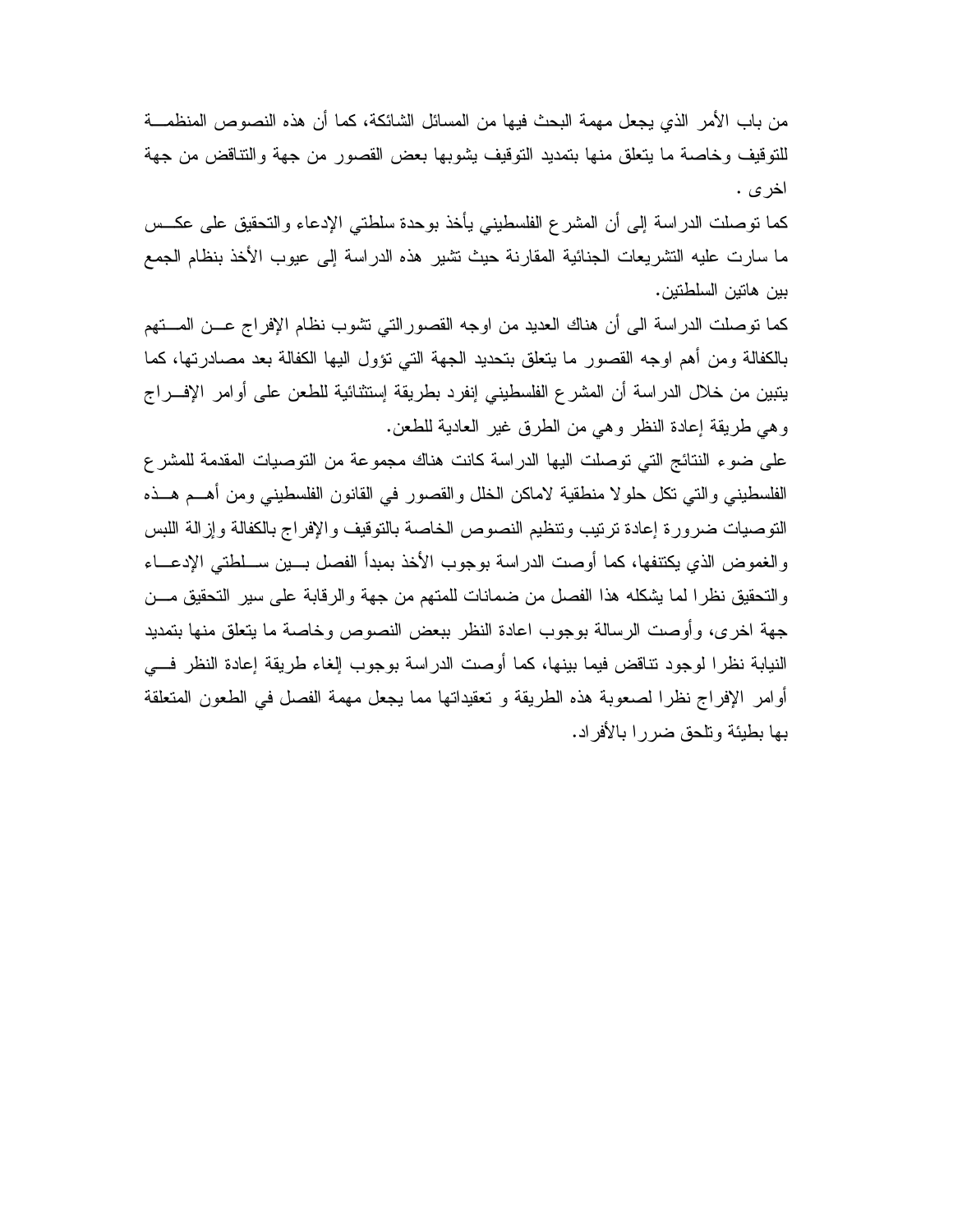#### **Abstract**

Detention is one of the most important subjects that set in the laws of criminal procedures since it affect individuals liberties who are subject to such laws. It is hard to strip individuals their freedom of movement for along time which is considered to be a violation of the rules of human rights.

This study of detention procedures raises numerous problems because of ambiguity in formal and practical rules that should be operative. Further, criminal laws, which were examined, are insufficient in arranging and identifying such rules and conditions. In addition, solutions set forth in the legislations are often ambiguous and insufficient and limit disadvantages of detention. The importance of this study arises from the fact that detention is the most dangerous procedure of primary investigation that may encounter a suspect. Accordingly, studying the guarantees that shall be available for individuals is key since there are too many complications that face lawyers and judges.

The study followed the analytical research methodology which depends on exploring legal texts that regulate this subject and then analyze them with focus on precedents an jurists opinions. Basically, the scope of the study is restricted to three legislations which are the Palestinian Criminal Procedures Law No. 3 of 2001, Jordanian Criminal Procedures Law No.9 of 1961 and the Egyptian Criminal Procedures Law No. 50 of 1950 and it amendments with an eye on foreign laws mainly the French Law and its amendments for a few cases that does not exist in the compared laws. The reason why this study is restricted to these laws is because these laws form the historical reference for Palestinian laws. In addition, these laws were applicable in Palestine before the Palestinian Authority take over Palestine.

This study concluded several results such as that the Palestinian Legislature was not fortunate to arrange the provisions of detention. The provisions of detention are spread over more than one chapter which made it difficult to research such provisions. Further, these provisions related to detention epically those linked to extension of detention are insufficient and contradicted. The study also concluded that the Palestinian Legislature consolidated the authorities of prosecution and investigation in contrast of other compared laws. This study will indicate to the disadvantages of such consolidation.

In addition, there are numerous deficiencies concerning bail release of suspects in identifying the agency that should receive the bail amount after breach of bail terms. Furthermore, the Palestinian Legislature set forth extraordinary procedure to appeal release orders which is the reconsidering procedure which is considered to be unusual appeal procedure.

In light of this study results, there are several recommendations presented to the Palestinian Legislature that provide reasonable solutions for deficiencies in the Palestinian Law. The most important recommendation was the necessity to rearrange and organize provisions related to detention and bail release and to clear ambiguity in these provisions. In addition, this study recommended the separation between prosecution and investigation authorities since it gives guarantees for suspect and strengthening control over investigation. Also, this study recommended that several provisions shall be reconsidered epically those related to extension of detention because of contradiction among these provisions. Finally, the study recommended that the reconsideration procedure in release orders shall be revocated since it is too complicated which make appeal process slow and harmful for individuals.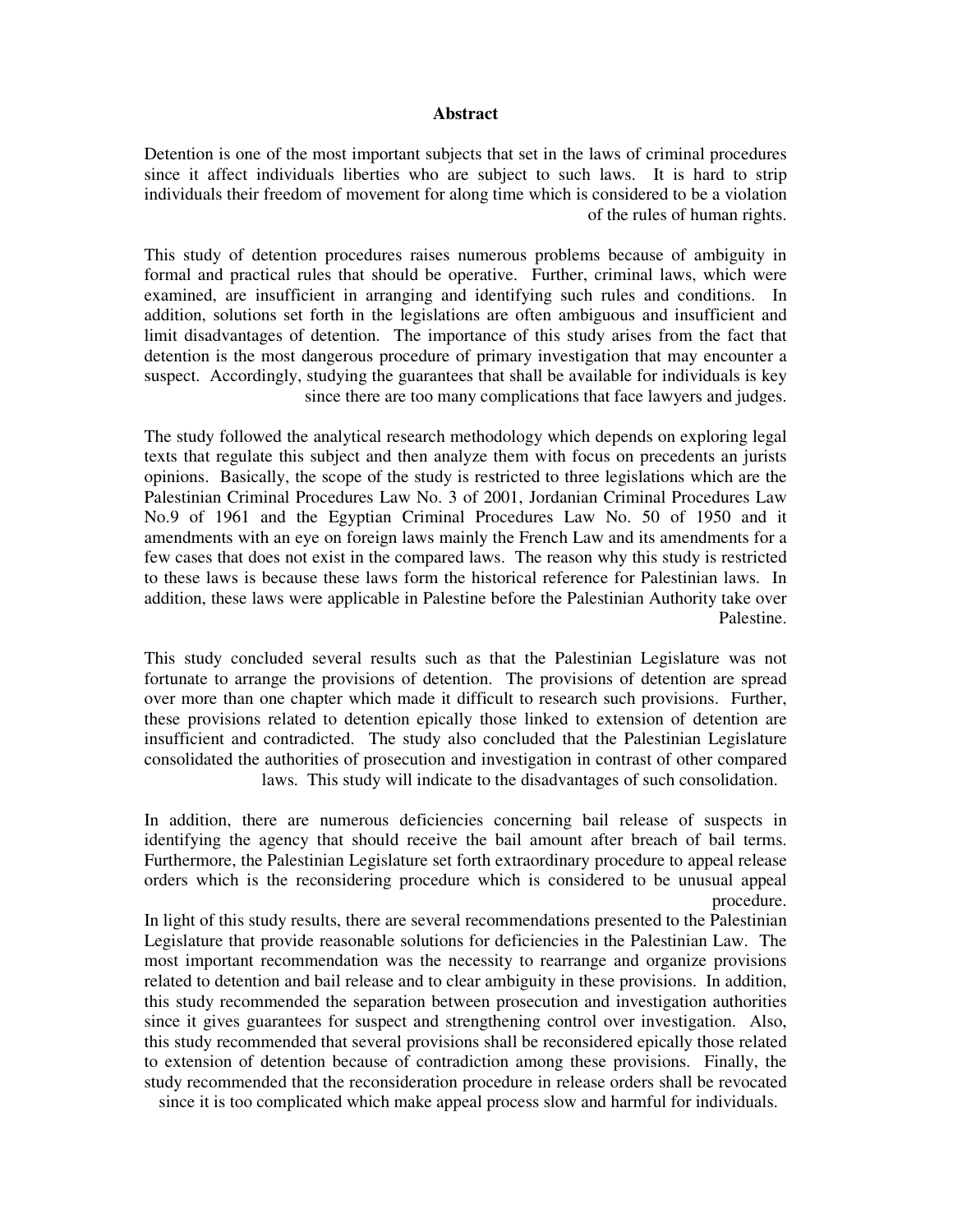#### المقدمة

يعد التوقيف أو ما يعبر عنه بالحبس الاحتياطي في بعض التشريعات الإجرائية من أخطر إجراءات التحقيق على الإطلاق، ومن أهم موضوعات قانون الإجراءات الجزائية ذلــك أنــــه بمـــس حريــــة الشَّخص ويقيدها قبل أن يصدر في حقه حكم بالإدانة. وهو خطير لأن شبهة النَّوسع في اســـنعماله قائمة طالما لم توضع له معابير ٍ موضوعية، كما أنه قد بساء استخدامه ليصبح غير مبر ر ، ناهيــك عن أن المتهم الموقوف قد بنتهي به الأمر إلى البر اءة فيكون ما قضاه قيد التوقيف مهما كانت مدته في مرتبة ظلما وتعديا.

ويمثل التوقيف نقطة نزاع جدلي بين مصلحتين شرعيتين متعارضتين، فمن ناحية يجب التسليم بأن كل إنسان بريء حتى تثبت إدانته، فلا يجوز حرمانه من حريته قبل ذلك، ولذا يبدو التوقيف السابق على الحكم بالإدانة انتهاكا لحق أساسي يتعلق بحرية الفرد، ومن ناحية أخرى فإن هذا التعدي يكون شرعيا بواسطة القانون الذي تضعه الدولة والذي يحدد شروط التوقيف وضوابطه والحالات التسى يباشر فيها، من أجل الحرص على حماية المصلحة العامة وتوفير الضمانات التي تلــزم الـــدعوى الجز ائبة تحقيقا للعدالة.

ولقد كان النوقيف أحد الموضوعات التي شغلت اهتمام المفكرين سواء في صورة مؤتمرات دوليـــة أم مناقشات فقهية، و هو أيضـا من أهم الموضـوعات التي نزد في صلب القوانين الإجرائية المختلفة، وثارت حوله ولا نزال نثار كثير من المناقشات الفقهية، فأثمرت عن تعديلات نشــــريعية أصــــابت موضوع النوقيف بالتعديل والتطوير على نحو يحقق الوظيفة التي شرع مـــن أجلهـــا، فخضــــعت النصوص المتعلقة بالتوقيف في عدد غير قليل من الدول لتعديلات تشريعية أهمهـــا فـــي فرنســـا ومصر .

#### إشكالية الدر إسة:

ومن الثابت في فقه القانون الجنائي أن التوقيف هو إجراء تحفظي، وهو بطبيعته يفترض أن يكون مؤقتًا، فإما أن ينتهي باﻹفراج عن المحبوس احتياطيا، وإما أن ينقلب إلى عقوبة، وهو إجراء يسبق صدور الحكم على المتهم، فهو في حقيقته حجز للحرية قبل أن يحسم القضاء أمرء، لذا فـــان كافـــة التشريعات الجنائية تخضع إجراءات النوقيف لقواعد تهدف إلى خلق النوازن بين حق المجتمع وحق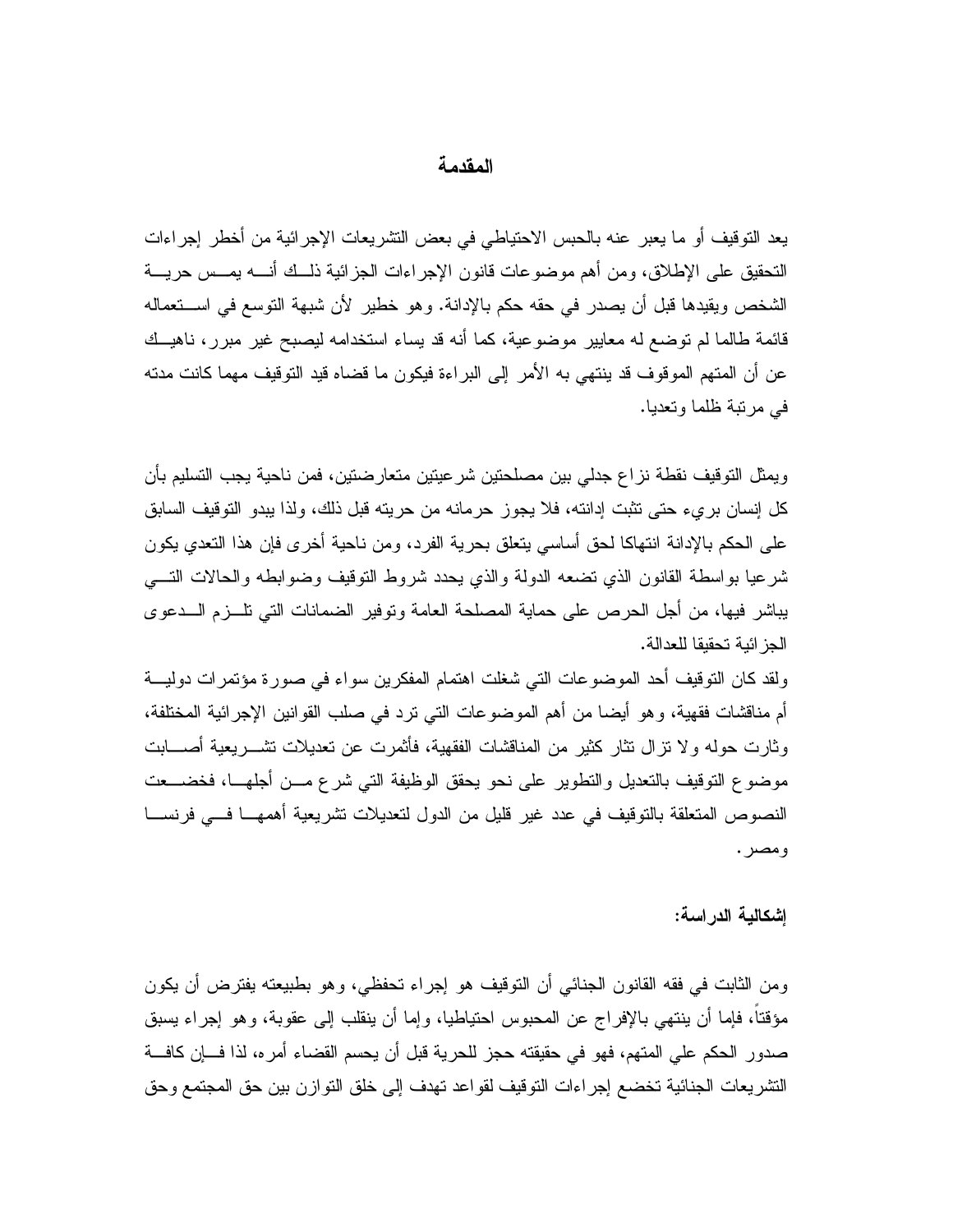الفرد، ويفترض أن تتطور ونتعدل بشكل دائم لنتفق مع مبادئ حقوق الإنسان، وبما بتماشـــي مـــع القواعد التي أرستها المعاهدات الدولية ذات العلاقة بحقوق الإنســـان، ونتمثـــل هـــذه الإجــــراءات بمجموعة من الضوابط التي نرافق صدور أمر النوقيف والتي تعتبر في مجموعها ضمانات لكل من يخضع لمهذا الإجراء، ونثير دراسة هذه الضوابط والنتائج المترنبة عليها كجـــزء مـــن إجـــراءات التحقيق الابتدائي وما قد تؤديه من تأثير على حرية الفرد العديد من الإشكاليات التي تستحق البحث والدراسة، على الرغم من أن التشريعات الجنائية قد أوجدت نظاما بديلا للتوقيف وهو الإفراج عن المتهم لفترة مؤقتة والتبي قد تمتد أحيانا إلى نهاية التحقيق والمحاكمة، حيث قررت هذه التشـــريعات نوعين من الإفراج وهما الإفراج الوجوبي والإفراج الجوازي المصحوب بالكفالــة، ويتميــز هــذا النظام بأنه يحد من مساوئ التوقيف ويجعل من سلطة التحقيق مقيدة بمدة التحقيق مسع المتهمسين ضمن مدة زمنية محددة مما يحقق معه العديد من الضمانات التي نتصب علـــي مراعـــاة الحريـــة الفردية، إلا أن هذا النظام وما يحققه من نتائج إيجابية للأفراد الموقوفين إلا أنه لا يعتبـــر لوحـــده ضمانة كافية لاسترداد الفرد لحريته، ناهيك عن الثغرات التي يتميز بها هذا النظام والتي ســتكون محلا للبحث في هذه الرسالة، وقد نتبهت بعض التشريعات الجنائية لمدى الخطورة التي يلحقها نظام النوقيف بالأفراد الخاضعين له فقررت مجموعة من الجزاءات المنزنبـــة علـــي مخالفـــة شــــروط وضوابط التوقيف والتي تأخذ صورا متعددة بعضها بتعلق بجزاءات عقابية والآخر بتعلق بجزاءات تأديبية، والبعض يتعلق بالتعويض المدنى، إلا أن هذه الجزاءات لم يتم تنظيمها في القوانين المقارنة بالشكل الذي يجب أن نكون عليه، ولذلك سنقوم في هذه الدراسة بمحاولة لِيجاد الحلول لنقرير هذه الجز اءات .

أهمية الدراسة:

ونتبع أهمية الدراسة من خلال الضوء الذي نلقيه على دور التوفيف والإفراج بالكفالة، وما نشكله من تأثير على حرية الأفراد من جهة، وعلى الضمانات التي قررتها التشريعات الجنائية لكل مـــن يخضع لهذه الإجر اءات من جهة ثانية.

كما نتبع أهمية البحث في هذا الموضوع من كون القوانين الفلسطينية التي تناولتها وخاصة قـــانون الإجراءات الجزائية هو من القوانين الحديثة نسبيا والتبي لما يسبر غورها، ولم يتم التعـــرف علــــي مقاصد المشرع في كثير منها، لذلك كان البحث في هذا القانون من المسائل الضرورية التي تعـــين على بيان وتوضيح الكثير من المسائل الشائكة التي تضمنها هذا القانون.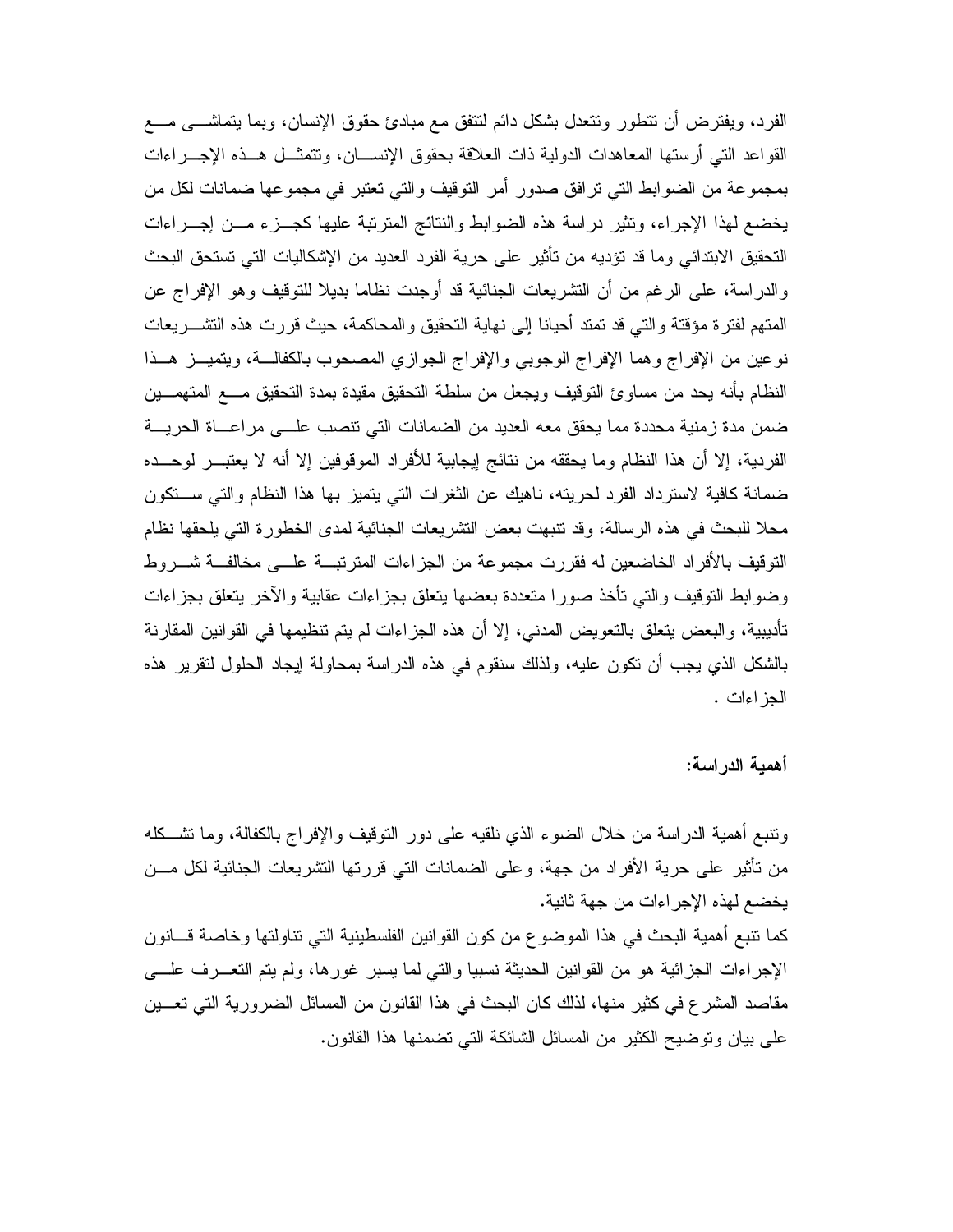من هنا جاءت دراسة موضوع النوقيف لأنه أن الأوان لاستقراء التشـــريع الجزائـــي الفلســطينـي والوقوف على حقيقة النصوص المنظمة لموضوع التوقيف باعتباره أخطر الإجراءات التي تمــس الحر ية الفر دية المكفولة دستور يا.

ووفقا لما سبق يقتضي الأمر دراسة خطة المشرع الفلسطيني في تنظيم موضوع التوقيف هـــادفين من ذلك البحث عن فحوى القيود والضوابط التي نبناها المشرع في هذا الموضوع، ثــم محاولـــة اقتراح الحلول الموضوعية لتدعيم الضوابط القانونية التي يجب مراعاتها عند مباشرة التوقيف حتى تتحقق مشرو عيته، ذلك أن التوقيف من أخطر الإجراءات الماسة بالحرية الفردية فيسلبها بالنســبة لمتهم برىء لم يصدر بعد بإدانته حكم من القضاء، و هو لذلك أخطر وأبغض إجراءات التحقيق التي تتخذ ضد المتهم.

حدود الدراسة:

أما مجال هذه الدراسة فسيقتصر على قوانين ثلاثة وهي قوانين الإجراءات الجزائية في فلســـطين والأردن ومصر، وعلة اختيار هذه القوانين الثلاثة تحديدا أنها تشكل المرجع التـــاريخي للقـــانون الفلسطيني الحديث، حيث إن هذه القوانين هي التي كانت سارية المفعول في فلسطين قبـــل قـــدوم السلطة الوطنية الفلسطينية، كما أن تأثَّر المشرع الفلسطيني بدا واضحا وجليا في نصوصه بالقوانين محل الدراسة وخاصة النشريع المصري، كما أنه ومن خلال البحث في هذا المجال سينبين لنا أن المشر ع الفلسطيني ورغم نأثره بالقوانين محل الدراسة قد أفترق عنها في كثير من الأحيان وتحديدا في نظام التوقيف الاحتياطي، لذا كان من الأهمية بمكان البحث مقارنة موقف المشرع الفلســطيني بالنشريعات الأخرى محل الدراسة للوقوف على المنهج الذي سار عليه مشرعنا عند إقــــرار هـــذا النظام.

#### الدر اسات السابقة

نظرا لكون قانون الإجراءات الجزائية الفلسطيني هو من القوانين الحديثة نسبيا، فإن مشكلة التوقيف والإفراج بالكفالة من المسائل التي لم نتم معالجتها بطريقة بحثية موسعة كما يجب، وإنما بـــرزت در اسات حديثة حول هذا الموضـع من قبل عدد قليل من البـاحثين في بعض الجامعات الفلسطينية<sup>1</sup>،

<sup>&</sup>lt;sup>1</sup>– أنظر رسالة الباحث محمد ولد على بعنوان النوفيف والحبس الاحتياطي، رسالة ماجستير، غير منشـــورة،جامعة النجـــاح الوطنية، 2007.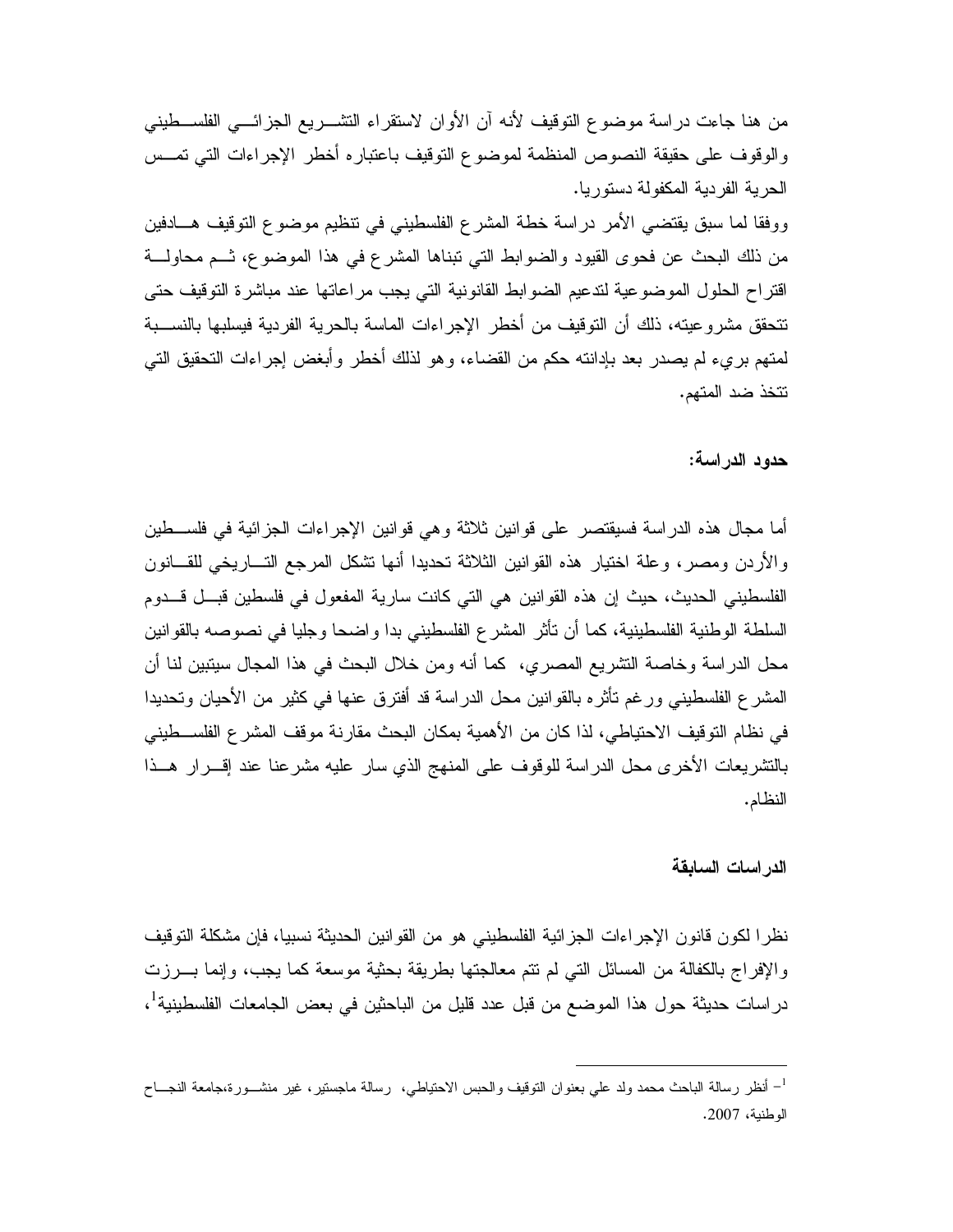لذا كان لزاما النوسع في هذا الموضوع وتحليله بشكل مستفيض حتى يتم التغلب على المشاكل التي تواجه العاملين في مهنة المحاماة والقضاء والنيابة العامة، أما في ما يتعلَّــق بالدراســـات الأدبيـــة السابقة في القوانين المقارنة فهناك العديد من الدراسات التي خصصت للبحث في نظـــام التوقيــف والإفراج بالكفالة وخاصة في القانون المصري<sup>1</sup> .

### منهج الدراسة:

سيتبع الباحث في هذه الدراسة المنهج التحليلي الوصفي المقارن من خلال اســـنعراض النصــــوص القانونية المختلفة وتحليلها ومقارنتها والتعليق عليها مع الإشـــارة لأراء فقهـــاء القـــانون الـجنـــائـي واجتهادات محاكم النقض والتمييز في هذا الموضوع .

#### تقسيم الدراسة:

تعد المرحلة التي يصدر فيها الأمر بتوقيف المتهم من أهم المراحل التي يجب أن يعني بها المشر ع بإحاطتها بقدر من الضوابط القانونية التي نكفل مباشرة التوقيف وفقا للمبررات الضـــرورية التـــي تقتضيه.

ويتحدد نطاق المرحلة التي يجيز فيها المشرع الأخذ بالتوقيف، وما يجب أن يســـبغ عليهــــا مـــن ضمانات وقيود يتحقق فيها عدم خضوعها لأي تأثير وهي بصدد مباشرتها له، ومن جهة أخـــرى يتوجب على المشرع النص على بعض الشروط الموضوعية والشكلية التي يجب على سلطة الأمر بالنوقيف النقيد بها، لأن نلك الشروط إنما نمثل ضمانات هامة لحماية الحرية الشخصية للمتهم فـــي مواجهة هذا الإجراء الاستثنائي.

ومن أجل تحقيق الغايات السابق ذكرها سنقوم بنقسيم هذه الدراسة إلى فصلين ننتاول في الفصـــل الأول الضو ابط الموضوعية والشكلية للتوقيف، أما في الفصل الثاني فنخصصه للإفـــراج بالكفالـــة وجزاء مخالفة الضوابط القانونية للتوقيف، ووجدنا من الأهمية أن يسبق هذه الفصول فصل تمهيدي نتناول ماهية التوقيف ومشروعيته باعتباره من الموضوعات التي تقودنا إلى تحديــد نطـــاق نلــك

سيتم ذكر هذه الدراسات والأبحاث في هذه الدراسة حسب موضعها. <sup>1</sup> -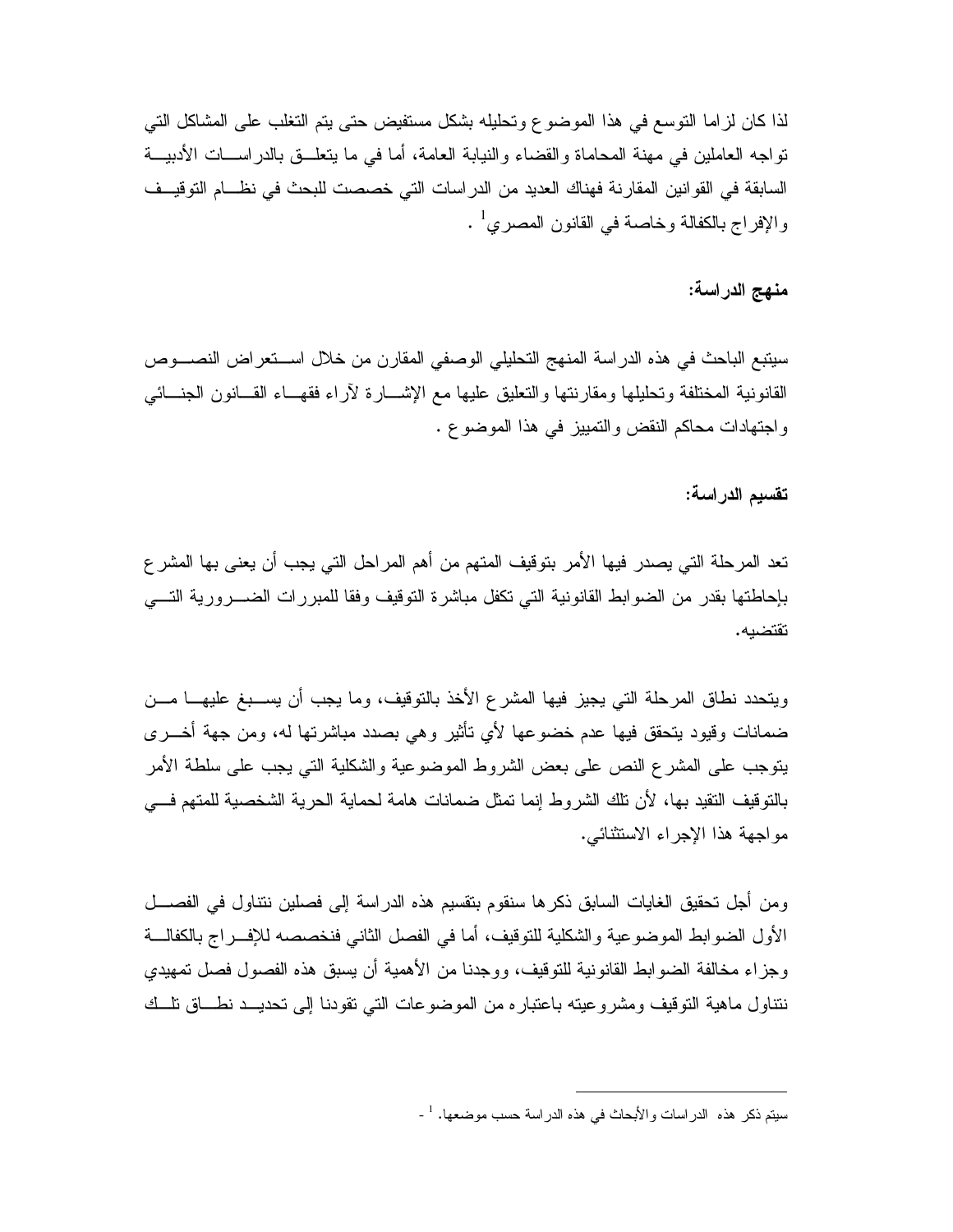الضوابط والجزاء المترتب عليها، وختم الباحث دراسته بمجموعة من النتائج والتوصيات المفيــدة والتي يرى أن على المشرع الفلسطيني أخذها بعين الاعتبار .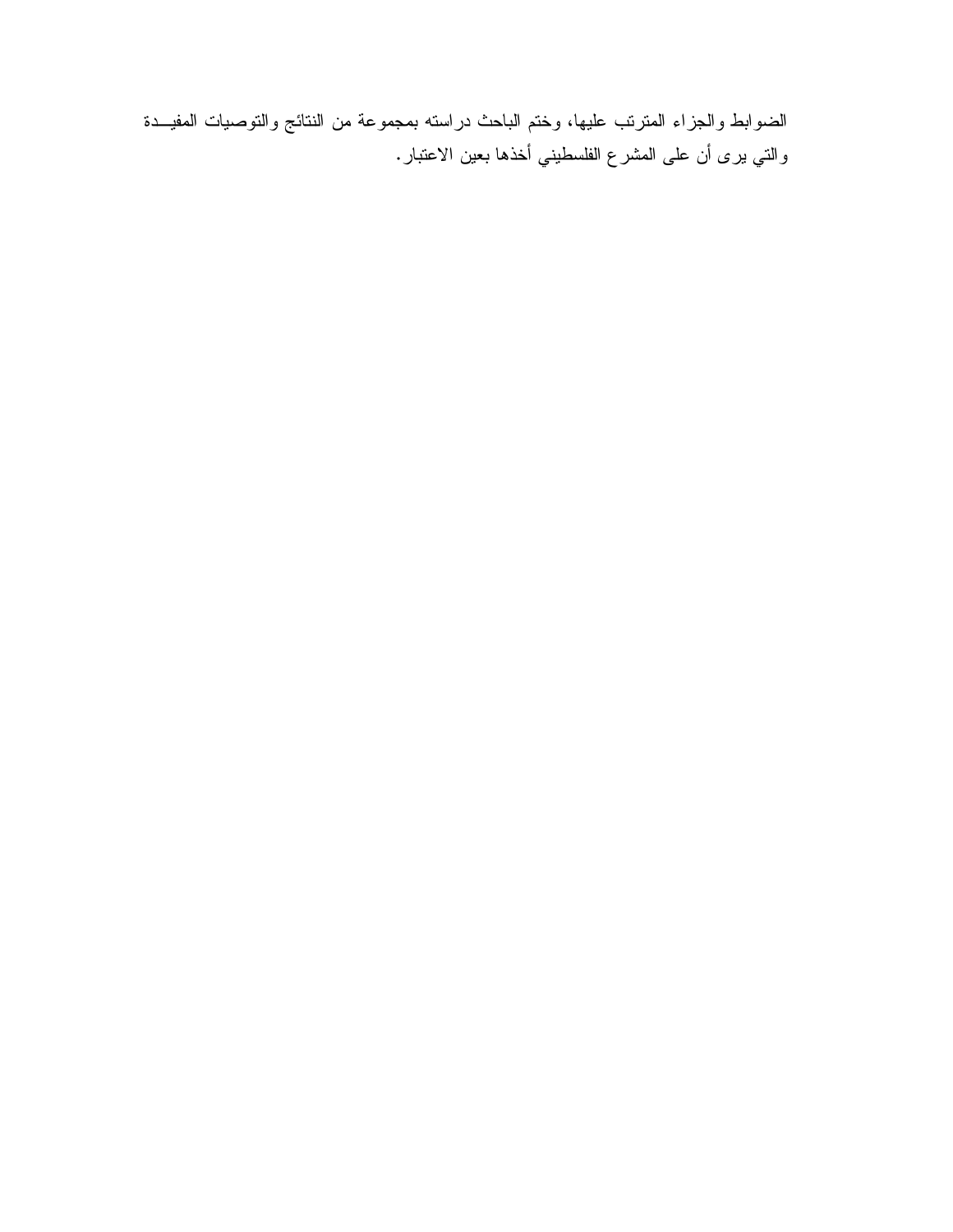الفصل الأول

## الضوابط القانونية لشرعية التوقيف

النَّوقيف هو إجراء استثنائي يرد على حرية الفرد لفترة معينة من الزمن وهو والحالة هذه يخضــــع للعديد من الضوابط القانونية التي أقرتها التشريعات حتى لا يتنافى مع المبادىء الخاصــــة بحقـــوق الإنسان التي أجمعت عليها كافة النشريعات الدولية والمحلية. ولأن التوقيف بتعارض مـــن حيـــث الأصل مع حقوق الإنسان وحريته الأصبلة في حقه بالتنقل، فقــد أحاطتـــه التشـــريعات المختلفــة بمجموعة من الضمانات التي تشكل في مجموعها نوعا من الرقابة على السلطة الآمرة بـــالتوفيف، وقد نصت على هذه الضوابط والضمانات كافة التشريعات الوطنية والدولية إنطلاقا مـــن مفهـــوم تقديس الحرية الفردية للأشخاص، ولذلك نجد أن الدساتير كافة نتص على مبادىء حقوق الإنســـان وعدم جواز نقييد الحريات دون مسوغ قانوني أو سند شرعي للتوقيف، لكل ما نقدم فإننا سنبحث في هذا الفصل الضوابط القانونية لشرعية التوقيف وهذا يتطلب دراسة وبيان ماهية التوقيف وتكييف القانوني وتمييزه عن غيره من الإجراءات وكذلك بيان الوظائف الشرعية التي يؤديهــا التوقيــف كإجراء من إجراءات التحقيق لكل ذلك سنقسم هذا الفصل إلى مبحثين حيث سنوضح في المبحــث الأول ماهية النوقيف وفي المبحث الثانبي مشروعية النوقيف.

المبحث الأول

#### ماهية التوقيف ومشروعيته

النَّوقيف هو إجراء خطير "يمس بالحرية الشخصية للفرد، لذلك فإن النَّعريف بماهيته وطبيعته مـــن الأمور التي يجب أن نتسم بالدقة، لأنه ينطوي على نعريفه نتــائج هامـــة نتعلـــق بحريـــة الفـــرد وبالضمانات المقررة للمتهم أثناء مرحلة التحقيق مما يجعله في كثير من الأحيان يتشـــابه بـــبعض الإجراءات الماسة بالحرية والتي نؤدي في كثير من الأحيان إلى الخلط فيما بينها.

ولبيان ماهية النوقيف الاحتياطي لا بد لنا من استعراض تعريفه وفق ما أورده الفقه والتشــــريعات الجنائية وبيان طبيعته القانونية وتمييزه عن الإجراءات الشبيهة به، لذا، سنقسم هذا المبحث إلي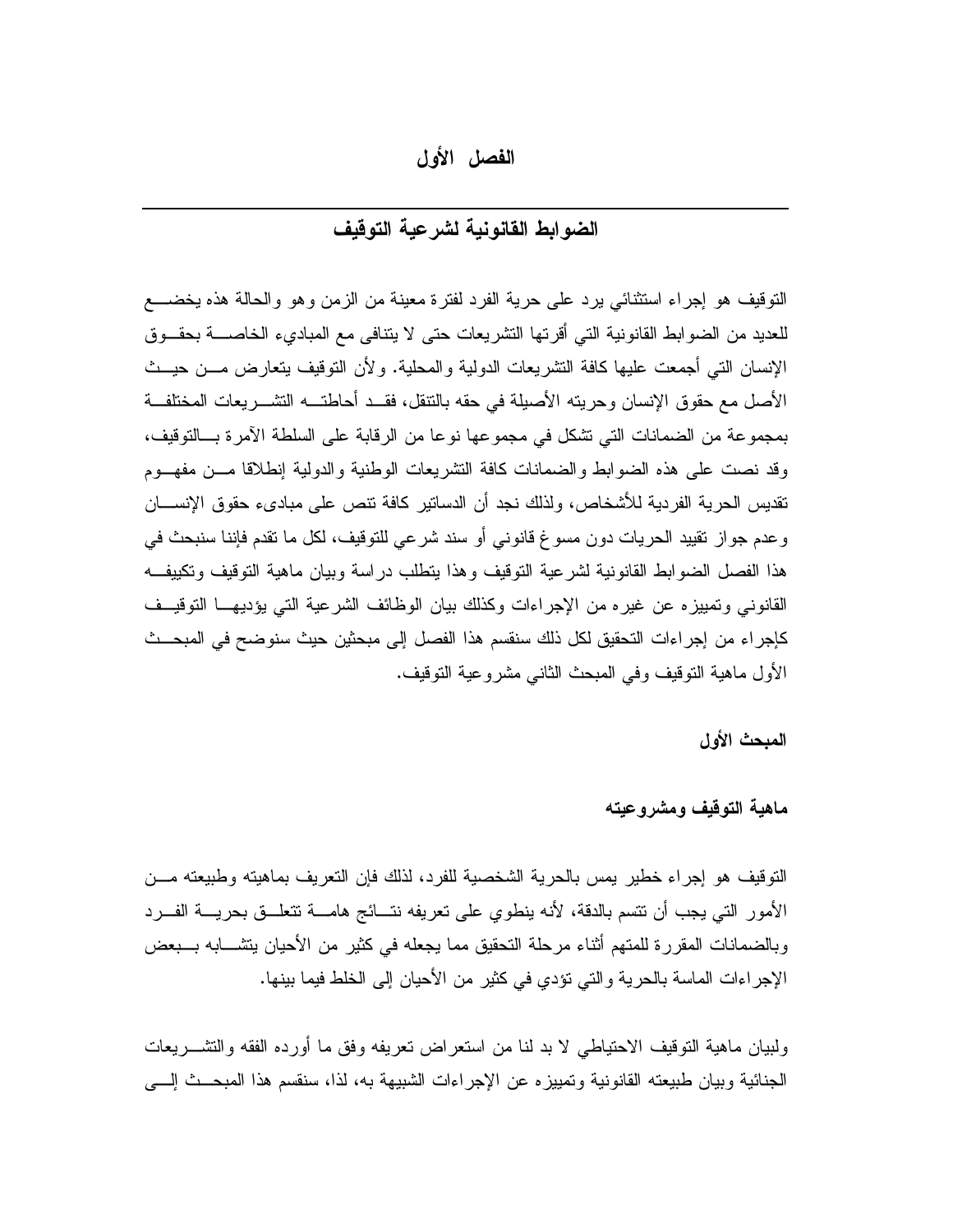ثلاثة مطالب حيث سنوضح في الممطلب الأول تعريف التوقيف الاحتياطي في اللغة والاصـــطلاح و في المطلب الثاني التكبيف القانو ني أو الطبيعة القانو نية للتو قيف و في المطلب الثالث التمبيز بـــين النوقيف وغيره من الإجراءات.

المطلب الأول

تعريف التوقيف الاحتياطي

تثير دراسة النوقيف جدلاً واسعاً حول تحديد تعريفه وذلك بالنظر لما يشكله هــذا الإجـــراء مـــن خطورة على الحقوق والحريات الخاصة بالأفراد لذلك فقد اجتهد الفقه لوضع تعريف محدد للتوقيف أخذين بعين الاعتبار الغاية التي توخاها المشرع الجنائي من وضع هذا الإجراء. سنبحث في هذا المطلب تعريف التوقيف الاحتياطي لغةً و اصطلاحاً وذلك بتقسيمه إلى فرعين حيث سنبحث في الفر ع الأول تعريف التوقيف في اللغة والاصطلاح وفي الفر ع الثاني التعريف الفقهــي للتو قبف.

الفرع الأول

### تعريف التوقيف لغةً واصطلاحاً

النوقيف في اللغة مأخوذ من مصدر أوقف وهو المنع، ويقال أوقف فلان فلاناً عن العمـــل بمعنــــي منعه من العمل، وبالتالي يعرف التوفيف لغةً بأنه المنع<sup>1</sup>. أما الحبس في اللغة فهو ضــد التخليـــة، واحتبسه بمعنى اتخذه حبيسا فالمعنى اللغوي يفيد أن التوقيف يعني سلب الحرية بحيــث لا يكـــون للشخص المحبوس أو الموقوف إرادة الحركة إلاّ بإذن من حابسه<sup>2</sup>.

أمّا من حيث الاصطلاح فلم يرد في قانون الإجراءات الفلسطيني رقـــم 3 لســـنة 2001 تعريـــف لمفهوم التوقيف وإنما جاءت النصوص الواردة في هذا القانون والمتعلقة بالتوقيف منظمّة لأحكامــــه

<sup>-</sup> عبود السراج، النوفيف والحقوق الاساسية للفرد، بحث مقدم إلى الندوة العلمية التاسعة للمركز العربي للدراسات الآمنية والندريب، الرياض، 1984، ص 3.

<sup>&</sup>lt;sup>2</sup> – ورد هذا التعريف في كتاب الدكتور إبراهيم طنطاوي، الحبس الإحتياطي، دراسة مقارنة، دار النهضة العربية، القـــاهرة، 1999، ص5.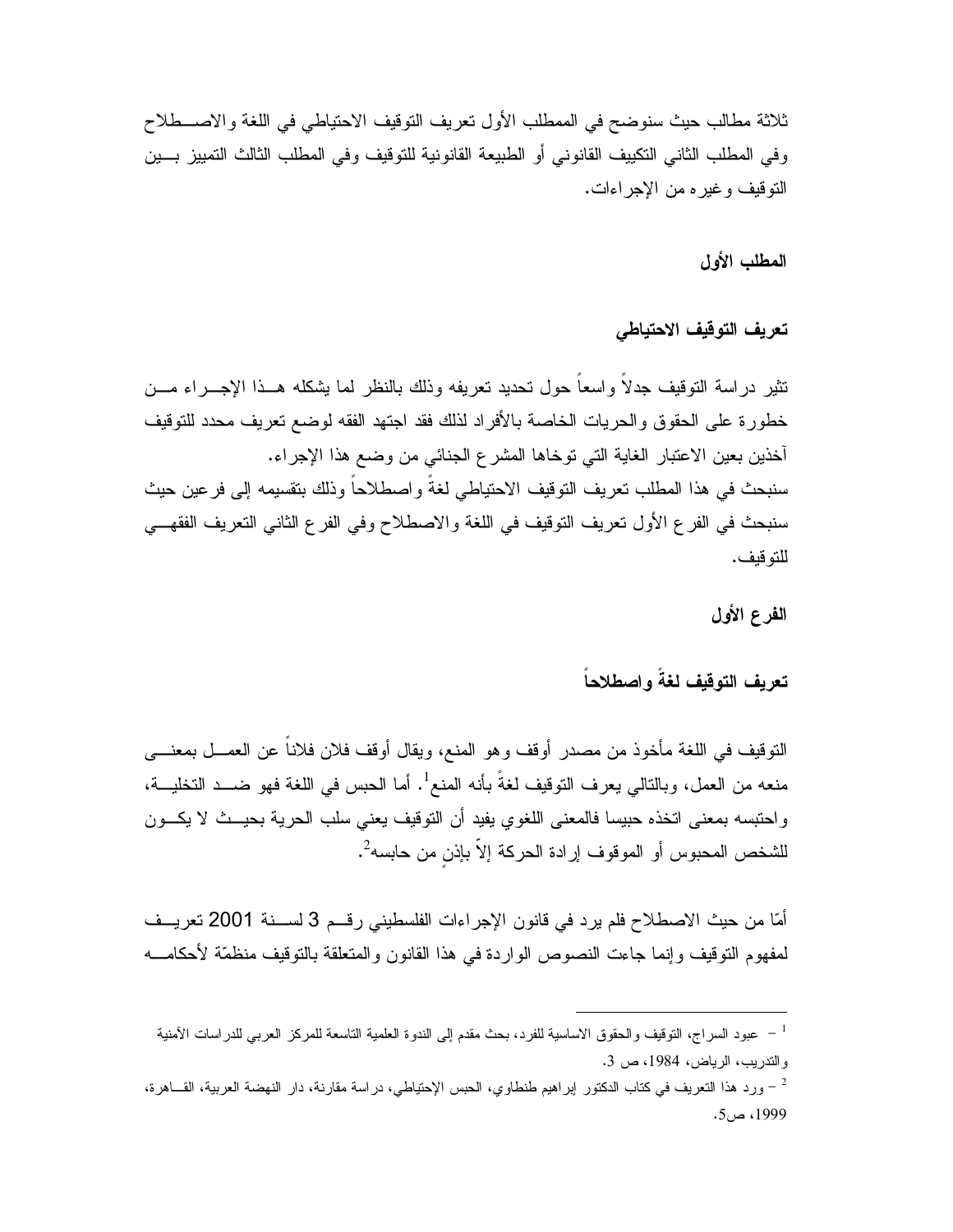العامّة من إجر إءات وشر وط وضو ابط و الجهة المختصة بطلب التوقيف وتمديد التوقيف و غير ها من أحكام، ونجد أن المشرع الفلسطيني قد أورد فصلاً مستقلاً للتوقيف والحبس الاحتياطي في الفصـــل السابع من الباب الثالث منه وذلك في المواد (110–129)، وإن كانت هناك العديد من النصوص المتفرقة في القانون التي تتعلق بإجراءات التوقيف باعتباره جزء لا يتجزأ من إجراءات التحقيــق الابتدائي، ومسلك المشرع الفلسطيني في هذا الاتجاه هو مسلك التشريعات الجزائية المختلفة، حيث لم تلجأ هذه التشريعات إلى وضع تعريف محدد لمفهوم التوقيف<sup>1</sup>.

وقد نزك المشرع الفلطسطيني كغيره من التشريعات فتح باب الاجتهاد أمام الفقهاء لوضع تعريسف محدّد للنّوقيف حيث من الثابت أن مسالة النفسير والاجتهاد هي من مهمة رجال الفقه والقضاء. وتختلف التشريعات الجنائية في التعبير عن مفهوم التوقيف حيث يطلق عليه المشـــرع المصـــرى مصطلح الحبس الاحتياطي بينما يطلق عليه المشرع الأردني مصطلح التوقيف كما ســـارت بهــذا الاتجاه كل من التشريعات السوري واللبناني، بينما يعبر عنه قانون المسطرة الجنائية في المغـــرب بالاعتقال الاحتياطي، أما مشرعنا الفلسطيني فإنه استخدم لفظي التوقيف والحبس الاحتياطي للتعبير عن المقصود بالنوقيف، ويرى الباحث أنّ مصطلح النوقيف هو أقرب للصواب من مصطلح الحبس الاحتياطي وهو ما ما يفضله الدكتور محمود محمود مصطفى لأن لفظ التوقيــف لا يحتـــاج إلـــي وصف آخر يجيز تقييد الحرية قبل الحكم عن تقييدها بناء على حكم بالحبس <sup>2</sup>، ذلك أن الحبس هو عقوبة وإطلاق هذه الكلمة على النوقيف بنتافي مع صفته الإجرائية، لأن النوقيف ليس بعقوبة وإنما هو إجراء تحقيق، كما أنّ لفظ الحبس يتنافى مع الصفة المؤقتة التي يتسم بها التوقيف والتـــي مـــن خلالها شرع هذا الإجراء، ولكل هذه الأسباب فإن الباحث برجح استعمال لفظ التوقيف مجرداً، دون إضافة أي صفة عليه<sup>3</sup>.

 $^{-1}$  لجأت بعض التشريعات الأجنبية إلى نعريف التوقيف ومنها التشريع الجنائي السويسري حيث جاء فيه أن التوقيف" هو كل حبس يؤمر به خلال إجراءات تحقيق الدعوى الجنائية بسبب احتياجات التحقيق أودواعى الأمن" أنظر مجدي حـــافظ، الحـــبس الإحتياطي، القاهرة، بدون دار نشر، 2004، ص25.

أنظر بحث الدكتور محمود محمود مصطفى بعنوان النوقيف المؤقت، والمنشور في كتاب الإجراءات الجنائية في النظم – القانونية العربية وحقوق الانسان، للدكتور محمود بسيوني، وعبد العظيم وزير ،ط1، دار العلم للملايين، بيروت، 1991،  $.377 - 376$ ص

من أنصار هذا الرأي الدكتور عبود السراج، البحث السابق، ص 3.  $^{-3}$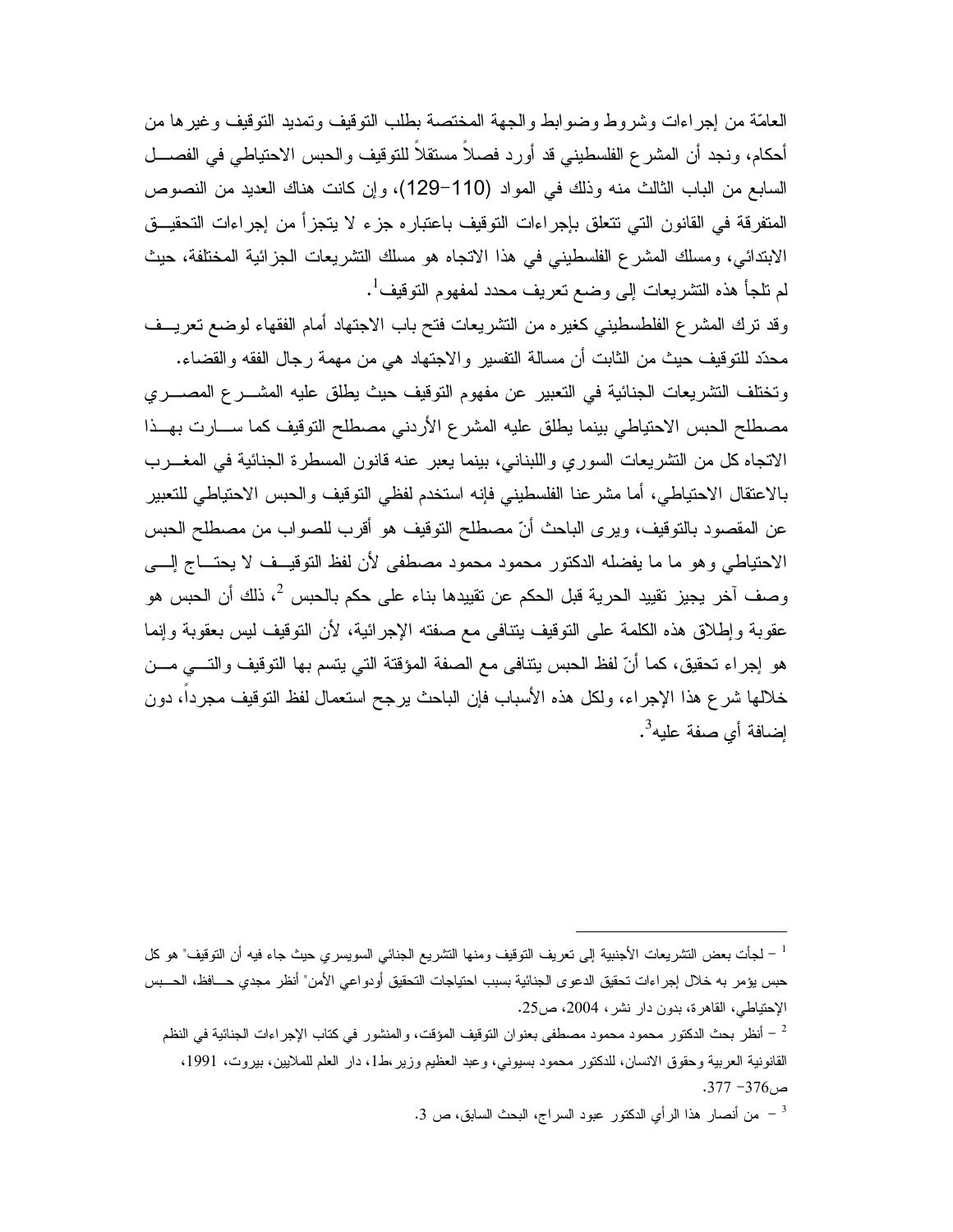الفرع الثاني

التعريف الفقهى للتوقيف

تعددت التعريفات التي أوردها فقهاء القانون الجنائي للتوقيف وسنستعرض في هــذا الفـــرع أهـــم النعريفات التبي أوردها هؤلاء الفقهاء للنوقيف

فقد عرّفه البعض بأنه " سلب حرية المتهم مدة من الزمن تحددها مقتضبات التحقيق ومصلحته وفق ضو ابط قر ر ها القانون".

وعرّفه البعض الآخر بأنه " إجراء ماس بالحرية الشخصية شرعه القانون لمصلحة التحقيق بـــأمر من السلطات القضائية المختصة في جرائم محددة، تسلب بمقتضاها حرية المتهم بإيداعه في السجن لمدة معينة متى توافرت الدلائل الكافية "<sup>2</sup>

وعرّفه آخرون بأنه "أحد أخطر إجراءات التحقيق وأكثرها مساساً بحرية المتهم، إذ بمقتضاه تسلب حرية المنهم طوال فنرة الحبس،وقد شرعه القانون لمصلحة النحقيق وهو ليس بعقوبة وإنما شـــرّع لمصلحة التحقبق ذاته"<sup>3</sup>

كما عرّفه آخر ون بأنه إيداع المشتكي عليه السجن فتر ة معينة تحدد في أمر التوقيف و لا يصدر إلا من السلطة المختصة بالتحقيق أو المحكمة، وهو إجراء تحقيق من شانه المساس بحرية الفرد وهو ليس بعقوبة وإن كان يتفق معها في سلب حرية الفرد فترة من الزمن".<sup>4</sup> كما يعرف النوقيف بأنه إيداع المشتكى عليه مركز النأهيل والإصلاح فترة محددة في أمر النوقيف يصدر عن المدعى العام وهو قاض وقراره يعتبر قراراً قضـــائياً ولـــيس إدارياً،ولكنــــه لا يعتبـــر عقوبة،لأن العقوبة تصدر ها المحكمة في حكمها النهائي في القضية"<sup>5</sup>

محمود نجيب حسني، شرح قانون الإجراءات الجنائية، ط3، دار النهضة العربية، القاهرة، 1998، ص 595.  $\sim$ 

معوض عبد النَّواب، الحبس الإحتياطي علما وعملاً، دار الفكر والقانون، 1997، ص47.  $\sim$ 

رؤوف عبيد، مباديء الإجراءات الجنائية في القانون المصري، ط3، دار الجليل للطباعة والنشر، ص161.  $^{-3}$ 

<sup>&</sup>lt;sup>4</sup>– فاروق الكيلاني، محاضرات في قانون أصول المحاكمات الجزائية، ج2، ط3، شركة المطبوعـــات الشــــرقية، بيــــروت، 1995، ص246.

<sup>&</sup>lt;sup>5</sup> – محمد صبحي نجم، الوجيز في قانون أصول المحاكمات الجزائية الأردني، ط1، دار الثقافة، عمان، 1991، ص241.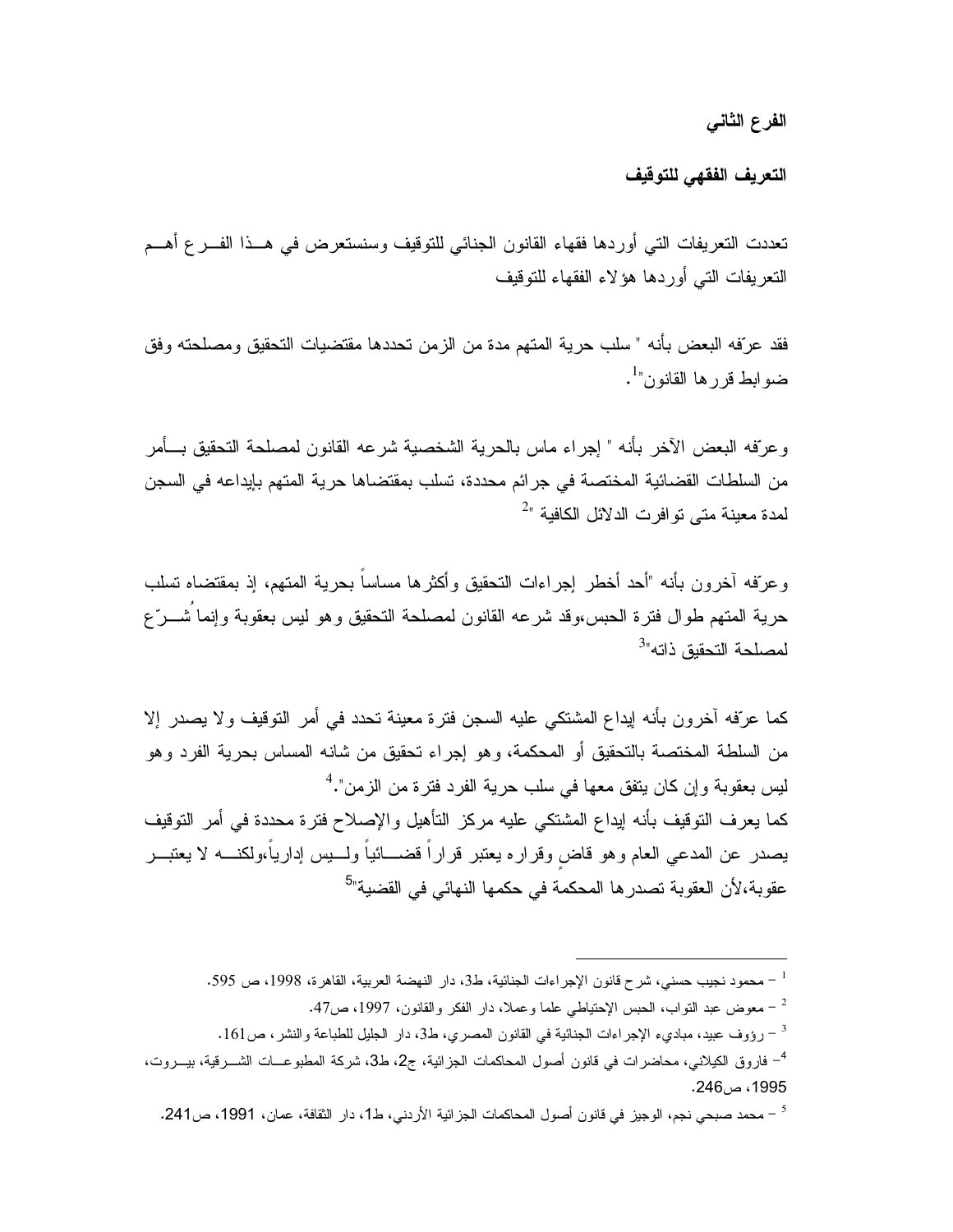و أخير ا عر فه البعض بأنه "إجر اء من إجر اءات التحقيق الابتدائي و هو من أخطر الإجر اءات التـــي تمس بحقوق المتهم وحرياته وهو عبارة عن وضعه في مكان التوقيف دون أن تثبت إدانته "<sup>1</sup>.

من خلال النعريفات الفقهية الواردة أعلاه نجد أن نظام التوقيف يمتاز بعدة خصائص أهمها:–

- 1. أنه إجراء مقيد للحرية، حيث أنه ينطوي على سلب حرية الفرد لفترة معينة من الزمن. 2. أنه إجراء من إجراءات التحقيق،حيث شرع هذا للحفاظ على مصلحة التحقيق وبالتالي فهو ليس بعقوبة وإن كان يتفق معها في سلب حرية الفرد لفترة معينه.
- 3. إن أمر التوقيف لا بد أن يصدر ٍ عن الجهة المختصة بذلك و هي النيابة العامة أو المحكمـــة و عليه فإن أي توقيف بتم دون علم النيابة أو المحكمة هو توقيف باطل.
	- 4. النَّوقيف لا يعتبر دليلا على الإدانة لأنه لا يعتبر فاصلاً في الدعو ي الجز ائية.

المطلب الثاني

التكييف القانونى للتوقيف

إن مفهوم التوقيف بِثيرٍ جدلًا حول طبيعته القانونية، ودراسة الطبيعة القانونية للتوقيــف لا يعنـــي البحث عن مدى مشروعيته كإجراء قانوني يتعارض مع المباديء الراسخة في القـــانون وأهمهـــا قرينة البراءة، وإنما يتعلَّق البحث بمبررات هذا الإجراء والحاجة إليه بالرغم مـــن تعارضــــه مــــع المباديء الخاصة بحقوق الأفراد وحريّاتهم.

ولبيان الطبيعة القانونية للنوقيف سنقوم في هذا المطلب بالنعرف على النكييف القانوني له بما ينلاءم وهذه الطبيعة من خلال الفروع الثلاثة النالية.

<sup>&</sup>lt;sup>1</sup> – محمد الحلبي وسليم الزعنون، شرح فانون الإجراءات الجزائية الفلسطيني،مكتبة دار الفكر القدس،2002،ص278.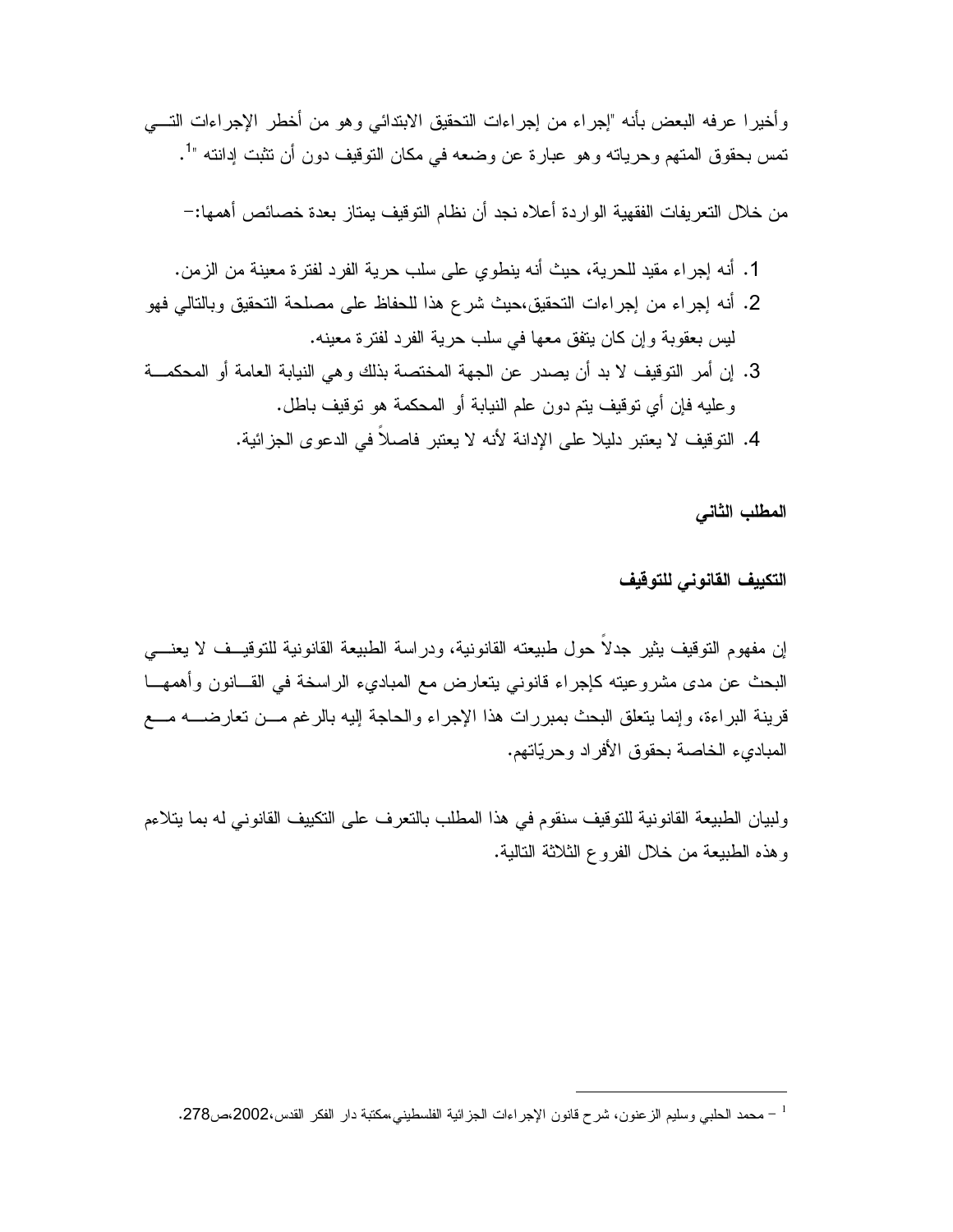الفرع الأول

التوقيف والبراءة

لا شك في أن التوقيف قيد استثنائي على الأصل وهو حربة الأنسان، وتبقى هــذه الحربـــة صـــفة ملازمة له حتى بعد اتهامه لأن براءته أمر مفترض به حتى تتتهى بحكم بات بالإدانة. ولما كان الفرد هو الحقيقة الاجتماعية الأولى، وجب أن توليه النظم الاجتماعية عنايتهـــا وتحتـــرم حريته فلا تقيدها إلا بالقدر اللازم لمنعه من التدخل في حريات الآخرين والعبث بمصالح الجماعة، لذلك كانت أغلب مراحل نطور النشريع الجنائبي ندور حول البراءة والنوفيــف أو الموازنــــة بـــين مصلحتين متعارضتين، مصلحة الفرد في التمتع بحريته التي تستلزم عدم التعرض لها مسا دامست إدانته لم تثبت بحكم قضائي مبرم، تتوافر فيه كل الضمانات اللازمة لحماية الحريــــة الشخصــــية، ومصلحة الجماعة التي تسعى لأن تعيش في أمن وسلام، ونتطلب اتخاذ الإجراءات المشروعة بحق المخالفين للنظم الموضوعية لصيانة الجماعة والمحافظة على أمنها وسلامتها، وهذه الموازنة يجب ألا تختل إلا في حالة كون مصلحة أولى بالرعاية والحماية من مصلحة أخرى، ولا يتصـــور هــذا الخلل دون تغليب إحداهما على الأخرى.

ومن الثابت في فقه القانون الجنائي أن الأصل في الإنسان البراءة ما لم يثبت العكس،كما استقرت عليها جميع الدسانير الحديثة ومنها القانون الأساسى الفلسطيني المعدل لسنة 2003 حيث جاء فسي المادة (14) منه بأن " المتهم بريء حتى نثبت إدانته في محاكمة عادلة تكفل لــــه فيهــــا ضــــمانات الدفاع عن نفسه، وكل متهم بجناية يجب أن يكون له محام يدافع عنه".<sup>1</sup> ولـــذلك يمكـــن القـــول أن المتهم في الفترة السابقة لصدور الحكم بالإدانة يبقى بريئا ما لــم تثبــت إدانتـــه بحكــم جزائـــي بات. ُويترنب على هذا القول أنه لا يجوز اتخاذ أي إجراء بحق المتهم مـــن شـــأنه أن يقيـــد مـــن حريته— إلا في الحالات الاستثنائية التي حددها القانون — و أن لا تمتهن كر امته، و أن يعامل معاملة لائقة، وأن لا يعامل معاملة الأشخاص المدانين بارتكاب جرائم وان يوضع بعيدا عنهم، وأن لا يقيد بالأغلال والقيود عند حضوره جلسات المحاكمة أو إبعاده عن الجلسة أثناء نظر الدعوى وفق نص المادة (243) إجراءات جزائية فلسطيني<sup>3</sup>. كما يترنب على هذه القاعدة عدة نتائج أهمها أنه وأثناء

مجدي حافظ، الحبس الإحتياطي، المرجع السابق ص28.  $^{-2}$ 

<sup>&</sup>lt;sup>1</sup> نقابل المادة 67 من الدستور المصرى.

أنظر في تفصيل نتائج هذا المبدأ ، القاضي بسام حجاوي، در اسة قانونية حول الضمانات الأساسية لشرعية الإجـــر اءات  $^{-3}$ الجزائية في القانون الفلسطيني، منشورة في مجلة العدالة والقانون، إصدار المركز الفلسطيني لاستقلال المحاماة والقضاء، رام الله، ص 13 وما بعدها.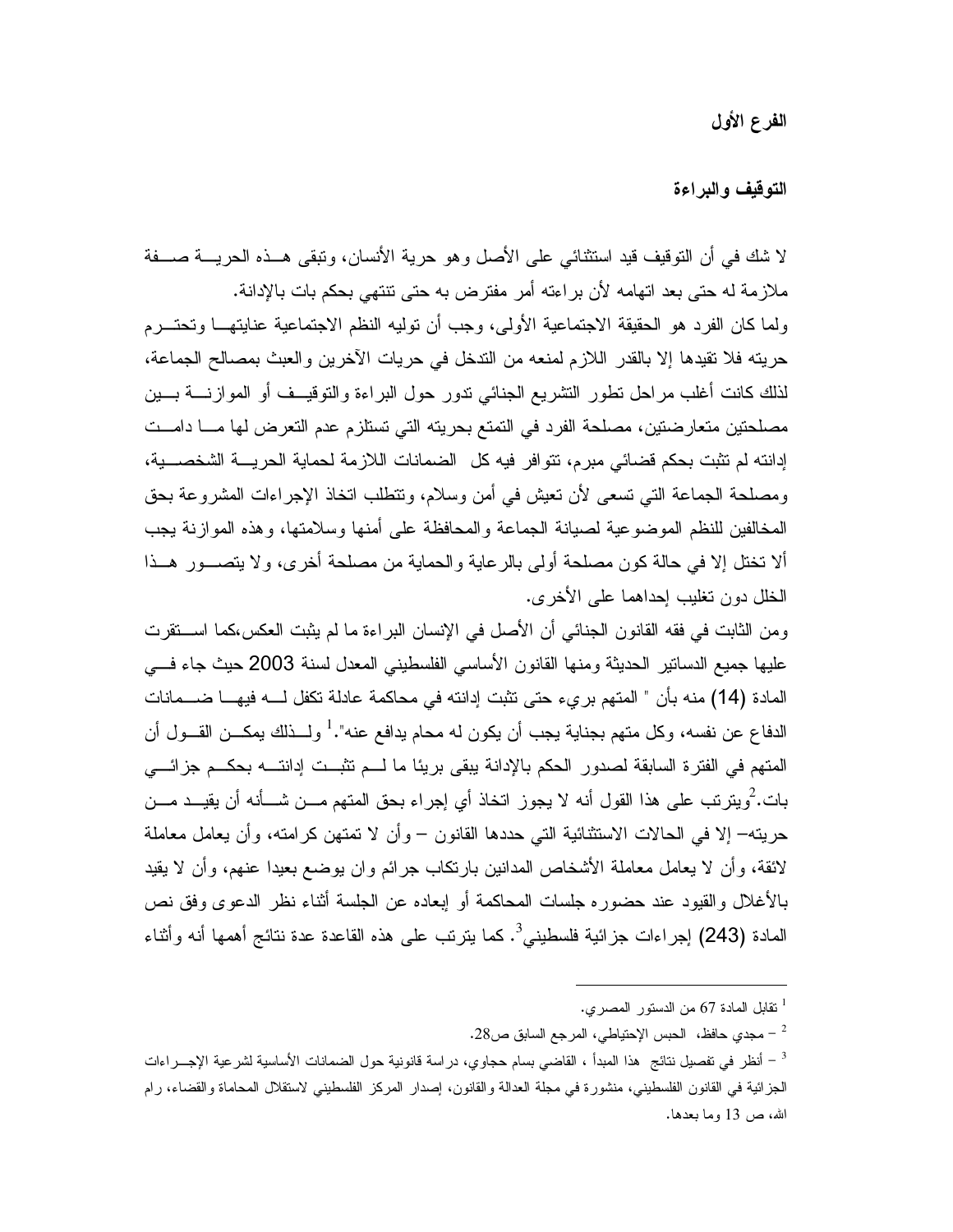التوقيف تؤخذ مصلحة الموقوف بعين الاعتبار وأن يفسر الشك لمصلحته، كما أن عـــبء اثبـــات الجريمة يقع على عاتق النيابة العامة<sup>1</sup>.

ويرى البعض<sup>2</sup> أن قرينة البراءة لا نتعارض مع توقيف المتهم، ذلك أن هذه القرينة لا تقرر ســـوى قاعدة مؤداها أن عبء إثبات الجريمة يقع على سلطة الاتهام – النيابة العامة – وإن كان الموقوف لا يعامل معاملة المدانين فالسبب يعود في ذلك لعدم الحكم عليه بالعقوبة، بينما يرى البعض<sup>3</sup> أنه لا يجوز حصر نطاق قرينة البراءة في الحدود السابقة لأنّ البراءة مفترضة أصلا، وبموجبها يتمتــع الشخص بكامل حريته حتى صدور الحكم بالإدانة وعلى الرغم من أن التوقيف يتعارض مع قرينة البر اءة إلا أنَّه بمكن الحد من مساوئه عن طريق وضع ضمانات أكثر للموقوفين، ومن أهـــم هـــذه الضمانات هو وضع ضوابط محددة لهذه المرحلة وتقييدها بمدة زمنية معينة.

كما يرى البعض الآخر<sup>4</sup> أن إصدار أمر التوقيف وما يترتب عليه من إيداع المتهم في السجن فترة من الزمن هو بمثابة حكم تمهيدي بالإدانة ويستند هذا الرأي على أن المشرع بنص على خصم مدة النوفيف من مدة العقوبة لاحقا وهو ما ينتافى وقرينة البراءة.كما أن النوقيف يؤدي إلى إهدار قرينة البراءة نظرا لما يتعرض له الموقوف من نقييد لحريته وانفصاله عن المجتمع مما يترتب عليه نتائج خطيرة نؤثر في نفسية المتهم الموقوف وهو ما يؤدي في كثير من الأحيان إلى اعتـــراف المـــتهم بجريمة لم يرتكبها، بالإضافة إلى التأثير على قناعة القاضي في استعمال سلطته التقديرية حيث من الممكن أن يجعل مقدار العقوبة مساوياً لمدة التوقيف<sup>5</sup>.

ويرى الباحث أن التوقيف يتنافى من حيث الأصل مع قرينة البراءة إلا أنَّه في بعض الأحيان يكون ضرورياً للحفاظ على مصلحة التحقيق والأمن العام كما أنه بؤدي في بعض الأحيان إلـــي حمايـــة المتهم وخاصة في الجرائم الخطيرة، ولكن في المقابل فإن الباحث يرى أنّه لا بد من إحاطــــة هـــذا الإجراء بكثير من الضمانات حتى لا تتعسف سلطة التوفيف في استمرار توقيف المستهم لفتــرات طويلة بدون مبرر أو لمبررات ضعيفة وواهية خاصة إذا كانت الجريمة مـــن الجـــرائم النــــى لا تستدعى تحقيقاً طويلاً ومعقداً حيث أن هناك الكثير من الجرائم التي تستكمل فيها إجراءات التحقيق

- لير اهيم طنطاوي، الحبس الإحتياطي، مرجع سابق، ص8.  $\sim 8$ .
- $-1$ أنظر في هذه الأراء إبراهيم طنطاوي، المرجع السابق، ص 11 $-1$ .
- . أخلل أمين محمد، مشكلات الحبس الإحتياطي بين فيوده والتعويض عنه، مرجع سابق، ص 17.
	- مجدي حافظ، الحبس الاحتياطي، مرجع سابق، ص30.  $\sim$
	- محمود نجيب حسني، شرح قانون الإجراءات الجنائية، مرجع سابق، ص603.  $\sim 60$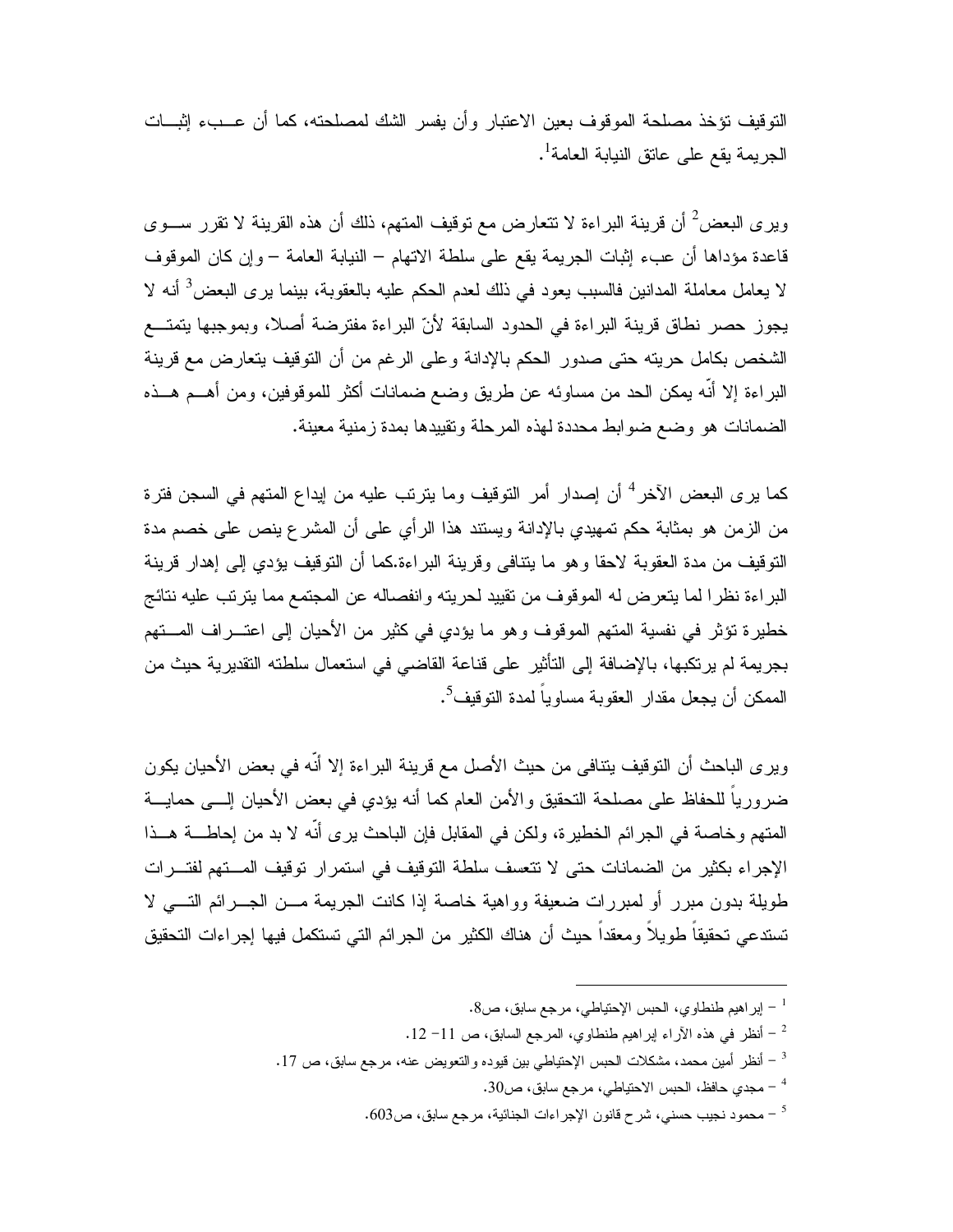خلال فترة قصيرة، ولكن على أرض الواقع وفي كثير من الأحيان نجد أن النيابة تماطل في عرض المتهم للمحاكمة بحجة عدم انتهاء التحقيق مما يغدو معه التوقيف والحالة هذه منافياً لجميع قواعــد العدالة.

وحيث إن التوقيف أحد الإجراءات الجنائية الهامة التي تتطلبها الـــدعوى الجزائيـــة فـــي مختلــف مر احلها، يبدو فيها بوضوح النتاقض بين حرية الفرد ومصلحة المجتمع، فالأصل في المتهم البراءة حتى نثبت إدانته بحكم فضائي مبرم ومن حقه أن ينعم بحريته حتى يصدر ٍ هــذا الحكـــم، ولكـــن مصلحة المجتمع في الدعو ي الجزائية قد تتطلب المساس بهذه الحرية عن طريق التوقيف، ونظـــرا لخطورة هذا الإجراء على المتهم فإن مشروعيته تتوقف على الضمانات التي يحيطه القسانون بهسا لتأكيد مبدأ البر اءة التي يتمتع بها المتهم<sup>1</sup>، أي لا بد من ضبطه وتقييده بأكبر قدر من الضمانات التي تكفل وضعه في النطاق السليم لتأكيد براءة المتهم، ولضمان قدر أكبر من حماية حريته الشخصية.

الفرع الثانى

التوقيف والعقوية

العقوبة هي الجزاء الذي يصدر عن السلطة القضائية نيابة عن المجتمع بحـــق مرتكــب الجريمـــة لنحقيق الألم ۖ والردع وبث الرهبة في نفسه ونفس غيره من الكافة عن طريقٍ وضعه في مراكـــز الإصلاح والتأهيل لحين انتهاء العقوبة<sup>2</sup>.

وهذا التعريف يؤكد وجود صلة بين العقوبة والتوقيف من حيث احتجاز الشخص في السجن فتسرة من الزمن، وهو ما أدى إلى القول أن التوقيف هو عقوبة أو حكم تمهيدي بالعقوبة، ذلك أن مجــــرد النوقيف يشكل إدانة تمهيدية بدليل أن مدة النوقيف تخصم من مدة العقوبـــة بعـــد صــــدور الحكـــم بالإدانة<sup>3</sup>، كما ير ي البعض أن التوقيف يعتبر تتفيذاً احتياطياً للعقوبة التي قد يحكم بها على المتهم<sup>4</sup>،

<sup>&</sup>lt;sup>1</sup> – أحمد فتحي سرور، الشرعية والإجراءات الجنائية، دار النهضة العربية، القاهرة، 1977، رقم 73، ص 115، رقم 80، ص 125.

محمد الحلبي، شرح قانون العقوبات، القسم العام، دار الثقافة للنشر والتوزيع عمان، 1997 ص435، اپراهيم طنطاوي،  $^{-2}$ الحبس الإحتياطي، مرجع سابق، ص14. مجدي حافظ، مرجع سابق، ص31.

سلام العين محمد، مشكلات الحبس الإحتياطي بين قيوده والتعويض عنه، مرجع ســـابق، ص17. إبــــراهيم طنطــــاوي،الحبس  $^{-3}$ الإحتياطي، مرجع سابق، ص 14\_15.

<sup>&</sup>lt;sup>4</sup> – أحمد براك، دراسة قانونية حول التنفيذ العقابي في ضوء السياسة العقابية المعاصرة، منشورة في مجلة العدالة والقـــانون، العدد السادس، المركز الفلسطيني لاستقلال المحاماة والقضاء، رام الله، 2007، ص64.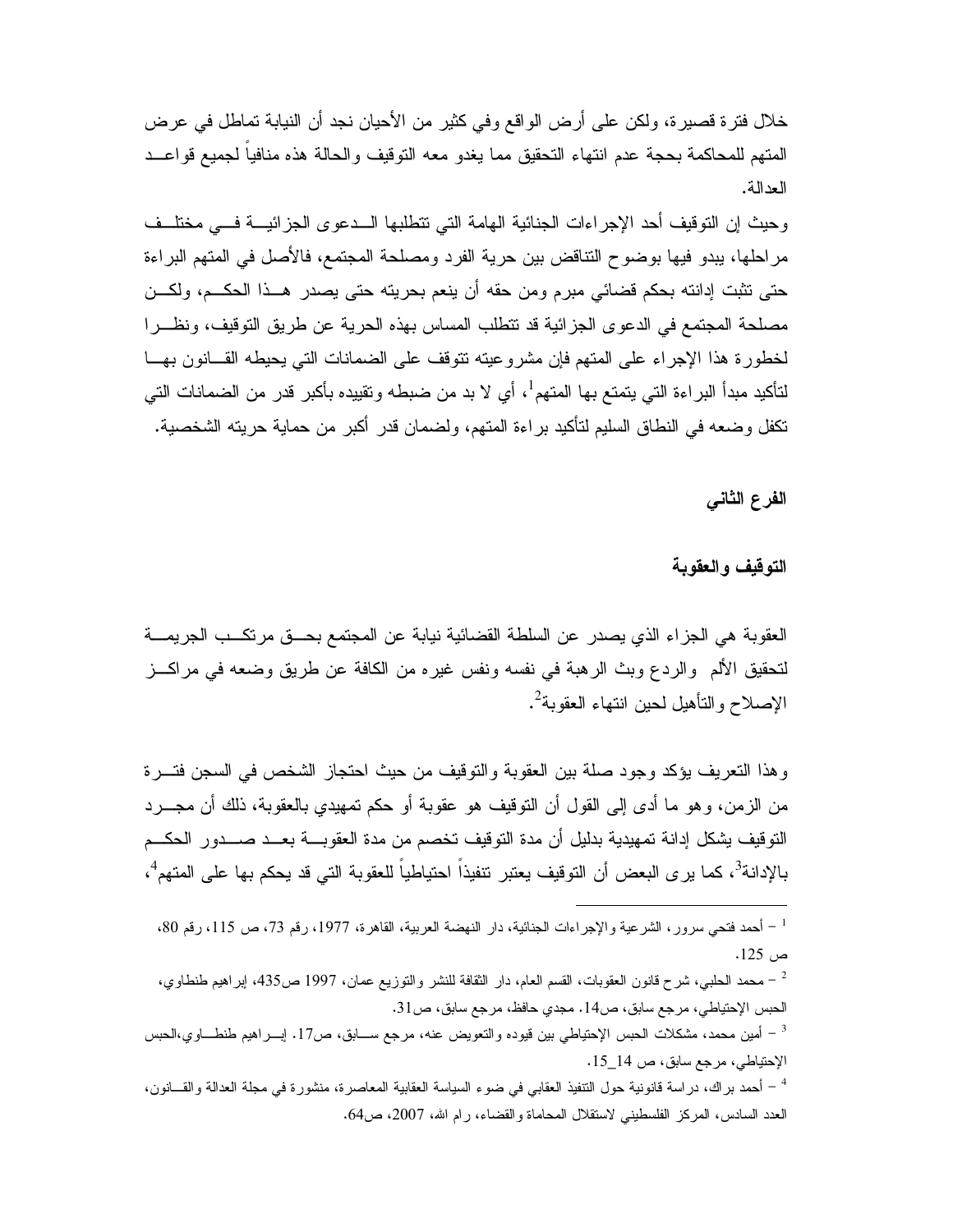إلا أن معظم الفقهاء برون أن التوقيف ليس بعقوبة حتى وإن كان يتفق معها في سلب حرية الفــرد فتر ة من الز من، لأن العقوبة يجب أن تصدر ٍ عن هيئة قضائية وليس عن هيئة اتهام، فضلا عن أن هذا الإجراء لم يرد ضمن العقوبات الأصلية أو التكميلية في قانون العقوبات<sup>1</sup>، كمـــا أن التوقيــف يفترق عن العقوبة في الغاية المتوخاة من كليهما ففي حين أن العقوبة تهدف إلى إيقاع الألم والردع في نفس الجانبي، نجد أن غاية التوقيف هي حماية إجراءات التحقيـــق وحســـن ســـير اســـتمراره، فالتوقيف لا يقصد به أصلا إيذاء المتهم أو حرمانه من حريته إلا من أجل ضمان مصلحة التحقيق 2.

و الجدير بالذكر أن النوقيف يشتبه مع التدابير الاحترازية، والتي هي مجموعة من الإجراءات التي يقصد منها مو اجهة الخطورة الإجرامية الموجودة في شخص المجرم لحماية المجتمع مـــن جـــرائم مستقبلية دون لِيذاء أو لِيلام لهذا الشخص، وينبع أوجه الشبه أن التوفيف يتفق فسي طبيعتـــه مــــع الندابير الاحترازية في كونهما يواجهان خطرا إجراميا مفترضا أو مواجهة المتهم اللذي يرتكب جريمة، ومنعه من إخفاء جريمته أو التخطيط لارتكاب جريمة أخـــرى أو التـــأثير علــــى شــــهود الجريمة، لذا فإنهما يحوٍ لأن بين المجرم وبين ارتكاب الجرائم. إلا أن التوقيف يختلف عن التــدابير الاحترازية من حيث أن التدابير الاحترازية تفرض على المتهم بعد التأكد من ارتكـــاب الجريمــــة بعكس التوقيف الذي قد يفرض على المتهم حتى ولو لم تثبت إدانته بشكل نهائي وبات<sup>3</sup>.

<sup>&</sup>lt;sup>1</sup> – محمود حسني، شرح قانون الإجراءات الجنائية، مرجع سابق، ص595. إبراهيم طنطاوي، الحبس الإحتيـــاطي، مرجــــع سابق، ص15. مجدي حافظ، الحبس الإحتياطي، مرجع سابق،ص32. أمين محمد، مشكلات الحبس الإحتياطي بــــين فيـــوده والتعويض عنه، مرجع سابق، ص17 – 18.

<sup>.</sup> أمين محمد، المرجع سابق، ص $18$ .

 $19-18$ أمين محمد، المرجع سابق، ص $-3$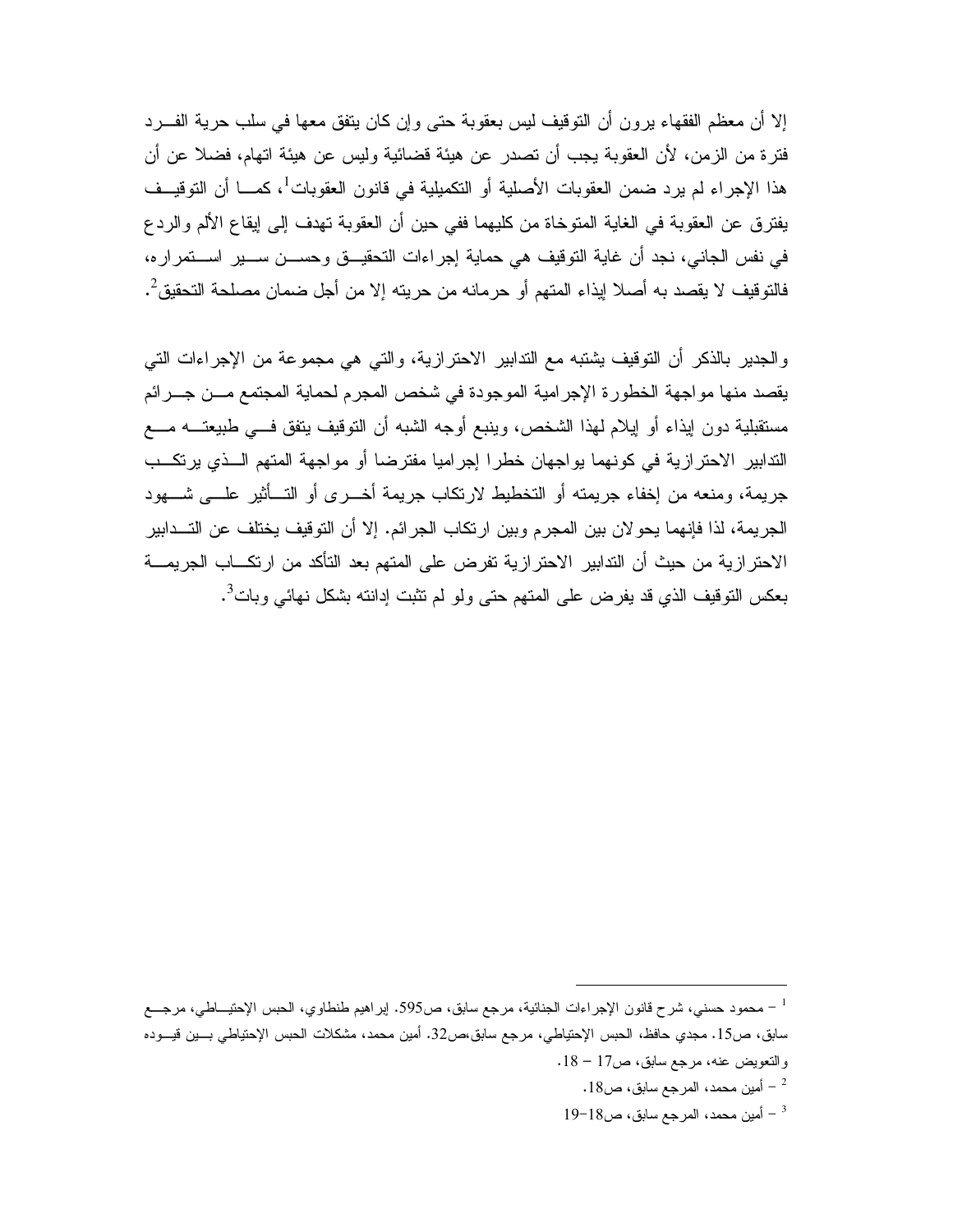الفرع الثالث

التوقيف وإجراءات التحقيق

وردت إجراءات النحقيق في الكتاب الأول من قانون الإجراءات الجزائية الفلسطيني وكذلك الحسال في القانونين المصري والأردني.

وبالرجوع إلى هذه القوانين نجد أن التوقيف يرد ضمن هذا الباب وتحديدا تحت باب التحقيق. ونتقسم إجراءات التحقيق إلى نوعين: الأول: يهدف إلى مباشرة التحقيق وفحص الأدلة ونسبتها إلى المتهم وندب الخبراء والتصرف فسي الأشياء المضبوطة وسماع الشهود والاستجواب.

والثانـي: يـهدف إلـي توخـي منـع المـتـهم من الـهرب أو النـتأثير فـي الأدلـة ويندر ج تـحــت هـــذا النــــو ع النكليف بالحضور للمتهم أو القبض عليه وإحضاره أو توقيفه احتياطيا<sup>1</sup>.

ويجمع معظم الفقه الجنائبي على أن التوقيف هو إجراء من إجراءات التحقيق يهدف إلـــي ضــــمان سلامة التحقيق ومساعدة سلطة الاتهام في مواجهة المتهم في جميع الأوفات<sup>2</sup>.

المطلب الثالث

تمييز التوقيف عن غيره من الإجراءات الشبيهة

تقدم معنا أن التوقيف هو إجراء من إجراءات التحقيق يقصد به تقييد حرية الفرد لفترة من الـــزمن لضمان سلامة إجر اءات التحقيق.

<sup>.</sup> مجدي حافظ،الحبس الإحتياطي مرجع سابق، ص $1$ 3.  $^{-\,1}$ 

ما أمين محمد، مشكلات الحبس الإحتياطي بين قيوده والتعويض عنه، مرجع سابق، ص-31، ويرى بعض الفقه ان أمين محمد التوقيف ليس من إجراءات التحقيق لأنه لا يهدف إلى البحث عن الأدلة وإنما هو من "أوامر التحقيق" التي تستهدف إلى تأمين الأدلة من العبث والتغيير من قبل المتهم، ويتبنى هذا الرأى الدكتور محمد زكي أبو عامر، الإجراءات الجنائية، منشأة المعارف، الإسكندرية، 1994، ص551.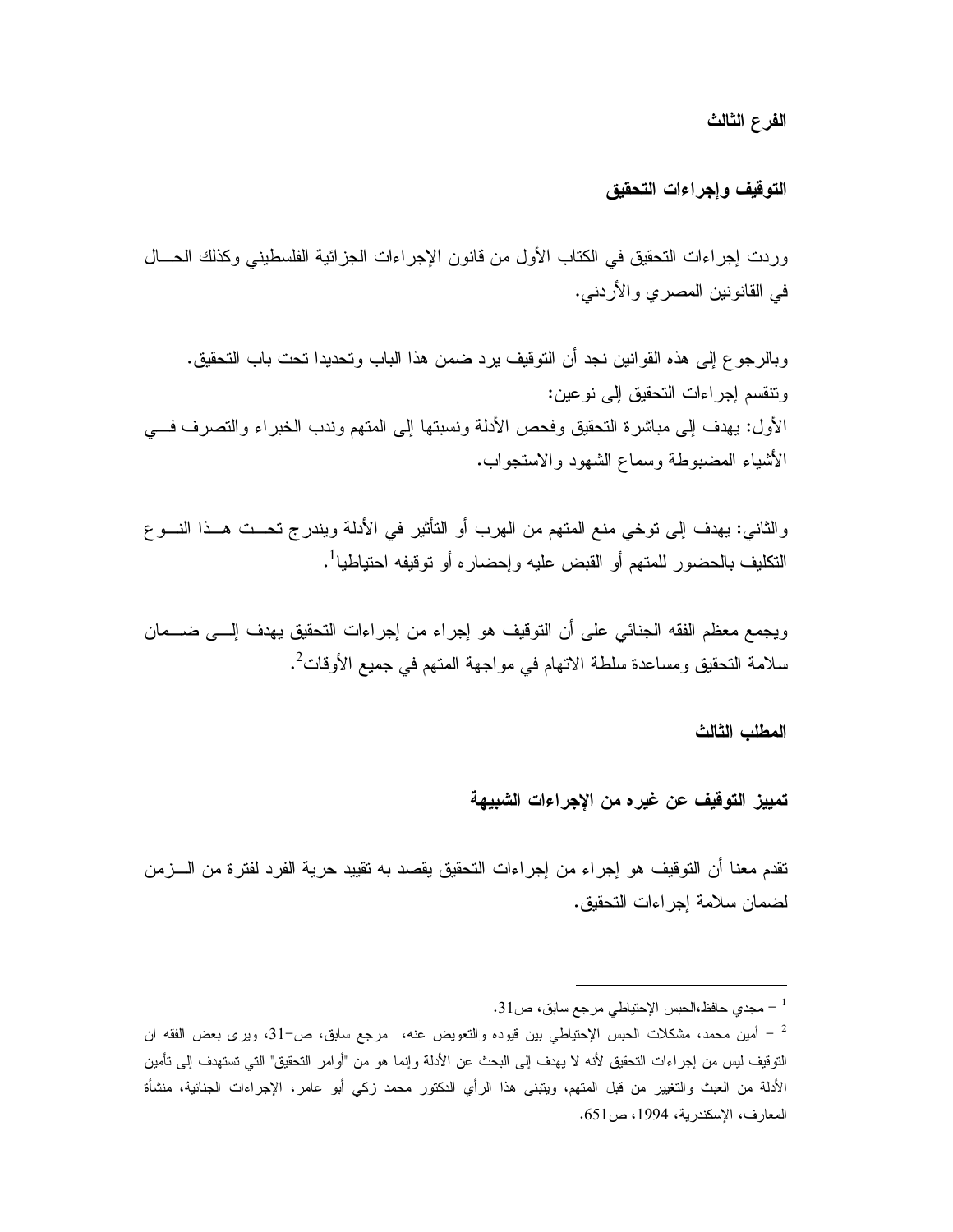وتبين لنا أن هذا الإجراء يمس بحرية الأفراد ويحد من حركتهم وهو في هذا المفهوم يشـــتبه مـــع بعض الإجر اءات العديدة أهمها القبض، والاقتياد المادي، والاعتقال الإدار ي.

وسنبحث في هذا المطلب أوجه الشبه والاختلاف بين النوقيف وغيره من الإجراءات وذلك في ثلاثة فروع حيث نوضح في الفرع الأول النمييز بين النوقيف والقبض والفرع الثاني النمييز بين النوقيف والاقتياد المادي والفرع الثالث النمييز بين النوفيف والاعتقال الإداري.

الفرع الأول

التوقيف والقبض

يعد القبض مقدمة ضرورية للتوقيف، فكل موقوف يفترض أنه مقبوض قبـــل أن يكـــون موقوفـــا، فالقبض إجراء خطير يتضمن المساس بالحريات الفردية التى كفلتها التشريعات وأحاطتها بســياج متين من الضمانات، وبينت الحالات التي بمناسبتها كما وحددت الجهات التي بمكن لها أن تمارسه. وقد خلا التشريع الفلسطيني وغيره من التشريعات الإجرائية من تعريف القبض، ولذلك نجــد أن تعريف القبض تولاه رجال الفقه الجنائبي والقضاء، فعرفه البعض بأنه سلب حرية شـــخص لفتـــرة قصير ة في المكان الذي يعده القانون لذلك<sup>1</sup>، كما عرفه البعض الآخر بأنه إجـــراء مـــن إجـــراءات التحقيق يؤدي إلى تقييد حرية الشخص من التتقل فتر ة من الز من بغر ض اقتياده إلى سلطة التحقيق لنتولى استجوابه وتقدير ما اذا كان الأمر بتطلب حسبه احتباطيا أم لا<sup>2</sup>.

وقد عر فته محكمة النقض المصر ية بأنه " مجمو عة احتياجات وقتية صر فة للتحقق مـــن شخصــــية المنهم وإجراء النحقيق الأولى "…. وهي احتياجات متعلقة بحجز المتهمين ووضعهم في أي مكان لمدة بضع ساعات كافية لجمع الإستدلالات التي يمكن أن يستنتج منها لــــزوم الحــــبس الاحتيــــاطـي وصحته قانونا لأ.

محمود نجيب حسني، شرح قانون الإجراءات الجنائية، مرجع سابق، ص435.  $\sim$ 

ليراهيم طنطاوي، الحبس الإحتياطي، مرجع سابق، ص35.  $^{-2}$ 

<sup>-</sup> نقض 27 إبريل 1959، مجموعة أحكام محكمة النقض، س10، رقم 105، ص 482.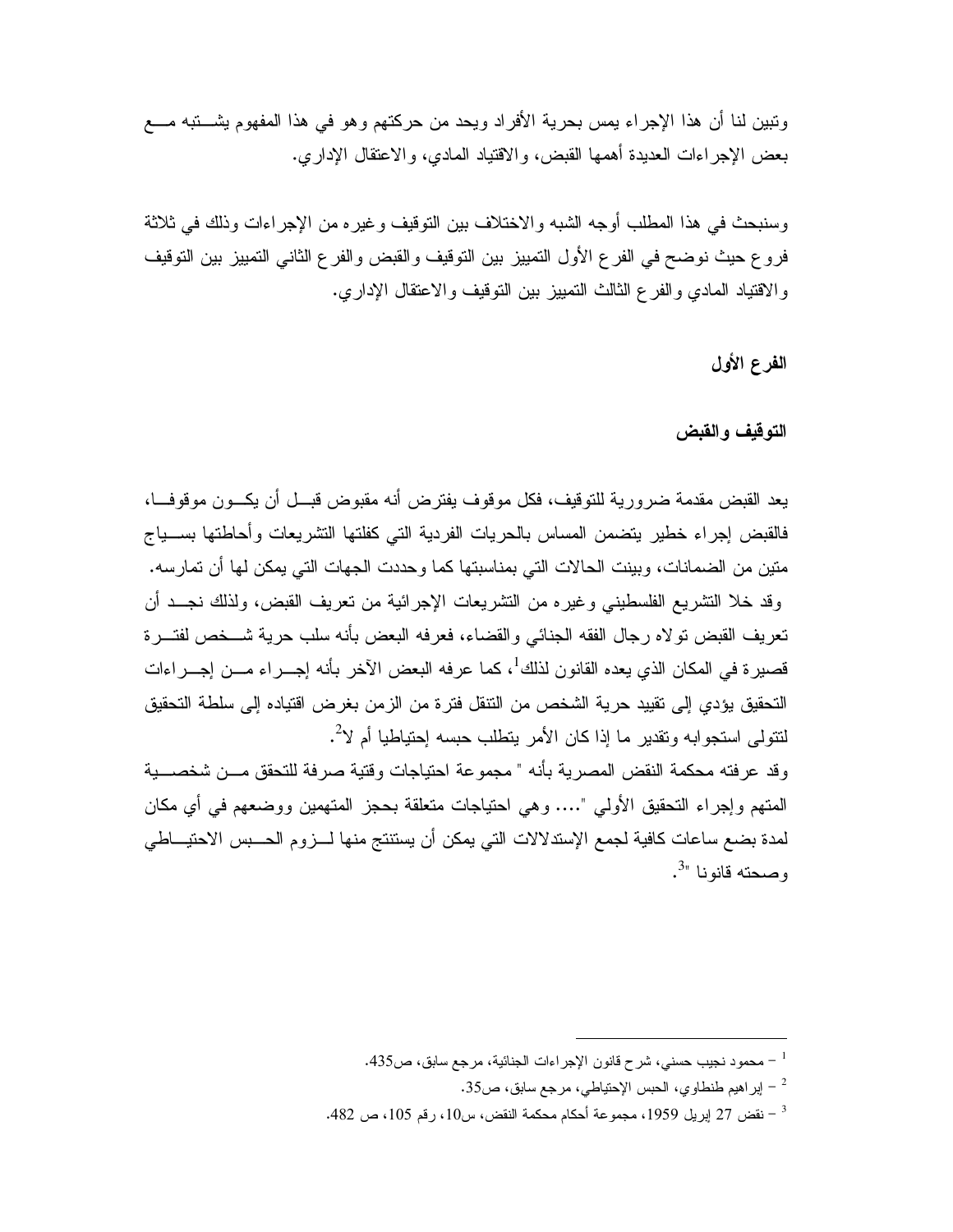كما عر فته في مناسبة ثانية بأن " القبض على الشخص هو إمساكه مـــن جســـمه وتقييـــد حر كتـــه وحرمانه من حرية النجول كما بريد دون أن يتعلق الأمر على قصره فترة زمنية محددة "<sup>1</sup>. وجاء نعريفه في المؤتمر الدولي الخامس لمنع الجريمة ومعاملة المجـــرمين بأنــــه " إجــــراء مــــن إجراءات التحقيق في الدعوى الجنائية، يتضمن أخذ الشخص بالإكراه تحت الحراسة لفترة زمنيـــة وجيزة بسند من سلطة قانونية وبهدف إحضاره أمام السلطة المختصة لتأمر باستمرار وضعه تحت الحر اسة أو إطلاق سر احه" <sup>2</sup>

بمقارنة التعريفات السابقة للقبض مع التوقيف نجد أنهما يشتركان بالعديد من الخصائص، فكلاهمــــا إجراء من إجراءات التحقيق وأنهما سالبان للحرية، كما أنهما بصدران عن جهة واحدة وهي سلطة النحقيق<sup>3</sup> و إن كان القبض قد يقوم به أي فرد من الأفر اد في أحو ال استثنائية كما هو الحال في حالة النلبس ( م 32 إجراءات جزائية فلسطيني ).

كما أن كافة الضمانات التي منحها المشرع للمتهم الموقوف هي ذات الحقـــوق والضــــمانات التـــي منحها للمقبوض عليه من حيث تسبيب أمر القبض وإعلانه للمقبوض عليه وحق الاستعانة بمحـــام ومدة تتفيذ كل منهما.

إلا أنهما يختلفان في عدة جوانب هامة والتي تعتبر الفيصل في التمييـــز بينهمــــا، وأهـــم جوانــــب الاختلاف هي:

- 1- من حيث الاستجواب: فالتوقيف لا بد أن يسبقه استجواب للمتهم وهو شرط لازم لصـــحة النَّوفِيف وبدونه يغدو النَّوفيف باطلاً ولا يؤمر به، أما القبض فلا يسبقه استجواب لأنه من غير المتصور حيث يكون المتهم غير ماثل أمام جهة التحقيق لاستجوابه<sup>4</sup>.
- 2- من حيث مدة كل منهما: حيث أن مدة التوقيف نتراوح بين أربع وعشرين ســـاعة وســـتة أشهر وقد تزيد عن هذه المدة إذا ما تمت إحالته إلى المحكمة قبل هذا الموعد حسب نــص المادة( 4/120) إجر اءات جز ائية فلسطيني، أما القبض فهو لا يتجاوز ساعات قليلة لا تزيد

لمؤتمر الدولي الخامس لمكافحة الجريمة ومعاملة المجرمين، جنيف، 1997.  $\sim$ 

مجدي حافظ، المرجع سابق، ص67 .  $\sim$ 

نقض 5/16/ 1966، مجموعة أحكام محكمة النقض، س17، رقم 110، ص 614، ونقض 9 / 6 / 1969، السنة 20،  $\,$ رقم 171 ص 853. وانظر التطبيقات القضائية، معوض عبد التواب، الحبس الاحتياطي علما وعملا، مشأة المعارف، الاسكندرية، 1987، ص 22 وما بعدها.

محمود نجيب حسني، المرجع سابق،ص436. مجدي حافظ، المرجع سابق، ص66. ايراهيم طنطاوي، المرجع  $^{-3}$ سابق،ص36.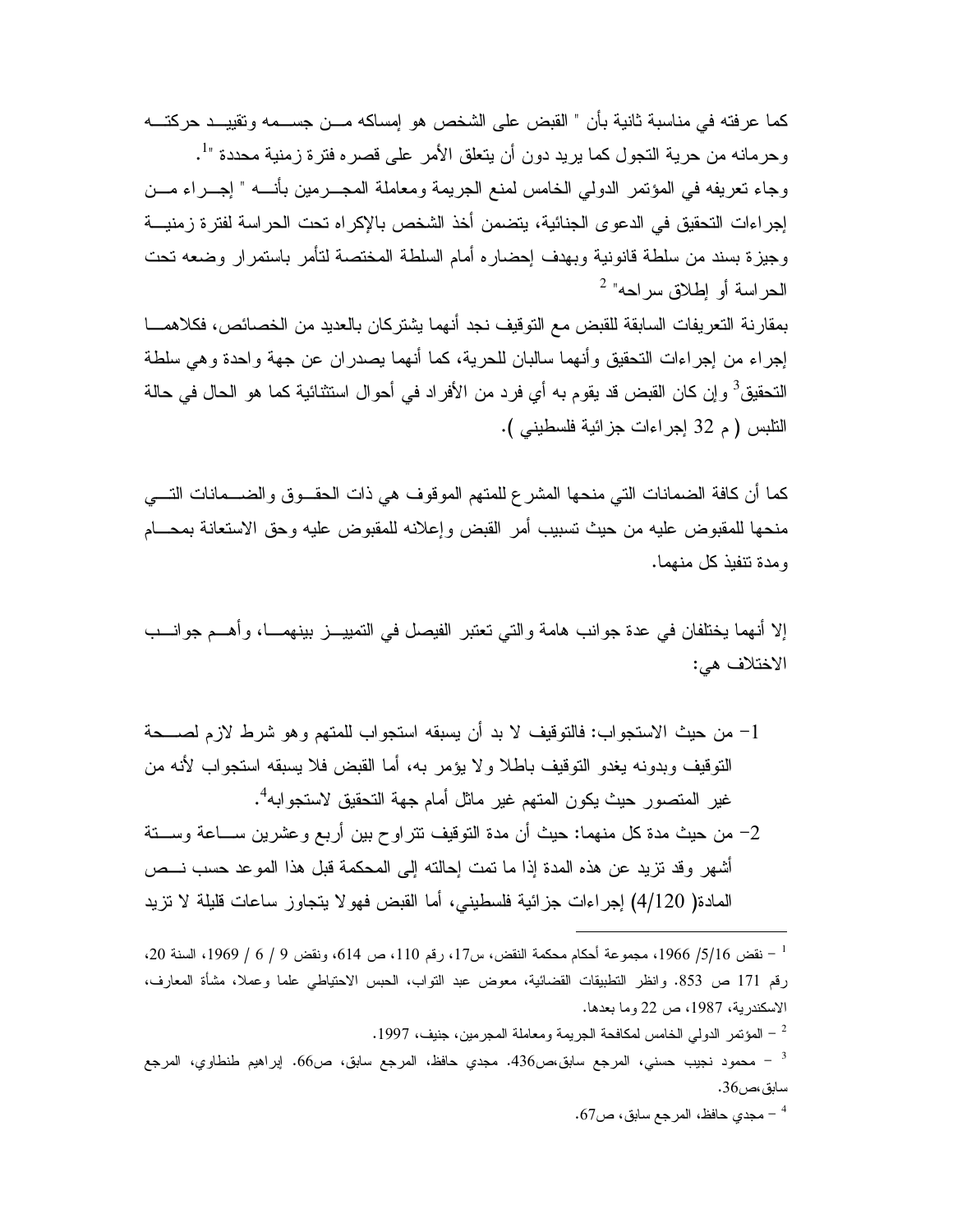في مجمو عها عن أربع و عشرين و هو ما أكدته المادة (34) إجراءات فلسطيني بـــالقول " يجب على مأمور الضبط القضائي أن يسمع فورا أقوال المقبوض عليه فإذا لم يأت بمبرر إطلاق سراحه برسله خلال أربع وعشرين ساعة إلى وكيل النيابة المختص"<sup>1</sup>.

3– من حيث سلطة مباشرة كل منهما: إن كلا الإجرائين يتم مباشرتهما من قبل سلطة التحقيق وهي النيابة العامة، إلا أنه وفي أحوال استثنائية أجاز المشرع لمأموري الضابطة القضائية القبض على المتهم وقد حددت المادنين (30 / 31) مــن فــانون الإجـــراءات الجزائيـــة الفلسطيني هذه الأحوال في حالة النابس بالجنايات والجنح التي نزيد عقوبتها علـــي ســـنة أشهرٍ أو أي جريمة أخرى إذا لم يكن للمتهم مكان إقامة ثابت في فلسطين وفي حالة مقاومة رجال الضبط القضائي أو محاولة الفرار من مكان التوقيف<sup>2</sup>.

كما أجازت المادة (31 ) من قانون الاجراءات لمأمور الضبط القضائي أن يستصدر أمرا مـــن النيابة العامة بالقبض على المتهم إذا لم يكن حاضرا فــي حـــال ارتكـــاب أي مـــن الجـــرائم المنصوص عليها في المادة (30) من قانون الإجراءات الجزائية الفلسطيني أوفي حالة وجــود دلائل كافية على ارتكابه جريمة تزيد عقوبتها على ستة أشهر<sup>3</sup>.

أما بالنسبة للنوفيف فلا يجوز لغير أعضاء النيابة العامة والمحكمة المختصـــة مباشــــرته<sup>4</sup> لأن النوقيف يشترط فيه الاستجواب والذي لا يقوم به غير عضو النيابة وحيث أن المسادة (2/55)

- تقابل المادة 35 من الإجراءات الجنائية المصرى.  $^{-3}$ 

تقابل المادة 36 مصري والمادة 100 أردنبي، وإن كان القانون الأردنبي يزيد مدة القبض لنصل إلى ثمان وأربعين ساعة.  $^\mathrm{-1}$ <sup>2</sup> − حددت المادة 26 من قانون الاجراءات الجزائية الفلسطيني الجرائم المتلبس بها في حالات ثلاث وهي " 1− حال ارتكابها أو عقب ارتكابها ببرهة وجيزة.2– إذا نبع المجني عليه مرتكبها أو نبعته العامة بصخب أو صياح أثر وقوعها. 3– إذا وجــد مرتكبها بعد وقوعها بوقت فريب حاملا ألات أو أسلحة أو أمتعة أو أوراقا أو أشياء أخرى يستذل منها على أنه فاعل أو شريك فيها، أو إذا وجدت به في هذا الوقت آثار أو علامات تفيد ذلك". وهي تقابل المادة 30 من الاجـــراءات الجنائيـــة المصــــري، والمادة 28 من الاصول الجزائية الاردنبي الذي أطلق عليها مصطلح الجرم المشهود وقد كان المشرع الاردنبي أكثـــر تحديـــدا لمدة التلبس بالجريمة حيث اعتبر أن الجريمة نكون مشهودة إذا فبض على فاعلها خلال أربع وعشرين ســـاعة مـــن تـــاريخ وقوعها، كما جاء في المادة 99 من ذات القانون أنه " لأي موظف من موظفي الضابطة العدلية أن يأمر بالقبض على المشتكي عليه الحاضر الذي نوجد دلائل كافية على اتهامه في الأحوال التالية: 1– الجنايات. 2– أحوال التلبس بالجنح إذا كان القـــانون يعاقب عليها بالحبس لمدة نزيد على سنة أشهر . 3– إذا كانت الجريمة جنحة معاقبا عليها بسالحبس وكسان المشسنكي عليسه موضوعا نحت مراقبة الشرطة أو لم يكن له محل إقامة ثابت في المملكة. 4– في جنح السرقة والغصـــب والنعـــدي الشـــديد ومقاومة رجال السلطة العامة بالقوة أو بالعنف والقيادة للفحش وانتهاك حرمة الأداب". .

<sup>&</sup>lt;sup>4</sup> – محمد زكمى أبو عامر، الإجراءات الجنائية، مرجع سابق، ص551. مأمون سلامة، الإجراءات الجنائيـــة فـــى التشـــريع المصري، ج1، دار النهضة العربية، القاهرة، 2005/2004، ص 699.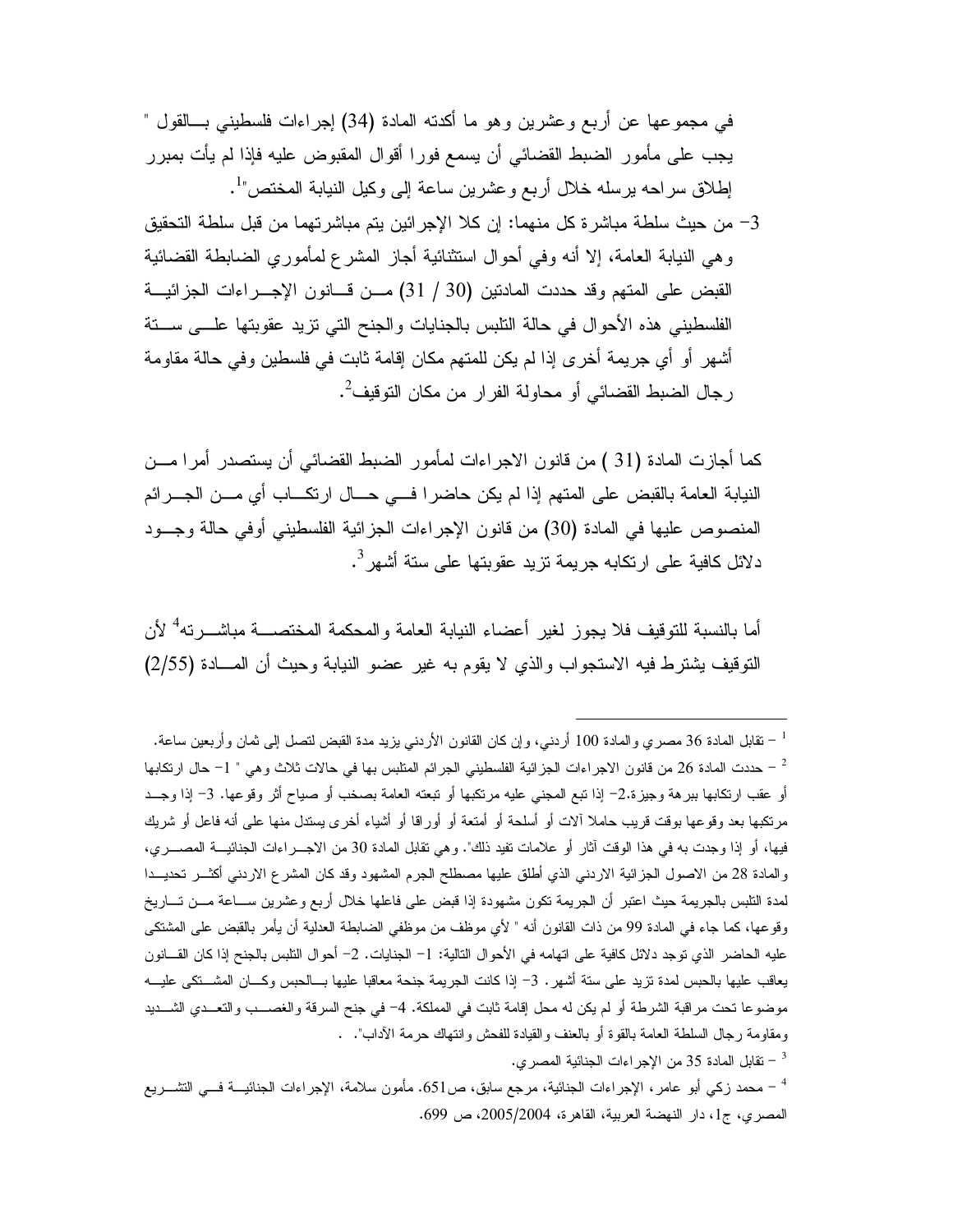إجر اءات جز ائية فلسطيني حظر ت النفويض في الاستجو اب و اشتر طت أن يتم مباشـــر ته مـــن النيابة العامة<sup>1</sup>، و حيث إن التوقيف لاحق للاستجو اب، لذا لا بد أن يكون الآمر به هـــي الجهـــة التي نتولى الاستجواب وهي النيابة العامة.

الفرع الثاني

التوقيف والاقتياد المادي

الاقتياد المادي هو إجراء يهدف إلى الحيلولة دون فرار مرتكب الجريمة وذلك بتسليمه إلى السلطة المختصة<sup>2</sup>.وقد نصت المادة (32) من قانون الإجراءات الجزائية الفلسطيني على أنه " لكـــل مـــن شاهد الجانبي متلبسا بجناية أو جنحة يجوز فيها نوقيفه بموجب القانون أن يتحفظ عليه ويسلمه إلــــي أقرب مركز شرطة، وذلك دون انتظار صدور أمر من النيابة العامة بالقبض عليه"<sup>3</sup>. وطبقا لنص المادة (32) من قانون الاجراءات الجزائية الفلسطيني فالاقتياد المادي يفتـــرض فيــــه توافر شرطين: أولهما مشاهدة الجانبي منلبسا بجناية أو جنحة، وثانيهما أن نكون الجنحة من الجنح التي يجوز فيها التوقيف قانونا. ومن خلال ما تقدم نجد أن الاقتياد المادي يتفق مع التوقيف من حيث أن كل منهما يشـــكل تقييـــد لحرية الفرد لفتر ة زمنية معينة، إلا أن هناك بعض الاختلافات بينهما نتمثل في الآتي:

1– إن الاقتياد المادي مقرر للأفراد، حيث يحق لكل فرد أن يقوم بمباشرته بعكــس التوقيــف الذي لا يجوز مباشرته إلا من قبل النيابة العامة أو المحكمة، وبالتالي لا يجــوز للأفــراد مىاشىر تە.

- محمود نجيب حسني، مرجع سابق، ص $\sim$ 439  $^{-2}$ 

- نقابل المادة 37 مصري، والمادة 101 أردنبي.

<sup>&</sup>lt;sup>1</sup> – حظرت المادة 92 من الأصول الجزائية الأردني التفويض في الاستجواب لإجراء معاملات التحقيق، وبما أن التوقيف هو من إجراءات التحقيق فإن التفويض فيها من المسائل المحظورة.، بينما نجد أن المشرع المصري كان قد حظر التفويض في الاستجواب إذا كان التحقيق بمعرفة قاضبي التحقيق في م70 وهي ملغاة بقانون رقم 353 لسنة 1952، أما إذا كان التحقيق بمعرفة النيابة العامة فلها أن نقوم بتفويض أي من مأموري الضبط القضائى فى الاستجواب وهو ما يستدل عليه من نص المادة 200 من قانون الاجراءات الجنائية المصري.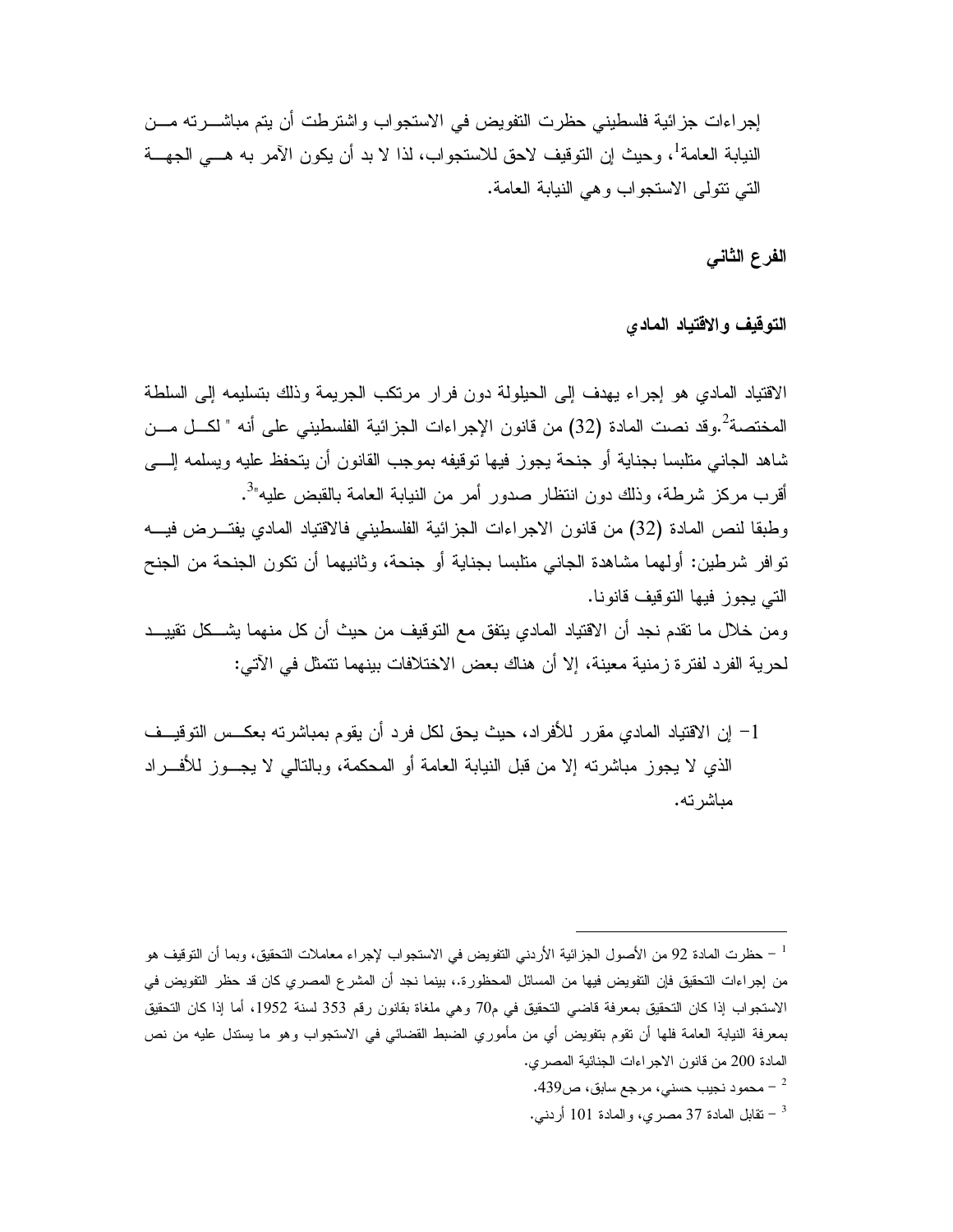- 2– الاقتياد المادي هو من الإجراءات المادية البحتة تستلزمه الضرورة الإجرائية وهو لـــبِس بإجراء تحقيق أو استدلال كما هو حال التوقيف وإنما إجراء مادي محصور فسي نطــاق الضرورة الإجرائية المقتصرة على تسليم المتهم إلى رجال الضبط القضائي<sup>1</sup>.
- 3– إن مدة الاقتياد المادي محددة بالزمن اللازم لتسليم المتهم إلى أقرب مركز شرطة أو تسليمه إلى رجال السلطة العامة، أما إذا زادت عن هذه المدة فإن الاقتياد المادي يصــــبح جريمــــة بحق من يباشر ها<sup>2</sup>، أما التوقيف فمدته أطول بكثير من الاقتياد المادي حيث يصل إلى ستة أشهر أو أكثر .

كما لا يجوز لمن يباشر الاقتياد المادي تفتيش الشخص المتهم بحثا عن أدلة الجريمــــة، فـــذلك إجراء من اختصاص موظفي الضابطة القضائية في حالة القبض، وكل ما لهؤلاء الأفراد هـــو حق النفتيش الوقائبي الذي نمليه ضرورة الأمن، وعليه فإن الاقتياد المادي هو إجراء يســــتهدف الحيلولة دون فرار شخص ضبط في حالة تلبس، وهدفه ينحصر بمجرد تسليم هذا الشخص إلى السلطات المختصة، وهو والحالة هذه لا يعتبر من إجراءات التحقيق أو الاستدلال، وإنما هـــو محض إجراء مادي يجد سنده في القانون على نحو ما بينه الباحث.

الفرع الثالث

التوقيف والاعتقال الإدارى

الاعتقال الإداري هو إجراء وقائبي يهدف إلى حجز الشخص ومنعه من الإنتقال أوالإتصال بغيره أو مباشر ة أي من الأعمال إلا في الحدود التي تسمح بها السلطة الآمر ة به<sup>3</sup>.

ونستند إجراءات الإعتقال الإداري إلى أحكام حالة الطوارئ المعروفة في كثير من الدول ونحديـــداً في فلسطين ومصر والأردن وكيان الإحتلال الإسرائيلي الذي يستمد هذا الإجـــراء مــــن قــــوانين الطواريء البريطانية لسنة 1945.

- .440 محمود نجيب حسني، مرجع سابق، ص $\sim 1$ 
	- ير اهيم طنطاوي، مرجع سابق، ص29.  $^{-2}$
- ير اهيم طنطاوي، مرجع سابق، ص39.مجدي حافظ، مرجع سابق، ص69.  $^{-3}$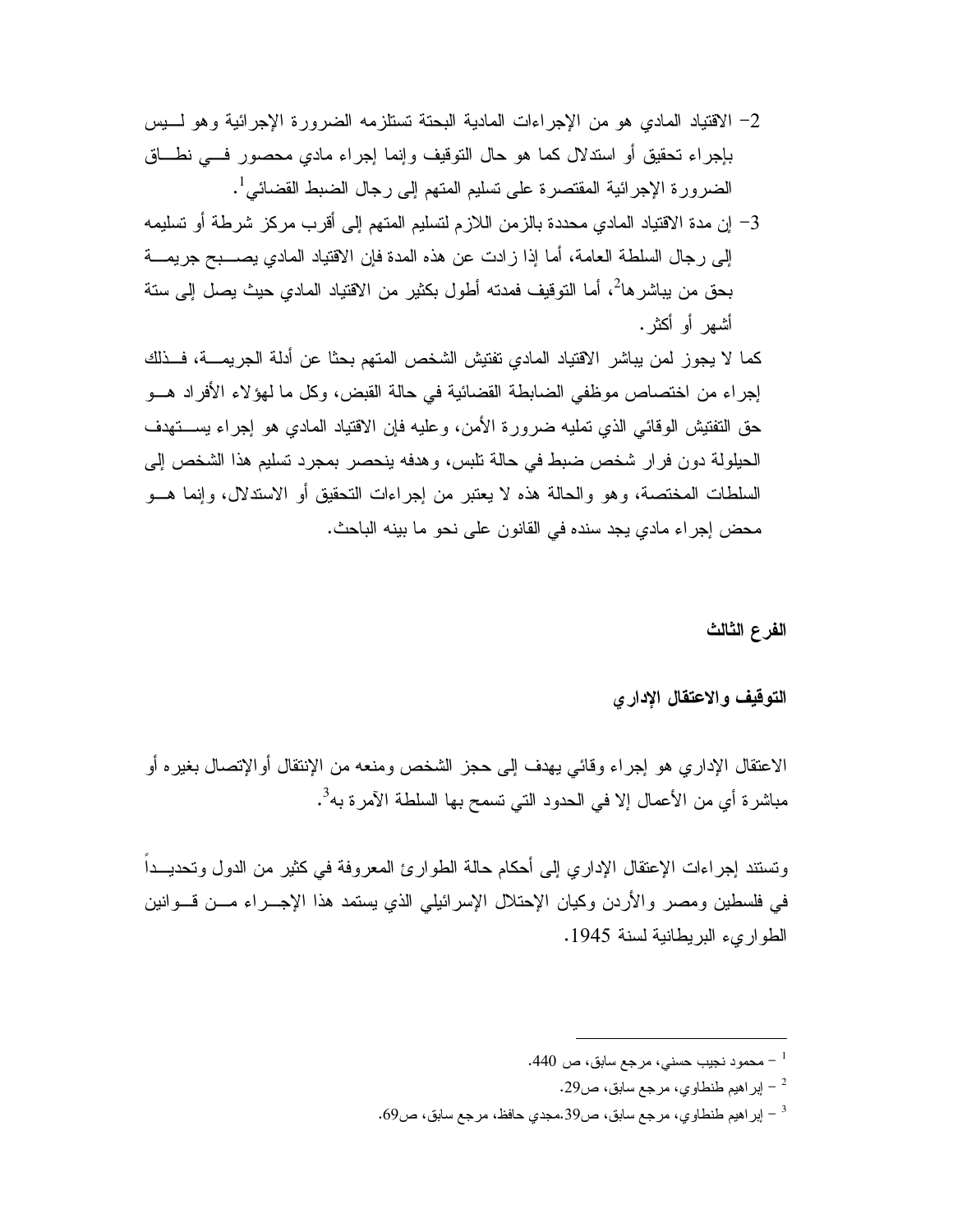ويشبه الاعتقال الإدار ي التوقيف في كونهما مقيدان للحرية الفردية، كما أن كل منهمـــا لا يعتبـــر عقوبة وانما ندبير ا اجر ائباً احتباطباً.

إلا أن الإعتقال الإدار ي يختلف عن التوقيف في الأحوال التالية:

- 1– من حيث السند القانوني: السند القانوني للإعتقال الإداري هو أنظمة وقوانين الطوارئ التي نطبق في فترات وأحوال معينة تعيشها البلاد وتقتضيها الضرورة والمصلحة العامة، أمـــا سند التوقيف الاحتياطي فهو قانون الإجراءات الجزائية.
- 2- من حيث مباشرة الإجراءات:يتم مباشرة الإعتقال الإداري من قبل السلطة التتفيذية ممثلـــة برئيس الدولة أو مجلس الوزراء، بحيث تحرم شخصا ما من التمتع بحريته الشخصية لمدة غير محددة على الرغم من أنه قد لا يكون مرتكبا لجريمة ما، ولكن في سبيل الدفاع عـــن أمن المجتمع وسلامته قد تأمر به السلطة التنفيذية وفق النصوص التشر يعية الخاصة بــــه، أما النوفيف فيتم مباشرته من قبل سلطة التحقيق ممثلة بالنيابة العامة والمحكمة المختصسة بالنوقيف، ويباشر بصدد جريمة معينة بغية الوصول إلىي الحقيقة ومعرفة فاعلها ونوقيـــع العقوبة علبه.
- 3– من حيث حالات مباشرة كل منهما: يتم مباشرة إجراءات التوقيف عنـــدما تتــــوفر أحــــدى الحالات المنصوص عليها في قانون الإجراءات الجزائية، أما الإعتقال الإداري فهو يقـــوم بالأساس على نوفر خطورة ما في الشخص الصادر بحقه أمر الإعتقال، وهي نعتمد علـــي ماضي الشخص أو حاضره أو أفكاره وانجاهاته<sup>1</sup>.
- 4– من حيث الاستجواب: لا يشترط في الإعتقال الإداري أن يسبقه استجواب المتهم، حيث يتم الاعتقال بالاستناد إلى محاضر وتقارير ومذكرات صادرة عن الجهات الشرطية<sup>2</sup>.

أما النوقيف فهو إجراء تحقيق يتطلب القانون قبل صدوره أن يسبقه استجواب المستهم تحست طائلة البطلان.

واخير ا لا يباشر التوقيف القضائي إلا وفق شروط ينص عليها القانون، علــي العكــس مـــن الاعتقال الادار ي الذي تباشر ه سلطة غير قضائية هي السلطة التنفيذية مستندة الـــى نصـــوص تشر يعية خاصة تكون مر تبطة بفتر ة ز منية محددة تغلب فيها حالة الطوار يء، و عادة ما بياشر دون أن يكون هناك جريمة منسوب ارتكابها للفرد الذي يتقرر اعتقاله، والأخطر من ذلك هـــو إمكانية مباشرة الاعتقال الاداري لمجرد نوافر الخطورة الإجرامية في الشخص بالرغم من أنها

<sup>.40</sup> إبر اهيم طنطاوي، مرجع سابق، ص $\sim 0$ .

<sup>-</sup> مجدي حافظ، مرجع سابق، ص71  $^{-2}$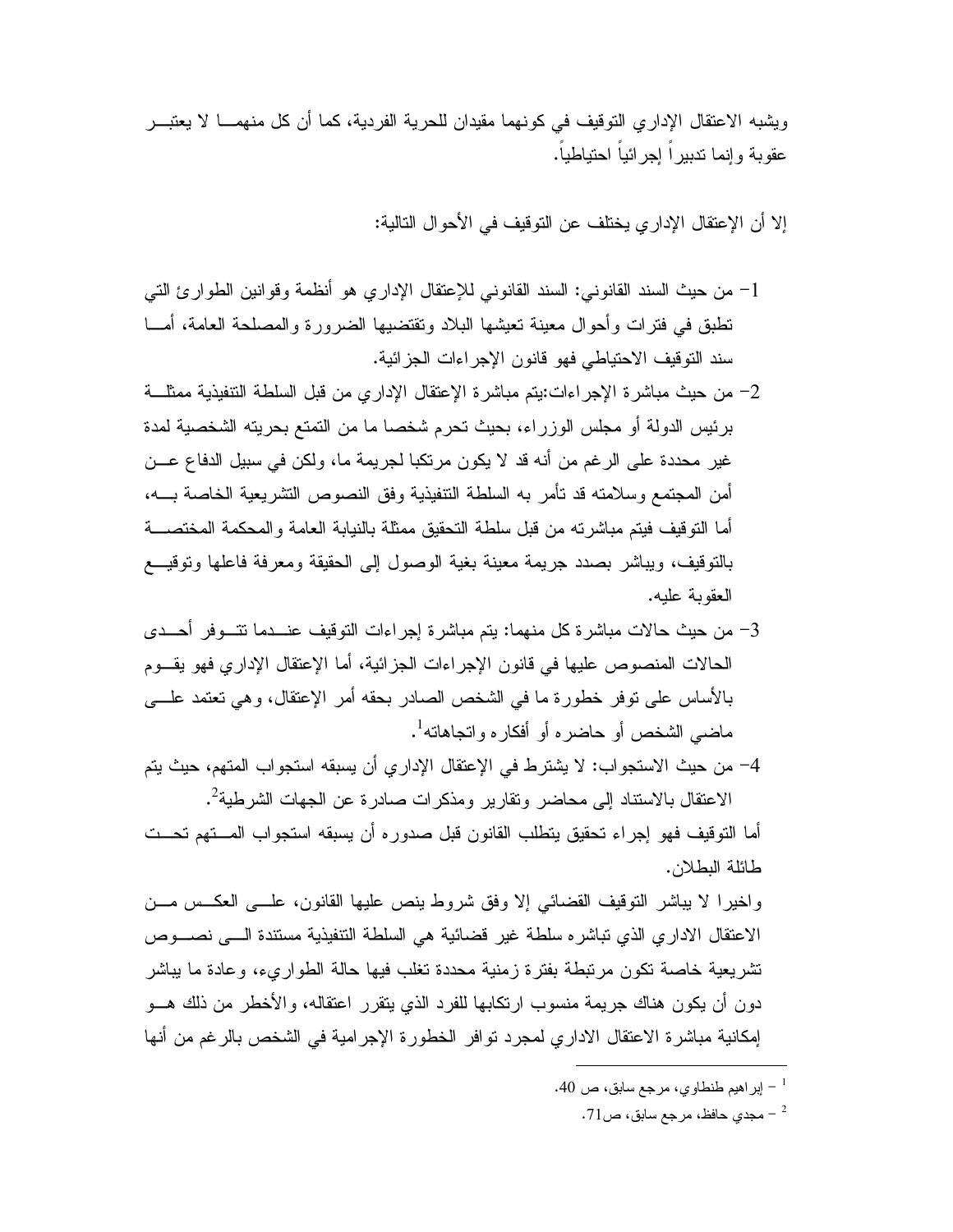ليست واقعة مادية ملموسة، بل صفة في الشخص نتبئ عنها وقائع من ماضيه أو حاضـــره أو اتجاهاته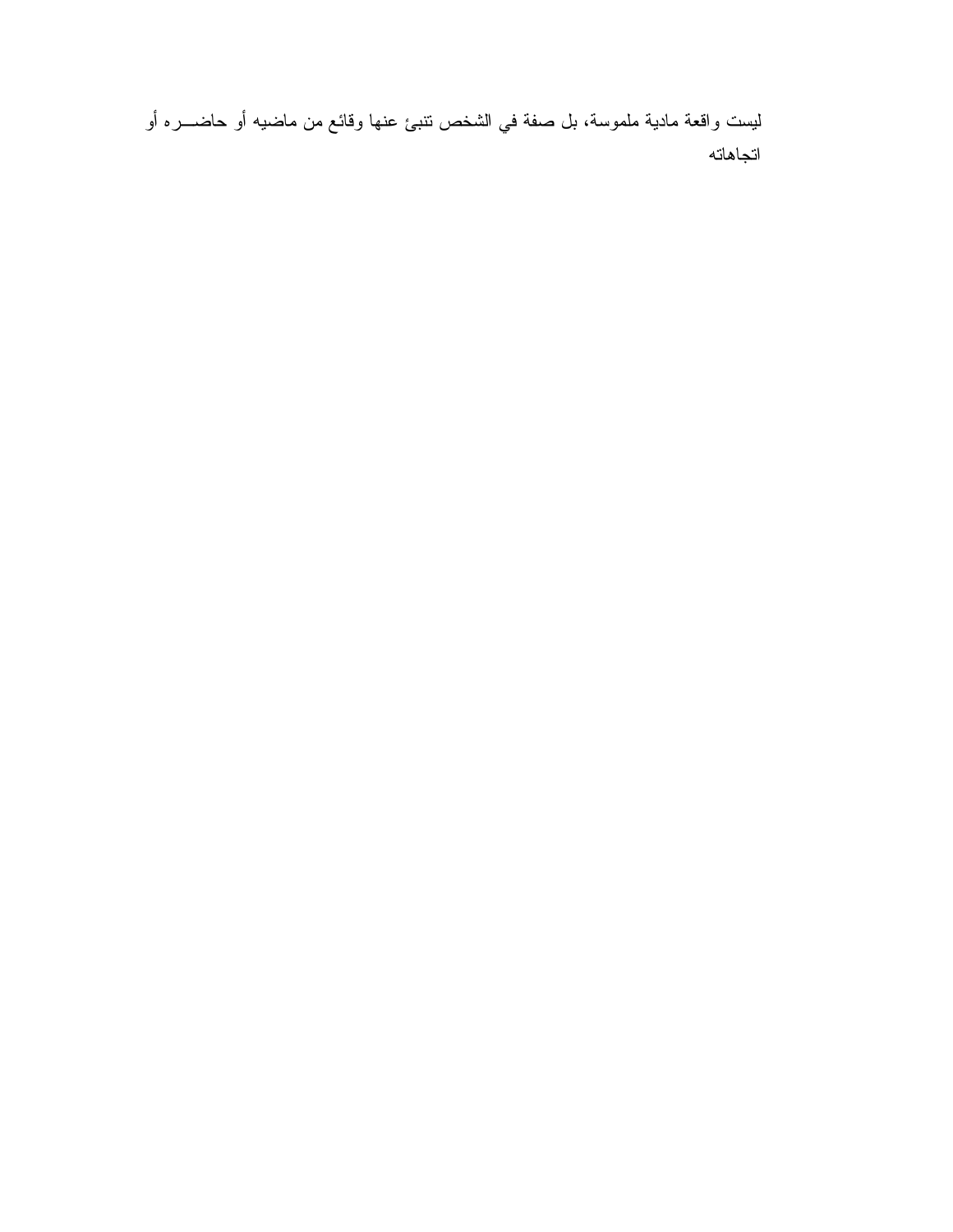المبحث الثاني

مشروعية التوقيف

النوقيف هو إجراء بالـغ الخطورة، حيث إنـه برد بالدرجة الأولـي علـي نقييد حرية الأفراد واحتجاز هم فترة معينة، وحيث إن توقيف الأفراد واحتجازهم هو أمر مخالف من حيث الأصل لكافة الدســـاتير الوطنية والمواثيق والعهود الدولية الخاصة بحقوق الإنسان، ويتنافى مع مبدأ افتراض البراءة فسى المتهم<sup>1</sup>، لذا، فقد أحاطته القوانين والمواثيق الدولية بالعديد من الضمانات التي تحد من خطورتـــه<sup>2</sup>، وتتطلب هذه الدراسة البحث في مدى مشروعية هذا الإجراء ومدى ملاءمته للغاية التسى توخاهــا المشرع الجنائبي من وراء نقريره، وموقف التشريعات والقوانين المحلية والدولية من شرعية هــذا الإجر اء.

لكل ذلك سنقوم وفي هذا المبحث بدراسة مشروعية النوقيف من خلال اتجاه التشريعات إلى نقنينــــه والضوابط التي وضعت للرقابة على هذا الإجراء سواء في التشريعات الجنائية أوفى التشـــريعات الدولية، ومن أجل نحقيق هذه النتيجة سنقوم بتقسيم هذا المبحث إلى مطلبين نوضح فـــي المطلـــب الأول النوقيف باعتباره قيد على الحرية الشخصية ورؤية المشرع لهذه القيود التبي نزد على حرية الأفراد، وفي المطلب الثاني الوظيفة الشرعية للتوقيف.

المطلب الأول

مدى التوفيق بين التوقيف و الحرية الشخصية

تقدم معنا أن الفقه والقانون متفقان على أن التوقيف هو إجراء استثنائي على الأصل وهـــو حريـــة الإنسان، وتبقى الحرية صفة لازمة له حتى بعد اتهامه، لأن براءته أمر مفترض به حتـــى تتتهـــى بحكم بات بالإدانة، وأن نقرير مثل هذا الإجراء على الرغم من نقييده للحرية الشخصية فإنه يهدف بالدرجة الأولى إلى صيانة إجراءات التحقيق، وضمان سيره لتحقيق الغايسة منسه بالكشسف عسن الجريمة والمجرمين، ولكون التوقيف هو إجراء يتعارض مع مبدأ الحرية الشخصية فقــد اتجهــت التشريعات إلى اللجوء لتحقيق النوازن بين هذا الإجراء وحماية حقــوق الأفـــراد فـــي الحريـــة،

محمود محمود مصطفى، التوقيف المؤقت، مرجع سابق، ص 382.  $\sim$ 

فواز صالح، مرجع سابق، ص 145  $^{\circ}$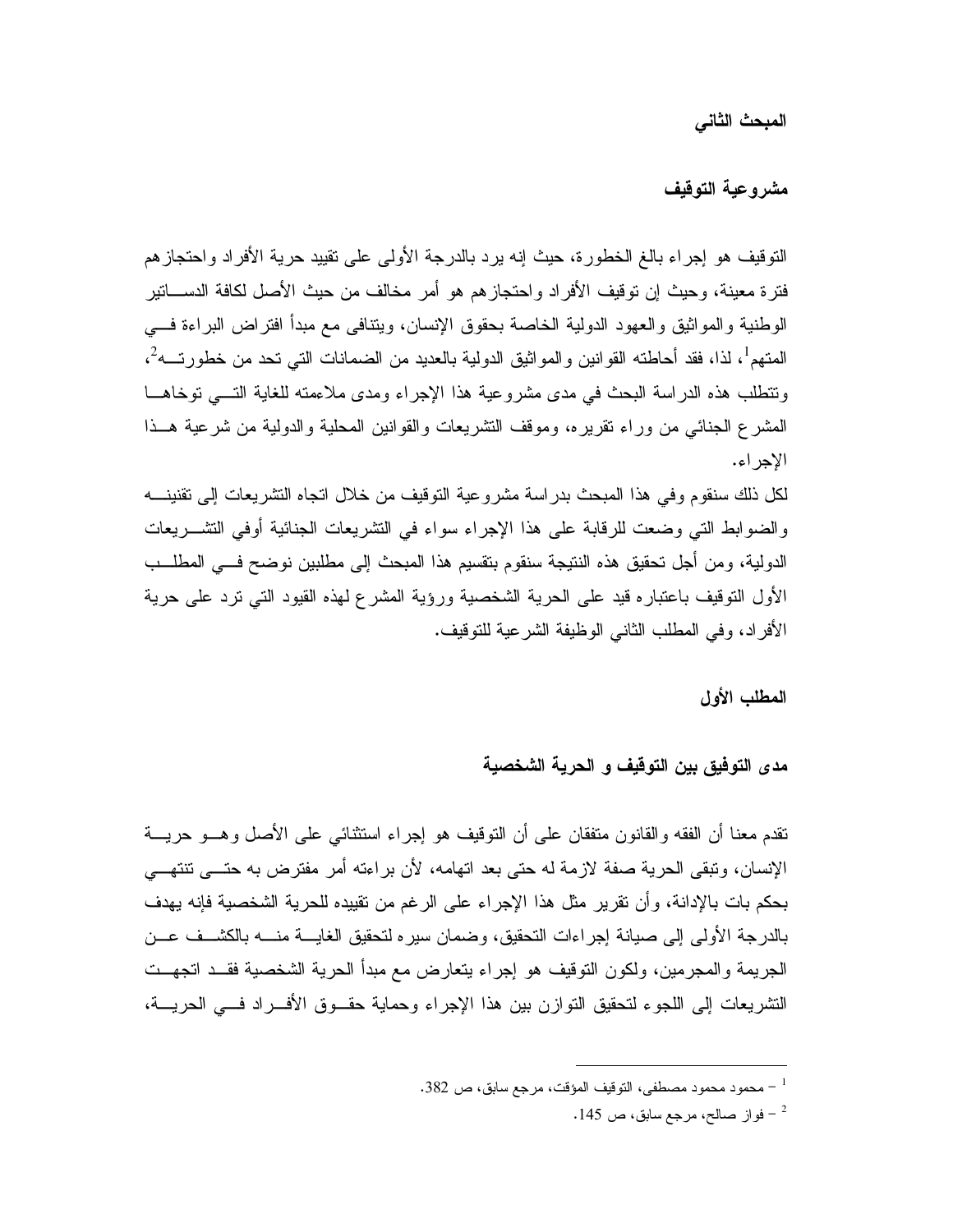وسنتعرف في هذا المطلب على المؤيدات التي تقول بها التشر يعات الوطنية والدولية لتبريس هسذا الإجر اء ومحاولتها التوفيق بين التوفيف والحرية الشخصية، وذلك في الفر و ع التالية.

الفرع الأول

## مؤيدات التوفيق الذى تنص عليه الاتفاقيات الدولية

لجأت المنظمات الدولية الخاصة بحقوق الإنسان إلى تحريم التوقيف والاحتجاز الذي ينصب علـــي حرمان الأفراد من الحرية الشخصية حتى المتهمين بارتكاب جرائم جنائية<sup>1</sup>.وحــق الإنســـان فـــي الحرية الشخصية هو حق أساسي لا يجوز انتهاكه في الظروف العادية لأي سبب كان، إلا أنه وفي حالات معينة أجازت الاتفاقيات الدولية للحكومات أن تحرم الأفراد من حريتهم في بعض الحـــالات المحددة. ولكن المعايير الدولية لحقوق الإنسان نتص على سلسلة من الإجراءات التي تكفل للمسرء الحماية حرصاً على ألا يجرد من حريته على نحو غير مشـــروع أو بصـــورة تعســفية، وتـــوفر ضمانات ضد الأشكال الأخرى لإساءة معاملة المحتجزين. ومنها ما ينطبق على جميع الأشـــخاص المحرومين من الحرية، سواءً أكان هذا الحرمان راجعاً لارتكاب فعل جنائبي أو لسبب آخر، ومنها ما هو قاصر على الأشخاص المحتجزين بسبب اتهامهم بارتكاب جرائم، ومنها أيضاً ما هو خاص بفئات محددة من الأفر اد، مثل الر عابا الأجانب أو الأطفال.

وتعتبر الوثيقة الدولية التي أصدر تها الجمعية الوطنية الفرنسية عام 1789 إثر الثورة الفرنسية اولى الوثائق التي اكدت على مبدأ الحرية الشخصية وجاء في مادتها الاولى " الناس يولـــدون أحـــر ار ا ويعيشون أحر ار ا ، كما جاء في المادة الر ابعة منها " نقوم الحرية على حق المواطن في أن يمار س كل عمل لا يضر الآخرين "، كما أكدت المادة السابعة من هذا الاعلان أنه " لا يجــوز اتهـــام أي شخص أو نوقيفه أو سجنه إلا في الحالات وفي الأشكال التي يحددها القـــانون "، ونصـــت المــــادة الناسعة على قرينة البراءة باعتبار ها الأصل حيث جاء فيها " يعد كل شخص بريئا الــــى أن نثبـــت إدانته، وإن كان لا بد من توقيفه فالقانون يمنع تطبيق عقوبات شديدة إلا ما كان منهــا ضـــــروريا لإبقائه في منناول القانون".

كما أكد على هذا المعنى الإعلان العالمي لحقوق الانسان والذي صدر عن الأمم المتحدة في كانون أول عام 1948، فجاء في المادة الأولى والثانية منه على أن الناس يولدون أحرار ا ومتساوين فـــي الكرامة والحقوق، وأقر هذا الإعلان مبدأ الشرعية والجرائم والعقوبات والنوقيف حيث جاء فيـــه "

 $96\,$  دليل حقوق الإنسان، ص $^{-1}$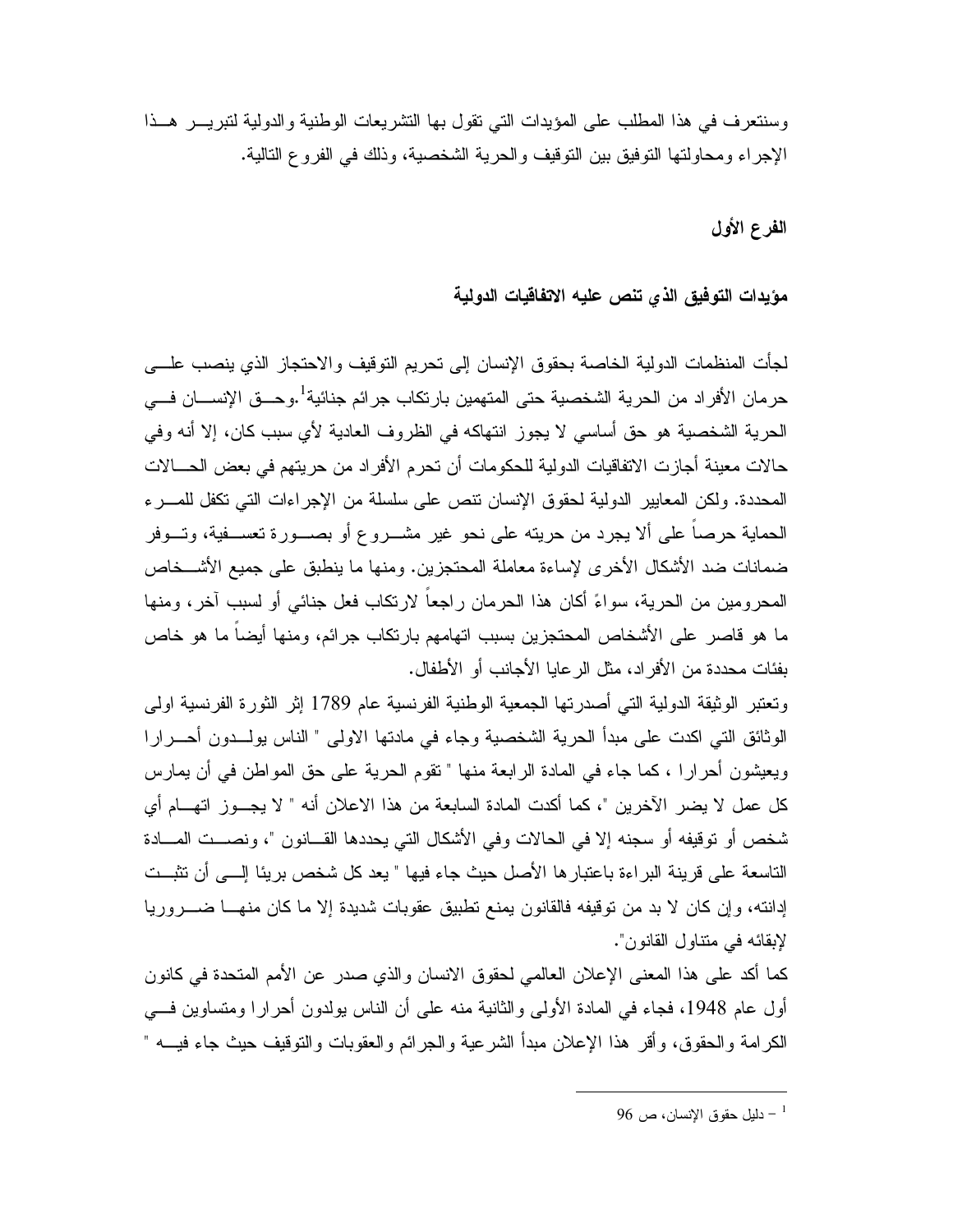كل شخص متهم بجر يمة يعتبر ٍ بر يئا إلى أن تثبت إدانته قانو نا في محاكمة علنية تؤمن له الضمانات الضرورية للدفاع عن نفسه، ومنع الاعلان العالمي نوفيف الأفراد أو معاملتهم معاملة عنيفة بـــدون مسوغ وبدون مراعاة للطرق المبينة في القانون، حيث نصت المادة (9) من الإعلان على أنــــه "لا يجوز اعتقال أي إنسان أو حجزه... تعسفاً". وينطبق هذا الضمان على كل فرد، سواء أكان محتجزاً بنهمة ارتكاب فعل جنائبي أو، على سبيل المثال، بسبب المرض أو النشرد أو إجراءات الهجرة، ولا تكتفي المعايير الدولية بحظر القبض على أي فرد أو احتجازه تعسفياً، بل تشترط أيضاً أن يتم ذلك بناءً على الإجراءات المحددة في نص القانون ووفقاً لـها.

كما نصبت المسادة (9 /1) مـن العهـد الـدولي الخـاص بـالحقوق المدنيـة والسياسـية "لكل فرد حق في الحرية وفي الأمان على شخصه. ولا يجوز توقيف أحد أو اعتقاله تعســفاً. ولا يجوز حرمان أحد من حريته إلا لأسباب ينص عليها القانون وطبقاً للإجراء المقرر فيه".

ونصت المادة (1/5 ) من الاتفاقية الأوروبية على أنه "لكل فرد الحق في الحرية وفي الأمان على شخصه. ولا يجوز تجريد الفرد من حريته إلا في الحالات التالية وطبقاً للإجراءات المقررة في القانون:

(أ) احتجاز فرد بعد إدانته أمام محكمة مختصة.

(ب) القبض على فرد أو احتجازه بسبب عدم امتثاله لحكم صادر عن محكمة أو لضمان امتثالـــه لأى النزام ينص عليه القانون.

(ج) ضبط أو احتجاز فرد بغرض عرضه على السلطة القضائية المختصة أو لوجود أسباب معقولة تدعو للاشتباه في ارتكابه لجريمة ما أوفى فراره بعد ارتكاب جريمة ".<sup>1</sup>

فالاتفاقيات الدولية وإن كانت حظرت من حيث الأصل أية قيود على الحرية الشخصية إلا أنه وفي الأحو ال التي نصت عليها المادة السابقة يجوز استثناءً توقيف المتهم واحتجاز ه، ولكن حتى لو تسم توقيف المتهم و احتجاز ه يجب أن تر اعي كافة الضمانات المنصوص عليها في القانون سواء كـــان قانونا دوليا أو وطنيا، حتى لو كان التوقيف قانونيا، حيث إن هناك بعض الحالات التي يكون فيها النوقيف قانونيا ثم ينقلب إلى توقيف تعسفي كما هو الحال بالنسبة لإصدار أمر بالإفراج عن المتهم

أنظر الإشارة إلى هذه المواثيق، عبود السراج، البحث السابق، ص 12.  $^{-1}$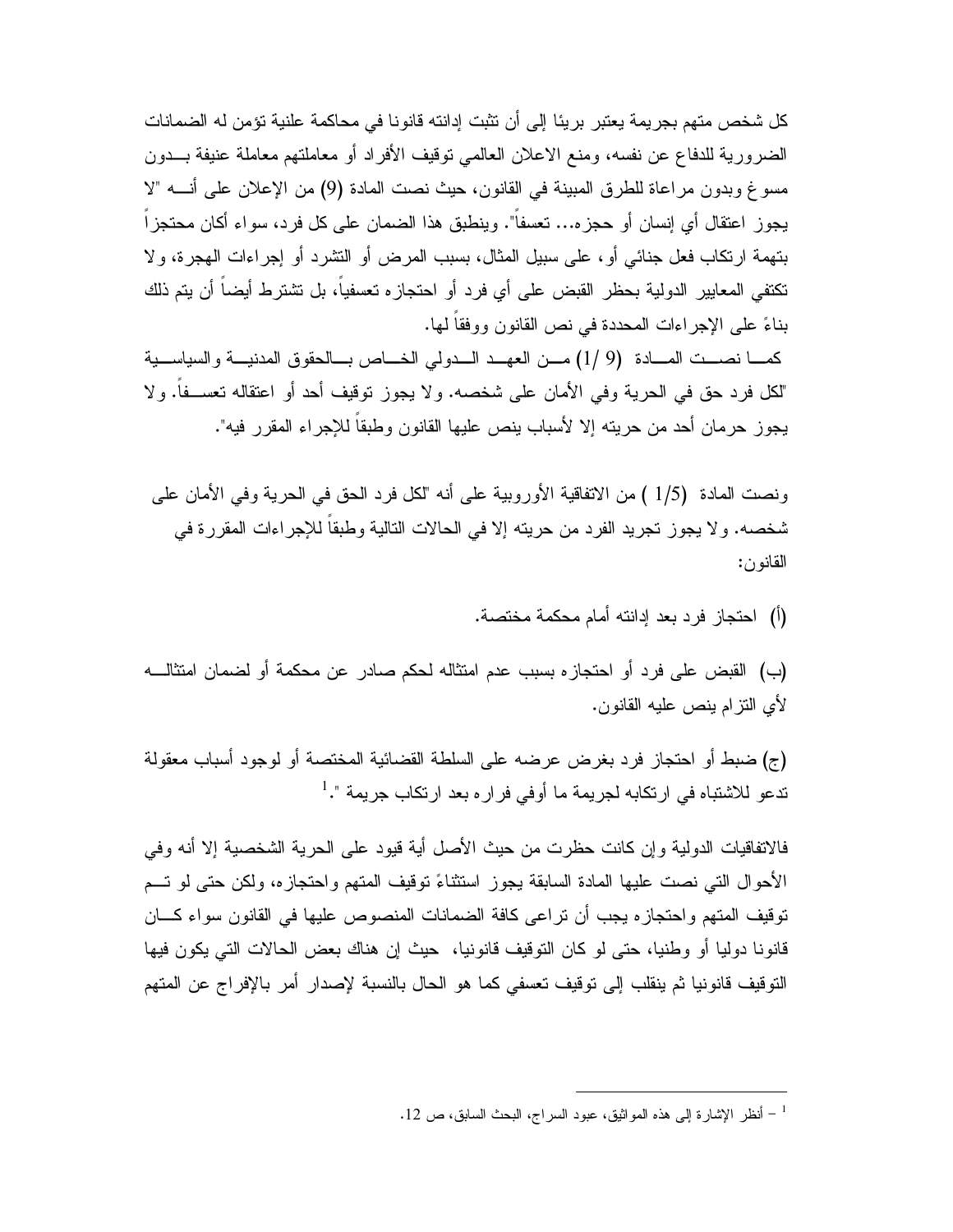الموقوف بصورة قانونية وعدم نتفيذ هذا الأمر أو استقرار توقيسف المستهم بعسد انتهساء مسدة محكو مبته $^{-1}.$ 

# الفرع الثانى

### مؤيدات التوفيق الذى تنص عليه التشريعات المعاصرة

على الرغم من الحظر الذي أوردته الدسانير الوطنية على النوفيف وحجز الحرية الشخصية إلا أنها أتاحت للقوانين الخاصة توقيف الأفراد ضمن ضوابط معينة، ولم يرد في القانون ما يفيد صــــراحة بالغاية المتوخاة من نظام التوقيف ولم يلجأ إلى بيان المبررات لوجود مثل هذا الإجراء على الرغم من تعارضه مع قرينة مبدأ البراءة من حيث الأصل إلا أن المبررات التي ساقها الفقه والقضاء في تفسير النصوص الخاصة بالتوقيف تعبر عن إرادة المشرع حول الغاية والمبررات لوجــود هــذا النظام، فبعض الفقه برى أن التوقيف هو شر لا بد منه ولا يخلو منــــه أي تشـــريع لأنــــه يكـــون ضروريا لحماية وسائل التحقيق<sup>2</sup>، وقد يكون التوقيف لأحد سببين وهما:الضرورة التي يســـنلزمها النحقيق أو كاجراء أمن، ويتمثل الهدف الأول بالحفاظ على القرائن المادية النسى يمتلكهـــا المستهم الموقوف ومنها منع الضغط على الشهود أو النواطؤ بين المتهمين، والثاني يتمثل بصــــيانة الأمـــن العام من الاضطراب الذي تحدثه الجريمة، وحماية المتهم ومنع تكرار الجريمة، وضمان بقاء المتهم تحت تصر ف القضاء<sup>3</sup>.

ولقدسية الحرية الشخصية غالبا ما ينص عليها في صلب الدسانير لتسمو بنصوصها على غيرهــا من التشريعات، ولذلك أوجبت معظم الدساتير على صبانة الحرية الشخصــــية فالمـــادة (11) مـــن القانون الاساسي الفلسطيني المعدل نتص على أن " الحرية الشخصية حق طبيعي وهي مكفولـــة لا تمس "، وتكرر ذلك في العديد من نصوص دساتير الدول الاخرى<sup>4</sup>.

أما ما يخص أمن المواطن والمحافظة على كرامته التي هي دليل انســـانيته، فقـــد نصـــت المـــادة (2/11) من القانون الاساسى الفلسطيني على أنه " لا يجوز القبض على أحد أو تفتيشـــه أو تقييـــد حريته بأي قيد أو منعه من النتقل إلا بأمرٍ قضائي وفقا لأحكام القانون...".

- محمود محمود مصطفى، التوقيف المؤقت، مرجع سابق، ص378.  $^{-2}$
- 3 محمود محمود مصطفى، التوقيف المؤقت، المرجع سابق، ص382.

<sup>4</sup> – أنظر نص المادة 14 من الدستور المصري، والمادة 103 من الدستور السوري.

مادة 6 من الميثاق الإفريقي.  $\sim 6$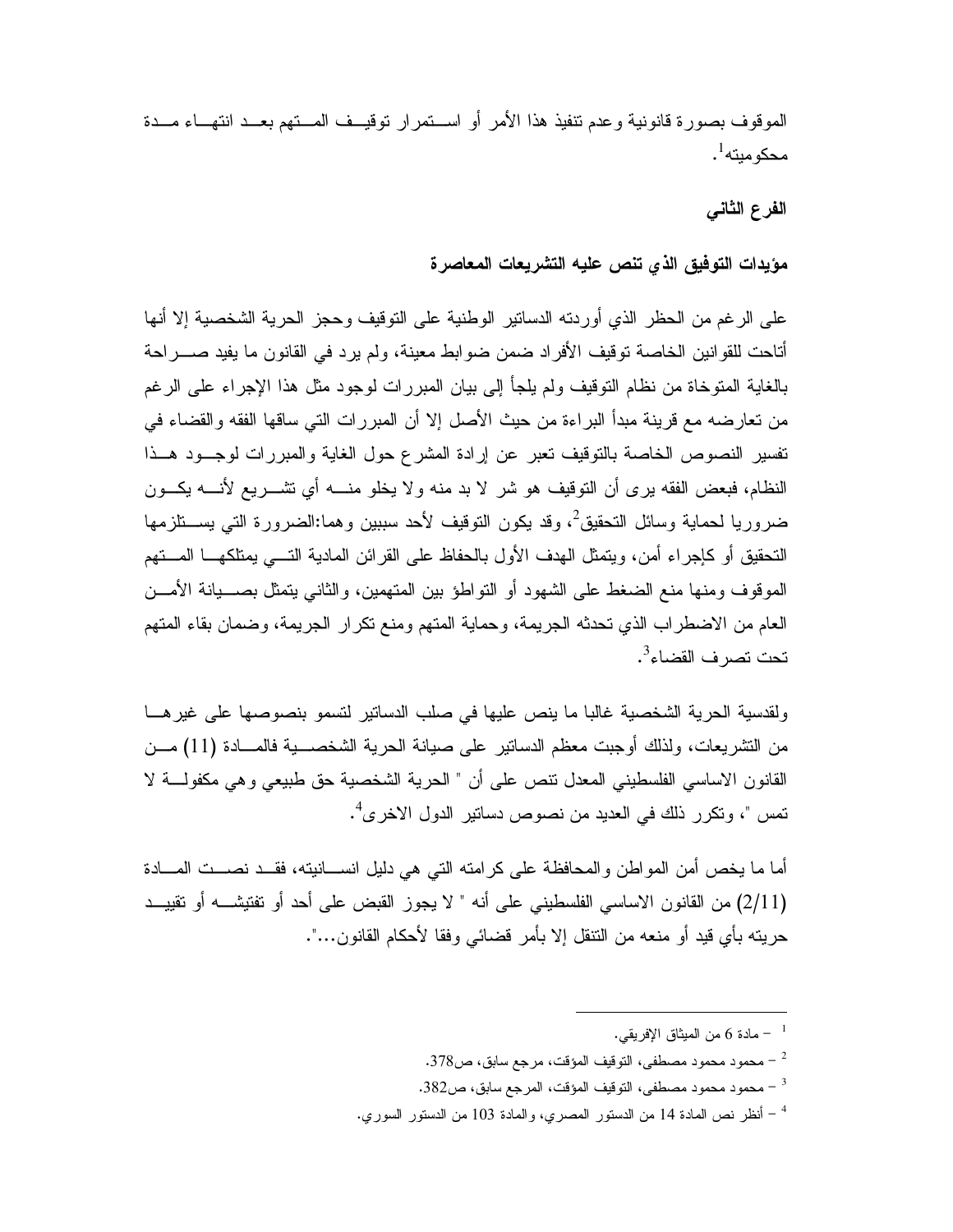ومن وسائل الحماية الشخصية التي كفلها المشرع نقريره لمبدأ شرعية الجرائم والعقوبات فقد نصت المادة الثالثة من قانون العقوبات الاردنبي رقم 16 لسنة 1960 على أنه " لا يقضي بأية عقوبة لـــم ينص عليها القانون حين اقتراف الجريمة"، وأن كل قانون يفرض عقوبات أشـــد لا نطبـــق علــــي الجرائم المرتكبة قبل نفاذه، (م6) عقوبات أردني.

وتأكدت الحماية للحرية الشخصية عندما جرم المشرع التوقيف غير المبرر ونص على العديد مـــن العقوبات بحق من يمارسه<sup>1</sup>، أما فيما يتعلق بقرينة البراءة التي هي مفترضــــة كأصــــل عـــــام فــــي الإنسان، فجاء النص عليها في المادة (14) من القانون الاساسي المعدل بالقول " المتهم برىء حتى تثبت إدانته في محاكمة قانونية تكفل له فيها ضمانات الدفاع عن نفسه، وكل متهم في جناية يجــب أن يكون له محام يدافع عنه"<sup>2</sup>.

المطلب الثاني

الوظيفة الشرعية للتوقيف

ينبع مفهوم المشروعية في التوقيف من المبررات العملية التي تستدعي نقريره، وحيث إن التوقيف يشكل خروجا على قرينة البراءة، وبالنالـي المساس بأحد حقوق الإنسان، فكان لا بـــد مـــن وجـــود ضرورة عملية نبرر هذا الإجراء<sup>3</sup>، ولذلك فقد ساق الفقه الجنائي العديد من المبررات لإسباغ صفة المشروعية عليه، إلا أن هناك خلاف حول مدى أو نطاق هذه المشروعية بين النوسع أوالتضـــبيق من نطاق هذا الإجر اء.

وسنبين في هذا المطلب مفهوم المشروعية في التوقيف من خلال فرعين، حيث نبحث في الفـــرع الأول المشروعية في المفهوم الواسع، وفي الفرع الثاني المشروعية في المفهوم الضيق.

الفرع الأول

## المشروعية في المفهوم الواسع

برى بعض الفقه أن دائرة نطاق المبررات العملية هي التي أوجدت نظام التوقيف والتــــي أضــــفت عليه صفة المشروعية واسعة ولا نقتصر على إجراءات التحقيق، حيث يكــون للســـلطة الأمــــرة

<sup>&</sup>lt;sup>1</sup> – سنأتى على تفصيل العقوبات المترتبة على التوقيف التعسفي في المبحث الثاني من الفصل الثاني.

<sup>-</sup> يقابلها نص المادة 67 من الدستور المصرى، والمادة 28 من الدستور السورى  $^{-2}$ 

<sup>&</sup>lt;sup>3</sup> – سليمان عبد المنعم، أصول الإجراءات الجنائية، در اسة مقارنة، الكتاب الثاني، منشورات الحلبي الحقوقية، ص 889.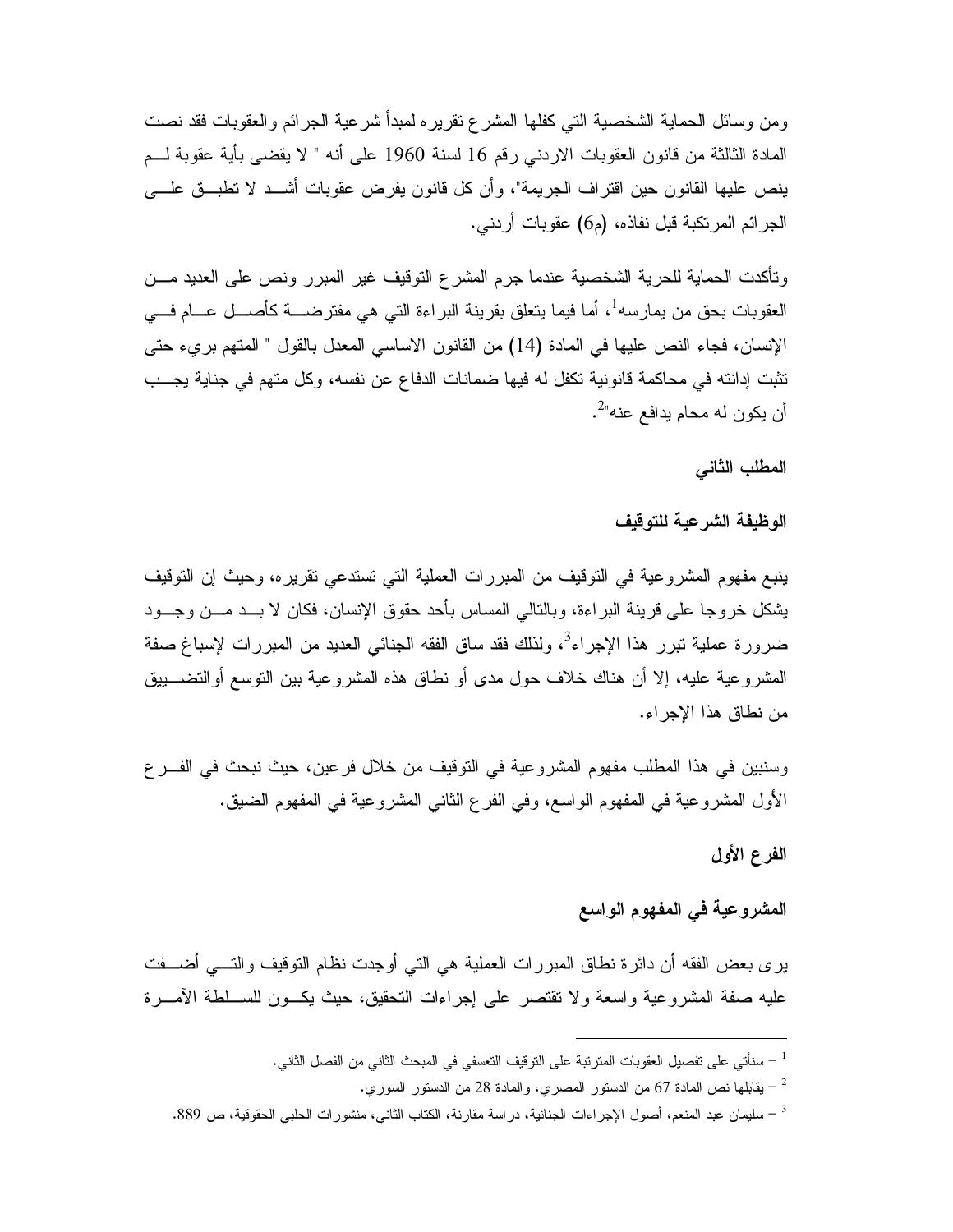بإصدار أمر التوقيف العديد من المبر ر ات التي تستند إليها لإصدار ه<sup>1</sup>، ومن هذه المبر ر ات ما يتعلق بِالْمِنْهِم ومِنها ما بِنْعِلْقِ بِأَدْلَةِ الْجِرْبِيْهِ، والبِعِض الآخر بِنْعِلْقِ بِالْحِفاظِ على الأمن العام.

أو لا: بالنسبة للمتهم:

يؤدي التوقيف إلى تحقيق غايته بالنسبة للمتهم وذلك من وجهتين، تتمثل الأولى بحماية المتهم ًمن ردود الأفعال من قبل المجنى عليه أو من ذويه<sup>2</sup>، حيث إن الجريمة وبما تحدثه من آلام وأضــــرار في نفس المجنى عليه وعلى أفراد أسرته نؤدي في كثير من الأحيان إلى الرغبة في الانتقام والثأر من مرتكب الجريمة، لذلك فإن توقيف المتهم لحين انتهاء مرحلة التحقيق الابتــدائي أو المحاكمـــة وصدور الحكم بالبراءة أو الإدانة بمثل حماية للمتهم من أية ردود أفعال قد يرتكبها المجنى عليه أو أي أحد آخر ، كما أن توقيف المتهم يؤدي من جهة ثانية إلى ضمان نتفيذ العقوبة في حال صــــدور الحكم عليه بالإدانة، مما لا يجعل له مجالا للهرب من تتفيذ الحكم<sup>3</sup>.

ثانيا: بالنسبة لأدلة الجر بمة:

إن توقيف المتهم في مرحلة التحقيق الابتدائي يؤدي إلى ضمان سير التحقيق والمحافظة على أدلسة الجريمة من العبث والنشويه، كأن يقوم المتهم بتغيير معالم الجريمة أو إخفائها، أو الإتصال بالشهود والتأثير عليهم بطريقة تدفعهم إلى عدم الإدلاء بشهادتهم أو آداءهم بشهادة كاذبة.

ثالثا: بالنسبة للأمن العام:

يؤدي توفيف المتهم إلى المحافظة على الأمن العام من الاضطر ابات التي قد تتتج عـــن الجريمــــة، حيث إن بقاء المتهم طليقا قد يؤدي إلى تجدد ارتكاب الجرائم من قبل المتهم من جهة، أو قيام ردود أفعال تفضيي إلى جر ائم بين المتهم و المجنى عليه أو ذويه<sup>4</sup>.

ويرِ عليه الباحث أن المبررات السابقة لا تشكل مبررات حقيقية للتوقيف، نظراً لما يشكله التوسع فــــى تحديد نطاق مشروعية التوقيف من خطر على الحرية الشخصية، حيث إن حماية وسائل التحقيـــق تصلح لأن تكون لوحدها مبرر لاتخاذ مثل هذا الإجراء<sup>1</sup>.

<sup>&</sup>lt;sup>1</sup> – أمين محمد، مرجع سابق، ص 22. رؤوف عبيد، مباديء الإجر اءات الجنائية في التشريع المصري، ط10، 1974، مكتبة السيد وهبة، عابدين، ص446.

<sup>.</sup> اير اهيم طنطاوي، مرجع سابق، ص 21، فواز صالح، مرجع سابق، ص135  $^{-2}$ 

نايف بن سلطان، مرجع سابق، ص75.  $^{-3}$ 

أمين محمد، مرجع سابق، ص24، فواز صالح، مرجع سابق، ص135.  $\sim$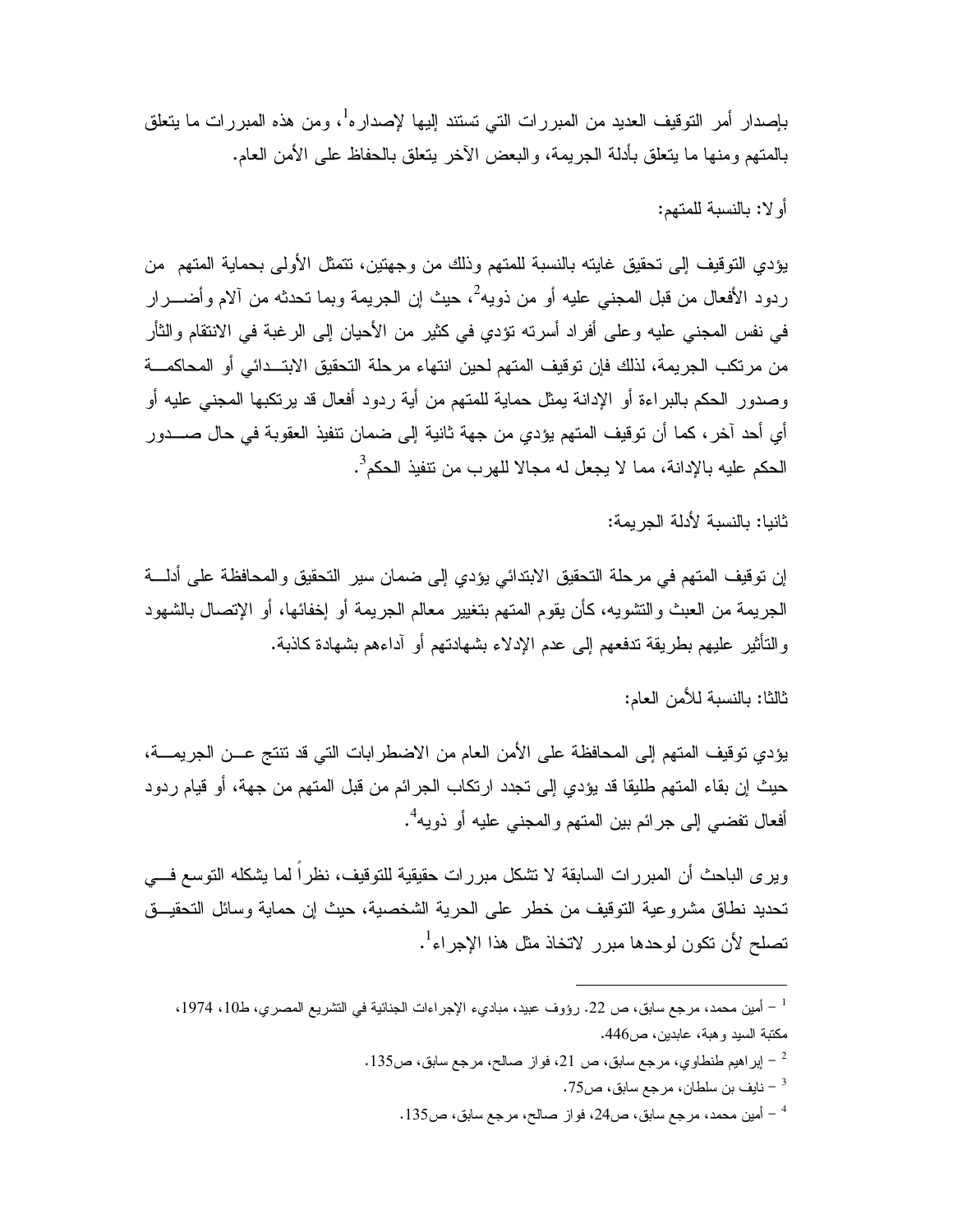الفرع الثاني

# المشروعية في المفهوم الضيق

على الرغم من عدم لجوء التشريعات الجنائية إلى تحديد المبررات العملية التي يمكن الاستتاد عليها عند القيام بتوقيف الأفراد، إلاَّ أن فقهاء القانون الجنائي يرون بأن مبررات التوقيف محددة بحمايـــة وصيانة إجر اءات التحقيق وأمن المجتمع فقط وهو هدف يجمع عليه الفقه القانوني الجنائي<sup>2</sup>، حيث إن إجر اءات التحقيق تهدف بالأساس إلى كشف الحقيقة وتحقيق العدالة من خلال الوصـــول إلــــى معرفة مرتكب الجريمة، والتحقق من الأدلة التي تقع تحت يد سلطة التحقيق الابتدائي، ولا يمكــن اعتبار أن الغرض من التوقيف هو ضمان نتفيذ الأحكام، على اعتبار أن ذلك يتعارض مع قرينــــة البراءة، كما لا يمكن النذر ع به من أجل الحفاظ على مصلحة المتهم أو غير ه، حيث إن هذا الأمــــر هو من اختصاص السلطات العامة<sup>3</sup>.

ويقول الدكتور أحمد فتحي سرور في هذا الاتجاه<sup>4</sup> أن التوسع في وظيفة التوقيف يتعـــارض مــــع طبيعته الحقيقية، فالتوقيف إجراء استثنائي يتعارض مع فرينة البراءة والضـــرورة التـــي نتطلـــب مباشرته لا يجب أن نتعدى احتياجات التحقيق الجنائي باعتبار ه إجراء يهدف إلى كشــف الحقيقـــة، ومن هنا ينبغي عدم النوسع في الهدف من الحبس الاحتياطي، فاعتباره تـــدبيرا احترازيـــا يرقـــي بالنوقيف ليصل إلى مصاف العقوبة ويحوله إلى إجراء فاصل في مشكلة معينة هي خطورة المتهم، أما مراعاة الشعور العام للناس بسبب جسامة الجريمة فلا يجوز مواجهته بحبس الأبرياء، كمـــا أن الخوف من هرب المتهم عند الحكم عليه لا يجوز أن يكون سنداً لتوقيفه.

كما يرى الدكتور ٳسماعيل سلامة<sup>5</sup> أنه على فرض هروب المتهم إذا ما أخلى سبيله، فإن هربــــه لا يكون حائلا لصدور الحكم عليه بالعقوبة، فضلا على أنه لن يؤدي إلى إفلات المستهم مسن نتفيــذ العقوبة بفضل معاهدات تسليم المجرمين.

 $1-2$ اير اهيم طنطاوي، مرجع سابق، ص

محمود محمود مصطفى، التوقيف المؤقت، مرجع سابق، ص 382.  $^{-3}$ 

- أحمد فتحي سرور، الشرعية والاجراءات الجنائية، مرجع سابق، ص 262.  $^{-4}$
- <sup>5</sup> إسماعيل سلامة، الحبس الاحتياطي، در اسة مقارنة، رسالة دكتور اة، عالم الكتب، القاهرة، 1983، ص 5 وما بعدها.

أنظر اپراهيم طنطاوي، مرجع سابق، ص 19. مأمون سلامة، الإجراءات الجنائية، مرجع سابق، ص 698، مجدي  $^{-2}$ حافظ، مرجع سابق، ص 26، نايف بن سلطان حقوق المتهم في نظام الاجراءات الجزائية السعودي، دار الثقافة للنشر والنوزيع، عمان، 2005، ص 74.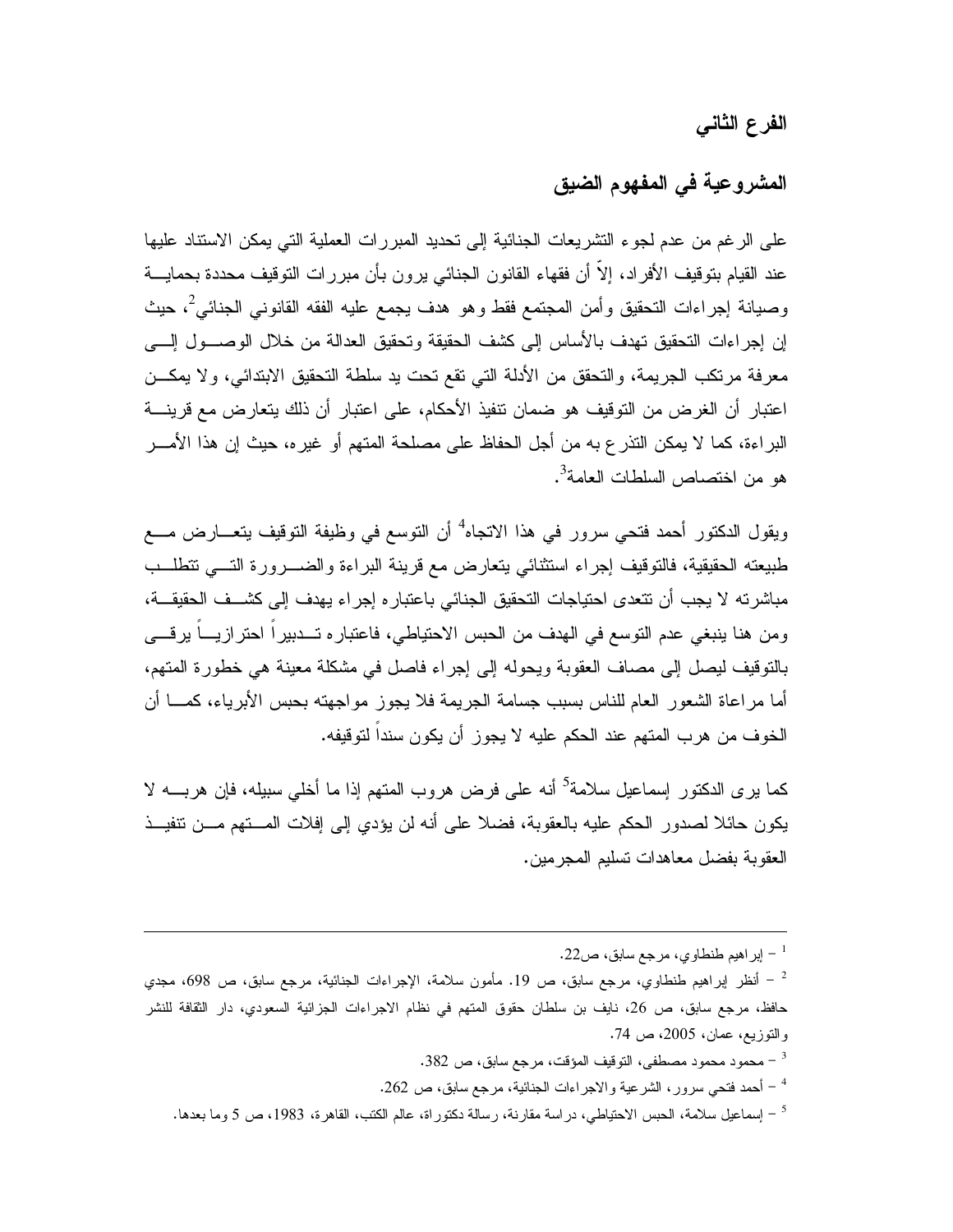كما ير ى البعض<sup>1</sup> أن غاية إجراءات التحقيق هو ضمان بقاء المتهم تحت تصرف سلطات التحقيق الابتدائي و المحاكمة من أجل استجو ابه في وقت تظهر فيه أدلة جديدة، و ضمان عدم تشويه الأدلة أو محاولة المتهم الهرب خشية صدور الحكم بالإدانة<sup>2</sup>. أو التأثير على الشهود من خـــلال التهديـــد أو النرغيب، وبالنالبي منعه من الاتصال بهم<sup>3</sup>.ويذهب بعض الفقه<sup>4</sup> أكثر من ذلــك بـــالقول بتضــــبيق النَّوقيف إلى أقصبي حد ممكن على أساس أن التوقيف وإن كان ضروريا إلا أنه يجب نقديره بمقدار هذه الضرورة وإحاطته بضمانات عديدة لما يشكله من خطورة على الحريـــة الشخصــــية للفـــرد، بالإضافة لما يشكله من خطر على كيان المدعى عليه الفردي والعائلي حيث نكون عملية انـــدماج الفرد في المجتمع بعد الإفراج عنه غاية في الصعوبة نتيجة فقد العمل وهو ما يقع في كثيــر مـــن الأحيان ً .

ومن مطالعة نصوص قانون الاجراءات الجزائية الفلسطيني ينبين لنا أن المشرع يجعل من مصلحة التحقيق وضرورته سندا مشروعا لمباشرته كقاعدة عامة، وهذا ما يستفاد من نص المسادة (119) من قانون الاجراءات الجزائية والتي تتص على أنه " إذا اقتضـــت إجـــراءات التحقيـــق توقيـــف المقبوض عليه أكثر من أربع وعشرين ساعة، فلوكيل النيابة أن يطلب من قاضبي الصــــلح تمديـــد التوقيف لمدة لا تتجاوز خمسة عشر بوما".

ويعد قانون الاجراءات الجنائية المصرى من التشريعات التي تسير بهذا الاتجاه وهو ما يستفاد من نص المادة (143) والتي اتخذ فيها المشرع من مصلحة التحقيق مبررا للتوقيف حيث جاء فيها " إذا لم بنته التحقيق ورأى القاضـي مد الـحبس الاحتياطـي زيادة علـي مـا هو مقرر فـي المـادة الســــابقة <sup>6</sup>، وجب فبل انقضاء المدة السالفة الذكر إحالة الأوراق المحكمة... إذا اقتضت مصلحة التحقيق ذلك".

23 - ابر اهيم طنطاوي، مرجع سابق، ص 19، أمين محمد، مرجع سابق، ص $^{-1}$ مأمون سلامة، الإجراءات الجنائية، مرجع سابق، ص 698.  $\sim$ .20 إبر اهيم طنطاوي، مرجع سابق، ص $\sim 20$  . محمد زكي أبو عامر، مرجع سابق، ص 651. محمود محمود مصطفى،، مرجع سابق، ص – 382381.  $\sim$ فواز صالح، التوقيف المؤقت في القانون الفرنسي في ظل التعديلات الجديدة الصادرة بالقانون رقم 2000/516 بتاريخ -2000/6/15، منشور في مجلة الحقوق، جامعة الكويت، الكويت، 2002، ص134 وما بعدها. <sup>6</sup> – تتص المادة 142 من قانون الاجراءات الجنائية المصرى على أن " ينتهى الحبس الاحتياطي حتما بمضى خمسة عشر يوما على حبس المتهم، ومع ذلك يجوز لقاضي التحقيق بعد سماع أقوال النيابة العامة والمتهم أن يصدر أمر بمد الحبس مدة أو مددا أخر ي لا نزيد في مجموعها على خمسة وأربعين يوما".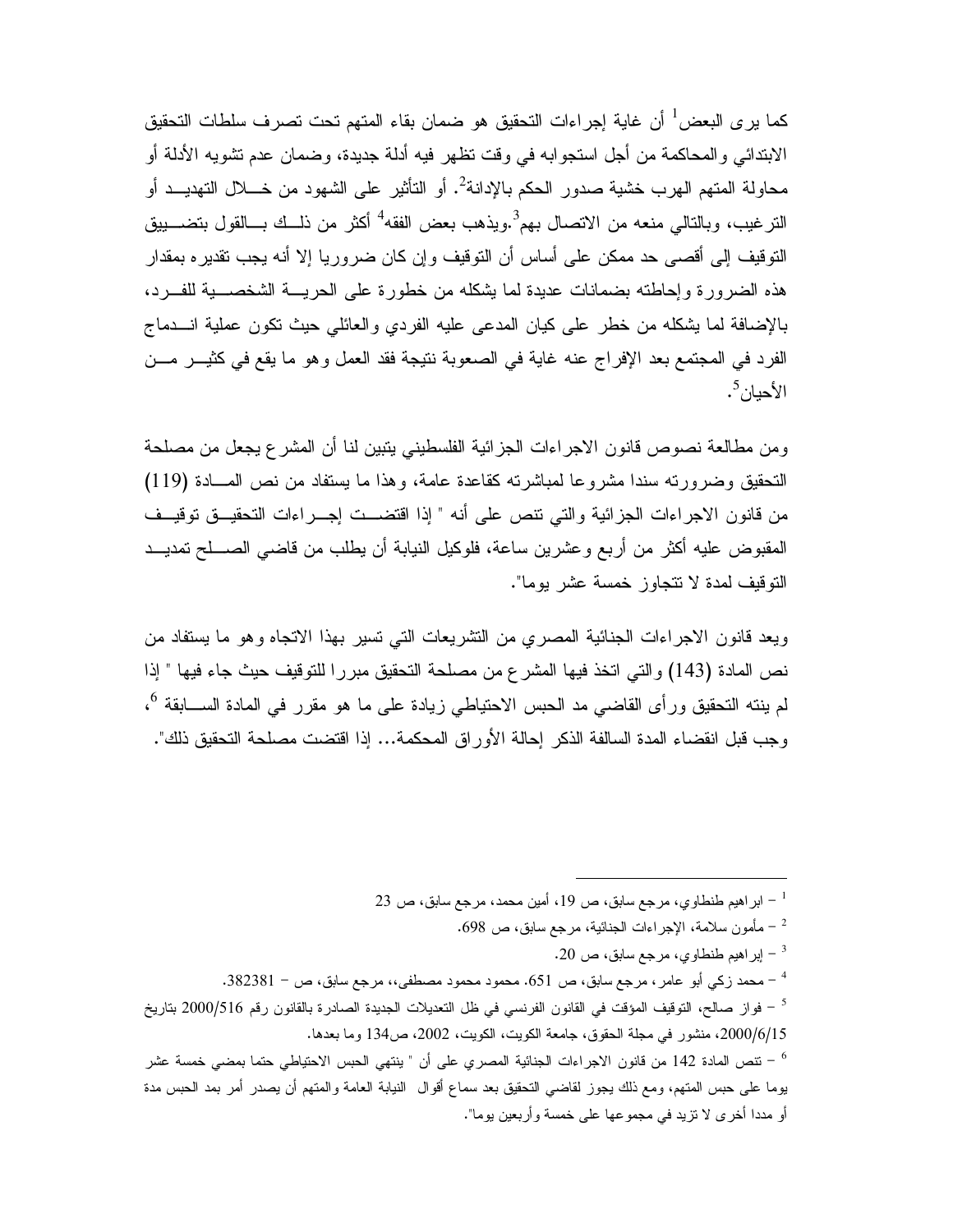الفصل الأول

## الضوابط المتعلقة بسلطة إصدار الأمر بالتوقيف

النَّوقيف هو من أهم وأخطر الإجراءات التي يمر بها التحقيق الابتدائي نظرا لما يشكله مـــن تقييـــد لحرية الفرد وتعارضه من حيث الأصل مع المبادىء القانونية الخاصة بحقوق الإنســـان وخاصــــة قرينة البراءة، وإلحاقه الأذى الجسدي والنفسي للموقوف مع ما يترنب عليه مـــن أثـــار اجتماعيـــة واقتصادية<sup>1</sup>،على الرغم من وجود مبررات تقتضى نقرير مثل هذا الإجراء للوصول إلـــى الغايـــة المتوخاة من التحقيق الابتدائي وتحقيق أهدافه<sup>2</sup>، لذا كان لزاما على المشرع إحاطة هذا النوع مـــن الإجراءات بالعديد من الضمانات والشروط التبي تحكم سيره حتى لا يكون هناك استغلال أو تعسف من قبل السلطة المباشرة له في استعمال هذا الحق، وفي سبيل ذلك نجد أن التشـــريعات الجنائيـــة أقرت مجموعة من الضمانات الخاصة بالتوقيف التي لا يجوز توقيف أي فرد بدونها، وبعض هذه الضوابط بنعلق بالسلطة المصدرة أو الأمرة بالتوقيف ونمديد التوقيف والسبعض الأخسر بتعلسق بِالشِّرِ و ط القانو نبية للَّتو قَبِف.

وفي هذا الفصل سنبحث في هذه الضوابط من خلال نقسيمه إلى مبحثين، حيث نبين فـــى المبحـــث الأول الضوابط المنعلقة بإصدار الأمر بالنوفيف وفي المبحث الثانبي الشروط الموضوعية والشكلية للتو قبف.

محمود نجيب حسني، مرجع سابق، هامش 4، ص596.  $^{-1}$ 

أسامة عوايصة، شرح قانون الإجراءات الجزائية الفلسطيني، ج1، ط1، بدون ناشر، 2005، ص292.  $\sim$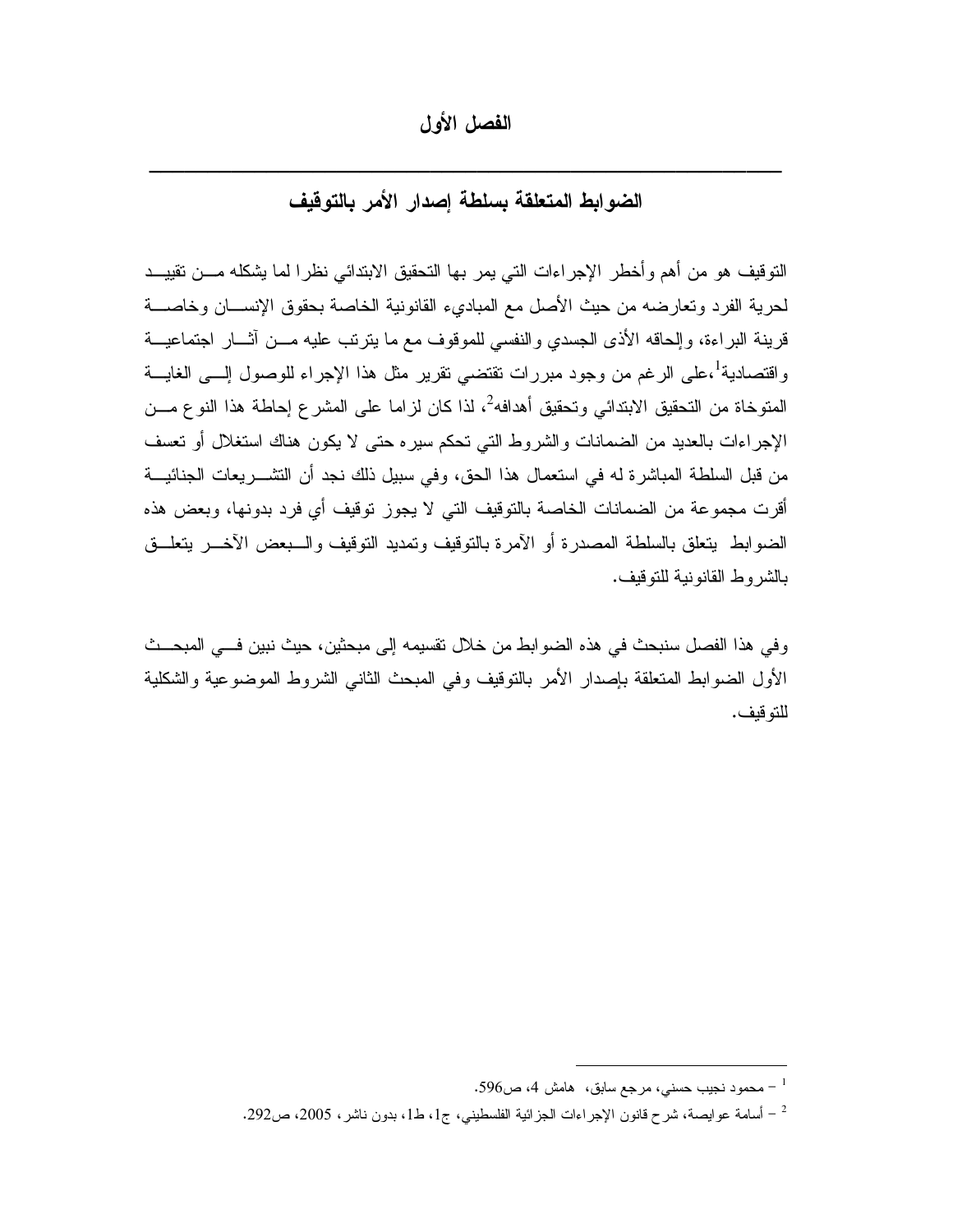#### المبحث الأول

## سلطة التوقيف في مرحلة التحقيق الإبتدائي

التحقيق الإبتدائي هو مجموعة من الإجراءات التي تتخذها سلطة التحقيق بهدف كشف الأدلة والتأكد منها بتعزيزها أو هدمها تمهيدا لعرضها على القضاء<sup>1</sup>، وهو مرحلة متميزة ومستقلة عن مرحلتـــي الإستدلال والمحاكمة<sup>2</sup> كما تتميز بأنها مرحلة خطيرة بالنظر لما تشكله من مساس بحقوق الأفـــراد وحرياتهم، ونظرًا لهذه الخطورة فقد أحاطها المشرع بالعديد من الضوابط وأهمها تحديــد الجهـــة المختصة بتوقيف المتهم في مرحلة التحقيق<sup>3</sup>، وسنوضح في هذا المبحث الجهة المختصة بتوقيــف وتمديد توقيف المتهم في مرحلة التحقيق الإبتدائي<sup>4</sup>، من خلال مطلبين حيث نبين في المطلب الأول الجدل حول الجمع بين وظيفتي الادعاء والتحقيق أو الفصل بينهما، وفي المطلب الثاني صــــلاحية النيابة العامة والمحكمة بنوقيف المنهم.

محمد عياد الحلبي، مرجع سابق، ص209. فواز صالح، مرجع سابق، ص 145.  $^{-3}$ 

<sup>&</sup>lt;sup>1</sup> – علي القهوجي وفتوح الشاذلي، قانون أصول المحاكمات الجزائية اللبناني، الدار الجامعيـــة، بيــــروت، 1992، ص 313. كامل السعيد، شرح قانون أصول المحاكمات الجزائية، دار الثقافة للنشر والتوزيع، عصـــان، 2005، ص413، محمـــد ســـعيد نمور، أصول الإجراءات الجزائية، شرح لقانون أصول المحاكمات الجزائية، دار الثقافة للنشـــر والتوزيـــع، عصــان، 2005، ص327. أشرف عبد الحميد، فاضي التحقيق في القانون الجنائي المقارن، ط1، دار النهضة العربية، القاهرة، 2004، ص26 على القهوجي وفتوح الشاذلي، مرجع سابق، ص313، محمود نجيب حسني، مرجـــع ســــابق، ص507 –508، أســــامة —  $^2$ عوايصة، مرجع سابق، ص200

من الجدير بالذكر أن القانون الفرنسي الجديد رقم 516/00/516 والصادر بتاريخ 2000/6/15 أسند صلاحية البـــت فـــي  $^{\rm -}$ طلبات قضايا النوقيف المؤقت إلى ما يعرف بقاضي الحريات والنوقيف وهو قاض بمرنبة رئيس أو نائب أول للرئيس ويعـــين من قبل رئيس محكمة البداية أو المحكمة الابتدائية " محكمة الصلح" وهو قاض فرد ويعتبر الدرجـــة الاولــــى مـــن درجـــات التحقيق الابتدائي وتخضع قراراته للاستئناف، وبهذا يكون القانون الفرنسي قد سحب صلاحية النظر في طلبات التوقيف مــن قاضي التحقيق المعروف في فرنسا ومصر وبعض التشريعات العربية كالتشريعين السوري واللبناني، راجع فسي صــــلاحيات قاضي الحريات والتوقيف، فواز صالح، مرجع سابق، ص146 وما بعدها.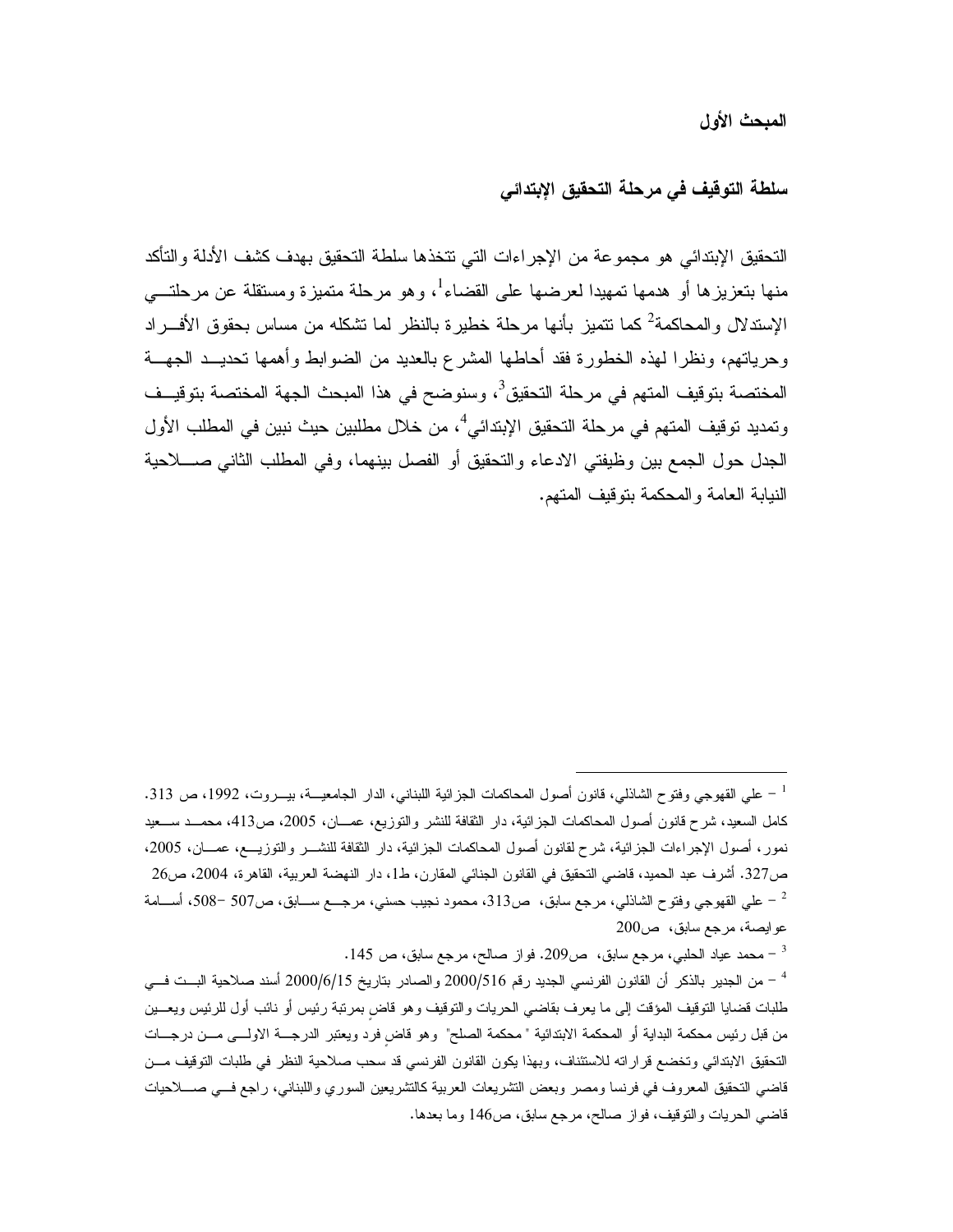المطلب الأول

الجدل حول الفصل بين وظيفتي الادعاء والتحقيق أوالفصل بينهما

الدعوى الجنائية هي لجوء المجتمع إلى القضاء بو اسطة النيابة العامة للكشف عن جريمة ما وتقرير مسؤولية مر تكيها وإنز ال العقوبة المقرر ة بحقه قانو نا '.

و هذا التعريف يقودنا إلى حقيقة راسخة مفادها أن النيابة العامة هي الجهة الوحيدة المخولة قانونـــا بتمثيل المجتمع في رفع الدعوى أمام المحاكم الجزائية لتقوم بصفة الإدعاء، والسبير فيهـــا حتـــي يصدر الحكم النهائي فيها دون أن يشاركها أحد في ذلك<sup>2</sup>، وهي في سبيل تحقيق هذه الغاية وبصفتها سلطة إدعاء نقوم بدورها في جمع الأدلة التي ندعم إدعائها أمام القضاء ونقديم الطلبات والطعن في الأحكام والسعى إلى تنفيذها<sup>3</sup>. كما لا يجوز لها أن تتوقف عن السير بالدعوى أو تتنازل أو تتصالح عليها<sup>4</sup> إلا في الحالات المقررة قانونا<sup>5</sup>

هذا من جهة ومن جهة أخرى نجد أن النيابة العامة هي السلطة المخولة بالتحقيق الإبتدائي، حيــث تقوم بجمع الأدلة اللازمة لكشف جميع ملابسات القضية، إلا أن النيابة في مرحلة التحقيق الإبتدائي وعلى العكس من دورها في حالة الإدعاء فإنها لا نكون خصما للمتهم وإنما يكون دورهــا حياديـــا لحين نوفر الدلائل على ارتكاب الجريمة من عدمه وهي في ذلك نتميز بالحيادية التامة والنزاهـــة و السعي لكشف الحقيقة فقط<sup>6</sup>.

من خلال ما تقدم نخلص إلى أن النيابة العامة تطُّلع بوظيفتين رئيسيتين هما الادعاء والتحقيق، إلا أنه وعلى الرغم من اتجاه معظم التشريعات للجمع بين هاتين الوظيفتين إلا أننا نجــد أنـــه لا زال

محمود نجيب حسني، مرجع سابق، ص63. محمد سعيد نمور ، مرجع سابق، ص137. كامل السعيد، مرجع سابق،  $^{-{\,1}}$ ص 49.

- كامل السعيد، مرجع سابق، ص413. محمود نجيب حسنبي، مرجع سابق، ص508.  $\sim$ 508  $^{-3}$
- <sup>4</sup> أنظر بحث الأسناذ أحمد براك، دور النيابة العامة في نجسيد العدالة بين الواقع والطموح والمقدم لمؤتمر العدالة الفلسطيني الأول، المركز الفلسطيني لاستقلال المحاماة والقضاء " مساواة"، رام الله، 2005، ص 108.
	- أنظر نصوص المواد 1 إجراءات جزائية فلسطيني، 1 اجراءات جنائية مصري، 2 أصول جزائية أردنبي.  $^{-5}$

كامل السعيد، مرجع سابق، ص413. نظام المجالي، مرجع سابق، ص 101.  $\sim$ 

محمد سعيد نمور، مرجع سابق، ص137. نظام المجالي،الإجراءات الجنائية في النظم القانونية العربية وحقوق الانسان،  $^{-2}$ نقرير الأردن، إعداد محمود بسيوني، وعبد العظيم وزير، مرجع سابق، ص 100− 101.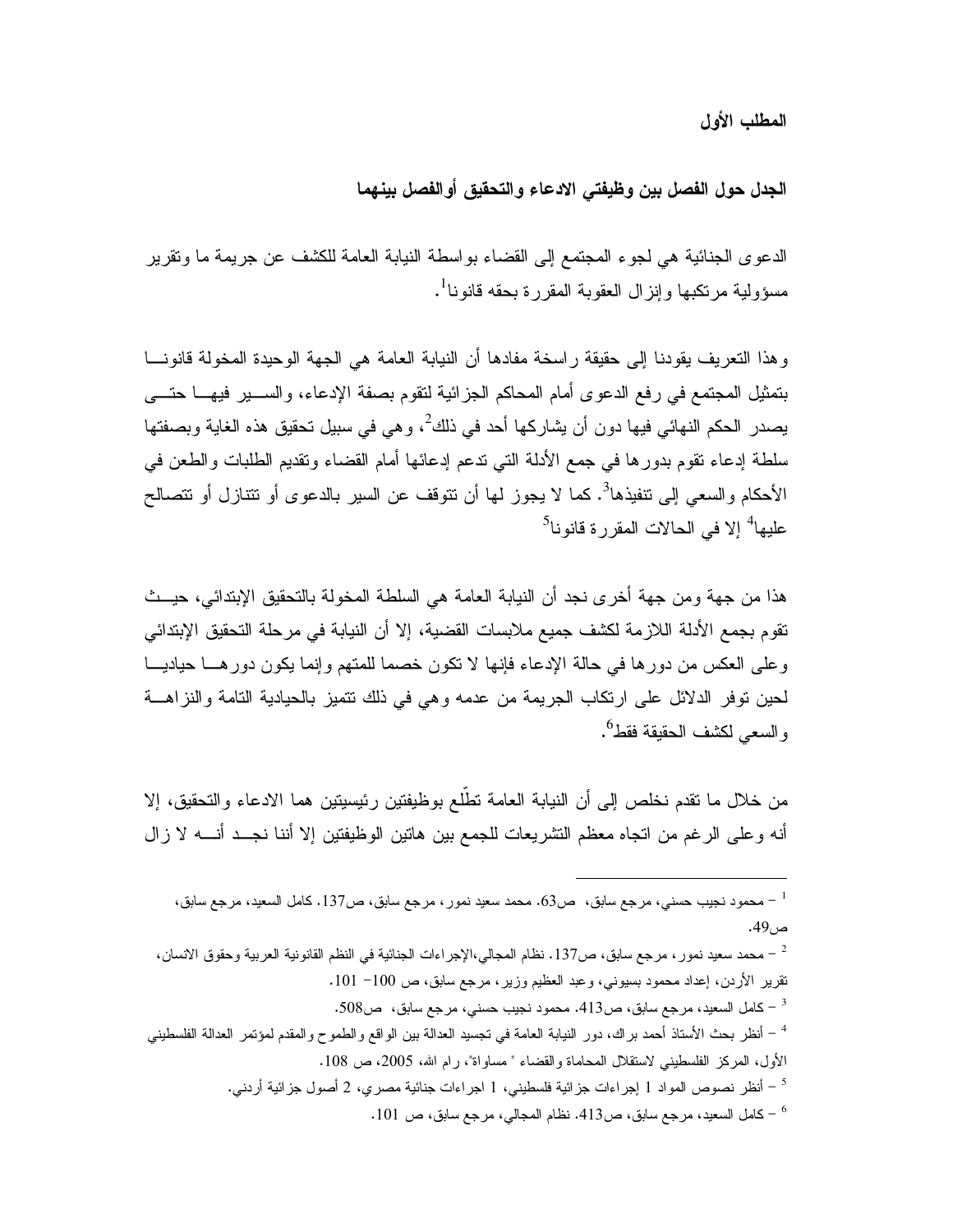هناك جدل فقهي حول الجمع أو الفصل بين الو ظيفتين مما يلقى بظلاله على مو قف المشر ع الجنائي في النشر بعات المقارنة.

وسنوضح في هذا المطلب الجدل بين مؤيدي الفصل بين الإدعاء والتحقيق ومعارضيه في الفرعين التاليين.

الفرع الأول

مؤيدات مبدأ الجمع بين وظيفتي الإدعاء والتحقيق

يرى مؤيدو الجمع بين وظيفتي الإدعاء والنحقيق بيد سلطة واحدة وهي النيابة العامــــة أن هنالـــك مبررات عملية ومنطقية تستلزم هذا الجمع ومن الحجج التي يسوقها هذا الرأي أن الجمع يؤدي إلى تبسيط إجراءات العدالة الجنائية ويزيد من سرعتها وتحقيق فاعليتهـــا<sup>1</sup>، وهـــو مـــا حـــدا بمعظـــم التشريعات الجنائية الحديثة إلى الأخذ بهذا المذهب للحيلولة دون التأخير وتشستيت الأدلسة وخلسق النُّغرِ اتٍّ، كما أن جمع الوظيفتين بيد النيابة العامة لا يبعث على الخوف من عدم الحيدة والنز اهــــة حيث إن النيابة هي خصم شريف وعادل وهي تهتم بإثبات براءة المتهم قــدر اهتمامهـــا باثبـــات الجريمة<sup>3</sup>، وليس صحيحا – حسب أنصار هذا الرأى – أن النيابة وفي حال جمعها بين الـــوظيفتين نكون معنية بإثبات الاتهام حيث إنها وعند رفعها للدعوى الجنائية تمارس وظيفة ذات سلطة معينة و لا تزاول حقا شخصيا<sup>4</sup>، كما يرى أنصار هذا المذهب أن مبدأ الجمع لا يؤدي إلى إهدار الضمانات التي قرر ها القانون للأفر اد في مرحلة التحقيق الإبتدائي وسند ذلك أن النيابة العامة عنــد مباشـــر ة التحقيق تخضع لإشراف الرقابة القضائية حيث يتم الطعن بأعمال النيابة أمام سلطة المحاكمة لـــذا فإن النيابة نتوخى عدم مخالفة هذه الضمانات حتى لا نقع نحت طائلة بطلان كافة الإجراءات التي تمارسها بخلاف مقتضى القانون<sup>5</sup>، كما أن مبدأ الجمع لا يخل باستقلال ســـلطة التحقيـــق ذلـــك أن أعضاء النيابة العامة يتمتعون بنفس الإستقلالية التي يتمتع بها القضاة حيث إن النيابة العامة هـــي

- - أسامة عوايصة، مرجع سابق،  $\sim 204$ .  $^{-2}$
- $211$ أشرف عبد الحميد، مرجع سابق، ص144−145. محمد صبحي نجم، مرجع سابق، ص $11$ 
	- أشرف عبد الحميد، مرجع سابق، ص145.  $^{-\,4}$
	- $147 146$ أشرف عبد الحميد، مرجع سابق، ص146 147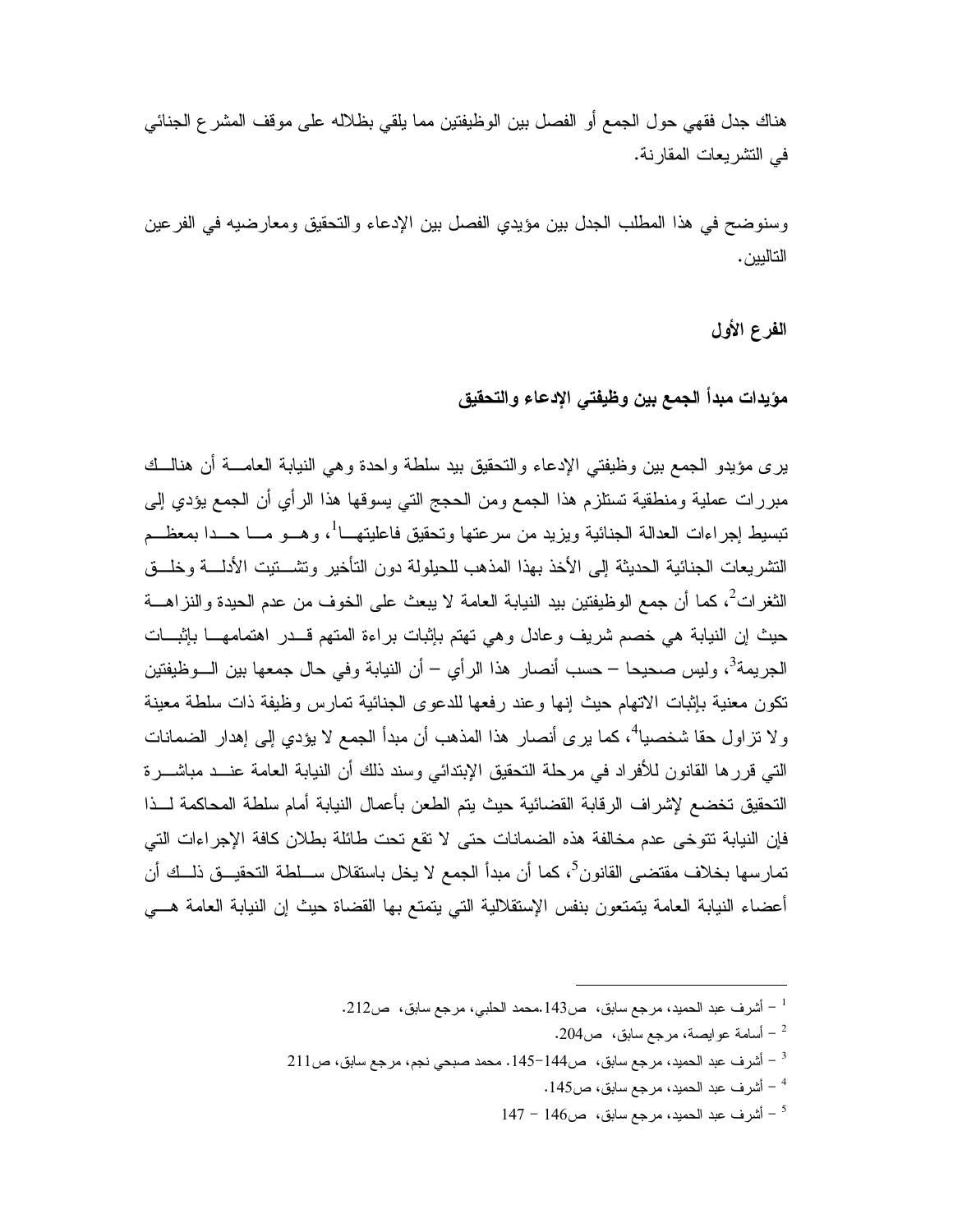شعبة من شعب السلطة القضائية<sup>1</sup> و لا يغير من الأمر شيئا القول بأن النيابة تتبع من الناحية الإدار ية لموز ارة العدل حيث إن سلطة وزارة العدل محصورة في العصـل الإداري و لا يمتــد إلـــي العصــل القضائي^.

كما يرى أنصار هذا المذهب أن الجمع لا يخالف مبدأ الشرعية الإجرائية ذلك أن القول باســـنلزام سلطة التحقيق لثقافة معينة لا أساس له حيث انه من الممكن أن يقوم أعضاء النيابة بمهمة قاضــــى التحقيق وهذا ما ثبت صحته حتى في النظم التي تأخذ بنظام قاضبي التحقيق كالقانون الفرنسي الذي يخول النيابة بمباشرة بعض إجراءات التحقيق التي هي من الاختصاص الأصيل لقاضي التحقيق<sup>3</sup>.

الفرع الثاني

مؤيدات مبدأ الفصل بين وظيفتى الإدعاء والتحقيق

يذهب جانب من الفقه إلى القول بضرورة الفصل بين وظيفتي الإدعــاء والتحقيــق وعــدم جمـــع الوظيفتين في سلطة وإحدة والتي هي النيابة العامة وحججهم في ذلك أن التحقيق هو في جــوهر ه عملية بحث ونقصبي للكشف عن الأدلة الخاصة بالجريمة بغض النظر عن نسبة هذه الجريمة للمتهم من عدمها<sup>4</sup>، لذلك كان لابد من اِسناد هذه الوظيفة إلى سلطة تتمتع بالحيدة والموضوعية والنز اهة<sup>5</sup>، حيث إن سلطة التحقيق تملك بيدها اخطر السلطات التي تمس الحقوق الأساسية للفرد وبالتالي فسإن مبدأ الحياد المطلق هو أمر ضروري حتى لا تستغل هذه السلطات بما يتنافى واعتبار ات العدالــة<sup>6</sup>، و أن مبدأ الجمع بؤدي إلى الإخلال بحق الدفاع عن نفسه لاجتماع صفتي الخصم و الحكــم بالنيابـــة العامة<sup>7</sup>، كما يرى هذا الجانب أن القول بأن الجمع يؤدي إلى نبسيط الإجراءات ونسريعها هو قول مردود لأن القاضـي الذي يعهد إليه بالنحقيق سيكون لـه من النشاط والفاعلية نفس القدر الذي يتمتـــع

- <sup>1</sup> هذا ما سار عليه المشر ع الفلسطيني والمصري والأردني في قوانين السلطة القضائية، وسنأتي على تفصيل ذلك لاحقا.
	- $149$  أشرف عبد الحميد، مرجع سابق،  $\sim 148-14$ .
		- . أشرف عبد الحميد، مرجع سابق، ص 150.  $^{-3}$
	- على القهوجي وفتوح الشاذلبي، مرجع سابق، ص325.
		- أسامةعوايصة، مرجع سابق، ص211.
		- أشرف عبد الحميد، مرجع سابق، ص 125.  $^6$

<sup>7</sup> – عصـام عابدين، انواع النيابات العامة ودورها، ورقة عمل منشورة في كتاب واقع النيابة العامة الفلسطينية وعلاقتها بالسلطتين التنفيذية والقضائية، المركز الفلسطيني لاستقلال المحاماة والقضاء " مساواة "، رام الله، 2004، 38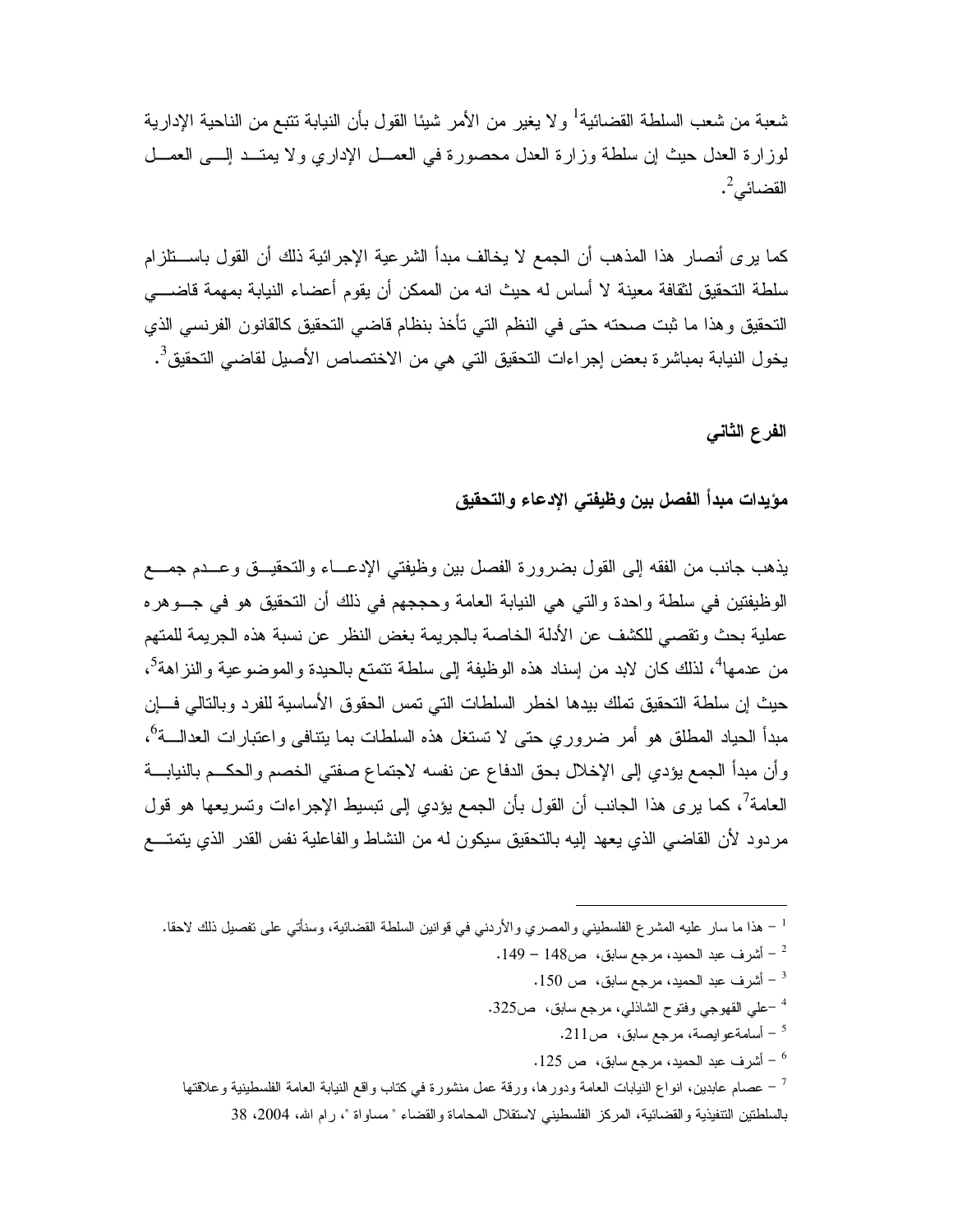به عضو النيابة العامة، إلا أن ما يميز قاضي التحقيق هو ترفعه عن الظن والانحياز <sup>1</sup>،بالإضافة إلى أن إسناد مهمة التحقيق إلى قاض بضفى عليه الصبغة القضائية وهو ما بزيــد الثقــة والضــمان بالتحقيق لأن استقلال قاضبي التحقيق هو بحد ذاته ضمانة حيث من الثابت أن القضـــاة لا ســـلطان عليهم لغير القانون<sup>2</sup>، كما يرى أنصار هذا المبدأ أن الفصل بين وظيفتي الإدعـــاء والتحقيـــق هـــو ضمانة كبرى لحماية حقوق الأفراد لأن القضاء هو السياج الحقيقي لسيادة القانون ونطبيــق إرادة المشرع في تجسيد الشرعية القانونية وحسن إدارة القضاء وسير العدالة وتحقيق الرقابة المتبادلة بين سلطتي التحقيق والإتهام <sup>3</sup>، ويرى البعض أن الفصل بين الوظيفتين يؤدي إلى تحديد طبيعــــة دور النيابة العامة من حيث تبعيتها للسلطة التتفيذية، فاعتماد مبدأ الفصل يجعل دور النيابة منحصر ا في سلطة الإتهام فقط<sup>4</sup>، وأخيرا برى أنصار هذا المبدأ أن القول بلجوء معظم التشريعات الحديثة إلــــى الجمع بين الوظيفتين غير صحيح حيث إن هناك الحديد من التشريعات التي تفصــــل بــــين هــــاتين الوظيفتين ومن هذه التشريعات التشريع الجنائي اللبناني والفرنسى والمصري وهــذه التشـــريعات أسندت مهمة التحقيق في كثير من الجرائم إلى سلطة محايدة ومستقلة وهي سلطة قاضي التحقيق<sup>5</sup>، والجدير بالذكر أن قاضي التحقيق هو أحد قضاة المحكمة الابتدائية ويندبه رئيس المحكمة لمباشرة التحقيق في جريمة معينة، كما يكون ندبه في الجنايات والجنح بناء على طلب النيابة أو المـــتهم أو المدعى بالحق المدنى إذا لم تكن الدعو ى موجهة ضد موظف عام أو أحد رجال الضبط القضائي<sup>6</sup>.

ويرى الباحث أن نظام الفصل بين سلطتي التحقيق والادعاء هو الأفضل، وذلك بالنظر لمبزاته وما يحققه من مراعاة لحقوق الأفراد، حيث إن وجود نظام قاضي التحقيق بؤدي إلى وجود نسوع مسن الرقابة على أعمال النيابة العامة، وتقييد حريتها في استغلال سلطة التحقيق، كما أن جمع ســـلطتي التحقيق والإتهام ببد النيابة العامة لوحدها يصطدم مع العدالة لكونه يجعل منها خصما وحكما فسي نفس الوقت مما بؤدي إلى النشدد مع المتهم وتغليب إثبات إدانة المتهم على براءته<sup>7</sup>. كما أن الباحث يرى أن مبدأ الفصل بين وظيفتي الادعاء والتحقيق يؤدي إلى التخصص القضائي، إذ أنه من الصعب التصور في يومنا هذا قيام سلطة واحدة بكافة الإجراءات على الرغم من كثرتها وتعقيداتها، ومن هنا أصبح لزاما نكليف سلطنين للقيام بهانين الوظيفتين المهمتين.

محمود نجيب حسني، مرجع سابق،  $\sim 11$ .

- على القهوجي وفتوح الشاذلبي، مرجع سابق، ص326.  $^{-2}$
- أشرف عبد الحميد، مرجع سابق، ص 130 وما بعدها.  $^{-3}$ 
	- 39 عصـام عابدين، مرجع سابق، ص $9\,$ ..
- على القهوجي وفتوح الشاذلبي، مرجع سابق،  $\sim 328-32$ .
- مشام زوين، نجديد حبس المتهم إحتياطيا، رد الكفالة واسترداد المضبوطات، ط6، بدون ناشر، 2006، ص79.  $\sim$ 
	- $109$  أحمد براك، مرجع سابق، ص $\sim 109$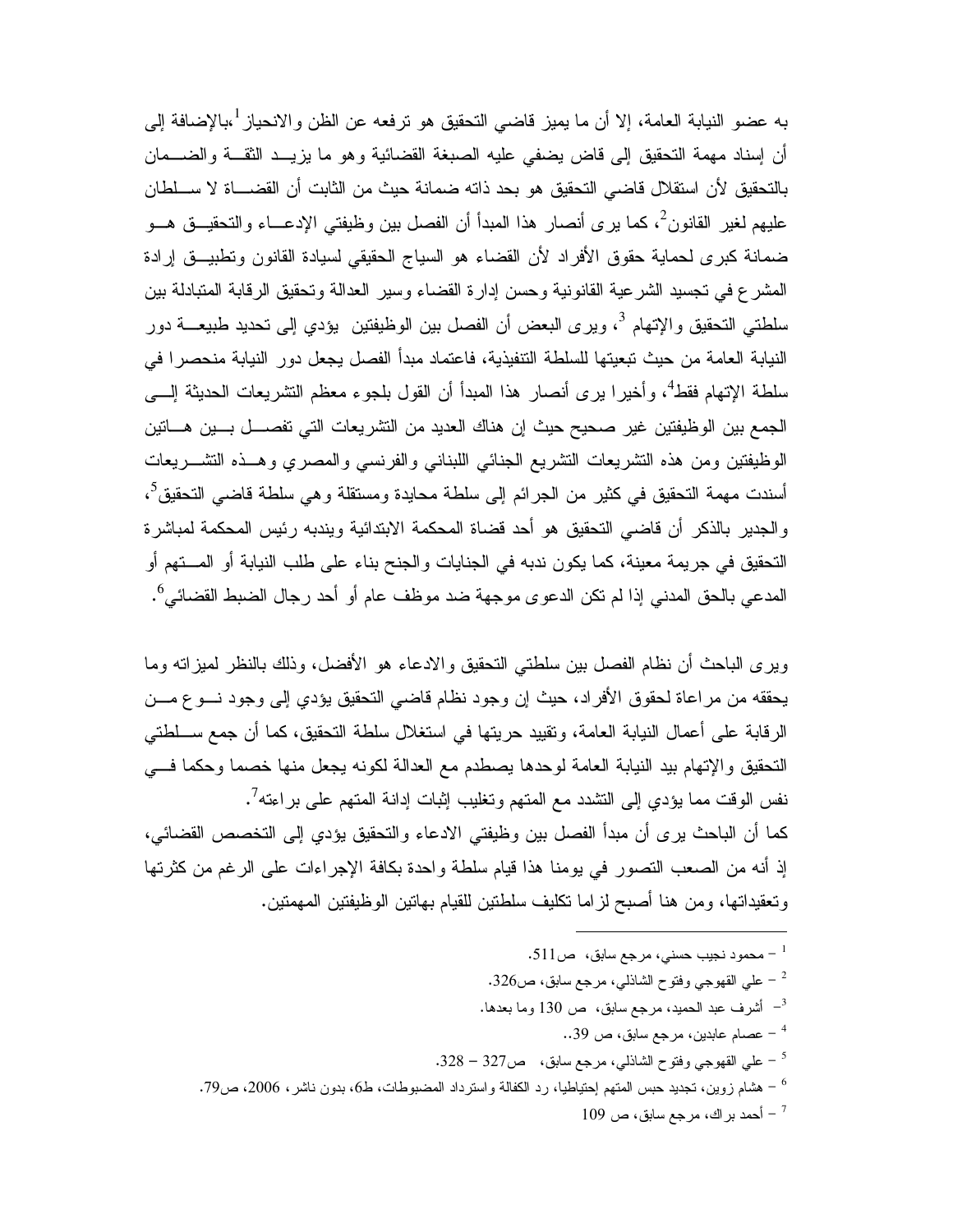يضاف إلى ذلك أن نظام الفصل يساعد على تفادي أكبر قدر من الأخطاء الإجر ائية، بحيث تشـــعر كل سلطة منهما بر قابة عليها من قبل السلطة التي تليها، أو السلطة الأعلى منها در جة. ومن هذا المنطلق فإن الباحث يدعو مشرعنا الفلسطيني للأخذ بنظام الفصل بين وظيفتي الادعـــاء والنحقيق، بحيث يقتصر دور النيابة العامة على سلطة الادعاء دون النحقيق ويعهد بالأخيرة إلــــي قاض متخصص لهذه الوظيفة.

المطلب الثاني

النبابة العامة كجهة تحقيق مختصة بالتوقيف

تعد النيابة العامة في النشريع الفلسطيني وغيره من النشريعات الإجرائية المقارنة طرفا أساسيا في الدعوى الجزائية، فهي التي تختص بإقامة دعوى الحق العام ومباشرتها (م1 إجراءات فلســطيني)، ففي مرحلة الاستدلال نقوم بدور أساسي في الاعداد للدعوى يشاركها في ذلــك رجـــال الضــــابطة القضائية ( 2 إجراءات فلسطيني) تحت إشراف ورقابة النيابة العامة، وفي مرحلة التحقيق الابتدائي تقوم بدور أساسي في الدعوى سواء برفعها إلى القضاء المختص أو بمباشــــرة التحقيـــق لكشـــف الحقيقة، كما أنها تقوم بهذا الدور خلال مرحلة المحاكمة عن طريق ظهور ها كطرف أصــــيل فــــى الدعوى الجز ائية من خلال نقديم مر افعاتها أمام الجهات القضائية، وتعد مرحلة التحقيق من أخطـــر مر احل الدعوى، إذ تملك النيابة العامة اتخاذ كافة الإجر اءات التي تستلزم السدعوى فضسلا عسن سلطتها في إصدار العديد من القرار ات القضائية سواء تلك المتعلقة بالحرية الشخصـــية كـــالتوقيف ومذكر ات الحضور والإحضار ، أو تلك المتعلقة بالتصر ف في الدعو ي كالأمر بالإحالة أو القـــر ار بحفظ الدعوى ( المواد 149 – 152) إجراءات فلسطيني.

وقد نقدم معنا أن النشريعات الجنائية – باستثناء القانون المصري إلى حد ما– <sup>1</sup> قد أسندت وظيفتى الإدعاء والتحقيق بيد النيابة العامة، ونظرًا لهذا الموقف فإن كون النيابة العامة هي جهسة تحقيسق ومخولة بتوقيف الأفراد في هذه المرحلة فإن هذا الأمر يقودنا إلى ضرورة البحث في تشكيل النيابة العامة ومعرفة من هم أعضاء النيابة المخولين بتوقيف المتهم في مرحلة التحقيق الإبتــدائي لـــذلك

منح المشرع المصري النيابة العامة سلطات واسعة بالتحقيق في الجرائم باستثناء البعض منها والتبي جعل صلاحية  $\, - \, 1 \,$ التحقيق فيها من اختصاص قاضي التحقيق، بينما نجد أن المشر ع الأردني قد أخذ بمبدأ الجمع بين الوظيفتين.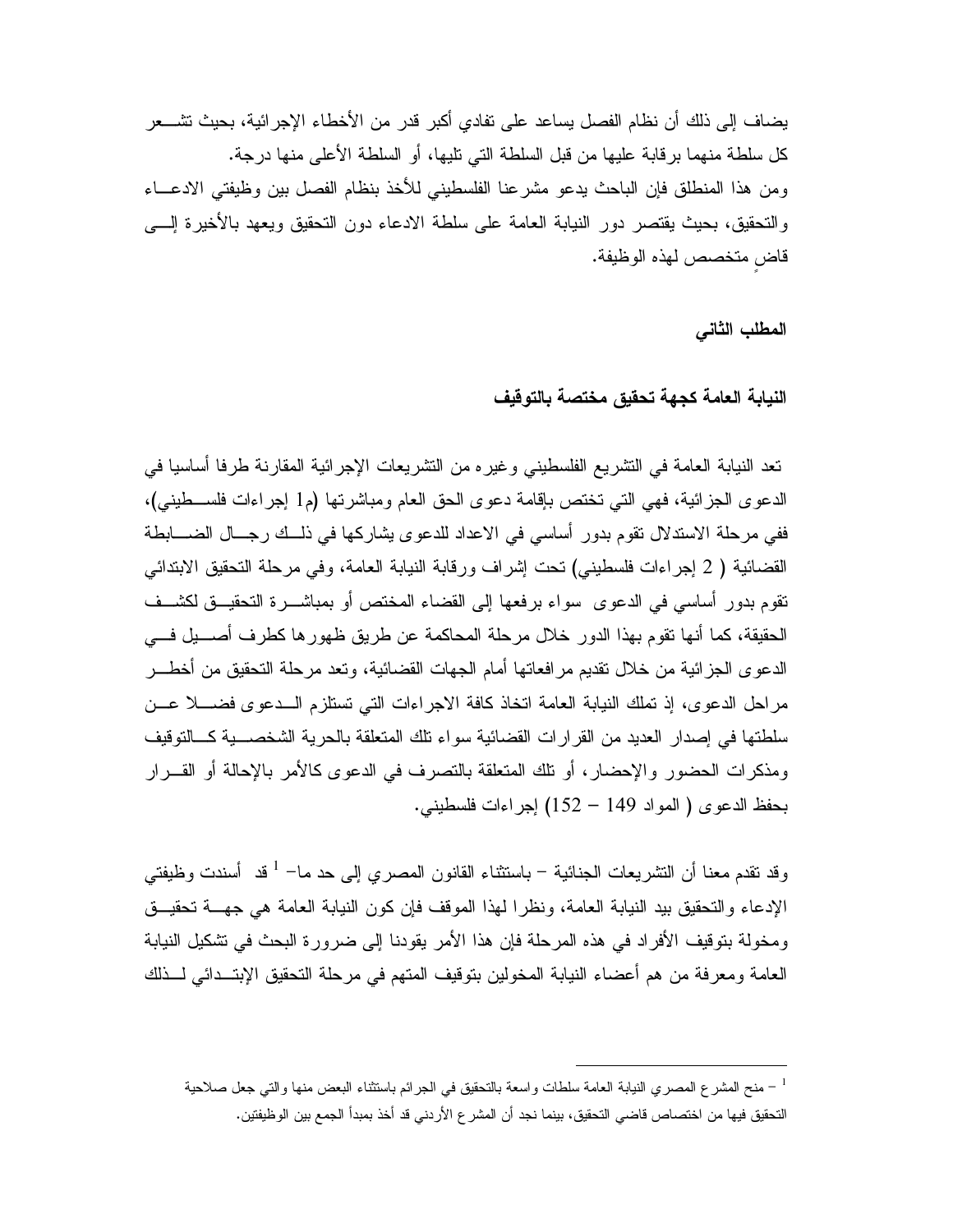سنبحث في هذا المطلب تشكيل النيابة العامة و هيكليتها في فرع أول وسلطة أعضاء النيابـــة فــــى نوفيف المنهم في فرع ثان.

## الفرع الأول

## تشكيل النيابة العامة

من الجدير بالذكر الإشارة للنظور النشريعي الذي مرت به نشكيلات النيابة العامة في فلسطين مـــن خلال القوانين النافذة قبل وبعد صدور قانون الإجراءات الجزائية رقم 3 لسنة 2001. حيــث إنــــه وقبل صدور هذا القانون كان قانون أصول المحاكمات الجزائية الأردني رقم 9 لسنة 1961 هــو الساري المفعول في المحافظات الشمالية من فلسطين(الضفة الغربية)، وبالنظر إلى القانونين القديم و الجديد نجد أن هناك اختلاف كبير فيما بينهما فيما يتعلق بتشكيل النيابة العامة، ففي حين نجــد أن قانون أصول المحاكمات الجزائية الأردني بفرد بابا خاصا لتنظيم النيابة العامة ويتناول فيه هيكلية النيابة واختصاصات أعضائها، نجد أن المشرع الفلسطيني وعلـــي العكــس مـــن ذلـــك قـــد وزع النصوص الخاصة بالنيابة العامة في أكثر من قانون، حيث تر د هذه النصوص في قانون الإجر اءات الجزائية وقانون السلطة القضائية رقسم 1 لسبنة <sup>1</sup>2002، والقبانون الأساسبي المعبدل لسبنة 2003،ونظرا لتأثر المشرع الفلسطيني بالتشريعين الأردنبي والمصري فإننا نلاحــظ هــذا التـــأثر بتشكيل النيابة العامة حيث اتخذ المشرع الفلسطيني منهجا توفيقيا بين هذين التشريعين<sup>2</sup> وإن كسان مشر عنا الفلسطيني أكثر تأثر ا بالمشرع المصرى.

فيما يتعلق بتشكيل النيابة العامة في فلسطين نجد أن المادة (60 ) من قـــانون الســـلطـة القضــــائية الفلسطيني نصت على ما يلي: " نؤلف النيابة العامة من: 1- النائب العام. 2- نائب عام مساعد أو أكثر . 3- رؤساء النبابة. 4- وكلاء النبابة. 5- معاوني النبابة. "<sup>3</sup>.

 $^{-1}$  هذا القانون هو القانون الساري المفعول بعد إلغاء المحكمة الدستورية الفلسطينية لقانون السلطة القضائية لسنة 2005 وذلك في قرارها رقم 1 لسنة 2006.

على مهنا، ورقة عمل بعنوان: هيكلية النيابة العامة واختصاصها وفقا للقوانين الفلسطينية، والمنشورة في كتاب واقع  $^{-{\,2}}$ النيابة العامة الفلسطينية وعلاقتها بالسلطتين التنفيذية والقضائية، المركز الفلسطيني لاستقلال المحاماة والقضاء " مساواة "، رام  $.15\omega$ 2004 ص

سُّكلت النيابة العامة في الأردن بطريقة مغايرة لما هو موجود في قانون الإجراءات الجزائية الفلسطيني، وقد ورد هــذا " التشكيل في المادتين 12، 13 من قانون أصول المحاكمات الجزائية الأردني، فطبقا لنص المادة 12 من القانون المذكور برأس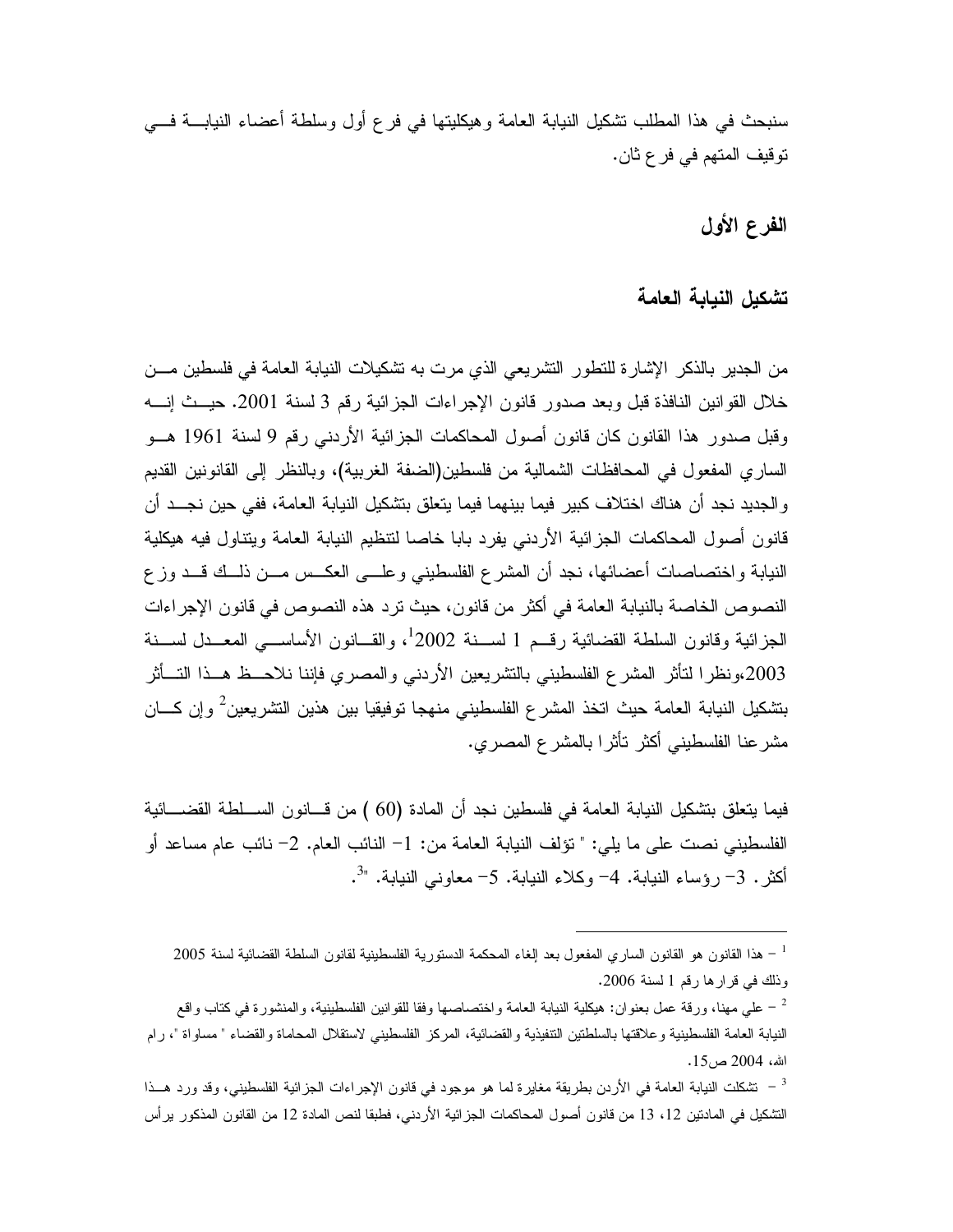كما نصت المادة (107) من القانون الأساسي المعدل بأنه " يعين النائب بقر ار من ر ئيس الســـلطة الوطنية الفلسطينية بناء على نتسيب من مجلس القضاء للقضاء ".

أما بالنسبة للشروط التي يتطلبها القانون لتولى وظيفة النيابة العامة فقد قررت المسادة (63) مـــن قانون السلطة القضائية ضرورة نوافر الشروط التي نطلبها القانون لشغل وظيفة القضاء في المادة (16) من ذات القانون وهي: 1- أن يكون متمتعا بالجنسية الفلسطينية وكامل الأهلية. 2- أن يكون حاصلًا على إجازة الحقوق أو إجازة الشريعة والقانون من إحدى الجامعات المعترف بهـــا. 3- ألا يكون قد حكم عليه من محكمة أو مجلس نأديب لمعل مخل بالشرف ولو كان قد رد إليه اعتباره أو شمله عفو عام. 4– أن يكون محمود السيرة وحسن السمعة ولائقا طبيا لشغل الوظيفة. 5– أن ينهي عضويته عند تعيينه بأي حزب أو تتظيم سياسي. 6- أن يتقن اللغة العربية. "

أما من حيث اختصاصات النيابة فنجد أن القانون الأساسي المعدل قد أحالها إلى القانون، وقد جاءت هذه الاختصاصات موزعة بين قانونـي السلطـة القضائية وقانون الإجراءات الجزائية<sup>1</sup>، وبـــالعموم فإن النيابة العامة تختص بإدارة أعمال الإستدلال من خلال الإشراف علـــى مـــأمورى الضــــابطة القضائية، ومباشرة النحقيق الإبندائي في الجرائم المرتكبة والعمل للكشف عن أدلتها والنحقيق مـــع المشتبه فيهم بارتكابها، وإحالة القضايا إلى المحكمة بعد انتهاء التحقيقات، وتتفيذ الأحكام الجنائيـــة الصادر ة عن المحكمة المختصة<sup>2</sup>.

النيابة العامة لدى محكمة التمييز موظف يدعى رئيس النيابة يعاونه مساعد أو أكثر حسبما ندعو إليه الحاجة، ويـــرأس النيابـــة العامة لدى محكمة الاستئناف موظف يدعى النائب العام بؤازره عدد من المساعدين ويقومون جميعا بأعمـــالهم لـــدى محـــاكم الاستئناف كل منهم في منطقته وفقا لللقوانين النافذة ( م 13).

لحنظ لتجاه المشرع الفسطيني في تحديد اختصاصات النيابة العامة وفقا لمراحل الدعوى الجزائية، مما أدى إلى تبعثـــر -النصوص المتعلقة بهذه الاختصاصات حيث تكون مهمة حصر هذه الاختصاصات مهمة صعبة للباحثين في هذا المجال، وقــد كان المشرع الاردني أكثر توفيقا حيث نص على معظم هذه الصلاحيات في مقدمة قانون أصول المحاكمات الجزائية، أنظـــر بحث الأستاذ على مهنا، مرجع سابق، ص 26.

ل الجم بحث الأستاذ أحمد براك، مرجع سابق، ص $\sim 9$ .  $^{-2}$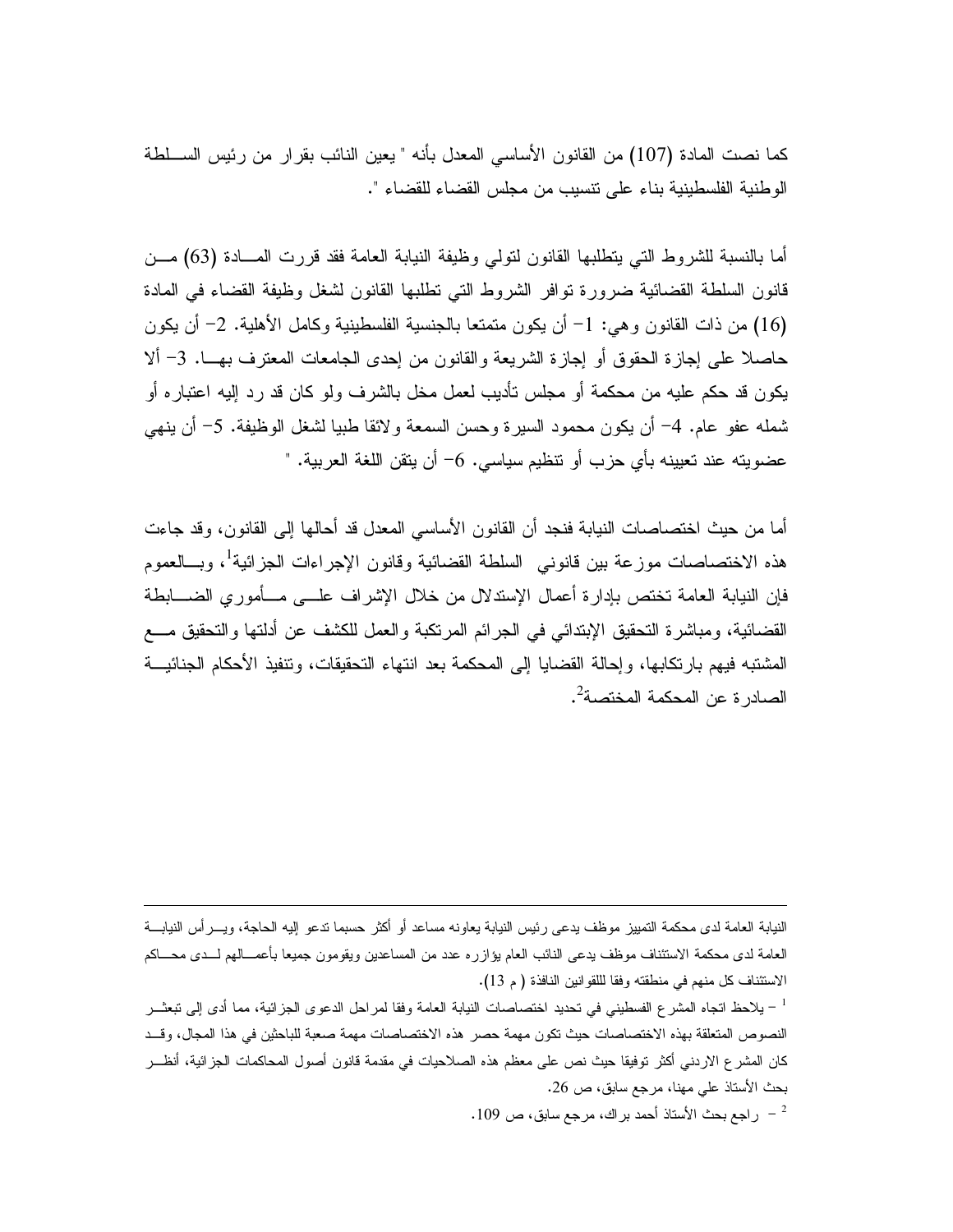## الفرع الثاني

## سلطة النيابة العامة بتوقيف المتهم في مرحلة التحقيق

تعتبر النيابة العامة أعلى سلطة في تشكيلة الضابطة القضائية حيث إنها المخولة قانونا بالقيام بمهام الضبط القضائي وهو ما نص عليه صراحة المادة (19) من قانون الإجراءات الجزائية بــالقول " يتولى أعضاء النيابة العامة مهام الضابطة القضائية والإشراف على مأموري الضبط كل في دائرة اختصاصه " والنيابة في عملها هذا وبناء على النص أعلاه تخضع لأشراف النائب العام بصـــريح الفقرة الأولى من المادة (20) بقولها " يشرف النائب العام على مأمور الضبط القضائي ويخضعون لمر اقبته فيما بِتعلق بأعمال وظيفتهم "، كما أن الضابطة القضائية تشمل بالإضافة إلى أعضاء النيابة العامة:

من خلال مطالعتنا لنصوص قانون الإجراءات الجزائية الفلسطيني نجد أن القانون منح صـــــلاحية توقيف المتهم للنيابة من حيث الأصل بصفتها أعلى سلطة في الضابطة القضائية كما ذكر سابقا و أنه منح مأمور الضبط القضائي هذه الصلاحية في أحوال معينة، إلا أن دراسة مدى سلطة النيابة العامة شائكة وغامضة نثير العديد من النساؤلات ومن أهمها هو ما هي المدة التي منحها القانون للنيابـــة العامة عند نوفيف المنهم ؟ هل هي أربع وعشرون ساعة كما أشارت إليه المسادة (119) أم هـــي ثمان وأربعون ساعة كما أشارت المادة (108)، أم هي أربعة أيام بالاستناد إلى النصين الســـابقين بالإضافة إلى فترة الأربع والعشرين ساعة التي منحها القانون لمسؤول مركز الشرطة والذي هـــو عضو من أعضاء الضابطة القضائية والذي يخضع لإشراف النيابة العامة.

إن تبعثر النصوص المتعلقة بصلاحية الضابطة القضائية التي أفردها المشرع الفلسطيني في أكثـــر من نص جعل هذه النصوص غامضة وعشوائية ولا نؤدي إلى الغرض منها بحسب رأي الباحــث حيث كان الأجدر بالمشرع الفلسطيني أن يحدد بدقة المدة المخصصة للنيابة العامــــة أو للضــــابطة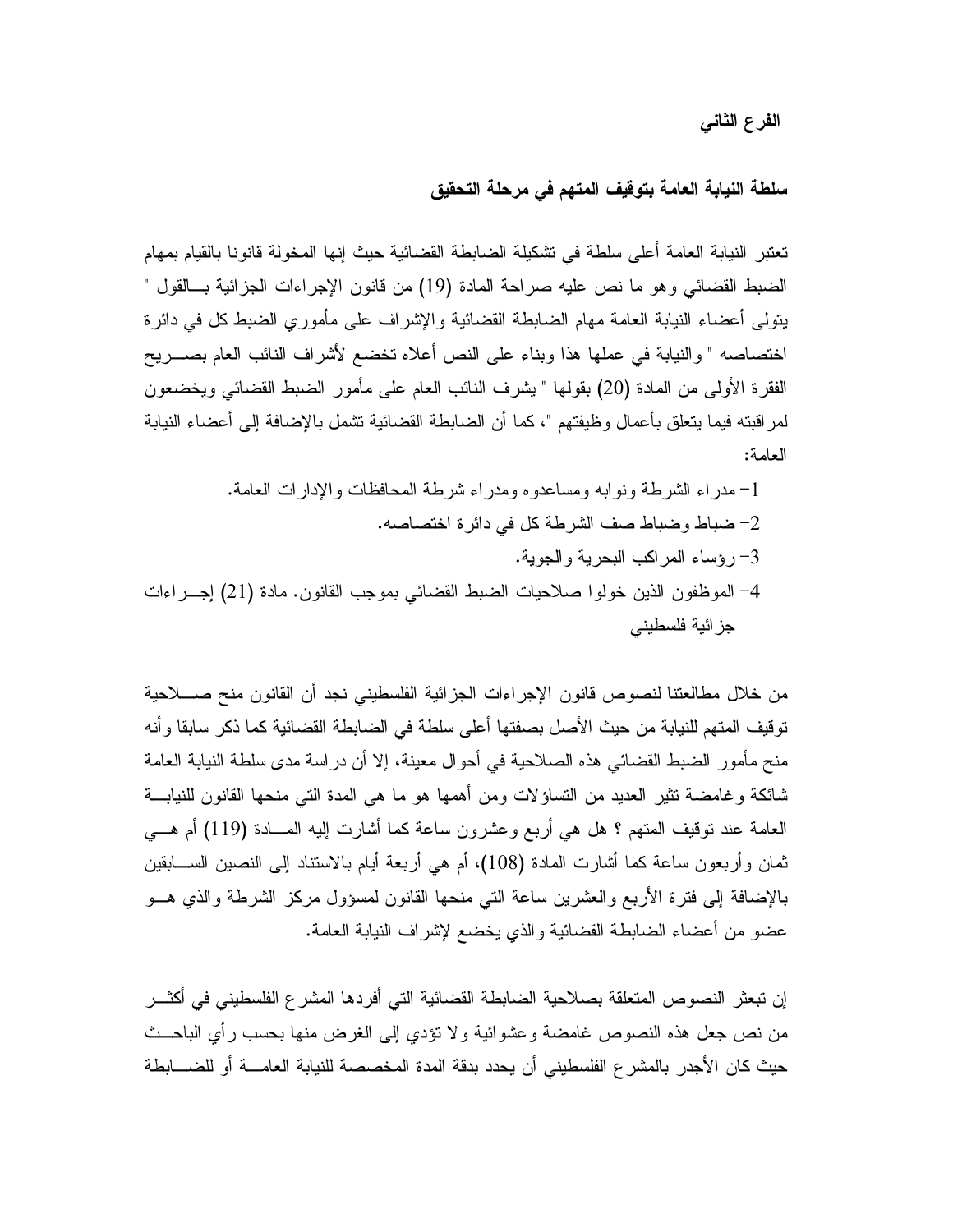القضائية بشكل عام لتوقيف المتهم. هذا جعل المشرع يقع في تناقض تشريعي وكان مـــن الممكـــن تلافيه، ويرى الباحث أن النتاقض الذي وقع به المشرع الفلسطيني بتمثل في الأتي:

- 2– ثم عاد المشرع ومنح وكيل النيابة صلاحية نوقيف المتهم لمدة ثمان وأربعين ســـاعة بعـــد الاستجواب وهذه المدة التي يرى البعض أنها هي المدة الممنوحة للنيابة العامة فقط وأنسه بانتهاء هذه المدة يجب عرض المتهم على المحكمة لتمديد توقيفه<sup>1</sup>.
- 3– تم منح المشرع مسؤول مركز الشرطة الذي يقبض على متهم بارتكاب جناية أو جنحة ولم يكن له من محل إقامة ثابت ومعروف في فلسطين صلاحية النحفظ على المقبوض عليه – المتهم – لمدة أربع وعشرين ساعة. المواد (34، 117) إجراءات جزائية فلسطيني فإذا ما نظرنا إلى هذه الحالات الثلاث والمدد التي بتم فيها نوقيف المتهم سنجد إنها تشكل فسي مجموعها أربعه أيام وليس ثمان وأربعين ساعة كما نصت عليه المادة (108) إجـــراءات جزائية أو أربع وعشرين ساعة كما نصت عليه المادة (119) إجراءات جزائية.

ويرى الباحث أن المشرع الفلسطيني والذي نأثر إلى حد بعيد بالقانون المصري لم يوفق في اقتباس أحوال النوقيف كما فعل المشرع المصري الذي كان أكثر نجاحاً في ذلك بالنص على تحديد مـــدة التو قيف من قبل النبابة العامة بأر بعة أبام<sup>2</sup>.

وأياً كانت المدة التى منحها القانون لسلطة الضبط القضائى والتي نرى بوجوب تحديـــدها بالنيابـــة العامة فإن هذه المدة كما هو معروف هي سلطة مطلقة للتوقيف حتى انتهاء المدة ويقصد بالسلطة المطلقة أن النيابة العامة نتمتع بسلطة واسعة في نقرير أهمية نوفيف كل مـــن تـــراه مشـــتبها بــــه بار تكاب جر يمة أو إذا كانت هناك دلائل كافية على ار تكاب الجر يمة م(31) إجر اءات جز ائية كمـــا

سعد مبارك، النوفيف والإفراج بالكفالة وإعادة النظر فيها، معهد الحقوق، جامعة بيرزيت، 2003، ص9.  $\sim 9$ 

المادة 201 إجراءات مصري، أما بالنسبة لمدة التوقيف الممنوحة لقاضى التحقيق فإن أقصى مدة يملكها لتوقيــف المـــتهم – هي خمسة وأربعون بوما مع وجوب الإفراج عن المتهم بعد ثمانية ايام على استجوابه في الجنح التي لا نزيد عقوبتها ععلـــي سنة ولم يكن عائدا وسبق الحكم عليه بالحبس أكثر من سنة وكان له محل إقامة معروف في مصر ، أنظـــر المــــادة 142 مـــن الإجراءات الجنائية المصري.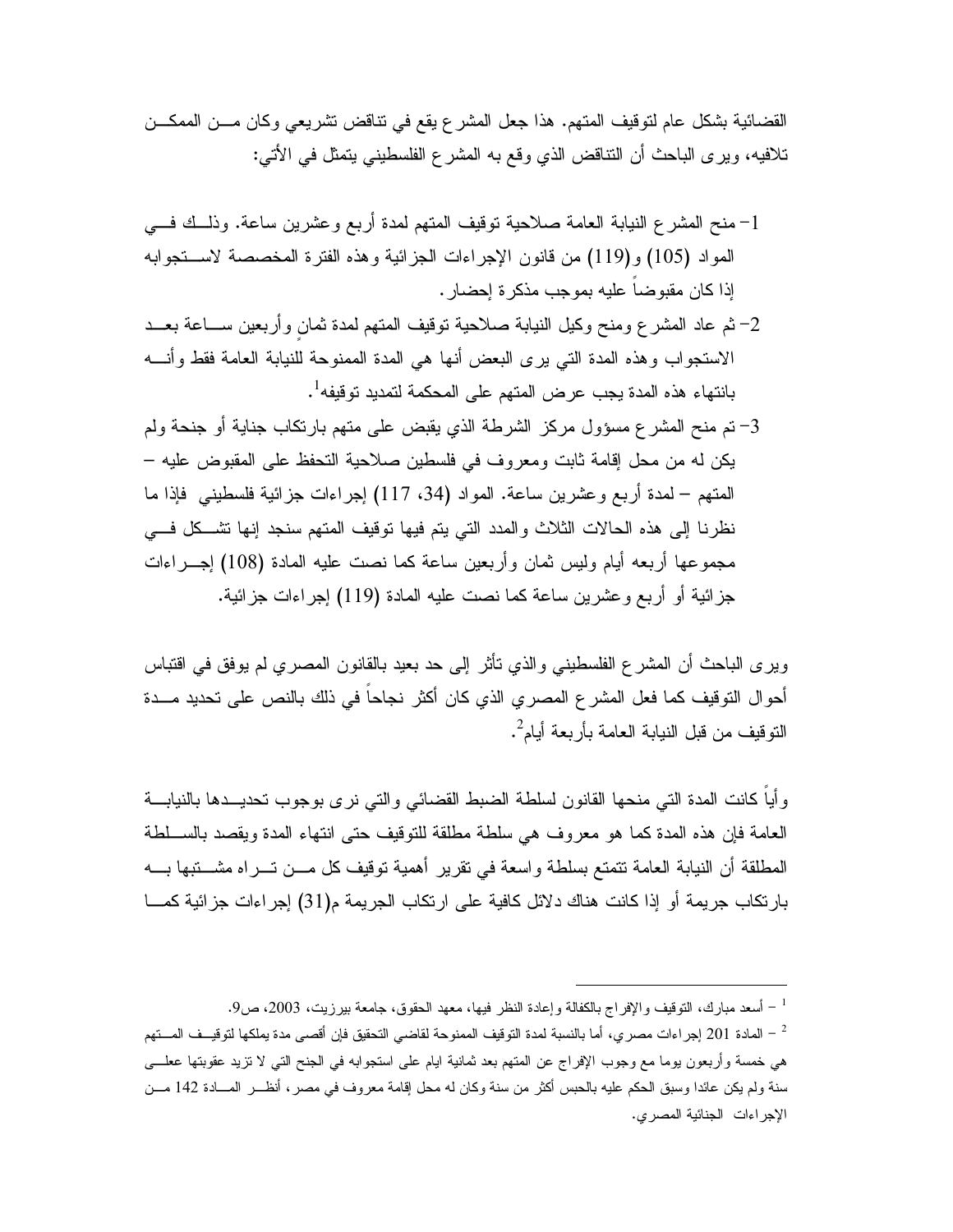لمها أن نفرج عن المتهم إذا لم يكن قد نمت إحالته للمحكمة ولم يقدم الموقوف طلب الإفراج خــــلال هذه المدة إلى محكمة الصلح.

أما في القانون الأردني فيملك المدعى العام بوصفه جهة نحقيق من الدرجة الأولى في مواد الجـــنح والجنايات أن يصدر مذكرة توقيف وهو ما تقرره صراحة المادة (1/111) مـــن قـــانون أصــــول المحاكمات الجزائية حيث جاء فيها " للمدعى العام في دعاوى الجناية والجنحة أن يكتفي بإصـــدار مذكرة حضور على أن يبدلها بعد استجواب المشتكي عليه بمذكرة توقيف إذا اقتضى التحقيق ذلك"، وهذه المذكرة يملك نجديدها كما يشاء وفقا لما فررته المادة (1/114) من الأصول الجزائية والتبي جاء فيها " بعد استجواب المشتكي عليه يجوز للمدعى العام أن يصدر بحقه مذكرة توقيف لمسدة لا تتجاوز خمسة عشر يوما إذا كان الفعل المسند اليه معاقبا عليه بالحبس أو بعقوبة أشد منه ويجـــوز له عند الضرورة تمديد هذه المدة من وقت لأخر لمدة لا تتجاوز خمسة عشر يوما".

المطلب الثالث

## سلطة المحكمة بتوقيف المتهم فى مرحلة التحقيق

تملك المحكمة بحسب قانون الإجراءات الجزائية الفلسطيني صلاحية توقيف المتهم وتمديد توقيفــه لفترات متعاقبة لا نزيد في مجموعها على ستة أشهر حسب نص المادة (120) إجراءات جزائيـــة فلسطيني.

وقد منح المشرع الفلسطيني صلاحية تمديد توقيف المتهم لأكثر من محكمة فجعــل فتـــرة التمديـــد الأولى والبالغة خمسة وأربعون يوماً من اختصاص محكمة الصلح، ثم جعل فترة التمديد لخمســـة وأربعين بوماً أخرى من اختصاص محكمة البداية، وأخيرا جعل تمديد المتهم لفترة ثلاثــــة أشــــهر أخرى من اختصاص محكمة الموضوع.

## أولا: اختصاص محكمة الصلح:

منح المشرع محكمة الصلح صلاحية تمديد المتهم الموقوف لمدة خمسة وأربعين يوماً، حيث نصت المادة (119) إجراءات جزائية فلسطيني على أنه " إذا اقتضت إجراءات التحقيق استمرار توقيــف المقبوض عليه أكثر من أربع وعشرين ساعة فلوكيل النيابة أن بطلب من قاضـي الصــــلح تمديـــد النوقيف لمدة لا نتجاوز خمسة عشر بوماً"، كما نصت المادة (1/120) إجراءات جزائية فلســـطينـي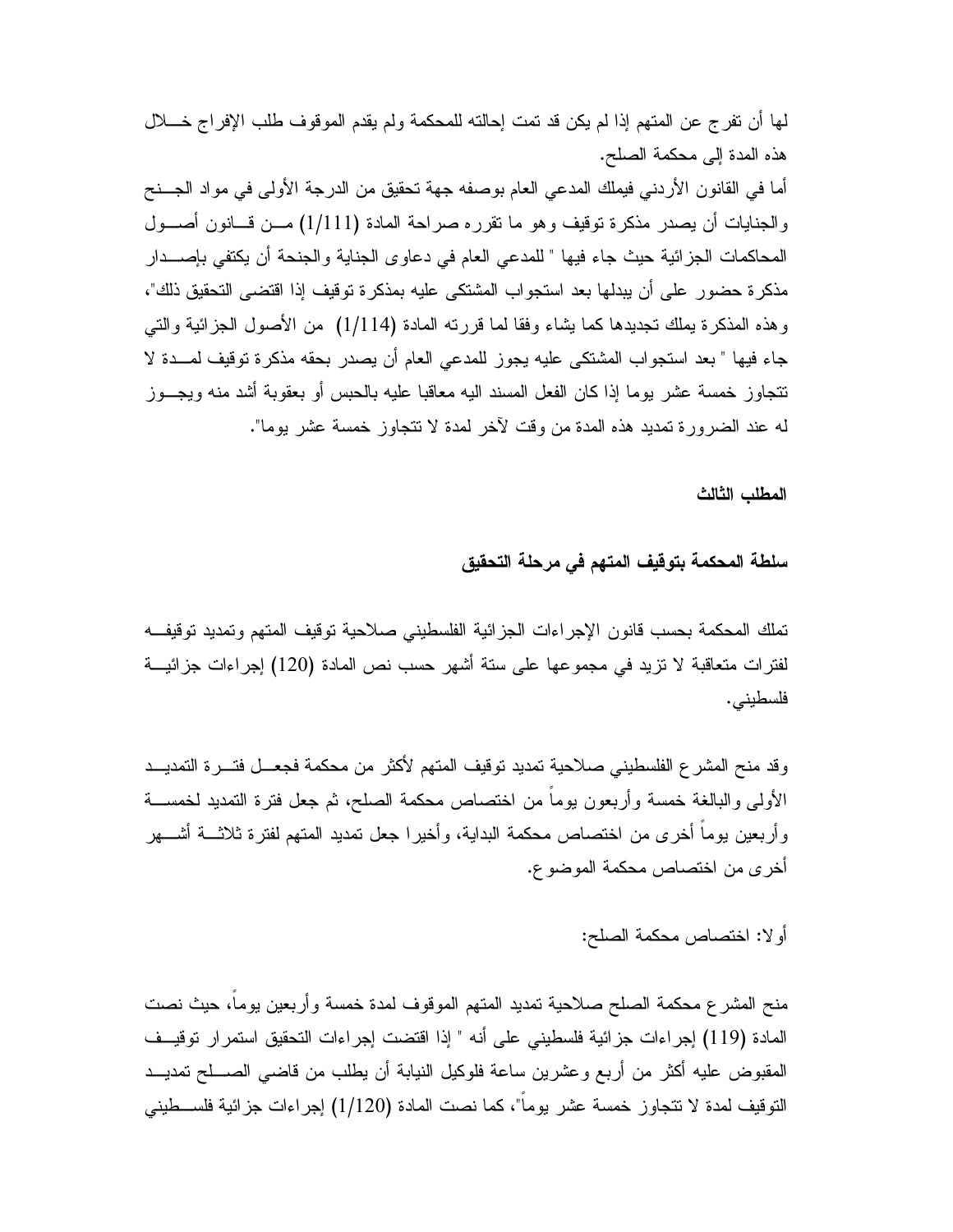على أنه " لقاضبي الصلح بعد سماع أقوال ممثل النيابة والمقبوض عليه أن يفرج عنه، أو يوقفه لمدة لا تزيد على خمسة عشر يوما، كما يجوز له تجديد توقيفه مددا أخرى لا تزيد في مجموعها علـــي خمسة و أر بعين يو ما<sup>"1</sup>.

وبدراسة وتحليل النصوص السابقة نجد أنها نثير بعض الملاحظات حول مدة التوقيف التي تملكهـــا المحكمة وتثير تساؤلا حول احتساب مدة التوقيف التي يقضيها المتهم لدى النيابة العامة قبل عرضه على محكمة الصلح لتمديد توقيفه، فهل تدخل هذه المدة ضمن الخمسة وأربعين يوماً ؟ وهــل مــدة النَّوفيف الَّتي يُملِّكها قاضي الصلح هي خمسة وأربعون يومَّ أم ستون يوماً ؟ وهل يجوز للقاضـــي بعد تمديد توقيف المتهم 15 يوماً أن يزيد من هذه المدة ؟.

إن النصوص الواردة في قانون الإجراءات الجزائية الفلسطيني والنصوص المشابهة لها في القوانين المقارنة لم تكن واضحة للإجابة على هذه التساؤلات مما فتح الباب أمام الفقه للاجتهاد حول تحديد المدد التي تملكها المحكمة وكيفية احتساب هذه المدد، وتجدر الإشارة أن تحديد هذه المدد يفيد فـــي خصمها من العقوبة التي قد يحكم بها المنهم الموقوف احتياطيا حال صدور الحكم عليه بالإدانــــة،  $^2$ حسب نص المادة (481) من قانون الإجراءات الجزائية الفلسطيني

برى بعض الفقهاء أنه وفيما يتعلق بمدة النوقيف الني نأمر بها النيابة العامة وهي ثمان وأربعـــون ساعة حسب نص المادة (108) إجراءات جزائية فلسطيني<sup>3</sup> والتي ندخل ضمن صلاحيتها فإنهـــا لا تدخل ضمن المدة التي حددها القانون لمحكمة الصلح، بينما يرى البعض أن هذه المسدة تحتسـب ضمن المدة الممنو حة للمحكمة<sup>4</sup>.

<sup>&</sup>lt;sup>1</sup> – نصت المادة 38 من قانون محاكم الصلح الاردني رقم 15 لسنة 1952 على أنه " لقاضي الصلح في المواد المشتملة على الحبس ما للمدعى العام من الصلاحية النامة في التوقيف والنخلية " وحيث إن المدعى العام يملك سلطة التوقيف فسي الجـــرائم المعاقب عليها بالحبس أو أكثر منه ( م 114 أصول جزائية) فإن محكمة الصلح وبدلالة المادة 114 نملك صــــلاحية توقيــف الأشخاص في التهم المنسوبة إليهم والموصوفة بوصف الجنحة وفي حدود اختصاصها.

وقد نصت هذه المادة على أنه " نبدأ مدة العقوبة السالبة للحرية من يوم القبض على المحكوم عليه، بنـــاء علـــي الحكـــم -الواجب نتفيذه ويراعي إنقاصها بمقدار مدة التوفيف الاحتياطي والقبض".

الأردن فإن تمديد التوقيف من اختصاص المدعى العام وإن كان القانون المعدل حدد مدة أقصى للتوقيف والتي تملكها النيابـــة العامة فجعلها سنة اشهر في الجنايات وشهرين في الجنح، راجع في تفصيل ذلك كامل السعيد، مرجع سابق، ص 507.

<sup>&</sup>lt;sup>4</sup> – أنظر في هذه الآراء والجدل حول حساب مدد التوقيف عيسى عبدالله عيسى، التعليق على قـــانون الإجـــراءات الجنائيـــة الجديد، ط1، دار الفكر العربي، القاهرة، 1977، ص125.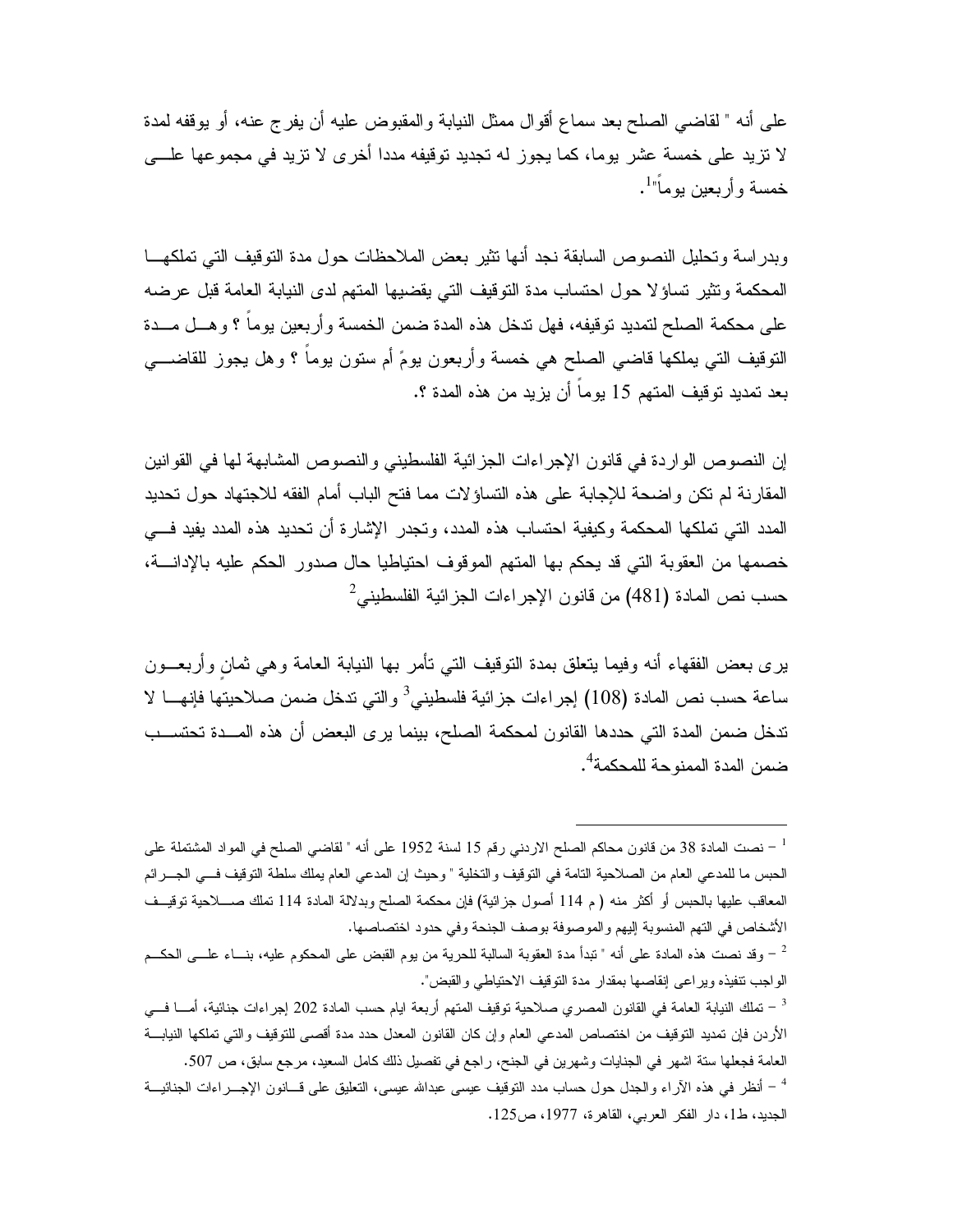والباحث برى أن ما اتجه إليه معظم الفقه الجنائبي من أن هذه المدة لا تحتسب عند تمديــد توقيــف المنهم من قبل المحكمة وإنما تحتسب عند خصم مدة التوقيف من مدة العقوبة المقررة فسي حالسة الإدانة.

ومن الجدير بالذكر أن بعض الفقه يرى بأن مدة النوقيف التي يملكها قاضى الصلح هي ستون يوماً أى خمسة عشر بوما التبي قررها القانون لقاضبي الصلح ابتداء ثم خمســـة وأربعـــون بومــــا لمـــدة متفاوتة<sup>1</sup>. والباحث يختلف مع هذا الرأى ويرى أن مجموع ما منحه القـــانون لقاضــــى الصــــلح لا يتجاوز خمسة وأربعون يوماً، على الرغم من أن قانون الإجراءات الجزائية الفلسطيني قد نص على صلاحية قاضي الصلح بتمديد توقيف المتهم في أكثر من موضع، الا أن ما استقر عليه القضاء في فلسطين هوأن أقصبي ما يملكه قاضبي الصلح من تمديد هو خمسة وأربعون بوما فقط مـــن تــــاريخ عرض المتهم من قبل النيابة العامة.

أما بالنسبة لتمديد توقيف المتهم بعد عرضه على القاضي فإن القانون حدد مـــدة التوقيــف بمــــا لا يتجاوز خمسة عشر يوماً<sup>2</sup> فلا يجوز بعد انتهاء هذه المدة أن يقرر القاضي تمديد توقيــف المـــتهم لأكثر من هذه المدة كأن يوقفه لمدة شهر لأن الفقرة الأولى من المادة (120) إجراءات قد ذكـــرت مدداً وليس مدة كما برى بعض الفقهاء بأنه لا يجوز تمديد توقيف المتهم شهراً واحداً دفعةً واحدة<sup>3</sup>.

ثانيا: اختصاص محكمة البدابة

منح المشرع الفلسطيني لمحكمة البداية وبعد انتهاء فترة الخمسة وأربعين يوماً التي يملكها قاضــــي محكمة الصلح، أن نقوم بنمديد نوقيف المتهم لفترة لا نتجاوز خمسه وأربعين بوماً أيضا، ويشترط حتى نتظر محكمة البداية في تمديد التوقيف أن يقدم طلبا من النائب العام أو أحد مساعديه، حيــث ينقضي التوقيف حتما إذا لم نتم مباشرة هذا الإجراء، وهو ما أكدته الفقرة الثانية من المادة (120) إجراءات جزائية فلسطيني حيث نتص على انه " لا يجوز أن يوقف أي شخص مدة نزيد على مـــا

<sup>.</sup> عيسى عبدالله عيسى، مرجع سابق، ص $125$ .

سالم أحمد الكرد، أصول الإجراءات الجزائية في التشريع الفلسطيني، الكتاب الأول،، مكتبة القدس، 2002، ص 318. –

<sup>. 26 -</sup> عيسى عبدالله عيسى، مرجع سابق، ص $126$ .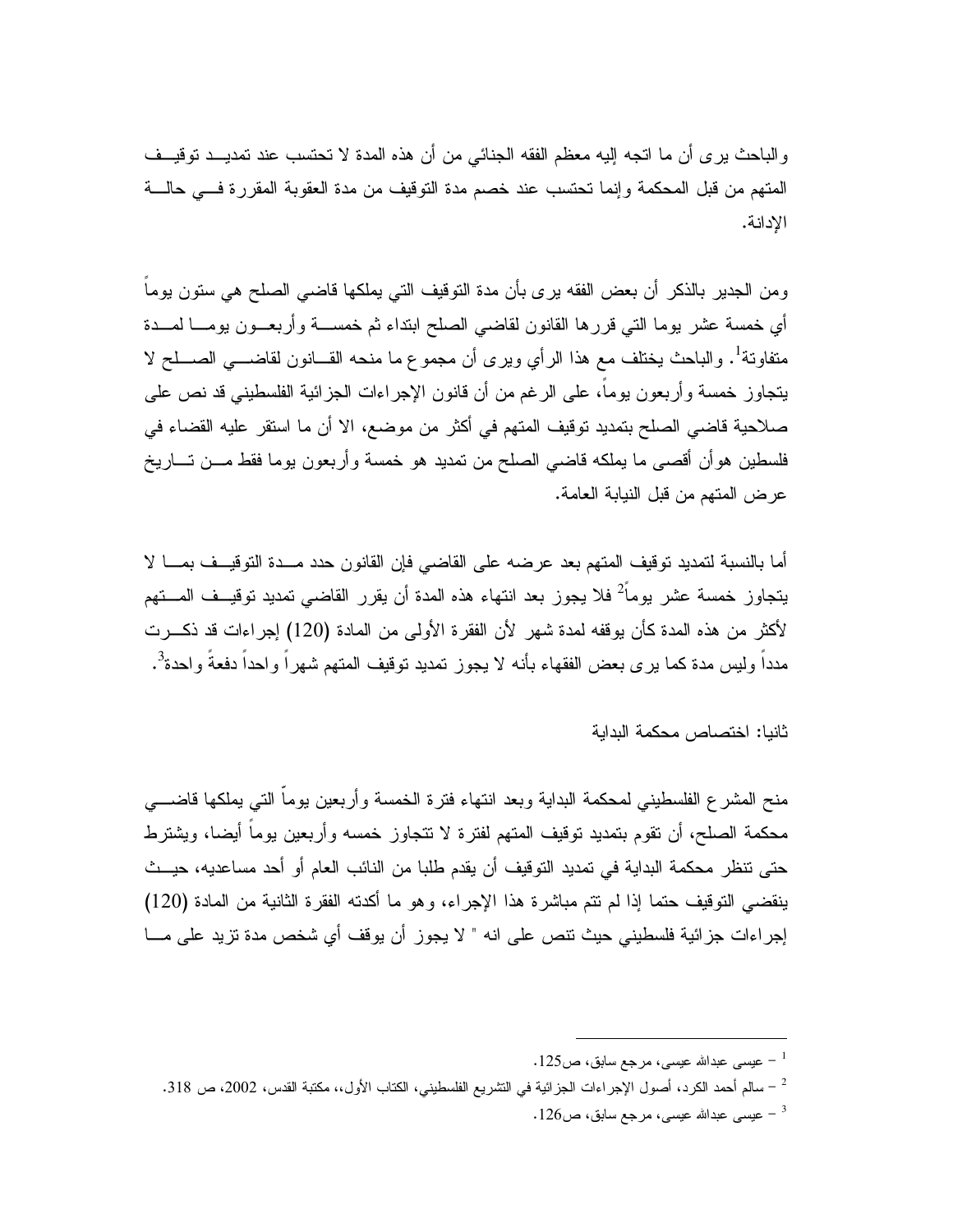ذكر في الفقرة(1) أعلاه، إلا إذا قدم طلب لتوقيفه من النائب العام أو أحد مساعديه إلـــي محكمـــة البداية و في هذه الحالة لا يجوز ۖ أن تزيد مدة التوقيف على خمسه و أر بعين يو ماً" .

والنص أعلاه بثير نساؤلا هل نملك المحكمة نمديد نوقيف المنهم لمدة خمسه وأربعين بومـــا دفعـــة و احدة ؟.

يرِي الباحث ۖ وبِناءً على الفقرة الأولى من ذات المادة أنه لا يجوز أن نكون هذه المدة دفعة واحدة وإنما يجب أن نكون كل فترة بما لا يتجاوز خمسه عشر يوماً نحقيقا للعدالة وحماية لمصلحة المتهم و إجبار ا للنيابة حتى نتهى التحقيق في أسرع وفت ممكن، أما إجابة المحكمة لطلب النيابـــة العامـــة بتمديد نوقيف المتهم لمدة خمسة وأربعين يوما فهي مدة طويلة وتعطى النيابة العامة مجالا للتراخي في التحقيق مع المتهم.

ثالثا:اختصاص محكمة الموضوع

جاء في الفقرة الثالثة من المادة (120) أ. ج ما نصه " على النيابة العامة عرض المتهم قبل انتهاء مدة الثلاثة أشهر المشار إليها في الفقرنين السابقتين على المحكمة المختصة بمحاكمته لتمديد توقيفه مدداً أخرى حتى انتهاء المحاكمة " وبتحليل هذا النص نجد أنه بثير الاســـتغراب فبعـــد أن قــــرر المشرع منح محكمة الصلح تمديد توقيف المتهم خمسة وأربعون يوما ومحكمة البداية نفــس المـــدة السابقة، عاد وقرر في هذه الفقرة بوجوب عرض المتهم من قبل النيابة العامـــة علـــي المحكمـــة المختصة بمحاكمته لتمديد توقيفه، فإذا كانت الجريمة المرتكبة تدخل في اختصاص محكمة الصلح فهي المختصة بنظر طلب تمديد توقيفه، وإذا كانت الجريمة من اختصاص محكمـــة البدايـــة فهـــي المختصة بالتمديد.

والغرابة في هذا النص تبدو في التساؤل حول حكمة المشرع الفلسطيني مــن توزيـــع اختصـــاص المحاكم في تمديد توقيف المتهم، فإذا كانت الغاية القصوى للمشرع أن يجعل تمديد التوقيــف مـــن اختصاص محكمة الموضوع فمن الأجدر أن يكون هذا الاختصاص من المرحلة الأولى للتوقيــف،

<sup>-</sup> ويلاحظ أن التشريع المصري يختلف عما هو مقرر في التشريع الفلسطين حيث إن القانون المصري يوجب وبعد انتهــاء المدة الممنوحة للقاضي الجزئي وهي خمسة وأربعون يوما بعرض المتهم على محكمة الجنح المستانفة منعقــدة فـــي غرفـــة المشورة وبعد سماع أقوال النيابة لتمديد توقيف المنتهم لمدد متعاقبة لا تزيد كل منها على خمسة وأربعين يوما أو الإفراج عــن المنهم م202. راجع عيسى عبدالله عيسى، مرجع سابق، ص 126 وما بعدها.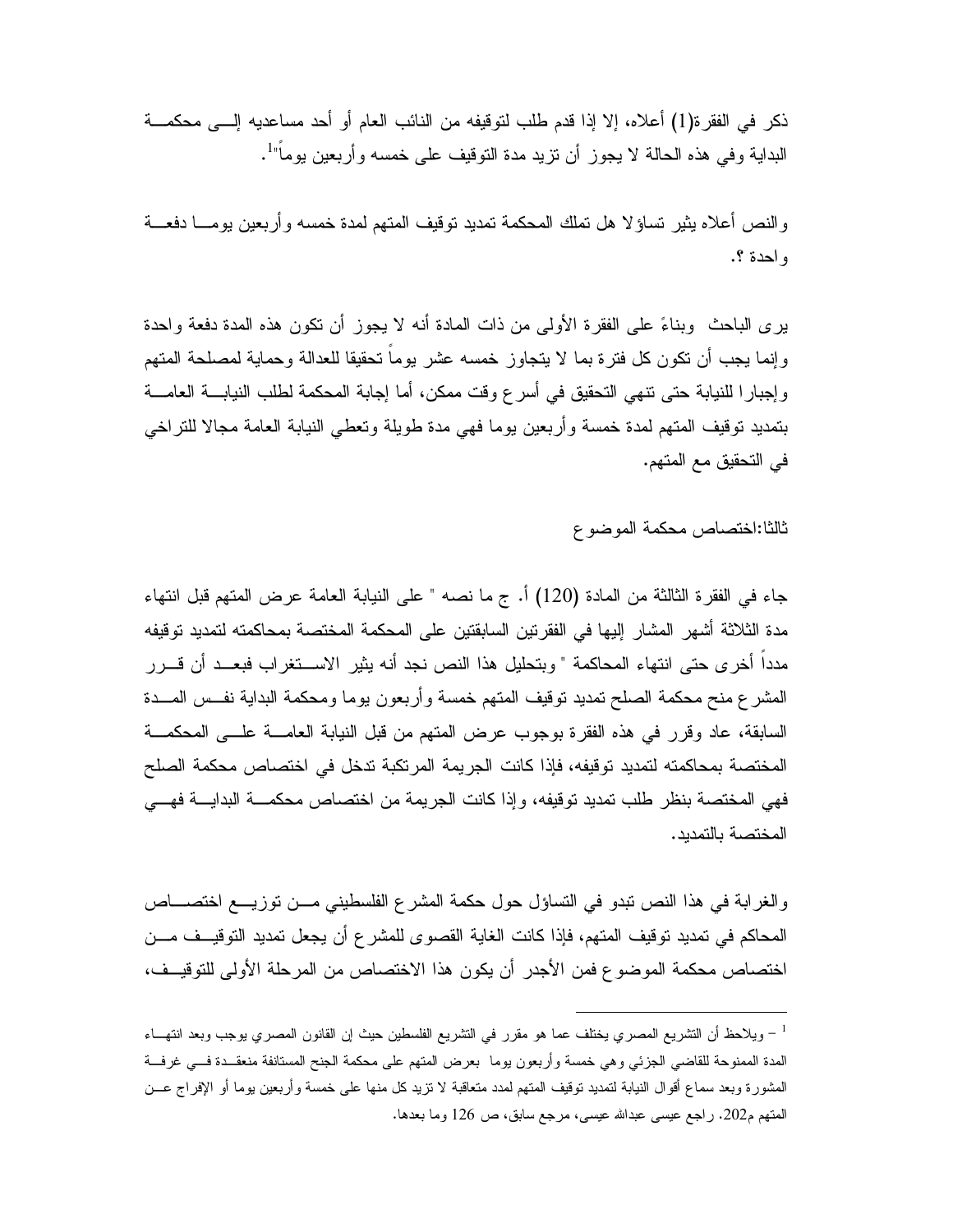بمعنى أنه إذا كانت التهمة الموجهة للمتهم من اختصاص قاضى الصلح يعرض تمديد التوقيف عليه من بداية التمديد وحتى نهايته، كذلك الحال بالنسبة لاختصاص محكمة البداية.

أما أن يتم توزيع الاختصاص بهذه الطريقة فالباحث يرى أنه لا مبرر له فضلا عن أنــــه يجــــافي العدالة ويلحق الضرر بالمتهم الموقوف، فالقاضي الذي ينظر في الطلب لأول مــــرة هـــو قاضــــي الصلح والذي يكون عالما به ومحيطاً بظروفه، أما أن ينقل هذا الطلب أو غيره إلى محكمة أخرى بهيئة مختلفة فسيجعل نظرة المحكمة مختلفة عن قرار المحكمة الأولى في أغلب الأحيان.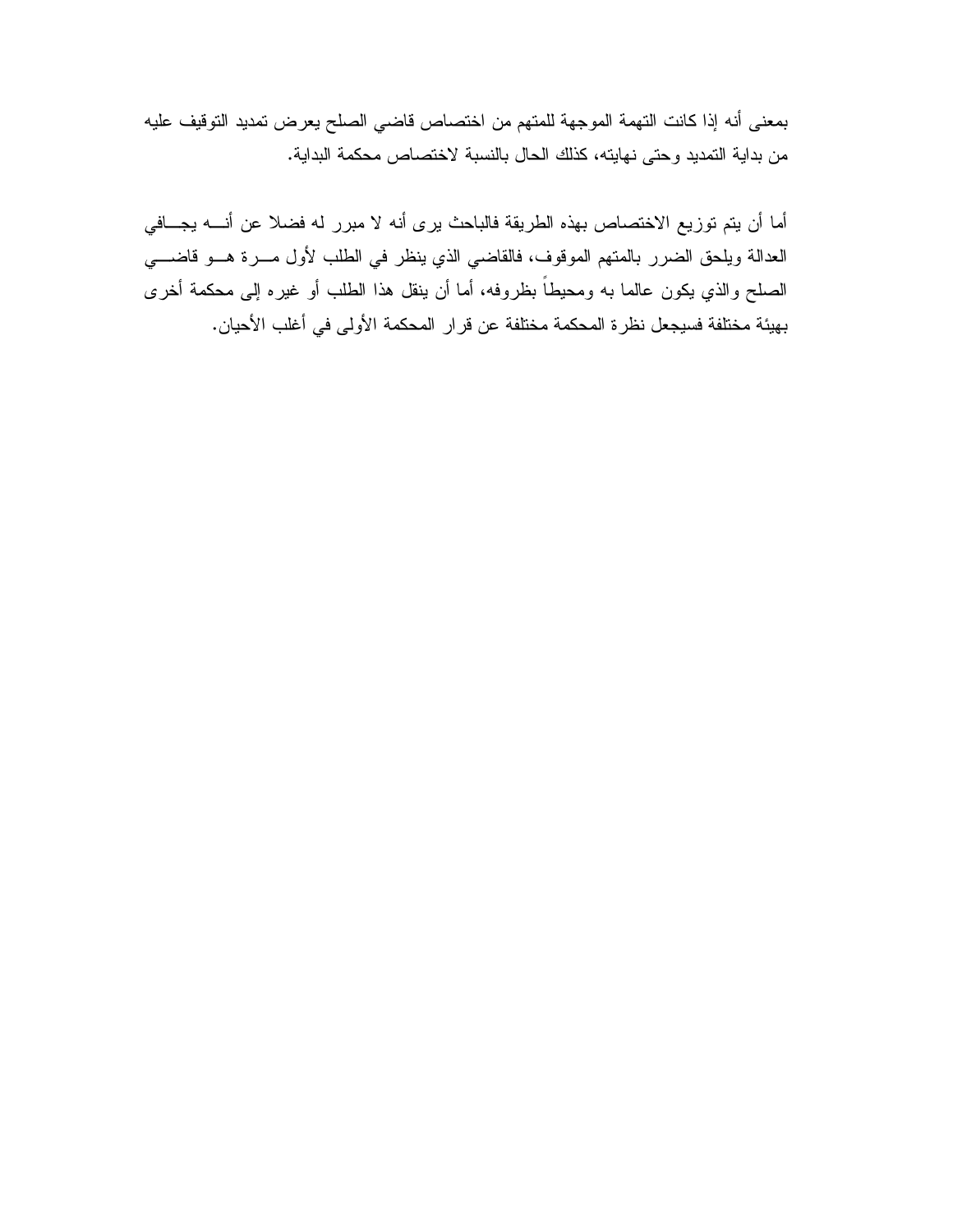المبحث الثاني

#### الضوابط الموضوعية والشكلية التوقيف

يصدر أمر التوقيف ضمن شروط حددها القانون بعضها يتعلق بالمسائل الموضوعية لأمر التوقيف وبعضها الآخر بتعلق بالمسائل الشكلبة لهذا الأمر .

وبقدر ما نكون هذه الشروط قائمة على ضوابط محددة وتستند إلى مفهوم قرينة البراءة، بقدر مـــا تكون مباشرة التوقيف مقيدة وفقا للهدف منه وهو ما يحقق شرعيته، وبقدر ما تتتقص تلك الضوابط أو يصار إلى نطبيقها على نحو يمس فيها قرينة البراءة، يكون ذلك مناسبة لإفساح المجال لوجــود سلطة تقديرية في إصدار أمر التوقيف، بحيث تختلف ممارستها من سلطة إلى أخرى، وهو ما يمثل أحد أهم المشاكل التي نواجه نظام النوفيف.

ولدراسة هذه الشروط بالتفصيل سنقوم بنقسيم هذا المبحث إلى مطلبين نبـــين فـــي المطلـــب الأول الشروط الموضوعية للنوقيف وفي المطلب الثاني الشروط الشكلية للنوقيف.

المطلب الأول

الشر وط الموضوعية للتوقيف

نظرا لخطورة النوفيف على الحرية الشخصية للفرد فقد أقرت التشريعات الجنائية المقارنة مجموعة من الشروط الموضوعية المنصوص عليها فانونا والتـى لا يجوز للسلطة المختصة أن نقرر نوفيف المتهم بجريمة معينة بدون توافر ها<sup>1</sup>

ومن الشروط الموضوعية لإصدار أمر النوفيف ما يتعلق بالجريمة المرتكبة والتسى يجسوز فيهسا إصدار هذا الأمر، والبعض الآخر يتعلق بالمتهم، كما أن هناك ضرورة لاســـتجواب المـــتهم فبـــل صدور الأمر بتوقيفه، ثم ضرورة تحديد أمر التوقيف بمدة زمنية معينة، وتأسيسا على ذلك سنقسم هذا المطلب إلى أربعة فروع على النحو التالي: -

فواز صالح، مرجع سابق، ص 158.  $^{-1}$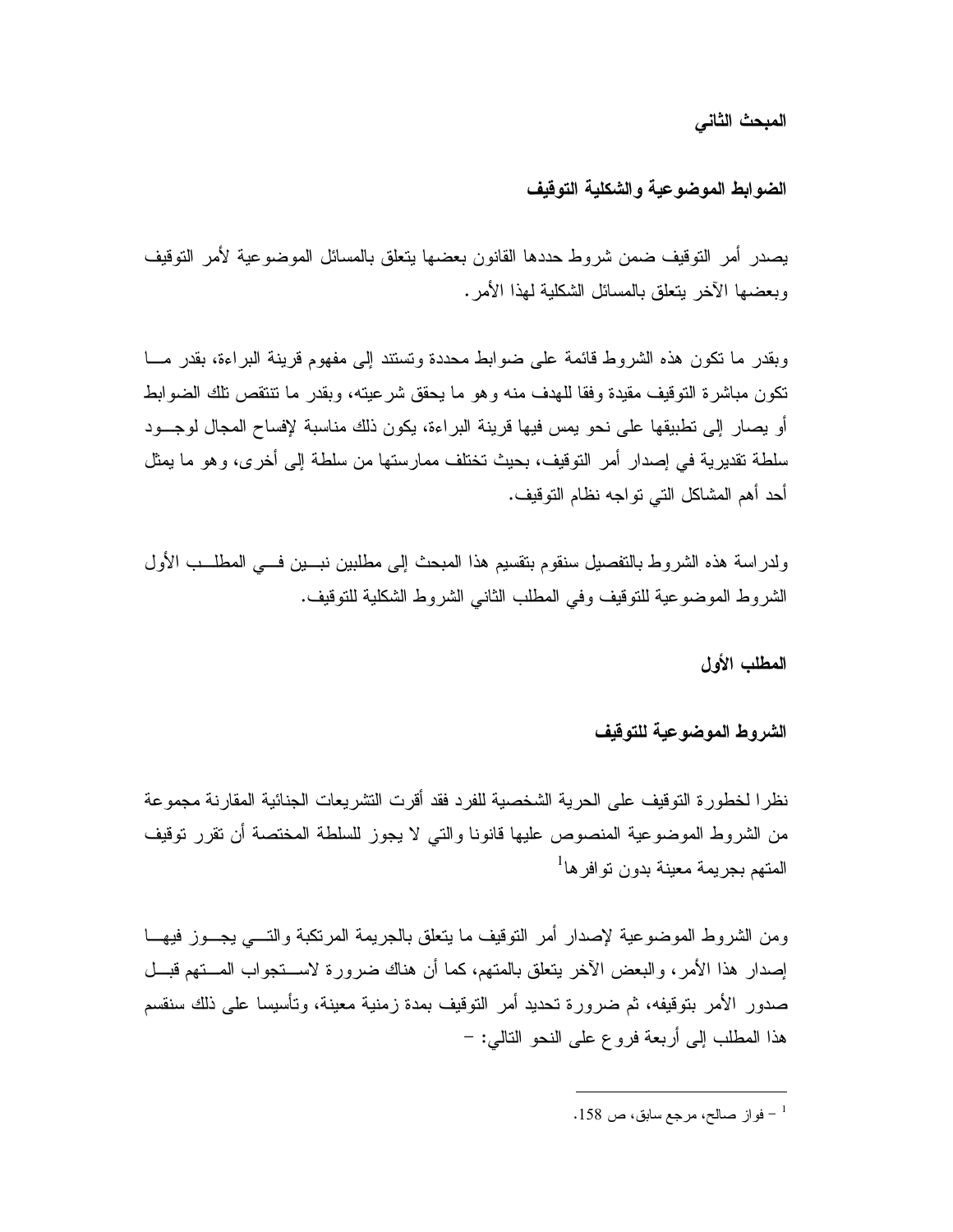الفرع الأول: الجريمة التي يجوز فيها التوقيف الفرع الثاني: الشروط الخاصة بالمتهم الفرع الثالث: الشروط الخاصة باستجواب المتهم الفرع الرابع: الشروط الخاصة بمدة التوقيف

الفرع الأول

الجريمة التي يجوز فيها التوقيف

إن غاية المشرع عند نقرير نظام التوقيف الاحتياطي هو حماية إإجراءات التحقيق وتهدئه للشـــعور العام والحفاظ على المنهم، ولما كان النوفيف هو الوسيلة لتحقيق رؤية المشرع في الكشــف عـــن الجريمة ومرتكبيها، ولأنه وبالنظر إلى طبيعة التوقيف المتمثلة بتقييد الحرية الشخصية للأفراد فقد أحاطه المشرع بالعديد من الضمانات فقرر عدم جواز النوقيف في جميع الجرائم وإنما حصرها في جرائم معينه ومن هذه الجرائم الجنايات عموما وبعض الجنح ضمن شروط معينه أمـــا المخالفـــات والجنح التي نقل مدة الحبس فيها على ستة أشهر حسب القانون الفلسطيني أو ثلاثة اشـــهر حســـب القانون المصرى<sup>1</sup> فلا يجوز فيها التوقيف على الإطلاق<sup>2</sup>.

أو لا:التوقيف في الجنايات:

نظر اً لخطور ة بعض الجر ائم التي تصنف أو تكيف على أنها جنايات فقد أوجبت جميع التشـــر يعات بضرورة توقيف كل متهم بارتكاب جناية ولا خلاف في ذلك بين الفقه والتشريع وذلك لما تشكله هذه الجرائم من خطورة على أمن المجتمع لذلك نجد أن المشرع الفلسطيني قد نص فــي م (117) من قانون الإجراءات الجزائية على أنه " 1– على المسؤول عن مركز الشرطة أن يـــنحفظ علــــى المقبوض عليه إذا ما نبين له:

أ– أنه ارتكب جناية وفر أو حاول الفرار من المكان الموقوف فيه.

<sup>&</sup>lt;sup>1</sup> مصطفى هرجة، المشكلات العملية في الحبس الاحتياطي والإفراج، دار المطبوعات الجامعية، الإسكندرية،1997 ص 20. قدري الشهاوي، ضوابط الحبس الاحتياطي، منشأة المعارف، الإسكندرية، 2003، ص93. جار اهيم طنطاوي، مرجع سابق، ص 43 محمود نجيب حسني، مرجع سابق، ص597، مجدي حافظ، مرجع سابق، ص  $\sim$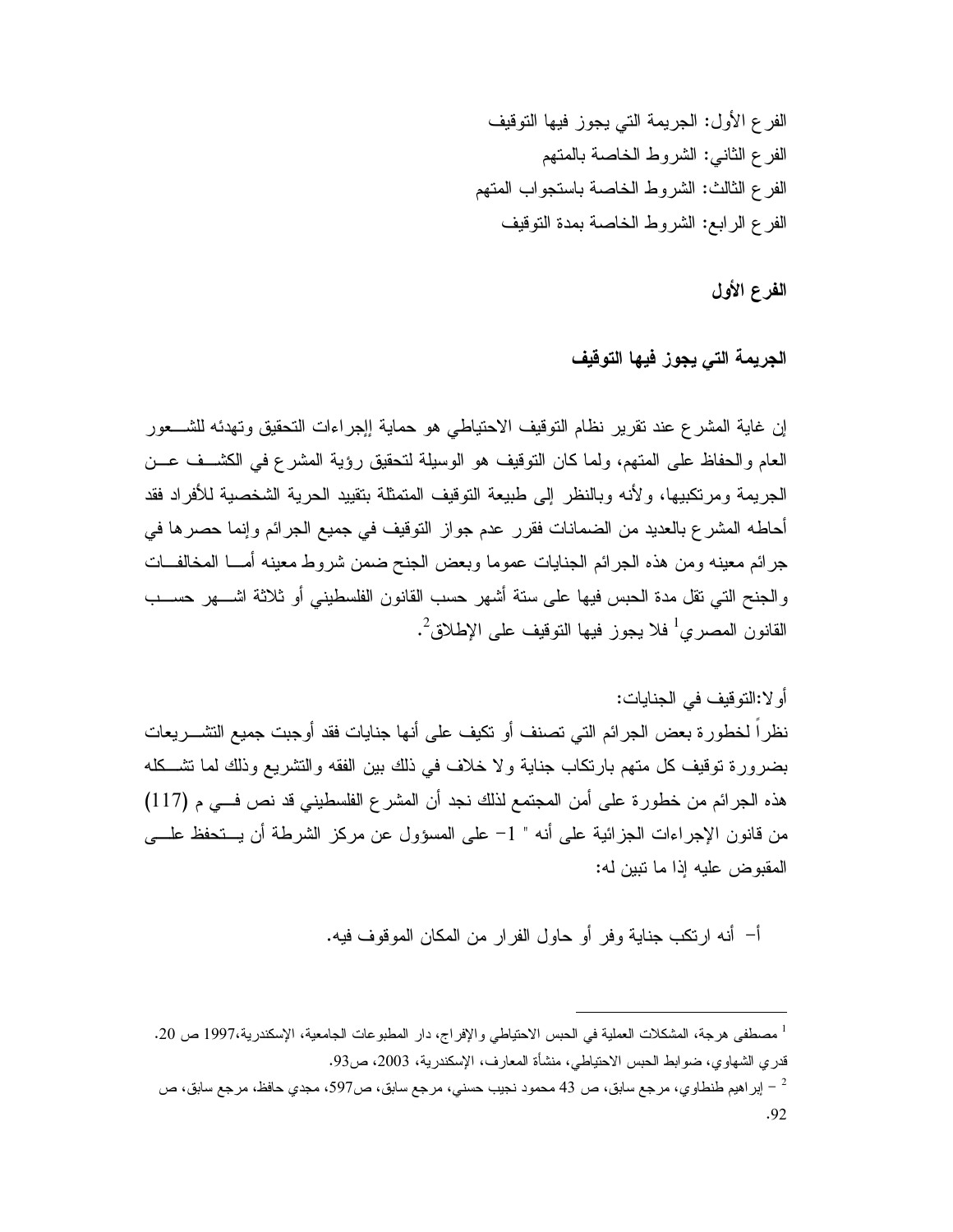ب – أنه ار نكب جنحة ولبس له محل اقامة معر وف أو ثابت في فلسطين"<sup>1</sup>.

والجدير بالذكر أن التكييف القانوني لوصف الجريمة بأنها جناية أو جنحة من خلال العقوبة المقررة في القانون، باعتبار العقوبة هي الضابط لنقسيم الجرائم، فوصف الجريمة بأنها جنايــــة لا يشـــكل أهمية لنو ع العقوبة أو مدتها ما دامت من العقوبات السالبة للحرية<sup>2</sup>.

## ثانيا:النوفيف في الجنح والمخالفات:

لم يمنح المشر ع الفلسطيني للضابطة القضائية سلطة التوقيف في كافة الجنح شأنه في ذلــك شـــأن النشريعات الجنائية المقارنة وإنما قيدها في الجنح التي نزيد عقوبتها عن ستة أشهر فـــي الجــــرائم المتلبس بها كما جاء في المادة (30) من قانون الإجراءات الجزائية الفلسطيني، والتي نتص علـــي أنه " لمأمور الضبط ألقضائي أن يقبض بلا مذكرة على أي شخص حاضر توجد دلائل على اتهامه في الأحوال التالية: 1– حالة التلبس في الجنايات أو الجنح التي تستوجب عقوبة الحبس مدة تزيــد على ستة أشهر "<sup>3</sup>.

وعلى العكس تماما تختلف خطة المشرع الأردني عن غيره من التشريعات المقارنة في أنه كقاعدة عامة يجيز التوقيف في الجنح المعاقب عليها بالحبس أيا كان مقدار ه حيث أجازت المادة (114) من الاصول الجزائية للمدعى العام نوقيف المشتكى عليه طالما كانت العقوبة المقررة للجريمــة هـــى الحبس أيا كان مقداره، وبالنالي يخرج من نطاق نطبيق النوقيف الجنح المعاقب عليها بالغرامة فقط أو الجنحة التي لا تستوجب عقوبة الحبس<sup>4</sup>.

كما أجاز المشرع الفلسطيني لمأمور الضبط القضائي وفي حالة وجود دلائل كافية علـــي ارتكـــاب المتهم جريمة نزيد عقوبتها عن ستة أشهر أن يطلب من النيابة العامة إصدار أمر بـــالقبض علــــى المتهم. مادة (31) إجر اءات جز ائية فلسطيني.

<sup>4</sup> – وتقول محكمة التمييز الأردنية " لا يجوز توقيف المشتكي عليه إذا كانت الجريمة المسندة إليه عند ثبوتها تستوجب عقوبة الغرامة فقط "، تمييز جزاء، 65/91 مجلة نقابة المحامين، العدد الثاني، سنة 1966، ص 288.

<sup>-</sup> نقابل المادة 134 مصرى و المادة 99 أردنبي  $^{-1}$ 

<sup>-</sup> إبراهيم طنطاوي، مرجع سابق، ص 42.  $^{-2}$ 

سلابق فقرة 2 من المادة 99 من القانون الأردني، والجدير بالذكر أن المشر ع المصري حدد مدة التوقيف في الجنح التي  $^{-3}$ نزيد عقوبتها على ثلاثة اشهر كما جاء في م 134 من القانون المصرى.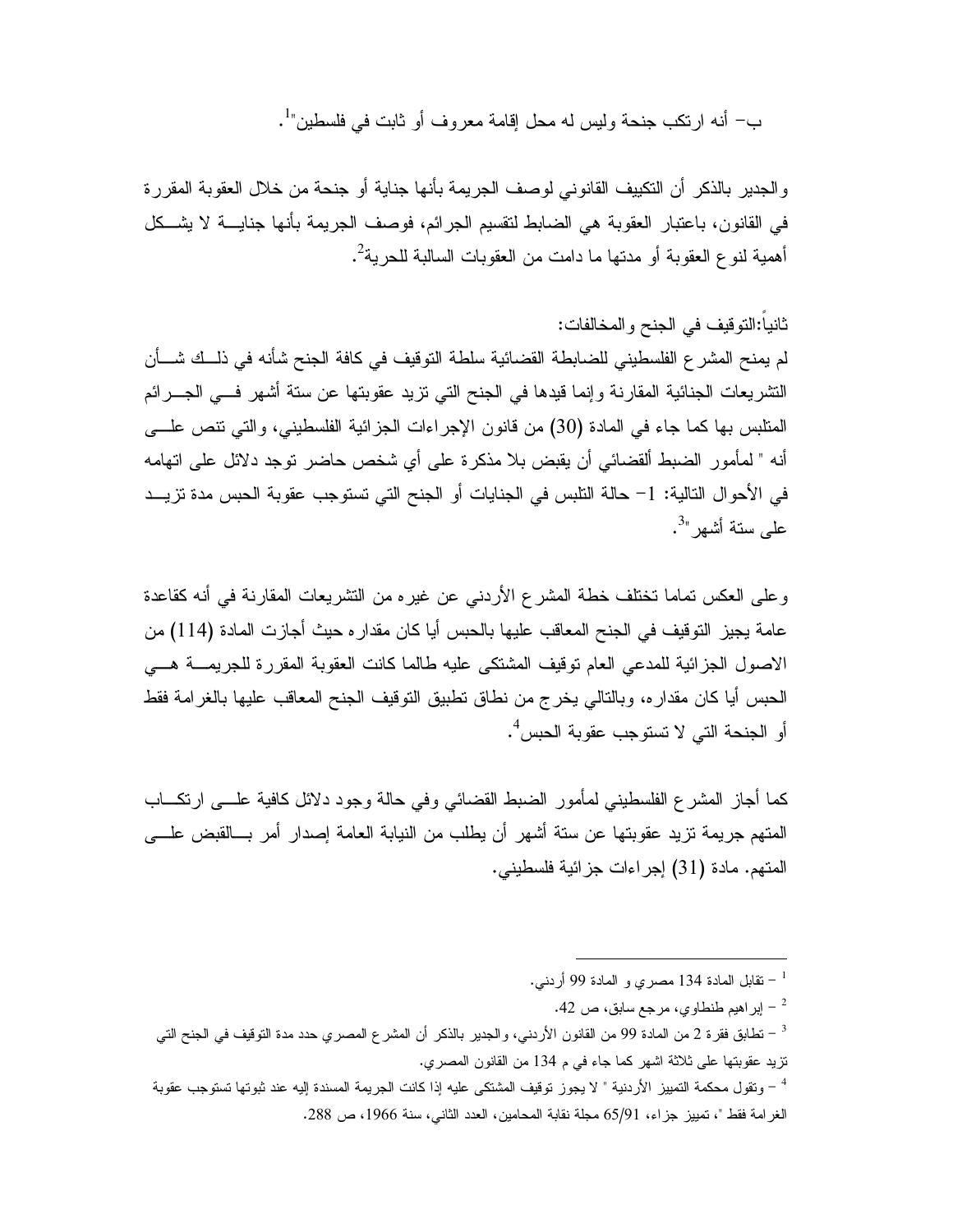ولكن هذا الحد الأدنى للعقوبة المقررة في مواد الجنح يمكن الخروج عنه، ويتم تطبيق التوقيف على المتهم المنسوب إليه الجريمة أيا كانت عقوبة الحبس المقررة لها، ولو كانت أقل من سنة أشهر في حالة أن المتهم لم يكن له محل إقامة معروف في فلسطين، المادة (3/30) والمادة (1/117)ب) من قانون الإجر اءات الجز ائية الفلسطيني<sup>1</sup>.

ومن خلال ما نقدم نجد أن المشر ع الفلسطيني في المادنين 30 و 31 من قانون الإجراءات الجزائية قد ضيقٍ من مفهوم النوقيف وحصره في الجنح التي نزيد عقوبتها على سنة أشهر إلا أنه عاد وفي المادة (117) من ذات القانون ووسع من هذا المفهوم بجواز توقيف كل متهم بارتكاب جنحة إذا لم يكن له محل معروف وثابت في فلسطين حتى ولو كانت العقوبة أقل من ستة أشهر ويرى الـــبعض أن علة النوفيف والحالة هذه هو الخوف من هروب المنهم عند المحاكمة وعدم الوصول إليه غيــــر أن بعض الفقه<sup>2</sup> برى انه لا يجوز التوقيف في الجنح التي تقل عقوبتها على ستة أشهر .

أما بالنسبة للجنح والمخالفات التي نكون عقوبتها غرامة مالية فلا يجوز النوقيف فيها حيث لم يـــرد في القانون المصري أية إشارة للتوقيف في المخالفات والعلة في ذلك نعود إلى قلة أهمية الجــــرائم المرتكبة في المخالفات<sup>3</sup>، ويرى الدكتور نظام المجالي أن المشرع الأردني أجـــاز التوقيــف فـــي المخالفات المعاقب عليها بالحبس وهو ما يستفاد من ظاهر نص المادة (114) من قـــانون أصــــول المحاكمات الجز ائية الأردني<sup>4</sup>.

والباحث برى أنه لا يجوز اطلاقا النوقيف إذا كانت الجريمة يكيف وصفها القسانوني علسي أنهسا مخالفة، وهذا يبدو واضحا جليا من مفهوم المخالفة لنص المادة (111) من الأصول الجزائية والتبي جاء فيها " للمدعى العام في دعاوى الجنح والجناية…. أن يصدر مذكرة توقيف "، كما تقرر المادة (31) من ذات القانون أنه " إذا تبين للمدعى العام أن الفعل يؤلف مخالفة يحيل المشتكى عليه إلـــى المحكمة المختصة ويأمر بإطلاق سراحه إن لم يكن موقوفا لسبب آخر ".

كما يرى الباحث أن عدم إجازة التوقيف في الجرائم الموصوفة بوصف المخالفة يتماشى مع الحكمة التي شرع التوقيف من أجلها، لأنه لا خشية على مصلحة التحقيق في مواد المخالفات طالمـــا أنــــه

تقابل المادنين 3/99 أصول جزائية أردنبي و المادة134 إجراءات جنائية مصري.  $^{-\, 1}$ 

<sup>-</sup> فاروق الكيلاني، مرجع سابق، ص 145  $^{-2}$ 

<sup>.92</sup> مجدي حافظ، مرجع سابق، ص $\sim 3$ 

<sup>&</sup>lt;sup>4</sup> – أنظر نقرير الدكتور نظام المجالى حول الإجراءات الجنائية في النظم القانونية العربية وحماية حقوق الانسان، تقرير الأردن، مرجع سابق، ص107.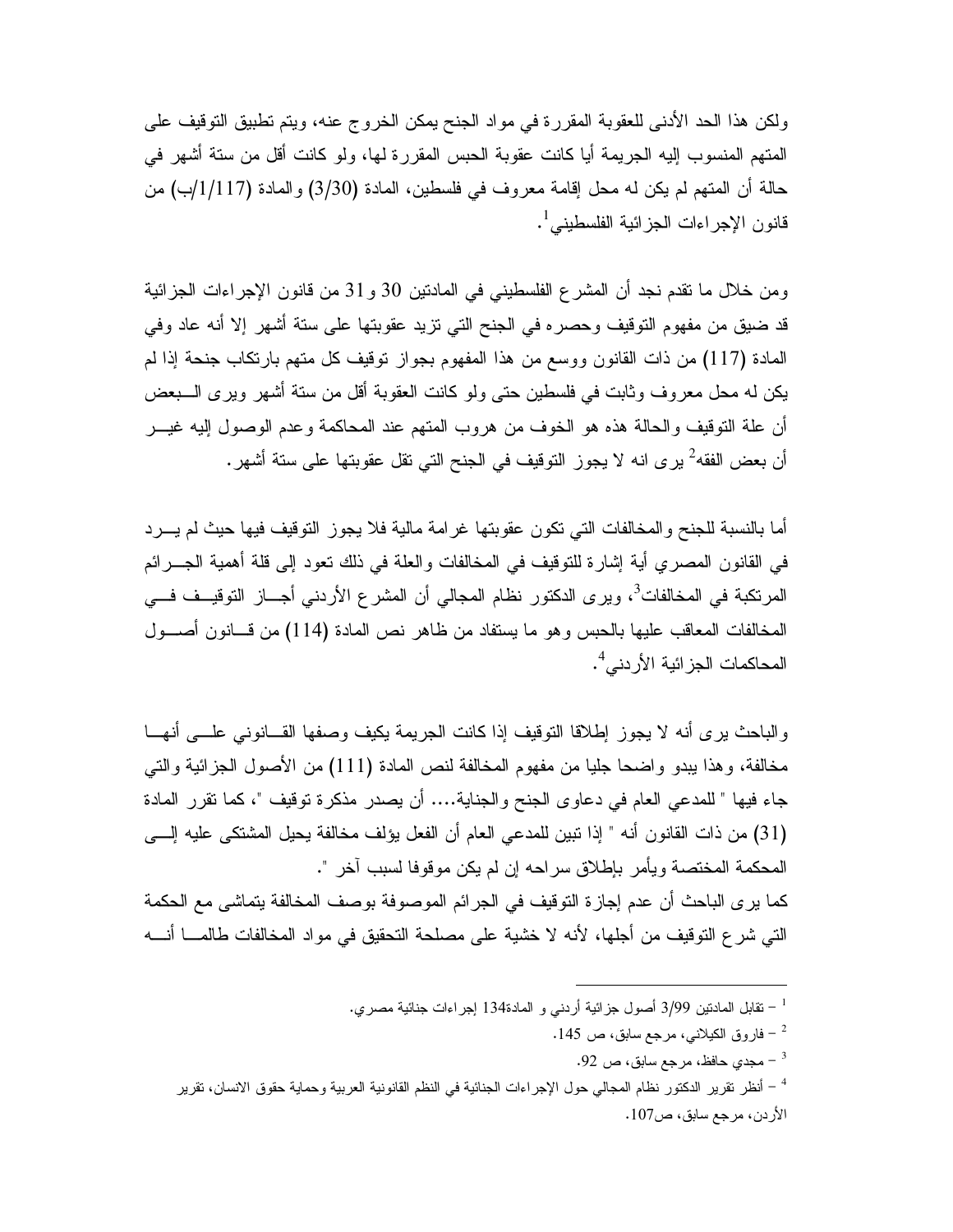يمكن الاستناد إلى محضر ضبط المخالفة الذي ينظمه أو يحرره موظفو الضابطة العدلية في أغلب الأحيان في مو اد المخالفات مما يستبعد و الحالة هذه إحتمالية العبث بالأدلة أو التأثير على الشهود.

ثالثا:الجر ائم الصحفية:

جاء قانون الإجراءات الجزائية الفلسطيني خاليا من النص على النوقيف في الجرائم الصحفية، ولم يفرد لها نصبا خاصباً ولعل الحكمة في ذلك نعود إلى رغبة المشرع الفلسطيني منح مهنة الصـــحافة و الصحافيين مطلق الحرية في التعبير عن الرأى وضمان كشف الحقائق وتوجيه النقد البناء. وقد أكد القانون الأساسي المعدل على حماية حرية الرأي حيث نص في المادة (19) منه " لا مساس بحرية الرأي، ولكل إنسان الحق في التعبير عن رأيه ونشره بالقول أو الكتابة أو غير ذلـــك مـــن وسائل النعبير أو الفن مع مراعاة أحكام القانون".

والباحث برى أنه لا بد من وجود نص يتعلق بالنجاوزات الخطيرة التي قد برنكبها الصحفيون من نوجيه انهامات غير مستندة إلى أدلة أو الشتم والتحقير وإثارة الفتن في أوساط المجتمع الأمر الذي يستوجب وجود رقابة محدودة في بعض الأحيان للحد من هذه التجاوزات ولذلك نجــد أنـــه كـــان الأجدر بالمشرع الفلسطيني النص على التوقيف في الجرائم الصحفية الخطيرة التي نشكل خطـــراً على أمن المجتمع وسلامته.

أما القانون المصري فإننا نجد أن المادة (135) من قانون الإجراءات الجنائية وقبل تعديلها كانـــت تنص على أنه " لا يجوز الحبس الاحتياطي في الجرائم التي تقع بواسطة الصحف إلا إذا كانت من الجرائع المنصوص عليها في المواد (173 و179 و180 فقرة ثانية) من قانون العقوبات أو نتضمن طعنا في الإعراض أو تحريضا على إفساد الأخلاق " غير أن هذا النص قد تم تعديله في القـــانون رِفْمِ 96 سنة 1996 بشأن نتظيم مهنة الصحافة حيث جاء في المادة (41) منة " لا يجوز الحــبس الاحتياطي في الجرائم الصحفية التي تقع بواسطة الصحف إلا في الجريمة المنصوص عليها في  $^{-1}$ " المادة (179) من قانو ن العقوبات

راجع في هذه النصوص والنعليق عليها حسن علام، قانون الإجراءات الجنائية، منشأة المعارف، الإسكندرية، ط2،  $\mathcal{L}$ 1991، ص254.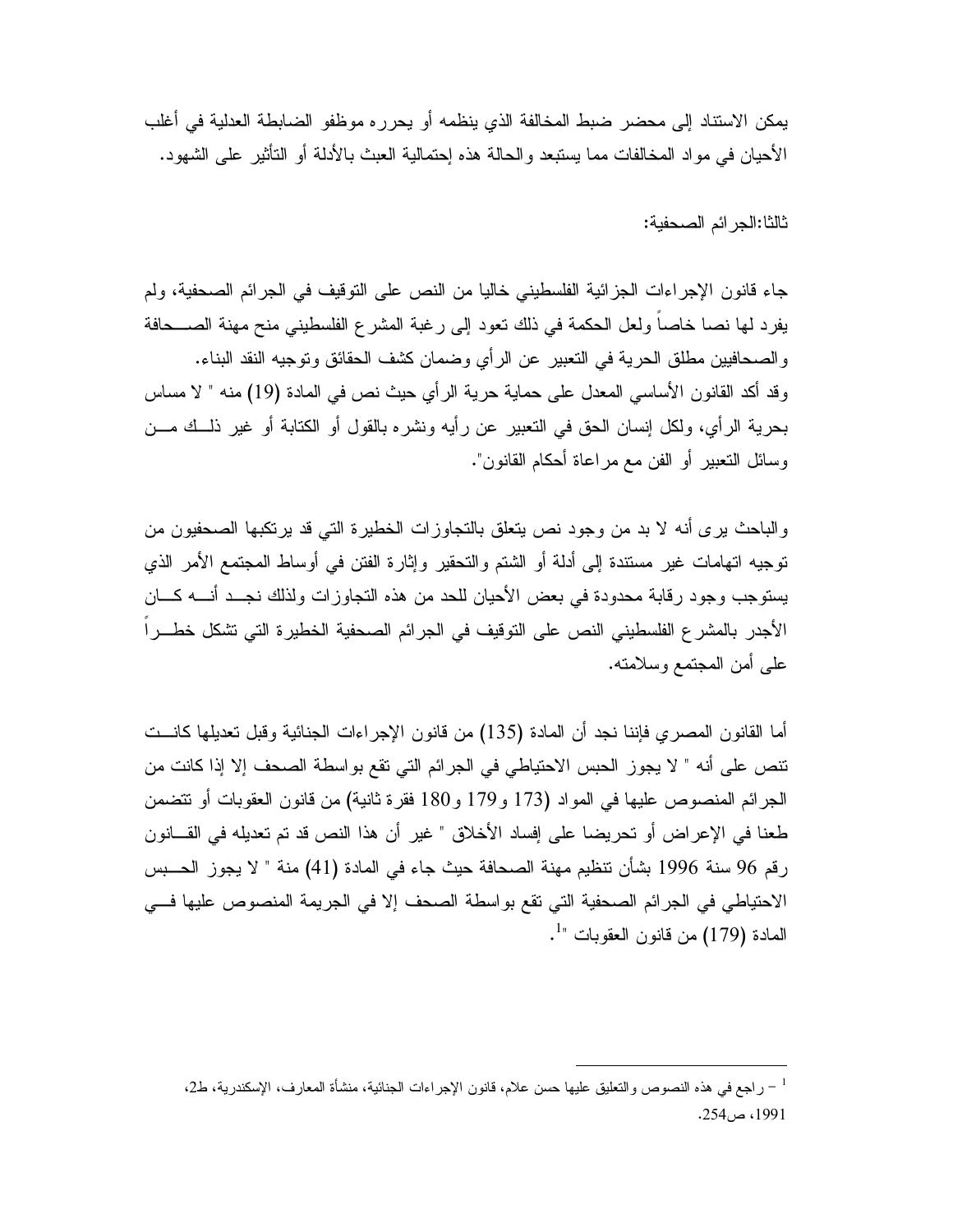ويلاحظ أن النص الأول وقبل تعديله كان يشمل عدة جر ائم إلا أن النص المعدل قد حصر ۖ حـــالات التو قيف بمخالفة نص المادة (179) من قانون العقوبات و المتعلقة بإهانة رئيس الجمهور ية علنا<sup>ً 1</sup>. الفرع الثاني

#### الشروط الخاصة بالمتهم

النوفيف الاحتياطي هو إجراء استثنائي وبالنالبي فهو ليس مطلقا ولا يرد على جميع الإفراد وإنمـــا هناك فئة استثناها المشرع من التوقيف الاحتياطي لعدة أسباب أهمها صغر سن المتهم وتمتع المتهم بالحصانة.

سندرس في هذا الفرع الشروط المتعلقة بأدلة الاتهام وبسن المتهم والأشــخاص الـــذين بتمتعـــون بحصانة لمعرفة من هم الأشخاص الذين يجوز توقيفهم.

#### أو لا: دلائل الاتهام:

حتى يكون أمر التوقيف صحيحا يشترط إن تتوفر بالمتهم الدلائل الكافية على ارتكابـــه الجريمـــة المتهم بها، ويقصد بالدلائل الكافية العلامات المستفادة من ظاهر الحال، والتـــى بســـتتتج منهـــا إن شخصا معينا هو مرتكب الجريمة دون ضرورة النعمق في تمحيصها وتقليب وجوه الر أي فيهــا<sup>2</sup>، ويعود تقدير ٍ هذه الدلائل ومدى كفايتها للسلطة التقديرية للقائم بالتحقيق الإبتدائي والذي يخضع فسي ذلك لرقابة محكمة الموضوع<sup>3</sup>، ولم ينص المشرع الفلسطيني على هذه الحالة صراحة لاعتبار هـــا شرطًا من شروط نوقيف المنهم احتياطيا، وإنما أشار إليها في حالة القبض على الأشخاص حيـــث جاء في المادة (2/32) من قانون الإجراءات الجزائية الفلسطيني على أنه " إذا وجدت دلائل كافية على اتهام شخص بارتكاب جناية أو جنحة تزيد عقوبتها على الحبس ستة أشــــهر ، جـــاز لمـــأمور الضبط القضائي أن يطلب من النيابة العامة إصدار أمر القبض عليه"<sup>4</sup>.

 $310$ سالم أحمد الكرد، مرجع سابق، ص $\sim$ 310  $^{-3}$ 

<sup>.43</sup> أمين محمد، مرجع سابق، 43.

مجدي حافظ، مرجع سابق، ص94. اپر اهيم طنطاوي، مرجع سابق، ص 60.  $\sim$ 

<sup>&</sup>lt;sup>4</sup> – نص المشر ع المصرى صراحة على وجوب توقيف المتهم الذي توجد دلائل كافية على ارتكابه جريمة وذلك في المادة 134 من قانون الإجراءات الجنائية.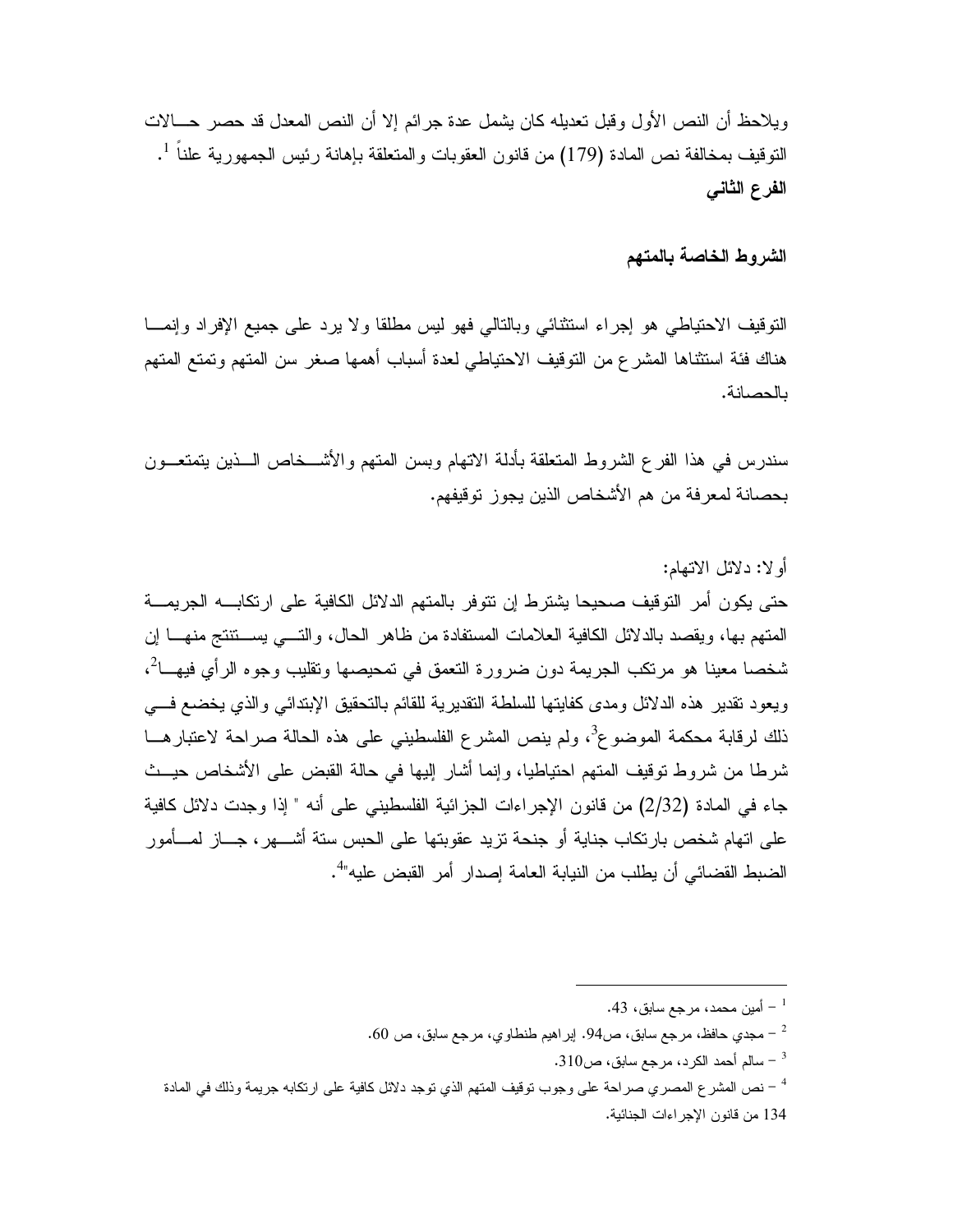ولم ير د في قانون أصول المحاكمات الجز ائية الأر دني نص يقيد سلطة المدعى العام عنــد نوفيفــه للمشتكي عليه بأ، نكون الأدلة قبله كافية ومعقولة حتى من وجهة نظر المحقق، بل يملك المـــدعي العام وفق نص المادنين (111، 114) أصول جزائية سلطة مطلقة في إصدار مذكرة النوقيف دون النقيد بأدلة معينة على قدر من الأهمية.

والباحث يرى أنه من الغرابة عدم اشتراط هذا النص صراحة لتوقيف المتهم في القانون الفلسطيني وحصره بالقبض، ولعل قصد المشرع هو أن ما ينطبق على القبض مـــن شــــروط ينطبـــق علــــي النوفيف، وإن كان الباحث يرى أنه كان من الأجدر بالمشرع الفلسطيني ذكر هذا الشرط المتعلَّــق بالنوفيف لأهميته من الناحية العملية.

ومما يمكن ملاحظته على مصطلح الدلائل الكافية سواء في القانون الفلسطيني أو القوانين المقارنة هو عدم وضوحها وتحديد ماهيتها، وما هي هذه الدلائل التبي يمكن اعتبارها كافية والتبي لا تعتبـــر كذلك، ولم تحدد هذه القو انين ضـابط التمييز ِ بين هذه الأدلة.

ثانيا: سن المتهم:

تشترط التشريعات الجنائية لتوقيف المتهم احتياطيا أن يكون قد تجاوز سناً معيناً بحيث لا يجوز أن يتم توقيف دون السن المقررة قانونياً<sup>1</sup>. وهذا السن تختلف باختلاف القوانين، فالقـــانون المصــــري حظر حبس الأحداث الذين نقل أعمار هم عن خمسه عشرة سنة احتياطياً على اعتبار أن هذا الحظر يتفق وإرادة المشرع الجنائبي في حظر توقيع العقوبة على الأحداث الذين نقل أعمارهم عن خمســه عشرة سنة <sup>2</sup> حيث اعتبر المشر ع المصري الحدث الذي لم يكمل سن الخامسة عشرة ناقص الأهلية الجنائية وبالتالي فإن الأفعال التي يرتكبونها لا تقع تحت نطاق التجريم الأمر الذي يستنتج معه عدم توقيع أي عقوبة سالبة للحرية وإنما اقتصرت العقوبات على المصادرة وإغلاق المحل، وهوما نص عليه قانون الأحداث المصري رقم 3 لسنة 1974 الذي حدد حالة التحفظ بإيداعه فــي أحــدي دور الملاحظة على أن يتم تقديمه عند الطلب بشرط أن لا نزيد مدة الإيداع عن أسبوع مـــا لـــم تـــأمر المحكمة بتجديدها كما يجوز وفقا لقانون الأحداث أن يسلم الحدث إلى أحد والديــــه أولمــــن تكـــون الولاية له على أن يتم تقديمه عند الطلب<sup>3</sup>. أما في فلسطين والأردن فالوضع مختلف حيــث نـــص قانون الأحداث الأردني على أنه لا عقاب على الولد من أجل الأفعال التي يقترفها إلا أنه تفــرض

- $155$ فاروق الكيلاني، مرجع سابق، ص $\sim$ 
	- مجدي حافظ، مرجع سابق، ص $\sim 95$   $^{-2}$
- مجدي حافظ، مرجع سابق، ص95 –96.  $\sim$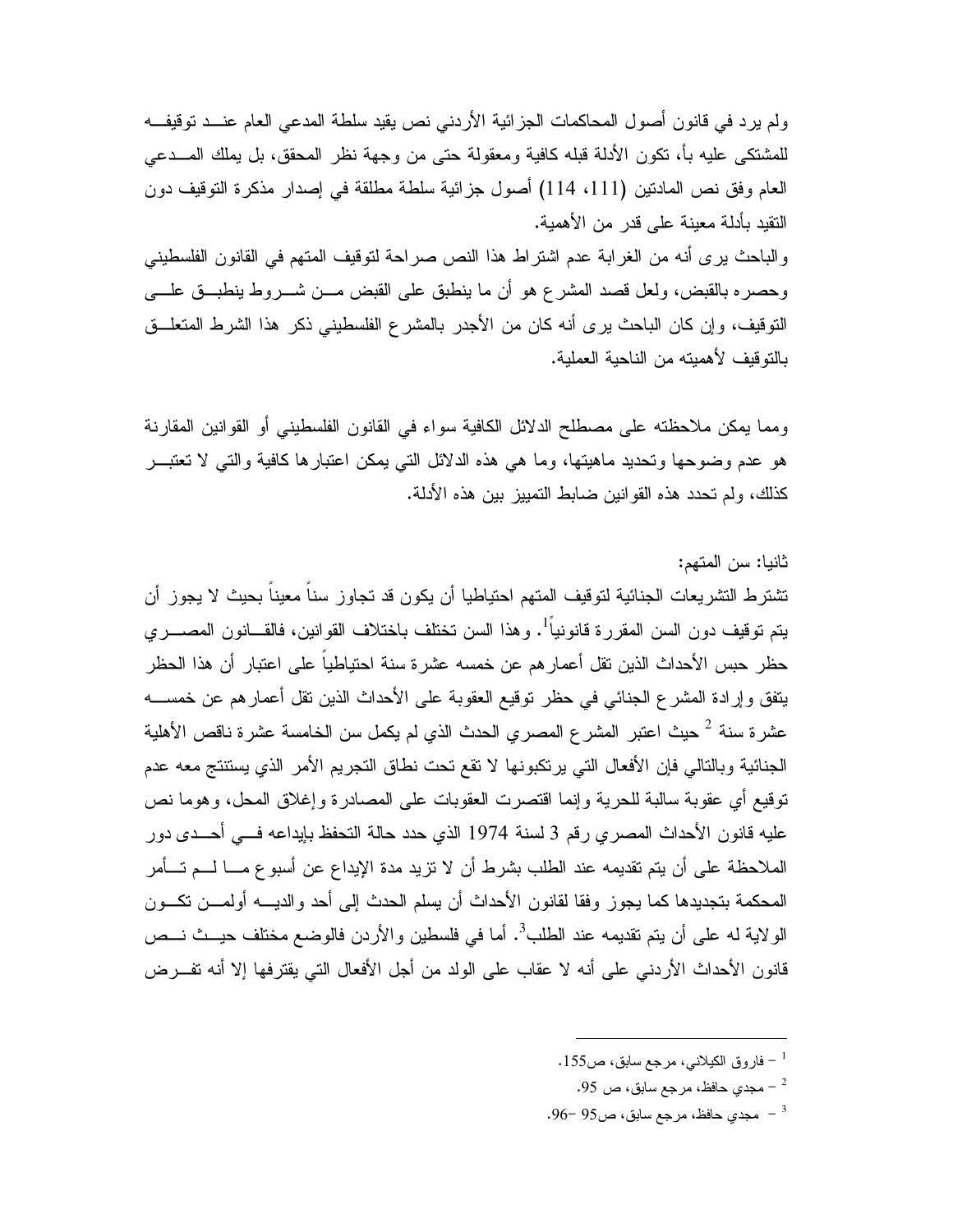عليه ندابير الحماية(م 21)<sup>1</sup>، ويقصد بندابير الحماية أن يودَع الولد دور الملاحظة فتر ة معينة أو أن بسلم لو الدبه أو لولبه<sup>2</sup>.

ثالثا: الأشخاص المتمتعون بالحصانة: هناك فئة من الأشخاص حرص المشرع على منحهم حصانة تخولهم القيام بواجباتهم دون خوف أو وجل في سبيل أداء عملهم، وهذه الحصانة قد نقررها النشريعات الوطنية كحصانة رجال القضـــاء والبرلمان، أو التشريعات الدولية كحصانة أعضاء البعثات الدبلوماسية<sup>3</sup>.

و هذه الفئات المذكور ة لا يجوز اتخاذ إي إجراء من إجراءات التحقيق أو تحريك الدعو ي الجنائيـــة بحقها إلا بعد الحصول على إذن مسبق من الجهة الإدارية المسؤولة عنهم، بشرط عدم اعتـــراض هذه الجهة على اتخاذ الإجراءات القانونية ضد الشخص المتهم التـــابـع لـهـــا<sup>4</sup>.والإذن هـــو إجـــراء يستلزمه القانون لإمكانية إقامة الدعوى الجزائية وتحريكها أو رفعها أمام القضاء ضد شخص ينتمي إلى سلطة عامة قد يكون في رفع الدعوى الجزائية أو تحريكها ضده مساس بها بما لها من استقلال وكرامة و هيبة<sup>5</sup>.

ولم يرد في قانون الإجراءات الجزائية ما يشير إلى الحالات التي يتوقف فيهــا تحريــك الـــدعوى الجزائية ضد الفئات المذكورة أعلاه، وإنما جاء النص عليها في قوانين متفرقـــة أوفـــي القـــانون الأساسى '

1– الحصانة البر لمانية: منح القانون الأساسي الفلسطيني حصانة لأعضاء المجلس التشريعي – البرلمان – شأنه في ذلــك شأن التشريعات المقارنة<sup>7</sup>، وقد نص القانون الفلسطيني على نوعين من الحصانة التي يتمتـــع بهـــا أعضاء المجلس التثير يعي وهما الحصانة الشاملة والحصانة الإجر ائية.

 $^{-1}$  ويعرف الولد بأنه من أتم السابعة من عمره ولم يتم الثانية عشر ، ۖ فاروق الكيلانـي، مرجع سابق، ص 155  $^{-1}$ 

- فاروق الكيلاني، مرجع سابق، ص155  $^{-2}$
- .64 بر اهيم طنطاوي، مرجع سابق، ص $4$ .
- على القهوجي وفقوح الشاذلي، مرجع سابق، ص129.  $^{-\,$
- أسامة عوايصة، مرجع سابق، ص61. على القهوجي، مرجع سابق، ص129.  $^{-5}$ 
	- أسامة عوايصة، مرجع سابق، ص61–62.  $\sim$ 
		- أسامة عوايصة، مرجع سابق، ص $62$ .  $\,$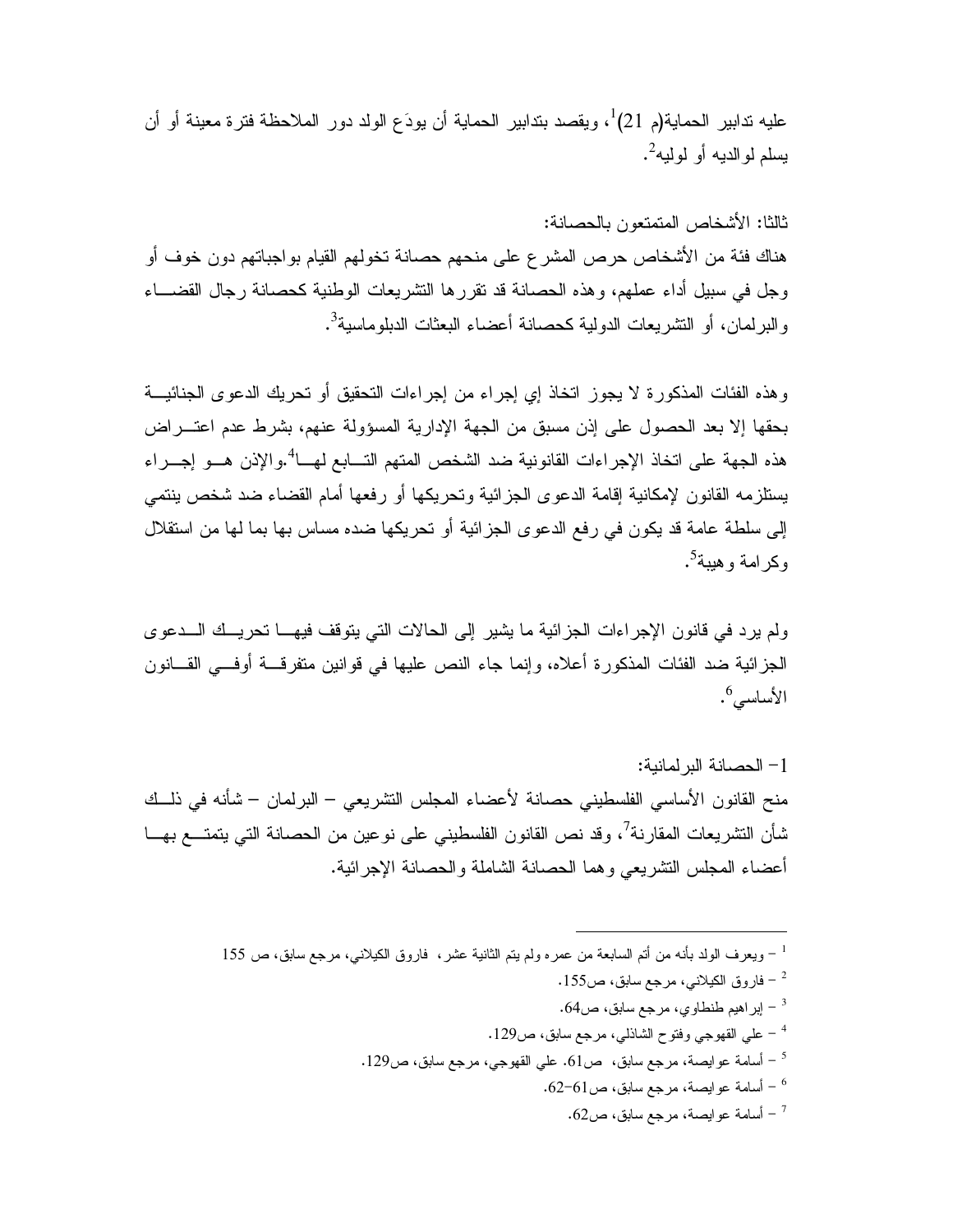فالحصانة الشاملة تتعلق بالآر اء و الأفكار التي ببديها العضو في المجلس التشير بعي أو بصيوت عليها، وهو ما نصت عليه المادة (53 / 1) من القانون الأساسي المعدل بالقول " لا نجوز مساءلة أعضاء المجلس النشريعي جزائيا أو مدنيا بسبب الآراء التي يبدونها أو الوقائع التي يوردونهـــا، أو تصويتهم على نحو معين في جلسات المجلس التشريعي، أوفي أعمال اللجان، أو لأي عمل يقومون به خارج المجلس التشريعي من أجل تمكينهم من أداء مهامهم النيابية "<sup>1</sup>.

وبموجب هذه الحصانة الشاملة بمنع ملاحقة أعضاء المجلس التشريعي مطلقا فيما يبدونه مـــن أراء وأفكار حتى ولو كانت تشكل جريمة<sup>2</sup>.

وعلة نقرير مثل هذه الحصانة هو حماية استقلال أعضاء المجلس نجاه السلطة التنفيذية وضـــمان قيامهم بأعمالهم بحرية وعلى نحو يمليه عليه ضميرهم من جهة ونضمن استقلال السلطة التشريعية وتأكيد مبدأ الفصل بين السلطات<sup>3</sup>.أما الحالة الثانية:فهي حصانة إجرائية وتتعلق بتقييد حرية سلطة التحقيق في تحريك الدعوى الجزائية ضد أعضاء المجلس التشريعي في الجرائم التي يرتكبونهــا باستثناء حالة النلبس بالجنايات والتي أشارت إليها المادة (4/53) من القانون الأساسي بـــالقول " لا يجوز في غير حالة التلبس بجناية اتخاذ أية إجراءات جزائية ضد أي عضو من أعضاء المجلــس التشريعي على أن يبلغ المجلس التشريعي فورا بالإجراءات المتخذة ضد العضو ويتخذ المجلس ما يراه مناسبا، ونتولَّى هيئة المكتب هذه المهمة إذا لم يكن المجلس منعقدا "<sup>4</sup>.

فهذه الحصانة تشمل عدم ملاحقة العضو بأي جريمة جزائية ارتكبها ما لم تكــن الجريمـــة جنايـــة متلبس بها، حيث إن مصطلح الإجراءات الجزائية بشمل كافة الإجراءات التي تتجم عن الجريمـــة، سواء تعلقت بعمل برلماني أم بغيره<sup>5</sup>، إلا أن الحصانة البرلمانية لا تبرر هذا الفعل الإجرامي، كما أنها لا تعفي من المسؤولية الجزائية أو العقاب<sup>6</sup>، ذلك أن هذه الحصانة موقوفة على صـــدور الإذن من المجلس بعكس الحصانة الشاملة.و الجدير بالذكر أن هذه الحصــــانة تتـــوفر لعضــــو المجلــس التشريعي طالما بقى متمتعا بهذه الصفة ولا يجوز له التنازل عن حصانته إلا بساذن مسـبق مــن

- تقابل المادة 98 من الدستور المصري، والمادة 86 من الدستور الأردني  $^{-1}\,$ 
	- -132 على القهوجي، مرجع سابق، ص $^{-{\,2}}$
	- . محمود نجيب حسني، مرجع سابق، ص147.
- تقابل المادة 99 من الدستور المصري، والمادة 86 من الدستور الأردنبي  $^{-\, 4}$ 
	- . محمود نجيب حسني، مرجع سابق،  $\sim 5$ .

طي القهوجي، مرجع سابق، ص132  $\sim$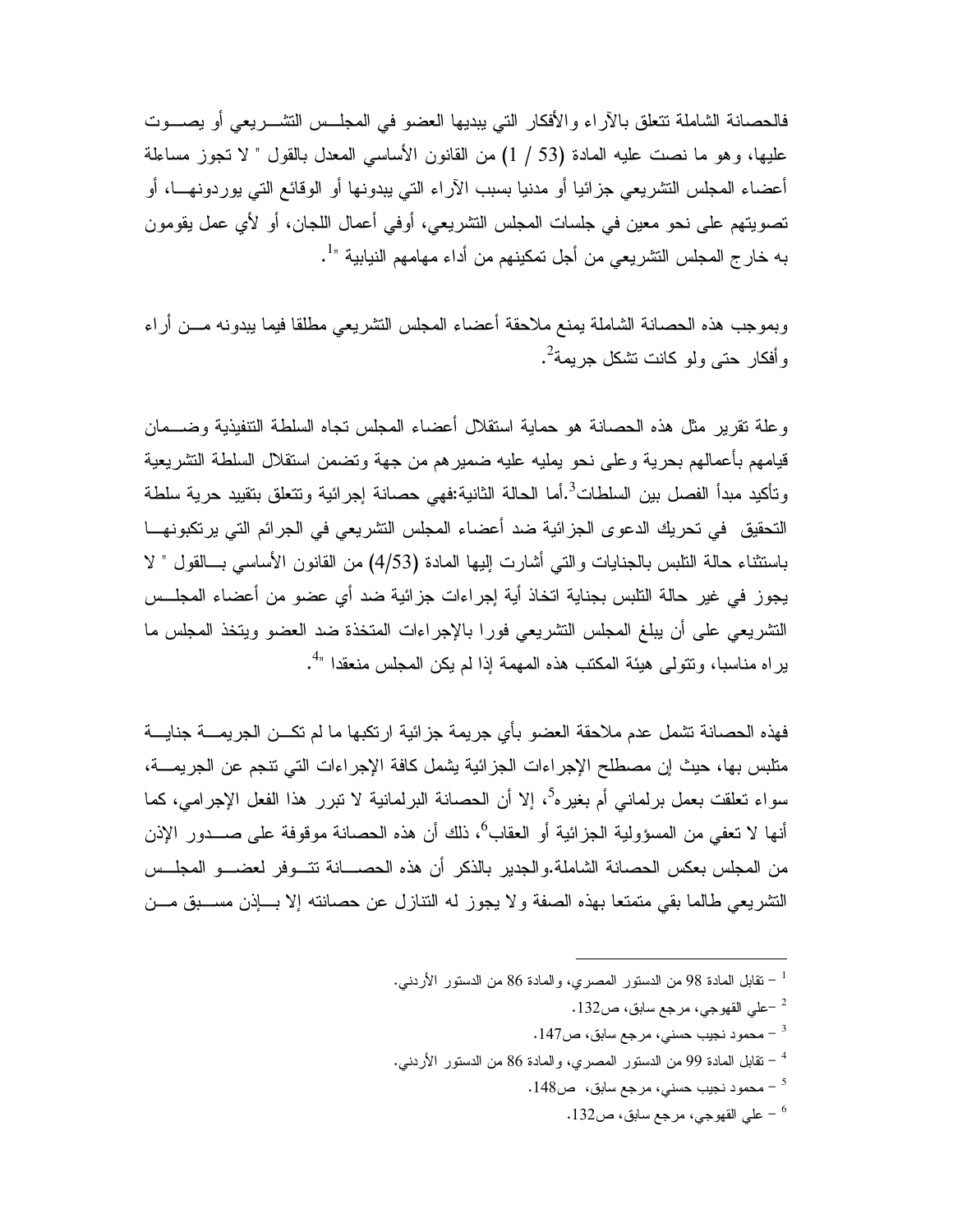المجلس باستثناء حالة التلبس بالجنايات حيث إن هذه الحصانة تسقط تلقائيا دون حاجة إلى أخذ إذن مسبق من المجلس وإنما بنبغي في هذه الحالة أن تقوم سلطة التحقيق بإبلاغ المجلس فورا بوقسوع الجريمة والإجراءات المتخذة بحق العضو، ويلاحظ أن المشرع الفلسطيني استثنى جـــرائم النالـــبس بالجنح والمخالفات ولا يوجد مبرر لهذه العلة التي توخاها المشرع من هذا الاستثناء، إذ إن هنساك الكثير من الجرائم الجنحوية التبي نشكل خطورة وتستدعى المساءلة حتى ولو كان مرتكبها يتمتـــع بالحصانة البر لمانية.

2– الحصانة القضائية: نظر! لأهمية جهاز السلطة القضائية وما يؤديه من دور في إرساء قواعد القانون والعدالة وحمايـــة الحقوق والحريات العامة، فإن المشرع أحاطه بضمانات عديدة من أهمها حصانة أعضاء الســـلطة القضائية من المسائلة في معرض أداءهم لواجباتهم، وذلك لضمان حيادية واستقلال القضاء ونمكين القضـاة من القيام بعملـهم دون خوف أو وجل<sup>1</sup>.

ولا يجوز ملاحقة القضاة ومباشرة إجراءات التحقيق الابتدائي بحقهم إلا في الأحوال التي نصـــت عليها المادة 56 من قانون السلطة القضائية الفلسطيني والتي جاء فيها " في غير حــالات النابس بالجريمة لا يجوز القبض على القاضي أو نوقيفه إلا بعد الحصول على إذن من مجلــس القضـــاء الأعلى.2– وفي حالات النلبس على النائب العام عند القبض على القاضي أو نوقيفه أن يرفع الأمر إلى مجلس القضاء الأعلى خلال الأربع وعشرين ساعة النالية للقبض عليـــه، ولمجلــس القضـــاء الأعلى أن يقرر بعد سماع أقوال القاضي إما الإفراج عنه بكفالة أو بغير كفالـــة، وإمــــا اســـتمرار نوفيفه للمدة التي يقرر ها وله نمديد هذه المدة".

فهذه المادة استثنت القضاة من الحصانة في حال اتهامهم بارتكاب جريمة ويفهــم مـــن الـــنص أن القبض والتوقيف على القضاة متصور في كافة الجرائم سواء كانت جناية أم جنحة، بعكس حصانة أعضاء المجلس التشريعي، كما أن القبض والتوقيف يحتاج إلى إذن من مجلس القضـــاء الأعلـــي ويختص النائب العام بطلب هذا الإذن<sup>2</sup>، أما في حالة التلبس فإنه لا يوجد هناك ضرورة لأخذ الإذن المسبق من مجلس القضاء الأعلى وإنما بنبغي أن بنم إعلام المجلس بالقبض على القاضي خـــلال أربع وعشرين ساعة من لحظة القبض عليه أو نوقيفه، وللمجلس في هذه الحالة وبعد سماع أقـــوال القاضيي إما أن يقرر الإفراج عنه بكفالة أو بدونها أو أن يقرر توقيفه للمدة التي يراها مناسبة.

 $69$ أسامة عو ايصـة، مرجع سابق، ص $69$ .

<sup>0 -</sup> محمود نجيب حسني، مرجع سابق، ص $\sim$  153  $^{-2}$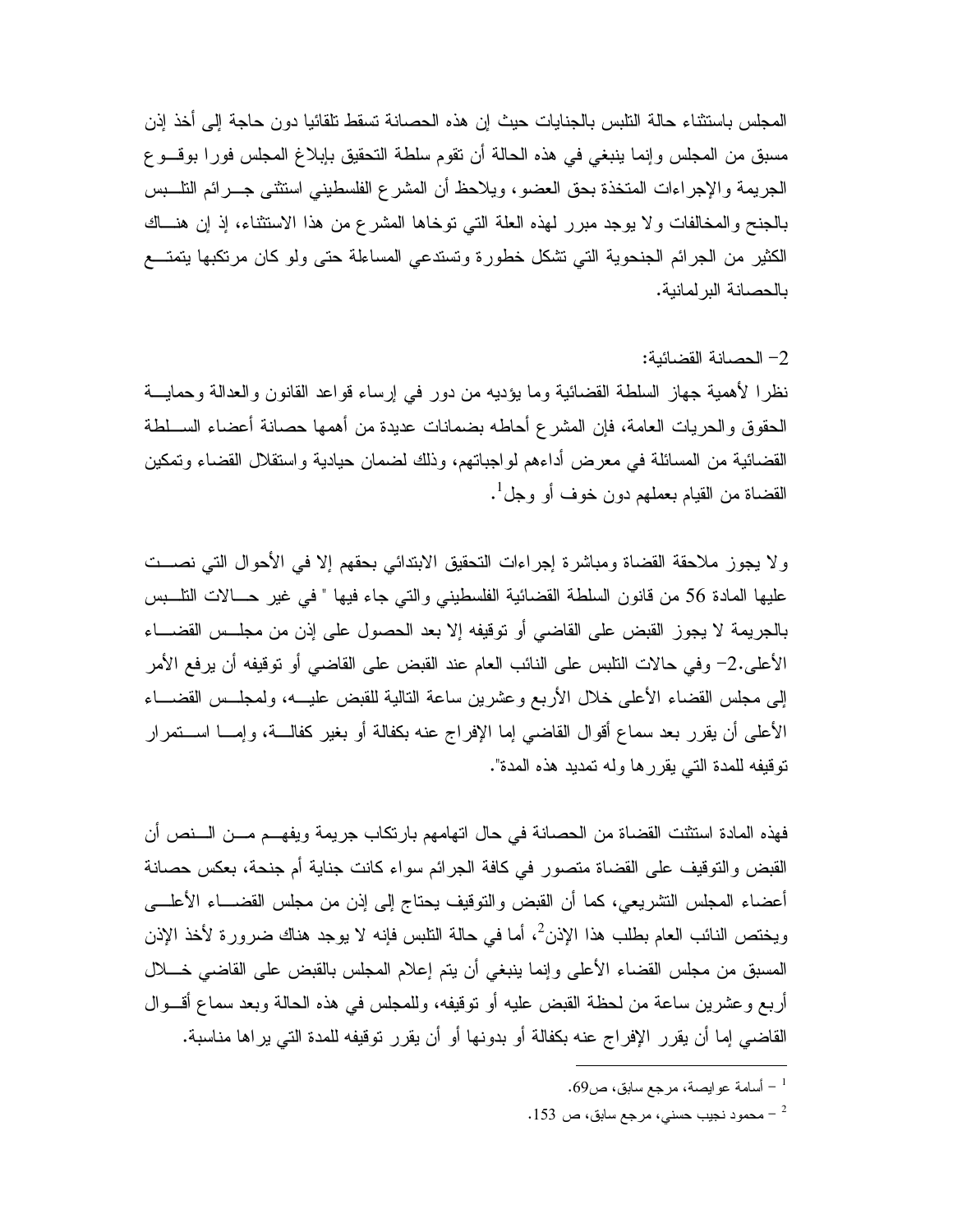ويعتبر مجلس القضاء الأعلى الجهة صاحبة الإختصاص بالنظر في توقيف القاضبي وتمديد توقيفه ما لم يكن الأمر منظورا أمام المحاكم الجزائية المختصة بنظر الدعوى فتختص هي بـــذلك ( م57) من قانون السلطة القضائية.

والجدير بالذكر أنه إذا نقرر نوقيف القاضبي فإنه يجب أن يعزل عن باقي الموقوفين فـــي مراكـــز النَّوقيف نظر! لأهمية مركزه وخطورة عمله، وهو ما نصت عليه المسادة (56 / 3) مـــن قـــانون السلطة القضائية الفلسطيني.

#### 3 – الحصانة الدبلو ماسبة:

يتمتع أعضاء البعثات الدبلوماسية بحصانة جزائية وفقا لاتفاقية فيينا لسنة 1961<sup>1</sup>، فلا يجوز وفــق هذه الاتفاقية اتخاذ إي إجراء من إجراءات الدعوى الجزائية بحقهم أو توقيفهم.وعلة هذه الحصانة هو تمكين أعضـاء البعثات الدبلوماسية من القيام بعملهم بـحرية واستقلال.كما أن اتفاقية فيينا لســـنة 1961 نصت على حصانة أعضاء السلك القنصلي وأقرت هذه الاتفاقية بزوال الحصانة في حــال ارتكاب الأعضاء جرائم خطيرة شرط أن يصدر قرار قضائي بذلك، أوفى حالة التتازل الصـــريح من جانب الدولة التي ينتمي إليها الأعضاء عن الحصانة الممنوحة لهم 2.

#### الفرع الثالث

#### الشروط الخاصة باستجواب المتهم

بالنظر إلى خطور ة الأمر الصادر بالتوقيف من حيث كونه يمس بالحرية الشخصية للمتهم قبل تقرير ادانته، فقد أوجبت أغلب التشر يعات الجز ائية بوجوب استجواب المتهم قبل توقيفه.

والاستجواب هو مناقشة المتهم بصورة تفصيلية بشأن الأفعال المنسوبة إليه ومواجهته بالاستفسارات و الأسئلة و الشبهات عن النهمة ومطالبته بالإجابة عليها <sup>3</sup>، ولكن إحاطة المتهم بالتهمة المنسوبة إليه

#### .64 يراهيم طنطاوي، مرجع سابق، ص $64$ .

. اير اهيم طنطاوي، مرجع سابق، ص $5$ .

<sup>&</sup>lt;sup>3</sup> – أنظر المادة 94 من قانون الإجراءات الجزائية الفلسطيني، هذا ولم يرد في التشريعات المقارنة تعريف للاستجواب وإنما عرفه الفقه والقضاء، كامل السعيد، مرجع سابق، ص 475.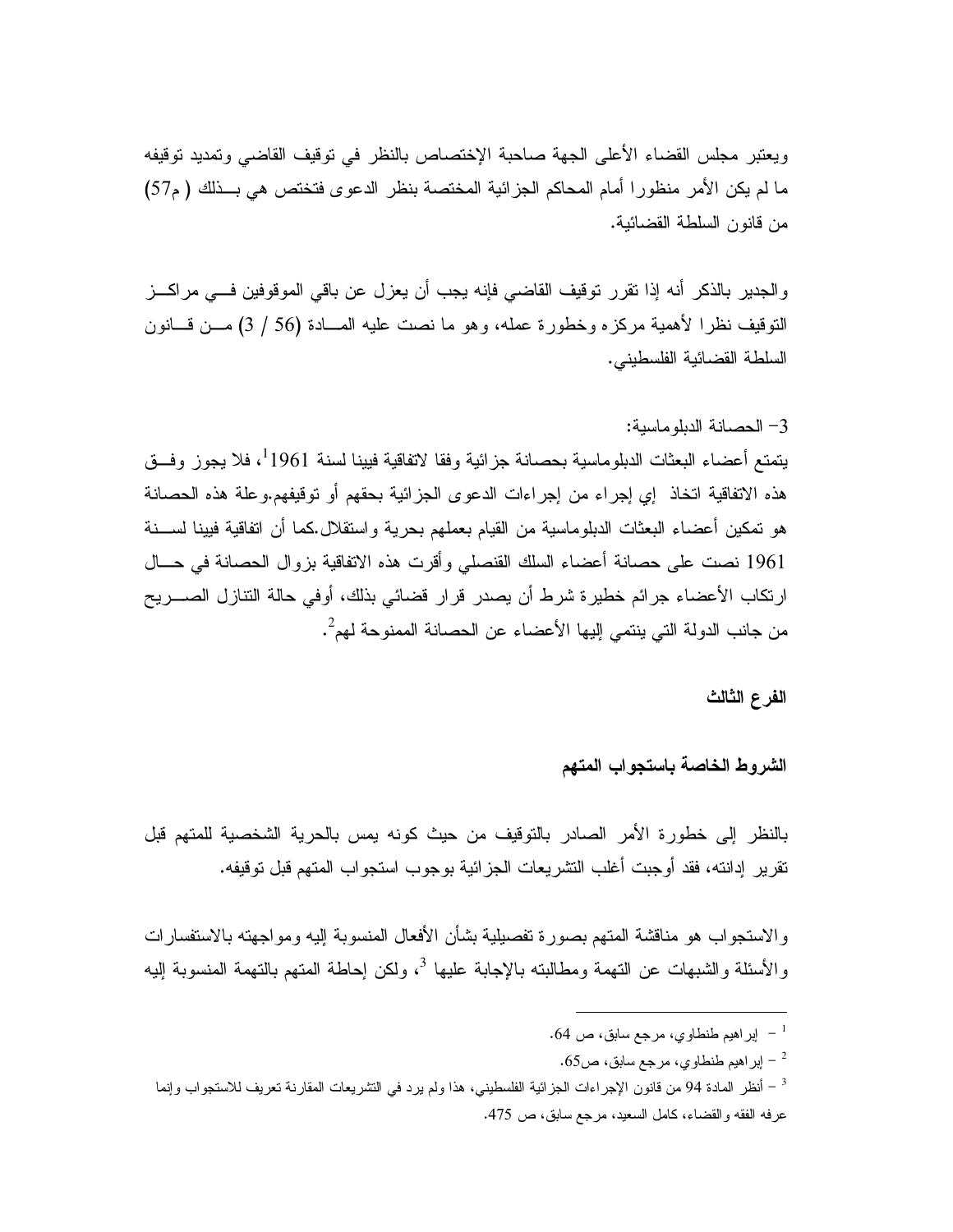و طلب جو ابه عنها إجراء له أهميته كمقدمة للاستجواب وذلك حتى يتسنى له العلم بموضوع الاتهام و الو قائع المنسوبة إليه حتى يتمكن من الدفاع عن نفسه أثناء الاستجواب بنفســـه أو عـــن طر يـــق محاميه.

وعلى هذا يختلف الاستجواب عن سؤال المتهم عن التهمة المنسوبة إليه طبقا لــنص المـــادة (16) إجراءات جزائية فلسطيني دون مناقشة ولا مواجهة بالأدلة القائمة ضده، ولا يعدو إلا أن يكون من لِجرِ اءات الاستدلال في حين أن الاستجواب يعتبر من لِجرِ اءات التحقيق<sup>1</sup> كما عرفه بعض الفقه بأنه مواجهة المتهم بالأدلة القائمة ضده ومناقشته تفصيليا عن جميع ظروف الجريمة المستندة إليه مع السماح له بنقديم وسائل دفاعه والنمتع بالضمانات الخاصة المترتبة علـــي هذا الموقف<sup>2</sup>، وهو ما استقر عليه قضاء النقض المصري في العديد من الأحكام<sup>3</sup>.

و استقر اجتهاد الفقه الجنائبي والقضاء على أنه لا يجوز توقيف المتهم احتياطيا إلا بعد استجوابه ما لم يكن فارا من وجه العدالة والقضاء<sup>4</sup> وأن نوفيفه بدون استجواب يعتبر باطلا ومستوجبا للمســـائلة الإدارية والجنائية إذا نوافرت شروطهما<sup>5</sup>.

والاستجواب بالمعنى السابق هو إجراء من إجراءات التحقيق لكونه إجراء بســاعد علـــى كشــف الحقيقة إما بإظهار براءة المتهم أو إدانته<sup>6</sup>حيث يشكل الاستجواب أداة اتهام ودفاع في نفس الوقت<sup>7</sup>، فهو أداة اتهام بالنظر لمواجهة المتهم بالأدلة التي تشير إلى ارتكاب الجريمة ومناقشته فيها ونسبتها إليه مما يؤدي به إلى الإدلاء بالمعلومات اللازمة للكشف عن الجريمة،كما أنه أداة دفــاع تمكـــن المتهم من ابداء رأيه في تفنيد أدلة الاتهام لكي يثبت براءته <sup>8</sup>

- محمود محمود مصطفى، شرح قانون الاجراءات الجنائية، 1976، رقم 219، ص 296.

پراهیم طنطاوی، مرجع سابق، ص68، محمد زکمی أبو عامر،، مرجع سابق، ص 639، محمد سعید نمور،، مرجع  $^{-2}$ سابق، ص360، كامل السعيد، مرجع سابق، ص 475. رمسيس بهنام، مرجع سابق، ص 602.

<sup>3</sup> – نقض 1966/6/21 س17 قرار رقم 162، مجموعة احكام محكمة النقض، ص 872. وكذلك نقض 1931/1/25، مجموعة القواعد القانونية، ج2، رقم 168، ص 222.

- حسن بشيت خوين، مرجع سابق، ص148–149.

 $^{\rm 4}$ أسامة عوايصة، مرجع سابق، ص294. ابراهيم طنطاوي، مرجع سابق، ص68. تمييز جزاء أردنبي رقم 66/106 مجموعة المباديء القانونية، ص1228. ونقض مصرى رقم 1966/5/31.

مجدي حافظ، مرجع سابق، ص97. مأمون سلامة، مرجع سابق،ص303. أنظر كذلك تمييز جزاء أردنبي رقم 106 /86 – مجلة نقابة المحامين، العدد الثاني، ص 1225.

<sup>&</sup>lt;sup>6</sup> – حسن بشيت خوين، ضمانات المتهم في الدعوى الجزائية، ج1،ط1، دار الثقافة للنشر والتوزيع، عمان، 1998،ص148. حدلي خليل، استجواب المتهم فقها وقضاء، دار الكتب القانونية، مصر ، 2004، ص 41.  $^{-7}$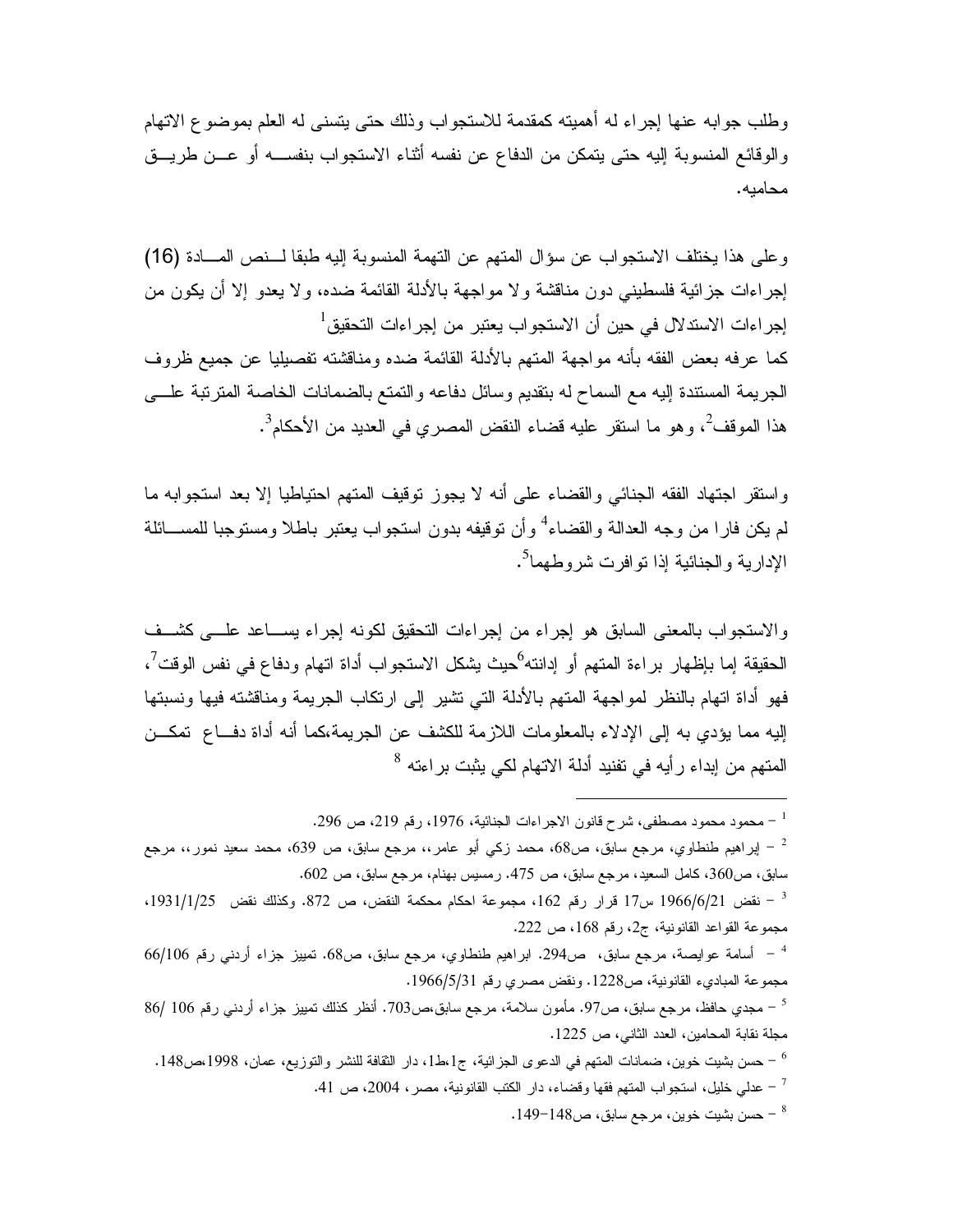ونظر ا لما يشكله الاستجواب من خطور ة على الأفر اد لما قد يؤديه من نتائج تؤدي إلـــي توقيــف المتهم فقد أحاطته التشريعات الجنائية بالعديد من الضمانات التي تقيد السلطة المخولة بالاستجواب من النعسف باستعماله وهذه الضمانات نتعلق بمدة الاستجواب وإحاطة المتهم بالتهمة المنسوبة إليه وتمكينه من الاستعانة بمحاميه ومناقشته بالأدلة المتعلقة بالجر بمة.

أو لا: مدة الاستجو اب:

يجب أن يتم استجواب المتهم خلال فتر ة زمنية حددتها المادة ( 105 ) إجراءات جز ائيـــة حيـــث نصت على أنه" يجب أن يتم استجواب المتهم خلال أربع وعشرين ساعة من تاريخ إرسال المــــتهم إلى وكيل النيابة الذي يأمر بتوقيفه أو إطلاق سراحه"<sup>1</sup>.

ونقوم سلطة التحقيق باستجواب المتهم المطلوب بمذكرة حضور في الحال، أما المستهم المطلسوب بمذكرة إحضار فيتم استجوابه خلال أربع وعشرين ساعة من تاريخ القبض عليه ( م 107 / 2 ) إجر اءات جز ائية فلسطيني.

وهذه المدة التي منحها المشرع للنيابة العامة هي في الأصل ضمانة للمتهم حتى يتمكن من إحضار محاميه بدلالة نص المادة (2/97 ) إجراءات جزائية فلسطيني التي منحت المستهم حـــق تأجيـــل الاستجواب لمدة أربع وعشرين ساعة لحين حضور محامى المنهم الاستجواب، دون الإشارة إلـــي مخالفة أحكام هذه المادة<sup>2</sup>، إلا أن المشر ع الفلسطيني أورد استثناءً على هذه المادة فأجـــاز لوكيـــل النيابة استجواب المتهم قبل دعوة محاميه،مادة(98) من قانون الإجراءات الجزائية<sup>3</sup> وذلك في حال النلبس بالجريمة أو وجود صفة الضرورة والاستعجال والخوف من ضياع الأدلة مع احتفاظ محامي المتهم بالحق في الإطلاع على أقوال المتهم خلال هذه الفترة، كما أنه يجب استجواب المتهم حـــال اعترافه بالتهمة المسندة إليه ومناقشته فيها قبل أي إجراء آخر <sup>4</sup>.

<sup>1</sup> – نقابل المادة 131 من قانون الإجراءات الجنائية المصري والمادة 112 من قانون أصول المحاكمات الجزائية الأردني. ً – بالنظر إلى القانون السوري نجد أن المشرع السوري كان موفقا أكثر في تقرير ضمان الحرية الشخصية للموقوف في هذا الجانب، حيث قرر أن المشتكي عليه بموجب مذكرة إحضار يستجوب من المدعى العام خلال 24 ساعة) فان أبي المحقـــق أو كان غائبا أو حال دون ذلك مانع شرعي، طلب النائب العام إلى فاضى تحقيق آخر أو إلى رئيس محكمة البداية أو إلى فاضى الصلح أن يستجوبه، فإن تعذر استجواب المشتكي عليه أمر النائب العام بإطلاق سراحهم في الحال م(2/104) أصول جزائيـــة سوري، ويرى الباحث وجوب إعادة النظر في النص الفلسطيني، بحيث إذا تعذر استجواب المتهم من قبل وكيل النيابة خـــلال المدة المقررة، أن يخلَّى سبيل المتهم فورًا على غرارٍ ما قرره المشرع السوري.

. - تقابل المادة 124 من قانون الإجر اءات الجنائية المصر ي $^{-3}$ 

عدلي خليل، استجواب المتهم، مرجع سابق، ص 57.  $^{-4}$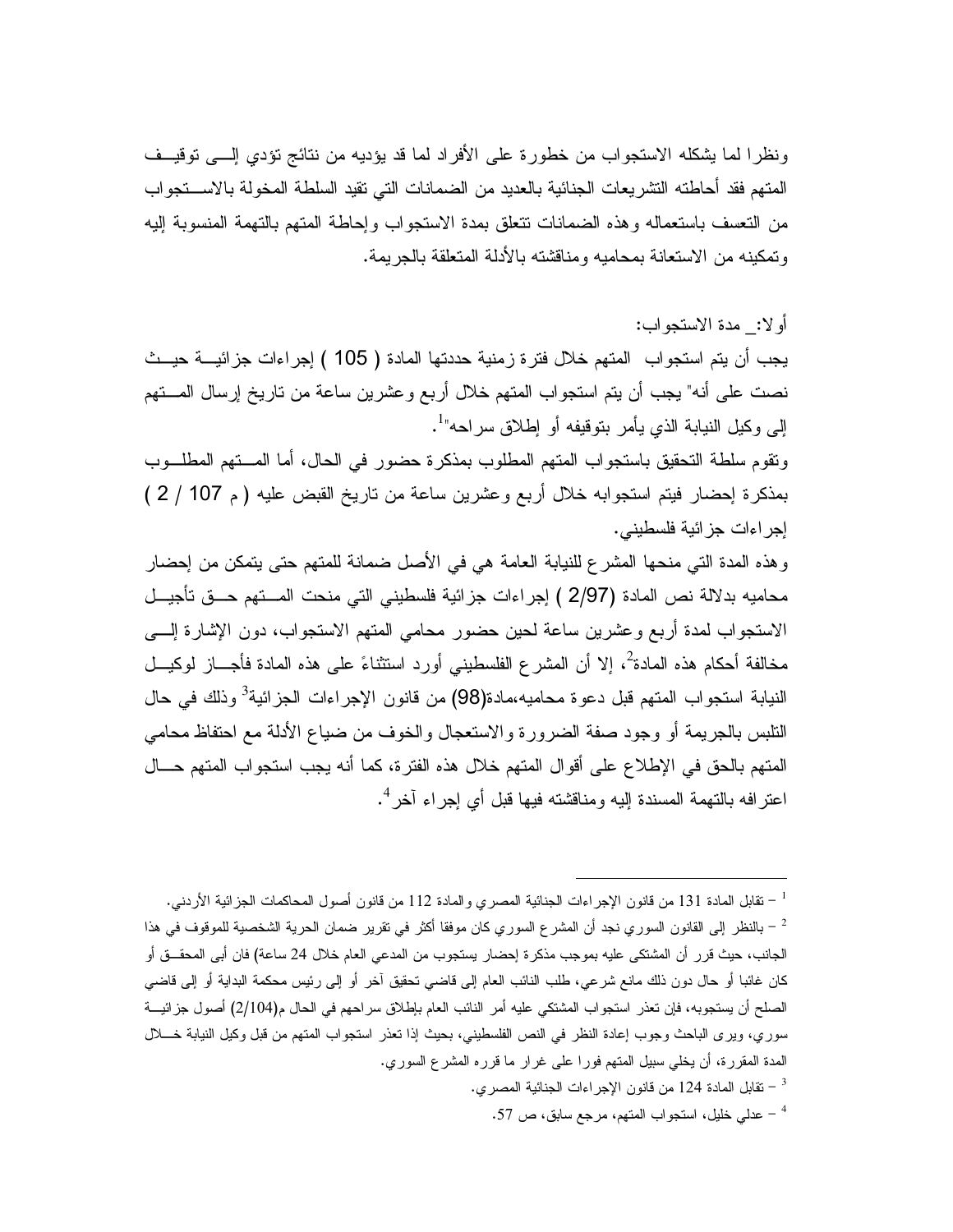الأصل المقرر في الاستجواب أنه لا يجوز مباشرته إلا من قبل سلطة التحقيق الابتدائي و هي النيابة العامة لدينا إلا أن المشر ع الفلسطيني فرق بين حالتين من الجرائم التي يتم الاستجواب فيها من قبل النيابة العامة، فجعل مباشرة الاستجواب في الجنايات وجوبيا، أما في الجنح فقد نرك المشر ع الخيار للنيابة العامة في الاستجواب أو تفويض غيرها في ذلك<sup>1</sup> فالمادة 2/55 مـــن قـــانون الإجــــراءات الجز ائية الفلسطيني نصت على أنه للنائب العام أو وكيل النيابة العامة المختص تفويض أحد أعضاء الضبط القضائي المختص بالقيام بأي من أعمال التحقيق في دعوى محددة وذلك عــدا اســـتجواب المتهم في مواد الجنايات<sup>2</sup> وهذا النص يفيد إن الاستجواب في الجرائم النــــي تشـــكل جنايــــة هــــي اختصاص أصلي للنيابة العامة ولا يجوز فيها التفويض وذلك نظرا لخطورة هذا النوع من الجرائم. وفي القانون المصري نجد أنه إذا كانت السلطة المختصة بالاستجواب هي النيابة العامة فلا يجــوز انتداب أو تفويض قاضي التحقيق لاستجواب المتهم والعكس صحيح كما لا يجوز ندب أي من أفراد الضبط القضائي في الاستجواب<sup>3</sup> أما بالنسبة للجنح فان القانون الفلسطيني قد ترك استجواب المتهم فيها من المسائل الاختيارية للنيابة العامة وهو ما قررته المادة (94) إجراءات جزائية بالقول "يتولى وكيل النيابة استجواب المتهم في الجنايات جميعها والجنح التي برى استجواب المتهم فيها " وهــذا النص يفيد بأنه يجوز تفويض أفراد الضبط القضائي سلطة الاستجواب في بعض الجنح كما أكدتـــه أيضا المادة (55 /2 ) ويرى الباحث أن المشرع الفلسطيني قد جانب الصواب حينما قرر نفويض الاستجواب في الجنح لأنه من المقرر إن النيابة العامة وهي سلطة التحقيق لدينا هي نفسها ســلطة الادعاء و بالنالي فانه من الأنسب أن يتولى الاستجواب هو من يقوم بأعمال التحقيق وهي النيابـــة العامة وذلك ضمانا لعدم التضارب في أقوال المتهم من جهة،كما أن استجواب المتهم من قبل النيابة العامة يكفل عدم اعتراف المتهم تحت الإكراه. و يرىالباحث أن على المشرع الفلســطيني إلغـــاء النص الذي يشير إلى جواز تفويض الاستجواب في بعض الجرائم وجعله من اختصـــاص النيابـــة العامة لوحدها.

ثالثًا: دعو ة محامى المتهم لحضور الاستجو اب: نص المشرع الفلسطيني على هذه الضمانة في المادة (96 ) إجراءات جزائية، كما نصــت المــادة (97 ) على حق المتهم في تأجيل الاستجواب لمدة أربع وعشرين ساعة لحين حضـــور محاميـــه،

- أسامة عوايصة، مرجع سابق، ص274.  $^{-\,1}$
- تقابل المادة 92 من قانون أصول المحاكمات الجزائية الأردني.  $\sim$ 
	- مأمون سلامة، مرجع سابق، ص686.  $\sim$

ثانيا:-سلطة الاستجواب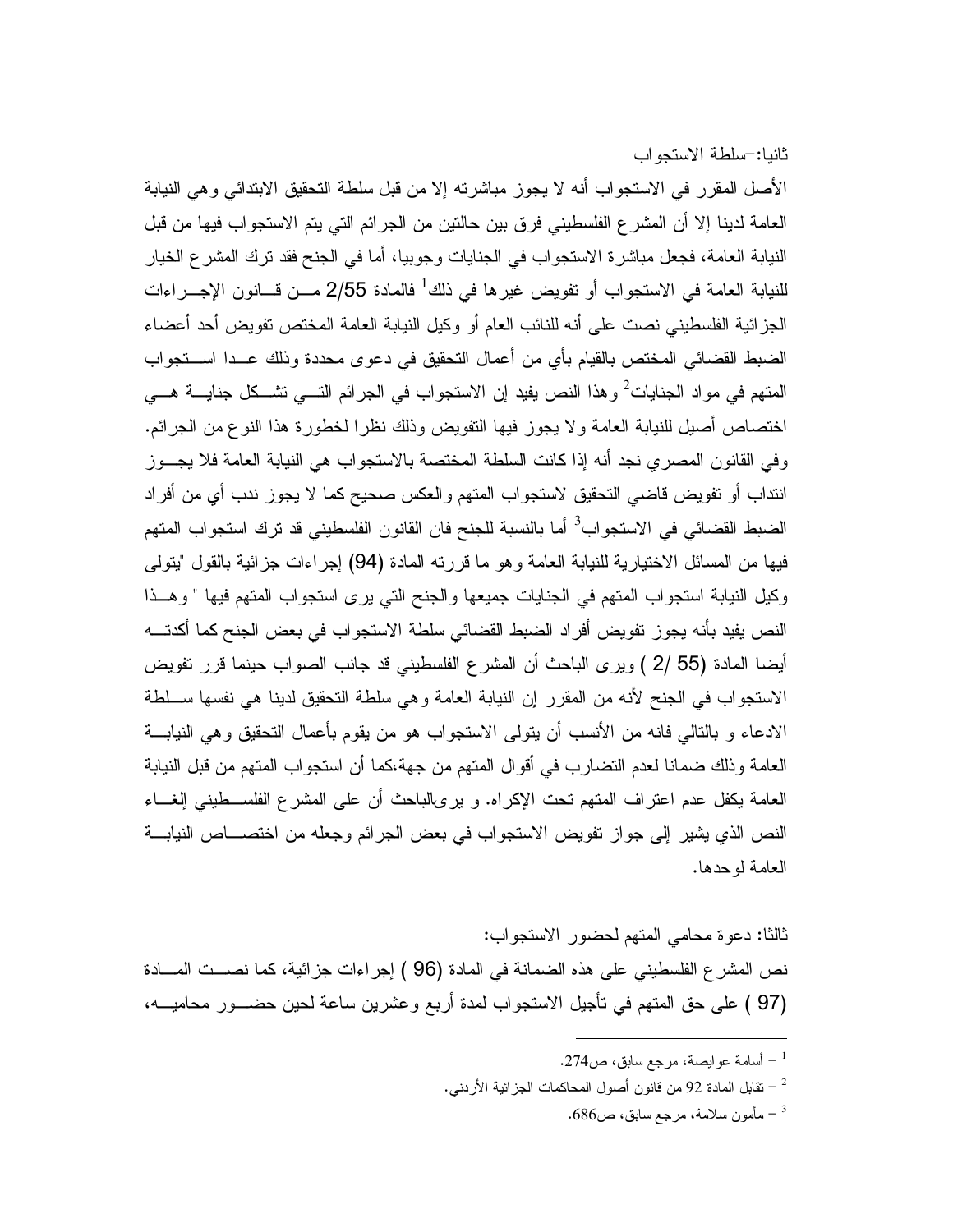ومما يضيق من نطبيق هذه الضمانة ما أورده المشرع الفلسطيني في المادة ( 102) مـــن فـــانون الإجراءات الجزائية والتي جاء في فقرتها الثانية " 2− لا يحق للمحامي الكلام أثنـــاء التحقيــق الا بإذن من وكيل النيابة، فإذا لم يأذن له وجب إثبات ذلك في المحضر ".

إن نقرير هذه الضمانة من قبل المشرع يدل على مدى خطورة الاستجواب باعتباره من إجـــراءات التحقيق وما قد يترتب عليه من توقيف للمتهم وبالتالي تقييد حريته، كما إن تمكـــين المـــتهم مـــن استدعاء محاميه لحضور الاستجواب يفيد المحامى من ناحية الاستعداد والتحضير لدفاعــــه وتفنيـــد أدلة الاتهام<sup>1</sup>، والجدير بالذكر إن مخالفة هذه الضمانة يبطل إجراءات الاستجواب والنتائج المترنبة عليه باعتباره من القواعد الجوهرية التي نتعلق بحق المتهم بالدفاع، رغــم عــدم نــص المشـــرع الفلسطيني صراحة على هذا البطلان وإنما بمكن استنتاج ذلك من القواعد المقررة فسي السبطلان الواردة في المواد (474 – 479) من قانون الإجراءات الجزائية<sup>2</sup>، وبالتالي فان إهمال وكيل النيابة العامة المختص بالاستجواب من نتبيه المتهم إلى ان من حقه ان لا يجيب على التهمة الا بحضـــور محاميه، وإهماله في ندوين هذا النتبيه في محضر التحقيق، يكون بذلك قد خالف القانون، الأمـــر الذي يتعين معه اعتبار الإفادة التي يؤديها المتهم على هذه الصورة باطلة على أســـاس أن وكيـــل النيابة قد أخل بضمانة من ضمانات الدفاع المقررة قانونا<sup>3</sup>.

وهناك بعض الاستثناءات التبي قررها القانون على القواعد السابقة والتبي يجــوز فيهــا اســـنجواب المتهم دون انتظار حضور محاميه وهذه الحالات قررتها المسادة (98) مـن قــانون الإجـــراءات الجزائية<sup>4</sup> وهي حالة النلبس والضرورة والاستعجال والخوف من ضياع الأدلة، إلا أنه وعلى الرغم من هذه الاستثناءات فإن ذلك لا يمنع من الحق في اطلاع المحامي على أقوال المتهم عند استجواب المقهم، و يرىالباحث أن هذا النص منتقد من حيث أن المشرع وسع من حالات استجواب المــــتهم قبل حضور محاميه، وأن مفهوم حالة الضرورة والاستعجال هي مفهوم واسع وفضفاض ولم يحدد المشرع المعايير التي تمثل هذه الحالات، وكان الأجدر بالمشرع الفلسطيني أن يضيق مـــن هـــذه

- أسامة عوايصة، مرجع سابق، ص277. اپراهيم طنطاوي، مرجع سابق، ص86  $^{-1}\,$ 

مناك خلاف في الفقه المصري حول تحديد المقصود بالقواعد الجوهرية ومدى اعتبار التحقيق الابتدائي من ضــــمن هـــذه  $^{-2}$ القواعد ومدى البطلان المترتب على مخالفة هذه القواعد، أنظر في هذه الأراء إبراهيم طنطاوي، مرجع ســـابق، ص87 ومـــا بعدها.

<sup>4</sup> – نقابل المادة 2/63 من قانون أصول المحاكمات الجزائية الأردنبي، والتي نتص على أنه:" 2− يجوز في حالــــة الســــرعة بسبب الخوف من ضياع الأدلة استجواب المشتكي عليه قبل دعوة محاميه للحضور على أن يكسون لسه عنسد انتهساء هسذا الاستجواب أن يطلب الاطلاع على إفادة موكله ".

أنظر قرار محكمة التمييز الأردنية جزاء رقم 81/52 والمنشور في مجلة نقابة المحامين، العدد 21، لسنة 1981، علـــي -الصفحة 1336.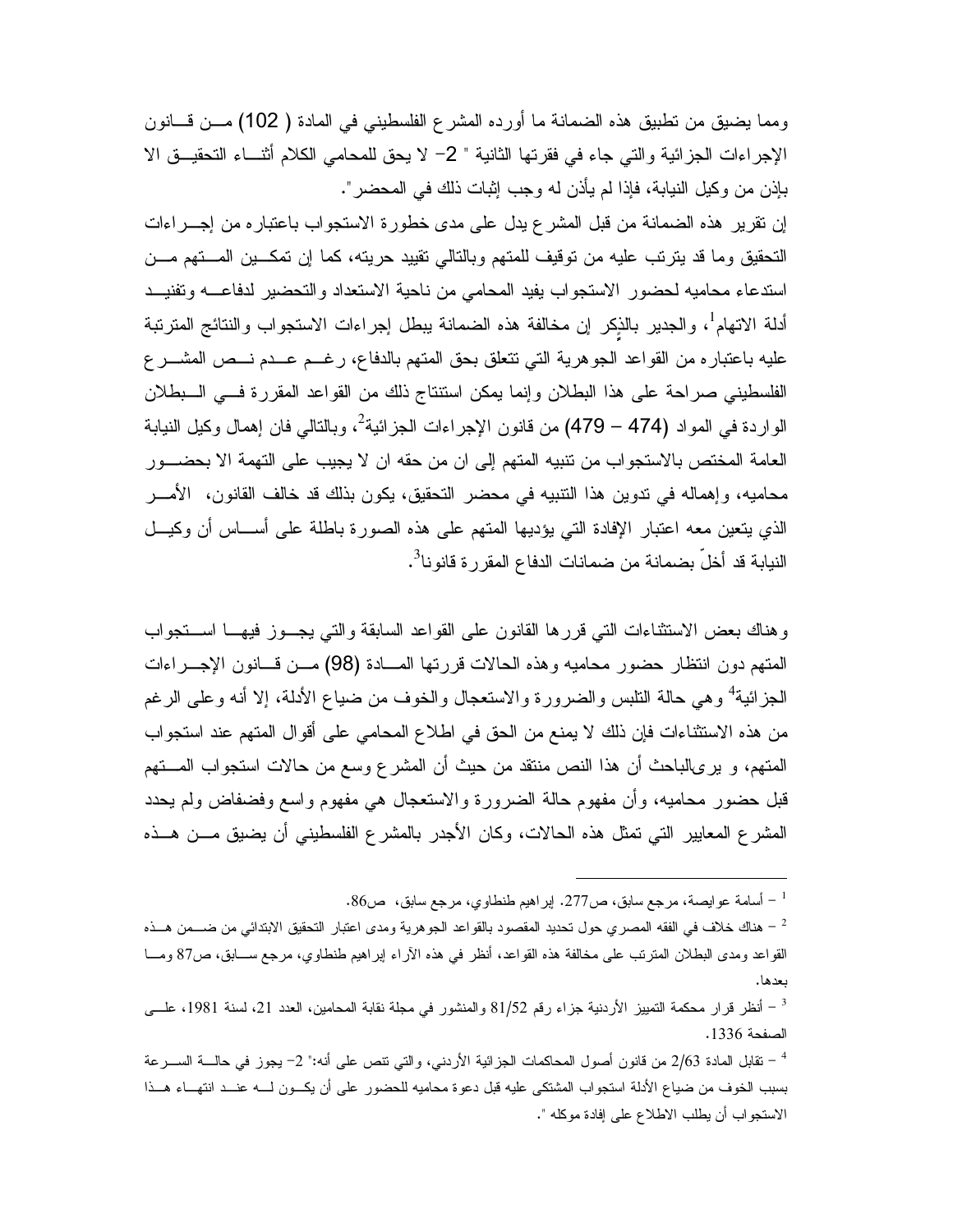الحالات حتى لا يساء استعمال هذا الحق بطريقة تعسفية تؤدي إلى إهدار حق المتهم في الاستعانة بمحامبه.

ويجوز لوكيل النيابة في مواد الجنايات والجنح ولمصلحة النحقيق أن يقرر منع الاتصـــال بـــالمتهم الموقوف مدة لا نتجاوز عشرة أيام قابلة للتجديد لمرة واحدة، ولا يسرى هذا المنع علـــي محاميــــه الذي يحق له الاتصال به في أي وقت دون قيد أو رقابة ( م 103) إجراءات جزائية فلسطيني.

الفرع الرابع

#### الشروط الخاصة بمدة التوقيف

النَّوقيف اجراء استثنائي نبرره ضرورات عملية هامة، فهو اجراء مؤقت بحكم طبيعته، ولا بــد أن ينتهي بانتهاء الضرور ات التي دعت إليه، وبالتالي يجب ألا تستمر مدته أكثر من السلازم وبسدون مبرر قوى بتعلق بأهداف التوقيف ووظيفته الشرعية وإلا اصبح عملا نعسفيا لا يستند إلى مبـــرر شر عي، وتقييد التوقيف بمدد ز منية هو من أهم الضمانات التي أكدت عليها التشر يعات المختلفة. ويعد قانون الاجراءات الجزائية الفلسطيني من بين التشريعات التي تأخذ بنظام تقييد مدة التوقيــف بحد أقصـي، وهو ما يستفاد من دلالـة نص المـادة (120 / 4 ) والتـي جـاء فيـها " لا يـجوز بـأي حـال أن نزيد مدة النوفيف المشار إليها في الفقرات الثلاث أعلاه على سنة أشهر وإلا يفرج فــورا عـــن المتهم ما لم نتم إحالته إلى المحكمة المختصة لمحاكمته".

<sup>. -</sup> أسلمة عو ايصـة، مرجع سابق،ص281، مجدي حافظ، مرجع سابق، ص103.

<sup>.</sup> رمسيس بهنام، مرجع سابق، ص $604$ .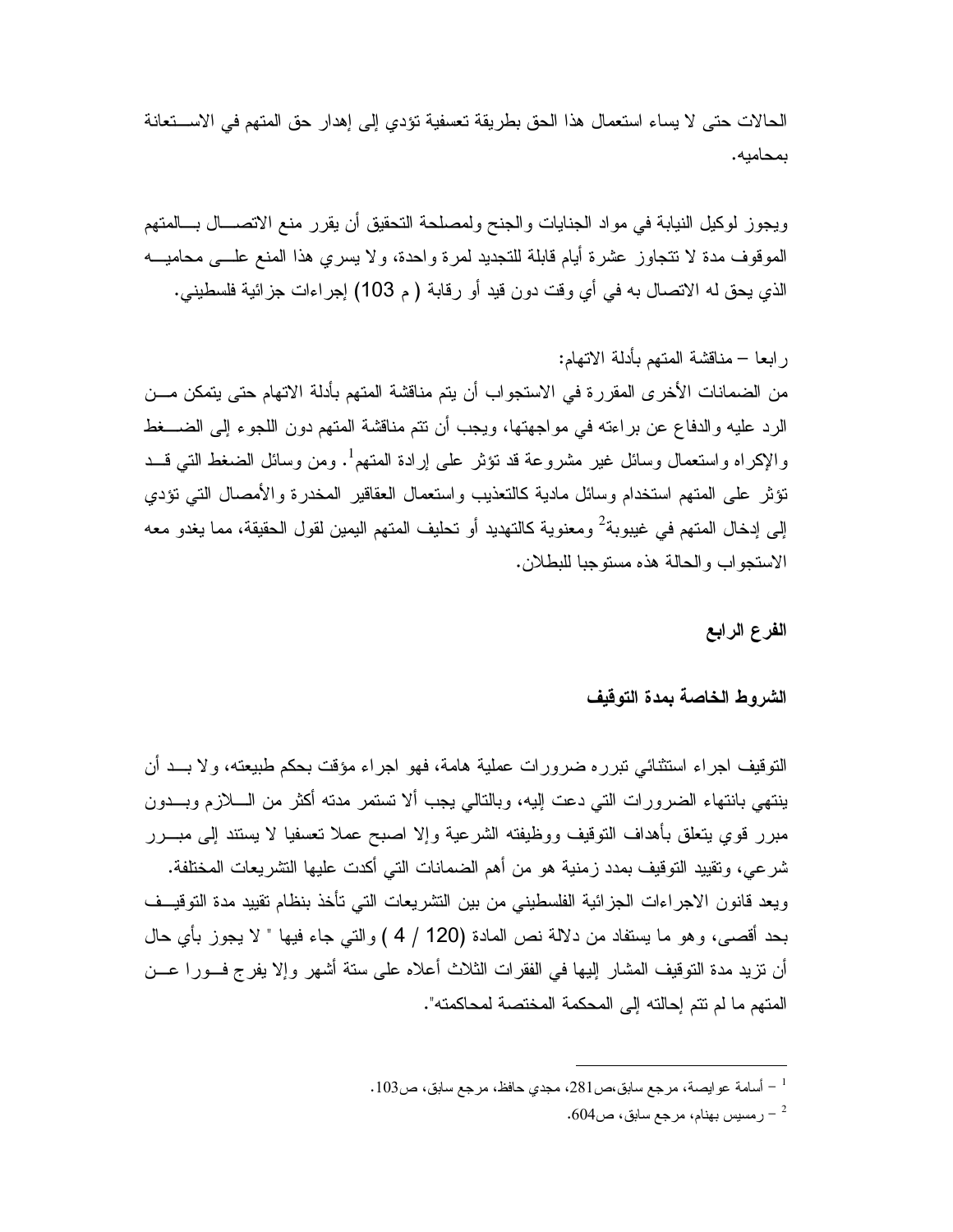ويلاحظ أن المشرع قيد التوقيف بحد أقصى قبل إحالة الدعوى إلى المحكمة المختصة، في حين نجد أن مدة التوقيف بعد الإحالة غير مقيدة بمدة زمنية، إذ أن المحكمة تملك في الحالة الأخير ة توقيــف المتهم لحين انتهاء إجراءات المحاكمة، شريطة ألا يستمر توقيف المتهم أكثر مـــن مـــدة العقوبـــة المقررة للجريمة الموقوف بسببها ( م 120 / 5) إجراءات جزائية فلسطيني.

أما قانون أصول المحاكمات الجزائية الأردني فيأخذ بنظام التجديد الدوري لمدة التوقيــف دون أن يضع لها حدا أقصبي تتتهي عنده، فضلا عن افتقاد هذا النظام إلى رقابة الجهات القضائية في حـــال تجديد مدة التوقيف، وورد النص على التجديد الدوري لمدة التوقيف في المادة (114) من قـــانون أصول المحاكمات الجز ائية الأردني في فقرتها الأولى حيث جاء فيها أنه " بعد استجواب المشــتكي عليه يجوز للمدعى العام أم يصدر بحقه مذكرة توقيف لمدة لا تتجاوز خمسة عشر يوما… وله عند الضرورة تمديد هذه المدة من وقت لآخر لمدة لا تتجاوز خمسة عشر بوما ".

وفي ظل نظام التجديد الدوري لمدة التوقيف في التشريع الأردني قد يبقى المشتكي عليـــه موقوفـــا على ذمة التحقيق ويستمر حتى نتنهى محاكمته، ويكتسب الحكم الدرجة القطعية بحيث نحل خلاصة الحكم المرسلة إلى مركز التوقيف محل مذكرة التوقيف، وبالتالي لا يكون أمام الموقوف من ســبيل لإخلاء سبيله إلا في حالة عدم تجديدها من قبل المدعى العام، أو إخلاء سبيله في الأحوال المقررة قانونا أو بصدور قرار منع المحاكمة أو الحكم ببراءته في مرحلة المحاكمة.

وفي حال نقديم طلب نمديد نوقيف المتهم من قبل النيابة العامة فلا بد من حضور المتهم، حيــث لا يجوز إصدار أمر بتوقيف المتهم في غيابه إلا إذا اقتنع القاضي بالاستناد إلى بينات طبيــــة بتعـــذر إحضاره أمامه بسبب مرضه وهو ما أكدت عليه المادة (121) من الاجراءات الجزائية الفلسطيني. ويلاحظ أن ما إفصحت عنه إرادة المشرع وفق نص المادة (121) من قانون الاجراءات الجزائية أن لا يتم توقيف المتهم في ظل غيابه وفي غفلة منه، في حين أن الاستثناء من هذا الأصـــل أنـــه يتعذر إحضاره أمام القاضبي بسبب المرض، والاستثناء المذكور جاء حصرا ومقيدا بحالة ةاحـــدة، ومعلوم أنه من غير الجائز النوسع في نفسير الاستثناء<sup>1</sup>

من أهم الضمانات والشروط التي أكدت عليها التشريعات الجنائية المقارنة هي ما يتعلَّــق بمـــدة النَّوقيف حيث إنه من الثابت أن النَّوقيف لا بد إن يقيد بمدة معينة من الزمن، وإلا يكون النَّوقيــف مطلقا وإلا تحول التوقيف إلى عقوبة، كما أن الصفة التي يتسم بها التوقيف باعتباره من إجـــراءات

 $\sim 2005$  / 1 أكدت على هذا المبدأ الحديد من قرارات المحاكم، أنظر نقض فلسطيني رقم 29 / 2005 بتاريخ 22 / 6 / 2005  $^{-1}$ والمنشور في مجموعة الأحكام القضائية، ص 81 وكذلك نقض فلسطيني رقم 5 / 2005 بتاريخ 12/ 2/ 2005 والمنشور في مجموعة الأحكام القضائية، ص 68.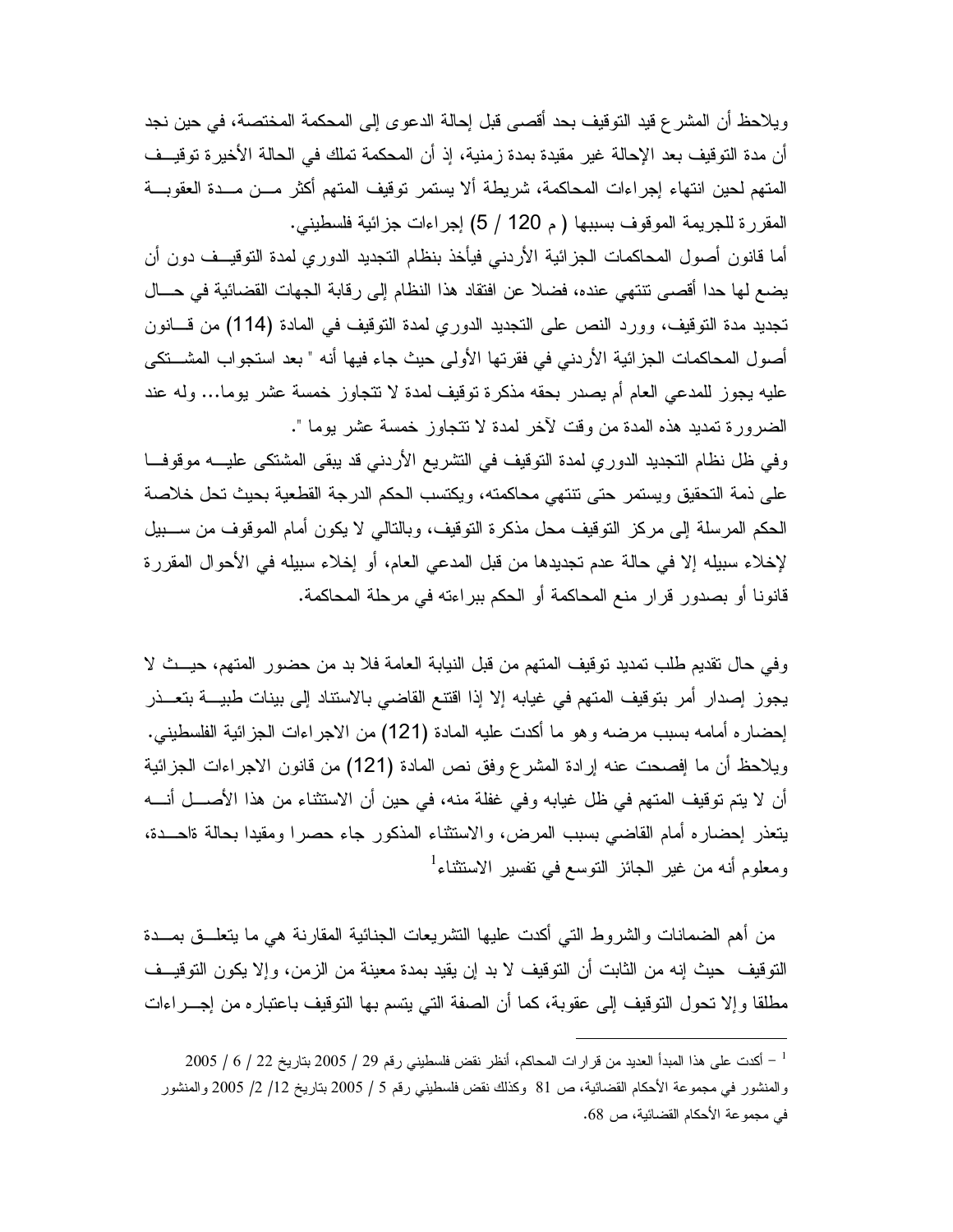التحقيق تستلز م تقييده بمدة محددة، أي إلى فتر ة انتهاء إجر اءات التحقيق و المحاكمـــة، و قـــد فـــر ق المشرع الفلسطيني بين حالتين من حالات مد التوقيف تبعا للجهة المصدرة لــــه ســـواء كــــان فــــي المرحلة السابقة لإحالة المتهم للمحكمة المختصة بمحاكمته أم بعدها.

لذا، تتطلب در اسة هذا الشرط النعرف على المدد التي يتم توقيف المنهم فيها في مرحلتي التحقيـــق والمحاكمة لمعرفة ما هي المدة القصوى التي يجوز فيها نوقيف المتهم.

المطلب الثاني

الشر وط الشكلية للتوقيف

إن نقييد مباشرة الإجراءات التبي نمس الحرية الشخصية بضرورة مباشرتها وفقا لأشــكال معينــــة تضمن للمتهم حقه في الحرية، ومن الضروري لضمان تلك الحرية احترام تلك الشكلية الإجرائيـــة، لأنها نقوم بدورها في كفالة هذا الضمان، والشروط الشكلية التي يجب أن بباشر التوقيف وفقا لمهـــا تتمثَّل بالشروط النالية: يجب أن يشتمل أمر النوفيف على البيانات الضــــــرورية الـهامـــــة والمنعلقـــة بالمتهم والجريمة، وتسبيب أمر التوقيف،، وتتفيذ أمر التوقيف خلال مدة معينة، وسندرس في هــذا المطلب هذه الشروط في الفروع الثلاثة النالية.

> الفرع الأول:البيانات الشكلية الخاصة بأمر النوفيف. الفرع الثاني: تسبيب أمر التوقيف. الفرع الثالث: نتفيذ أمر النوفيف خلال مدة معينة.

> > الفرع الأول

البيانات الشكلية الخاصة بأمر التوقيف

ورد النص على البيانات الواجب نوافر ها في أمر النوفيف الصادر عن سلطة النحقيق فـــي المــــادة (110) إجراءات جزائية فلسطيني<sup>1</sup>، وهذه البيانات وإن كانت بيانات عامة إلا أنه يمكن القول أنهـــا تنطبق على أمر النوقيف فقد اشترطت المادة السابقة بأن كل أمر توقيف يجب أن يشمل إسم المتهم

<sup>&</sup>lt;sup>1</sup> – نقابل المواد 115، 116، أصول جزائية أردنبي، والمادة 127، إجراءات جنائية مصري.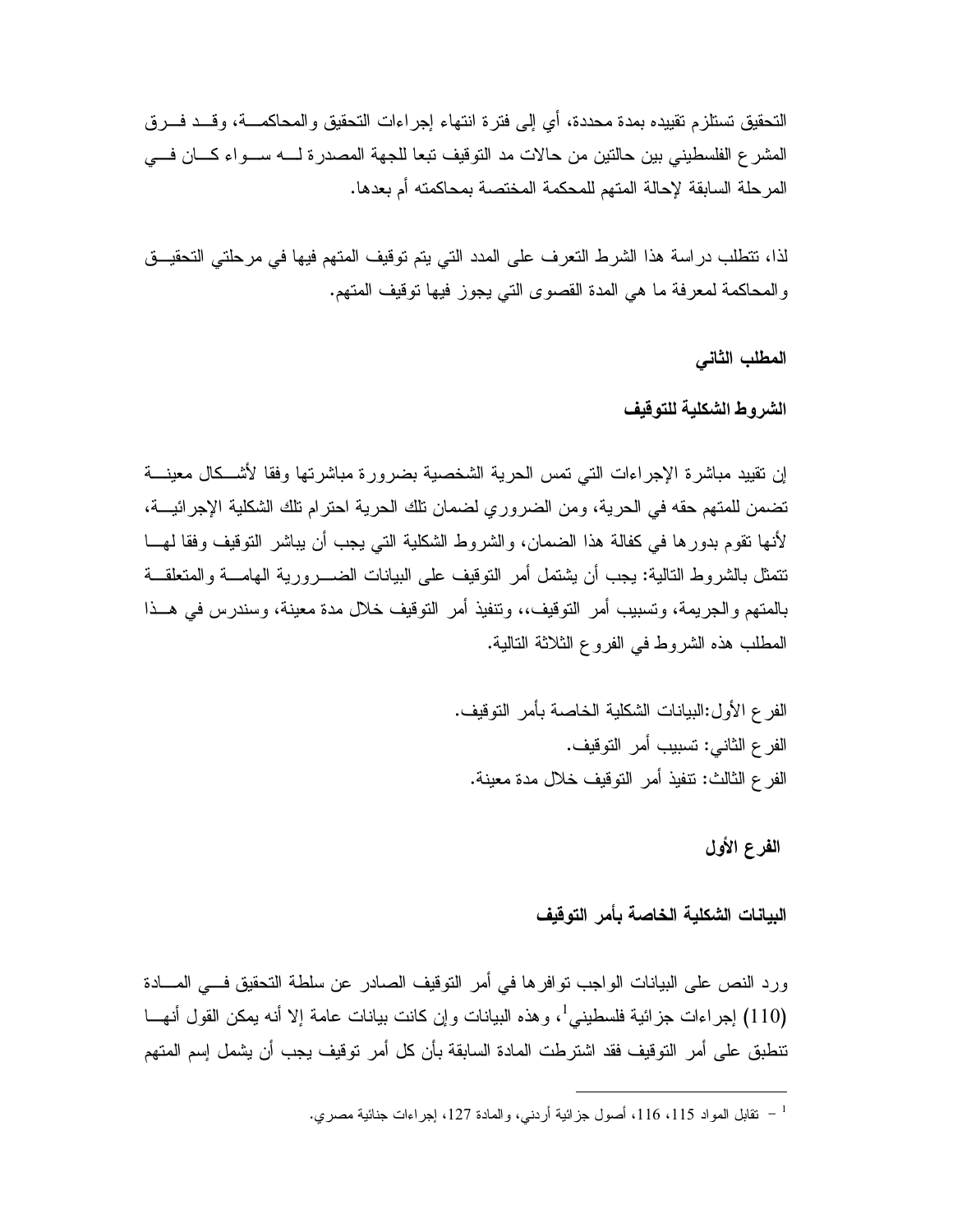و أحيانا شهر ته و الجر يمة المتهم بها و المادة القانو نية التي تستند إليها التهمة بالإضافة إلـــي عنـــو ان المتهم بالكامل ومده التوقيف إن وجدت وقبل كل ذلك الجهة المصدر ة لأمـــر التوقيـــف و توقيعهـــا وخاتمها الرسمي.

# أو لا: إسم المتهم:

من المسلم به أن أمر النوقيف يجب أن يكون مشتملاً على إسم المتهم وأحيانا شــــهرته حتــــى يـــتم تحديده تحديداً نافياً للجهالة بحيث لا يختلط مع غير ِه من الأسماء إلا أنه وفي بعض الأحوال يجوز أن لا يشتمل أمر التوقيف على إسم المتهم ويبقى مجهو لاً وذلك في حالة ما إذا تم ضــــبط المــــتهم متلبساً بجريمة ووجدت دلائل كافية لتوقيفه ورفض التعريف عن شخصيته، ففي هذه الحالة يجسوز إصدار أمر التوقيف بعد تحديد شخصية المتهم بحيث لا يكون هناك مجال للخلط بينه وبين غيـــره<sup>1</sup> وهذا ما يستفاد من نص المادة (3/30) من قانون الإجراءات الجزائية الفلسطيني والتي نتص على أنه " لمأمور الضبط القضائي أن يقبض بلا مذكرة على أي شخص حاضر توجد دلائل على اتهامه في الأحوال التالبة:

3– إذا ارتكب جرماً أو اتهم أمامه بارتكاب جريمة، ورفض إعطاءه اسمه أو عنوانه أولم يكن لــــه سكن معروف أو ثابت في فلسطين ".

## ثانياً: التهمة المسندة للمتهم

اشترط القانون أن يحدد في أمر النوفيف النهمة المستندة للمتهم والمادة التسي تسم إليهـــا الاســـتناد بالإتهام، والعلَّة من اشتراط هذا البيان هو بيان ما إذا كانت الجريمة المرتكبة هي من الجرائم التي يجوز فيها التوقيف والحبس الاحتياطي<sup>2</sup> أي أن تكون الجريمة تشكل جناية أو جنحة تزيد عقوبتهـــا على ستة أشهر أو جنحة ولم يكن للمتهم مكان معروف وثابت في فلسطين استناداً لنصوص المواد (30، 117) من قانون الإجر اءات الجز ائية الفلسطيني.

### ثالثاً: تار يخ إصدار أمر التوقيف

إن النص على ناريخ صدور مذكرة النوقيف له أهمينه القانونية وأثاره الخطيرة، فتحديد بدء سريان التو قيف يفيد في بيان احتساب مدد التو قيف و تجديدها من قبل السلطـة المختصـة بالتو قيف <sup>3</sup> كمـا يفيد

- مجدي حافظ، مرجع سابق، ص $108$ ، أمين محمد، مرجع سابق، ص $66$ .  $\sim$ 

. مجدي حافظ، مرجع سابق، ص $108$  .

<sup>.</sup> أمين محمد، مرجع سابق، ص $5$ .  $\,$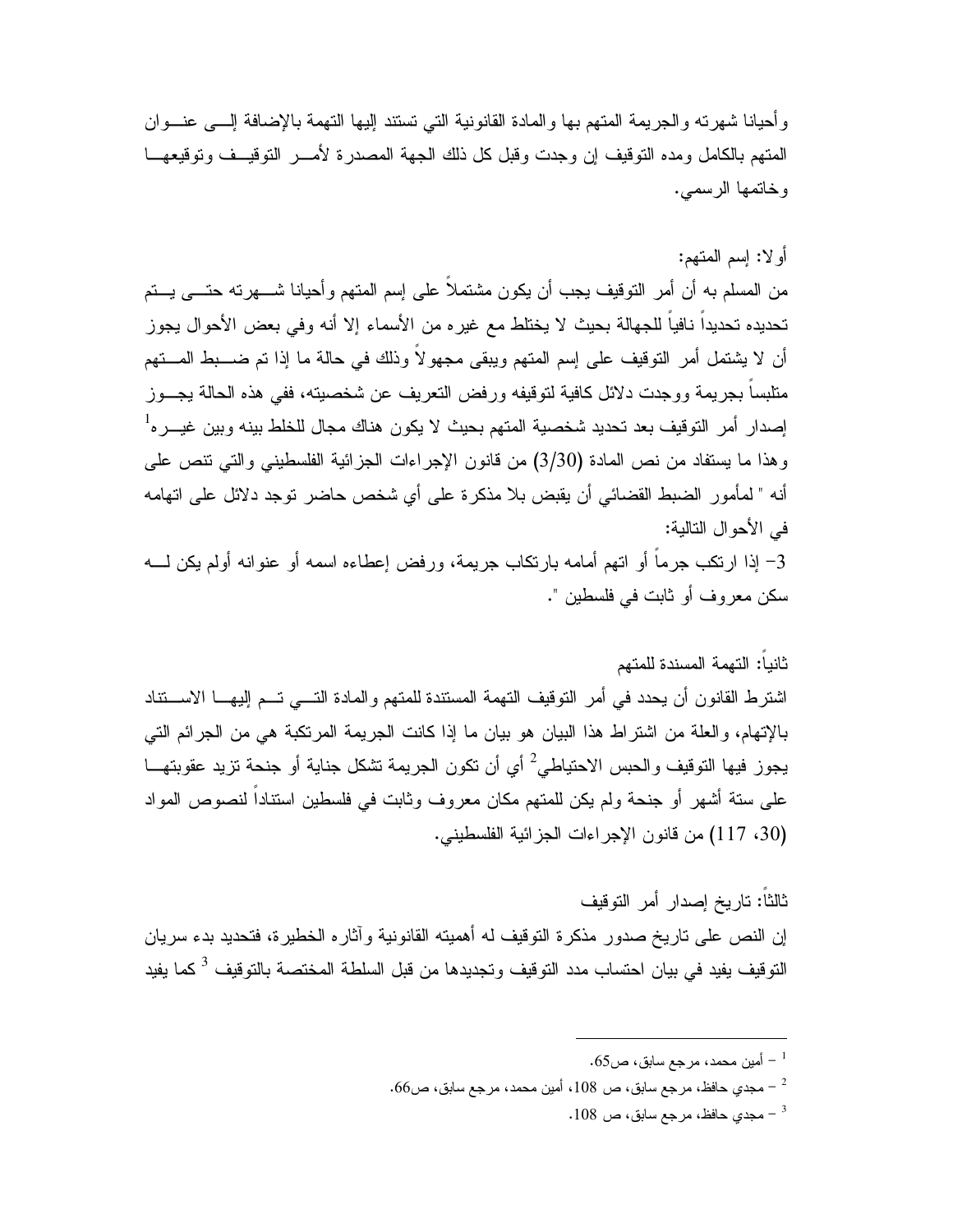تار يخ إصدار الأمر بالتوقيف في تحديد ميعاد سقوطه<sup>1</sup>، حيث يسقط الأمر بمضبي مدة الستة أشــــهر من ناريخ صدور أمر التوقيف حسب نص المادة (4/120 ) مـــن قـــانون الإجـــراءات الـجزائيـــة الفلسطيني. كذلك نبدو أهمية هذا الناريخ في أحوال احتساب مدة التوقيف عند خصمها من مدة العقوبة في حال صدور حكم بالإدانة على الموقوف، ثم معرفة ما إذا كان مصدر أمر التوقيف مختصا بإصداره في ذلك التاريخ أم لا.

ر ابعاً:توقيع مصدر الأمر والختم الرسمي له: يفيد توقيع مصدر أمر التوقيف في نسبه الأمر إلى مصدره من جهة ومن جهة أخرى فإن وضــــع الختم الرسمي على أمر النوقيف يضفي الناحية الرسمية على هذا الأمر فضلاً عن الحيلولــــة دون نزويره حيث يصعب حصر كافة تواقيع جميع المحققين.

خامساً: نكليف مأمور مركز الإصلاح والنأهيل(السجن) قبول النهم: هذا البيان يستفاد من نص المادة (125) من قانون الإجراءات الجزائية الفلسطيني والتي نصت على أنه " لا يجوز نوقيف أو حبس أي إنسان إلا في مراكز الإصلاح والتأهيل(السجون) وأماكن التوقيف المخصصة لذلك بموجب القانون ولا يجوز لمأمور مركز قبول أي إنسان فيه إلا بمقتضــــى أمــــر النَّوقيف من السلطة المختصة و لا يجوز له أن يبقيه بعد المدة المحددة بهذا الأمر". إن صدور أمر التوقيف مستوفيا للبيانات الشكلية الواردة أعلاه فإنه يصبح ملزما لكافة الجهسات الخاصة حيث يستدعي هذا الأمر قبول المنهم من قبل مأمور مركز الإصلاح والنأهيل ووضعه فيه دون البحث في قانونية هذا الأمر. من عدمه حيث إن المسؤولية تترتب على مصدر أمر. التوقيف.

الفرع الثانى

تسببب أمر التوقيف

يقصد بتسبيب أمر التوقيف هو ذكر الاسباب والمبررات التي دفعت الجهسة المختصسة بسالتوقيف لإصدار هُ ، و لا يكفى عند إصدار أمر التوقيف ذكر عبارات مبهمة وغامضة كقول وكيل النيابة مثلا

- . مجدي حافظ، مرجع سابق، ص $9\,$ .
- . هشام زوین، مرجع سابق، ص $\sim 109$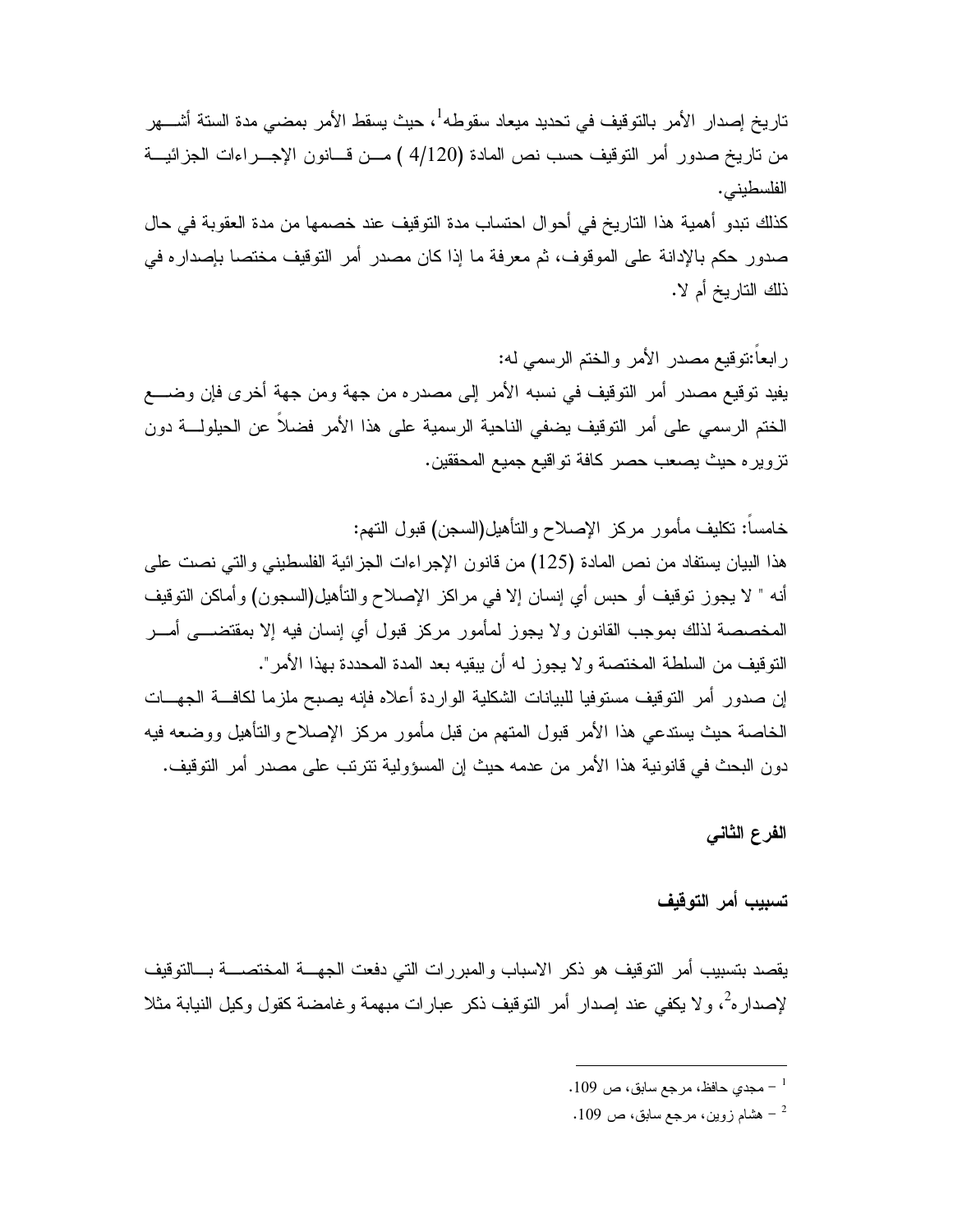لضرورة التحقيق أو حفاظا على الأمن العام، بل يجب ذكر الجرم المسند إلـــى المــــتهم، والمــــادة القانونية المطبقة عليه حتى يتم التحقق فيما إذا كانت الواقعة موضوع الدعوى مما يجوز التوقيــف فيها من عدمه، كما يجب أن تذكر الدلائل الكافية القائمة ضد المتهم على نحو يـــرجح معــــه أنــــه مرتكب الجرم، وأنه لم يستطع دفع التهمة عند استجوابه

إن تسبيب أمر التوقيف هو من الإجراءات الهامة والأساسية وذلك لعدة نواحي أهمها حظر ممارسة النوقيف بطريقة تعسفية، وضمان حسن سير العدالة والرقابة المباشرة على سلطة التحقيـــق عنـــد إصدار ها أمر التوقيف.

وبدراسة نصوص قانون الإجراءات الجزائية الفلسطيني لا نجد نصا صريحا على وجوب نسبيب أمر النوقيف وان كانت المادة (112) من القانون تشترط وجوب نبليغ(المقبوض عليـــه) مضــــمون النبليغ إلا أن هذا النص قد جاء عاماً حيث لم يذكر النص كيفية النبليغ هل هو كتابة أم شـــفاهة أم بالقوة حسب ما جاء في الفقرة الثانية من ذات المادة. وكان الأجدر بالمشرع الفلسطيني أن يـــنص صراحة على وجوب نسبيب أمر النوقيف كتابة، وإن كانت المادة (110) من القانون قد اشــــنرطت بوجوب ذكر التهمة المسند للمتهم ومادة الاتهام<sup>1</sup> إلا أن هذا لا يعتبر فعليا كافياً لتسبب أمر التوقيف، وإن عدم إيراد مثل هذا النص يؤدي إلى عدم إلزام سلطة النحقيق بتسبيب الأمــــر الصـــــادر عنهــــا بالنوقيف وبالنالبي فإن أي أمر بنوقيف المنهم وحبسه دون نعليل الأسباب النبي أدت إلىي نوقيفه يجعل من هذا الأمر مشوبًا بعيب القصور، ويرى البعض أن أمر التوقف وإن كان غير مبررًا فإنه بمكن الاستدلال على أسباب ومبررات التوقيف من خلال متابعة مجريات التحقيق والتي قد تســـفر عـــن دليل على ارتكاب المتهم للجريمة أو مساهمته فيها أو أنها قد تسفر عن وجود شواهد ودلائل تفيــد يار تكابها <sup>2</sup>.

و الباحث يختلف مع هذا الر أي حيث إن تسبيب أمر التوقيف هو ضمانة لا غني عنها في مواجهـــة تعسف سلطة التوقيف من استغلال غياب هذه الضمانة، ويحقق للمتهم ضـــمانة معر فـــة الأســـباب الحقيقية لتوقيفه مما يعطيه الفر صة لإبداء دفاعه وخاصة عندما يتعلق الأمر يتقديم طلبات الإف راج بالكفالة، حيث إن بيان أسباب التوقيف تعطي القاضي سلطة واســعة لتقــدير خطــورة الجريمـــة المرتكبة، مما يكون له تأثير في إصدار أمر الإفراج من قبل القاضي

<sup>-</sup> نقابل المادة 116 من قانون أصول المحاكمات الجزائية الأردني  $\cdot$ 

<sup>.</sup> هشام زوين، مرجع سابق، ص 110.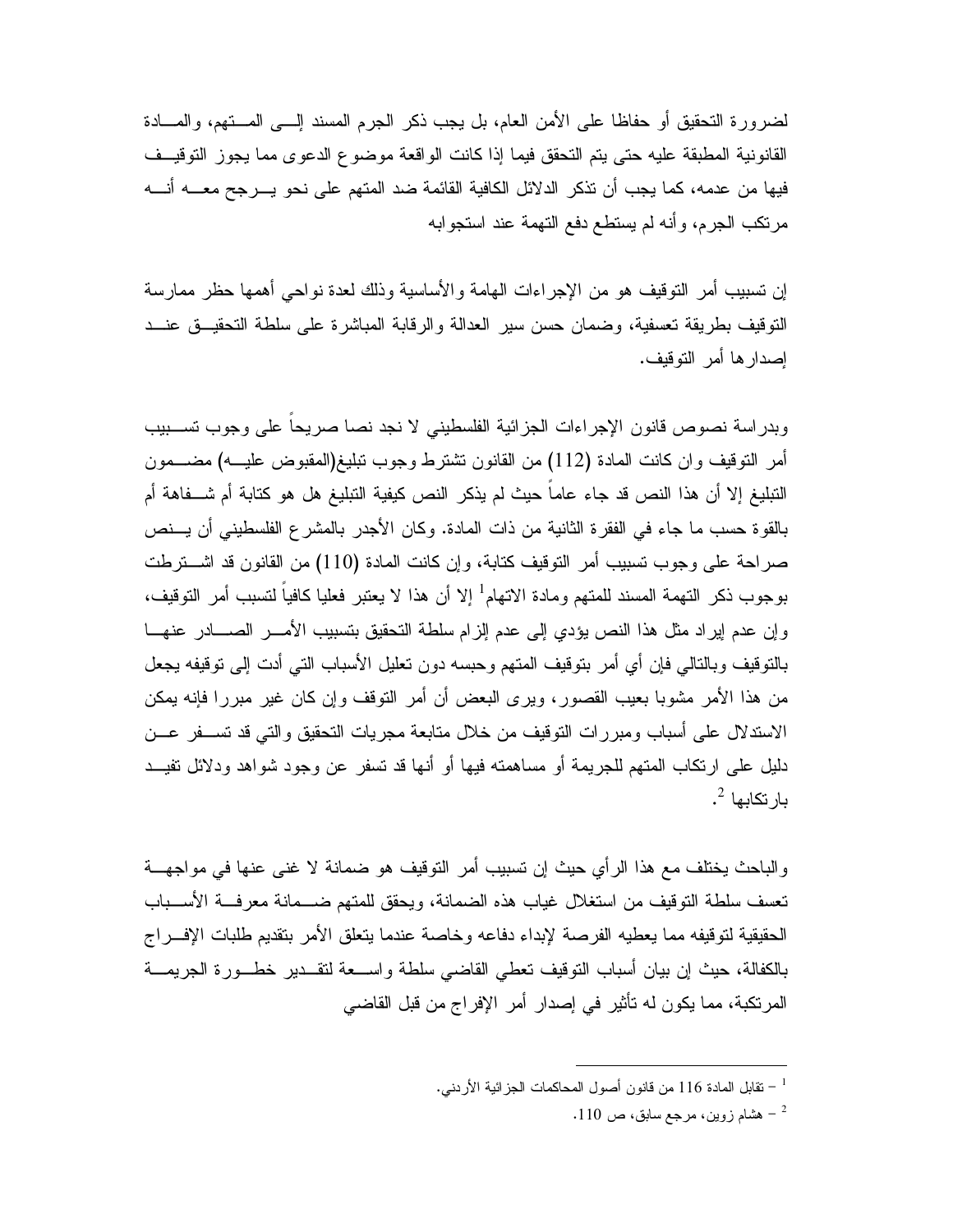ويتبين من خلال دراسة نصوص القانون الأساسي المعدل أن المشرع قد نص في المادة 12 منـــة بضرورة نبليغ الموقوف بأسباب القبض عليه وإعلامه بالنهمة الموجهة إليه، وإن إقرار هذا النص هو انجاه محمود من المشرع الدستوري الفلسطيني الذي امتاز عن المشرع المصري بالنص علـــي هذا الشرط، حيث لم ينص الدستور المصري سنة 1971 عليه<sup>1</sup>.

ولم يرد نص في قانون أصول المحاكمات الجزائية الأردني بوجـــوب تســـبيب مـــذكرة التوقيـــف الصادرة عن سلطة التحقيق، باستثناء ذلك النص الذي استلزم أن نتنمل مذكرة التوقيف على بيـــان الجرم المسند إلى المتهم ونوعه ومادة القانون المطبقة عليه ومدة التوقيف (م116) أصول جزائية.

الفرع الثالث

تنفيذ أمر التوقيف خلال مدة معينة

لم يرد في قانون الإجراءات الجزائية نص حول المدة التي ينبغي نتفيذ أمر التوقيف خلالها، وإنمـــا ورد النص حول نتفيذ مذكرات الحضور والإحضار وحددتها المادة (109) من القانون حيث نصت على أنه " 1– نتفذ مذكر ات الحضور والإحضار فورا، ونبقى مرعية الإجراء إلى حين نتفيذها. 2– لا يجوز نتفيذ مذكرات الحضور والإحضار بعد مضي ثلاثـــة أشـــهر مـــن تـــاريخ صدور ها ما لم يعتمدها من أصدر ها لمدة أخر ي ".

وعلى عكس ما فعله المشرع المصري الذي نص صراحة على وجوب نتفيذ مـــذكرات الحضــــور والإحضار والحبس الإحتياطي خلال مدة لا نتجاوز السنة أشهر<sup>2</sup>، نجد أن المشرع الفلسطينبي أغفل ذكر مدة تنفيذ التوقيف سالكا في ذلك مسلك المشر ع الأردني  $^3$ .

ونبدو أهمية نتفيذ مدة النوقيف خلال مدة معينة في أنه قد تجد خلال هذه المدة مســـنجدات تـــدعو للعدول عن أمر النوقيف الصادر مسبقا في حال ظهور أدلة جديدة تفيد بأن الشخص الذي ارتكــب

نظر المواد 139، 201 من قانون الإجراءات الجنائية المصري.  $^2$ 

مجدي حافظ،، مرجع سابق، ص 110، اپراهيم طنطاوي،، مرجع سابق، ص 100.  $^{-1}$ 

<sup>ّ –</sup> نصت المادة 118 من الأصول الجزائية الأردني على أنه" تكون مذكرات الحضور أو الإحضار والتوقيف نافذة في جميع الأراضـي الأردنية" ولم يذكر النص المدة التي تنفذ خلالها هذه المذكرات، بينما يلاحظ أن المشرع الفلسطيني لم يذكر صراحة مدة نتفيذ مذكرة النوقيف وإنما قصرها على مذكرة الإحضار فقط.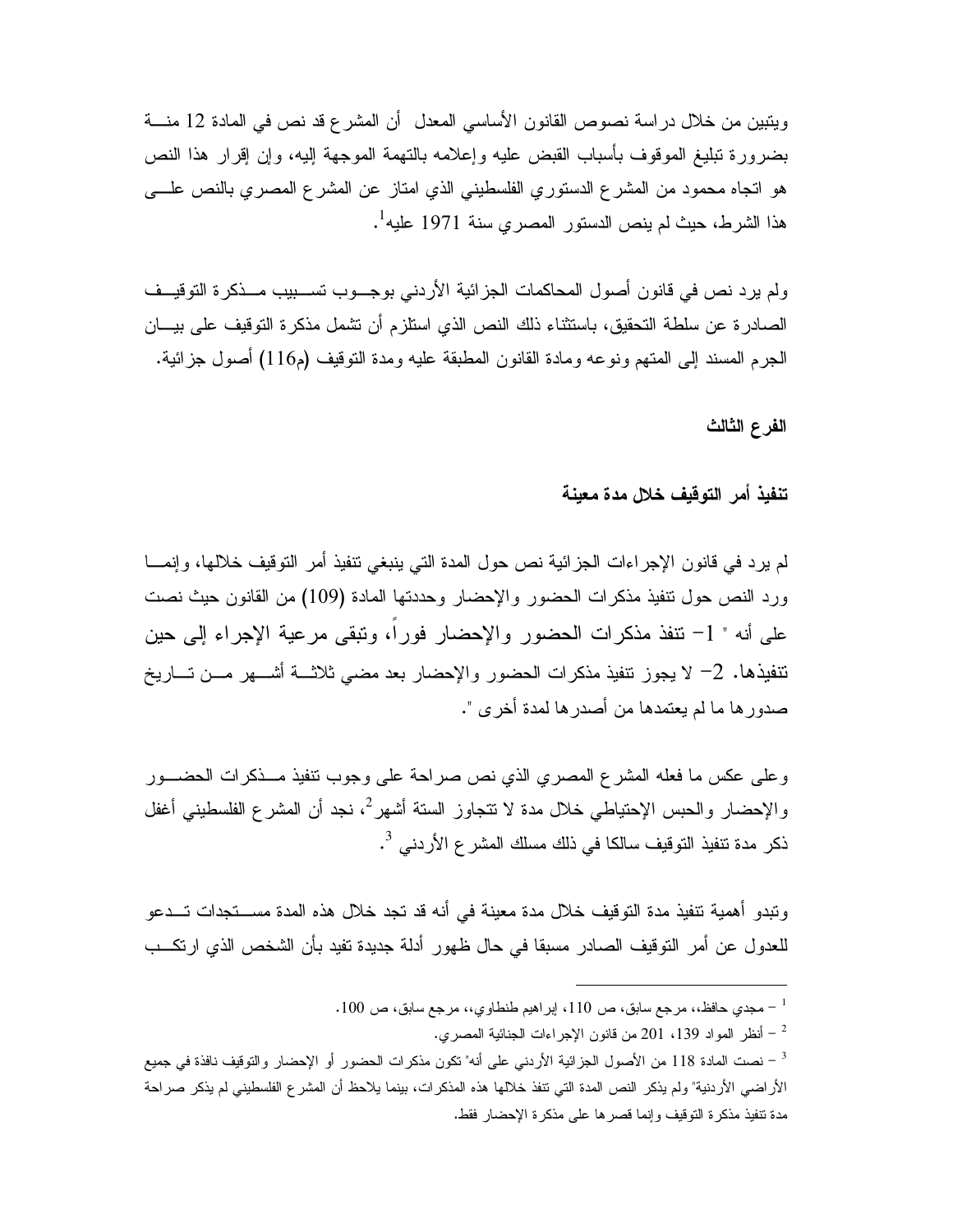الجريمة هو شخص آخر غير الشخص الذي صدر أمر التوقيف بحقه، ففي هذه الحالــــة تقتضــــي مبادىء العدالة عدم تجديد أمر التوقيف بحق المتهم وعدم ملاحقته أو القبض عليه<sup>1</sup>. أما عن الجهة التي بتم اعتماد أمر التوقيف وتجديده من قبلها فهي الجهة المصدرة لأمر التوقيــف سواء كانت النيابة العامة أو المحكمة. ويترتب على تنفيذ أمر النوقيف النتائج التالية:

أو لا: تبليغ المتهم أمر التوقيف يجب تبليغ المتهم صورة عن أمر التوقيف متضمنا الأسباب القانونية التي أدت إلى توقيفه بواسطة المحضرين أو أحد رجال السلطة العامة، وهذه الحالة تكون عندما لا يكون المتهم المطلوب توقيفه بحوزة سلطة التحقيق، على أن يراعي في التبليغ القواعد المنصوص عليها فــي قـــانون أصـــول المحاكمات المدنية، أما إذا كان المتهم بحوزتها فيكفى تبليغه فورا بأسباب توقيفه بعد استجوابه<sup>2</sup>.

ثانيا: قبول الموقوف في الأماكن المخصصة بالتوقيف يترتب على صدور أمر التوقيف تبليغ صورة منه لمأمور مركز الإصلاح والتوقيف بعــد توقيعـــه على الأصل كما قررت المادة (122) إجراءات جزائية فلسطيني<sup>3</sup>، على أن يكون مشـــتملا علــــي البيانات الشكلية التي تطلبها القانون من تكليف مصدر أمر التوقيــف لمـــأمور مركـــز الإصــــلاح والتأهيل بقبول الموقوف، والبيانات الخاصة بالموقوف من إسمه وشهرنه وأسباب نوقيفه والـــنص القانوني الذي استندت إليه سلطة التوقيف، وفي هذه الحالة يكون على مأمور المركز أن يقوم يإيداع الموقوف في المكان المخصص له تطبيقا لنص المادة (125) من الإجراءات الجزائية الفلسـطيني التي نتص على أنه " لا يجوز نوفيف أو حبس أي إنسان إلا فـــي مراكـــز الإصــــلاح والنأهيـــل (السجون) و أماكن التوقيف المخصصة لذلك بموجب القانون..."<sup>4</sup>.

كما يجب على مأمور المركز عند قبوله للموقوف إخضاعه لإجراءات إثبات الهوية وأخذ البصمات وفحص المتهم جسديا من أجل التحقق من العلامات اللاز مة لإثبـــات الـهويــــة (م 129) إجـــر اءات فلسطيني، وقد نص المشرع الأردني على مخالفة الموقوف لهذه الإجراءات فاعتبر أنـــه مرتكــب

- . $106\,$  پر اهيم طنطاوي، مرجع سابق، ص $\,$
- .163 ير اهيم طنطاوي، مرجع سابق، ص $\sim 163$  .
- تقابل المادنين 138 إجراءات مصري، 105 أردني  $^{-3}$
- تقابل المادنين 14 إجراءات مصري، 105 أردني.  $\sim$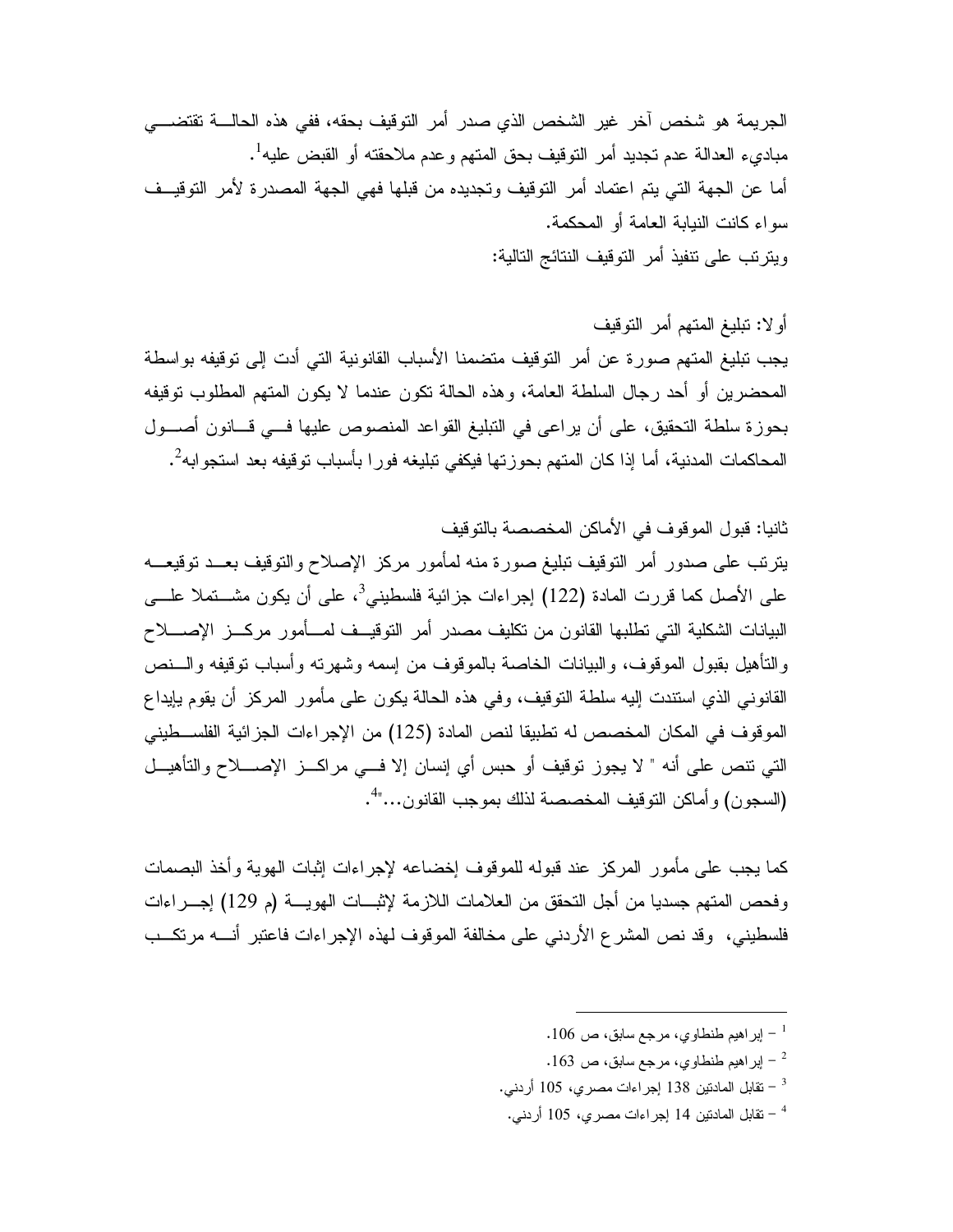جريمة معاقب عليها بالحبس مدة لا نزيد على أربعة عشر يوما (م 110 / 2) من الأصول الجز ائية الأر دني.

### ثالثا: معاملة الموقوفين

إن نوقيف المنهم في مراكز الإصلاح والنأهيل بتطلب معاملته معاملة لائقة <sup>1</sup>، وهناك الكثير مـــن الضمانات التي كفلها القانون للموقوفين من تصنيف للموقوفين وفصلهم عن غيرهم ممـــن صــــدر بحقهم حكم قضائي (مواد 24 و 25) من قانون مراكز التأهيل والســــجون الفلســـطيني، وإدخـــال الأطعمة الخاصة والملابس والأغطية من خارج المركز (م 26)<sup>2</sup>، وتعليم الموقوفين وتثقيفهم (مواد 30 – 36)، ومنع تعذيب الموقوفين أو تسغيلهم أو القيام بأي عمل بؤدي إلى امتهان حقوق وكرامة الموقوف وإيذاء مشاعره الدينية ومنعه من تنظيف نفسه كما هو مقرر قانونا (م 37<sup>3</sup>. كما يجب على مأمور المركز قبول الشكاوي من قبل الموقوفين التي يقدومنها للنيابة العامة ( م127

من الإجر اءات الجز ائية).

<sup>&</sup>lt;sup>1</sup> – وقد جاء نتظيم هذه المعاملات في قانون مراكز التأهيل والسجون الفلسطيني رقـــم 6 لســـنة 1998 والمنشـــور بتـــاريخ 1998/7/1 في الوقائع الفلسطينية.

تقابل المادتين 15 و16 من قانون السجون المصري.  $^{-2}$ 

ققابل المادة 24 من قانون السجون المصري، والمادة 142 من الإجراءات الجنائية المصري.  $^{-3}$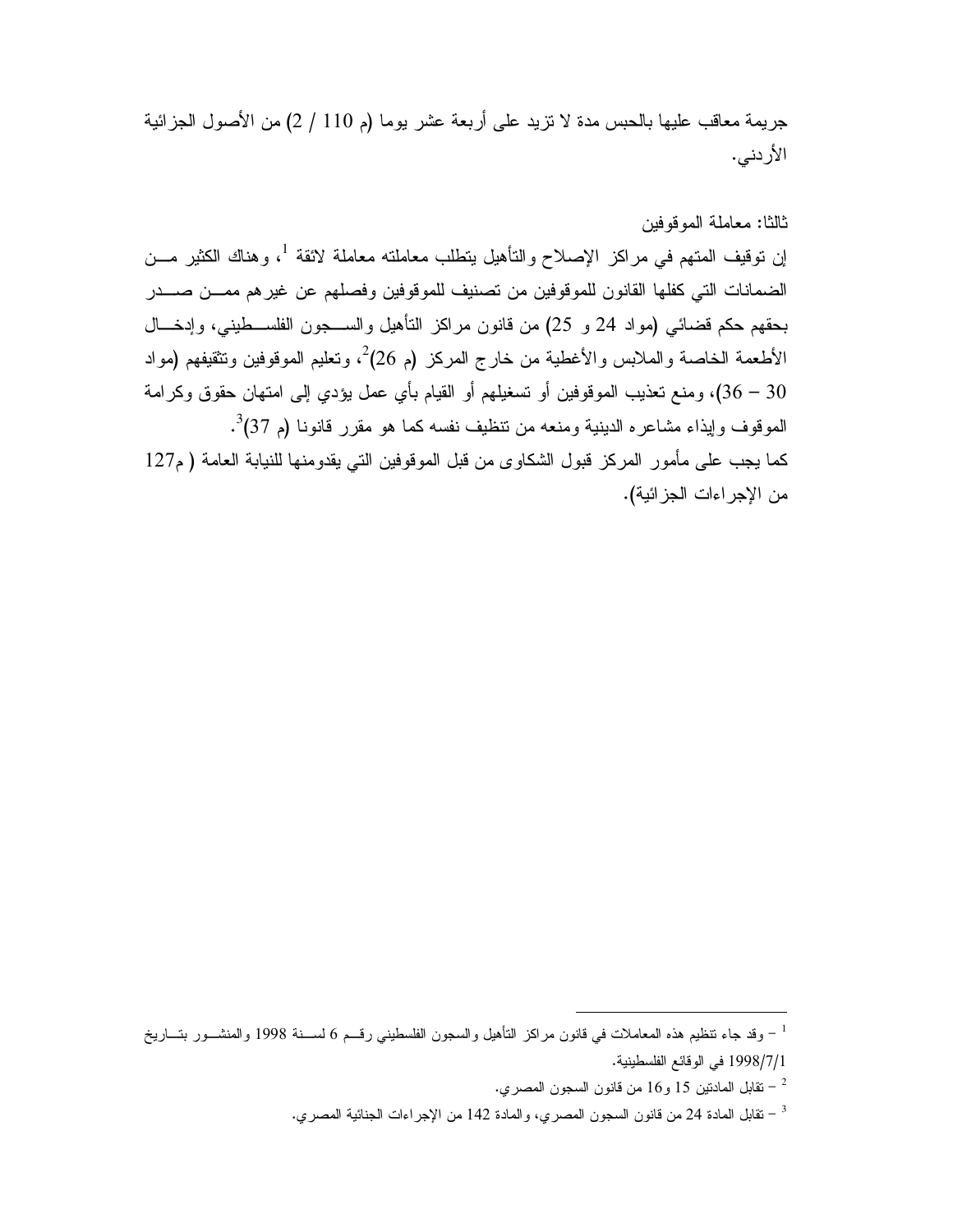الفصل الثاني

الإفراج بالكفالة وجزاء مخالفة الضوابط القانونية للتوقيف

يعتبر التوقيف من الإجراءات الخطيرة، لأنه ينصب على سلب حرية الفرد، لذا كان لزامـــاً علـــى المشر ع الجنائي أن يحيط مثل هذا الإجراء بضمانات عديدة تماشياً مع حقوق الإنسان التي كفلتهـــا كافة المواثيق والعهود الدولية، هذا بالإضافة إلى الدستور الذي يعتبر قمة الهرم القانوني في الدولة، وبالنالـي كان واجباً إقرار النصوص النـي نـحد من النـعدي علـي حريـة الفرد بدون مسوغ قـــانونـي أو لمجرد الشبهة بارنكابه فعلا جرمياً، وهذا ما فعله المشرع الفلسطيني في قانون الإجراءات الجزائية عندما أقر بين ثناياه العديد من المباديء التي تحد من التوقيف ، ومن أبرز هــذه المبـــاديء هـــي الإفراج عن المتهم، حيث كفل المشرع لكل شخص موقوف الحق في تقديم طلبات الإفراج للمحكمة المختصة وذلك إذا نوافرت شروط معينة، ولعل خطورة النوقيف والحبس الاحتياطي هي من أهـــم الأسباب التي دفعت لتقرير هذه الضمانة للحد من إطالة أمد التوقيف إذا لم يكن له مبرر أوفي حالة انتهاء مدة التوقيف المقررة قانونا.

وفي هذا الفصل سنلقى الضوء على تحديد المقصود بالإفراج وأنواعه وحالاته وشروطه وطــرق الطعن في طلبات الإفراج حسبما وردت في قانون الإجراءات الجزائية الفلسطيني رقــم 3 لســـنة 2001 ومقارنته بالقوانين الأخرى. وكذلك دراسة الجزاء المترنب على مخالفة الضوابط التي نص عليها المشرع أثناء النوفيف والمتمثلة بالجزاءات الجنائية والتأديبية والمدنية. لـــذلك سنقســـم هـــذا الفصل إلى مبحثين على النحو التالي: المبحث الأول: ماهية الإفراج وإجراءاته. المبحث الثاني: جزاء مخالفة الضوابط القانونية للتوقيف.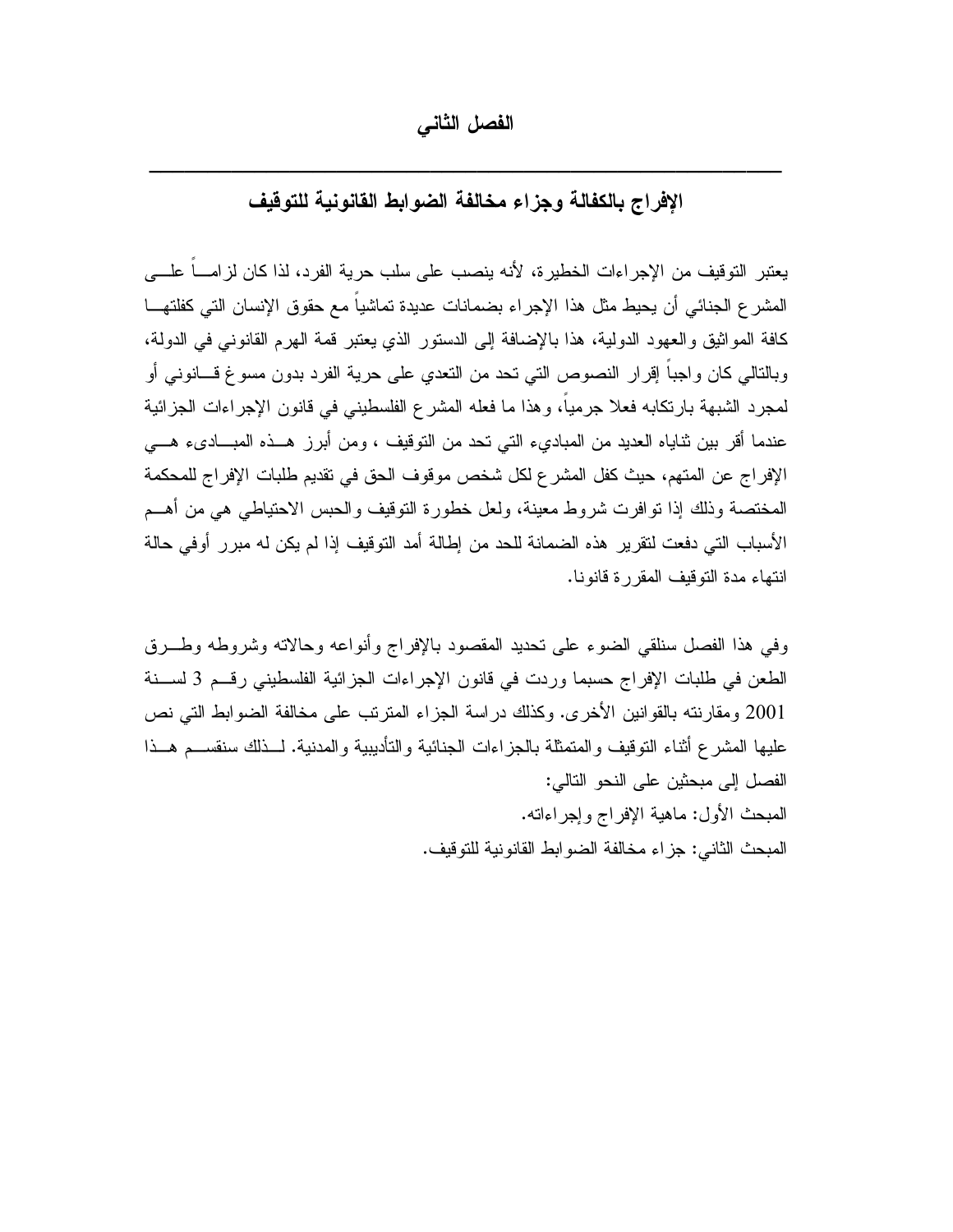المبحث الأول

ماهية الإفراج وإجراءاته

من الجدير بالذكر أن الإفراج هو أهم حالة من حالات انقضاء التوقيف<sup>1</sup>، ويطلق على الإفراج لفظ عام وهو الإفراج المؤقت تمييزا له عن الإفراج النهائي حيث إن الإفراج لا ينهى إجراءات التحقيق أو المحاكمة، وهو من الأحكام الوقتية والسابقة على الفصل في موضوع الدعوى وليس له حجيـــة أمام القضاء الذي يصدر عنه قرار الإفراج، إذ أن للقاضبي الرجوع عن حكمه إذا طرأت ظـــروف تجعل الإجراء الذي أمر به غير ضروري أو غير ملائمٍ ُ، كما أنه لا يضفي على إخـــلاء ســـبيل المتهم صفة البراءة، وإنما نقتضي العدالة أن يتم إخلاء سبيل المتهم الموقوف إحتياطيا إذا لم يعــد هناك مبرر للتحقيق أو لزوال مبررات التوقيف الاحتياطي<sup>3</sup> لذا سندرس في هذا المبحث الإفـــراج بصفة عامة ونركز دراستنا على أحد نوعي الإفراج وهو الإفراج بالكفالة.

المطلب الأول

تعريف الإفراج وأنواعه وحالاته

ذكرنا أن الإفراج عن المتهم هو أحد أهم حالات انقضاء التوقيف ، ونظرا لأن التوقيف هــو إجراء مقيد للحرية الشخصية اقتضته الضرورة المتمثلة بحماية واستمرارية إجراءات التحقيق، فإذا ما انقضت هذه الضرورة كان لزاما أن ينقضي التوقيف معها. والإفراج ينقسم إلى نوعين وهما الإفراج الوجوبي الذي قرره القانون بمجرد توافر شـــروطه، والإفراج الجوازي والذي بنزك أمر نقديره للسلطة المختصة به ضمن شروط معينة.

وتقتضي دراسة الإفراج بنوعيه تحديد المقصود بهذا الإجراء من خلال تعريفه وبيان أنواعه، لذا سنقوم بنقسيم هذا المطلب إلى فرعين ندرس فيهما نعريف الإفراج وأنواعه وحالاته.

<sup>ً –</sup> هناك العديد من الحالات التي ينقضي فيها النوقيف الاحتياطي ومن هذه الحالت وفاة المتهم، وحفظ الـــدعوى، واكتشـــاف المتهم الحقيقي بارتكاب الجريمة وصدور فانون يلغى تجريم الفعل الذي يستوجب توقيف المتهم. أنظر قرار محكمة النقض الفلسطينية، رقم 9 / 2006 والصادر بتساريخ 2006/5/15، مجموعـــة الاحكـــام القضــــائية -والمبادىء القانونية، ص151.

<sup>&</sup>lt;sup>3</sup> – عمرو الشريف، النظرية العامة في التوقيف الاحتياطي، دراسة مقارنة، منشورات الحلبي الحقوقية، 2004، ص386.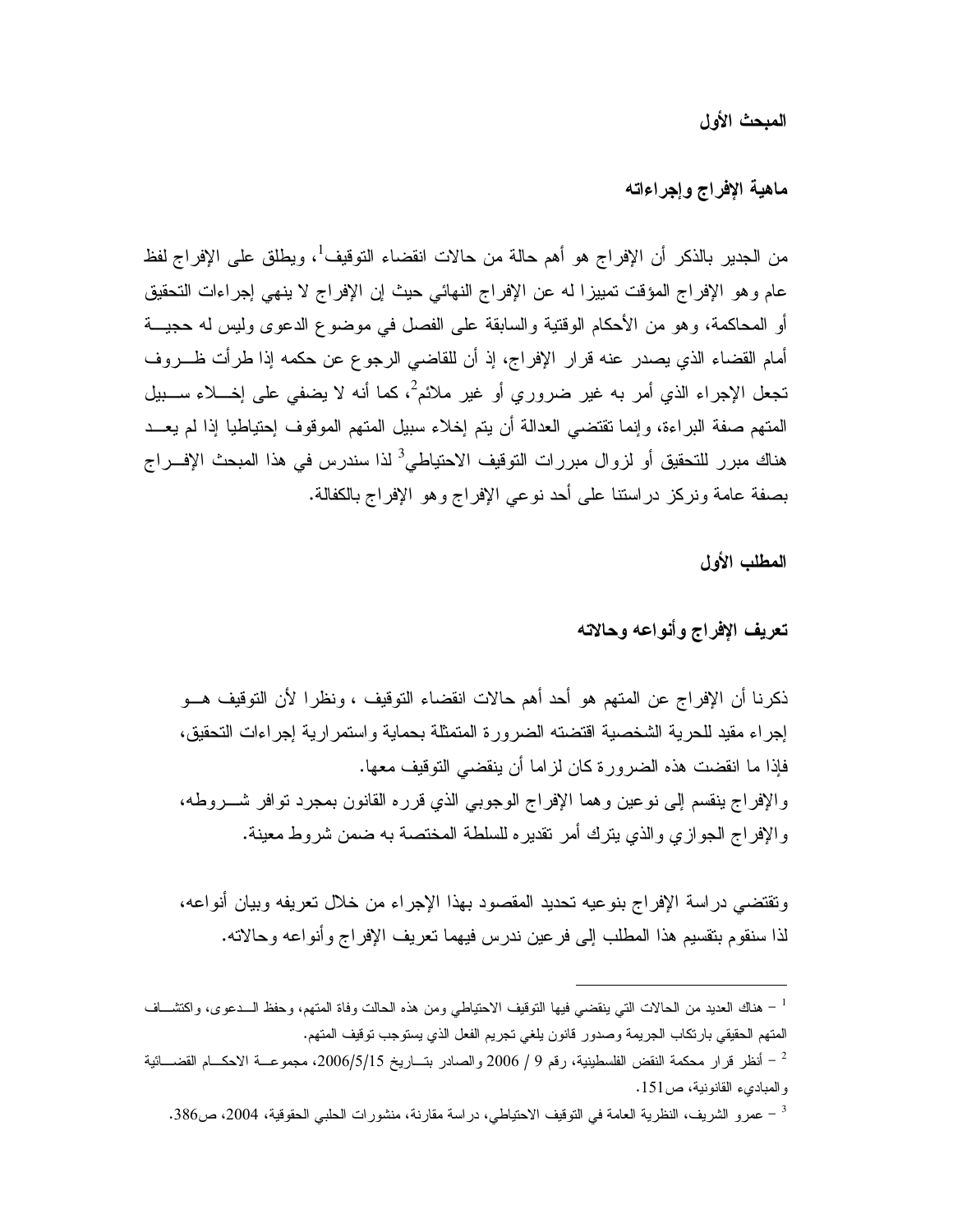الفرع الأول

## تعريف الإفراج

يكاد يجمع الفقه الجنائي على تعريف محدد للإفر اج حيث عرفه البعض على أنه "لِخلاء سبيل المتهم الموقوف احتياطيا على ذمة التحقيق لزوال مبررات التوقيف، سواء كان بكفالة أم بدونها".<sup>1</sup>

وحيث إن التوقيف هو إجراء مؤقت تقتضيه مصلحة التحقيق، فإن زوال هــذه المصـــلحة يســـتتبع بالضرورة إنهاء هذا التوقيف، لزوال علته ً. وهو ما تقتضيه العدالة لتقرير حرية الفرد والتي هي أهم ما يسعى القانون لحمايتها<sup>3</sup>. حيث يتدخل المشرع في بعض الحالات ليقرر ضرورة الإفـــراج عن المتهم الموقوف لانتفاء مبر رات التوقيف.

والعلَّة من نقرير مبدأ الإفراج عن المُتهم الموقوف، هو أن المُتهم قد يُمضـي عليه مدة طويلة وهـــو موقوف دون أن يتم التحقيق معه ودون توجيه تهمة له أو إحالته إلى المحكمة المختصة مما يؤدي إلى إهدار حرية هذا الإنسان الموقوف وهو ما يخالف حكمة المشرع وقواعد الدستور الذي جعــل من حرية الإنسان هدفا يجب صبانته والحفاظ عليه<sup>4</sup>.

والمنهم الذي يجوز الإفراج عنه هو كل شخص وجه إليه الاتهام بارتكاب جريمة معينة حتى ولسو كان ذلك أثناء قيام مأمور الضابطة القضائية بمهمة البحث عن مرتكبي الجريمة، أي فـــي مرحلـــة النحقيق وجمع الإستدلالات الخاصة بالدعوى<sup>5</sup>.

- محمود نجيب حسني، مرجع سابق، ص $606.$ مسن الجوخدار ، شرح قانون المحاكمات الجزائية، دار الثقافة للنشر والتوزيع، عمان، 1992، ص425.  $\sim$ 42. <sup>4</sup> – وهذا المبدأ أقرء المشرع الفلسطيني في القانون الأساسي وذلك في المادنين(10) و(11) منه. أنظر كذلك في تحديد حالات الإفراج الوجوبي في القانون المصري الدكتور كامل السعيد، مرجع سابق، هامش رقم 1، ص513. <sup>5</sup>– أحمد المهدي شروط الإفراج عن المتهم وأحكام الكفالة والإجراءات الخاصة بهما، دار العدالة، القاهرة، 2005، ص2.

أنظر في ذلك، مجدي حافظ، مرجع سابق، ص167. وكذلك فاروق الكيلاني، مرجع سابق، ص162. أسامة عوايصــــة،  $^{-1}$ مرجع سابق، ص،306. عمرو الشريف، مرجع سابق، ص386، محمد سعيد نمور ،، مرجع سابق، ص382. رؤوف عبيـــد، مرجع سابق، ص 454.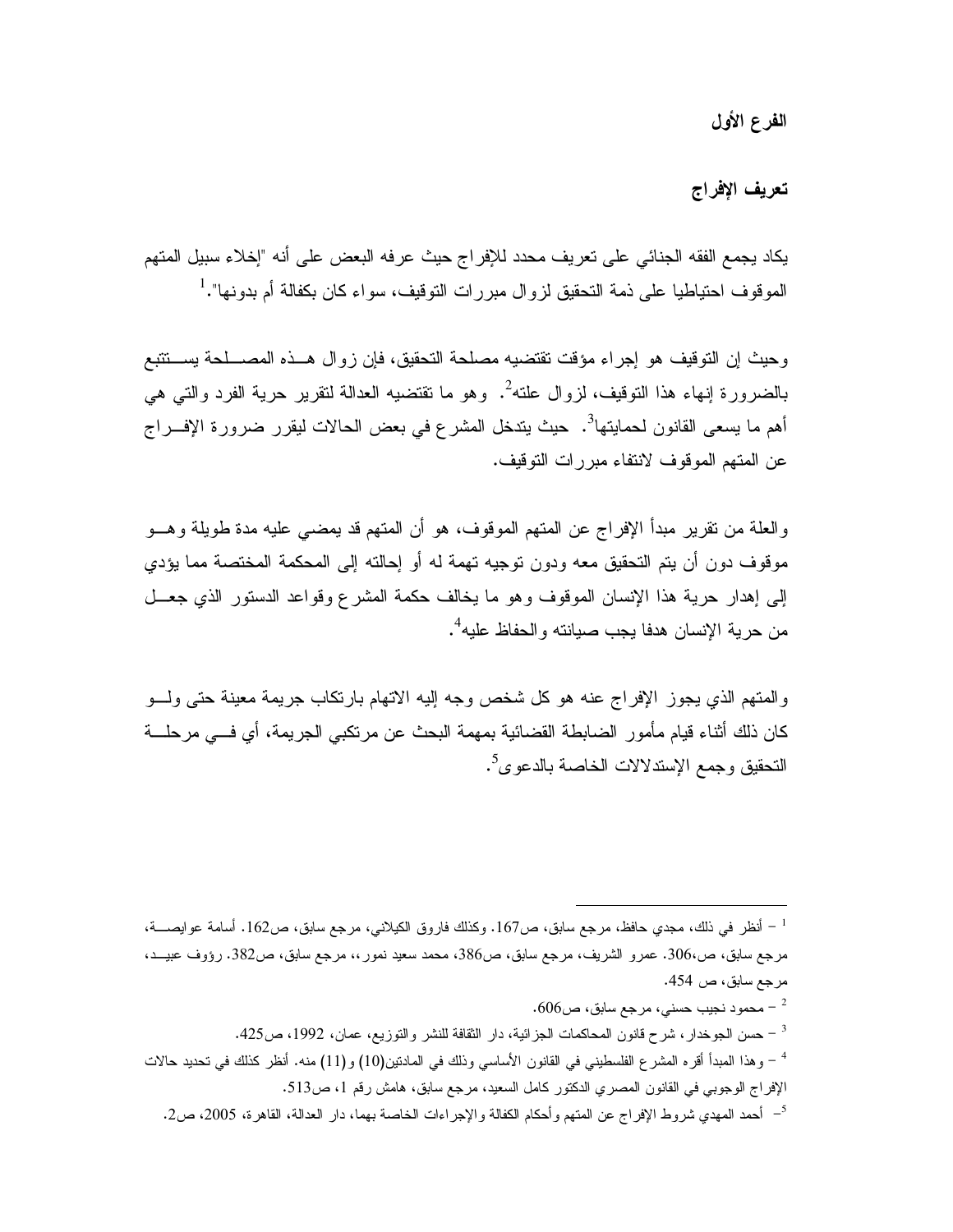و الإفر اج عن المتهم الموقوف هو مؤقت دائما أي أنه ليس نهائيا، حيث قد يعقبه توقيف المتهم مـــن جديد وحبسه في حال صدور حكم بالإدانة، أو إذا استلزمت إجراءات التحقيق إعادة توقيف المستهم  $^{-1}$ مر ۃ أخر ی

وينقسم الإفراج المؤقت إلى نوعين هما: الإفراج المؤقت الوجوبي والإفراج المؤقت الجوازي<sup>2</sup>. ويقصد بالإفراج الوجوبي: النزام سلطة النحقيق بالإفراج دون أن يكون لها تقدير ملاءمنه<sup>3</sup>. أما الإفراج الجوازي: فهو الإخلاء الذي يكون متزوكا لتقدير السلطة التي منحهـــا القـــانون حـــق الإخلاء وفقًا لمصلحة التحقيق، وهو قد يكون بكفالة وقد يكون بغيرها<sup>4</sup>، وسواء تم الإفراج من قبل السلطة المختصة من تلقاء نفسها أو بناء على طلب من المتهم<sup>5</sup>.

من كل ما نقدم نستخلص أنه وبالنظر إلى خطورة التوقيف لمساسه بالحريسة الشخصسية للمستهم الموقوف ولأن الضرورة نقدر بقدرها فإننا نجد أنه بزوال مبررات التوقيف يجب الإف راج عــن المتهم مؤقتًا في أي جريمة كانت وفي أي مرحلة من مراحل الدعوى حيث يتصور الإفــراج فـــي جميع الجرائم ويشمل ذلك جميع المتهمين في الجريمة<sup>6</sup>.

الفرع الثانى

حالات الإفراج

تقدم معنا أن هناك نوعين من الإفراج وهي: الإفراج الوجوبي والإف راج الجــوازي، وأن هنـــاك حالات محددة في القانون تحكم كل نو ع من أنو اع الإفر اج.

محمد زکمی أبو عامر،، مرجع سابق، ص 661.  $\sim$ 

رؤوف عبيد، مرجع سابق، ص 454.  $^{-2}$ 

محمود نجيب حسني،، مرجع سابق، ص606. احمد المهدي، مرجع سابق، ص3. كما نجدر الاشـــارة إلـــي أن بعـــض  $^{-3}\,$ التشريعات كالقانونين السوري واللبناني نطلق على الإفراج الوجوبي مصطلح الإفراج بحق، راجع عسـرو الشـــريف مرجـــع سابق، ص 392 هامش رقم 1، وفاروق الكيلانبي، مرجع سابق، ص166

<sup>4</sup> – فاروق الكيلانى،محاضرات فى قانون أصول المحاكمات الجزائية، مرجع سابق، ص166، مأمون ســـلامة، الإجـــراءات الجنائية في التشريع المصري، مرجع سابق، ص 709.

محمد زكي أبو عامر، الإجراءات الجنائية، مرجع سابق، ص662.  $\sim$ 

محمود نجيب حسني، مرجع سابق، ص606. أحمد المهدي، مرجع سابق، ص3.  $\sim 3$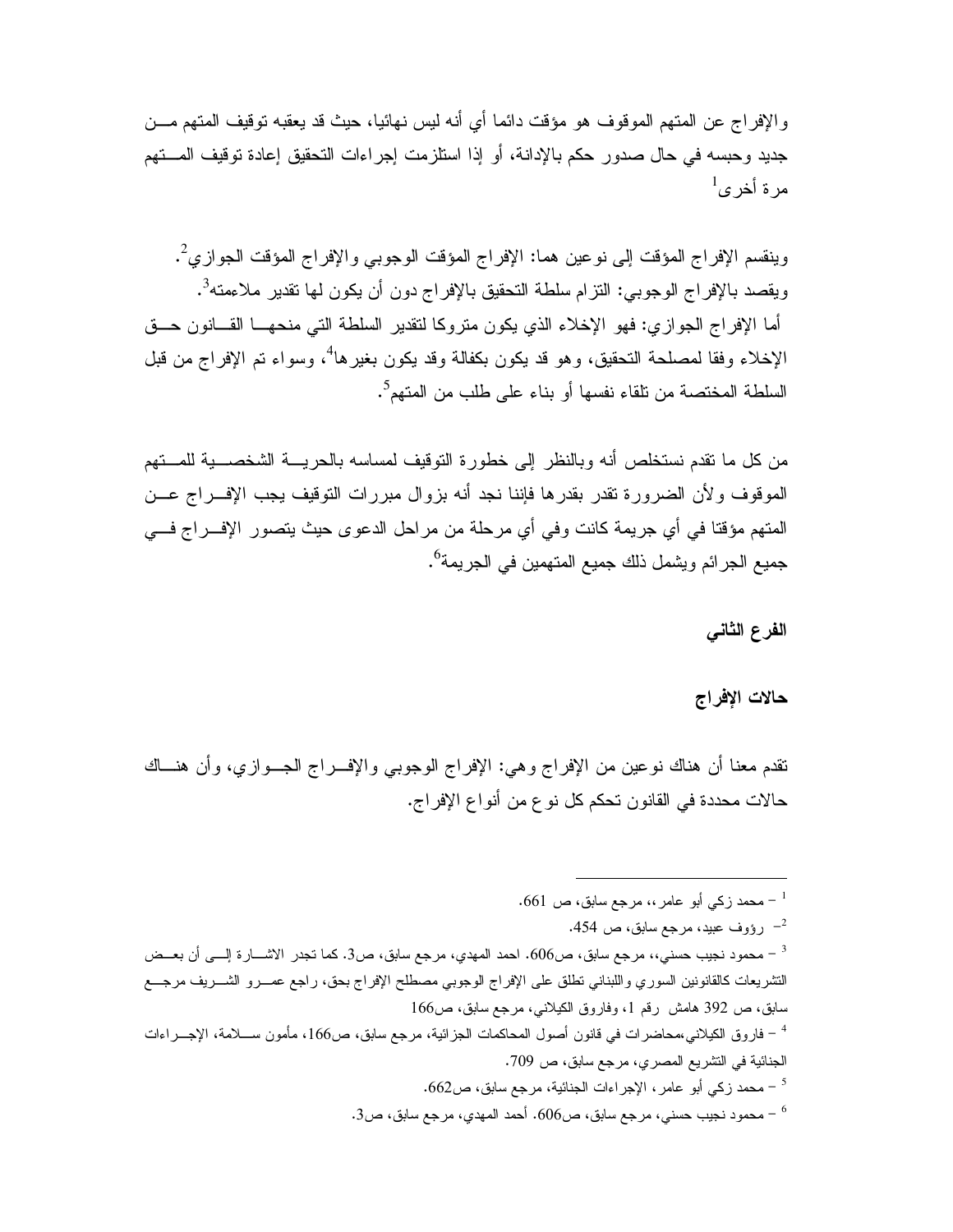وفي هذا الفرع سنبين حالات كل نوع من أنواع الإفراج الوجوبي والإفراج الجوازي كل على حدة وذلك على النحو التالي:

البند الأول

حالات الإفراج الوجوبي

هناك العديد من الحالات التي نص عليها قانون الإجر اءات الجز ائية الفلسطيني وقانون الإجـــر اءات الجنائية المصري والقانون الأردني<sup>1</sup>:

الحالة الأولى: زوال الأسباب التي أدت إلى نوقيف المتهم.

من الأسباب التي تؤدي إلى زوال أسباب التوقيف سقوط الجريمة بالنقادم أو بالعفو العام أو لأنه تم محاكمة الموقوف سابقاً على نفس الفعل، أو إذا تبين أن الفاعل غير مسؤول جزائياً بسبب صــــغر سنه أو لوجود عاهة عقلية، أو لعدم وجود أدلة كافية أو إذا تبين أن الفاعل غير معروف، وكذلك إذا تبين من ظروف ملابسات الجريمة ضرورة حفظ الدعوى بحسب ما نصت عليه المسادة(5/152) إجراءات جزائية فلسطيني<sup>2</sup>. ويعتبر الأمر الصادر من النيابة العامة بحفظ الدعوى الجزائيـــة بعـــد التحقيق فيها له حجية تحول بينه وبين العودة ثانية للسير في إجر اءات الدعوى وهو ما قضت بـــه محكمة النقض المصر بة في أحد قر ار اتها<sup>3</sup>

الحالة الثانية: إذا بلغت مدة التوقيف ستة أشهر ولم يتم إحالة المتهم إلى المحكمة المختصة، حيــث منح القانون للنيابة العامة حق طلب تمديد توقيف المتهم احتياطيا لمدد متفاوتة بشرط أن لا نزيد مدد النَّوقيف عن ستة أشهر في مجموعها فإذا انقضت هذه المدد دون أن توجه النيابة تهمة إلى الشخص الموقوف احتياطيا تصدر المحكمة قرارا بالإفراج عن المتهم فورا وهذا ما نصبت عليسه المسادة (120) فلسطيني بالقول "4– لا يجوز بأي حال أن تزيد مدد التوقيف المشار إليها فـــي الفقـــرات

أنظر في نفصيل هذه الحالات: محمد الحلبي وسليم الزعنون، مرجع سابق، ص 289 وكذلك أحمد المهدي، مرجع سابق،  $^{-1}\,$ ص4 وما بعدها. مجدي حافظ،، مرجع سابق. ص168 وما بعدها وعمرو الشريف، مرجع سابق، 390 وما بعدها.

وهي نقابل المادنين 106و154 من الإجراءات الجنائية المصري  $^{-2}$ 

 $-3$ - نقض مصري س32 ق 172 ص981 و الصادر بتاريخ 1981/11/26  $-$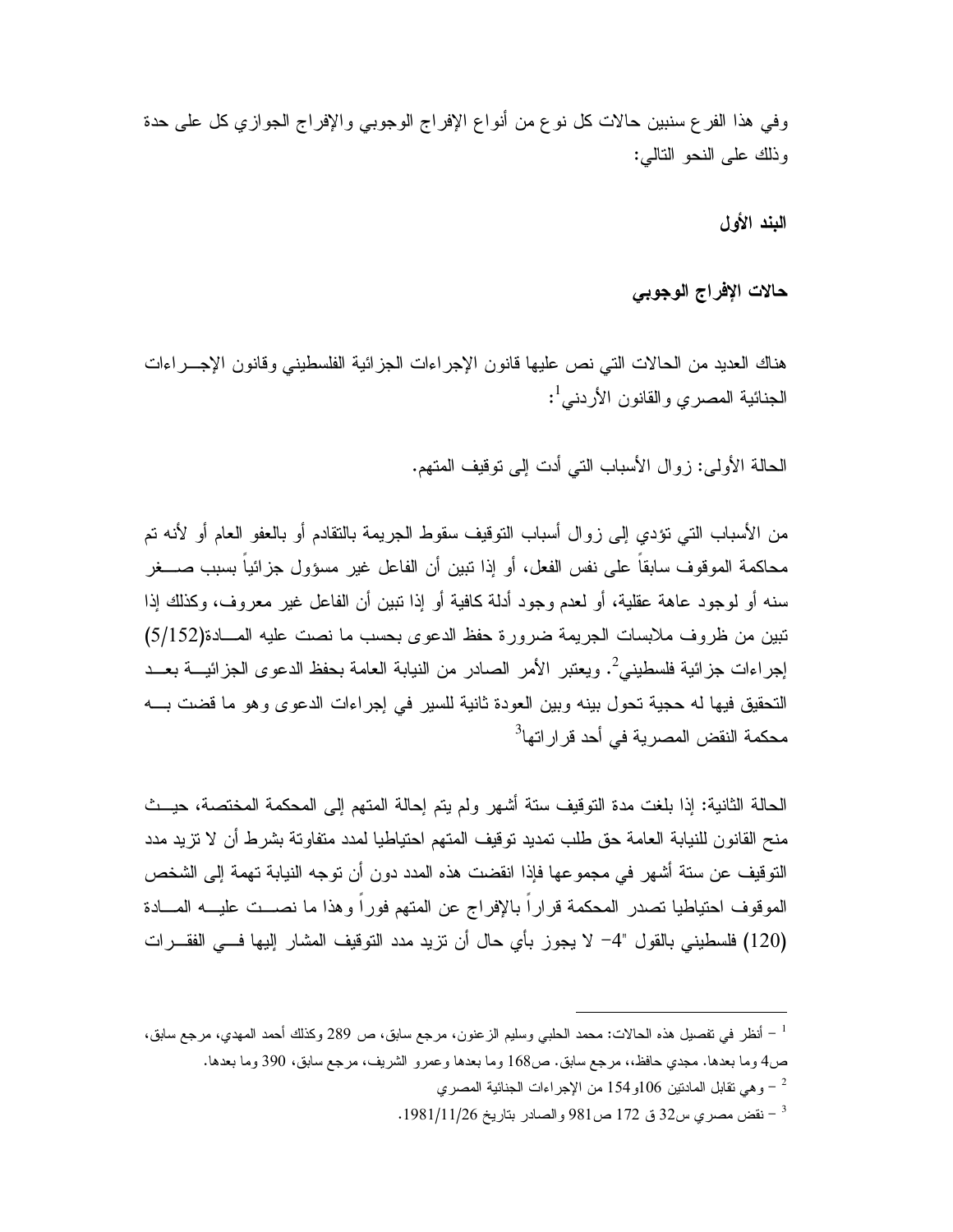الثلاث أعلاه على سنة أشهر وإلا بفرج فوراً عن المتهم ما لم نتم إحالته إلى المحكمـــة المختصــــة لمحاكمته".

الحالة الثالثة: إذا استغرق النوقيف مدة العقوبة المقررة للجريمة الموقوف بسبها المتهم، ففي هــذه الحالة لا يجوز أن يستمر نوقيف المتهم أكثر من المدة المقررة للجريمة، وهذا مــــا تعنيــــه المــــادة (5/120) من قانون الإجراءات الفلسطينية، وكذلك المادة (397) من ذات القــانون، وقــد قضــت محكمة النقض الفلسطينية بأنه يشترط أن لا يستمر نوقيف المتهم لمدة نزيد عن مدة العقوبة المقررة للجريمة لا ان يستمر توقيفه مدة العقوبة المقررة للجريمة الموقوف بسببها<sup>2</sup>. والجدير بالذكر أن مدة العقوبة التي يقصد بها هي الحد الأقصبي ولا يغير من الأمر شيء تغير وصف الجريمة أو الأخــذ بالظروف المخففة للعقاب باعتبار أن عوامل التخفيف أو التشديد هي من المسائل التي تخضع لتقدير قاضي الموضوع.<sup>3</sup>

الحالة الرابعة: إذا كانت الجريمة المقترفة تشكل جنحة، ولم تكن العقوبة المقررة لها تتجاوز ســنة واحدة، وأن يكون قد انقضـي علـي استجواب المتهم ثمانية أيام وأن يوجــد للمـــتهم محـــل إقامــــة معروف<sup>4</sup>، وأن لا يكون عائداً بناء على حكم قضائي بالحبس لمدة تتجاوز السنة، وهذه الحالة نصت عليها المادة (142) من الإجراءات المصرية<sup>5</sup>، ولا يوجد لهذا النص مقابل في قانون الإجـــراءات الجز ائية الفلسطيني<sup>6</sup>.

الحالة الخامسة: صدور حكم بالبراءة أو الغرامة أو بالحبس مع وقف النتفيذ، فـــإذا كــــان المــــتهم موقوف على ذمة قضية وصدر حكم ابتدائي ببراءة المتهم أو كان الحكم دفع غرامة أو الحبس مـــع

القانون صراحة على عدم جواز الإفراج عن المتهم بجناية، أنظر في ذلك محمود نجيب حسني، مرجع سابق، ص608. 2 – نقض فلسطيني رقم 30 / 2005 والصادر بناريخ 30/ 6 / 2005.، والمنشور في مجموعة الأحكام القضائية، ص85  $^{\circ}$ . $60$  أحمد المهدي، مرجع سابق، ص $\sim 60$ محمو د نجيب حسني، مرجع سابق، ص607  $^{\rm 4}$ يشترط القانون الأردنـي أن تكون الجنحة معاقبا عليها بالحبس لمدة سنتين، وأن يمضـي خمسة أيام علـي استجواب المتهم.  $^5$ <sup>6</sup> – من الجدير بالذكر أن القانون الأردنـي اعتبر هذه الـحالة من حالات الإفراج الجوازي عن المتهم بموجب نص المـادة 121

من قانون أصول المحاكمات الجزائية والتي أجازت للمدعى العام إخلاء سبيل المتهم بعد خمسة أيام من اســـتجوابه إذا كـــان متهما بجنحة لا تزيد عقوبتها على سنة واحدة وإذا كان له موطن مختار في المملكة ويستثني من ذلك الأشخاص الـــذين ســـبق وأن حكم عليهم بالحبس بجناية أو الحبس لمدة نزيد عن ثلاثة أشهر .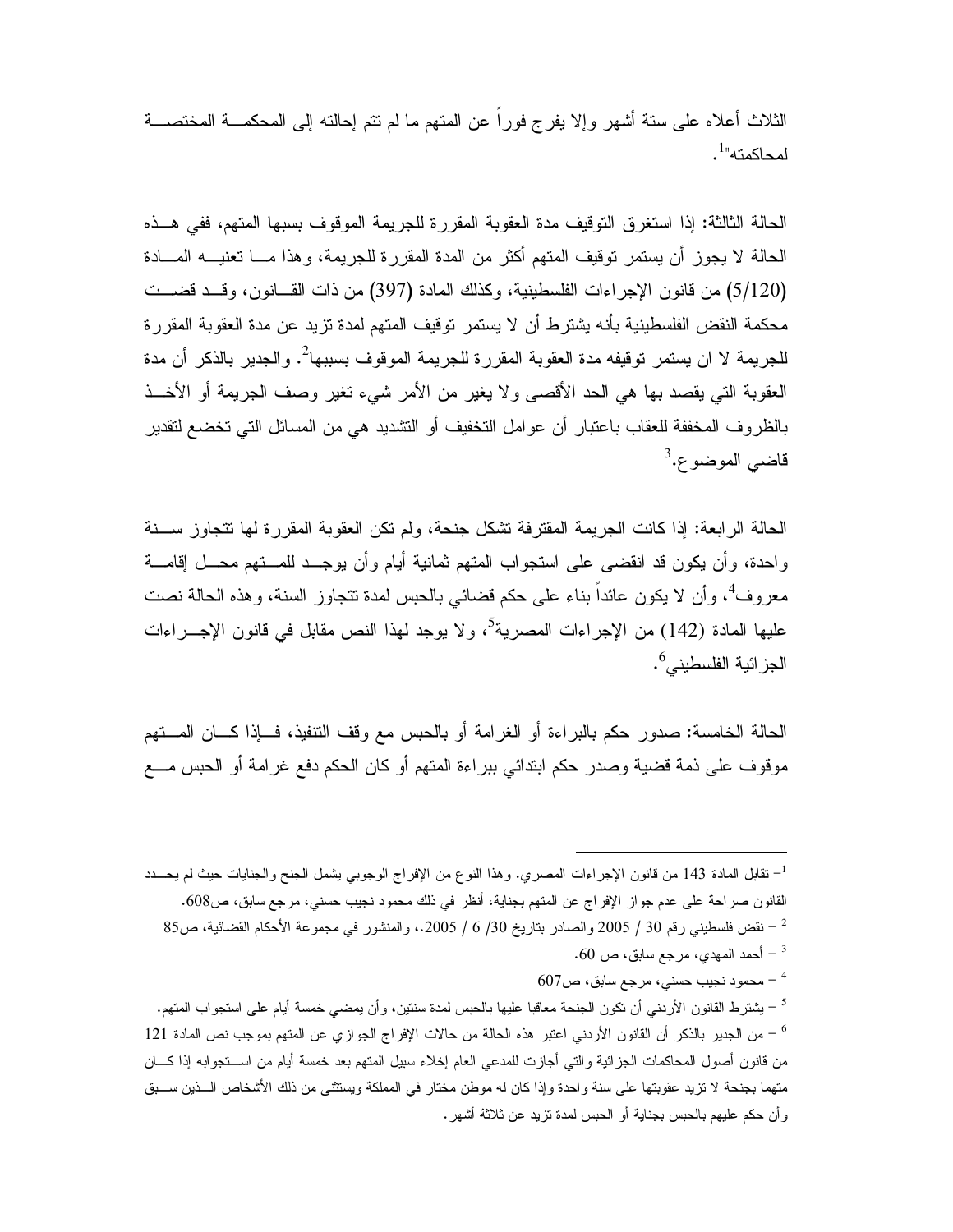و قف النتفيذ يجب في هذه الحالة أن يخلي سبيل المتهم إلا إذا كان مو قوفا لسبب آخر ، مادة 396 من قانون الإجر اءات الجز ائية الفلسطيني<sup>1</sup>.

البند الثاني

حالات الإفراج الجوازى

نقدم معنا أن الإفراج الجوازي هو الذي يترك لنقدير السلطة التي خولها القانون حق منحــــه وفقـــاً لاعتبارات ومصلحة التحقيق وان هذا الإفراج قد يكون بكفالة أو بدون كفالة والعبرة بتحديد الكفالة هو مدى أهمية التوقيف فإذا زالت مبررات التوقيف يكون الإفراج بدون كفالة أما إذا كـــان هنـــاك مبر ر للنوقيف فإن للسلطة المخولة بإصدار أمر الإفراج أن تقرر الكفالة التي تراها مناسبة.

وهناك حالتين للإفراج الجوازي المصحوب بالكفالة، وهي حالة الإفراج عن المتهم من قبل ســلطة النحقيق ومن نلقاء نفسها، وحالة الإفراج عن المتهم بناء على طلبه<sup>2</sup>

الحالة الأولى: إفراج سلطة التحقيق عن المتهم من تلقاء نفسها:

في هذه الحالة يكون أمر تقدير الإفراج عن المتهم خاضعا للســلطة التقديريــــة للســلطة الآمـــرة بِالَّتوقيف، و هذه السلطة و هي تقوم بِالإفر اج عن المتهم تر اعي أو لا مصلحة التحقيق<sup>3</sup> و عدم انتهـــاك حرية الأفراد، ولم ينص القانون الفلسطيني على هذه الحالة على عكس ما فعله المشر عين الأردني والمصري، حيث أجاز المشرع الأردني للنيابة العامة الإفراج عن المتهم في الجنح وذلك بعد خمسة أيام من استجوابه، بينما أجاز قانون الإجراءات الجنائية المصرى للنيابة العامة بالإفراج عن المتهم في أي وقت بكفالة أو بدونها، كما يجوز لقاضـي التحقيق إصدار أمر بالإفراج عن المتهم من تلقاء نفسه أو بناء على طلب المتهم وذلك إذا ما كان هو الآمر بحبس المتهم إحتياطيا<sup>4</sup>.

<sup>. -</sup> نقابل المادة 304 من قانون الإجراءات الجنائية المصرى.

<sup>-</sup> راجع عمرو الشريف، مرجع سابق، ص406.

<sup>-</sup>عمرو الشريف، مرجع سابق، ص406.

<sup>&</sup>lt;sup>4</sup> – راجع المادنين 204، 144 من قانون الإجراءات الجنائية المصري.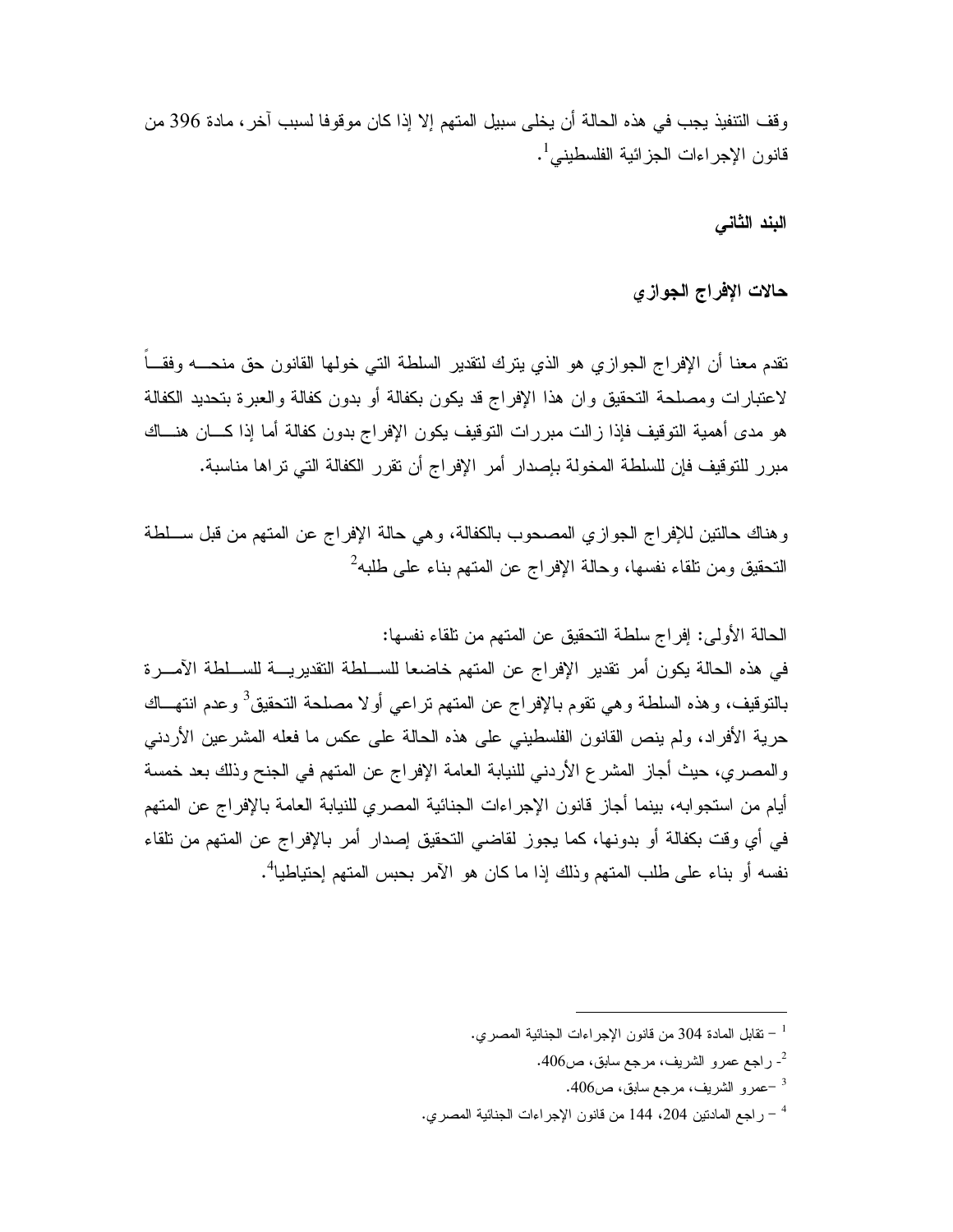و الأمر بالإفر اج الجو از ي (بالكفالة) قد يصدر ٍ عن النيابة العامة وقد يصدر ٍ عن قاضبي التحقيـــق أو من المحكمة أي من الجهة التي في حوز تها الدعو ي<sup>1</sup> .

الحالة الثانية: الإفراج عن المتهم بناء على طلبه: وهذا الحق قرره المشرع للمتهم وذلك بأن يقوم بتقديم طلب للمحكمة المختصة في أي وقــت مـــن الأوقات للإفراج عنه بالكفالة.

ولم يحدد القانون الفلسطيني أو المصري نوعية الجرائم التي يجوز فيها تقديم طلب الإفراج وهــذا يعني أن تقديم الطلبات متصور في كافة الجرائم سواء كانت جنح أم جنايات<sup>2</sup>، وذلك علـــي عكــس القانون الأردني الذي حظر تقديم طلبات الإفراج من قبل المتهمين بارتكاب جناية<sup>3</sup> إلا في حـــالات معينة وبشرط أن لا يؤثر هذا الإفراج على سير التحقيق والمحاكمة وألا يخل بالأمن العام، ويقــدم طلب الإفراج في هذه الحالة إلى المحكمة المختصة بمحاكمته<sup>4</sup> .

الفرع الثالث

#### ضمانات الإفراج بالكفالة

هناك بعض الشروط التي يتطلبها القانون للإفراج الجوازي والتي تعتبر ضــمان لتقيــد الشــخص المفرج عنه بشروط أمر الإفراج وهذه الشروط بعضها ما بنعلق بنقديم كفالة سواء كانت ماليسة أو

<sup>.</sup> سليمان عبد المنعم، مرجع سابق، ص896.

من الجدير بالذكر أنه وبتاريخ 12 /4 / 2006 صدر تعميم من رئيس مجلس القضاء الأعلى الفلسطيني إلـــى رؤســـاء – وقضاة محكمتي البداية والإستئناف الفلسطينية يطالب القضاة بعدم الإفراج عن المتهمين بالقتل أو السرقة الموصوفة، نظرا لما تشكله هذه الجرائم من خطر على الأمن العام، بالإضافة إلى النتقيص من هيبة القضاء وسيادة القانون !!. وقد لاقي هذا التعميم اعتراضا شديدا من قبل العاملين في مهنة المحاماة نظرا لمخالفته للقواعد التشريعية، حيث أن المجلس التشريعي هـــو الجهـــة الوحيدة المخولة بتعديل النصوص القانونية، كما أنه يشكل مخالفة لقانون الإجراءات الجزائية الذي أجاز نقديم طلبات الإفـــراج بالكفالة عن المتهمين في كافة الجرائم بغض النظر عن طبيعتها. أنظر في هذا النعميم والتعليق عليه مجلة العدالــــة والقــــانون، العدد الرابع، المركز الفلسطيني لاستقلال المحاماة والقضاء، رام الله، 2006، ص 215 وما بعدها.

م 123 من قانون أصول المحاكمات الجزائية الأردني. وقضت محكمة التمييز الأردنية بأن حظر تقديم طلبات الإفراج في -الجرائم الجنائية يشمل الحالات النالية:1- الطلب المتعلق بدعوى جنائية قبل إحالتها للمحكمة.2- الطلب المقدم بدعوى بعــد إحالتها إلى المحكمة بقرار من المدعى العام والنائب العام. 3− الطلب المقدم بدعوى جنائية بعد صدور الحكم فيهـــا مـــن أول درجة. تمييز جزاء رقم 2/156، ص1722 لسنة 1982. وتمييز جزاء رقم 99/162،صفحة 4092، لسنة 1999. لجع المادة 123 / 2 من ذات القانون.  $^{-4}$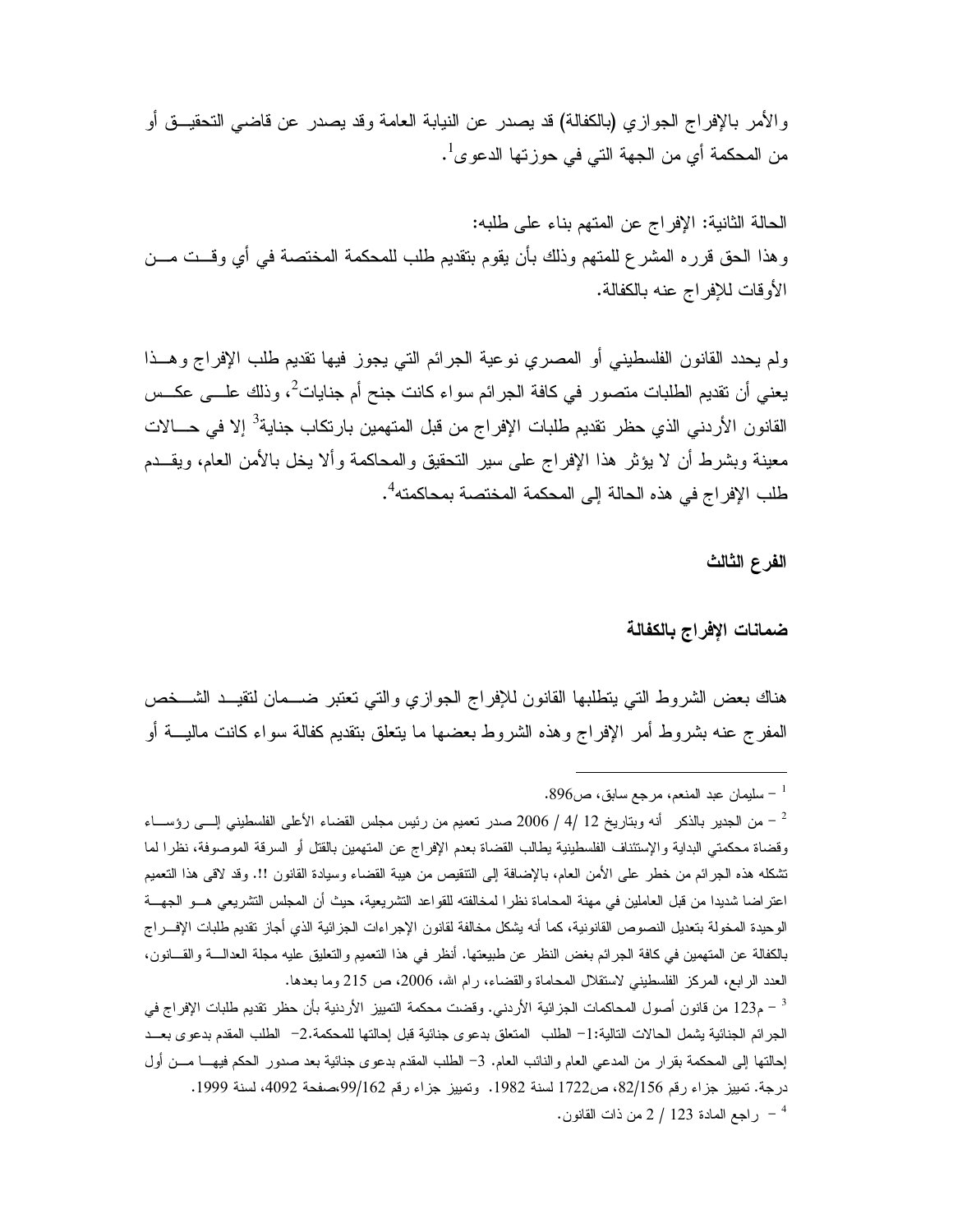شخصية أو النص على تدابير معينة يتقيد بها مقدم طلب الإفر اج، أو الإجر اءات الإحتر از ية المتمثلة بمنع الشخص المفرج عنه من السفر:

1. تعليق أمر الإفراج على تقديم كفالة:

إن مجال الإلزام بنقديم كفالة يكون في حالة الإفراج الجوازي أما الإفراج الوجوبي فهي دائماً بغير كفالة<sup>1</sup>، والعبرة من تقرير الكفالة هو حمل المتهم على عدم الفرار من تتفيذ الحكم بعد ذلك بحيـــث تكون الكفالة ضامنة في مجموعها لحضور المتهم<sup>2</sup>، أما إذا لم يكن هناك خشية من هرب المتهم فلا داعى لنقرير الكفالة،وهناك نوعين من الكفالة وهما الكفالة المالية والكفالـــة الشخصــــية، ويقصــــد بالكفالة المالية مبلغ نقدي يحدد مقدارها السلطة الآمرة بالإفراج عن المستهم أو سسندات حكوميـــة مضمونة من الحكومة تودع في خزينة المحكمة<sup>3</sup>،ويعود تقدير الكفالـــة الماليـــة للســـلطة المخولـــة بالإفراج فهي التي تأخذ بالاعتبار كافة الجوانب المحيطة عند إصدار أمر الإفراج عن المتهم. هذا ويجوز نقديم الكفالة المالية من المتهم أو غيره<sup>4</sup>، كما يجوز قبول الكفالة مـــن أي شـــخص ذو ملاءة مالية يتعهد بدفع المبلغ المقرر بالكفالة ضماناً لحضور المتهم أو لعدم إخلال المتهم بمضمون الكفالة.

ويمكن كذلك نقديم كفالة شخصية من قبل مقدم طلب الإفراج أو من غيره، إذا مــــا رأت المحكمـــة ضرورة لذلك وتعتبر هذه الكفالة ضمانا لحضور المتهم جلسات المحاكمة أو عند طلبه مـــن قبـــل سلطة التحقيق<sup>5</sup>.

ونقدر قيمة الكفالة بناء على السلطة النقديرية للمحكمة أو الجهة المصدرة لأمر الإفراج<sup>6</sup> ولم ينص المشرع على العوامل الواجب أخذها بعين الاعتبار عند تقدير قيمة الكفالة <sup>7</sup>، ويرى الباحث أن عدم وضع ضوابط ومعايير لتقدير قيمة الكفالة من شأنه أن يلحق ضررا بالكثير من الموقوفين الذين قد

- مجدي حافظ، مرجع سابق، ص $180$ .  $\overline{\phantom{a}}$
- حسن علام، مرجع سابق، ص 263.
- $^{-1}$  أحمد المهدي، مرجع سابق، ص85. هشام زوين، مرجع سابق، ص 121– 122.  $^{-3}$ 
	- عمرو الشريف، مرجع سابق، ص442.  $^{\rm 4}$
	- . انظر المواد 139، 146 من قانون الإجراءات الجزائية الفلسطيني.  $^5$ 
		- أنظر نص المادة 146 إجراءات جنائية مصري.  $^6$ 
			- أحمد المهدي، مرجع سابق، ص $6\,$ .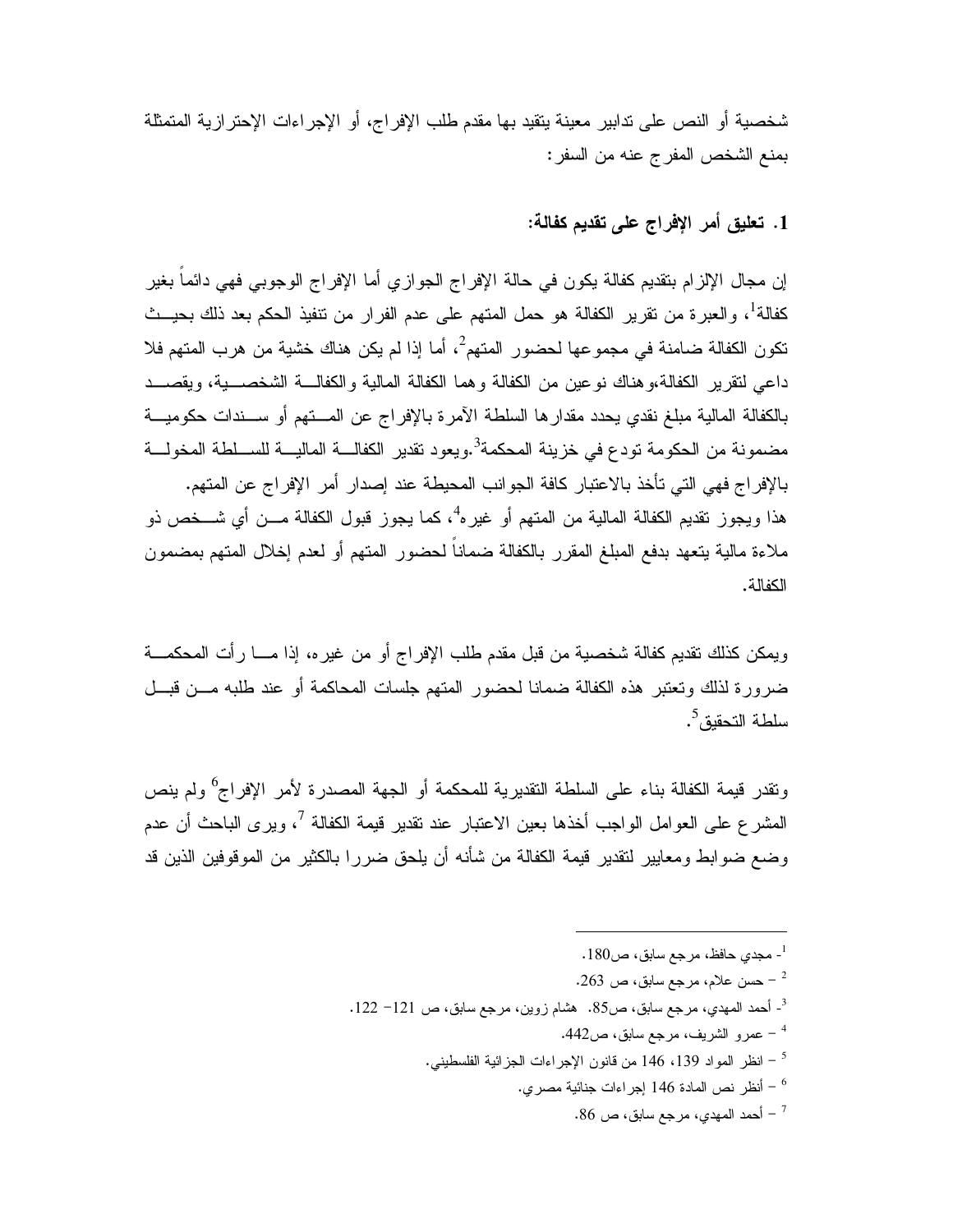لا يستطيعون من تقديم قيمة الكفالة خاصة إذا ما كانت قيمة الكفالة باهظة، مما يؤدي إلـــي بقـــائهم موقوفين رغم صدور الأمر بالإفراج.

ويترنب على مخالفة شروط الكفالة المدرجة بأمر الإفراج عدة نتائج حددتها المادة (147) من قانون الإجراءات الجزائية الفلسطيني<sup>1</sup> و هي:

أ. إصدار مذكر ة إحضار بحق الشخص المفرج عنه أو إعادة توقيفه. ب. إلز ام المفر ج عنه بدفع قيمة سند الكفالة إذا لم يكن قد أود ع في خزينة المحكمة. ت. مصادرة فيمة الكفالة أو تعديلها أو الإعفاء منها.

ولم يحدد المشرع الفلسطيني الجهة التي نؤول إليها الكفالة في حالة مصادرتها على عكس ما فعلـــه المشرع المصري الذي حدد مآل الكفالة في حالة مصادرتها بحيث يصبح جزء منها ملكا للحكومـــة دون صدور حكم بذلك، وجزء برد للمتهم في حال صدور قرار بألا وجه لإقامة الدعوى أو الحكــم بالبراءة<sup>2</sup>، وبالنسبة للجزء الذي نصادره المحكمة لخزينة الدولة فإن بعضه يكـــون بمثابـــة جـــزاء لتخلف المتهم عن حضوره لأى من إجراءات التحقيق والدعوى وتتفيذ الأحكام، ويخصص البعض الآخر منه للمصاريف التي صرفتها الحكومة والعقوبات المالية التي قد يحكم بها على المتهم<sup>3</sup>. والباحث برى أن على المشرع الفلسطيني باستحداث نص يحدد فيه مآل الكفالة في حال مصادرتها على غرار ما فعله المشرع المصري، حيث إن تحديدها يؤدي إلى معرفة الغاية المتوخاة من هـذا الإجراء، وكذلك يمثل ضمانا للنزاهة، وحفظ حقوق المجنى عليه في حال الإدعاء بالحق المدنى.

2. الإفراج الجوازي المصحوب بتدبير معين:

نصت المادة (140) من قانون الإجر اءات الجز ائية الفلسطيني على أنه "يجوز للمحكمة إذا تبين لها أن حالة المتهم لا تسمح له بتقديم كفالة، أن تستبدل بها التزام المتهم بأن يقدم نفســـه إلــــي مركـــز الشرطة في الأوقات التي تحددها له في أمر الإفراج مع مراعاة ظروفه، ولها كذلك أن تطلب منـــه اختيار مكان لإقامته غير المكان الذي ارتكب فيه جريمته"<sup>4</sup>.

<sup>&</sup>lt;sup>1</sup> – نقابل المادة 127 أصول جزائية أردنبي، والمادة 146 إجراءات جنائية مصري.

المادة 148 إجراءات جنائية مصري.  $^{-2}$ 

لمادة 146 من الإجراءات الجنائية المصري.  $\sim 146$  -

<sup>&</sup>lt;sup>4</sup>– نقابل المادة 149 من قانون الإجراءات الجنائية المصري.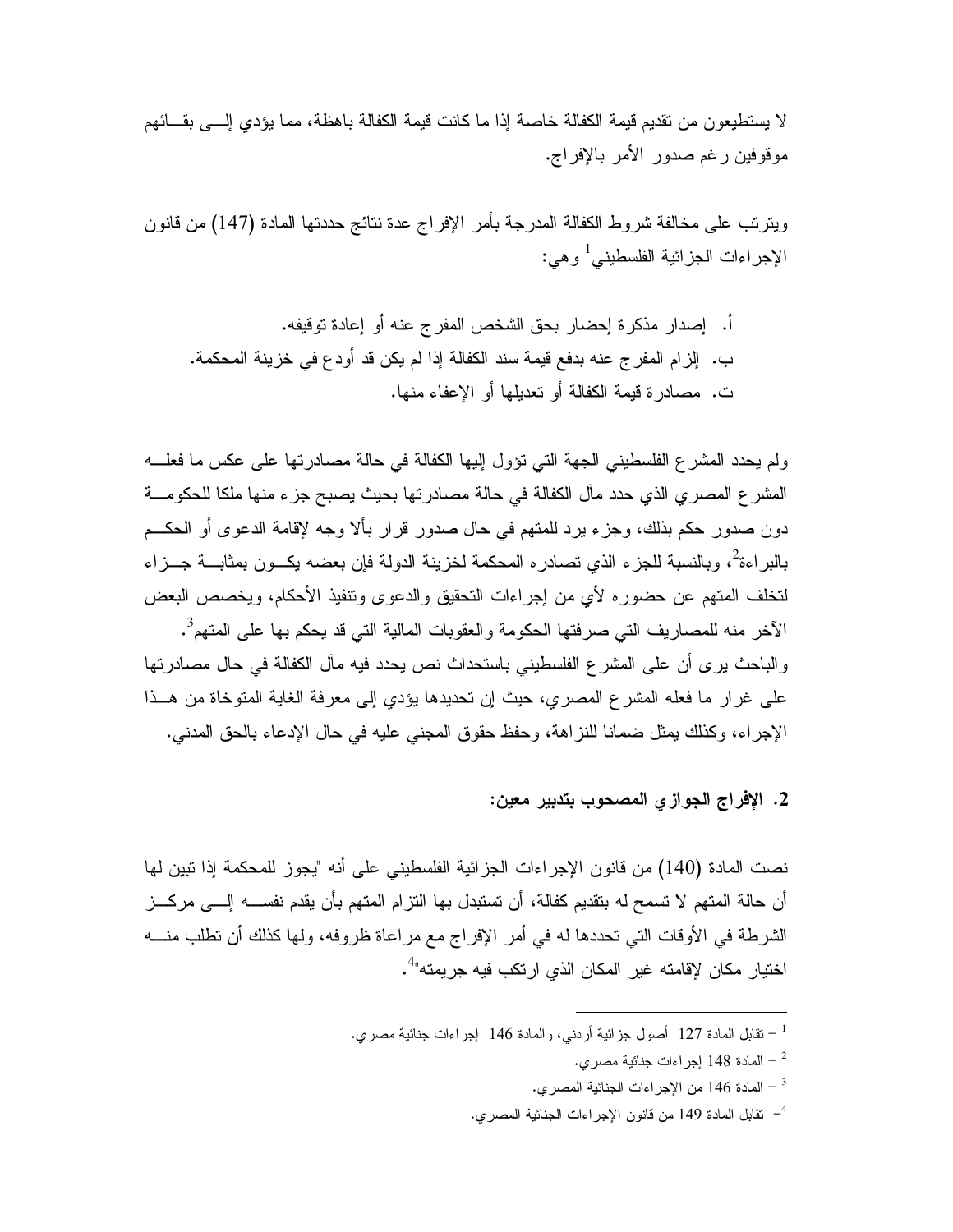ومن خلال النص أعلاه نجد أن المشرع الفلسطيني وضع نظاماً بديلاً للمتهم العاجز عن نقديم كفالة مالية وصور هذا النظام البديل هي:

3. المنع من السفر:

هناك بعض الحالات التي تأمر فيها النيابة العامة بمنع المتهم من السفر خارج السبلاد فسي حالسة ارتكاب جريمة معينة<sup>2</sup>، ويثير مثل هذا الإجراء تساؤلا حول مدى قانونيته، حيث لم يرد في القوانين المختلفة سواء في مصر أو فلسطين ما ينيح للنيابة العامة اتخاذ مثل هذا الإجراء، وقد اختلف الفقه حول هذه المسألة حيث يرى البعض بأنه لا يجوز قياس هذا الإجراء على التوقيف الاحتياطي لأنه من الإجراءات الماسة بالحرية الشخصية ولأن كل إجراء من هذا القبيل مصدره القانون، كمــــا أن مثل هذا الإجراء مخالف لأحكام الدستور الذي كفل في نصوص حق النتقل وبالتالي فانه لا يحــق منع المتهم من السفر إلا إذا عجز عن دفع قيمة الكفالة عند الإفراج، بينما يرى البعض الآخر المؤيد أن هذا الإجراء صحيح على اعتبار أن هدف المشرع عندما يقرر الإفراج الجوازي هو منع المتهم من الهرب وأن عدم النص على جواز الأمر بالمنع من السفر لا يؤدي إلـــي بطلانــــه لأن نواجـــد الشخص المفرج عنه عند طلبه من قبل النيابة أو المحكمة يعتبر شرطاً للإفراج عنه حيث إنه إذا ما أخل بذلك يجوز الأمر بإعادة توقيفه، كما أنه يجوز منع المتهم من السفر إذا كانت هنساك إمكانيسة لهروبه إلى خارج البلاد، لذلك فمن الجائز أن يكون المنع من السفر شرطا للإفراج عن المتهم<sup>3</sup>.

محمد الحلبي وسليم الزعنون، مرجع سابق، ص292.  $^{-\,1}$ 

مجدي حافظ، مرجع سابق، ص184 وما بعدها.  $^{-2}$ 

 $^{-3}$ راجع في هذه الآراء، مجدي حافظ، مرجع سابق، ص 188 .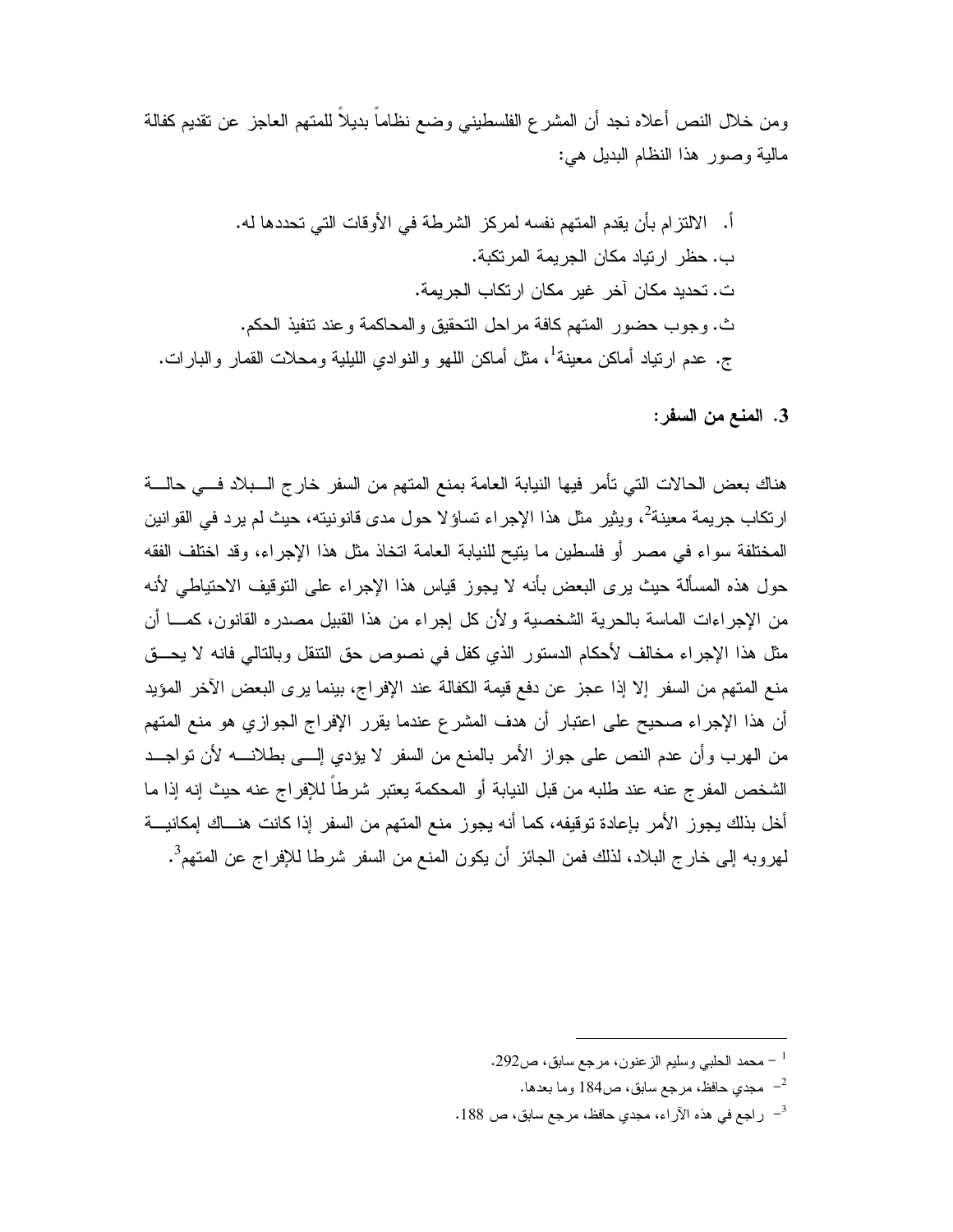المطلب الثاني

إجراءات الإفراج بالكفالة

إذا لم يكن الإفراج عن المتهم محظوراً بنص في القانون يحدد حالات هذا الحظر وإذا لم يكن هــذا الإفراج عن المتهم حتمياً بمقتضى نص قانوني يحدد شروط هذا الإفراج فإن إطلاق سراح المستهم يكون جواز بِـاً أي أن أمر ه متر وك لسلطـة الإفر اج.

والإفراج عن المتهم في هذه الحالة يخضع في تطبيقه بطبيعة الحال إلى بعض الإجراءات منها مــــا يتعلَّق بطلبات الإفراج ومنها ما يتعلَّق بسلطة الفصل في موضوعه، كما أن بعضها يتعلَّق بالشروط الشكلية المقررة قبل الإفراج عن المتهم وبعضها الآخر يتعلق بالقرارات الصادرة بشأن الإفراج عن المتهم ومدى قابلية هذه القرارات للطعن فيها<sup>1</sup>. وعليه سنتناول في هذا المطلب نلَّــك الإجـــراءات والشروط ونخصص لكل منها فرعا مستقلا.

الفرع الأول

طلبات الإفراج

في حالة عدم صدور أمر الإفراج عن المتهم تلقائياً من السلطة التي تكـــون أوراق الـــدعوى بـــين أيديها، فإن للمتهم باعتباره صاحب المصلحة الأولى بالإفراج عنه أن يطلب من نلك السلطة إطلاق سراحه وله أن يطلب الإفراج بنفسه أو يقوم محاميه بطلبه وهو ما يجرى عليه العمل عادة.

والنيابة العامة باعتبارها طرفاً محايداً في الدعوى العمومية نعني بأدلـــة الاتهـــام عنايتهـــا بأدلـــة البراءة<sup>2</sup>، فان لها أن نطلب من السلطة المخولة بالإفراج إطلاق سراح المتهم مؤقتا وذلك إذا ما نبين لها انهيار الأدلة المقامة ضده أو أنه لا يوجد مبرر لتوقيفه احتياطياً لحين الفصل في الدعوى.

 $21$ أحمد المهدي، مرجع سابق، ص  $^{-1}$ 

<sup>-</sup> أحمد المهدي، مرجع سابق، ص21  $^{-2}$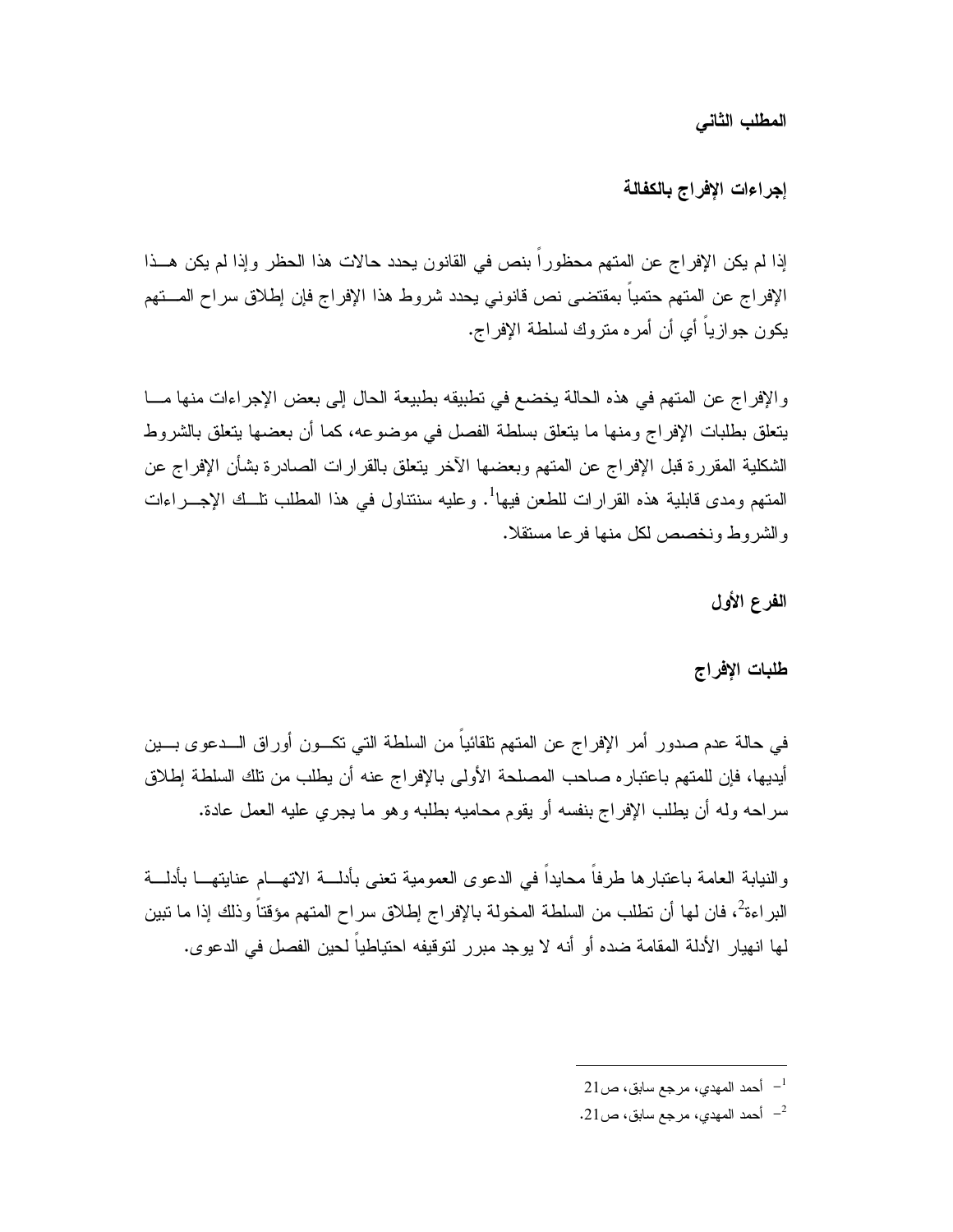الفرع الثاني

الشروط الشكلية لطلب الإفراج

لا يشتر ط في طلب الإفراج عن المتهم شكل معين إذ يكفي فيه مجرد الطلب فيصح أن يتم بخطاب عادي أو مسجل سواء قدم للنيابة أم للمحكمة كما أنه ليس هناك ما يمنع المتهم من أن يقدم تعزيـــز الطلب بملاحظات كتابية موقعا عليه من المتهم أو من مر افقه، كأن يذكر استعداده لتحديد موطن لــــه في حال اختصاص المحكمة تلبية للشرط الوار د في نص المادة (130) اِجر اءات، و أن يكون مدوناً ۖ فيه تاريخ تقديمه<sup>1</sup>.

الفرع الثالث

المرحلة التي يقدم فيها طلب الإفراج بالكفالة

القاعدة العامة أنه ما دام لم يصدر حكم نهائي حائز لقو ة الشيء المحكوم فيه فإن للمستهم دائمـــا أن يطلب الإفر اج عنه مؤقتا<sup>2</sup>، و هذا الطلب يقدم للجهة المطر و ح عليها الدعو ي سو اء أكانت في طــور التحقيق الابتدائي أو التحقيق النهائي ذلك أن تلك الجهة تكون أقدر من غير ها في تـــدبير ظـــروف الدعوى ووجه طلب الإفراج.

ويثور التساؤل حول الجهة التي يقدم لها طلب الإفراج وخاصة إذا كانت مدة التوقيف هــي ثمــان وأربعون ساعة والمقررة للنيابة العامة، فهل يتم تقديم طلب الإفراج للنيابة العامة أم للمحكمة؟ لأن الإجابة على هذا التساؤل تثير جدلا بين النيابة العامة والمحكمة حيث يرى أعضاء النيابة العامـــة أنهم الجهة المختصة بالإفراج عن المتهم خلال مدة التوقيف الممنوحة لهم وهي ثمـــان وأربعـــون ساعة وتستند في ذلك أن النصوص القانونية منحت النيابة العامة صلاحية التوقيف على الإطــــلاق وبالنالي من حقها أن نفر ج عن المتهم خلال هذه المدة وسنأتي لاحقا على تفصيل هذه الصــــلاحية و الجدل جو لها.

<sup>-</sup> أحمد المهدي، مر جع سابق، ص $24$ .  $\,$ 

<sup>-</sup> إبراهيم طنطاوي، مرجع سابق، 206.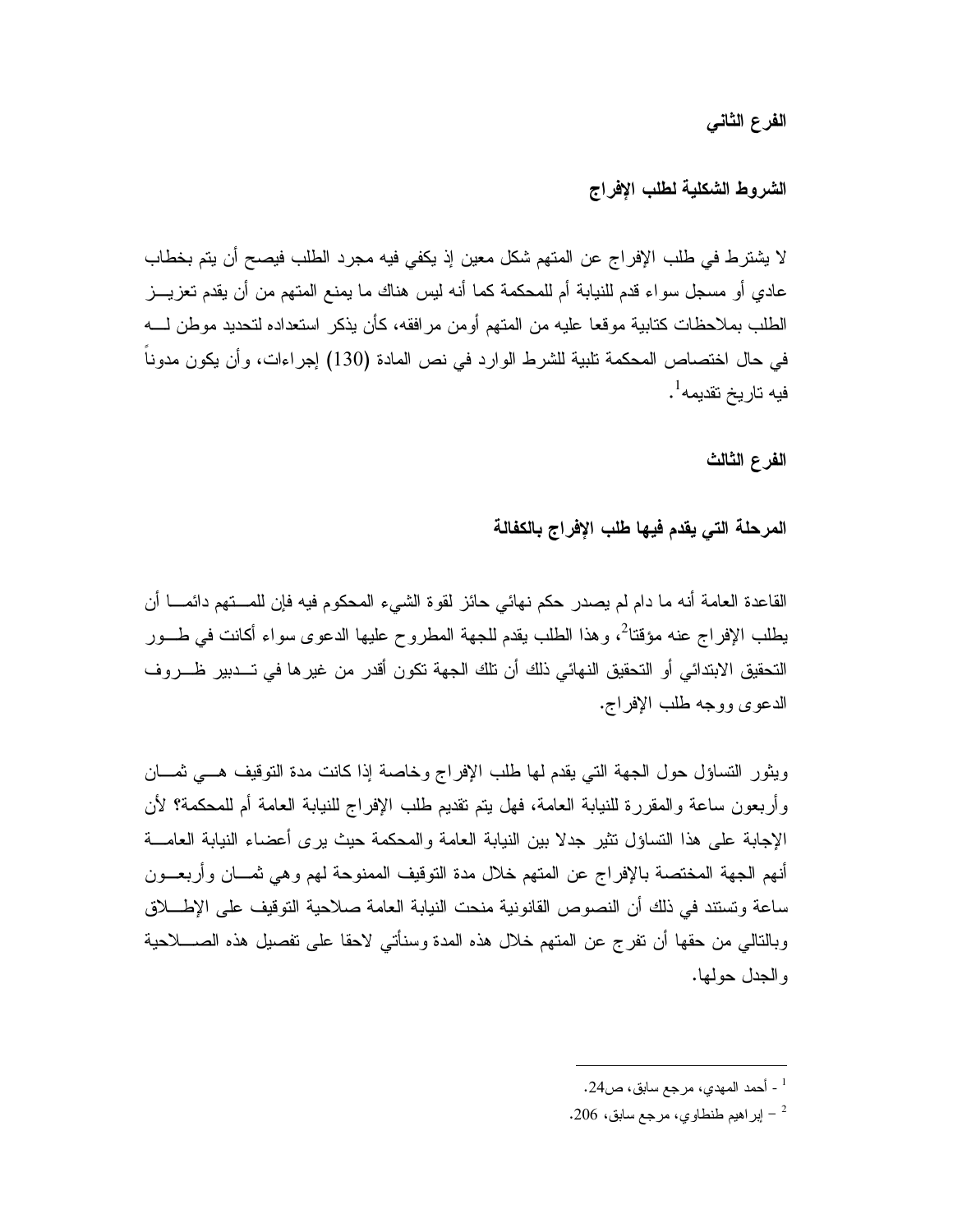المطلب الثالث

سلطة الإفراج

إن من يملك حق الإفراج وفقا لقانون الإجراءات الجزائية الفلسطيني هي المحكمة التي تكون في حوزتها الدعوى، أي الجهة القضائية المختصة بتمديد التوقيف، وهنالك بعض الأحيان التي يكسون فيها للنيابة دور في الإفراج عن المتهم رغم الجدل الواسع حول هذه السلطة والتـــي ســـنبينها فــــي موضعها، أما في القانون المصري فان من يملك حق الإفراج عن المتهم المحبوس احتياطيـــا فهـــم النيابة العامة والقاضي الجزئي وقاضي التحقيق ومحكمة الجنح المنعقــدة فـــي غرفـــة المشـــورة، وبالنسبة للقانون الأردنبي فان الجهة المختصة بالإفراج عن المنهم هي النيابة العامة ما دام المنهم لم بقدم للمحكمة المختصة بمحاكمته<sup>1</sup>.

الفرع الأول

سلطة النيابة العامة في الإفراج

للنيابة العامة أن تفرج عن المتهم المحبوس إحتياطياً في أي وقت بكفالة أو بغير كفالة خلال مـــدة النوفيف التي منحها إباها القانون وهي ثمان وأربعون ساعة في القانون الفلسطيني وأربعة أبام في القانون المصري. وعلى عكس القانون الفلسطيني فقد جاء القانون المصري وأوضــــح بجــــلاء أن للنيابة العامة أن نفر ج عن المتهم في أي وقت مع الضمان على أنه يجوز لها مع ذلك أن نفر ج عن المتهم بلا ضمان حيث قد نرى من ظروف الدعوى وأحوال المتهم أن ليس ثمة حاجة لطلب ضمان عند الإفراج<sup>2</sup>، كذلك هو الحال في القانون الأردني<sup>3</sup> الذي منح النيابة العامة صلاحية الإفراج عــن المتهم خلال مدة التوقيف التي تملكها، بينما نجد ان المشرع الفلسطيني لم يوضح إن كان الإف راج خلال فنزة نوقيف المتهم لمدة ثمان وأربعين ساعة هو من اختصاص النيابة العامــــة أم مــــن قبـــل المحكمة، مما أدى إلى اختلاف الاجتهاد بين النيابة العامة والقضاء حول صــــلاحية الاختصــــاص

تجدر الاشارة أن المشرع الفرنسي وفي القانون الذي تم إصداره بالرقم 2000/516 بتاريخ 2000/6/15 جعل صــــلاحية  $^{-{\,1}}$ الإفراج من اختصاص ما يعرف بقاضي الحريات والنوقيف والذي أشرنا اليه عند معالجة سلطة التوقيف في الفصل الأول من هذه الدراسة، ولمراجعة التفاصيل حول هذا النظام الجديد في القانون الفرنسي أنظر فواز صالح، مرجع سابق، ص 152. - أحمد المهدي، مرجع سابق، ص30.  $^{-2}$ 

<sup>-</sup> المادة 1/121 من قانون أصول المحاكمات الجزائية الأردنبي  $^{-3}$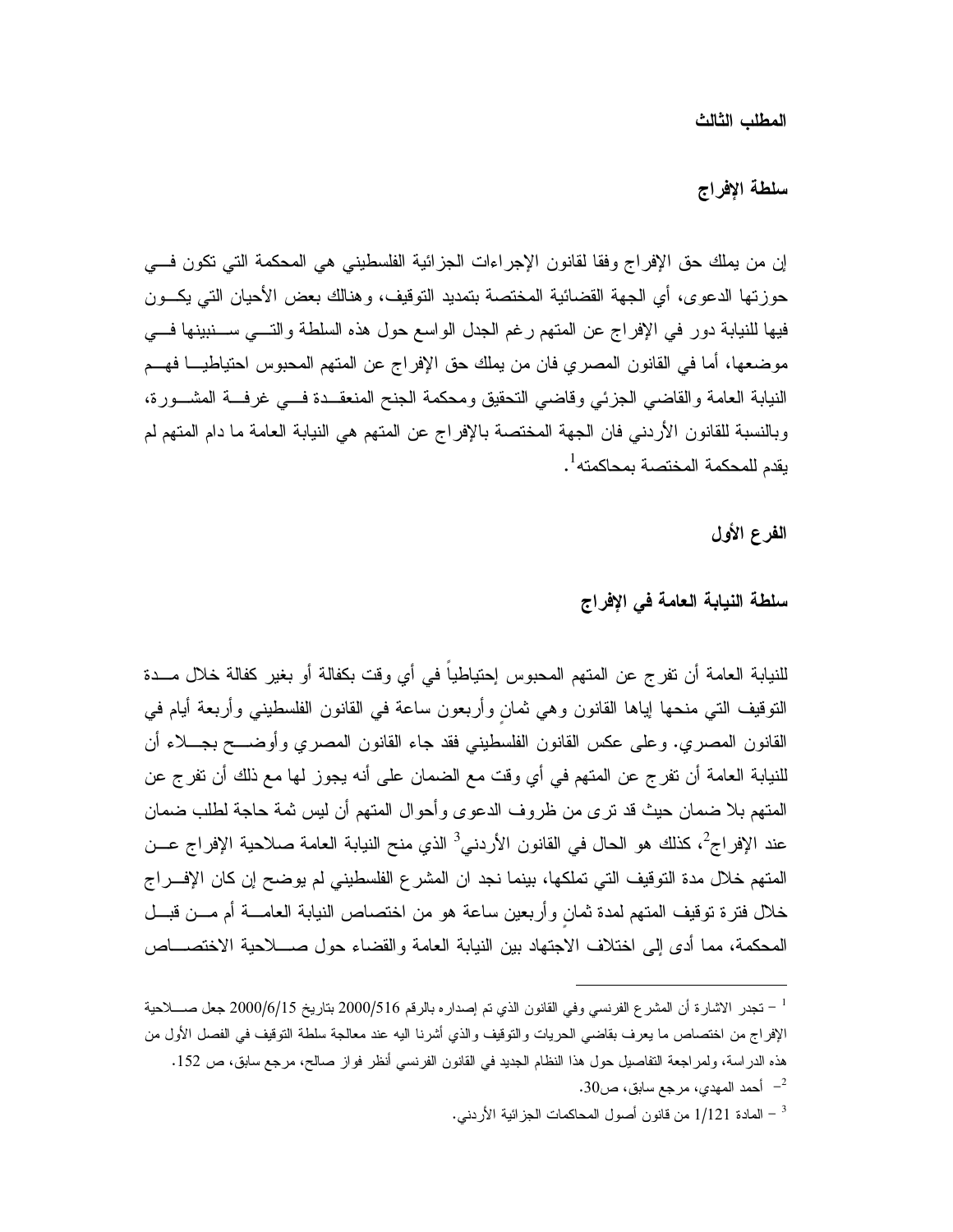بالإفراج خلال هذه المدة، فالنيابة العامة نرى أن المشرع منحها صــــلاحية الإفـــراج أنثــــاء فتـــرة النوفيف التي تمتد إلى ثمان وأربعين ساعة بالاستناد إلى نص المادة (108) من قانون الإجـــراءات الجزائية، حيث إن النيابة العامة هي صاحبة الاختصاص الأصيل بتوقيف المستهم ابتــداء ولـــيس للمحكمة أي دور بتوقيف المتهم أو الإفراج عنه خلال هذه المدة، وحيث إن المشر ع مـــنح النيابــــة العامة هذه الصلاحية فمن غير المتصور أن يحول بينها وبين الإفراج عن المتهم خلال هذه المسدة إذا ما نبين من واقع التحقيقات أن لا وجه لتوقيف أو تمديد توقيف المتهم لأي سبب كان<sup>1</sup>.

أما بالنسبة لموقف القضاء فإن الرؤية حول سلطة الإفراج عن المتهم خلال فنزة الثماني وأربعـــين ساعة هي على العكس من رؤية النيابة العامة حيث يرى أن المحكمة هي جهة الاختصاص الوحيدة بالإفراج عن المتهم خلال هذه المدة طبقا للقانون، إذ أن القانون جعل سلطة الإفراج عن المتهمـــين من اختصاص المحكمة دون غير ها<sup>2</sup>.

ويرى الباحث أن الجهة المختصة بالإفراج عن المتهم أثناء فترة توقيفه لمدة ثمان وأربعين ســاعة هي من اختصاص النيابة العامة لعدة مبررات أهمها أن النيابة العامة هي التي تقدر مدى ملاءمــــة الإفراج عن المتهم من عدمه بالنظر إلى خطورة التهمة، كما أن هناك حالات يستحيل فيها تقــديم طلبات الإفراج للمحكمة كما هو الحال إذا تم توقيف المتهم في أيام العطلة الرســـمية، حيــث مـــن الممكن أن تنتهي مدة التوقيف خلال هذه الفترة، أو إذا صادف وجود اضطرابات أمنية أو إجراءات إحتلالية قد تستمر عدة أيام، فإذا رفعت الدعوى إلى المحكمة فللمتهم الذي صدر أمر القبض عليــــه وحبسه أن يطلب الإفراج عنه من القاضي أو المحكمة التي رفعت إليها الدعوى.

ويجوز للمتهم في أي وقت طبقاً للقاعدة العامة أن يطلب من النيابة العامة الإفراج عنه قبل انتهـــاء المدة الصادر بها الأمر بحبسه أو امتدادها، وفي حال رفضت النيابة طلب الإفراج المقدم إليها فليس لمقدم الطلب حق الطعن في الأمر الصادر منها في هذا الشأن.

كما أنه إذا أصدرت النيابة أمر بتوقيف المتهم غيابياً في حالة فـــراره وعرضـــت القضـــية علـــي المحكمة ثم حدث أن قبض على المتهم أثناء نظر الدعوى فلا تســتطيع النيابـــة العامـــة أن تـــأمر بالإفراج عنه، فما دامت المحكمة قد طَرحت عليها الدعوى فإن الاختصاص بالإفراج عن المستهم يكون من حقها لوحدها ولا تستطيع النيابة العامة إلا أن نقدم المتهم للمحكمة، وإن شاءت طلبت إلى

 $10$ - أسعد مبارك، مرجع سابق،2003، ص $\sim$ 

 $11$ - أسعد مبارك، مرجع سابق، ص $1$  .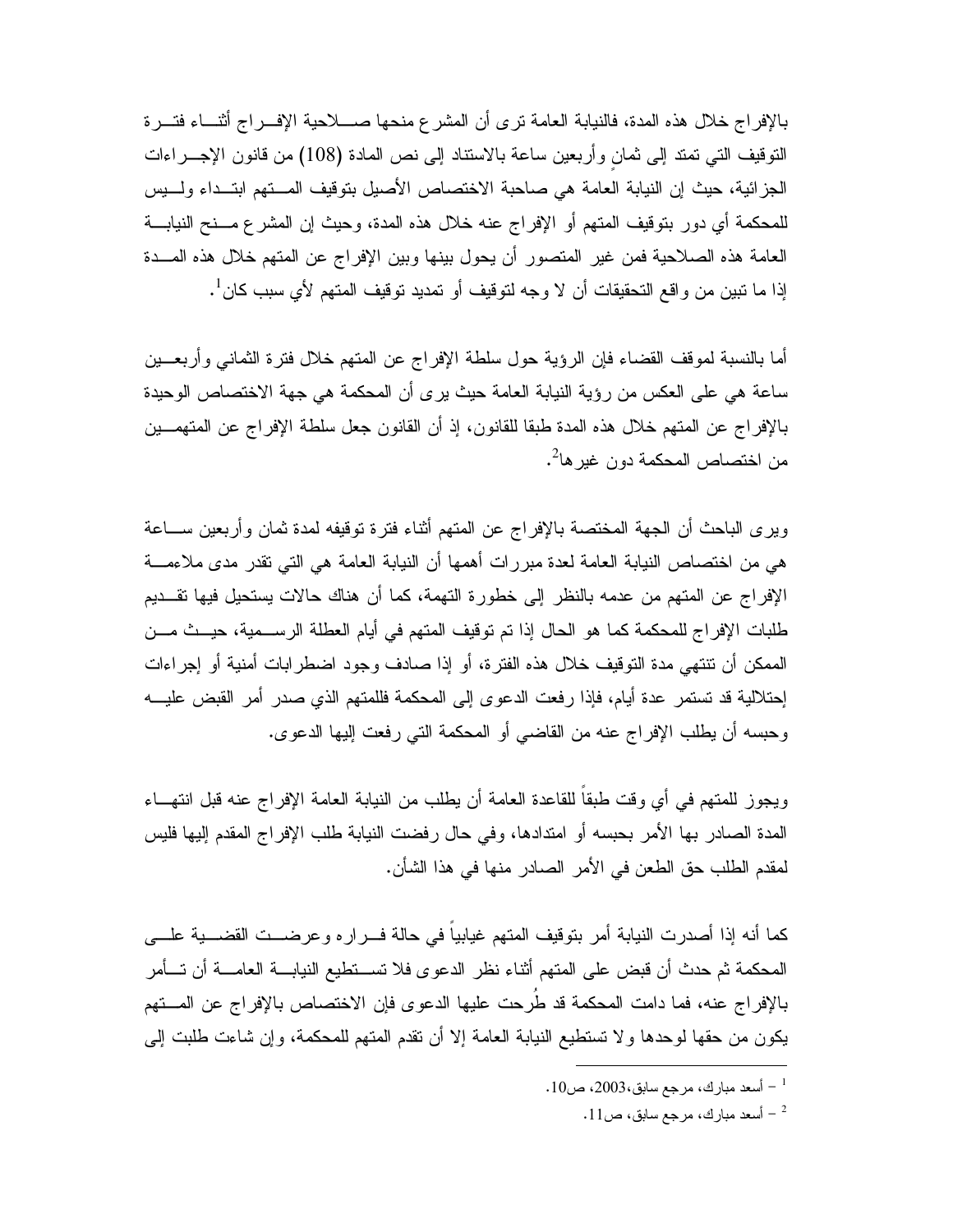إلى المحكمة النظر في دعواه بمقتضى الحق العام أو الإفراج عنه بالكفالة حيث إنها تستطيع التقدم للمحكمة لل؟لإفراج عن المتهم في أي وقت، ولا تستطيع النيابة العامــــة أن توقـــف مفعـــول أمـــر النَّوفيف الصادر في القضية وهي المشرفة على نتفيذه لأنه إذا قبل بهذا كان في ذلك نعدٍ منها على سلطان المحكمة في الإفراج عن المتهم أو استمرار توقيفه.

الفرع الثاني

سلطة المحكمة بالإفراج

تملك المحكمة وفق القانون الفلسطيني حق أصبل بنظر طلبات الإفراج عن المتهم بمجرد قيام النيابة بعرض المتهم عليها لتمديد توقيفه، اي بعد انقضاء مهلة الأربع وعشرين ساعة التي تملكها النيابـــة العامة<sup>1</sup>، حيث نتص المادة (131) من قانون الإجراءات الجزائية على أنه " إذا لم يكن المتهم قــد أحيل إلى المحاكمة يقدم طلب الإفر اج عنه بالكفالة إلى القاضي الذي يحق له أن يصدر أمر اً بتوقيفه "2، فهذه المادة حسمت الجهة المختصة بنظر طلبات الإفراج قبل المحاكمة وجعلتها من اختصاص المحكمة دون النيابة العامة، الا ان النص يثير بعض الغموض حول المحكمة المختصة في النظــر بطلبات الإفراج بالكفالة، حيث لم يوضح النص المحكمة المختصة بشكل واضح، مما يــؤدي إلـــي القول أن المحكمة المختصة بنظر طلبات الإفراج هي محكمة الصلح، على أساس انها محكمة اول درجة بغض النظر عن الجريمة المرتكبة ان كانت جنحة ام جناية، وليس من الواضح الغاية التـــي توخاها المشرع من نرك لفظ القاضبي على عمومه، فهل استند المشرع على مدد التوقيف باعتبـــار ان قاضي الصلح هو المختص بتمديد توقيف المتهم بعد عرضه من النيابة ولمــدة تصـــل خمســة وأربعين بوما؟ إذا كان هذا ما رمي إليه المشرع فيكون بذلك قد جانب الصواب، حيث إن قاضـــي محكمة الصلح وإن كان هو المختص بالنظر في تمديد توقيف المتهم إبتداء ولمدة خمسة وأربعـــين وبالتالي يكون مختصا في نظر طلبات الإفراج بالكفالة خلال هذه المدة، ولكن التساؤل يثـور فــي حالة تقديم طلب الإفراج بعد انقضاء هذه المدة، أي بعد أن تكون محكمة البداية هي المختصة بتمديد النوفيف، فهل يقدم طلب الإفراج إلى فاضي محكمة الصلح أم البداية؟.

راجع المادة 119 إجراءات جزائية فلسطيني.  $^{-\,1}$ 

هذه المادة تناقض المواد 121، 122 من قانون أصول المحاكمات الجزائية والتي أوجبت نقديم طلبات الإفراج لدى  $^{\rm -2}$ المدعى العام ما لم نتم إحالة القضية للمحكمة.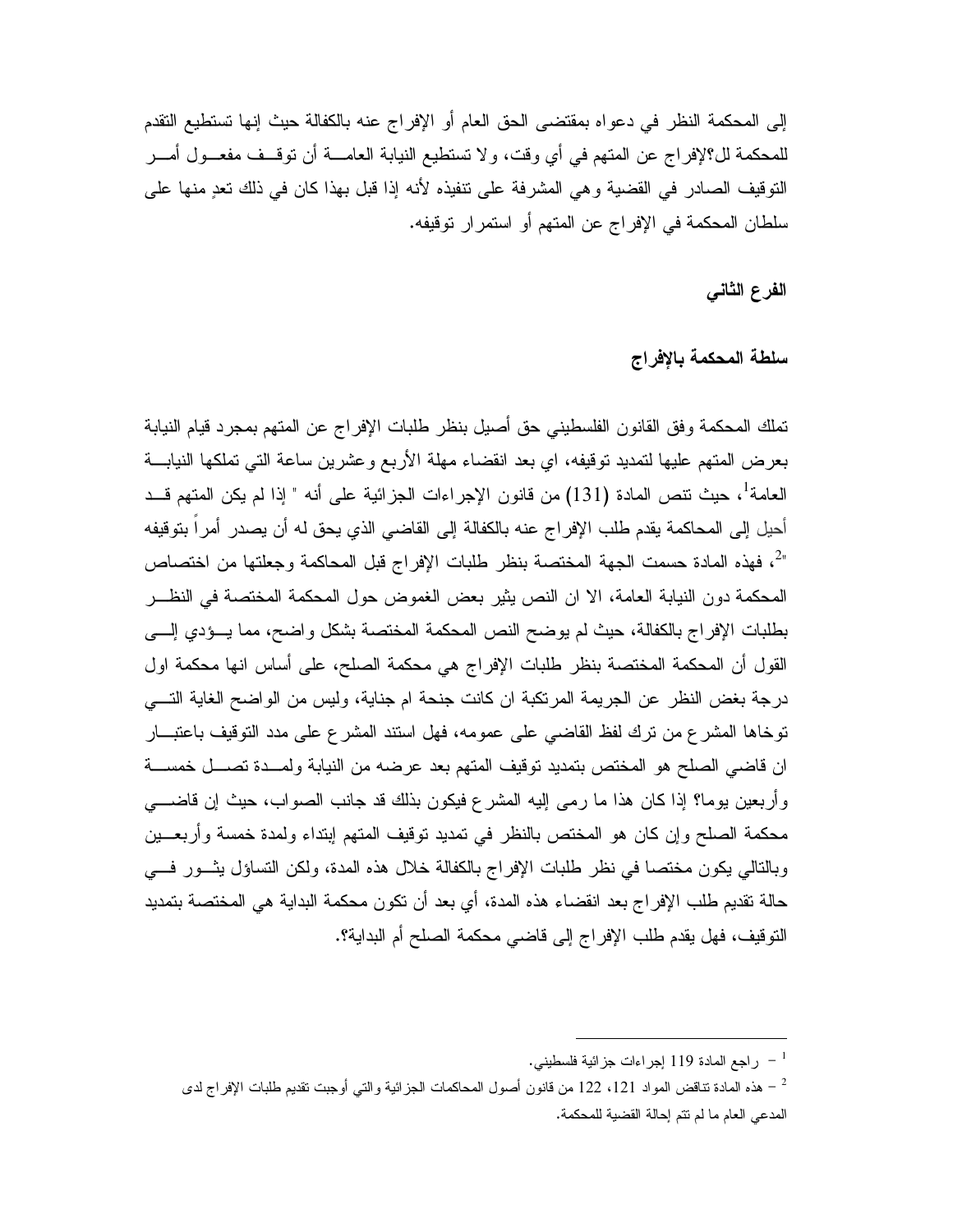يرى الباحث أن حسم الإجابة على هذه النساؤلات يتم من خلال نعديل النص ليكون نقديم طلبـــات الإفراج على أساس نوع الجريمة فإذا كانت الجريمة من اختصاص محكمة الصلح يقدم الطلب إلى قاضي الصلح، وإذا كانت الجريمة تدخل في اختصاص محكمة البداية يقدم الطلــب أمــــام قاضــــي محكمة البداية.

أما فيما يتعلَّق بتقديم طلبات الإفراج بالكفالة بعد إحالة المتهم إلى المحاكمة فإنها تقدم إلى المحكمـــة المختصة بمحاكمته حسبما نصت عليه المادة (132) من قانون الإجراءات الجزائية.

الفرع الثالث

القاض*ى* الجزئ*ى* 

إذا طلبت النيابة العامة من القاضي الجزئي تمديد فترة توقيف المتهم احتياطياً فهو إما أن يـــرفض الإذن بمد التوقيف وعندئذ يتعين على النيابة العامة أن تفرج فوراً عن المتهم أو تأذن بمد التوقيف<sup>1</sup>، وله أن يأمر بالإفراج مؤقتاً عن المتهم بكفالة لأنه إذا كان له أن يأمر بمد توقيف المتهم احتياطيـــاً كان له من باب أولى أن يأمر بالإفراج عن المتهم عملاً بقاعدة أن من يملك الأكثر يملــك الأقـــل. ومع ذلك يمكن للقاضي الجزئي حسب القانون المصري أن يأمر بالإفراج عن المتهم بغيـــر كفالــــة و هي حالة استثنائية وذلك عندما تطلب النيابة العامة منه مد توقيف المتهم احتياطياً، وصـــور تها أن تعرض الأور اق عليه ليأذن بمد توقيف المتهم و لا يمثل هذا الأخير أمامه لسماع أقواله فيتعين على القاضبي هنا إن لم يرفض الإذن بمد التوقيف الاحتياطي أن يأمر بمد الفترة لأي مدة يراها مناســبة حتى يكون هناك سند قانوني لنوقيفه ويؤجل سماع أقوال المتهم لجلسة قريبة يحددها وإلا كان أمره هذا باطلا لإخلاله بحق جوهري يتعلق بالدفاع، إذا مثل المتهم أمامه في الجلســـة المحـــددة فهـــو موقوف فعلاً بناء على أمر المد وللقاضي بعد سماع أقواله أن يأمر بالإفراج عنه بغير كفالــــة ولا يقال بان النيابة قد نعلق حقها بالمدة الني قررها القاضي لأنها معلقة على شرط وهو سماع أقـــوال المنهم وإلا لم نكن هناك فائدة من سماعها فضلا عن الإضرار بـحقوق المتهم ويستطيع القاضـي أن يتخذ طريقا آخر بان يأذن بمد التوقيف إلى الفترة التي يستطيع المتهم المثول أمامه فيها.

مجدي حافظ، مرجع سابق،124. أحمد المهدي، مرجع سابق، ص31.  $^{-1}$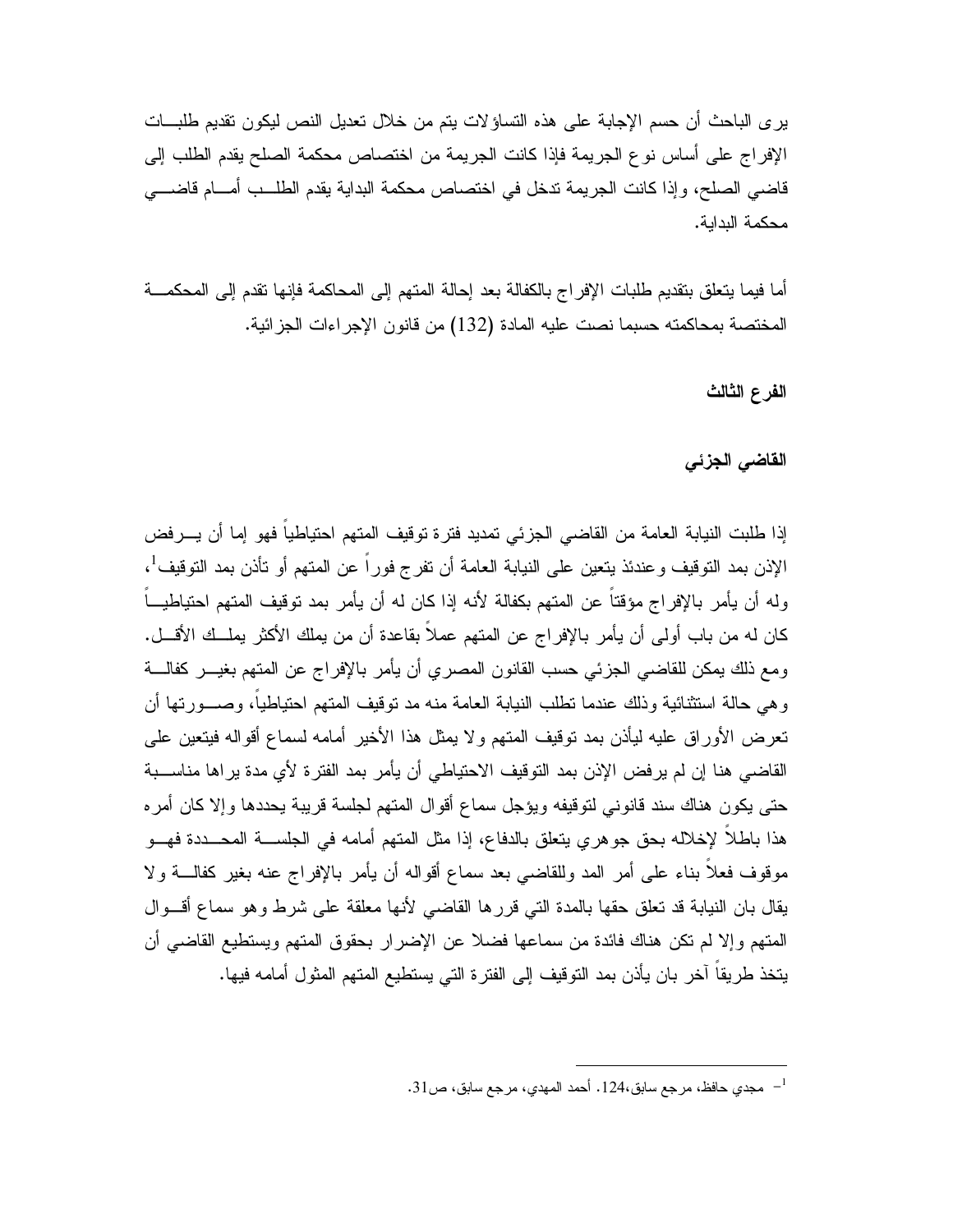الفرع الرابع

قاضي التحقيق

لقاضي التحقيق – بحسب القانون المصري– الحق في إصدار أمر الإفراج عن المستهم المحبــوس احتياطياً في أي وقت أثناء التحقيق الابتدائي إلا إذا كان هو الذي أمر بالتوقيف من تلقاء نفســــه أو بناء على طلب النيابة<sup>1</sup>. وقد أعطى المتهم الحق في أن يطلب من قاضي التحقيق الإفراج عنه فـــي أي وقت أثناء توقيفه لأن المشرع المصري قد أجاز لقاضي النحقيق أن يفرج عن المتهم دون حاجة لطلب الأخير خشية إهماله.  $^2$ 

ويفصل قاضي التحقيق في طلب الإفراج بعد سماع أقوال النيابة العامة والمتهم ولا يهم أن تكــون تلك الطلبات في مصلحة المتهم أوفي غيرها، وعلى القاضي أن يثبت في قراره أنه قد أصدره بعد سماع أقوال النيابة والمتهم وإلا كان قراره باطلاً<sup>3</sup>.

المطلب الرابع

الطعن في قرارات الإفراج

إن القرار ات الصادر ة بالإفراج بالكفالة شانها شان أي قرار قضائي تحتاج إلى شكليات معينة مـــن تسبيب الأحكام وبيان الجهة المصدرة له وبالتالي فإنها نكون خاضعة لطرق الطعن التسى حـــددها القانون وفي هذا المطلب سنبين طرق الطعن بقرارات الإفراج بالكفالة والجهة التبي حق لها الطعن بهذه القر ار ات.

- محمود نجيب حسني، مرجع سابق، ص609.  $^{-1}$
- أنظر المواد 103، 107، 108 أ.ج. مصري.
	- .33 أحمد المهدي، مرجع سابق، ص $\sim$ 33.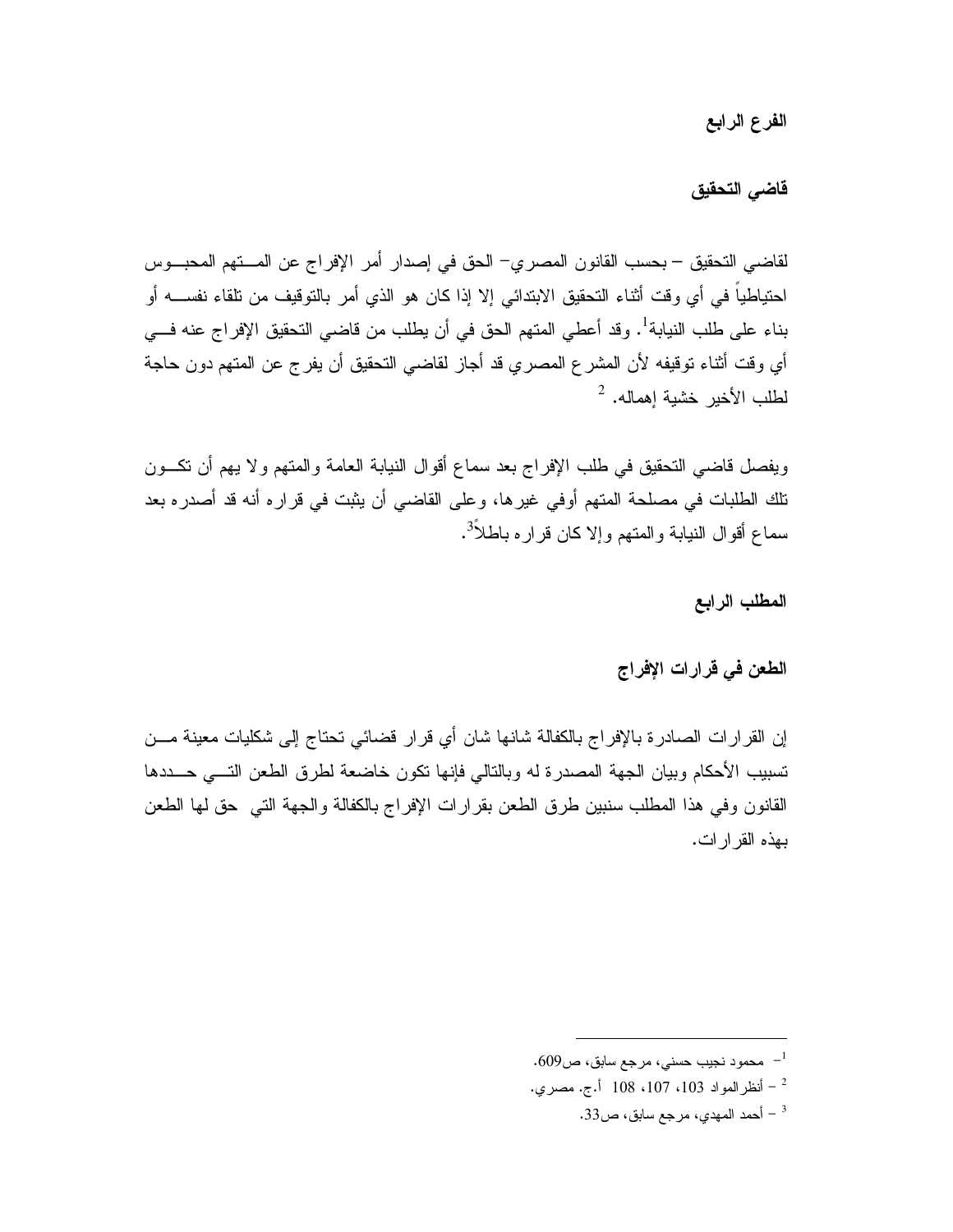الفرع الأول

تسبيب قرارات الإفراج

لم يرد في قانون الإجراءات الجزائية الفلسطيني نص يوجب تسبيب القرارات التي تصدر والتسي تتعلق بالإفراج المؤقت عن المتهم سواء كانست تلسك القسرارات تقسرر الإفسراج عسن المستهم الموقوفاحتياطيا أو ترفض الإفراج عنه، وبالرغم من أن المتهم لا تكون له مصلحة في أن يتضمن الأمر الصادر بالأفر اح عنه أسباباً، فإن النيابة العامة بصفتها ممثلة للمجتمع وبما لها من حق الطعن بالاستئناف في أوامر الإفراج المؤقت التي تصدر من القاضي، وعليه يجب أن يكون قرار الإفراج مسبب حتى تبين ما إذا كان هذا الأمر. قد جاء صائبا أم لا<sup>1</sup>.

أما القرار الصادر برفض الإفراج المؤقت عن المتهم فإن تسبيبه يمثل ضمانة هامة بالنسبة للمـــتهم وذلك حتى يكون على بينة من المبررات التي استندت إليها سلطة الفصل في طلب الإفــراج فـــي رفضها وحتى يمكنه من الطعن فيه إذا كان هذا القرار قد جاء مخالفاً للحقيقة<sup>2</sup>.

الفرع الثانى

إستئناف قرارات الإفراج

لقد منح المشرع الفلسطيني حق استئناف القرار الصادر بالإفراج للنيابة العامة أو المتهم الموقسوف احتياطًا أو المدان وذلك في المادة (135) منه، ويقدم طلب الإفراج إلى المحكمة المختصــــة بنظــــر الاستئناف، وحسب نص المادة (135) فإن القانون أجاز الطعن بالقرار الصادر بالإفراج سواء كان ايجابياً أو برفض الطلب<sup>3</sup> أمام المحكمة الأعلى درجة من المحكمة التي صدر عنها قرار القبول أو الرفض، وقضت محكمة التمييز الأردنية في أحد قراراتها<sup>4</sup> أن من شروط تقــديم طلــب الإفـــراج لمحكمة البداية بصفتها الاستئنافية للنظر في الطعن الذي يقدمه ذو الشأن لفسخ قر ار المدعى العسام ان يتحقق شرطان وهما أولا: صدور قرار عن المدعى العام، ثانيا: أن يقدم طعن فيــــه مـــن ذوى

<sup>.110</sup> مجدي حافظ، مرجع سابق، ص $^{-1}$ 

<sup>-</sup> أحمد المهدي، مرجع سابق، ص $16$ .  $^{-2}$ 

محمد الحلبي وسليم الزعنون، مرجع سابق، ص295.  $^{-3}$ 

<sup>&</sup>lt;sup>4</sup> – تمييز جزاء رقم 84/122 لسنة 1985، ص204.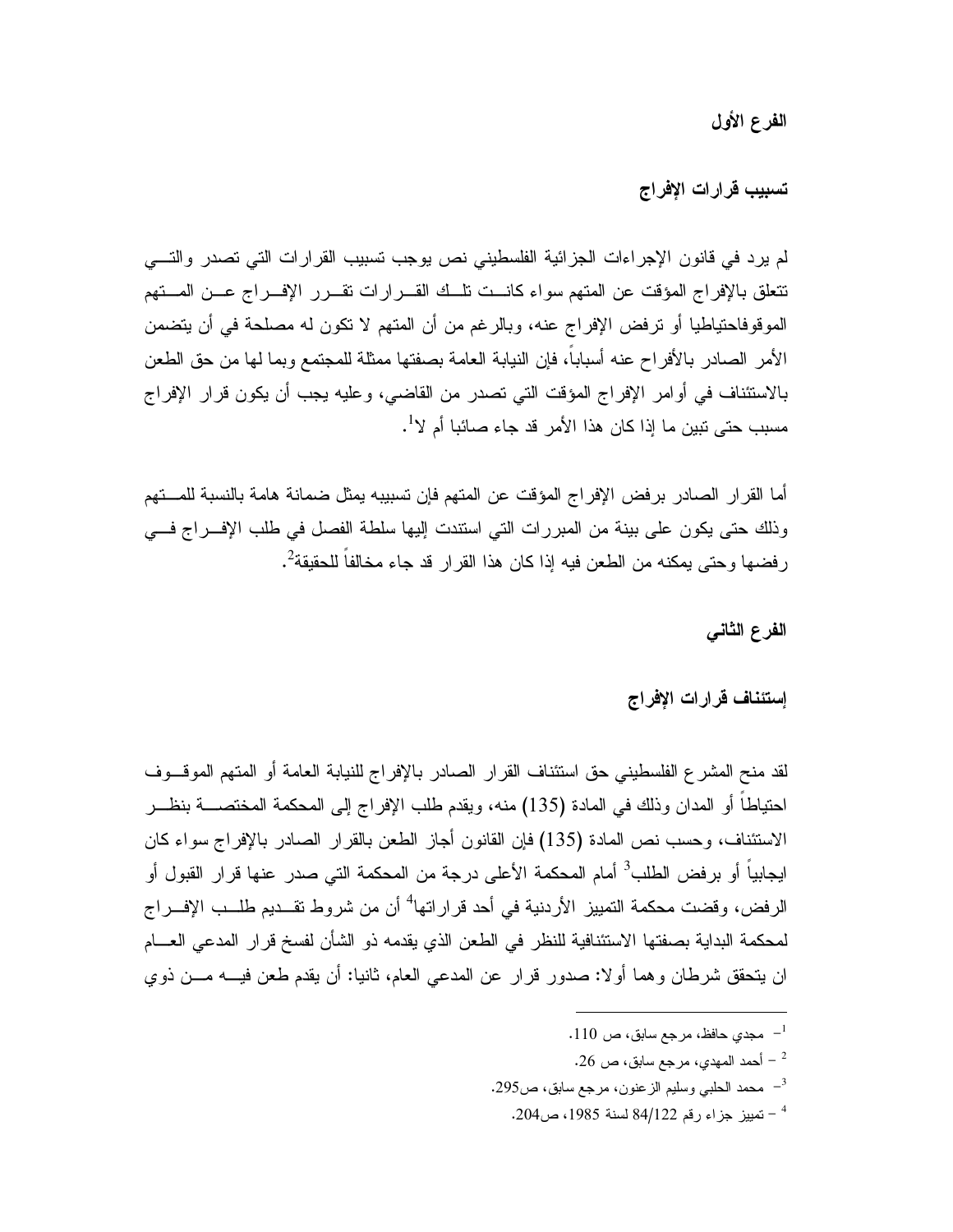الشأن. فإذا لم يتو افر ٍ أحد الشر طين لا تكو ن محكمة البداية بصفتها الاستئنافية مختصة بالنظر ٍ فـــي طلب التخلية، وبالنسبة للقانون الفلسطيني فإن طلب الإفراج عن المتهم يقدم كذلك بعد توقيفه إلـــي المحكمة التي أصدرت الحكم بشرط أن يكون قد طعن في الحكم بالاستئناف وهذا ما جاء في المادة (133) من قانون الإجراءات الجزائية الفلسطيني، ولم يحدد المشرع الفلسطيني ميعادا محددا للطعن بقرار رفض طلب الإفراج، على عكس المشرع الأردني الذي حدد هذه المدة بثلاثة أيـــام، حيــث استقر اجتهاد محكمة التمييز الأردنية على أن مدة الطعن وبالاستناد لنص المادة (124) من قانون أصول المحاكمات الجز ائية هي ثلاثة أيام و أن التمييز المقدم بعد هذه المسدة القانونيسة بوجسب رد الطعن شكلا<sup>1</sup>.

الفرع الثالث

إعادة النظر في طلبات الإفراج

لقد أجاز المشرع الجزائي الفلسطيني الطعن في طلبات الإفراج بإعادة النظر فيها وذلك في حالات ثلاثة هي<sup>2</sup>:

أ. أجاز المشرع للنيابة العامة والمتهم بتقديم طلب لإعادة النظر في طلب الإفراج إلى المحكمة التي أصدرت القرار بشروط معينة وهي اكتشاف وقائع جديدة أو حدوث تغيير في الظروف النَّبي أحاطت بإصدار القرار، فإذا ما ثبت للنيابة العامة اكتشاف وقائع جديـــدة أجـــاز لمهـــا القانون أن نقدم طلب حتى يتم إعادة المتهم للتوقيف، كذلك هو الحـــال فـــي حـــال تغيـــر الظروف المحيطة بالقرار الصادر عن المحكمة كأن يؤدي قرار الإفراج عن المستهم إلـــي الإخلال بالنظام العام.

كما يجوز من جهة أخرى للمتهم أن يقدم طلب إعادة النظر في الأمر الصادر في قـــرار الإفراج في حال اكتشاف وقائع جديدة كأن يثبت أن شخص آخر هو من ارتكــب الفعـــل وليس هو، أوفى حالة تغير الظروف المحيطة بإصدار قرار التوقيــف كـــأن يثبــت قيـــام

<sup>-</sup> تمييز جزاء رقم 911 / 20003 بتاريخ 2003/8/7، منشورات مركز عدالة القانوني  $^{-1}$ 

أسعد مبارك، مرجع سابق، ص16 وما بعدها.  $^{-2}$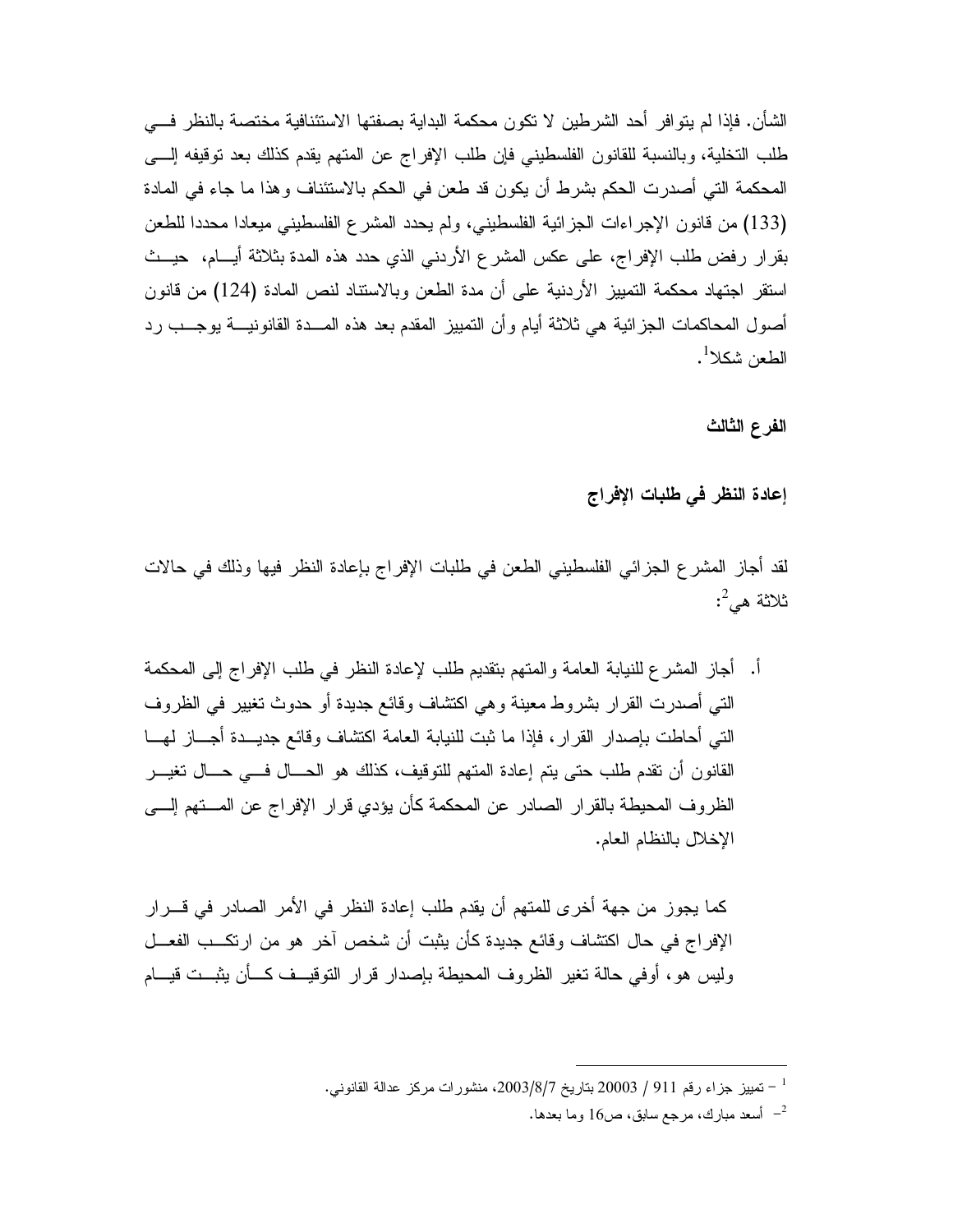المصـالحة بين أطر اف الدعو ي، أو انتهاء التحقيق الابتدائي، فللمحكمة في هذه الحالة اتخاذ قر ار بإعادة النظر ۖ ولها أن تر فضه حيث تملك المحكمة سلطة تقدير ية في هذا الموضوع.

ب. كما أجاز المشرع الفلسطيني أن يتم تقديم طلب إلى رئيس المحكمة العليا لإعادة النظر في أي طلب قدم للمحكمة للنظر في قرار الإفراج، المادة (136) من قانون أصول الإجراءات الـجز ائية، ومن الملاحظ علـى نص المـادة السابقة أن القانون جعل من رئيس المحكمة الـعليا المرجع النهائي في اتخاذ قرار الإفراج وبالتالي أصبح الطعن خاضعاً لرقابة رئيس المحكمة العليا، على الرغم من أن القرار الصادر في الطلب قد يكون صادراً عن قاض منفـــرد أو عن هيئة من القضاة، كما أن القرار الصادر عن رئيس المحكمة العليا يعتبر نهائيا وغيـــر قابل للطعن فيه أمام أي جهة قضائية أخرى وبالتالي يمكن القول أن رئيس المحكمة العليـــا هو آخر درجة مختصة بنظر طلبات الإفراج، ويرى البعض أن تقديم طلبات إعادة النظـــر لدى رئيس المحكمة العليا يعتبر مجافيا للأصول القانونية بالنظر لأهمية الإختصاص الذي بناط بالمحكمة العليا ورئيسها من جهة، ووجود عدد كبير من طلبات الإفراج التي يتم النظر فيها مما يجعل مسألة البت في هذه الطلبات ووضع المباديء القانونية الخاصة بهـــا مـــن المسائل الصعبة<sup>1</sup>.

والباحث بتفق مع وجهة النظر هذه ويرى أنه كان من الأجدر بالمشرع الفلسطيني عدم ذكر مثـــل هذا النص نظر! لما يترتب عليه من تعقيدات وبطء في الأحكام والإجراءات الخاصة بسالنظر فسي طلبات الإفراج، كما يرى الباحث أن على المشرع نرك استئناف طلبات إخـــلاء الســـبيل للطـــرق العادية دون اللجوء إلى أعادة النظر فيها حتى نتحق الغاية التي من أجلها شـــرع نظـــام الإفـــراج بالكفالة.

ت. أجاز القانون الفلسطيني للمحكمة المقدم إليها طلب الإفراج إعادة النظر في قرارها الســـابق الذي صدر عنها، وهذا ما يقتضيه الواقع العملي حيث يسمح للموقوف أن يتقدم بما شاء من طلبات أمام الجهة المختصة بنظر إفراج سواء اكتشفت وقائع جديدة أم لم تكتشف وســـواء تغيرت الظروف المحيطة بقرار الرفض أم لم تتغير، وكل هذا يعـــود تقـــديره للمحكمـــة مصدرة القرار والتي نتمتع بسلطة تقديرية واسعة في هذا المجال ُ'.

ممدوح عليان، الوجيز في شرح قانون الإجراءات الجزائية الفلسطيني، بدون ناشر، نابلس، 2003، ص 63.  $\sim 4$ 

 $18$ ا أسعد مبارك، مرجع سابق، ص $18$  .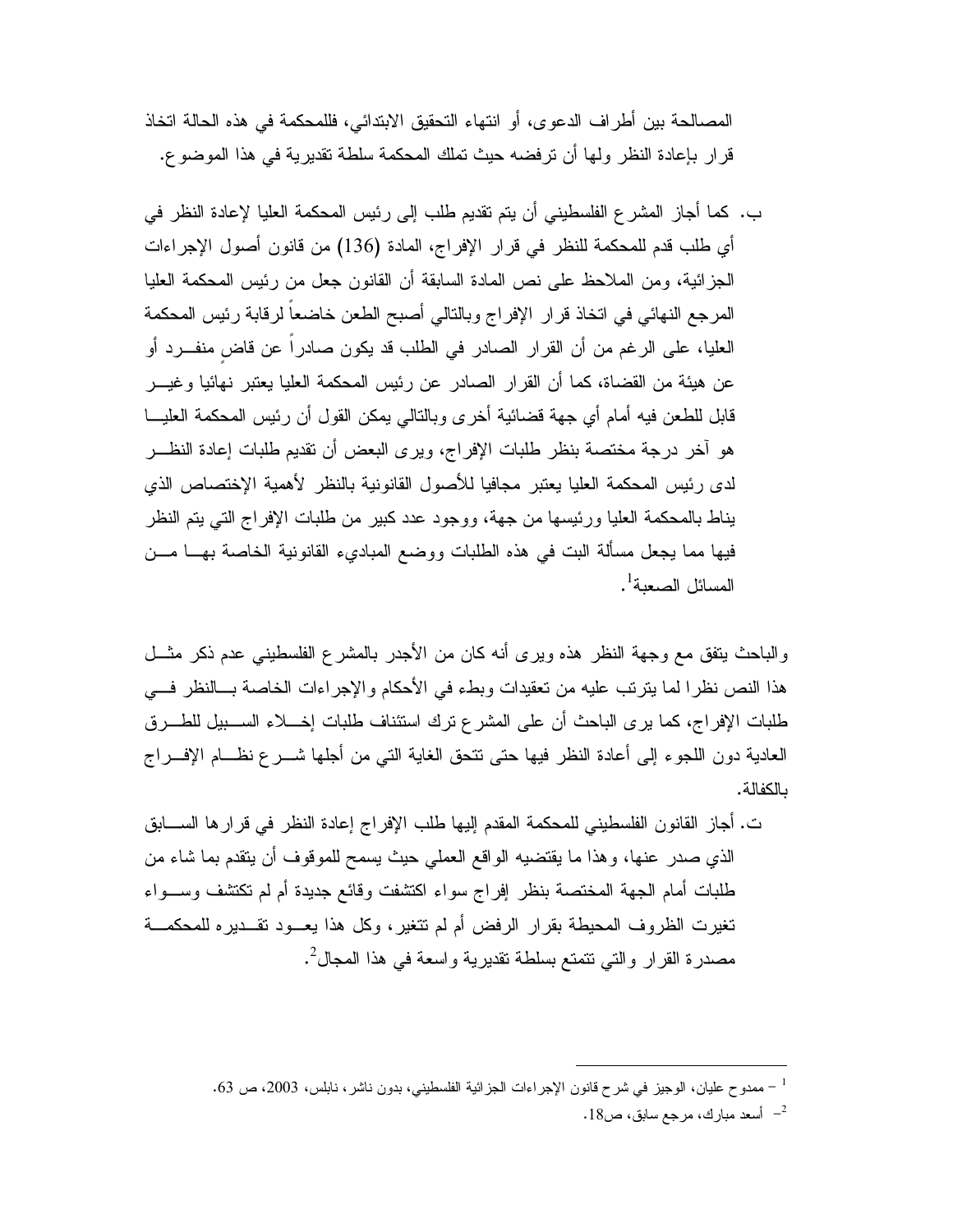المطلب الخامس

إعادة توقيف المتهم

إن صدور الأمر بالإفراج بالكفالة عن المتهم يستدعى بقاءه طليقا حتى صـــدور الحكـــم النهـــائـي بالدعوى الجزائية<sup>1</sup>، إلا أن هناك حالات تستوجب إعادة توقيف المتهم بعد الإفراج عنه بالكفالة وهذه الحالات أوردها قانون الإجراءات الجزائية الفلسطيني وهي:إكنتنىاف وقائع جديـــدة فـــي التحقيـــق بالدعو ي أو حدوث ظروف تستدعى إعادة توقيف المتهم ومخالفة شروط الكفالة.

الفرع الأول

إكتشاف وقائع جديدة في الدعوى

نصت على هذه الحالة المادة(134) من قانون الإجراءات الجزائية الفلسطيني والتي منحت بموجبها للنيابة العامة تقديم طلب للمحكمة مصدرة قرار الإفراج لإعادة النظر في قرارها بســبب اكتشـــاف وقائع جديدة كما لو ظهر شهود إثبات ضد المتهم أو ورود تقرير خبير في غير صالح المـــتهم أو ضبط أدلة الجريمة في منزله<sup>2</sup>، فهذه الحالات تستوجب إعادة توقيف المتهم لما لها من تأثير علـــي مجر بات الدعو ي الجز ائبة.

كما أنه يجوز إعادة توقيف المتهم حسب نص المادة(134) في حال حدوث تغيير في الظروف التي أحاطت بإصدار أمر الإفراج، ويرى بعض الفقه<sup>3</sup> أنه يعتبر من قبيل هذه الظروف محاولة المـــتهم المفرج عنه الهرب أو التصرف في أمواله أو التأثير على شهود الدعوى أو العبث بأدلة الاتهـــام، كما أنه يعتبر من الظروف الجديدة تغيير الوصف القانوني للجريمة كأن تكون الجريمة المدعى بها جنحة فيتغير وصفها إلى جناية لعوامل جديدة.

<sup>.38</sup> أحمد المهدي، مرجع سابق، ص $\sim 38$ .

إبر اهيم طنطاوي، مرجع سابق ص 230، مجدي حافظ، مرجع سابق ص191، مصطفى هرجة، مرجع سابق ص 95.  $^{-2}$ 

محد المهدي، مرجع سابق ص40، إبر اهيم طنطاوي، مرجع سابق ص231، مجدي حافظ، مرجع سابق ص191 .  $^{-3}$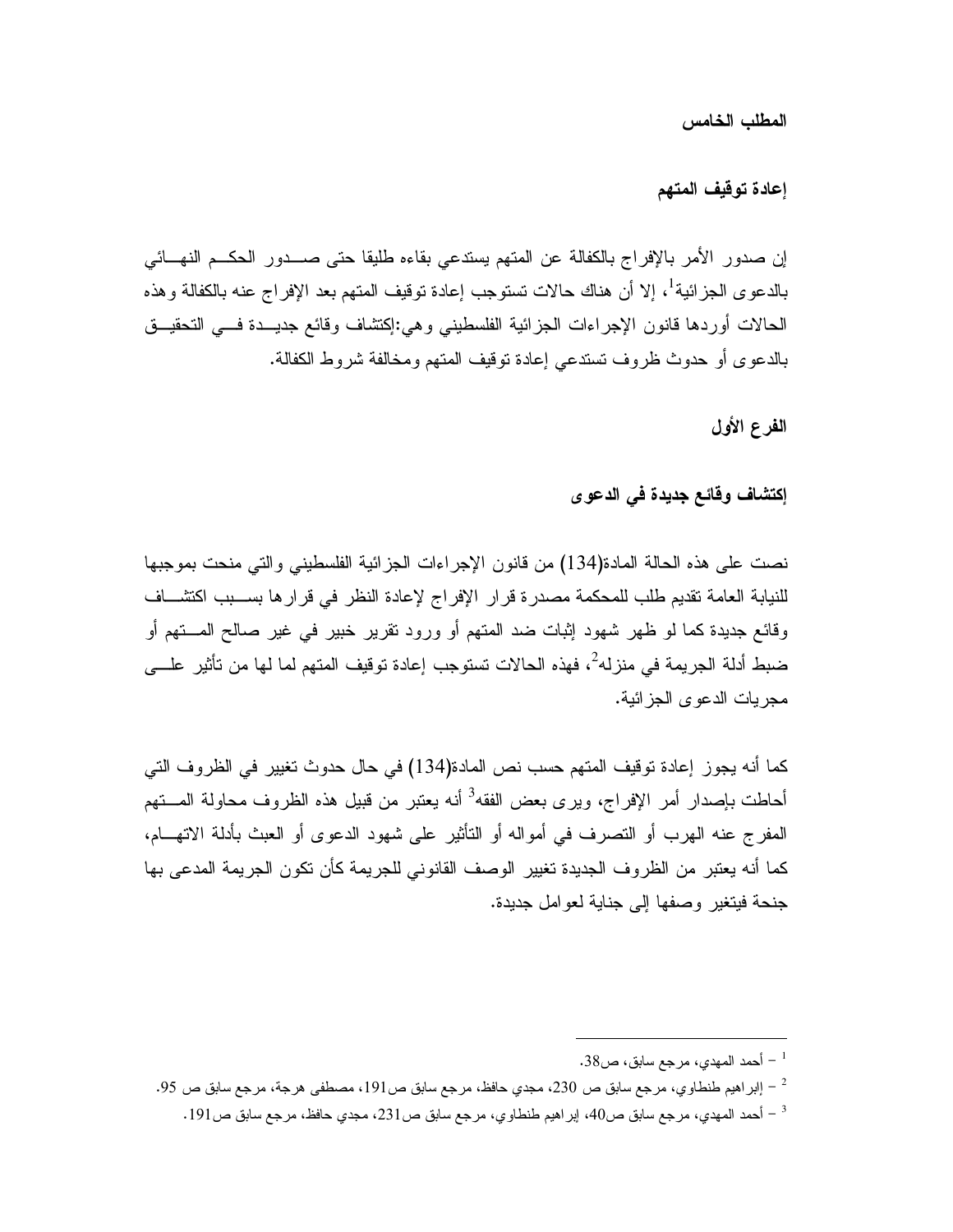ولا يعتبر من قبيل الظروف الجديدة النذرع بالحفاظ على الأمن أو حماية المتهم أو نهدئة الشـــعور العام<sup>1</sup>، وإن كانت محكمة التمييز الأردنية قد قضت في أحد قراراتها بعكس ذلك إذ أنهـــا أجــــازت لمحكمة الاستئناف إعادة توقيف المتهم احتياطيا بعد الإفراج عنه إذا كانت الجريمة المرتكبـــة مـــن الجرائم التي نشكل خطرا على الأمن العام أو إذا لم يكن فيها مصالحة<sup>2</sup>، وهذا حكم منتقد من وجهة نظر الباحث، حيث إن النذر ع بالحفاظ على الأمن العام يؤدي في كثير من الأحيان إلـــى إهـــدار حرية المتهم الموقوف.

كما لا يعتبر من الظروف الجديدة إتهام المتهم المفرج عنه بجريمة جديدة تســـتوجب توقيفـــه مـــن جدبد<sup>3</sup>. وحيث إن إعادة نوفيف المتهم نتم بصدور أمر جديد فإنه لا بد لصدور هذا الأمر من سماع أقـــوال النيابة العامة والمنهم، كما أنه ليس هناك ما يمنع من إعادة الإفراج عن المنهم ونوقيفه مرات عديدة حتى صدور الحكم النهائي في الدعوى الجزائية.

الفرع الثانى

#### مخالفة شروط الكفالة

نصت المادة( 147 /1 /أ )من قانون الإجراءات الجزائية الفلسطيني على أنه " 1– إذا ثبت مخالفة الشروط المدرجة في سند الكفالة أو التعهد جاز للمحكمة المختصة:أ. أن تصدر مذكرة إحضار بحق الشخص الذي أفرج عنه أو نقرر إعادة توقيفه"<sup>4</sup>.

فهذه المادة نجيز للمحكمة المختصة بالإفراج عن المتهم وبناء على طلب النيابة العامــــة أن نعيـــد توقيف المتهم احتياطيا في حالة مخالفته لأحدى الشروط الواردة في أمر الإفراج، كأن يخل بشـــرط الإقامة في المكان المشمول باختصاص المحكمة والذي أوردته المادة (130 إجراءات)، أو نقــديم طلب من الكفيل للمحكمة المختصة بإبطال سند الكفالة أو التعهد (مادة 142 إجراءات) إذا لم يتقـــدم المتهم بكفيل آخرٍ أو كفالة نقدية تقرر ها المحكمة، المادة (143 لِجرِ اءات جز ائية).

<sup>.</sup> مجدي حافظ، مرجع سابق ص192 .

<sup>-</sup> تمييز جزاء رقم 1997/754 بتاريخ 1998/2/24 المنشور على الصفحة 1033 من مجلة نقابة المحامين لسنة 1998.  $^{-2}$ 

<sup>.231</sup> ير اهيم طنطاوي،مرجع سابق، ص $1$ .

<sup>&</sup>lt;sup>4</sup> – نقابل المادة 150 من قانون الإجراءات الجنائية المصري، والمادة 127 من قانون أصول المحاكمات الجزائية الأردني.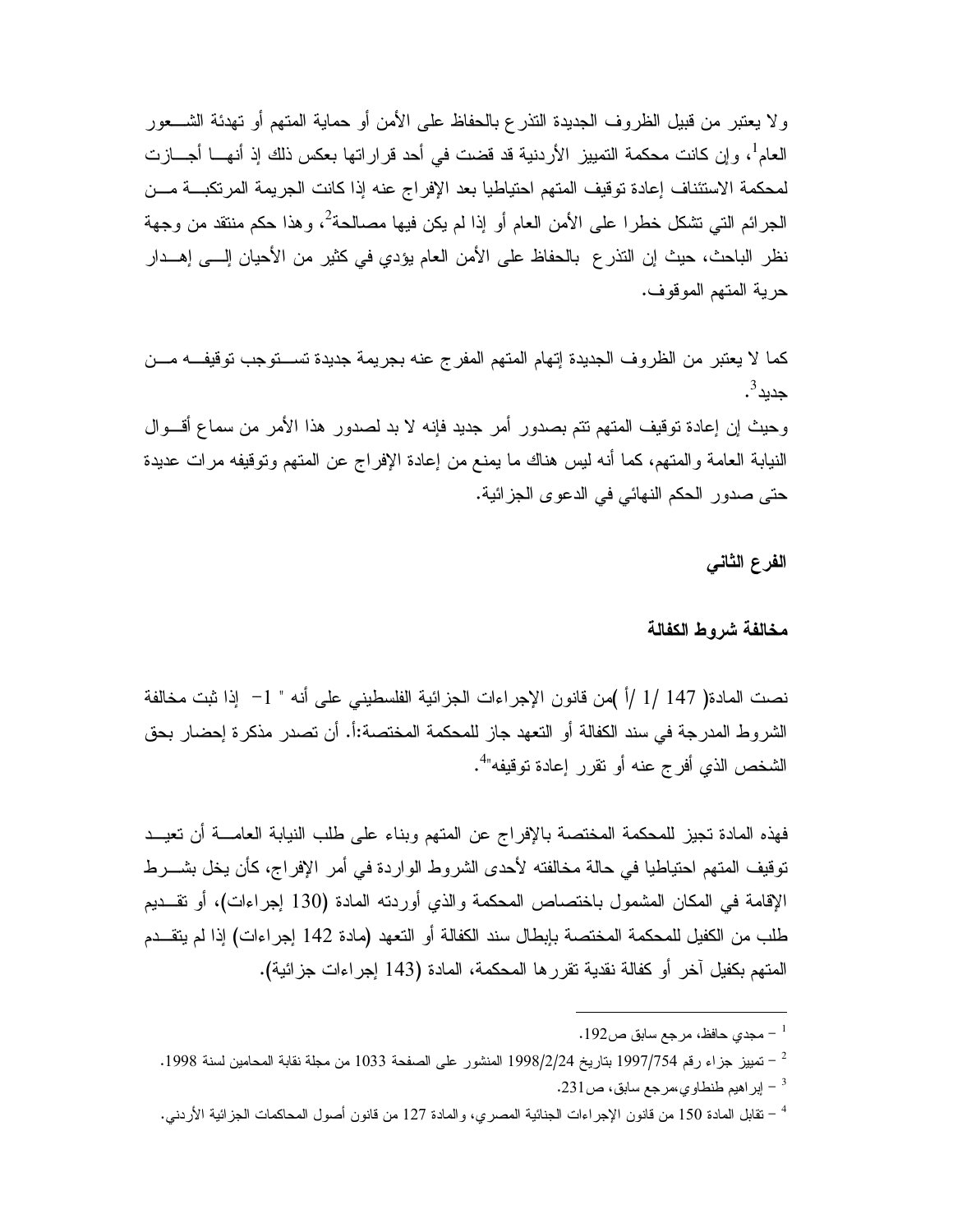كما أنه يجوز إعادة توقيف المتهم في حالة إخلال المتهم بتقديم نفسه إلى مركز الشرطة في الأوقات المحددة بأمر الإفراج أو العودة إلى المكان الذي ارتكبت به الجريمة (م140 إجراءات جزائية).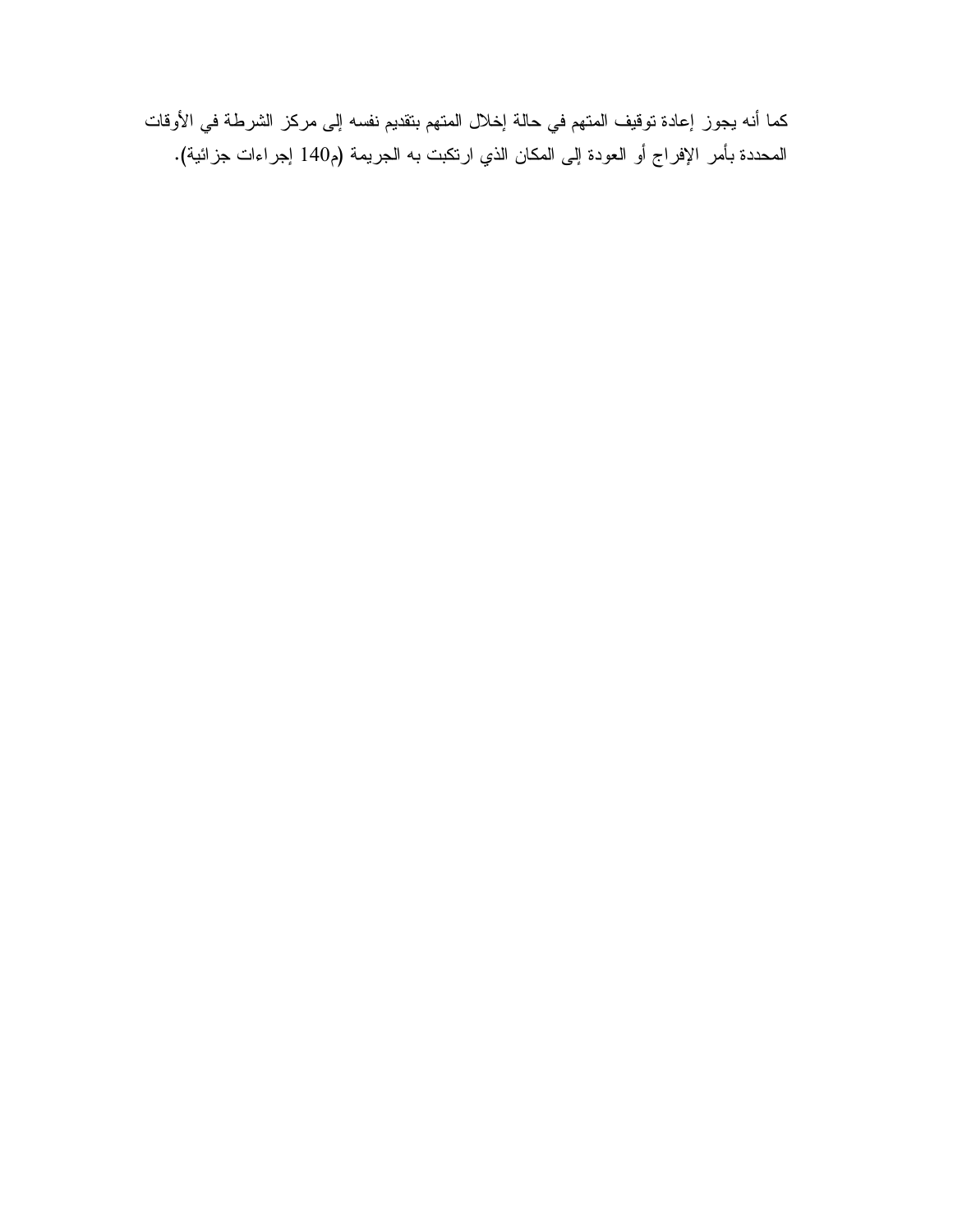المبحث الثاني

جزاء مخالفة الضوابط القانونية للتوقيف

لا ز الت القاعدة العامة في القو انين المقار نة و أغلب التشر بعات العالمية تتص على تحديد و تضـــبيق مسؤولية القضاة وأعضاء النيابة العامة عن أعمالهم ولو كان هناك خطأ في النقدير من قبلهم<sup>1</sup>، إلا أن هناك بعض الأخطاء الجسيمة التي تستوجب المساءلة وإن كانت هــذه المســـاءلمة فـــى حـــدود استثنائية<sup>2</sup>، ولذلك أقر المشرع الجنائي العديد من الضمانات لتطبيق الضوابط القانونيــــة للتوقيـــف الاحتياطي، وتأكيدا من المشرع على تقيد السلطات المختصة بالتحقيق مع المستهم وتوقيفـــه أثنــــاء مرحلة التحقيق الإبتدائي والمحاكمة فقد أقر العديد من الجزاءات إذا ما تم مخالفة هــذه الضـــوابط للحيلولة دون تمادى السلطات المختصة بتوقيف المتهم من الاستمرار بتوقيفه دون وجه حق كما ان التشريعات أقرت للأفراد الذين يتعرضون للنوقيف الاحتياطي دون أساس قانوني حــق المطالبـــة بالنعويض عن الأضرار المادية والمعنوية التي نلحق بهم جراء هذا التوقيف<sup>3</sup>.

والجدير بالذكر أن هذه الجزاءات جاءت متفرقة في العديد من القوانين حيث نجد الجزاء العقابي في قانون العقوبات، أما الجزاء الإجرائي فإننا نجده في قانون الإجراءات الجزائية، والجزاء التـــأديبـي يقع ضمن قواعد القانون الإداري، في حين نجد أن الجزاء المدنى في القانون الأساســـي وقـــانون أصول المحاكمات المدنبة والتجار بة.

وسنوضح في هذا المبحث الجزاء المنزنب على مخالفة الضوابط والضمانات التي قررها المشــرع في حالة التوقيف الاحتياطي من خلال نقسيمه إلى ثلاثة مطالب حيث نبين في المطلب الأول الجزاء الجنائي وفي المطلب الثاني الجزاء التأديبي وفي المطلب الثالث الجزاء المدني.

<sup>243 -</sup> إسماعيل سلامة، الحبس الاحتياطي، مرجع سابق، ص $\sim$  243  $^{-1}$ 

محمود محمود مصطفى، التوقيف المؤقت، مرجع سابق، ص 389. أنظر قرار محكمة النقض المصرية 1962/3/29 /  $\,$ سنة 13، ص360، والوارد في كتاب معوض عبد التواب، مرجع سابق، ص 350.

<sup>9 -</sup> إسماعيل سلامة، مرجع سابق، ص $242$ .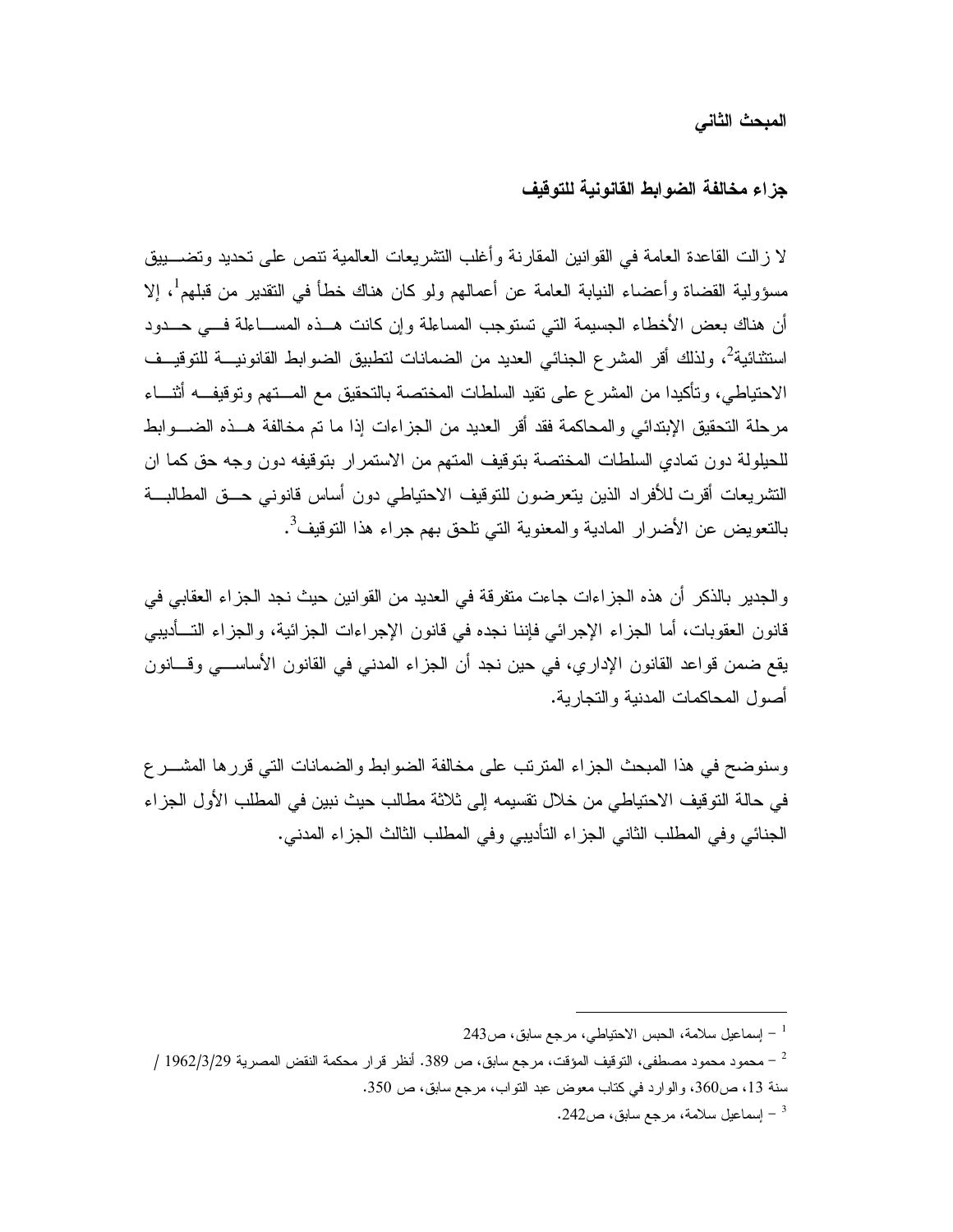المطلب الأول

الجزاء الجنائ*ي* 

حدد المشرع جزاء عقابيا على مخالفة ضوابط التوقيف، ويتمثل هذا الجزاء بشقين الأول:هو الجزاء العقابي أي إيقاع عقوبة سالبة للحرية نتمثل بحبس الموظف الذي نعسف بنوقيف المنهم احتياطيسا، وموضع النص على هذا الجزاء نجده في قانون العقوبات، أما الشق الثاني: فيتمثــل فـــي الجـــزاء الإجرائي والذي يعني بطلان كافة الإجراءات الناجمة عن مخالفة ضوابط التوقيف، وموضع النص على هذا الجزاء هو نصوص قانون الإجراءات الجزائية.

وسننتـاول فـي هذا المطلب الـجزاء الـجنائـي بشقيه الـعقابـي والإجرائـي وذلك فـي الفرعين النـاليين.

الفرع الأول

الجزاء العقابى

كفل القانون الأساسي الفلسطيني كغير ء من سائر الدساتير المقار نسة حقسوق الأفسر اد وحر يساتهم الشخصية تناغما مع ما جاء في الاتفاقيات والمواثيق والعهود الدولية والقــانون الطبيعـــي، فمنــــع النعدي على هذه الحقوق والحريات، كما منع حبس الأفراد أو نقييد حركتهم بدون أمر قضائي، كما أوجب أن يكون النوقيف الاحتياطي محدد المدة وأن يكون النوقيف صادرا عن الجهة المختصة به، وأن يتم النوقيف في المراكز المخصصة له والمحددة بالقانون، وأن يتم إعلام الموقـــوف بأســـباب القبض عليه والتهمة المسندة إليه، بالإضافة إلى تمكينه من الاتصال بمحاميه وتقديمه للمحاكمة دون تأخير <sup>1</sup>. وهذه الضمانات التبي قررها القانون الأساسي هي واجبة الإتباع ويترتب علـــي مخالفتهـــا تجريم الفعل الناشئ عنها، وقد كفل قانون العقوبات الأردنبي رقم 16 لسنة 1960 والساري المفعول في الضفة الفلسطينية على العديد من الجزاءات العقابية في حال النعدي على الحقــوق والحريـــات الشخصية التي كفلها القانون الأساسي، فنجد أن المادة (178) من قانون العقوبات قد نصت علي أنه

أنظر في ذلك المواد 10 – 12 من القانون الأساسي المعدل لسنة 2003.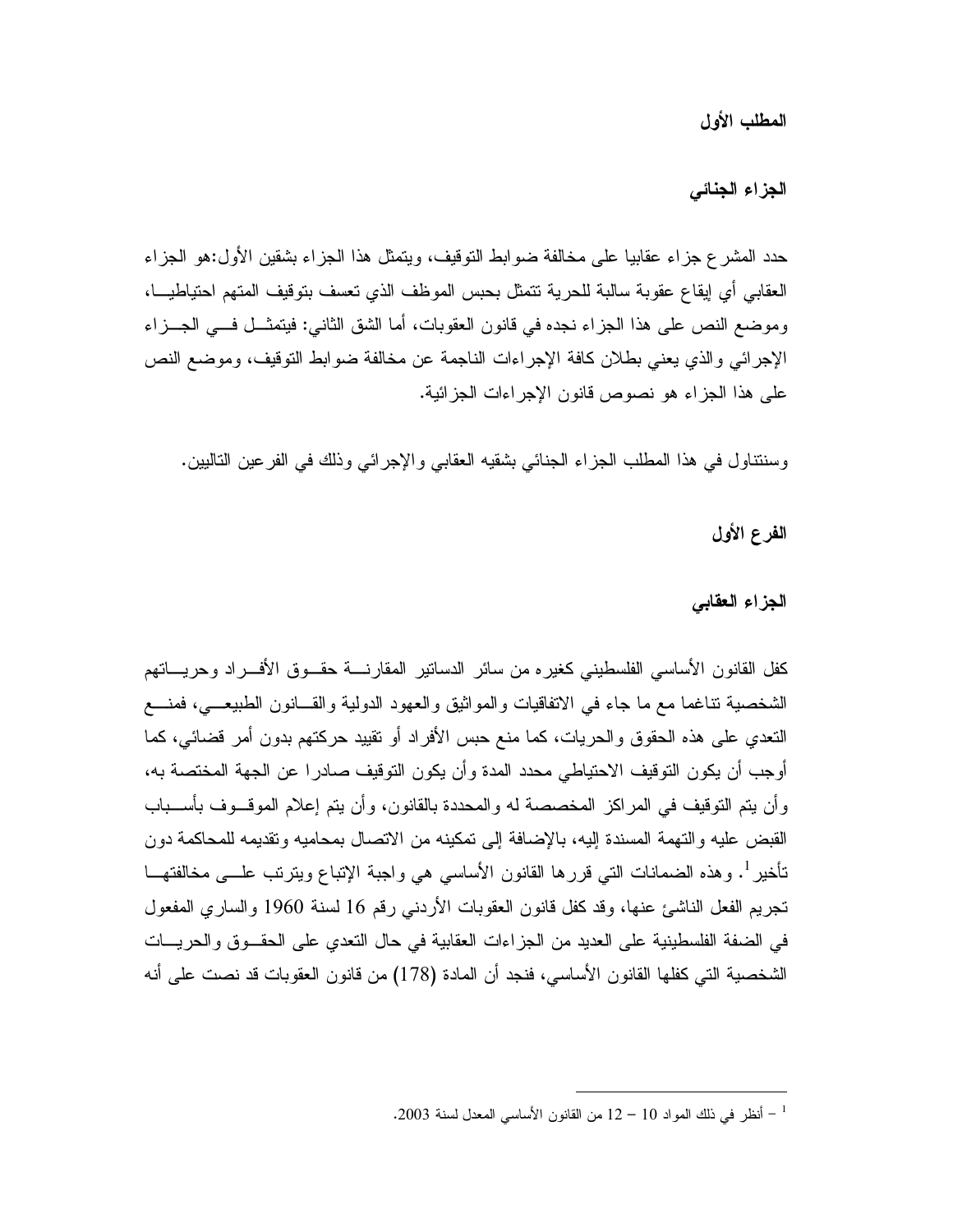" كل موظف أو قف أو حبس شخصـا في غير الحالات التي ينص عليها القانون يعاقب بالحبس مـــن ثلاثة أشهر إلى سنة "<sup>1</sup>.

أما المادة( 179) من نفس القانون فنصت على أنه " إذا قبل – مديرو وحراس السجن أو المعاهــد التأديبية أو الإصلاحيات وكل من اضطلع بصلاحياتهم من الموظفين – شخصا دون مذكرة قضائية أو قرار قضائي أو استبقوه إلى ابعد من الأجل المحدد يعاقبون بالحبس مدة من شهر إلى سنة "2.

كما جاء في المادة (180) " أن الموظفين السابق ذكر هم وضباط الشرطة والدرك وأفرادهمـــا وأي من الموظفين الذين يرفضون أو يؤخرون إحضار شخص موقوف أو ســــجين أمــــام المحكمــــة أو القاضـي ذي الصـلاحية الذي يطلب إليهم ذلك، يعاقبون بالـحبس مدة لا نزيد علـــي ســـنة أشــــهر أو بغرامة لا نزيد على خمسين دينارا".

ونَبدو أهمية حماية المشرع الفلسطيني للحرية الشخصية من جراء النوقيف غير المبرر ما قرره في المُدة ( 128) إجراءات جزائية والتي جاء فيها " لكل من علم بوجود موقوف أو نزيل بصفة غير قانونية، أو في غير المكان المخصص لذلك، أن يخطر النائب العام أو أحد مساعديه بـــذلك، الـــذي يأمر بإجراء التحقيق والإفراج عن الموقوف أو المحبوس بصفة غير قانونية ويحرر محضرا بذلك لاتخاذ الإجر اءات القانو نية اللاز مة" <sup>3</sup>

من خلال النصوص المنقدمة أعلاه نجد أن المشرع قد حدد العقوبات الخاصة بالنعدي على الحرية الشخصية من قبل موظفى الضابطة القضائية سواء كان هذا التعدي ناجم عن عمل مقصود أم عن إهمال، وذلك لما ينتج عن هذا العمل من إلحاق ضرر كبير بالشخص الموقـوف، وتشــمل هــذه الأعمال القيام بنوفيف المتهم دون أمر فضائي وتعمد نوفيف المتهم إلى فنرة أطـــول مـــن الفتـــرة المحددة في أمر النوفيف، وحيث إن المشر ع منح سلطات الضبط القضائي الحـــق بـــالتحفظ علــــي المتهم فترة تمتد إلى أربع وعشرين ساعة فإن تجاوز هذه المدة بشكل جريمة حسب نـــص المــــادة

- تقابل المادة 280 من قانون العقوبات المصبر ي $\sim$ 

<sup>-</sup> نقابل المواد 280 عقوبات مصري، 357 عقوبات سوري  $^{-1}$ 

تقابل المادة 108 أصول جزائية أردنبي والتبي جاء فيها "1– على كل من علم بوجود شخص موقوف أو مسجون بصـــفة – غير قانونية أو في محل غير مخصص للتوقيف أو الحبس، عليه أن يخبر بذلك أحد أفراد هيئة النيابة العامة الذي عليه بمجرد علمه أن ينتقل فورا إلى المحل الموجود به الموقوف ۖ أو المسجون ۖ وأن يقوم بإجراء التحقيق وأن يأمر بالإفراج عن الموقوف أو المسجون بصفة غير قانونية، وعليه أن يحرر محضرا بذلك. 2- وإذا أهملوا العمل عدوا شـــركاء فـــي جريمـــة الحريـــة الشخصية وتجرى الملاحقة بهذه الصفة ".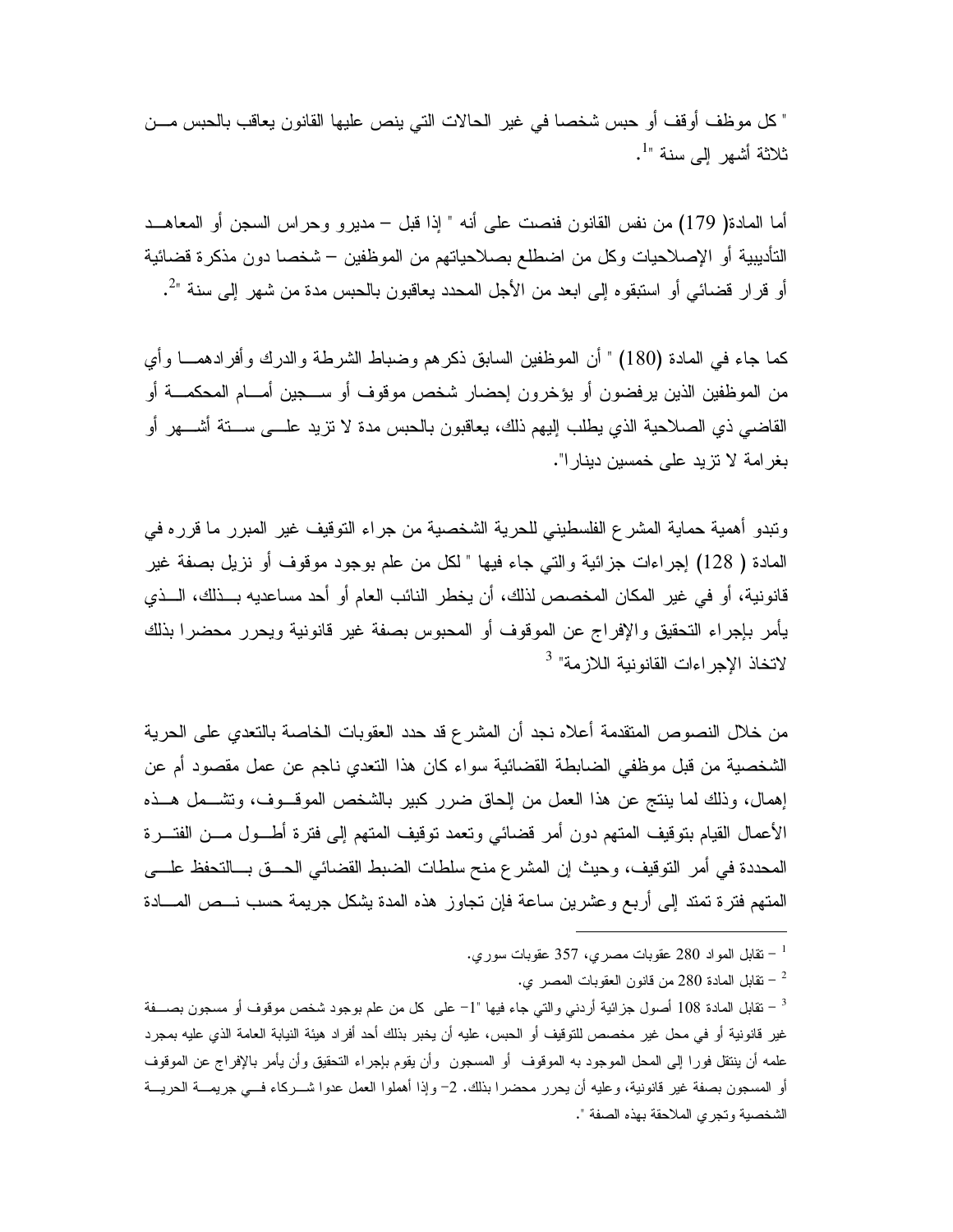(178) مهما كانت الظروف والأسباب، وفي الواقع كثيرا ما نجد أن ســـلطات الضـــبط القضـــائـي تتذرع بالحجج الأمنية في عدم تقديم المتهم خلال الفترة القانونية للمحكمة المختصـــة، وبالتـــالي لا يجوز الاحتجاج بعدم قدرة النيابة العامة على تقديم المتهم لأي سبب من الأسباب وذلـــك لتحقيـــق الغاية المتوخاة من التوقيف الإحتياطي باعتباره إجراء تحقيقي ينبغي فيه مراعاة حقوق الفرد إلـــي أبعد الحدود وإحاطته بكافة الإجراءات التي نتم بحقه وهو ما قررته محكمـــة الـــنقض الفلســـطينية بالقول " أن المشرع قد وضع ضوابط وقيود على إجراءات النوقيف إيمانا منه بأن حرية الإنسان لا يجوز امتهانها أو التضحية بها في غير ضرورة تستوجب ذلك، على أن لا تتم هذه الإجراءات في غفلة منه إلا بالاستناد إلى بينات طبية تفيد تعذر إحضاره يقتنع بها القاضي، عملا بصــــريح نـــص المادة (121) من قانون الإجراءات الجزائية"<sup>1</sup>.

كما أن النيابة العامة كثيرا ما نتراخى في نقديم المتهم إلى اليوم الأخير من انتهاء مدة توقيفه وكثيرا ما يصادف أن يكون اليوم الأخير هو يوم عطلة رسمية، حيث إن من واجب النيابة العامة إذا مـــا صادف اليوم الأخير لمدة التوقيف عطلة رسمية أن تقوم بتقديم المتهم وعرضه على المحكمة إذا ما كان هناك مبرر لتمديد توقيفه أن تقوم بذلك في اليوم الذي يسبق العطلة الرسمية وأن تقصير النيابة في نقديم طلب التمديد والإبقاء على المتهم موقوفا يستوجب والحالة هذه مساءلتها عن عملها هــذا وهو ما قررته محكمة النقض الفلسطينية في أحد قراراتها<sup>2</sup>.

ومن كل ما نقدم يمكن استخلاص نتيجة مفادها أن أي قصور ناجم عن سلطة النوفيف تجاه المستهم الموقوف سواء كان عملا ايجابيا كتوقيف المتهم دون أن يصدر قرارا قضائيا بذلك أو كان عمـــلا سلبيا بالامتناع عن عرض المتهم على المحكمة خلال المدة المقررة بالقانون يشكل جريمة يعاقــب عليها القانون بالحبس والغرامة، وهو موقف محمود من قبل المشرع الجنائبي أن قرر مثـــل هـــذه العقوبات على موظفى الضابطة القضائية حتى لا نتمادى هذه السلطات في التعدي على الحريسات الشخصية.

 $^{-1}$  - نقض فلسطيني رقم 28 / 2005 الصادر بتاريخ 2005/10/19، مجموعة الأحكام القضائية والمباديء القانونية، ط  $106.2007$ 

نفض فلسطيني رقم 43 / 2005 الصادر بتاريخ 3/5/305، مجموعة الأحكام القضائية والمباديء القانونية، ط1  $^{\rm -2}$  $.136, \rightarrow .2007$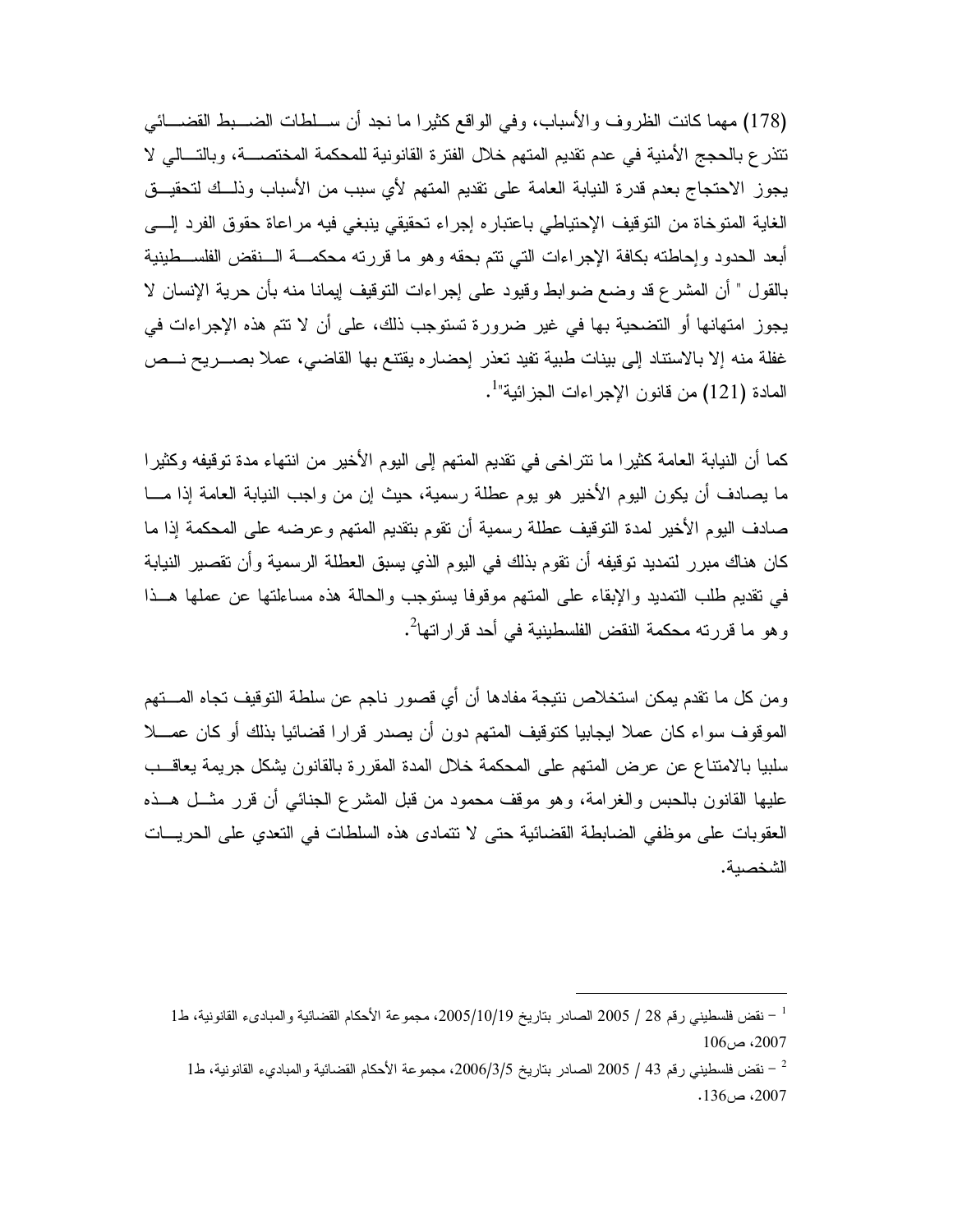الفرع الثاني

الجزاء الإجرائي(البطلان)

من المعروف أن قواعد الإجراءات الجزائية هي قواعد قانونية، قصد بها المشر ع رعاية مصلحتين مختلفتين: مصلحة المجتمع في توقيع العقاب على من أخل بنظام المجتمع مـــن خــــلال ارتكــــاب الجريمة، ومصلحة المتهم في كفالة حقه بالدفاع عن نفسه وتمكينه من اثبات براءتـــه، ولا يتحقــق الهدف إذا لم يكن هناك جزاء عند مخالفة نلك القواعد، لعل من أبرزها وأهمها الجزاء الإجرائــــى الذي يعبر عنه بالبطلان، أي بطلان العمل المخالف لأحكام الإجراءات الجزائية وإصـــدار أثـــار ه القانو نبة.

وأسباب بطلان العمل الإجرائي نتمثل في مخالفة العمل لشروط صحنه الموضوعية والشكلية على اعتبار أنه يشترط لصحة العمل الاجرائي نوافر هذه الشروط خصوصـــا أن قـــانون الإجـــراءات الجزائية الفلسطيني تضمن نظرية تكشف عن أحوال البطلان الناشئة عن عدم مراعاة الإجـــراءات المقر ر ة للتحقيق.

ويتعلق الجزاء الإجرائي ببطلان كافة الأثار الناجمة على مخالفة الشروط الواجب إنباعهـا فسي النَّوفيف، وحيث إن الشَّروط الموضوعية للنَّوفيف هي شروط لازمة لصحنه، مما يغدو معه والحالة هذه أن مخالفة أي شرط من هذه الشروط يستوجب نقرير بطلانه وانعدام آثاره القانونيـــة إذا كــــان الإجراء أو الشكل المطلوب جوهريا، أما إذا لم يكن كذلك فلا مجال لنقريـــر بطلانــــه ولا يكـــون جو هر يا، إلا إذا كان الغر ض منه ر عاية مصلحة عامة أو مصلحة المتهم أو مصلحة أحد الخصوم، و إذا كان الغر ض منه التوجيه و الإرشاد فلا يكون جو هر يا.

وينزنب البطلان على مخالفة الشروط الموضوعية في الحالات التالية:

- 1– مباشرة التوقيف من قبل شخص شخص منعدم الإرادة، وتنعدم الإرادة إذا كان مـــن باشـــر النَّوفيف من أعضاء النيابة العامة أو القضاة مجنونا أو معتوها أو سكرانا.
- 2– عدم تو افر الأهلية فيمن يصدر أمر التوقيف، و هذا الشخص قد يكون وكيل النيابة أو المحكمة كما ذكرنا سابقا، وبناء عليه فإن صدوره من قاض زالت عنه ولاية القضاء قبل إصـــداره أمر التوقيف أو من قاض لم تكتمل إجراءات تعيينه، يترتب عليه بطلانه، كما أن صــــدور النَّوقيف من أحد موظفي الضابطة القضائية يرتب البطلان عليه.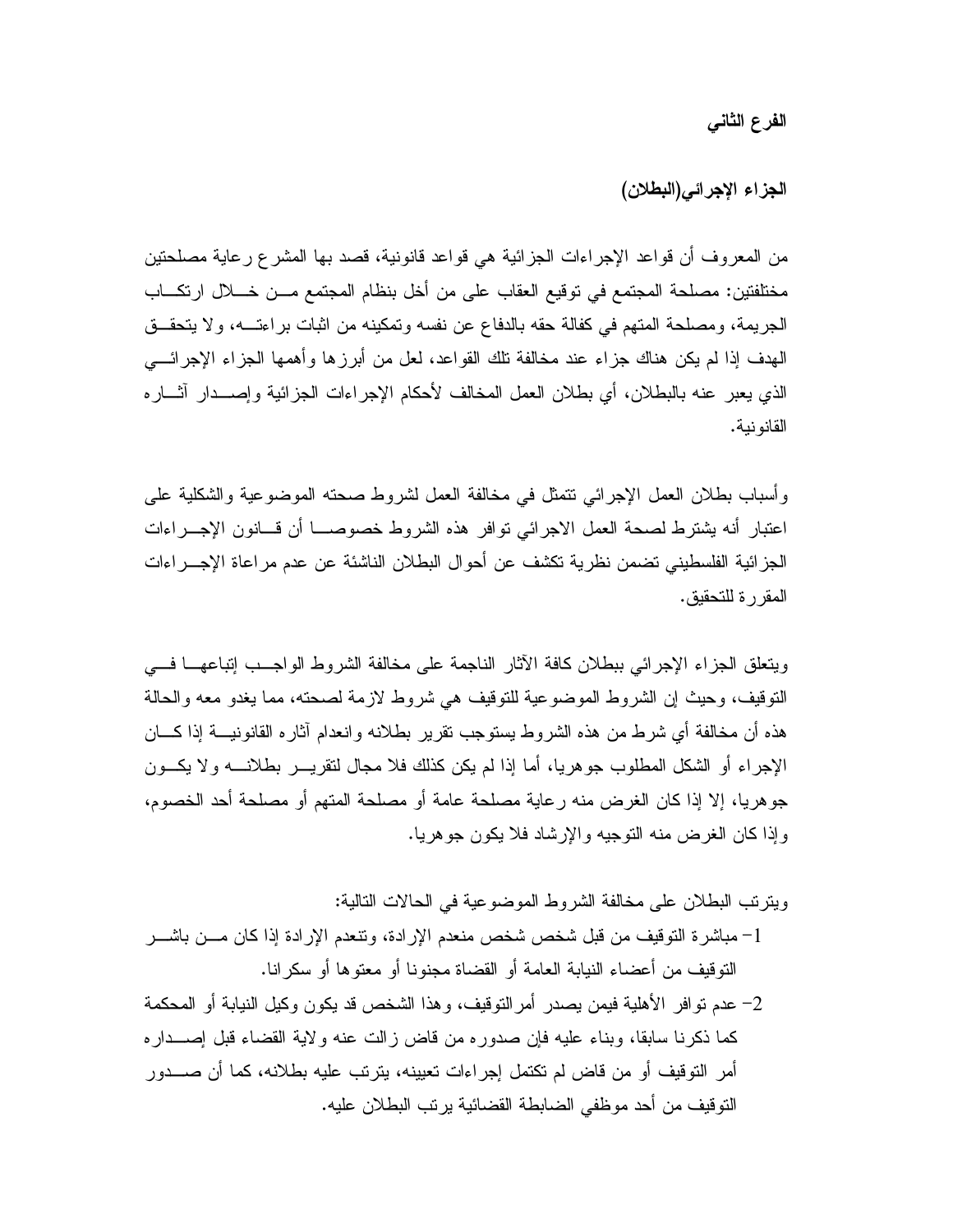- 3– بكون أمر التوقيف باطلا إذا صدر ً في جريمة تعد مخالفة أو جنحـــة لا تســـتوجب عقوبـــة الحبس، فعدم إجاز ة التوقيف في هذه الجر ائم قصد به ر عاية مصلحة المتهم مـــن ناحيـــة، والمصلحة العامة من ناحية أخر ي.
- 4– وقد أوجب القانون استجواب المتهم قبل إصدار أمر التوقيف، وبالتالي إذا لم يستجوب المتهم أو لم تسمع أقواله وصدر رغم ذلك قرار بتوقيفه يكون أمر التوقيف باطلا.
- 5– ورغم أن المشرع لم ينص على الأدلة المطلوبة لإصدار أمر النوفيف إلا أنه يتعين أن تكون الأدلة القائمة ضد المتهم كافية بحيث ترجح أنه مرتكب الجريمة، و هذه القيد يحقق المصلحة العامة لكي لا يزج بالأفراد في السجون لمجرد الشبهات.
- بالنسبة لمدة التوقيف، فإنه يتعين البطلان في حال تجاوز مدة التوقيف الحد الأقصبي المقرر في النشريع، لأن في ذلك إضرار بالصالح العام واعتداء على الحرية الشخصية، والبطلان لا ينصرف إلا بالنسبة للمدة التي نزيد عن المدة المقررة قانونا.
- 7– ويعد نتبيه المتهم الماثل أمام وكيل النيابة إلى أن من حقه ألا يجيب عن التهمة المسندة إليه إلا بحضور محام، من الشروط الجوهرية لصحة أمر التوقيف، وبالنالي فإن إغفــال هــذا النتبيه وندوينه في محضر النحقيق يشكل حالة من حالات البطلان، وبالنالي نعتبر الإف1دة المعطاة باطلة لإغفالها ضمانة من ضمانات الدفاع المقررة قانونا<sup>1</sup>.

أما بالنسبة للبطلان المنزنب على مخالفة الشروط الشكلية فيتمثل في الحالات التالية:

- 1- فيما يتعلق بالبيانات الشخصية الخاصة بالمتهم فإنه من الضــــروري ذكــــر إســـمه ولقبــــه وشهرته، إذ أنه لا يجوز أن يصدر أمر التوقيف خاليا من إسم المتهم بحيث تكــون ورقـــة التوقيف على بياض<sup>2</sup>، حيث بفيد هذا الشرط بانتفاء الجهالة عن مرتكب الجري*مــــة، إلا* أن هذا الشرط لا يعتبر من الشروط الجوهرية إلا في حالة معرفة إسم المتهم، حيث من الجائز عدم ذكر الإسم في حال عدم معرفة شخصية مرتكب الجريمة.
- 2– أما بالنسبة لذكر التهمة المسندة للمتهم في أمر التوقيف فهي مسألة مهمة وجوهرية، حيــث يفيد ذكر التهمة في تحديد ما إذا كانت الجريمة مما يجوز التوقيف فيها قانونا كمـــا ذكـــر سابق، ويترتب على إغفال هذا الشرط بطلان أمر التوقيف.
- 3- وفيما يتعلق بتاريخ إصدار أمر التوقيف فهو يعتبر من الشروط الشكلية الجوهرية، حيــث يفيد في تحديد مدد التوقيف وخصمها من العقوبة، ومعرفة مدى اختصاص الجهة المصدرة

<sup>-</sup> تمييز جزاء أردني رقم 52 / 81، مجلة نقابة المحامين، العدد الثاني، 1981، ص 1336.

<sup>98</sup> بير اهيم طنطاوي، مرجع سابق، ص $98$ .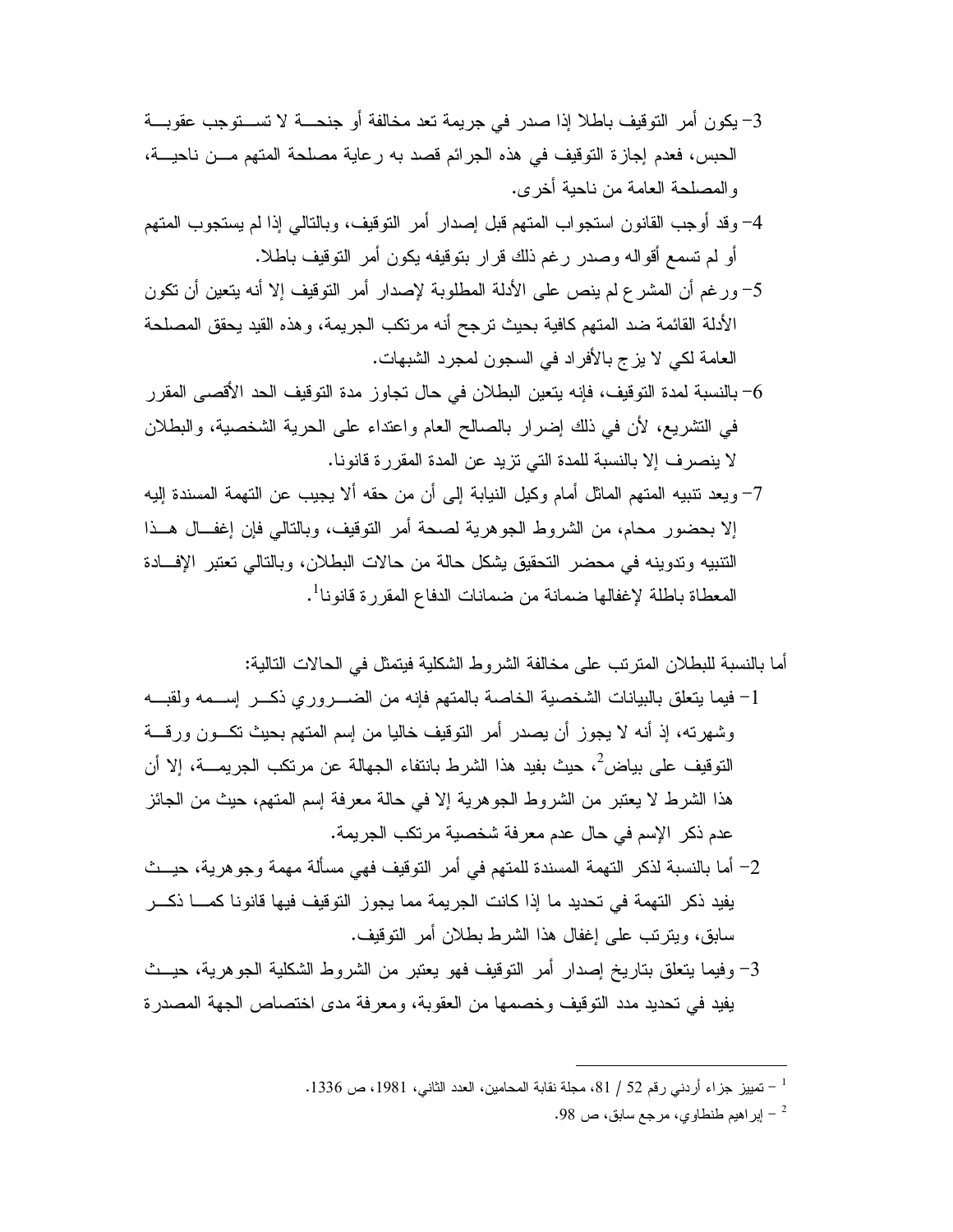له عند إصدار ه، ويترتب على مخالفة هذا الشرط أيضا بطلان إجر اءات التوقيــف نظـــر ا لخطورته وأهمبته.

- 4–كما يعتبر من الشروط الشكلية الجوهرية ذكر إسم إسم مصدر أمـــر النوفيـــف وتوفيعــــه والخاتم الرسمي له وإن كان المشرع الفلسطيني لم ينص صراحة على وجوب ذكـــر إســـم مصدر أمر النوفيف وإنما اكتفى بوجوب اشتمال أمر النوفيف على نوفيع مصدره وخانمه الرسمي'، إلا أن عدم النص على وجوب ذكر ۖ إسم مصدرٍ أمرٍ النوفيف لا يقلل من أهميته حيث أن هذا الشرط يفترض بداهة نظرا للأهمية التي ذكرت سابقا في تحديــد صــــلاحيته بإصدار أمر التوقيف، أما بالنسبة لتضمين توقيع مصدر أمر التوقيف وخاتمه الرسمي فعلي الرغم من أهميته إلا أن إفاله لا يؤدي إلى بطلان أمر التوقيف.
- 5– وفيما يتعلق بتسبيب أمر التوقيف وعلى الرغم من عدم النص عليه صراحة فسى قـــانون الإجراءات الجزاية الفلسطيني والقوانين المقارنة، إلا أن معظم فقها القانون الجنائي يـــرون أن هذا الشرط هو من الأمور التي لا غني عنها<sup>2</sup>، ذلك أن تسبيب أمـــر اللتوقيـــف يعتبـــر ضمان لحسن سير العدالة وإبعاد الشبهات والظن بسلطة التحقيق، كما أنه يحـــدد الأســـباب الموجبة للنوقيف وبالنالي يسهل من إجراءات المرافعة عند النظر في طلبات الإفراج التي يقدمها الموقوف أو وكيله.والباحث برى أنه وعلى الغرم من عدم نضـــمين هــذا الشـــرط صراحة في القوانين المقارنة إلا أنه يعتبر من الشروط الجوهرية التي يترتب على مخالفتها بطلان الإجراءات نظرا لأهمية هذا الشرط وما يحققه من ضمانات عادلة.

وقد أكدت العديد من نصوص قانون الإجراءات الجزائية الفلسطيني على بطلان الإجراءات المخالفة للقانون، فالمادة (474) نصت على بطلان الإجراءات التي نص القانون عليها صراحة أو إذا شابها أي عيب يؤدي إلى عدم تحقيق الغاية منها، كما أن المادة 476 أكدت على أن بطلان إجراء مـــا لا يعني بطلان الإجراءات السابقة أو اللاحقة عليه إذا لم تكن مبنية عليه، فإذا كان الإجراء باطلا في جزء منه فان هذا الجزء هو وحده الذي ببطل.

كما جاء في المادة (478) أنه في غير حالات البطلان المتعلق بالنظام العام يسقط الحـــق بالــــدفع ببطلان الإجراءات الخاصة بجمع الاستدلال أو بالتحقيق بالجلسة، إذا كان للمتهم محـــام وحصـــل

جاء في المادة 110 إجراءات جزائية فلسطيني " توقع مذكرات الحضور والإحضار والتوقيف من الجهة المختصة قانونا – وتختم بخاتمها الرسمي… " وهي نقابل المواد 115 أصول جزائية أردني، و المادة 127 من الإجراءات الجنائية المصري. مجدي حافظ، مرجع سابق، ص 110، اير اهيم طنطاوي، مرجع سابق، ص 100.  $^{-2}$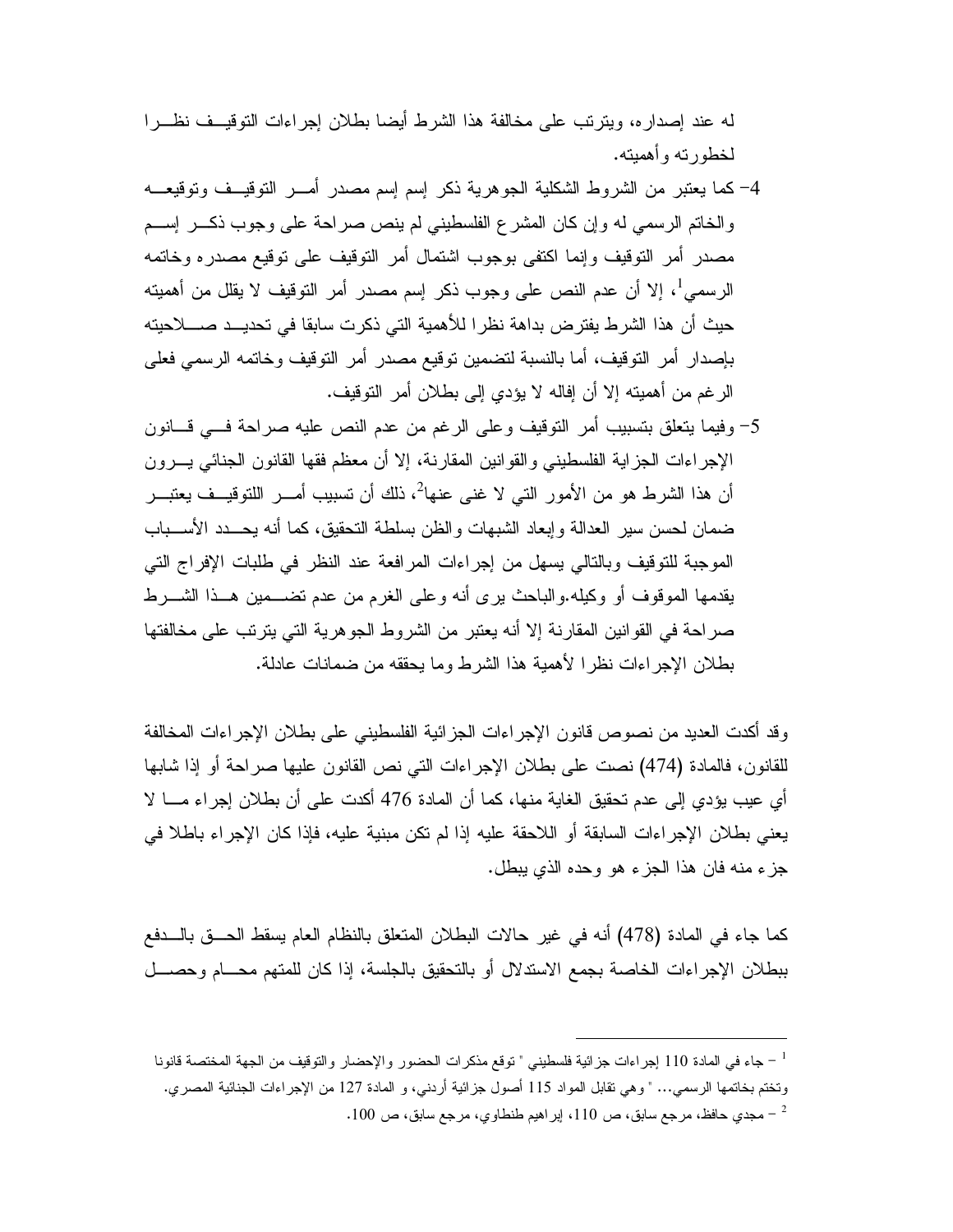الإجراء بحضور ه دون اعتر اض منه، ويسقط حق الدفع بالبطلان بالنسبة للنيابة العامة إذا لم تتمسك به في حينه.

المطلب الثاني

الجزاء التأديبي

يتمثِّل الجزاء التأديبي في معاقبة أعضاء الضابطة القضائية والسلطة القضائية ومساءلتهم تأديبيا عن مخالفة الضوابط والشروط القانونية للنوقيف. والجريمة التأديبية هي الجريمة الناتجة عـــن إخــــلال الموظف بواجبات وظيفته سواء كان هذا الإخلال سلبيا أم ايجابيا أي القيام بعمل يمتنع عليه القيام به أو الامتناع عن فعل يجب أن يقوم به، خلافا للقوانين والأنظمة <sup>1</sup>، والأساس الذي نقوم عليه مساءلة الموظف نقوم على فكرة الخطأ الوظيفي، بمعنى انحراف السلوك الشخصبي بشكل خارج عن إطار القو انين و الأنظمة.

أما عن الحالات التي يتم فيها مساءلة أعضاء النيابة العامة والقضاة تأديبيا فهي مخالفة الواجبــات التي نص عليها قانون السلطة القضائية في الفصل الثالث من الباب الرابع منه<sup>2</sup> حيث جاء في هـــذا الفصل ما يبين واجبات القضاة عند مزاولتهم لأعمالهم،<sup>3</sup> والتي تتعلق بسلوك القاضبي كان يتخلَّــف عن الإقامة في موطن عمله دون إذن أو إفشاء أسرار المداولة أو تغيبه عن عمله دون إذن، وتأخير البت في الدعوى وعدم تحديد موعد لإفهام الجلسة وعدم النقيـــد بأوقـــات الــــدوام والتمييــــز بــــين المنقاضين وإنكار العدالة واستقلال القضاء، أو مشاركته في احتفال المتهم الذي تم الإفراج عنه، أو قبوله هدية من أجل الإفر اج عن متهمين بكفالة<sup>4</sup>، وقيامه بالتوسط لدى القضاة الآخر بن لمصلحة أحد المتهمين.

فاروق الكيلاني، اِستقلال القضاء، ط2، المركز العربي للمطبوعات، بيروت، 1999، ص 362.  $^{-1}$ 

راجع المواد 28 – 31 من قانون السلطة القضائية الفلسطيني رقم 1 لسنة 2002. ويقابلهـــا المـــواد 47، 66، 76، مـــن  $^{-2}$ قانون السلطة القضائية المصري، والمادة 38 من قانون استقلال القضاء الأردنـى.

والجدير بالذكر أن هذا الفصل يسرى على أعضاء النيابة العامة والذى نصت عليه المادة 71 من قانون السلطة القضـــائية -عند الإشار ة إلى و اجبات أعضاء النيابة العامة.

فاروق الكيلاني، إستقلال القضاء، المرجع السابق، ص 363.  $\sim$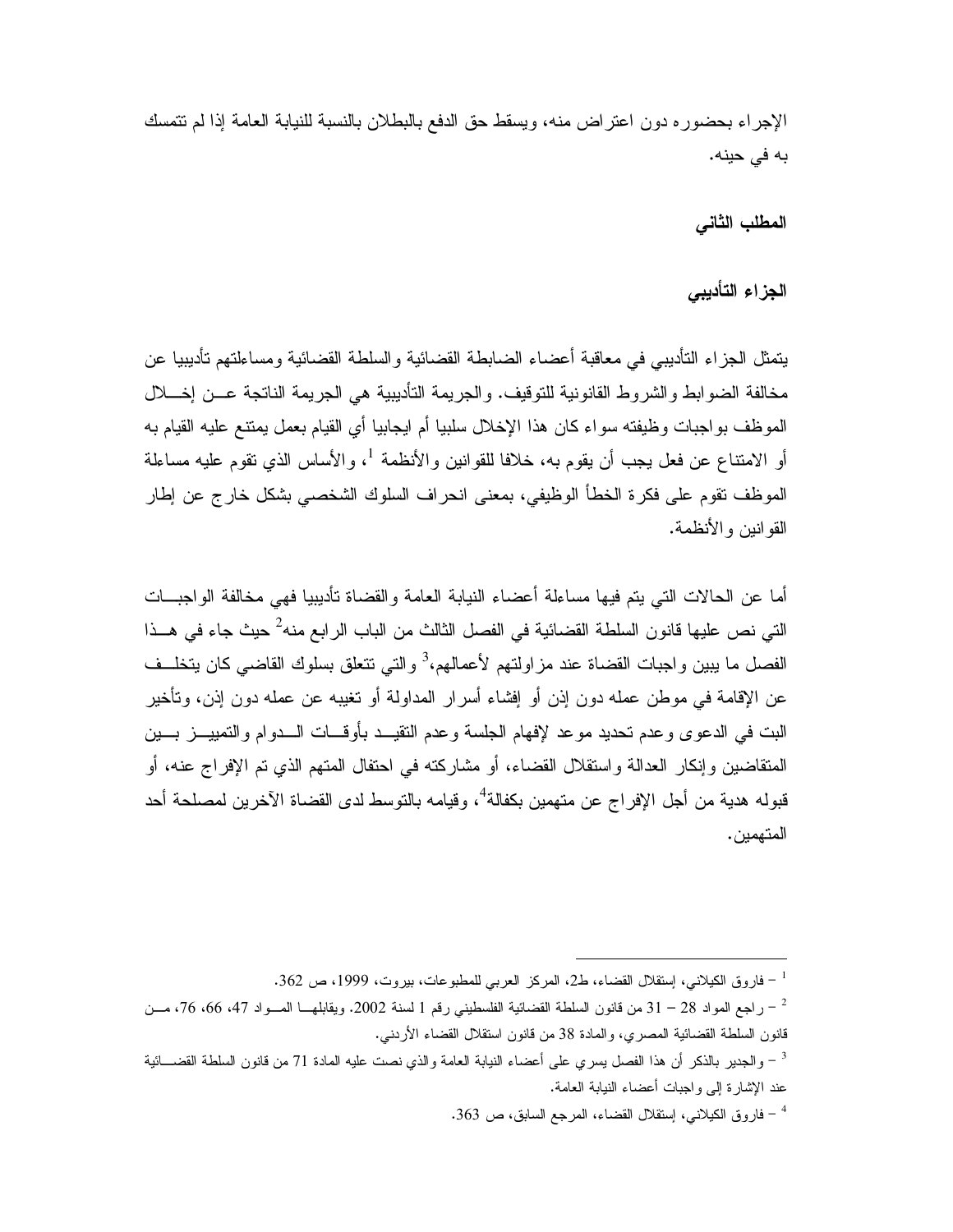وكل هذه المخالفات المذكورة أعلاه نتنافى مع واجبات عمل القضاة وأعضاء النيابة العامة والقيــام بأي عمل منها يستدعى مساءلة فاعلها تأديبيا، عملا بأحكام الباب الرابع من قانون السلطة القضائية. ونتدرج العقوبات التأديبية للقضاة وأعضاء النيابة العامة بشكل نصاعدي من الأدنى إلى الأعلى فقد نصت المادة (55) من قانون السلطة القضائية الفلسطيني على أن " 1– العقوبات التأديبيــــة التــــي يجوز توقيعها على القاضي هي:

> أ. التتىيە. ب. اللوم. ج. العزل.".<sup>1</sup>

ونقام الدعوى التأديبية على القضاة من قبل النائب العام بناء على طلب من وزير العدل أومن رئيس المحكمة العليا أومن رئيس المحكمة التي يتبعها القاضي، بحيث يجب أن يسبق هذه الدعوى تحقيق جنائي يجريه أحد قضاة المحكمة العليا بناء على طلب من الفئات السابقة، ويجب أن نتثبتمل الدعوى النأديبية إذا ما نحققت الظروف والأسباب لإقامتها على إسم المتهم والتهمة المسندة إليــــه وان يــــتم تكليف القاضبي المتهم بحضور الموعد الذي يحدده مجلس التأديب، ويجب أن يشتمل أمر التكليــف على بيان كاف لموضوع الدعوى التأديبية وأدلة الاتهام وان تسلم للقاضي قبل موعد الجلسة بأسبوع وأحد على الأقل، (م50) من قانون السلطة القضائية.

أما الدعوى التأديبية التي نقام على أعضاء النيابة العامة فان النائب العام هو المختص بإقامتها من نلقاء نفسه بصفته أعلى هيئة إدارية في تشكيلة النيابة العامة، كما يجوز رفع هذه الدعوى من قبـــل النائب العام بناء على طلب وزير العدل، ونسري أحكام مساءلة القضاة نأديبيا على أعضاء النيابـــة العامة، م72 من قانون السلطة القضائية.

ومن كل ما نقدم نجد أن مساءلمة القضاة وأعضاء النيابة ومعاقبتهم نأديبيا هي من المسائل الإدارية البحتة، وبالتالي لا يجوز للأفراد تحريك الــدعوى التأديبيـــة <sup>2</sup>. وإن كـــان هنـــاك دور للأفـــراد

قابل المادة 108 من قانون السلطة القضائية المصري والمادة 38 من قانون استقلال القضاء الأردنبي، وإن كان المشــــر ع $^{-1}$ المصري قد قصر حالة العقوبة التأديبية على اللوم والعزل،على عكس المشرع الأردني الذي نوسع في هذه العقوبـــات فـــنص على خمسة أنواع من العقوبات وهي النتبيه الخطي والانذار والحسم من الرانب ونتزيل الرانب والعزل. انظر في تفصيل ذلك قاروق الكيلاني، إستقلال القضاء، المرجع السابق، ص367.

فاروق الكيلانبي، استقلال القضاء، المرجع السابق، ص373.  $^{-2}$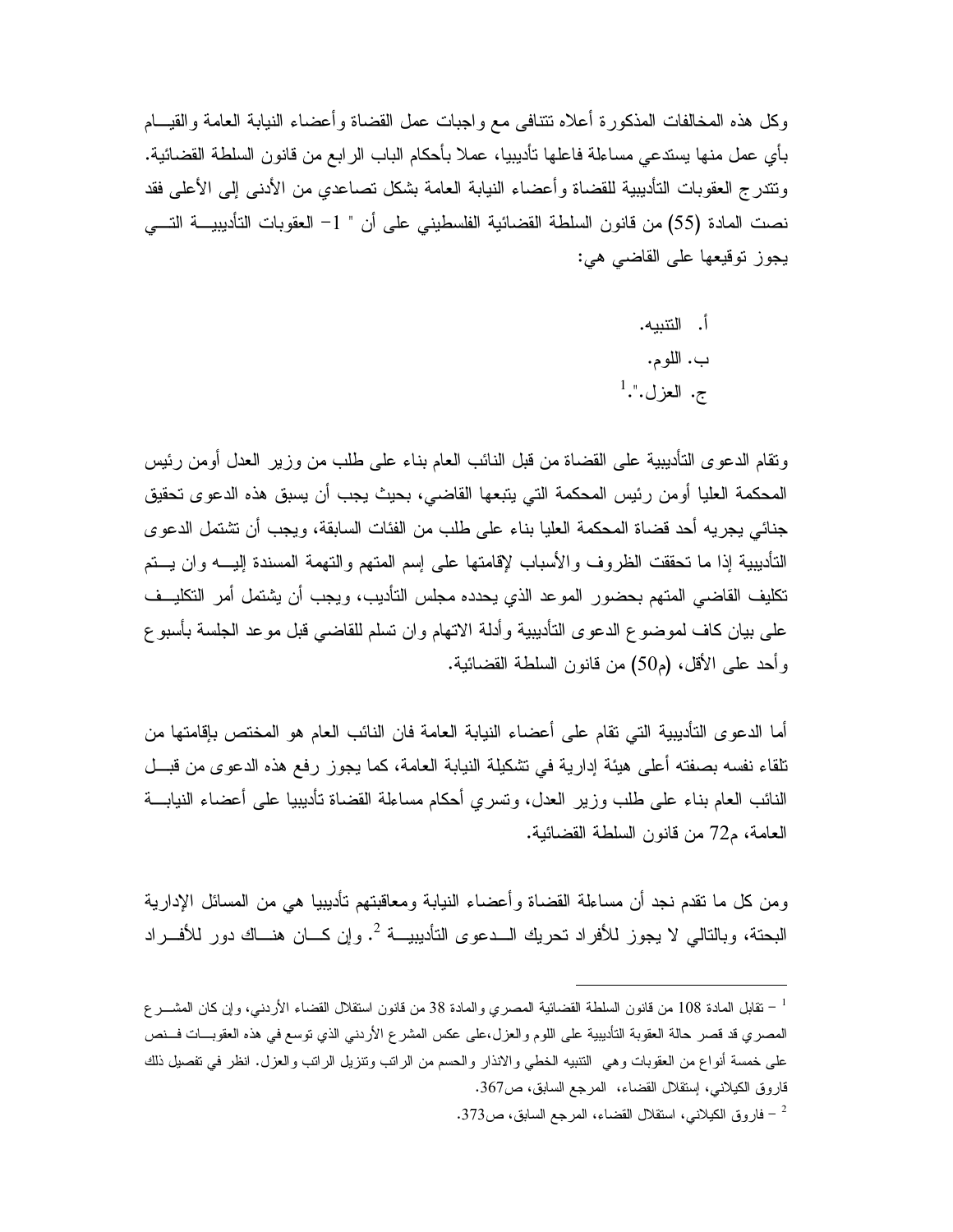المتضررين من التوقيف التعسفي أو مخالفة ضوابطه اللجوء بتقديم شكوى إلى النائب العـــام مـــن قبلهم أومن قبل غير هم، حيث يجب على النائب العام أن يأمر بـــاجراء التحقيـــق والإفــــراج عـــن الموقوف بصفة غير قانونية، واتخاذ الإجراءات القانونية اللازمة، (م 128) من قانون الإجـــراءات الْجزائية الفلسطيني، وهذه الإجراءات نشمل النحقيق في أسباب النوقيف والجهة النسي قامــت بـــه و مساءلتها تأديبيا.

ويرى البعض أنه وفي حال ارتكاب أعضاء الضابطة القضائية أية مخالفة فإن النائب العسام غيسر مختص بتوقيع الجزاءات الإدارية وإنما يقع حقها فقط في رفع الدعوى الجنائية، وهو ما يؤدي في كثير من الأحيان إلى حفظ الدعوى <sup>1</sup>، والباحث يختلف مع وجهة النظر هذه لأن النائب العام بما له من صلاحيات إدارية على أعضاء النيابة العامة وأفراد الضابطة القضائية هو الجهـــة المختصـــة بإيقاع الجزاءات الإدارية لأنها نتعلق بعمل إداري بحت، وأن أعمال هذه الفئات ليس من الأعمـــال القضائية.

المطلب الثالث

الجزاء المدنى(التعويض)

إن التوقيف الاحتياطي هو إجراء استلزمته المصلحة في تحقيق الغاية منه وذلك لضمان الإستمرار فيه، وعلى الرغم من جميع المبررات العملية لهذا الإجراء، إلا أنه نتزنب عليه العديد من النتـــائج السلبية التي تعود بالضرر بالنسبة للمتهم خلال فترة توقيفه.

وإذا كان التوقيف مع مبرر وجوده يلحق ضررا بالموقوف، فإن المشرع كفل للأفراد الــــذين يـــتم توقيفهم بعض الضمانات التي تقيد من سلطة التوقيف من التمادي في استغلال هذا الإجراء، وقــد تقدم معنا أيضا شرح لأهم الضمانات التي قرر ها المشر ع للمتهمين أثناء فترة التوقيف.

وتأكيداً من المشرع على هذه الضمانات فقد أحاطها المشرع بالعديد من الجـــزاءات، ومـــن هـــذه الجزاءات هو الجزاء المدنى الناتج عن الضرر الذي لحق الشخص الذي تم توقيفه تعسفيا، ســـواء كان هذا التوقيف ناتجا عن دعوى كيدية من قبل الأفر اد تجاه بعضهم، أو ناتجا عن خطـــأ ســـلطـة النَّوقيف في تقدير ٍ مسالة النَّوقيف من عدمها، أو إذا كان هناك خطأً من القاضي بنوقيف المنهم ناتج

<sup>&</sup>lt;sup>1</sup> – طارق الدير اوي، ضمانات وحقوق المتهم في قانون الإجر اءات الجنائية، در اسة مقارنة،بدون ناشر ، 2005، ص461.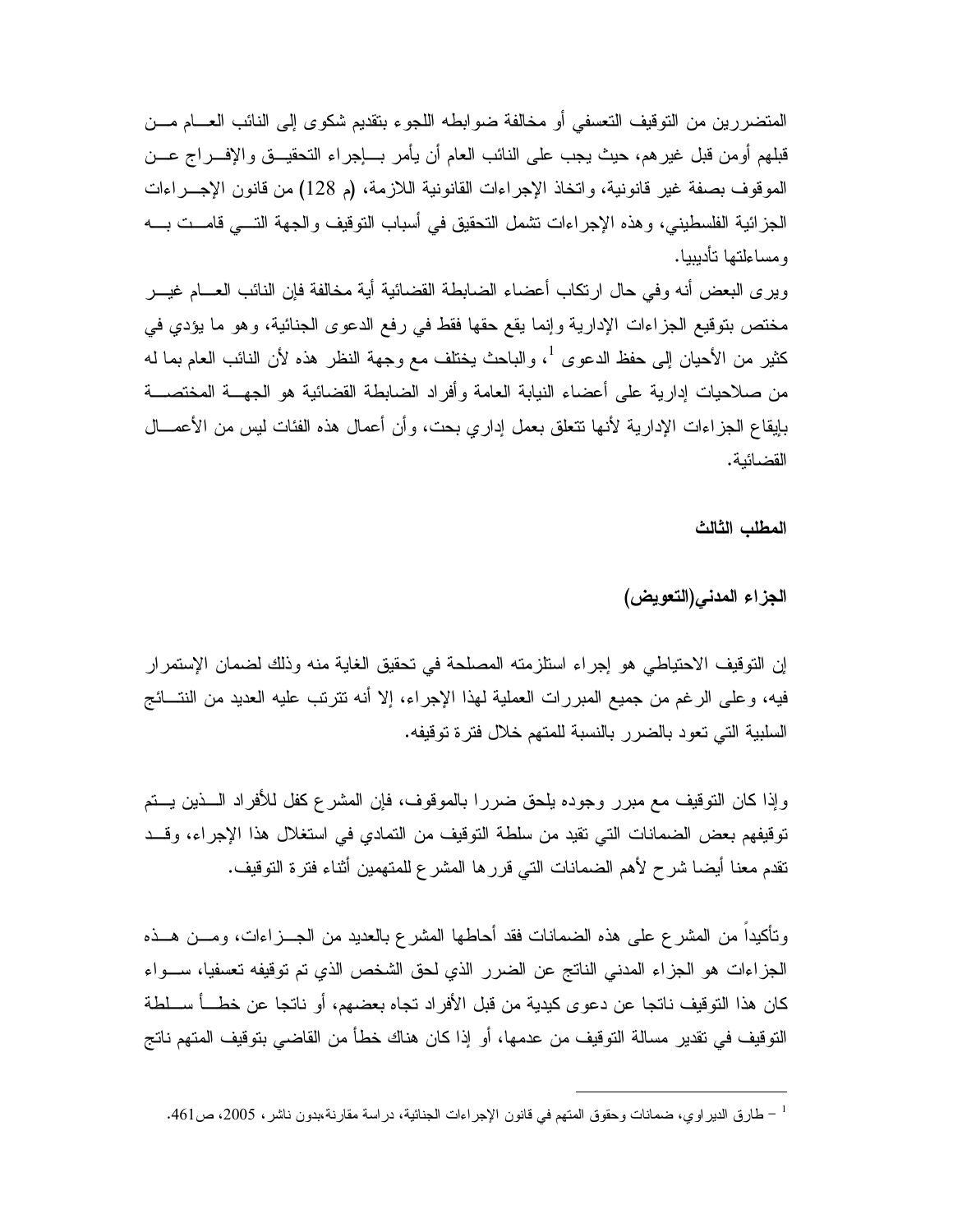عن عدو انه وبغيه لعدم مر اعاة متطلبات الحياد و التي تعتبر ۖ أخطر ۖ أنو اع الخطأ نظر اً لطبيعة مصدر ِ أمر التوقيف <sup>1</sup>.

ونظرًا لخطورة النَّوقيف وما يشكله من انتهاك لحرية الأفراد، وحيث إن هنـــاك بعـــض حـــالات النَّوقيف الَّتي يمكن وصفها بالتعسفية ناتجة عن خطأً من قبل النيابة العامة أو من المحكمـــة، فــــإن المشرع قد نظم الطرق القانونية لتعويض الأفراد عن هذا الخطأ والمتمثل بدعوى التعويض المدنبي، وقد نص المشرع على طريقين لسلك مباشرة دعوى النعويض نتيجة خطأ سلطات التوقيــف عـــن النَّوفيف التعسُّفي، وهذه الطرق هي مخاصمة القضاة وإعادة المحاكمة، وحيث إن سلطات النَّوفيف هي جزء من مؤسسات الدولة فإن الدولة هي التي تتكفل في تعويض المستهم فـــي حـــال صــــحت الخصومة، والدولة بدورها نعود على المنسبب بالضرر، وهذه المباديء نظمها المشرع الفلسطيني في القانون الأساسي، وقانون الإجراءات الجزائية، وقانون أصول المحاكمات المدنية والتجارية. وفي هذا المطلب سنبحث في النعويض من حيث أساسه الدستوري والقانوني وأنسواع النعسويض، وإجراءاته وذلك في الفروع التالية.

الفرع الأول

## الأساس الدستور للتعويض المدنى

تأكيدا من المشرع الفلسطيني وحرصه على حماية وصيانة حقوق الأفراد وحريـــاتهم والحـــد مـــن تعسف السلطات المخولة بالتوقيف الاحتياطي باستعمال هذا الحق الذي منحهم إياه القانون، فقد أقر المشرع على مبدأ النعويض في القانون الأساسي المعدل لســـنة 2003، فقـــد جـــاء فـــي المــــادة (3/30)منه على أنه "ينرنب على الخطأ القضائي نعويض من السلطة الوطنية يحدد القانون شروطه وكبفياته".

فهذا النص أورد مبدأ عاما على وجوب النعويض عن كل خطأ قضائي ناجم عـــن خطــــأ وظيفـــي بالمعنى الذي حدده القانون في أداء السلطة القضائية وأعضاء النيابة العامة عند القيام بواجبـــاتهم،

<sup>&</sup>lt;sup>1</sup> – عبد الحميد الشواربي، الإخلال بحق الدفاع في ضوء الفقه والتشريع، منشأة المعارف، الإسكندرية، 1997، ص350.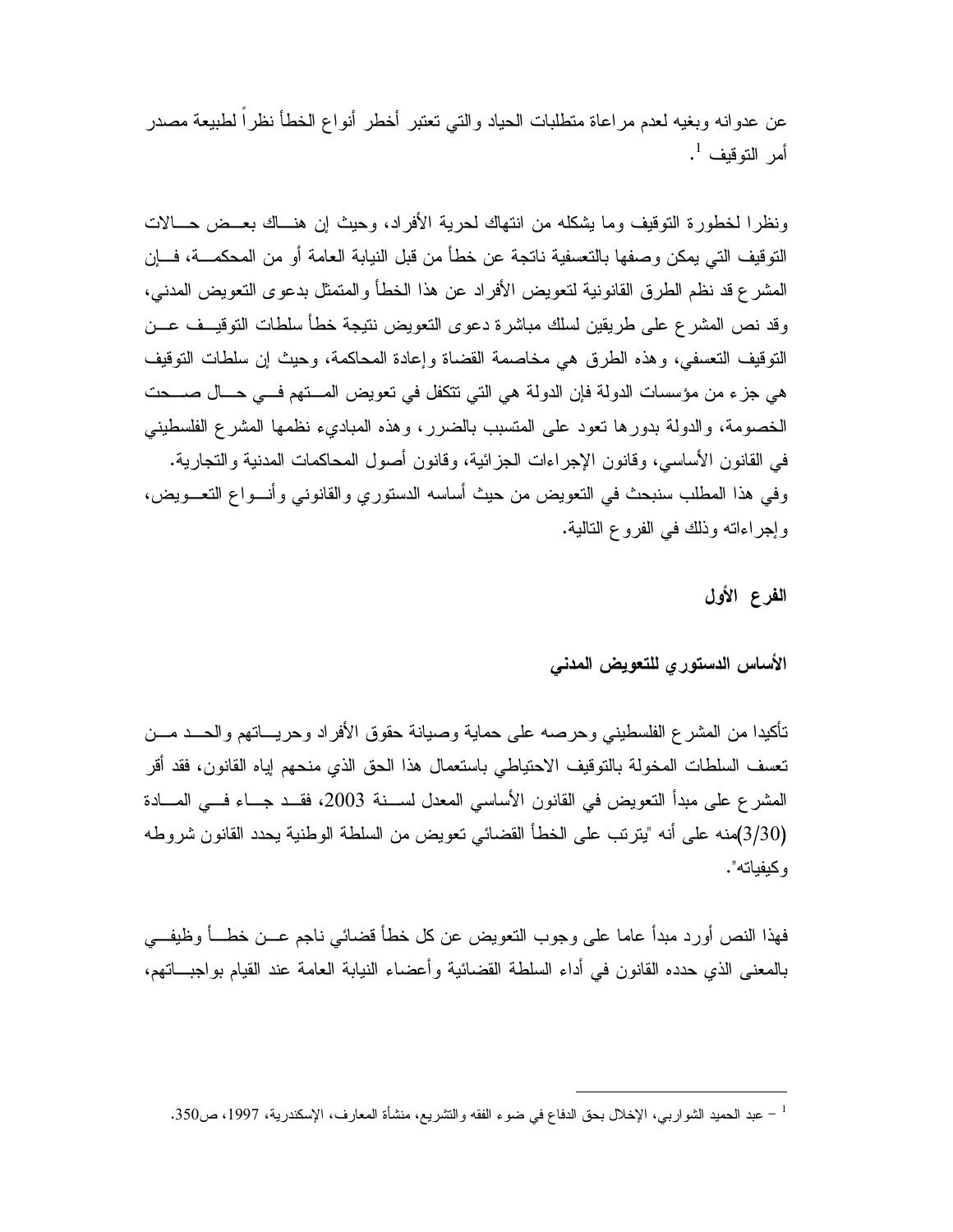وما يترتب عليها من أثار نسيء للأفراد، وقد سبق لنا الإشارة في معرض البيـــان عـــن الـجـــزاء النَّاديبي ماهية الو اجبات الملقاة على عاتق القضاة و أعضاء النيابة العامة<sup>1</sup>. كما كفل القانون الأساسي الفلسطيني للأفراد حق المطالبة بالتعويض نتيجة التعدي على حريساتهم الشخصية فقد نصت المادة( 32) منه على أنه " كل اعتداء على الحرية الشخصية أو حرمة الحيــاة الخاصة للإنسان وغيرها من الحقوق والحريات العامة التي يكفلها القانون الأساســـي أو القـــانون، جريمة لا تسقط الدعوى الجنائية ولا المدنية الناشئة عنها بالتقادم وتضمن السلطة الوطنية تعويضا عادلا عنها"<sup>2</sup>.

فالنص أعلاه بشير إلى مبدأ النعويض عن النوقيف النعسفي بشقيه الجنائبي والمدنبي، وقد سبق لنسا الإشارة إلى العقوبات الجنائية الناشئة عن النوقيف النعسفي وانتهاك الحرية الشخصية التي جــاءت مفصلة في قانون العقوبات<sup>3</sup>، وما يهمنا في هذا الفر ع هو ٳشارة المشر ع إلى مبدأ النعويض المدني، ويلاحظ أن المشرع الدستوري الفلسطيني لم يبين ماهية النعويض وإجراءاته وإنما تـــرك مســـألة مباشر ة إجر إءاتها للقو انين الخاصة.

أما عن الأساس القانوني لمسؤولية الدولة في تعويض الأفراد عن النوفيف النعسفي فإن هناك جدلا فقهيا حول أساس هذه المسؤولية<sup>4</sup>.

فبينما يتجه البعض إلى نسبة هذه المسؤولية للدولة على أساس المسؤولية الإدارية المعروفـــة فــــى القانون الإداري والمتمثلة في نسبة الخطأ إلى الدولة، ومسؤولية الدولة عن أخطاء موظفيها، وحيث إن موظفى السلطة القضائية والنيابة العامة هم من الموظفين التابعين للدولة، فإنها نكون مســؤولة مسؤولية مباشرة عن أعمال هؤلاء الموظفين.

ر اجع مطلب العقوبات الجناءية من هذا المبحث.  $\mathcal{I} = \frac{3}{2}$ 

راجع مطلب الجزاء التأديبي من هذا المبحث.  $\mathcal{C}$ 

<sup>&</sup>lt;sup>2</sup> – نقابل المادة 57 من الدستور المصري. ويرى بعض الفقه المصري أن هذا النص وإن كان ينطبق علـــى التوقيـــف إلا أن النعويض في هذه الحالة ليس مبنيا على خطأ من جانب الدولة، كما أنه ليس نعويضا كاملا يجبر الضــــرر كلـــه، وإنمــــا هـــو نعويض " عادل" نراعي في نقديره اعتبارات شتي، وهو بالنالي ليس نعويضا بالمعنى الدقيق. راجع بـحــث الـــدكتور عـــوض محمد عوض حول الإجراءات الجنائية في النظم القانونية وحماية حقوق الإنسان، إعداد محمود بسيونـي وعبد العظيم وزيـــر، مرجع سابق، ص347.

<sup>&</sup>lt;sup>4</sup> – عادل الطائبي، مسؤولية الدولة عن أخطاء موظفيها، دار الثقافة للنشر والتوزيع، عمان، 1999، ص138 وما بعدها.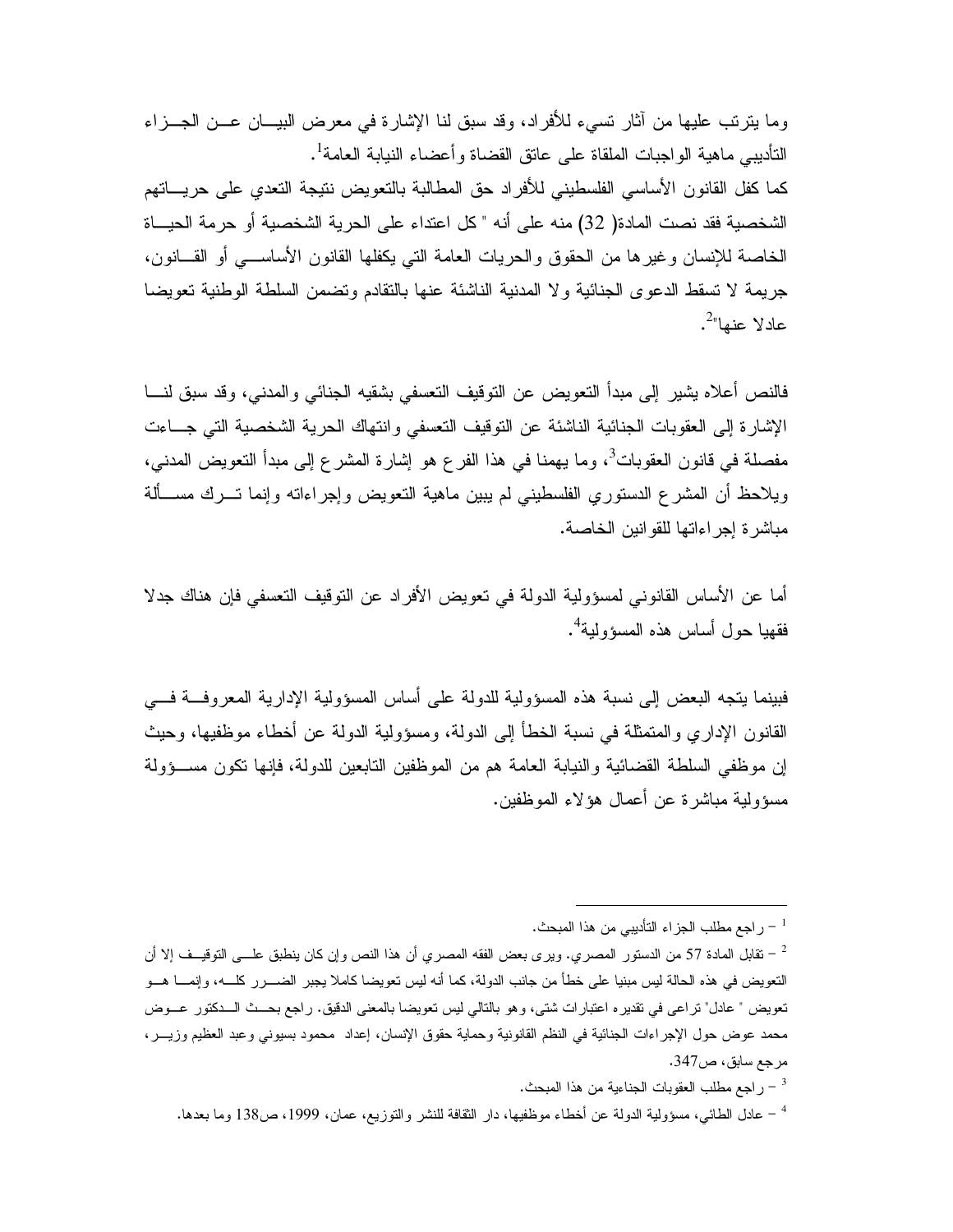و من صور هذه المسؤولية الإدار ية هي الخطأ الصادر من الجهات القضائية في القبض على الأفر اد و تو قيفهم دو ن سند قانو نبي أو من الو اقـع<sup>1</sup>.

بينما يرى البعض أن أساس مسؤولية الدولة هو القانون المدنبي، حيث نظرية مسؤولية المنبوع عن عمل النابع، وأن القضاة وأعضاء النيابة العامة باعتبارهم موظفين نابعين للدولة فإن الدولــــة هــــي الجهة الوحيد المسئولة عن أعمالهم<sup>2</sup>.

وبغض النظر عن أساس مسؤولية الدولة ودون خوض في الجدل الفقهي فإن المشــــرع وبــــافرار ه لقاعدة المسؤولية عن تعويض الأفراد عن التوقيف التعسفي يكون قد أحســـن صــــنعا، وإن كــــان مشرعنا الفلسطيني لم يشر إلى أي نوع من النعويض المدنى يقصد هل هو النعويض المــــادي، أم النعويض المعنوي، و الباحث برى أن النعويض المستحق عن النوقيف النعسفي هو كلا النوعين من النعويض سواء كان ماديا أم معنويا.

الفرع الثانى

## الأساس القانوني للتعويض المدنى

ذكرنا سابقا<sup>3</sup> أن المشرع الفلسطيني نص على وجوب تعويض المتهم عن التوقيف التعســفي فـــي القانون الأساسي، وأنه نزك بيان إجراءات المطالبة بالنعويض وكل ما ينعلق بإجراءات الـــدعوى للقوانين الخاصة، ومن أجل ذلك نظم المشرع هذه الإجراءات في قـــانوني الإجـــراءات الجزائيـــة وقانون أصول المحاكمات المدنية والتجارية وذلك فيما بتعلق برفع دعوى إعادة النظر لفسخ الحكم الناشيء عن النوقيف النعسفي والنتائج المنزنبة على هذه الدعوى من بيان كون المنهم بريئـــا وأن توقيفه تم بصورة مخالفة للقانون، حيث نصت المادة (387) من قانون الإجراءات الجزائية على انه " يحق لمن حكم ببراءته بعد قبول إعادة المحاكمة أن يطالب الدولة بتعويضه عن الضرر الناشيء له من الحكم السابق" وهذا النص يعني جواز رفع دعوى النعويض نتيجة الخطأ الناشيء عن حكــم سابق بشرط صدور حكم نهائي بات تقرر إلغاؤه<sup>4</sup> لأسباب متعددة نصت عليها المادة (377) مـــن

- $140$  عادل الطائي، المرجع سابق، ص $^{-1}$
- عادل الطائبي، المرجع السابق، ص 142 وما بعدها.  $^{-2}$
- راجع الفرع السابق الخاص بالأساس الدستوري للتعويض.  $\sim$ 
	- عمرو الشريف، مرجع سابق، ص592.  $^\mathrm{4}$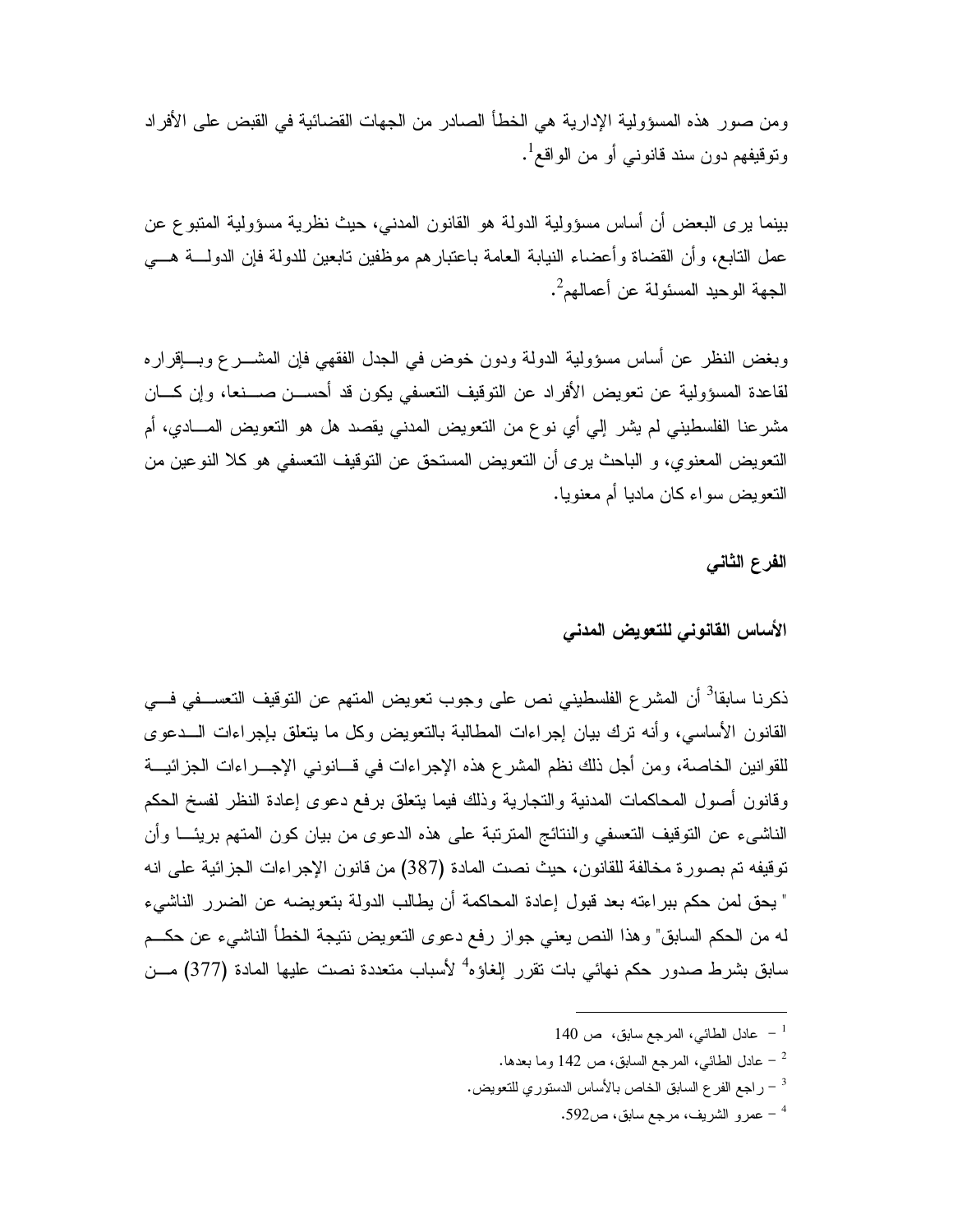قانون الإجر اءات الجز ائية حيث جاء " يجوز\_ إعادة المحاكمة في الأحكام التي اكتسبت الدر جة الباتة في مواد الجنايات والجنح في الأحوال التالية:

- إذا صدر حكم على شخص من اجل واقعة ثم صدر حكم على شخص اخــــر مــــن اجـــل  $-2$ الواقعة عينها، وكان بين الحكمين تناقض بحيث يستنتج منه براءة أحد المحكوم عليهما.
- إذا كان الحكم مبنيا على شهادة قضبي بأنها كاذبة، أو على وثيقة قضبي بعد صدور الحكم  $-3$ بأنها مزورة، وكان لهذه الشهادة أو الوثيقة تأثير في الحكم.
- إذا ظهرت وفائع جديدة بعد صدور الحكم، أو أظهرت وثائق وأدلة كانت مجهولة حـــين  $-4$ صدور الحكم وكان من شان هذه الوقائع أو الوثائق إثبات براءة المحكوم عليه.
- إذا كان الحكم مبنيا على حكم صادر من محكمة مدنية أو إحدى محاكم الأحوال الشخصية  $-5$ و ألغي هذا الحكم."

فهذه الحالات الواردة في النص أعلاه نمثل الطريق أمام المتهم المحكوم عليه لرفع دعــوى إعـــادة المحاكمة وهذه الحالات حددها المشرع على سبيل الحصر، وإن كان الباحث يرى أن هناك بعــض الحالات التي تستوجب إعادة المحاكمة كما لو نبين أن الشكوى المقدمة ضد المتهم كيديــــة وصـــــدر بسببها حكم على المنهم أفضيي إلى نوقيفه وحبسه لفترة معينة من الزمن.

ويرى البعض<sup>1</sup> أن دعوى إعادة النظر غير كافية للتعويض ذلك أن أقصـي مـــا يمكـــن أن يســـتفيد المدعى في حال صحت خصومته ودعواه هو نشر الحكم الصادر بالبراءة على نفقة الدولـــة فـــى الجريدة الرسمية والنشر في جريدتين محليتين يختار هما صاحب الشأن.

و يختلف الباحث مع هذا الرأى، ذلك أنه وإن كان هذا النعويض بشير إلى النعويض المعنوى والذي نصت عليه المادة (383) من قانون الإجراءات الجزائية والتي تعتبر بمثابة رد اعتبار للشخص الذي تم توقيفه تعسفيا، فإننا نجد ان المادة (387) من ذات القانون قد أجاز ت للشخص الذي حكــم ببراءته مطالبة الدولة بالتعويض عن الضرر الناشيء من الحكم وأن الدولة تعود علـــي المتســـبب بصدور الحكم.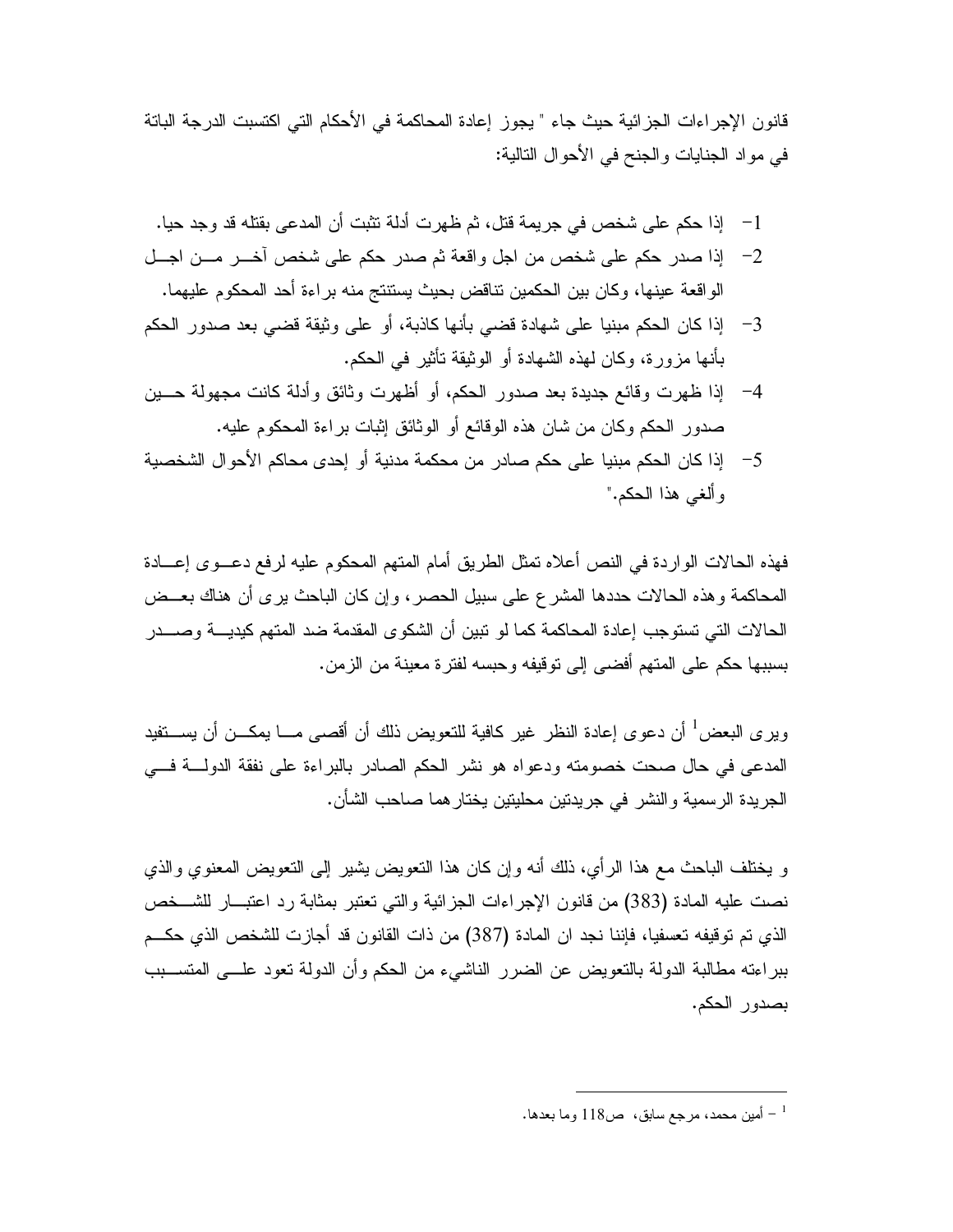أما الطريقة الثانية لرفع دعوى النعويض فهي حالة مخاصمة القضاة وأعضاء النيابة العامة<sup>1</sup> النبي نص عليها فانون أصول المحاكمات المدنية والتجارية والذي حدد شروط وحالات قيام هذه الدعوى في المادة (153) منه بالقول " تجوز مخاصمة القضاة وأعضاء النيابة العامة في الحالتين الآتيتين: 1– إذا وقع من القاضبي أو عضو النيابة العامة في عملهم غش أو ندليس أو خطا مهنى جسيم لا يمكن تدار كه. 2– في الأحوال الأخرى التي يقضي القانون بمسؤولية القاضي والحكم عليه بالنعويضات." وقد أخذت التشريعات المقارنة بمخاصمة القضاة وأعضاء النيابة العامة باستثناء المشـــرع  $\frac{2}{\sqrt{2}}$ الأردنے

ونقتضبي الدراسة بيان ما هو المقصود بهاتين الحالتين لقيام دعوى مخاصمة على النحو التالي: الحالة الأولى: الغش والندليس:

ويقصد بالغش والندليس أن ينحرف القاضبي أثناء قيامه بعمله بسوء نية وذلك محاباة لأحد الخصوم أو نكاية بخصم أو تحقيق مصلحة شخصية عن طريق التغيير في وقائع الدعوى، أو تحريف أقوال الخصوم أو وصف مستند على غير حقيقته<sup>3</sup>.

الحالة الثانية: الخطأ المهنى الجسيم: ويقصد به الخطأ الذي يصل إلى درجة كبيرة من الجسامة و لا يمكن ان يقع من القاضي الذي يبذل الاهتمام العادي، وإنما نتيجة إهمال وتقصير مفرط سواء تعلق ذلك بالمبادىء القانونية أو بوقــائـع القضية الثابتة في الدعو ي<sup>4</sup>.

ويرِي بعض الفقه<sup>1</sup> أن كلاً من نظامي إعادة المحاكمة ومخاصـــمة القضـــاة لا يكفيـــان لتعـــويض الأشخاص الذين تم توقيفهم احتياطيا وذلك لصعوبة الإجراءات من ناحية وحصر المشرع للحالات

<sup>&</sup>lt;sup>1</sup> – المخاصمة هي الدعوى التي ترقع بطلب اصلي من أحد الخصوم على القاضي أو على عضو النيابة لسبب من الأسباب التي بينها القانون، اسماعيل سلامة، مرجع سابق، ص 212.

فاروق الكيلاني، استقلال القضاء، مرجع سابق، 345. وإن كانت التشريعات الأخرى كالتشريع المصري قد وسع من هذه – فاروق ا الحالات ومنها حالة الغدر وحالة إنكار العدالة وهما حالنين لم ينص عليهما القانون الفلسطيني. ويقصد بالغدر إنحراف القاضبي بقبول أو الأمر بقبول منفعة مالية له أو لغيره لا يستحقها، أنظر معوض عبد التواب، مرجع سابق، 346. قاروق الكيلانـي، ايستقلال القضـاء، مرجع سابق، 345، معوض عبد التواب، مرجع سابق، ص 345.  $^{-3}$ 

فاروق الكيلاني، إستقلال القضاء، مرجع سابق، ص 348، معوض عبد التواب، مرجع سابق، ص346، عمرو الفقي، " الموسوعة القانونية في المسؤولية المدنية،(دعوى التعويض) دار الكتب القانونية، المحلة الكبرى، مصر، 2002، ص22، وكذلك براجع قضاء محكمة النقض المصرية في القرار رقم 601 لسنة 51 والصادر بتاريخ 98/4/23.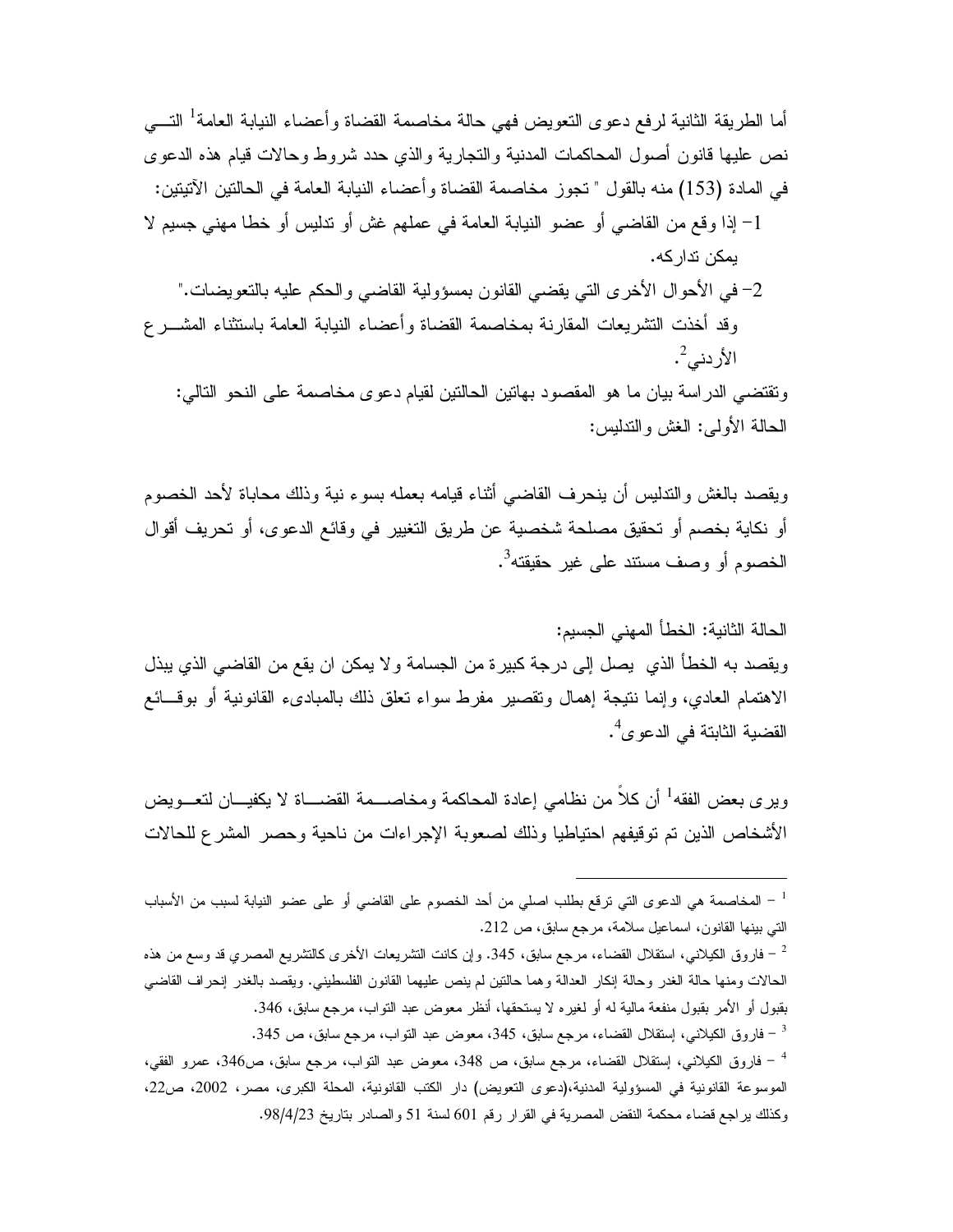التي يتم فيها مخاصمة القضاة و أعضاء النيابة العامة، و التكاليف الباهظة التي يتكبدها المدعى فـــي حال خسر دعواه من ناحبة أخر ي.

و يرى الباحث أن هذا النقد غير منطقى لأن كافة إجراءات المحكمة أيا كانت الخصومة فهي كثيرا ما تمتاز بالصعوبة، أما فيما يتعلق بوجوب دفع المدعى لمبلغ نقدى تأمينا لصحة الــدعوى فهنـــاك مبرر منطقى وعملي لهذا الشرط وهو الحد من لجوء الأفراد إلى مخاصمة القضاة وأعضاء النيابة العامة دون سند، وكذلك حفاظا على هيبة القضاة وكرامتهم.

الفرع الثالث

إجراءات دعوى التعويض المدنى

دعوى النعويض المدنبي كسائر الدعاوى نحناج إلىي شروط ومقومات لرفعها أمام القضاء كمسا أن هناك نصوص نتظم إجراءات النقاضي فيما يتعلق بمخاصمة القضاة، وفي حال تسوافر الشسروط لإقامة الدعوى فإنها نسير حسب المقتضى القانوني ويتم مباشرتها من تقديم طلبات ودفوع من قبل الخصوم حتى صدور الحكم النهائي، ويترتب على الحكم النهائي لدعوى التعويض العديد من النتائج سواء بالنسبة لمخاصمة القضاة أو إعادة المحاكمة، وفي هذا الفر ع سنبين كافة الإجراءات التي تمر بها دعوى النعويض المدنى إبنداءً من شروط إقامتها ۖ إلى السير في الدعوى ولغاية بيــــان الآثــــار الناتجة على الحكم.

أو لا شر وط رفع دعوى النعويض: إن دعو ي التعويض المدنى عن التوقيف التعسفي شأنها شأن أية دعو ي أخر ي تحتاج إلى شـــر و ط، فلا بد من تعرض الشخص للتوقيف أولاً ومن ثم إثبات بر اءته أو بيان حالة التعسف في التوقيــف، وأخيرًا نحقق الضرر نتيجة هذا التوقيف، ولم يذكر المشرع الفلسطيني صراحة هذه الشروط إلا أنه يمكن استتتاجها من الحالات التي يتم فيها التعويض عن التوقيف مـن خــلال إعــادة المحاكمـــة ومخاصمة القضاة وأعضاء النيابة العامة التي نص عليها القانون.

 $117$  أمين محمد، مرجع سابق، ص $^{-1}$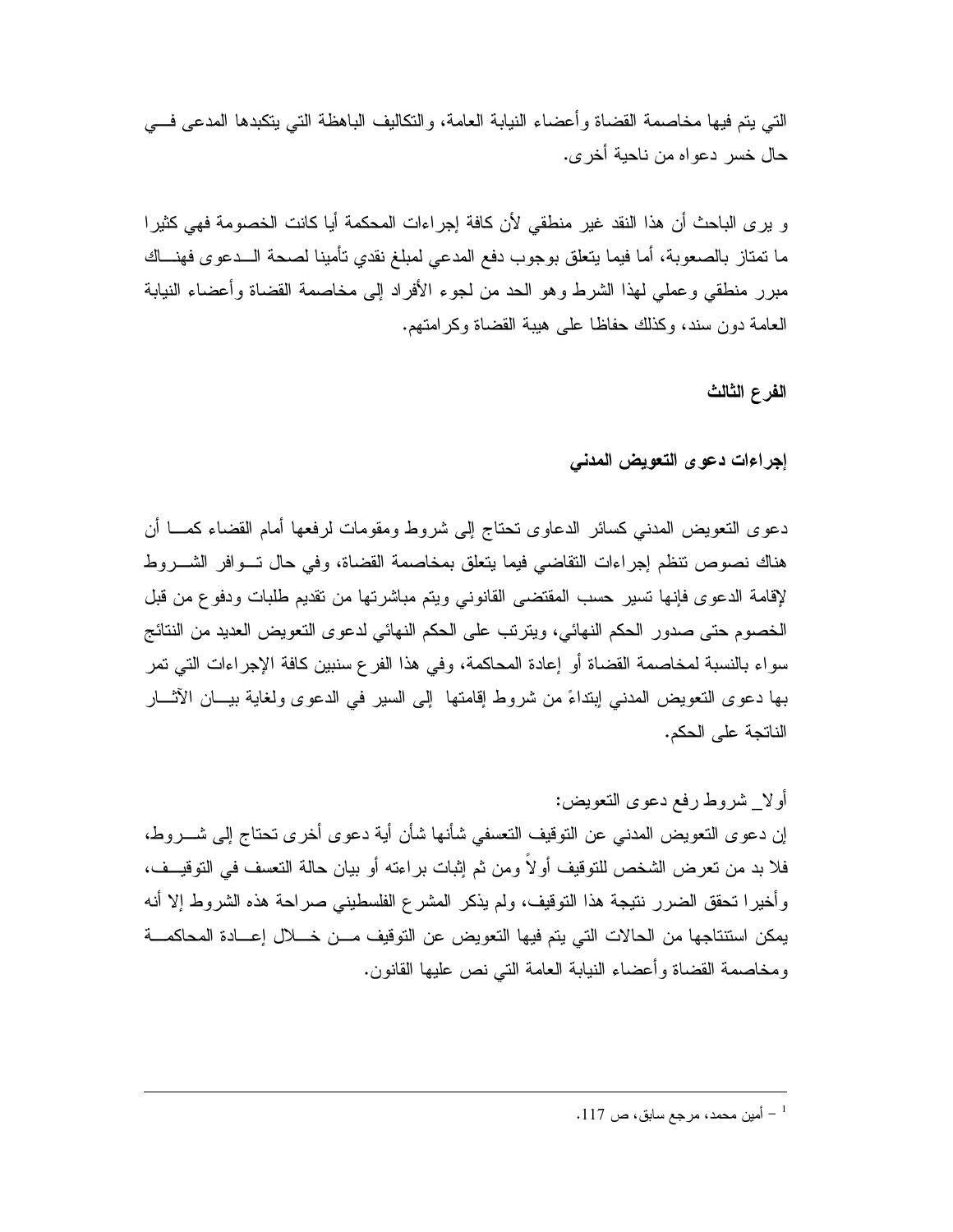الشرط الأول – توقيف الشخص احتباطبا:

و هذا الشرط هو من الشر وط البديهية حيث لا بد من قيام حالة التوقيف وذلك بقر ار صادر من جهة النوفيف أو المحاكمة، وهو ما ينزنب عليه الضرر المادي والمعنوي فعليا ممـــا يســـنوجب معــــه النعويض ً، إلا أن هذا الشرط ليس مطلقا حيث إن هناك بعض الحالات التي يمكن أن يتم توقيــف المتهم إحتياطيا ويقضيي ببراءته أو أن يصدر قرار بألا وجه لقيام الدعوى، ومع ذلك لا يمكن للمتهم أن يتقدم بدعو ي لتعويضه عن التوقيف وذلك للأسباب التالية<sup>2</sup>:

- أ. اِنتفاء المسؤولية الجنائية للمتهم وقت ارتكاب الجريمة، وهذا الشرط أقرته المادة(92) مـــن قانون العقوبات الأردنبي رقم 16 لسنة 60، والتبي تشير إلى انتفاء المسؤولية الجنائية فـــي حال نبين أن المتهم وقت ارتكابه الجريمة مصابا بمرض عقلي يحول بينه وبسين إدراكسه حقيقة الأفعال التي يقوم بها، وعلة المشرع في استثناء هذه الفئة من الموقوفين هي تـــوافر الدلائل الجدية لارتكابهم أفعالا إجرامية تستوجب التوقيف لو كانوا من المسؤولين جزائيـــا، فالتوقيف ابنداءً يعتبر صحيحا ومتوافقا مع القانون وله من الأسباب ما تبرره حتى ثبــوت عدم المسؤولية.
- ب. ثبوت نقادم الدعوى الجنائية بعد الإفراج عن المنهم الموقوف إحتياطيا، وهذه الحالة لها ما يبرر ها إذا ما تأكد ارتكاب المتهم للجريمة التي تم توقيفه من أجلها، ثم يتبين ســـقوط هـــذه الدعوى بالنقادم، حيث إن مسالة نقدير مدة النقادم يتم إثباتها أمام المحكمة والتي يتم إثارتها من قبل المنهم أو نتثيره المحكمة من نلقاء نفسها على اعتبار أن النقادم يتعلق بالنظام العام. ت. صدور العفو عن المتهم الصادر بحقه قرار النوقيف، وذلك بأن يتم الإفراج عنه بموجــب هذا العفو مع وجود حكم بالإدانة عن الفعل الذي تم توقيفه من أجله أو توقع صدور الحكــم
	- بالإدانة<sup>3</sup>.
- ث. نوقيف المتهم لسبب آخر غير السبب الذي من أجله تم توقيفه والذي نبين عدم مســؤوليته عنه، وهذا المبدأ ثابت في قانون الإجراءات الجزائية حيث نصت المادة (396) من قانون الإجر اءات الجز ائية الفلسطيني على أنه " إذا كان المتهم موقوفا على ذمة القضية، وصــــدر

 $105$ أمين محمد، مرجع سابق، ص $\sim$ 

هذه الحالات لم يرد النص عليها صراحة في القانون الفلسطيني أو القوانين المقارنة، وإنما نص عليها قانون الإجـــراءات  $^{\rm 2}$ الجنائية الفرنسي صراحة كاستثناء من مبدأ التعويض، راجع في ذلك، أمين محمد، مرجع سابق، ص105 وما بعدها، والجدير بالذكر أن هذه الحالات ورد ذكرها فى المباديء العامة للقانون الجنائى كما هو الحال بالنسبة لمبدأ انتفاء المســؤولية الجنائيـــة لوجود عارض من عوار ض الاهلية، أو تغير الوصف الجرمي بصدور قانون جديد يبيح الفعل الذي من أجلـــه تـــم توقيــف المتهم.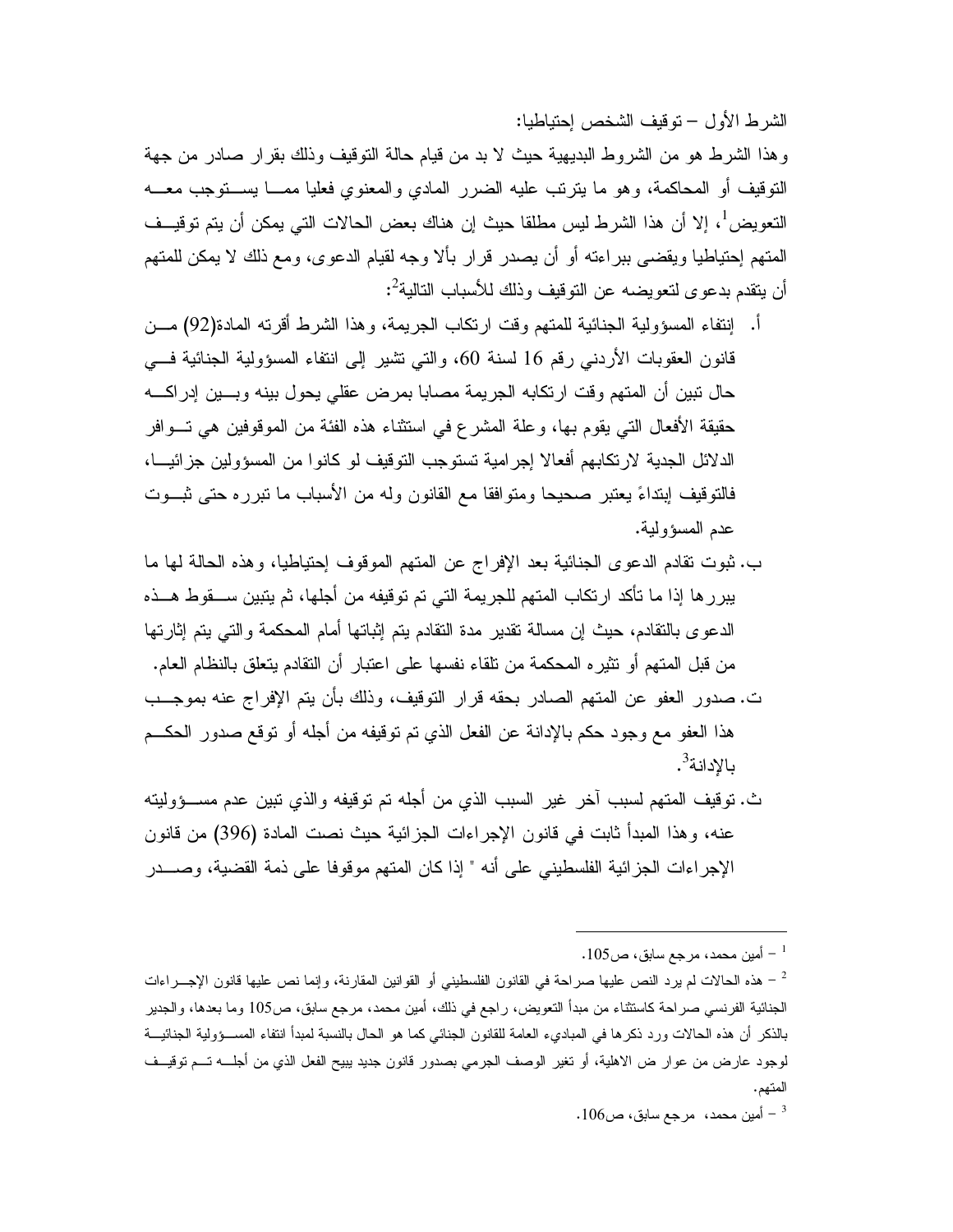الحكم الابتدائي بالبر اءة أو بالغر امة أو بالحبس مع وقف التنفيذ وجب إخلاء سبيله في الحال ما لم يكن مو قو فا لسبب آخر ".

ج. قيام المنهم بأفعال نؤدي إلى نوقيفه احتياطيا، كأن يقـــوم المــــتهم وأثنــــاء النحقيـــق معــــه بالاعتراف بارتكاب الجرم المتهم به، ثم يتبين بعد إجراءات التحقيق أن الفاعل هو شخص آخر ، أو أن يتعمد ذلك للتستر على أشخاص آخرين، أو لتمكينهم من الهـــرب مـــن وجــــه العدالة، أو أن يختلق أدلة ضد نفسه تجعل من توقيفه مبر ر<sup>1</sup>أ.

فهذه الحالات الواردة سابقا تشكل استثناءً على مبدأ حق المتهم الموقوف احتياطيــــا فــــى المطالبـــة بالنعويض، حيث إن هذه الحالات نبرر النوقيف ولا يمكن القول أن نوقيف المنهم بناءً علـــى هـــذه الحالات يسبغ عليه صفة التعسف أو الخطأ من قبل سلطة التوقيف سواء كانت هذه الجهة هي النيابة العامة أو المحكمة.

الشرط الثاني- صدور الحكم بالبراءة: إن نوقيف المتهم احتياطيا لا يعتبر الشرط الوحيد لقيام صحة دعوى التعويض، إذ لا بد أن يتـــوافر مع هذا الشرط وجود شرط آخر وهو إثبات براءة المتهم من التهمة المنسوبة إليه، وذلك إذا ما تبين لسلطة التحقيق أنه لا مبرر لإقامة الدعوى ضد المتهم، أو أن تفرج عن المتهم إذا تحقق لها براءته لعدم قيام المسؤولية.

ويشترط لصحة دعوى النعويض أن يكون الحكم الصادر بالبراءة نهائيا وباتا، وغير قابل للطعـــن فيه، وإن كان هناك خلاف حول أساس صدور الحكم بالبراءة إن كان على أساس يقيني، أي ثبوت البر اءة بشكل و اضبح وجلَّى لا لبس فيه، أو على أساس قاعدة تفسير الشك لمصلحة المتهمُّ .

وبر ي الباحث أن هذا الخلاف غير ذي جدوى و أن العبر ة بالحكم النهائي بغض النظر ٍ عن الأساس الذي صدر بموجبه حكم البراءة.

<sup>.</sup> أمين محمد، مرجع سابق، ص $106$ .

 $108$ أمين محمد، مرجع سابق، ص $108$ .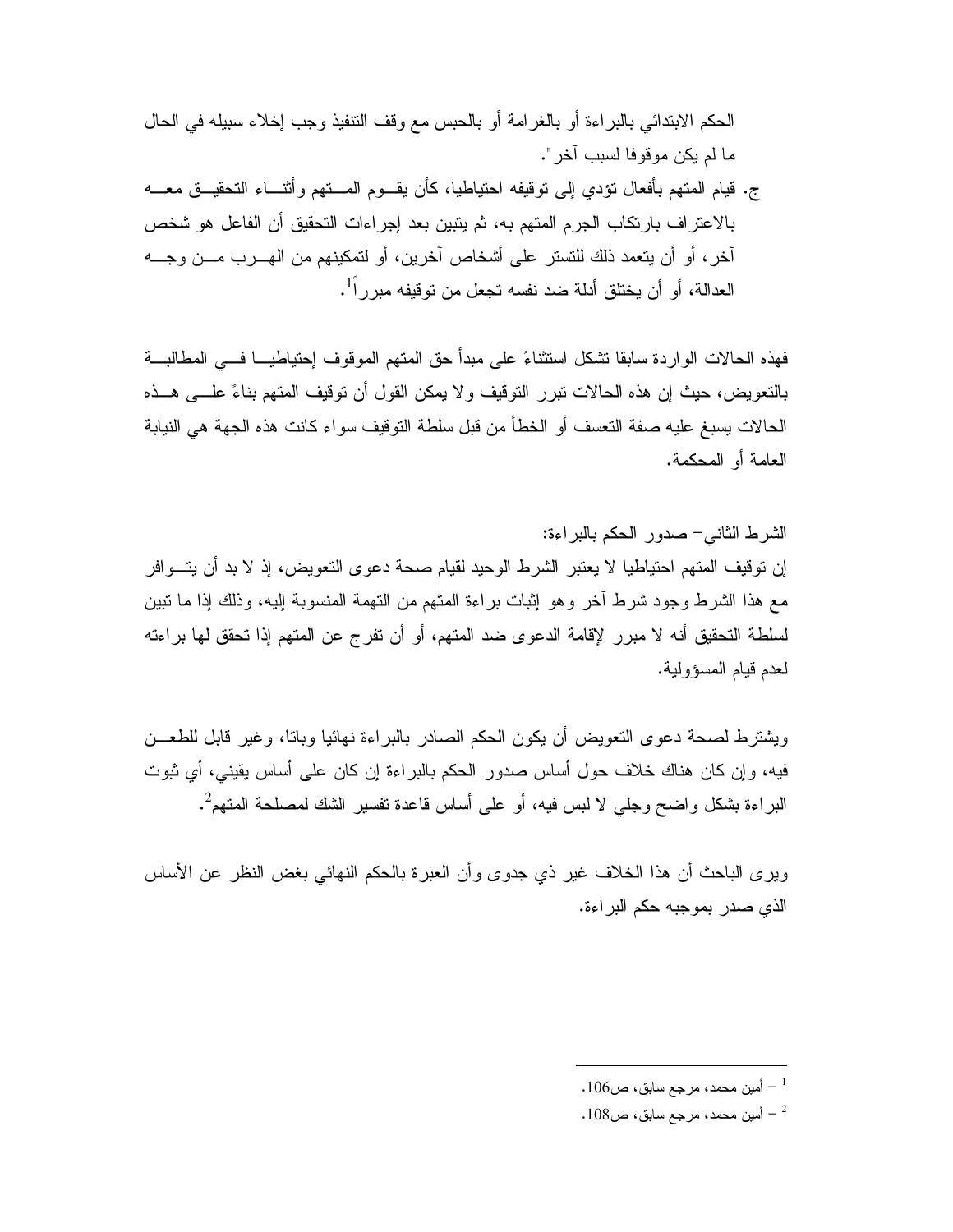الشر ط الثالث – تحقق الضر ر نتيجة التوقيف:

الضرر هو النتيجة الطبيعية الناتجة عن التوقيف التعسفي وهو قد يكون ماديا وقد يكون معنويا، إذ يكفي أن يثبت طالب التعويض إصابته بالضرر أيا كان نوعه، وهوغير ملزم بإثبات عدم مسؤوليته عن الفعل الذي من أجله تم توقيفه، كما أنه غير ملزم بإثبات الخطأ الجسيم الذي وقع من القاضبي<sup>1</sup>. وهناك عدة صور للضررين المادي والمعنوى الذين بلحقان بالشخص الذي تم توقيفه احتياطيا ثــم تثبت براءاته، فمن صور الضرر المادي الذي يصيب المضرور من التوقيف انقطاع مصدر الرزق الذي يعتاش منه لأي سبب كان كأن يتم فصله من عمله نتيجة غيابه عن العمل لفتـــرة طويلــــة، أو التأثير على تعاملاته التجارية نتيجة انقطاعه عن تجارته، أو فقد الثقة به من قبل المتعاملين معـــه، كما إن الضرر. قد يكون نتيجة إصابته بأمر ناجم عن التوقيف تؤدي به إلى دخول المشـــفي لفتـــر ة معينة مع ما يترتب عليها من مصاريف.

أما صور الضرر المعنوي فهي متعددة ومن أبرزها التأثير على سمعة الشخص في المجتمع وبين أسرته، كما إن التوقيف التعسفي يؤدي في كثير من الأحيان إلى التأثير على نفسية الشخص بشكل سلبي نتيجة شعوره بالألم من الظلم الذي لحق به.

ثانيا– إجراءات المخاصمة وإعادة النظر: حدد المشرع الإجراءات التبي يتم من خلالها مخاصمة القضاة وأعضاء النيابة العامة، وإعادة النظر وذلك في قانوني أصول المحاكمات المدنية والتجارية وقانون الإجراءات الجزائية وذلك ما ســـنبينه في البندين التاليين.

البند الأول – إجر اءات المخاصمة: نص المشرع الفلسطيني على مجموعة من الضوابط التي تحكم سير دعوى المخاصمة المدعى بها ضد القضاة و أعضاء النيابة، فاشتر ط القانون على المدعى في دعو ي المخاصمة أن يقوم بإخطـــار مجلس القضاء الأعلى ابِنداءً بما ينوي مخاصمة القضاة به حسبما قررته المادة (154) من قـــانون أصول المحاكمات المدنية والتجارية.

. أمين محمد، مرجع سابق، ص $109$ .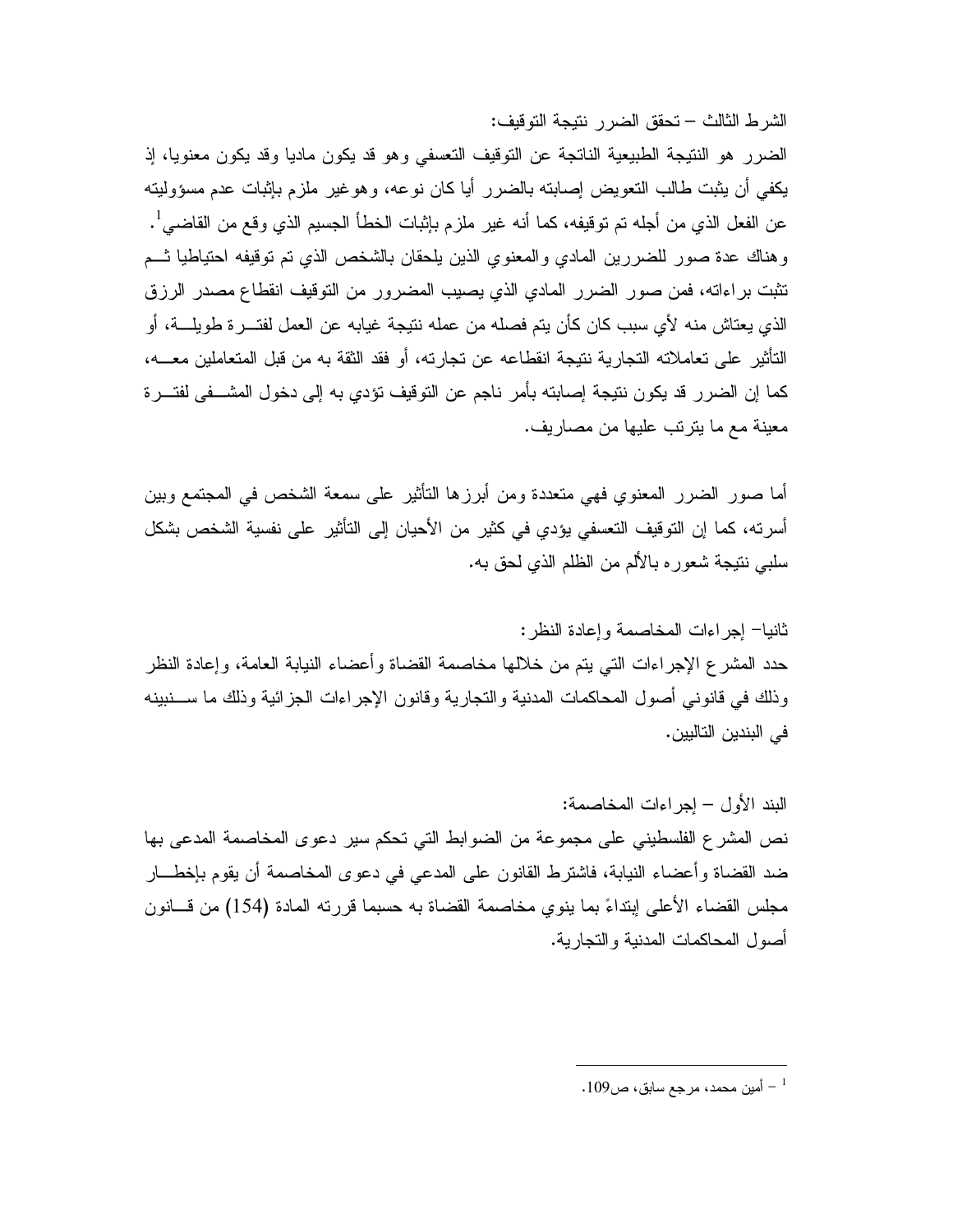أما فيما يتعلَّق بلائحة الدعو ي فيجب ان تقدم لدى قلم المحكمة المختصنة بنظر الدعو ي و هي محكمة الاستئناف التي يتبع لها القاضبي أو عضو النيابة المنوى مخاصمته على أن تكــون موقعـــة مـــن المدعى أو من وكيله الخاص. كما يجب أن تحتوي لائحة الدعوى على البيانات الخاصة بموضوع المخاصمة من أدلة ومؤيــدات تؤكد صحة الدعوى بعد أن يقوم المدعى بإرفاق مبلغ تأميني مقدار ه مائتي دينار أردنبي على سبيل الكفالة، حيث يتم مصادرة هذا المبلغ في حال ردت الدعوى، (م 155) أصول مدنية<sup>1</sup>. وبعد أن نتوفر الشروط السابقة بقوم القاضبي المختص وهو رئيس محكمة الاستئناف بتحديد موعــد جلسة سرية ويتم ابلاغ الخصوم بموعدها، (م156) أصول مدنية.

ويتم قبول الدعوى أوردها بناء على طلبات ودفاع الخصوم بموجب مرافعات أو مذكرات خطيـــة يتقدمون بها للمحكمة على أن يراعي تبليغا للخصوم وفقا للقانون.

أما فيما يتعلَّق بالطعن في دعوى المخاصمة فإن القانون يجيز الطعن فيها إذا كانت صــــادرة عـــن محكمة الاستئناف أما إذا كانت صادرة عن محكمة النقض فلا يجوز الطعن فيها ويكـــون القـــرار 

أما بالنسبة لنقادم دعوى المخاصمة فقد قررها المشرع في المسادة (163) مـــن قــــانون أصــــول المحاكمات المدنية والتجارية وحددها بمدة لا نتجاوز ثلاثة اشهر من تـــاريخ اكتشـــاف الغــش أو التدليس أو الخطأ المهنى الجسيم، وثلاث سنوات على ارتكاب الفعل المستوجب للمخاصمة.

ويرى الباحث أن هذا النص الخاص بالتقادم غير عادل ويتناقض مع المسادة (32) مـــن القــــانون الأساسي المعدل التي اعتبرت أن الاعتداء على الحرية الشخصية أو أي من الحقــوق والحريـــات العامة – و التوقيف بندر ج تحت الاعتداء على هذه الحقوق– جريمة لا تسقط الدعوى الجنائيـــة أو المدنية الناشئة عنها بالنقادم. ويرى الباحث أنه كان من الأجدر بالمشرع الفلسطيني عدم النص على هذه المدة لأنها نتعارض مع القانون الأساسي من جهة، ولأنها تعتبر مدة زمنية قصيرة نسبيا لرفع دعو ي المخاصمة من جهة ثانية.

أما المشرع المصري فقد حدد قيمة الكفالة بما لا يقل عن خمسمائة جنيه ۖ ولا يزيد على ثلاثة ألاف جنيه. "

<sup>-</sup> مجدي حافظ، مرجع سابق، ص214  $\sim$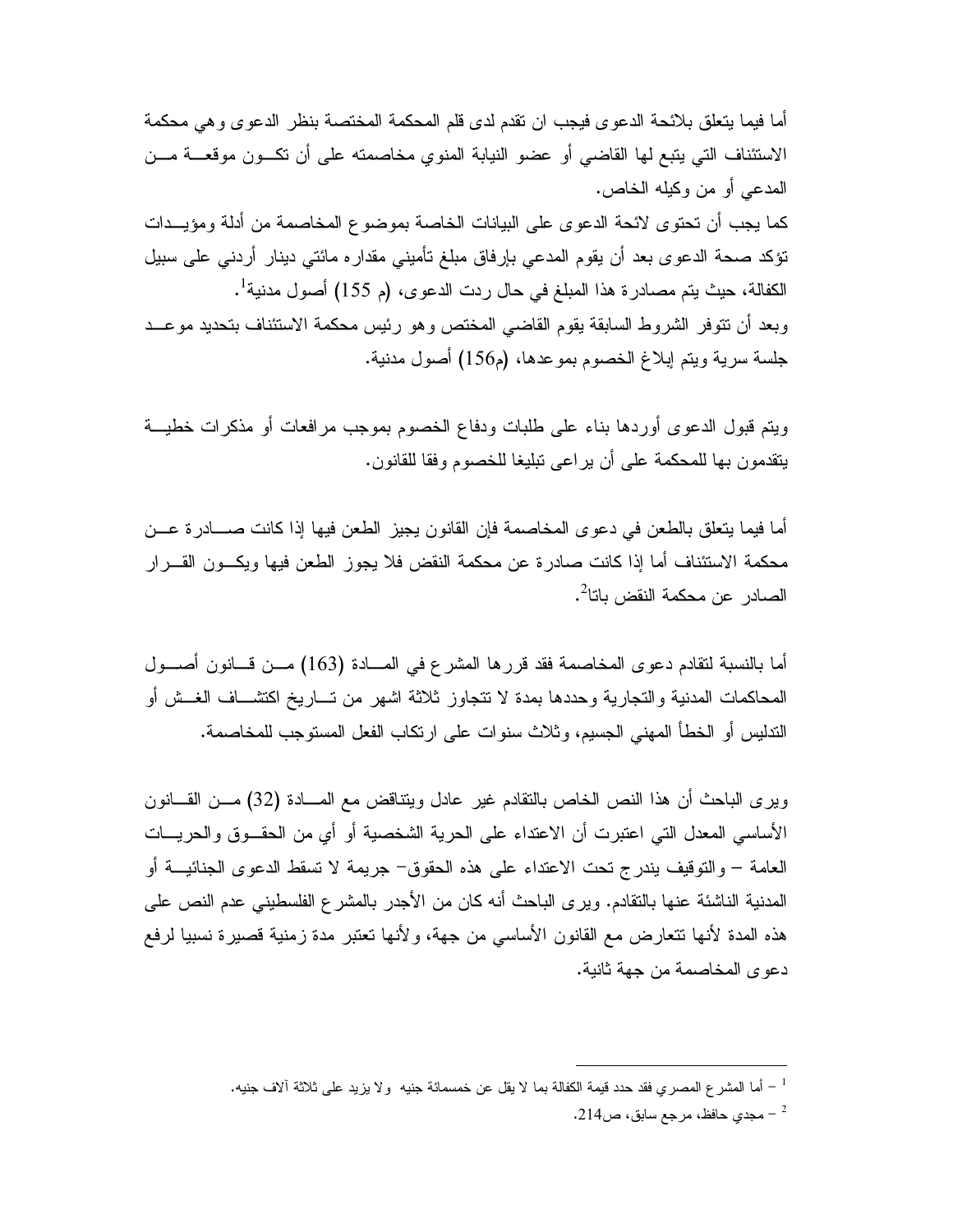البند الثاني – إجر إءات إعادة النظر :

نظم المشرع الفلسطيني إعادة المحاكمة في قانون الإجراءات الجز ائية وفقا للشر وط التي ذكر ناهــا سابقا<sup>1</sup>، بحيث تصبح دعوى إعادة النظر متوفرة حال قيام أي سبب من الاسباب التي تدعو لقيامها وفق نص المادة( 377).

أما بالنسبة لإجراءات دعوى إعادة النظر فإنها نستوجب نقديم طلب لوزير العسدل مسن الشسخص المتضرر من التوقيف أو المحاكمة، ويجوز تقديمها من قبل الممثل الشـــرعي لعـــديم الأهليـــة، أو المسؤول بالحقوق المدنية، كما يجوز تقديمها من قبل زوج المحكوم عليه أو أبنائه أو ورثته حسبما قررته المادة (378) من قانون الإجراءات الجزائية.

وبمجرد أن يستلم وزير العدل الطلب يحيله إلى النائب العام الذي يقوم بدوره يرفعه إلـــي محكمـــة النقض – المحكمة المختصة بالنظر في قبول الطلب من عدمه – خلال مدة أقصاها شهر من تاريخ تسلمه طلب إعادة النظر مبينا فيه الاسباب التي يستند اليها، فإذا قررت محكمة النقض قبول الطلب فعليها إحالته إلى محكمة من ذات الدرجة التي أصدرت الحكم أساسا، (م380) إجراءات جزائية.

والجدير بالذكر أن قبول طلب إعادة المحاكمة لا يوقف نتفيذ الحكم إلا إذا كان صادراً بالإعـــدام، ولمحكمة النقض أن تأمر بوقف نتفيذ الحكم إذا ما قررت قبول الطلب على أن ترفق هذا الأمر في القرار الصادر بقبول الطلب.

وفيما يتعلق بالمدة التي تقدم فيها طلبات إعادة النظر في الأحكام فقد حددتها المادة (379) من قانون الإجراءات الجزائية بسنة واحدة من ناريخ علم الشخص الذي يحق له تقديمها. والباحث بوجه نفس النقد فيما يتعلق بهذا النص الذي وجهه إلى نص المادة(163) من قانون أصول المحاكمات المدنية والتجارية، حيث أنه يتعارض مع القانون الأساسي ومبادىء العدالة.

ثالثا– النتائج المنز نبة على دعو ي التعويض. يترتب على تحقق الضرر الناتج عن التوقيف التعسفي تعويضا نتكفل الدولة بدفعه للمضرور وهذا النعويض إما أن يكون ماديا بدفع مبلغ مالي للمضرور ، وأن يكون معنويا، بإعلان براءة الشـــخص الذي نعرض للتوقيف الاحتياطي تعسفيا.

راجع الفرع الثاني من هذا المطلب والخاص بالأساس القانوني للتعويض.  $\mathcal{I}$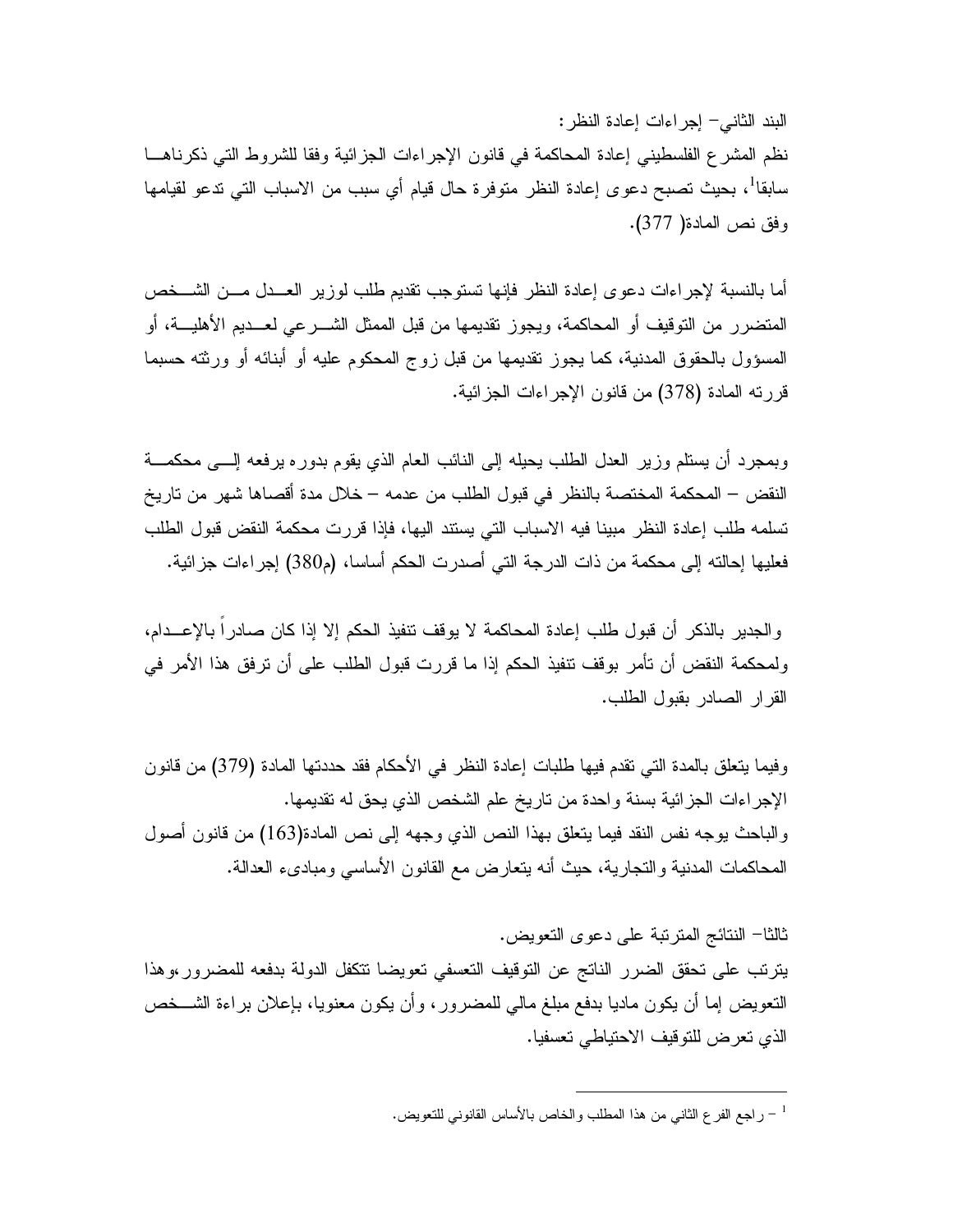ويلاحظ ومن خلال در اسة نصوص قانون الإجر اءات الجز ائية وقانون أصول المحاكمات المدنيـــة والنجارية عدم الإشارة بشكل صريح على النعويض المادي ومقداره، وإنما نجد أنـــه نـــص علــــي النعويض المعنوي فقط والذي نصت عليه المادة (383) من قانون الإجراءات الجزائية والخـــاص بنشر حكم البراءة حيث جاء فيها " 1− يعلق الحكم الصادر ببراءة المحكوم عليـــه نتيجـــة إعـــادة المحاكمة على باب المحكمة أو الأماكن العامة في البلدة التي صدر فيها الحكم الأول وفسى محــل وقوع الجريمة، وفي موطن طالب الإعادة وفي الموطن الأخير للمحكوم عليه إن كـــان ميتـــا. 2-ينشر حكم البراءة حتما في الجريدة الرسمية، وينشر أيضا إذا استدعى ذلك طالب إعادة المحاكمــــة في صحيفتين محليتين يختار هما، وتتحمل الدولة نفقات النشر ."

وقد أشار المشرع إلى وجوب النعويض عن النوفيف النعسفي حيث جاء في المسادة (387) مــن قانون الإجراءات الجزائية على أنه " 1– يحق لمن حكم ببراءته بعد قبـــول إعــــادة المحاكمــــة أن يطالب الدولة بتعويضه عن الضرر الناشيء له من الحكم السابق."

كما نصت المادة ( 160) من قانون أصول المحاكمات المدنية والتجارية على أنه " 2– إذا قضت المحكمة للمدعي بطلباته تحكم على المدعى عليه بالتعويضات والمصــــاريف وبـــبطلان تصــــرفه، ويجوز لها في هذه الحالة أن تحكم في الدعوى الأصلية إذا رأت أنها صالحة للحكم في موضوعها بعد سماع الخصوم."

ومن خلال النصوص المتقدمة لا نجد أية وضوح بالنسبة للتعويض المادي وما هو مقداره، علـــي الرغم من نص المشرع على الغرامة التي تفرض على المدعى في حــال عــدم فبــول دعــوى المخاصمة، والتي حددها المشرع بغرامة لا نزيد على خمسمائة دينـــار أردنـــي، بالإضـــافة إلـــي مصادرة الكفالة والتي نبلغ مائتي دينار أردني.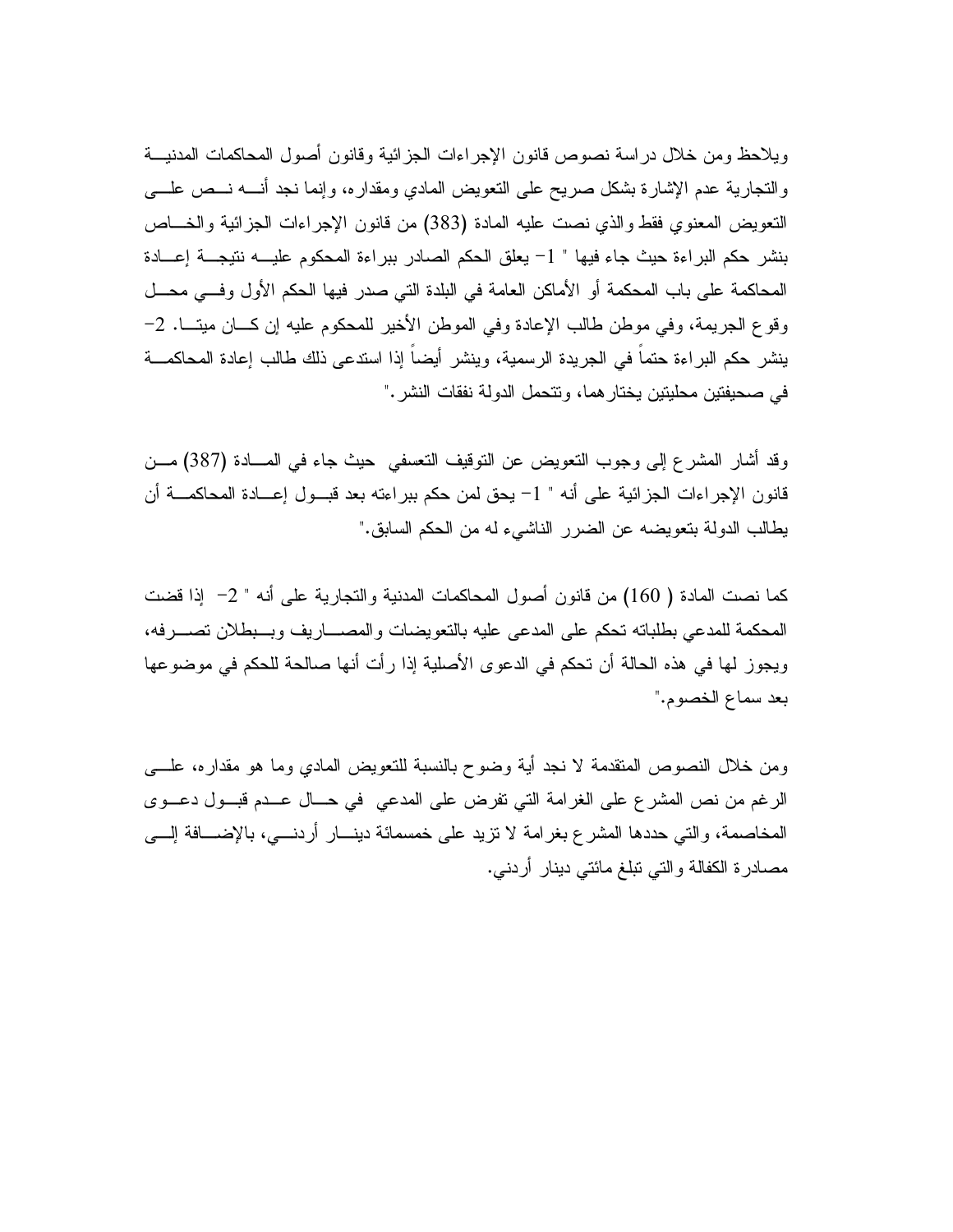تناولت هذه الدراسة البحثية التحليلية موضوعا مهما وشائكا ألا وهو إجراءات التوقيف والإفسراج بالكفالة، تمت من خلالها محاولة البحث لمعرفة طبيعة هذا الإجر اء وبيان خطور ته على الحريسات الشخصية للأفر اد الذين يخضعون له حيث تبين لنا من خلال البحث أن مفهوم التوقيف ينصب على حجز حرية الفرد لفترة معينة من الزمن وفقا لما تقتضيه إجراءات التحقيق، وبالتالي فهـــو إجـــراء وقتى تحفظي شرع لغاية عملية مبررة تقتضيها حماية إجراءات التحقيق وصـــيانتها مـــن العبـــث بأدلتها، كما نبين لنا من خلال الدراسة أوجه الشبه والاختلاف بين التوقيف كإجراء تحفظي مؤقت وبين ما يشتبه به من إجراءات وندابير مقيدة للحرية نتخذ في أغلبها طـــابع العقوبـــة، وخلصـــت الدراسة إلى أن النوقيف وعلى الرغم مما يشتبه به مع غيره من الإجـــراءات وخاصــــة القـــبض والاقتياد المادي والاعتقال الإداري، إلا أنه يختلف عنها في بعض الأمور وخاصة من حيث مدة كل من هذه الإجراءات والطبيعة القانونية لكل منها، والاختلاف في الجهة المختصة بمباشرتها.

كما نتاولت الدراسة البحث في مشروعية النوقيف والمحاولات التي بذلها رجال الفقــه مـــن جهـــة والتشريعات الجنائية الوطنية والدولية ذات الصلة بحقوق الانسان في إيجاد المبررات اللازمة لنقنين هذا الإجراء وإضفاء صفة المشروعية عليه على الرغم من نتاقضه مع أهم الحقوق التسى كفلتهـــا القوانين والدسانير والمواثيق الدولية وهي قاعدة افتراض البراءة في الإنسان، وعدم جــواز نقييــد حرية الفرد قبل صدور الحكم بالإدانة من قبل السلطة القضائية المختصة بمحاكمته، حيث توصـــل الباحث إلى أن أهم مبرر لنقرير مثل هذا الإجراء هو صبانة وحماية إجراءات النحقيــق وضـــمان سيرها على الوجه الذي يؤدي إلى كشف الجرائم ومرتكبيها وصولا إلى نحقيق العدالة والاقتصاص من الجناة والذي يؤدي في النهاية إلى المحافظة على الأمن العام والأفراد.

كما نتاول الباحث في در استه هذه الضوابط أو الشروط التي نصت عليهـــا التشـــريعات المقارنــــة لاصدار أمر التوقيف، حيت تم تحليل هذه الضوابط بصورة تفصيلية وتم تبيان ما يتعلق بالضوابط الخاصة بالسلطات المصدرة لأمر النوقيف وصلاحيتها بمباشرته والسير بإجراءاته من بداية نوقيف المتهم و تمديد توقيفه وإحالته إلى المحكمة المختصة وبيان السلطات الخاصة بالقيام بهذه الاجر إءات حيث نوصل الباحث إلى أن الجهة المخولة بمباشرة اجر اءات النوقيف حسب القـــانون الفلســـطيني والقوانين المقارنة هي النيابة العامة لوحدها مع اختلاف في الجهة المخولة بتمديد التوقيف ومدتها.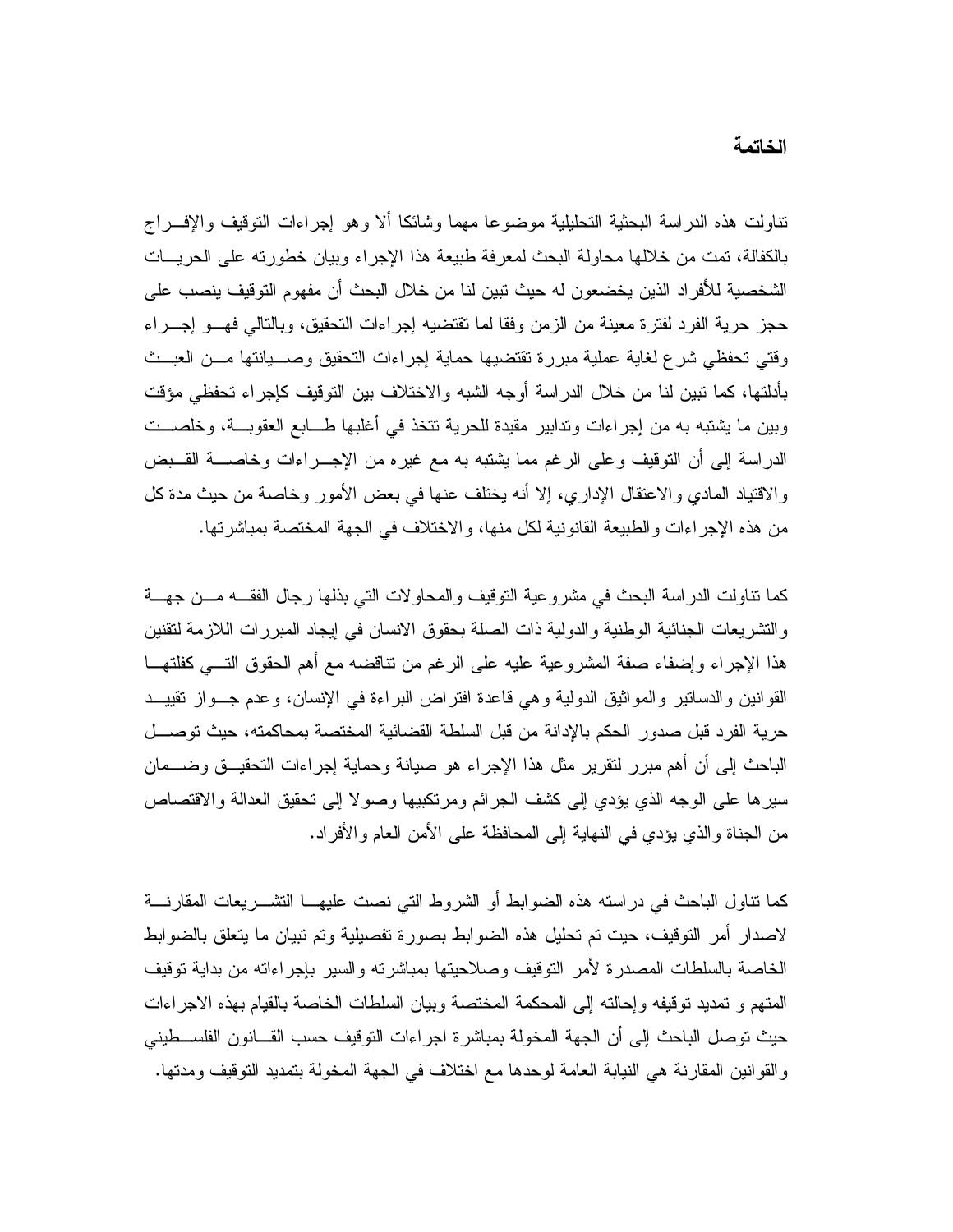ونبين من خلال الدراسة حول السلطة المختصة بالتوقيف في مرحلة التحقيق أن النيابة العامة هـــي الجهة الوحيدة المخولة باصدار أوامر التوقيف باعتبارها السلطة المختصة التحقيق والاتهام حيث إن القانون الفلسطيني سار على نهج المشرع الأردني فيما يتعلق بنظام النيابة العامة من حيث الجمـــع بين السلطتين رغم التفاوت في المصطلحات والتسميات التي اقتبسها مشرعنا الفسطيني عن المشر ع المصري رغم أن النشريع المصري يتبنى نظام الفصل بين سلطتي النحقيق والإتهام، وفيما يتعلَّــق بصلاحية النيابة العامة والمدة التي منحها القانون الفلسطيني لها للتوقيف فقد نوصل الباحــث إلـــي وجود تضارب في النصوص المنظمة لها حيث نجد أن نص المادة (108) يتيح لوكيل النيابة العامة نوقيف المتهم لمدة ثمان وأربعين ساعة، بينما نتص المادة (119) على وجوب إحالة المستهم بعسد أربع وعشرين ساعة من قبل النيابة العامة إلى المحكمة لتمديد توقيفه إذا اقتضت إجراءات التحقيق ذلك وفيما يتعلق بصلاحية المحكمة بتمديد توقيف المتهم تبين من خلال البحـــث أن هنـــاك ثــــلاث جهات مخولة بإصدار أوامر التمديد وهي محكمة الصلح ومحكمة البداية، ومحكمة الموضوع، حيث تملك كل من محكمتي الصلح والبداية صلاحية تمديد توفيف المتهم لمدة خمسة وأربعين بوما كل على حدة، بينما نملك محكمة الموضوع ثلاثة أشهر لذلك، وبالتالي نكون أقصبي مدة تملكها السلطة القضائية لتمديد توقيف المتهم هي ستة أشهر ما لم يتم إحالــــة المــــتهم الــــي المحكمــــة المختصــــة بمحاكمته، والتي لها أن تمدد توقيفه إلى فترات غير محددة وفق ما نصت عليه المادة (120) مـــن قانون الإجراءات الجزائية.

وقد نتاولت الدراسة أيضا مسألة جوهرية وهامة نتعلق بالضوابط الموضوعية والشــكلية لصـــحة إصدار أمر التوقيف حيث تبين من خلال البحث أن التشريع الفلسطيني كغيـــره مـــن التشـــريعات المقارنة قد نص على هذه الضوابط لاعتبار الأمر الصادر بالتوقيف صحيحا، على الرغم من وجود بعض النقص فيما يتعلق بها، ونتمثل الضوابط الموضوعية بالشروط الخاصة بالجريمـــة والمـــتهم والاستجواب ومدة التوقيف، ففيما يتعلَّق بالجريمة المسندة الى المتهم لا نجد تحديدا لهسذه الجسرائم التي يجوز فيها التوقيف، وبالرغم من اعتبار التوقيف في الجنايات حتميا، إلا أن الاختلاف هو في الجنح فبخلاف التشريعين المصرى والأردني لم نجد بين ثنايا القانون الفلسطيني ما يشير إلى تحديد هذه الجرائم، وحيث إن القياس جائز في تحديد هذه المسائل يمكن القول أن المشرع الفلسطيني قــد حدد مدة التوقيف في الجنح التي تزيد عقوبتها على ستة أشهر قياسا على نصــــوص المــــواد (30، 31) من قانون الإجراءات الجزائية التي تجيز القبض على المتهم في الجرائم التي تزيد عقوبتهــا علي ستة أشهر .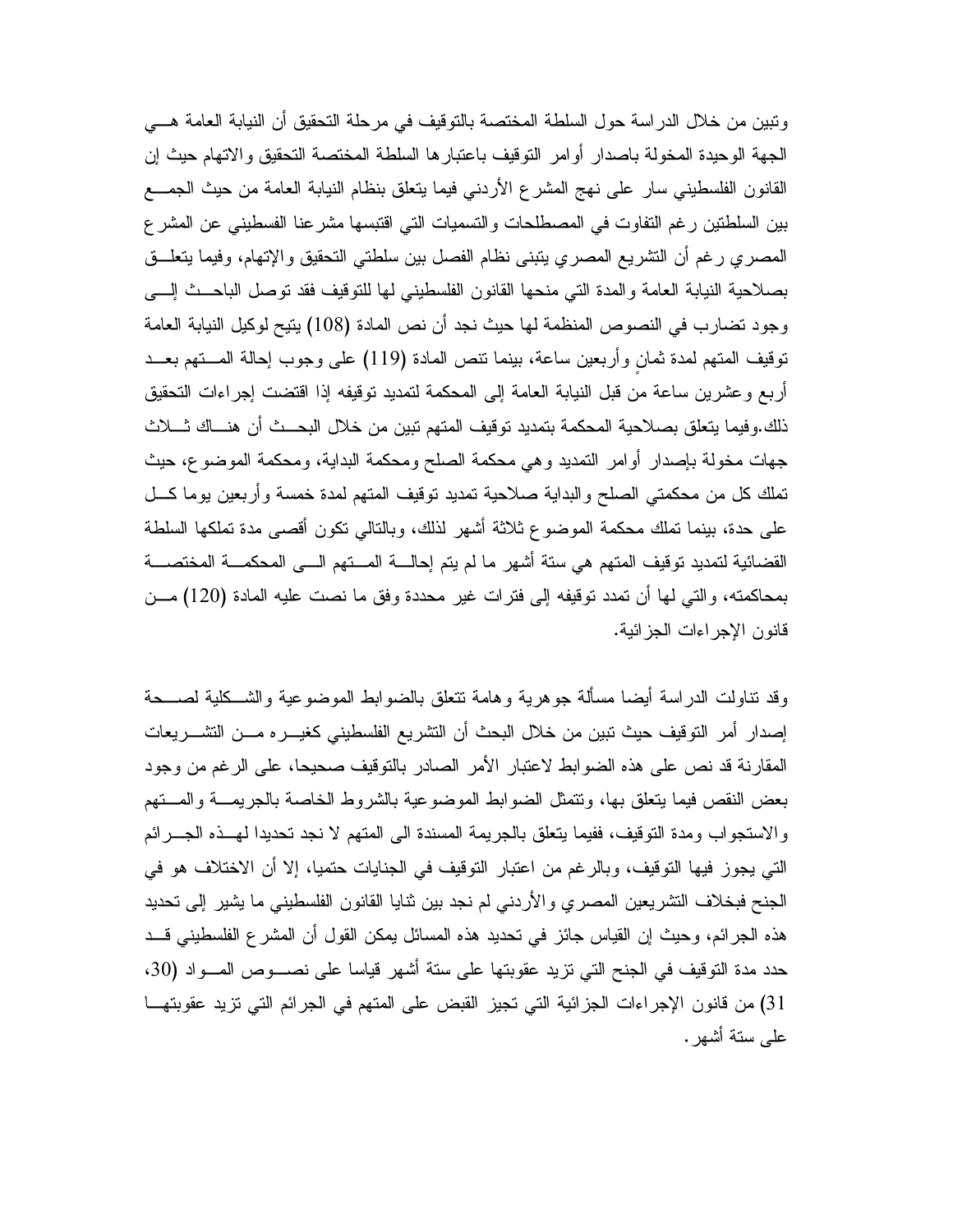أما فيما بنعلق بالشر وط الخاصة بالمتهم فإن النشر يعات المقارنة قد حددت هذه الشـــر وط بنــــو افر الدلائل الكافية لارتكاب المتهم الجريمة المسندة إليه، على الرغم من أن المشر ع الفلسطيني لم ينص صراحة على ضرورة توافر هذا الشرط وإنما نص عليه في حالة القبض على المتهم، كما حـــددت التشريعات سن المتهم المطلوب توقيفه، بحيث لا يجوز توقيف أي شخص إلا إذا كان بالغا للســـن القانونية التي نوجب مساءلته جزائيا، وهذا الشرط أيضا لم ينص عليه المشرع الفلسطيني في قانون الإجراءات الجزائية، كما حظرت التشريعات المقارنة توقيف بعض الأشخاص من الذين يتمتعـــون بحصانة، سواء كان مصدر ٍ هذه الحصانة القوانين الوطنية أم المعاهــدات والإتفاقيـــات الدوليـــة، وتنحصر هذه الفئات بأعضاء البرلمان، وأعضاء السلطة القضائية، وأعضاء الســـلك الدبلوماســــي، حيث يتطلب توقيف من ينتمي إلى هذه الفئات صدور إذن مسبق بذلك من الجهة المختصة باستثناء حالات النلبس بالجنايات.

كما نتاولت الدر اسة شرطا آخر ٍ من الشر وط الموضوعية لإصدار أمر التوقيف وهـــو اســـتجواب المتهم قبل توقيفه، وهو يعد من الشروط الجوهرية التي نترنب على مخالفتها بطلان أمر التوقيف، على الرغم من اختلاف التشريعات المقارنة حول الجهة المختصة بمباشرته، فالقانون الفلســطيني جعل صلاحية الاستجواب في الجنايات عموما من اختصاص النيابة العامة لوحدها بشكل يفيد بعدم جواز نفويض النيابة العامة لأي من مأموري الضبط القضائي لاستجواب المتهم، أما فـــي الـجـــنح فيستفاد من نص المادة (55 / 2) من قانون الإجراءات الجزائية جواز النفويض في مواد الجـــنح، حيث إن النص حظر تفويض الاستجواب في الجنايات لوحدها.

أما بالنسبة للقانون الأردني فمن خلال البحث تبين أنه حظر تفويض الاستجواب في كافة الجـــرائم دون استثناء وجعل صلاحية مباشرته من اختصاص المدعى العام لوحده. أما الوضع في القانون المصري فإنه وعلى العكس من القانونين السابقين نجد أنه أجـــاز تفـــويض الاستجواب في كافة الجرائم بغض النظر عن نوعها سواء كانت جناية أم جنحة.

كما نتاولت الدر اسة شرطا آخر ًمن الشر وط الموضوعية و هو شرط مدة التوقيف، حيث أكدت عليه كافة القوانين المقارنة وإن اختلفت في تحديد المدة الزمنية له من جهة، والسلطة الآمرة به من جهة ثانية، ففي حين نجد أن القانونين الفلسطيني والمصري قد جعلا المدة القصوى لتوقيف المتهم قبـــل إحالته للمحاكمة هي ستة أشهر، نجد أن القانون الأردنبي وعلى العكس من ذلك لم يقيد النيابة العامة بمدة محددة للتوقيف مما يعني معه جواز توقيف المتهم لحين انتهاء المحاكمة ما لم يتوافر أي شرط موجب للإفراج الحتمي عن المتهم كما في حالة استغراق مدة التوقيف لمدة العقوبة المقررة للجريمة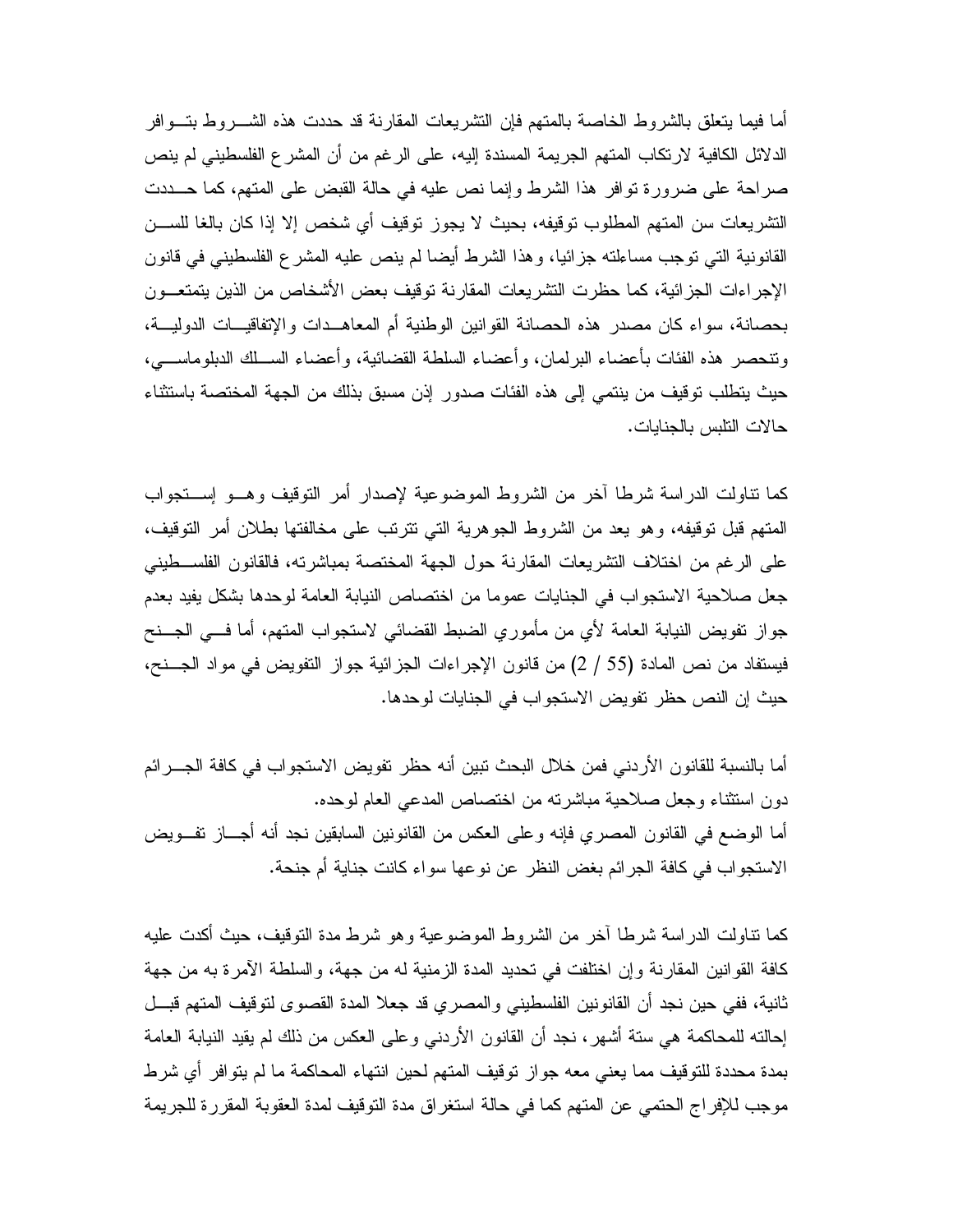المسندة للمتهم.أما بالنسبة للسلطة الآمر ة بالتوقيف فإنها تختلف في القــو انين المقار نـــة، فالقـــانو ن الفلسطيني جعل مهمة إصدار أمر النوقيف من قبل النيابة العامة لوحدها، مع مراعاة التمديد من قبل المحكمة التي تتظر في طلب التمديد، أما في القانون المصرى فهناك أكثر من جهة مختصة بإصدار أمر النوقيف نبعا للجهة القائمة بالتحقيق فقد نكون الجهة المختصة بالتحقيق هي النيابة العامة وقـــد يكون قاضيي التحقيق، وبالنالي فإن أمر التوقيف يصدر عن أي منهما حسب اختصاصه، وبالنســـبة للقانون الأردنبي فإن الجهة الوحيدة المختصة بإصدار أمر التوقيف وتمديده هـــي النيابـــة العامــــة لوحدها، وليس للمحكمة صلاحية في تمديد توقيفه ما لم نتم إحالة الملف التحقيقي إليها.

ثم تتاول الباحث في هذه الدراسة وفي المبحث الثاني من الفصل الأول الضــــوابط الشـــكلية لأمـــر النوفيف، حيث نبين من خلال البحث أن هناك مجموعة من الشروط الشكلية اللازمة لإصدار الأمر بالنوقيف لعل من أهمها البيانات الشكلية التي يتضمنها أمر النوقيف، والتسبيب، والتنفيذ خلال مـــدة معينة بالإضافة إلى توقيع وختم مصدر الأمر، وتاريخ إصداره.

ففيما يتعلق بالبيانات الشكلية لأمر النوقيف نجد أنها نتضمن إسم المتهم والنهمة المسندة إليه، وناريخ إصدار أمر النوقيف، ونوقيع مصدر الأمر وخاتمه الرسمي، وأخيرا نكليف مدير مركز الإصــــلاح و النّأهيل قبول المتهم في المكان المخصص له.

أما فيما يتعلق بتسبيب أمر التوقيف وعلى الرغم من كونه من البيانات الشكلية الجوهريـــة وأهـــم ضمانة من الضمانات الواجب توافر ها في أمر التوقيف إلا أن الباحث لم يجد في القوانين المقارنة ما يفيد بوجوب ذكره في أمر التوقيف، إلا أن هناك نص في القانون الأساسي الفلسطيني المعـــدل لسنة 2003 ما يفيد بوجوب نسبيبه على عكس ما فعله المشرعين المصري والأردنبي.

أما الشرط الأخير ٍ من الشر وط الشكلية الواجب توافر ها في أمر التوقيف فيتمثل بتتفيذه خلال مـــدة معينة، ولم ينص المشرع الفلسطيني على ضرورة تنفيذ أمر التوقيف في مدة زمنية معينة، علـــي عكس ما ذهب إليه المشرعين المصري والأردنبي، وإن كان المشرع الفلسطيني قد أوجــب نتفيــذ مذكرات الحضور والإحضار خلال مدة أقصاها ثلاثة أشهر من تاريخ صدورها ما لم يتم تجديدها واعتمادها من قبل مصدر ها.

ونتاول الباحث في الفصل الثاني من هذه الدراسة موضوعا في غاية الأهمية وهو الإف راج عـــن المتهم بالكفالة، والجزاءات المترتبة على مخالفة ضوابط وشروط التوقيف، حيث قام الباحث بدراسة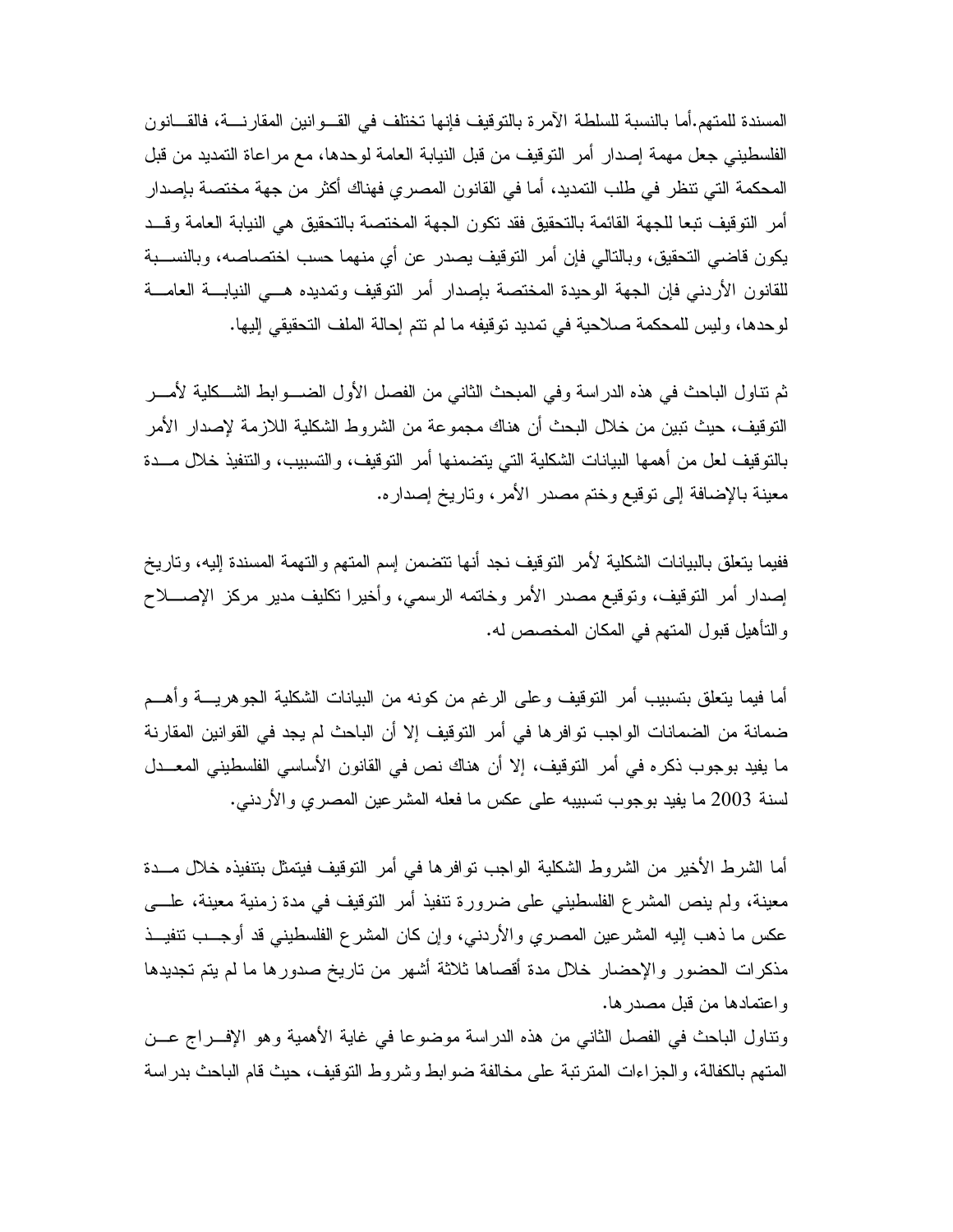موضوع الإفر اج بالكفالة في المبحث الأول، تم من خلاله النعر ف على الغاية المنو خاة من وجــود هذا النظام وتعريفه وبيان أنواعه وحالاته.

ونبين من خلال البحث أن الافراج عن المتهم يعني إخلاء سبيله بكفالة أو بدونها لزوال مبـــررات النَّوفيف، كما نبين لنا الغاية التي توخاها المشرع من نقرير هذا المبدأ و هو حماية حرية الفرد مـــن جهة، وانتفاء المبررات لاستمرار توقيف المتهم من جهة ثانية، كما تبين أن الإفـــراج يقســـم إلــــي نوعين وهما الإفراج الوجوبي الذي قرره القانون بصورة حتمية فسي حسال تسوافرت شسروطه، والإفراج الجوازي المصحوب بالكفالة وهو يخضع لتقدير السلطة المختصة بإصــداره، كمـــا قـــام الباحث ببيان حالات كل نو ع من نو عي الإفر اج، و تبين أن هذه الحالات قد جاءت في أكثـــر مـــن موضع في قوانين الإجراءات الجزائية المقارنة، كما أن بعضها لم ينص عليها المشر ع صراحة. وقد نتاول الباحث الضمانات التي اشترطها المشرع للإفراج عن المتهم بالكفالة حيث نبين من خلال البحث أن كافة التشريعات جعلت الافراج عن المتهم موقوفا على نقديم كفالة، وهذه الكفالة تتعـــدد صورها فمنها ما يكون ماليا ومنها ما يكون شخصيا، وأن هذه الكفالة قد نقدم من قبل المتهم أو من قبل غيره حسبما يقرر القاضى مصدر الأمر، كما أن هناك صور أخرى من الضمانات وهي اتخاذ تدابير معينة بحق المنهم المفرج عنه، وتعتبر هذه التدابير ضمانة لعــدم فـــرار المـــتهم وضـــمان حضوره كلما اقتضى الأمر ذلك لدى الجهة المختصة بالتحقيق معه أو أثناء المحاكمة، أما الصورة الأخيرة من الضمانات التي قررها المشرع لإصدار أمر الإفراج عن المتهم، فهي منع المتهم مـــن السفر لحين إنتهاء إجراءات التحقيق والمحاكمة، وأن غاية هذا الإجراءات هي نفسها التي توخاهـــا المشرع عند نقرير الندابير السابقة.

ثم نتاول الباحث في المطلب الثاني إجراءات الإفراج بالكفالة، ونتضمن البحث في طلبات الاف راج من حيث الشروط الواجب نوافرها لتقديمها حيث نبين أن طلب الافراج قد يقدم من الموقوف نفســـه أو من وكيله، وقد تقوم به المحكمة من تلقاء نفسها، كما يجوز تقديمه من قبل النيابة العامة إذا مـــا اقتضت المصلحة ذلك، وكذلك الشر وط الشكلية للطلب نفسه حيث يتوصل الباحث إلى نتيجة مفادها أن القانون لم يتطلب قالبا أو نموذجا معينا لنقديم الطلب وإنما يمكن نقديمه كتابة أو شـــفاهة، أمــــا بالنسبة للفترة التي يقدم فيها طلب الإفراج فإنه يجوز نقديمه في أي مرحلة من مراحـــل التحقيـــق و أثناء المحاكمة.

كما نتاول الباحث في المطلب الثالث السلطة المخولة بالإفراج والجدل القائم بسين النيابـــة العامــــة والقضاء حول الجهة النبي يقدم إليها الطلب خلال مدة النوقيف الممنوحـــة للنيابـــة العامـــة قانونــــا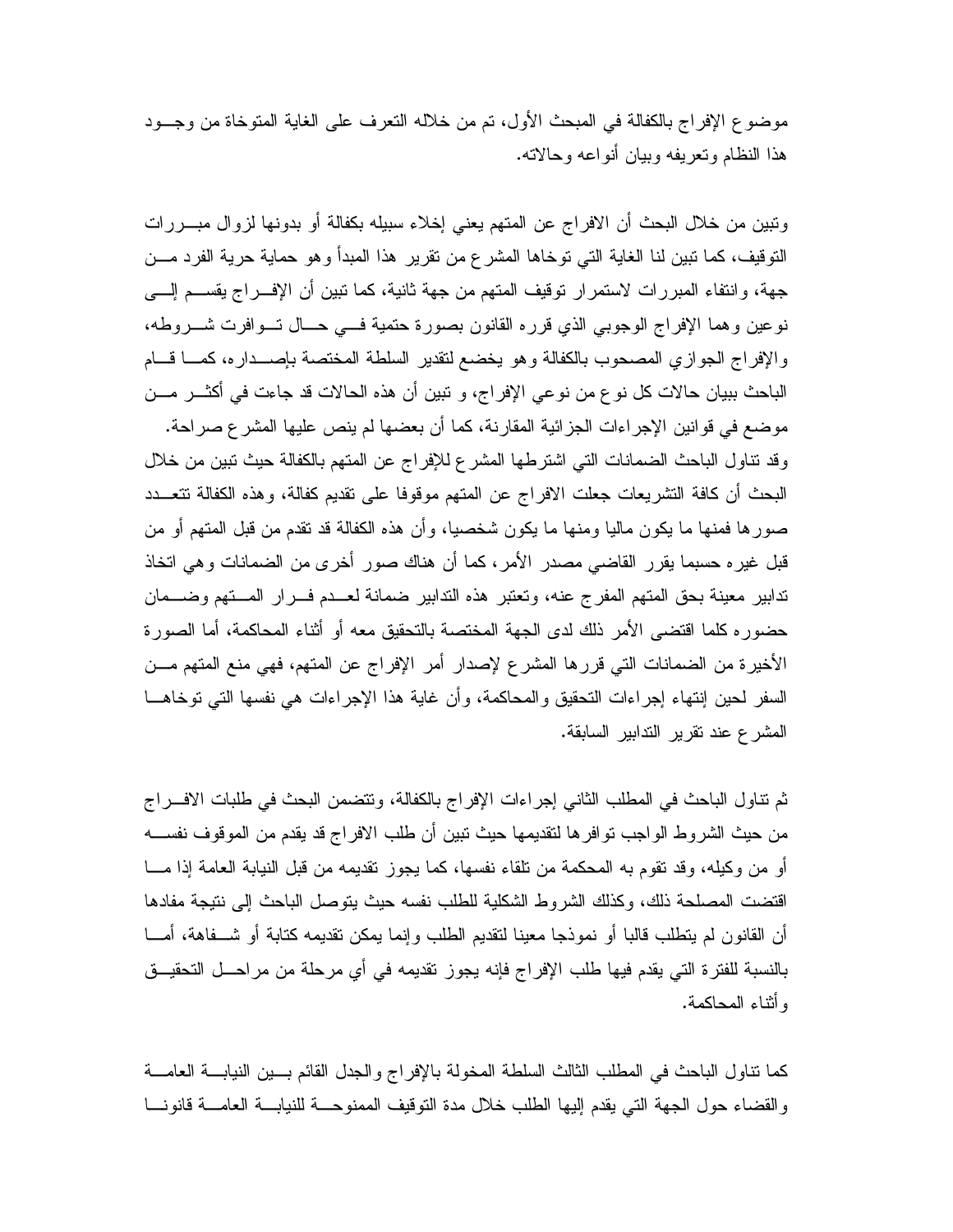صلاحية النظر والبت فيها، وتوصل الباحث إلى نتيجة مفادها أن الجدل حــول هــذه الصــــلاحية مصدره القانون الذي لم يحدد الجهة التي يقدم اليها طلب الإفراج وإن كان الباحث يعتقد أن الجهـــة صاحبة الاختصاص بالتوقيف في هذه المرحلة تملك إمكانية الإفراج بموجب صلاحيتها، وإن كـــان الواقع العملي يملي على الموقوف نقديم طلب الإفراج الى المحكمة في أي مرحلــــة مــــن مراحــــل التحقيق و المحاكمة.

أما في المطلب الرابع فقد نطرق الباحث لموضوع الطعن بقرارات الافـــراج بالكفالـــة، ونبـــين أن قرارات الافراج وعلى الرغم من كونها وقتية أي أنها لا تفصل في موضوع الدعوى، إلا ان شأنها شأن باقي القرار ات القضائية تخضع لطرق الطعن في حال تخلف أحد الشروط القانونية الموجبـــة لإصداره ومن هذه الشروط ما يتعلق بالشكلية التي نطلبها القانون كما هو الحال في تسبيب الأحكام، أو وجود مخالفة لقواعد القانون، ونتخذ طرق الطعن في قرارات الإفراج عدة صور منهـــا طــــرق عادية كالإستئناف والنقض في القوانين المقارنة، ومنها طرق غير عادية كإعادة النظر فسي هــذه القرارات وهي طريقة تميز بها المشرع الفلسطيني عن غيره من التشريعات،، وخلص الباحث إلى أن طرق الطعن العادية هي الأولى بالانباع، ليسرها وسهولة النظر فيها لكونها نتظر من قبل هيئة موسعة بعكس إعادة النظر التي جعل القانون الفلسطيني صلاحية النظر فيها من اختصاص رئـــيس المحكمة العليا.

وفي المطلب الخامس نتاول الباحث إعادة توقيف المتهم بعد الافراج عنه بالكفالة وذلك في حــالات نصت عليها القوانين المقارنة وهذه الحالات تنحصر في اكتشاف وقائع جديدة وتغير في الظـروف التبي أحاطت إصدار أمر التوقيف، ويخضع نقدير هذه الظروف لعوامل عدة أهمها حماية إجراءات التحقيق، كما أن هناك حالة أخرى من الحالات التي تستوجب إعادة توقيف المتهم وهي حالة إخلال المتهم المفرج عنه بالشروط التي تم التوقيع عليها في سند الكفالة، وهي تعتبر من أهــم الحـــالات الموجبة لاعادة التوقيف من الناحية العملية.

في المبحث الثاني من الفصل الثاني نتاول الباحث موضوعا على درجـــة كبيـــرة مـــن الخطـــورة والأهمية وهو جزاء مخالفة الضوابط القانونية للتوقيف، ذلك أن إجراء التوقيف إذا لم تتوافر فيـــه الشروط القانونية التي يتعين مراعاتها عند مباشرة هذا الاجراء، فان ذلك يشكل عدوانا على الحرية الشخصية، وبالنالـي أساسا لقيام المسؤولية علـي أساس الخطأ، والمسؤولية إما أن نكون جزائيــــة أو تأديبية أو مدنية، فضلا عن الجزاء الإجرائي المتمثل بإبطال الإجـــراء المخـــالف للقـــانون لعـــدم مشروعيته، وإهدار كافة النتائج المترنبة عليه ( البطلان).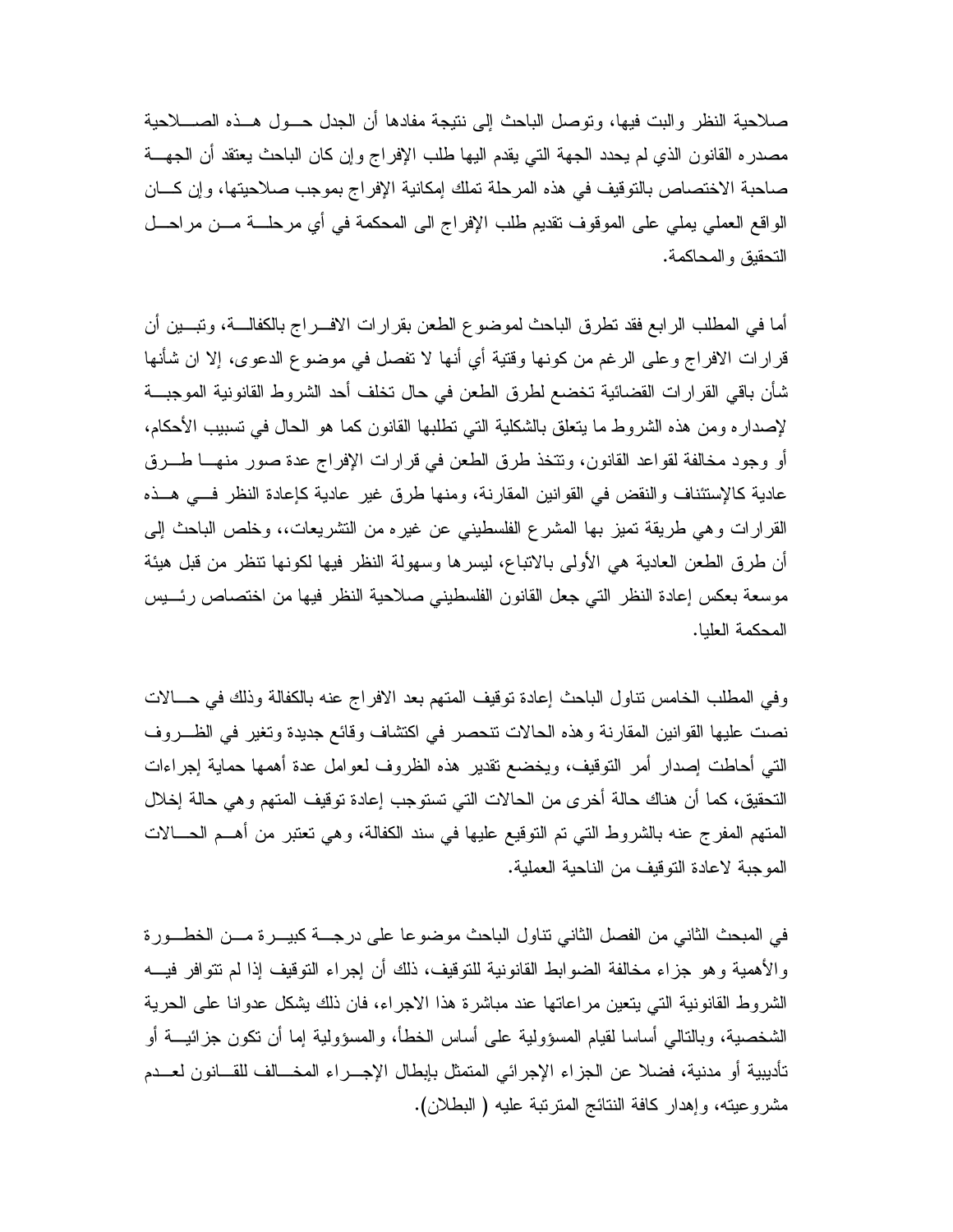ولعل من المفيد بعد هذه الدراسة أن أعرض النتائج التي خلصت إليها في هذه الدراسة، وهي بمثابة حلول موضوعية أوصبي بتقديمها إلى المشرع الفلسطيني في حال إقدامه على إعادة النظر في تتظيم النوقيف لكونه من أخطر موضوعات قانون الإجراءات الجزائية، وهذه النتائج هي بمثابة ضـــوابط قانونية بتعين أن نؤخذ بعين الاعتبار عند تعديل أحكام التوقيف وأهمها:

- 1– نظرا لتبعثر النصوص المنظمة للتوقيف الاحتياطي فسي قسانون الاجسراءات الجزائيسة الفلسطيني في أكثر من باب، مما يؤدي إلى الخلط بين إجراءات التوقيف وما يشتبه به من لِجراءات كالقبض والاستيقاف والاقتياد المادى، وحيـــث إن البــــاب الخــــاص بـــالنوفيف الاحتياطي في القانون الفلسطيني جاء قاصر ا عن نتظيم هذه الاجر اءات فان الباحث يسرى أن على المشرع الفلسطيني إعادة تنظيم هذه النصوص ونرنيبها بشكل تـــدريجي وإزالــــة اللبس والغموض الذي يكتنفها، ونوحيد المصطلحات المنظمة لهذا الباب.
- 2– يتعين على المشرع الفلسطيني أن يضع نصب عينيه أن قواعد التوقيف ذو طبيعة مؤقتـــة وإجراء استثنائي على قرينة البراءة وإذا كان التوقيف شر لا بد منه، إلا أنه يتعين التوفيق بين مصلحة المجتمع التي تتطلب في بعض الحالات الأخذ بهذا النظام ومصلحة الفرد في ألا نمس حريته في سبيل تحقيق العدالة، وقلنا أن الموازنة بين المصالح المتعارضة لاقرار نظام التوقيف وتطبيقه لا يتأتى إلا من خلال فهم الوظيفة الشرعية للتوقيــف فـــى معنـــاه الضيق، وهو أن الهدف منه فقط المساعدة على إظهار الحقيقة ولا هدف له غير ذلك، فـــلا يمكن أن يكون الغرض منه ضمان نتفيذ العقوبة أو أنه إجراء أمني.
- 3− إن الباحث في نظام النيابة العامة واختصاصاتها في القانون الفلسطيني يجد أن المشرع قد أخذ بمبدأ الجمع بين سلطتي التحقيق والادعاء وجعل صلاحية مباشرتها مـــن اختصــــاص النيابة العامة لوحدها على الرغم من مساويء هذا النظام وما يؤدي اليه فسي كثيـــر مـــن الاحيان بالاجحاف بحق المتهم في الدفاع عن نفسه من جهة، وانعدام الحياديـــة والنز اهـــة الناجمة عن مبدأ الجمع من جهة ثانية، فان الباحث يطالب المشرع الفلسطيني إعادة النظر بتبني مبدأ الفصل بين سلطتي الإدعاء والتحقيق حفاظا على مبدأ الحياد اللازم توافره فسي السلطة المصدرة لأوامر التوقيف، وتماشيا مع الدعوة الســـابقة فإننـــا نطالـــب المشـــرع الفلسطيني الأخذ بنظام قضاء الإحالة باعتباره ضمانة هامة للمتهمين فسى الجسرائم التسى تكتسب وصفا جنائيا.
- 4– بالنظر لصلاحية النيابة العامة بتوقيف المتهم في القانون الفلسطيني يجد الباحث أن هنساك تناقضا صارخا في النصوص المحددة لهذه الصلاحية، ففي حين أن نص المادة (108) من قانون الإجراءات الجزائية نجيز لوكيل النيابة العامة نوقيف المتهم لمدة ثمـــان وأربعـــين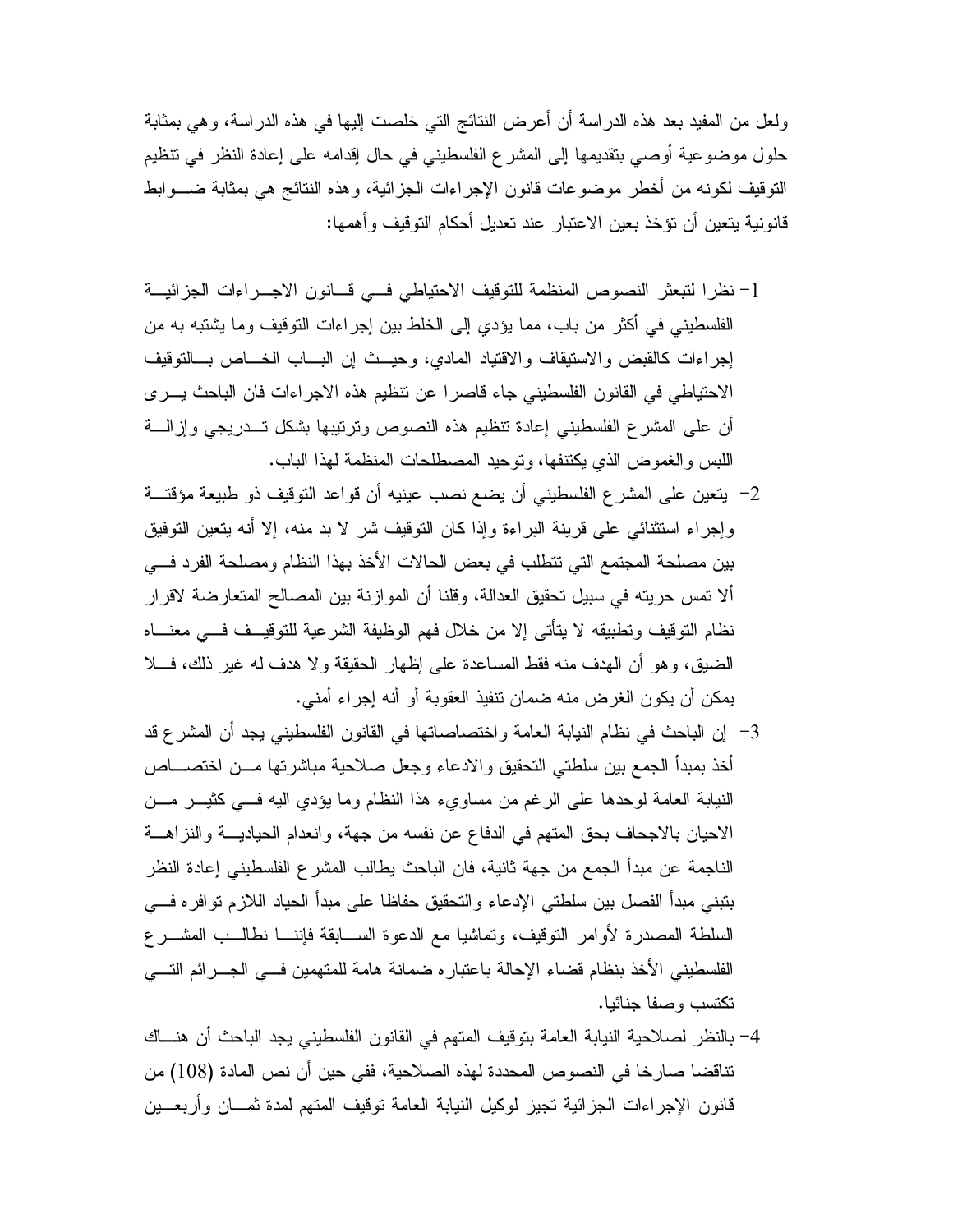ساعة، نجد أن نص المادة (119) قد حددت صلاحية وكيل النيابة العامة بنو قيــف المـــتهم لمدة أربع وعشرين ساعة، ويرى الباحث أن على المشرع إعادة النظر في هذه النصوص وإلغاء أحد هذين النصين لإزالة الغموض والنتاقض بينهما ونحديد المدة التبي يجوز فيهــا للنيابة العامة بتوقيف المتهم قبل عرضه على المحكمة لتمديد توقيفه.

- 5– يجد الباحث أن المشرع الفلسطيني قد أخذ بمبدأ الندرج في تمديد توقيــف المـــتهم وذلـــك بعرض المتهم على اكثر من محكمة لتمديد توقيفه، فجعل هــذه الصــــلاحية إبتـــداء مـــن اختصاص قاضي الصلح، ثم جعلها من اختصاص محكمة البداية، وصولا إلى تمديد توقيفه من قبل المحكمة المختصة بمحاكمته، ويرى الباحث أن هذا التدرج لا مبرر لــــه، وكــــان الأجدر تحديد المحكمة المختصة بتمديد توقيف المستهم وحصسر ها بالمحكمسة المختصسة بمحاكمته إبتداء لأن ذلك يحقق ضمانة أكبر للمتهم فضلا عــن التســـريع فـــى إجـــراءات التحقيق، كما أن المحكمة المختصة بالمحاكمة تكون على دراية تامـــة بمقــدار خطــورة الجريمة وتقدير ملاءمة تمديد التوقيف من عدمه.
- و الذي توجوب إلغاء الفقرة الثانية من المادة (55) والتي تجيز لوكيل النيابة تفويض وجوب إلغاء الفقرة الثانية -أي من مأموري الضابطة القضائية باستجواب المنهم فـــى الـجـــنـح، وذلـــك لمــــا يشـــكله الاستجواب من نتائج هامة وخطيرة تؤدي في كثير من الأحيان إلى توقيف المتهم، وحيث إن التوقيف هو من اختصاص النيابة العامة لوحدها فيجـــب أن يكـــون الاســــتجواب مـــن اختصاص النيابة العامة لوحدها مما يستوجب معه حظر التفويض في جميع الجرائم سواء كانت جنايات أم جنح.
- 7- لم ينص المشرع الفلسطيني على نحديد مدة توقيف المتهم بعد عرضــــه علـــى المحكمـــة المختصة بمحاكمته، مما يعني أن محكمة الموضوع تملك تمديد توقيفه إلى مدد قد تســـتمر حتى انتهاء المحاكمة، ويرى الباحث أن على المشرع الفلسطيني إعادة النظر في نــص المادة (120 / 4) وذلك بتحديد مدة توقيف المتهم بعد عرضه على المحكمة، أي بعد انتهاء مدة الستة أشهر والتي تمثَّل الحد الأقصى لعرضه، حيث أن هذا التحديد يتفق مـــع قواعـــد العدالة ويراعى مصلحة الفرد وحريته، ذلك أن استمرار توقيفه من قبل محكمة الموضوع قد يستغرق مدة العقوبة التي قد يحكم بها المتهم في حال إدانته، مما يغدو التوقيف في هذه الحالة نوع من أنواع العقوبات وهو ما يتنافى مع طبيعته القانونية.
- 8– لم يشترط المشرع صراحة أن نكون هناك أدلة قوية ضد المتهم في حال توقيفه، والباحــث يرى أن من المستحسن أن يرد نص بضرورة أن تكون الأدلة القائمة ضد المـــتهم علـــي درجة من الجسامة بحيث ترجح أنه مرتكب للجريمة.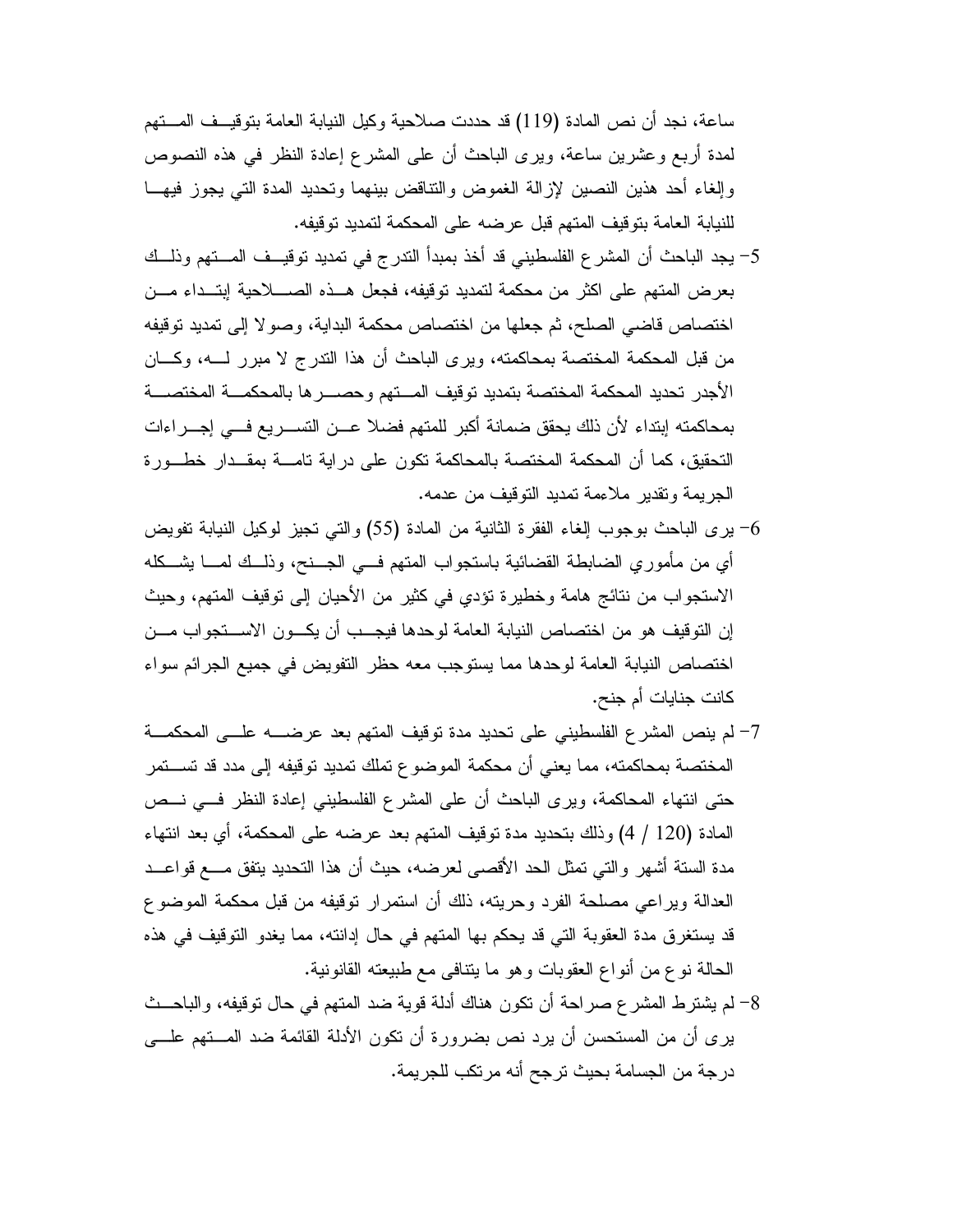- 9– كما لم يرد في قانون الإجراءات الجزائية الفلسطيني ما يشير إلى وجــوب تســـبيب أمـــر النَّوقيف، و الذي يعتبر ٍ من الضمانات الشكلية الهامة، حيث إن تسبيب أمر النَّوقيف يفيد في معرفة الجهة المصدرة له من جهة، وتقرير مدى قانونيته من جهة ثانية، وبالتالي فهو يحقق مصلحة للمتهم نتمثَّل بالطعن في أمر التوقيف في حال عدم اســـنتاد مبـــررات التوقيــف للأسباب الموجبة لإصداره، ويرى الباحث ضرورة وجود نص يلزم الجهة المصدرة لأمر النوقيف بتسبيبه وتعليله.
- فيما يتعلق بحالات الإفراج الوجوبي عن المتهم يجد الباحث أن المشرع الفلسطيني  $-10$ قد نص عليها في أكثر من موضع، ويرى الباحث أنه كان على المشرع الفلسطيني تحديــد هذه الحالات في باب خاص نظر! لأهميتها من ناحية أنها تشكل أهم الحالات التي ينقضي بها التوقيف الاحتياطي.
- 11 <sup>—</sup> لم يرد في قانون الإجراءات الجزائية الفلسطيني ما يشير الى مآل الكفالة بعد أن يتم مصادرتها في حال الإخلال بالشروط الواردة في سند الكفالة كما فعل المشرع المصــــري، ويرى الباحث أن من الاهمية تحديد مصير الكفالة وإلى أي الجهات نؤول بعد مصادرتها، كما يفيد نحديد مألها حماية المدعى بالحق المدنى وحقه بالمطالبة بجزء من هــذه الكفالـــة كتعويض عن الضرر الذي لحق به من الجريمة.
- لم يجد الباحث ما يفيد بتحديد المشرع الفلسطيني لاختصاص النيابة العامة بالإفراج  $-12$ عن المتهم بالكفالة أو بدونها قبل عرضه على المحكمة لتمديد نوقيفه، وهو ما يجعل مسألة تحديد الجهة المختصة بالافراج أثناء توقيف المتهم من قبل النيابـــة العامـــة محـــل جـــدل وخلاف، ويرى الباحث أن على المشرع الفلسطيني حسم هذا الخلاف وذلك بنقريـــر هـــذه الصلاحية وجعلها من اختصاص النيابة العامة لوحدها، ذلك أنها الجهة القادرة على تقــدير وملاءمة جدوى الافراج من عدمه.
- إنفرد المشرع الفلسطيني بتقريره طريقا استثنائيا للطعن في قرارات الإفراج بالكفالة  $-13$ وهي إعادة النظر، على الرغم من أن قرارات الإفراج تخضع لطرق الطعن العادية وهــي الإستئناف والنقض، ويرى الباحث أن طريقة إعادة النظر لا مبرر لها و لا جدوى لها نظر ا لما تشكله من عبء على القضاء، فضلا عن التعقيدات التي تواجهها نتيجـــة الـــبطء فـــي إصدار الأحكام والفصل فيها، وبالنالي برى الباحث وجوب إلغاء هذه الطريقة الاستثنائية والإبقاء على طرق الطعن العادية على أوامر الإفراج.
- 14– على الرغم من نقرير المشرع الفلسطيني للعديد من الجزاءات المترتبة على مخالفة ضوابط التوقيف، إلا أنه يلاحظ أن هذه الجزاءات قد جاءت متفرقة في أكثر من قانون مما يجعل مهمة البحث عنها من المسائل العسيرة، الأمر الذي يجعل من تطبيقها على التوقيف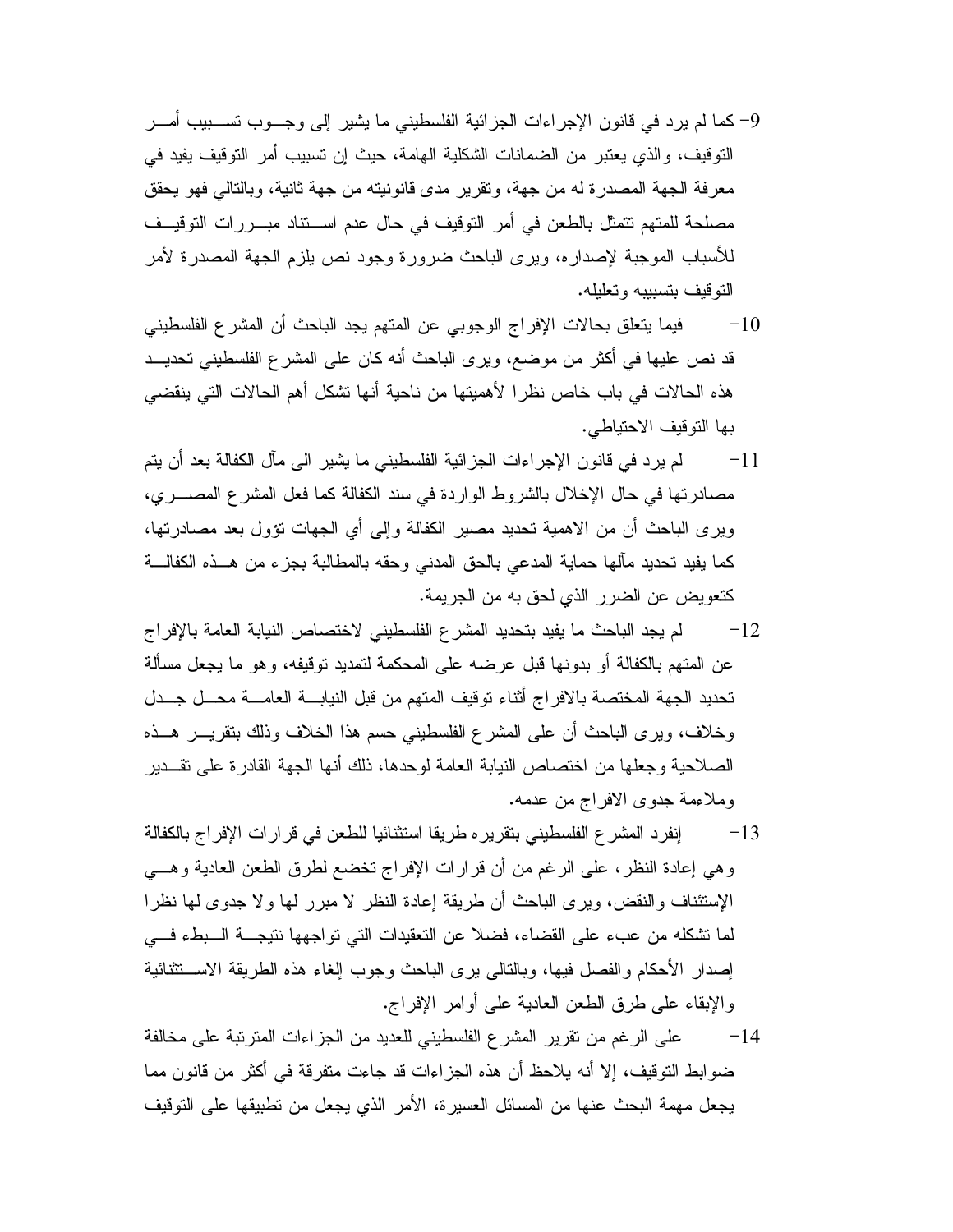التعسفي صعبا من الناحية العملية، والباحث يرى أنه كان أجدر بالمشرع الفلسطيني النص صراحة على هذه الجزاءات ووضعها موضع التنفيذ وذكرها صراحة في حال تمت مخالفة ضوابط التوقيف.

ولما كان مبرر النوقيف هو الضرورة وصالح المجتمع، فإن هذا بوجب تعـــويض  $-15$ المتهم عما لحقه من ضرر تحقيقا للعدالة في المجتمع، ويكون ذلك بتعويضه ماديا وأدبيا إذا ما نقرر منع محاكمته أو حكم ببراءته، طالما لحق به ضرر جسيم من جراء التوقيف غير الممبرر، ولا يتأتـى ذلك إلا من خلال إقرار مسؤولية الدولـة عن أعمـال السلطـة القضـائيـة وفق الاعتبارات التي تمليها الأسس التي يتبناها المشرع الوطني.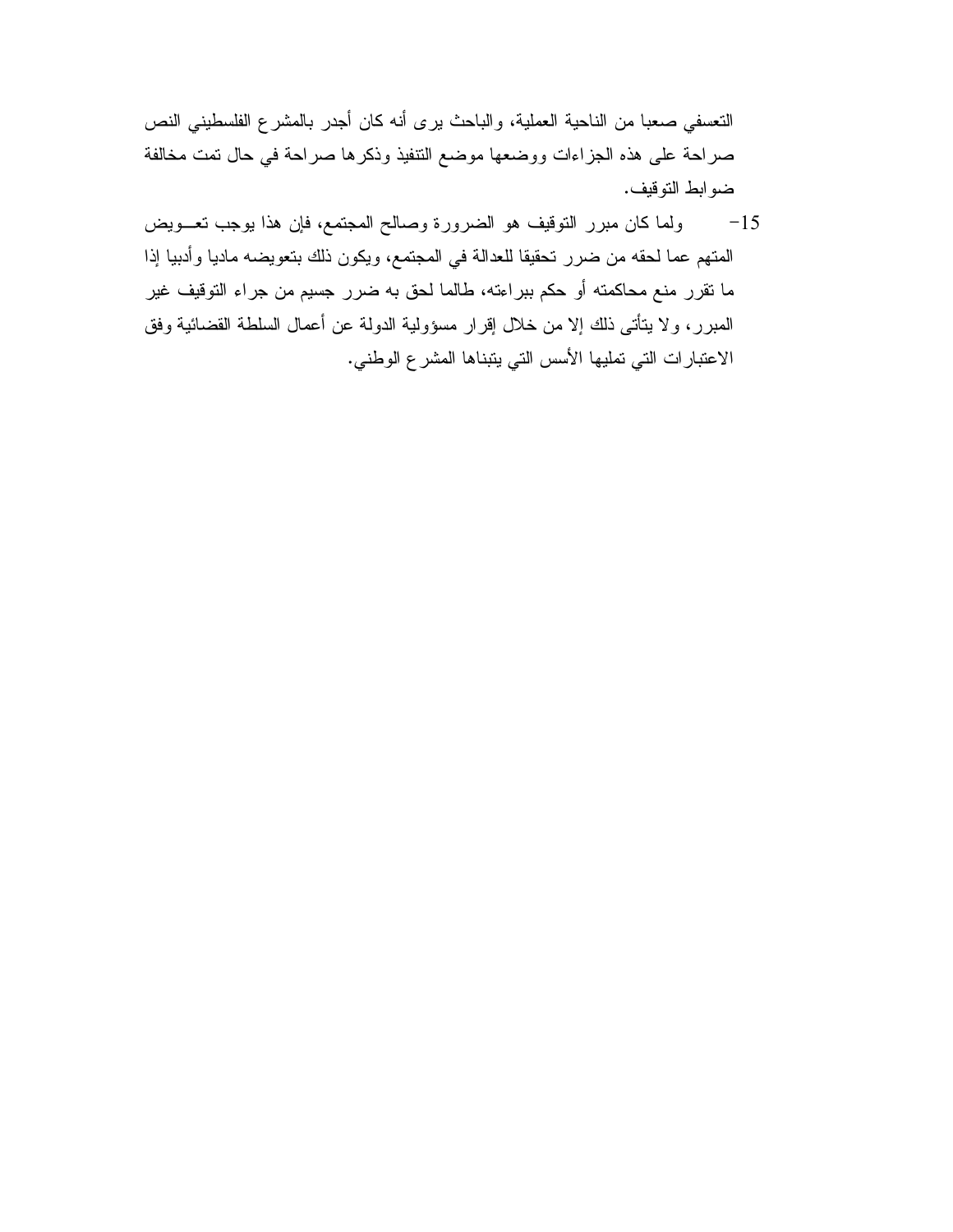- أولا– المراجع العامة: 1–د. ايراهيم طنطاوي، الحبس الإحتياطي، دراسة مقارنة، دار النهضـــة العربيـــة، القـــاهرة، .1999 2–د. أحمد المهدى، شروط الإفراج عن المنهم وأحكام الكفالة والإجراءات الخاصة بهمـــا، دار العدالة، القاهر ة، 2005. 3–د. أحمد فتحي سرور، الشرعية والإجراءات الجنائية، دار النهضة العربية، القاهرة، 1977. 4– أ. أسامة عوايصة، شرح قانون الإجراءات الجزائية الفلسطيني، بدون ناشر ، نابلس، 2005. 5– د. إسماعيل سلامة، الحبس الاحتياطي، رسالة دكتوراة، دراسة مقارنة، عالم الكتب، القاهرة، .1983
- د. أشرف عبد الحميد، قاضي التحقيق في القانون الجنائي المقارن، ط1، دار النهضة العربية،  $\sim\!6$ القاهر ة، 2004.
- 7– د. أمين مصطفى محمد،مشكلات الحبس الإحتياطي بين قيوده والتعـــويض عنه،دارالنـهضــــة العربية،القاهرة، 2005.
- 8– د. جلال نروت و د. سليمان عبد المنعم،أصـــول المحاكمـــات الجز ائية،المؤسســةالجامعية، بېر و ت،1996.
- 9– د. حسن بشيت خوين، ضمانات المتهم في الدعوى الجزائية، ج1،ط1، دار الثقافـــة للنشـــر والنوزيع، عمان، 1998.
	- 10– د. حسن الجوخدار ، شرح قانون اصول المحاكمات الجزائية،دار الثقافة، عمان، 1992.
- 11– د. حسن صادق المرصفاوي،أصول الإجراءات الجزائية، منشأة المعـــارف، الإســـكندرية، .1997
	- 12– د. حسن علام، شرح قانون الاجراءات الجنائية، منشاةالمعارف، الاسكندرية، 1991.
- 13– د. رؤوف عبيد، مباديء الاجراءات الجنائية فـــي القـــانون المصــــري، ط3، دار الجليـــل للطباعة والنشر .
- 14– د. ر مسيس بهنام، الإجر اءات الجنائية تحليلاً وتاصيلاً، منشـــأة المعـــار ف، الإســـكندر ية، .1984
- 15– د. سالم أحمد الكرد، أصول الاجراءات الجزائية في التشريع الفلسطيني، الكتـــاب الاول،، مكتبة القدس، 2002.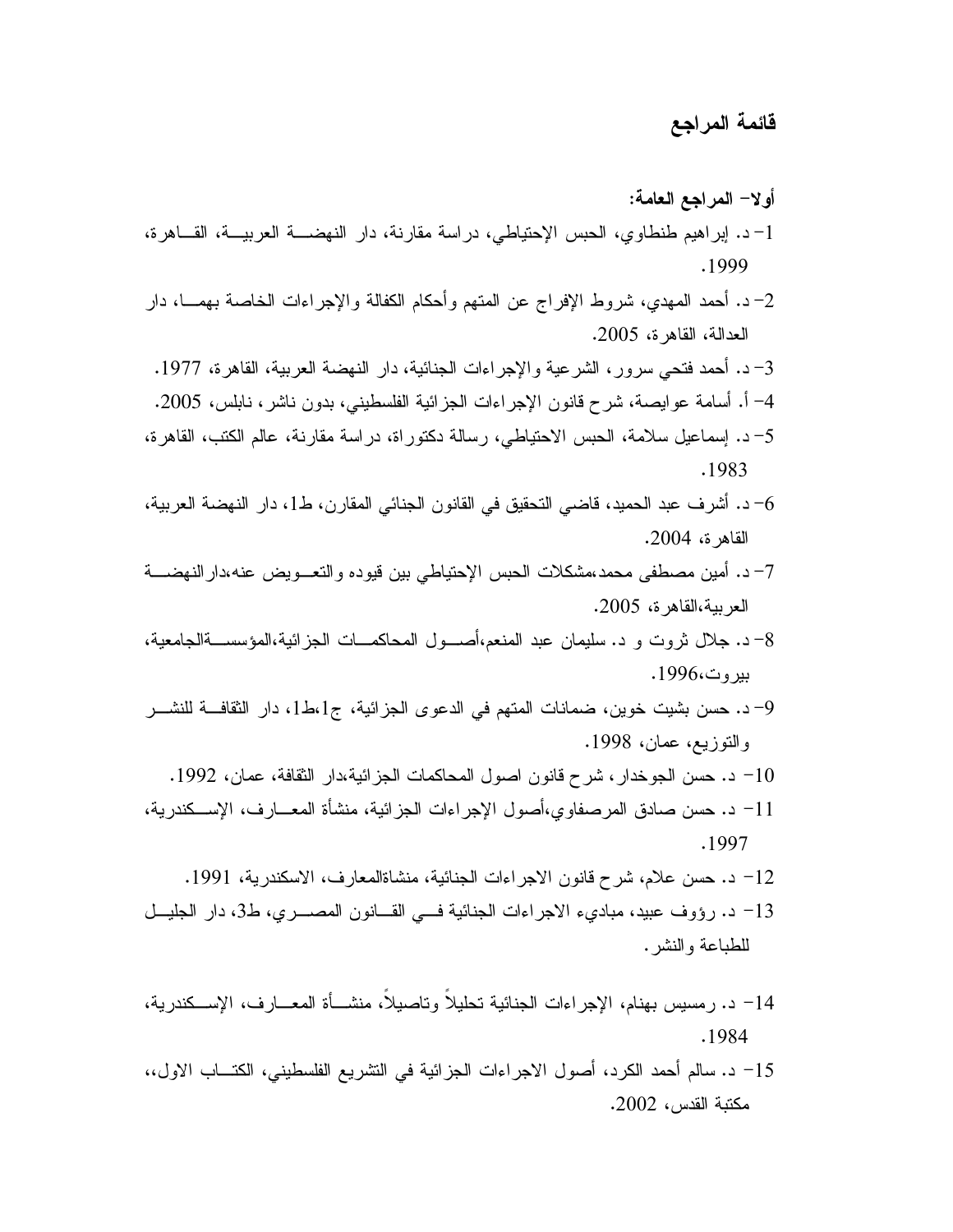- الحلبي.
- 17– د. طارق الديراوي، ضمانات وحقوق المتهم في قــانون الاجـــراءات الجنائيـــة، دراســـة مقارنة،بدون ناشر ، 2005.
- 18– د. عادل الطائبي، مسؤولية الدولة عن أخطاء موظفيها، دار الثقافة للنشر والنوزيع، عمان، .1999
- 19– د. عبد الحميد الشواربي، الإخلال بحق الدفاع في ضوء الفقه والتشريع، منشأة المعـــارف، الإسكندرية، 1997.
	- د. عدلي خليل، استجواب المتهم فقها وقضاء، دار الكتب القانونية، مصر ، 2004.  $\sim$ 20
- 21– د. عليي القهوجي وفتوح الشاذلبي، مباديء قانون أصول المحاكمات الجزائية اللبناني، الدار الجامعية،بير وت،1992.
- 22– د. عمروالشريف،النظرية العامة في التوقيف الاحتياطي، دراسة مقارنة، منشورات الحلبي الحقوقية، 2004.
- 23– د. عمرو الفقي، الموسوعة القانونية في المسؤولية المدنية، ( دعوى التعويض) دار الكتب القانونية، المحلة الكبر ي، مصر ، 2002.
- 24– د. عيسى عبد الله، التعليق على نصوص قانون الإجراءات الجنائيـــة الجديـــد، دار الفكـــر العربي، القاهرة، 1977.
- 25– د. فاروق الكيلاني، محاضرات في قـــانون أصـــول المحاكمـــات الجزائيـــة، ج2،شـــركة المطبوعات الشرقية، بيروت،1995.
	- 26– د. فاروق الكيلاني، اِستقلال القضاء، ط2، المركز العربي للمطبوعات، بيروت، 1999. 27– د. قدري الشهاوي، ضوابط الحبس الاحتياطي، منشأة المعارف، الإسكندرية، 2003.
		-
- 28– د. كامل السعيد، شرح قانون أصول المحاكمات الجزائية،دار الثقافـــة للنشــــر والنوزيــــع، عصان، 2005.
- 29– د. مأمون سلامة، الإجراءات الجنائية في التشريع المصرى، دار النهضة العربية،القاهرة،  $.2005$ 
	- 30- د. مجدي حافظ، الحبس الاحتياطي، بدون ناشر، القاهرة، 2004.
- 31– د. محمد الحلبي وسليم الزعنون، شرح قانون الإجراءات الجزائية الفلسطيني، دار الفكـــر العربي، القدس، 2002.
- 32– د. محمد الحلبي، شرح قانون العقوبات، القسم العام، دار الثقافة للنشر والتوزيـــع عمـــان، .1997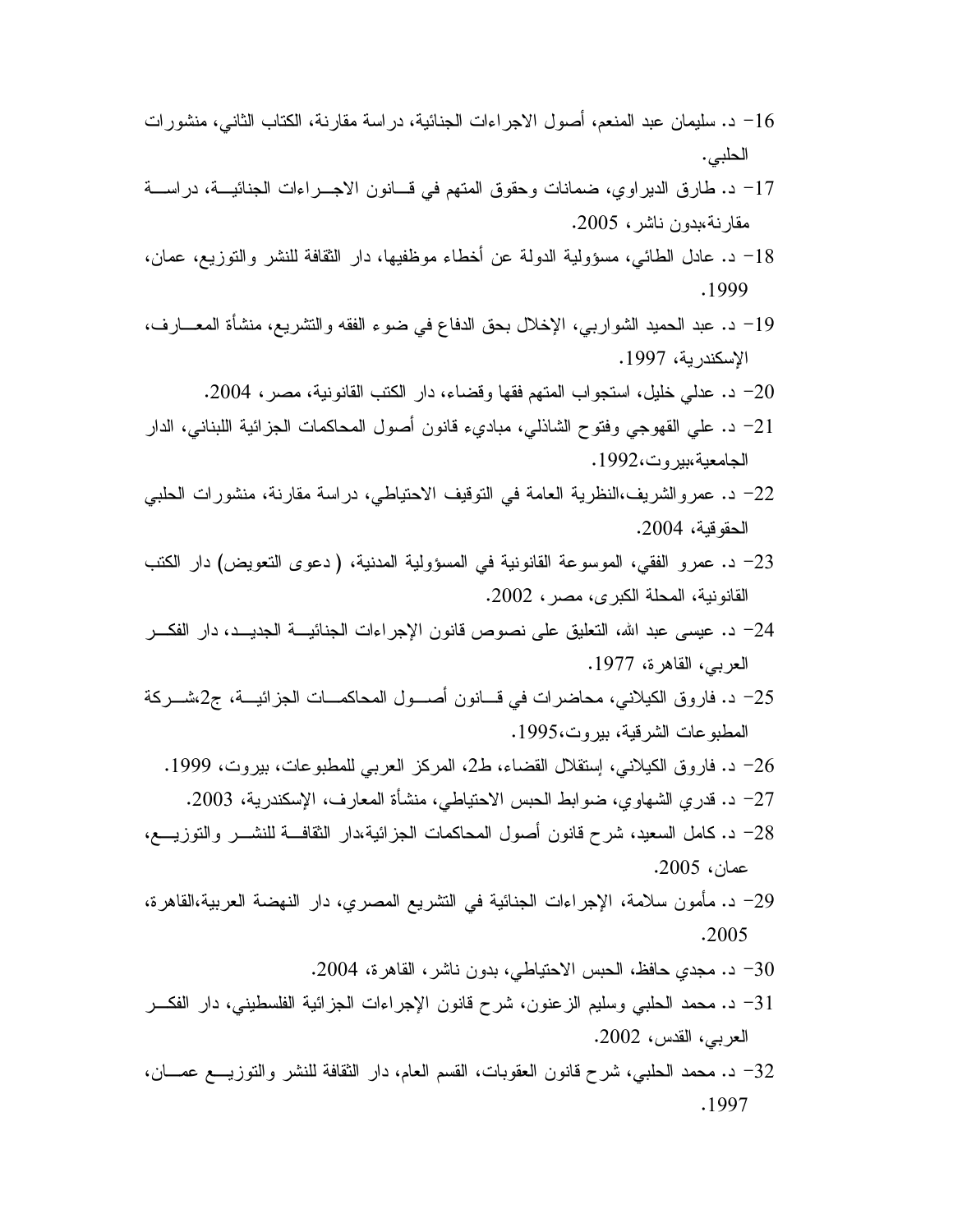- 33– د. محمد زكي أبو عامر ، قانون الإجر اءات الجنائية،منشأة المعار ف، الإسكندر ية،،1990. 34– د. محمد سعيد نمور، أصول الاجراءات الجزائية، شـــرح لقـــانون اصـــول المحاكمـــات الجزائية، دار الثقافة للنشر والنوزيع، عمان، 2005. 35– د. محمد صبحي نجم، قانون أصول المحاكمات الجزائية، دار الثقافــــة للنشــــر والنوزيــــع، عمان، 2000. 36– د. محمود محمود مصطفى، شرح قانون الإجراءات الجنائية، بدون ناشر، 1976. 37– د. محمود نجيب حسني، شرح قانون الإجراءات الجنائية،ط3،دار النهضةالعربية، القاهرة، .1998 38– د. مصطفى هرجة، المشكلات العملية في الحبس الإحتياطي والإف راج،دار المطبوعــات الجامعية، الإسكندر بة،1992.
- 39– د. مصطفى هرجة، حقوق المنهم وضماناته، دار محمود للنشــــروالنوزيـع، بــــاب الخلــــق، .1996
	- 40– د. معوض عبدالنواب،الحبس الاحتياطي علماًوعملاً،دار الفكر الجامعي.
- 41– المستشار ممدوح عليان، الوجيز في شرح قانون الإجراءات الجزائية الفلســطيني، بـــدون ناشر ، نابلس، 2003.
- 42− د. نايف بن سلطان، حقوق المتهم في نظام الاجراءات الجزائية السعودي، دار الثقافة للنشر والتوزيع، عمان، 2005
- 43– د. هشام زوين، تجديد حبس المتهم إحتياطيا، رد الكفالة واسترداد المضبوطات، ط6، بدون ناشر ، 2006.

ثانيا– الأبحاث والدراسات القانونية:

جامعة بيرزيت،2003.

44– أ. أحمد براك، دور النيابة العامة في تجسيد العدالة بين الواقع والطموح، المركز الفلسطيني لاستقلال المحاماة والقضاء" مساواة"، رام الله، 2003. 45− أ. أحمد براك، دراسة قانونية حول النتفيذ العقابي في ضوء السياسة العقابيــــة المعاصـــــرة، منشورة في مجلَّة العدالة والقانون، العدد السادس، المركز الفلســطينـي لاســنقلال المحامـــاة والقضاء، رام الله، 2007. 46− القاضـي أسعد مبارك، قرارات النوقيف والإفراج بالكفالة وإعادة النظر فيها، معهد الـحقوق،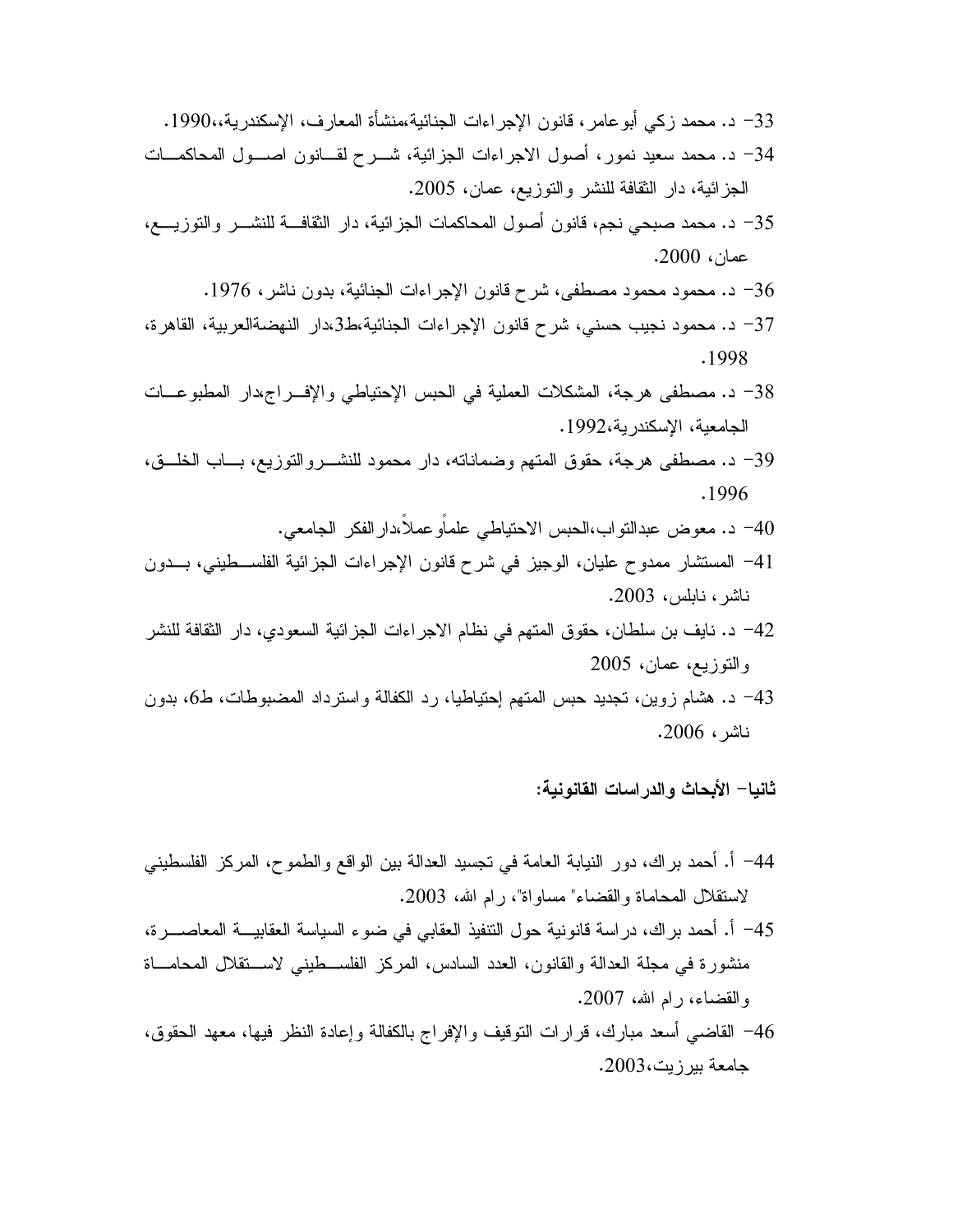- 47– القاضبي بسام حجاوى، در اسة قانونية حول الضـــمانات الأساســـية لشـــر عية الإجـــر اءات الْجزائية في القانون الفلسطيني، منشورة في مجلة العدالة والقانون، العدد الثالــث، إصـــدار المركز الفلسطيني لاستقلال المحاماة والقضاء، رام الله
- 48– د. عبود السراج، النوقيف والحقوق الاساسية للفرد، بحث مقدم إلى الندوة العلمية التاســـعة للمركز العربي للدراسات الأمنية والندريب، الرياض، 1984.
- 49– د.عصـام عابدين، أنواع النيابات العامة ودورها، ورقة مقدمة في ورشة عصــل، المركـــز الفلسطيني لاستقلال المحاماة والقضاء" مساواة"، رام الله،2003.
- 50− الأستاذ على مهنا، هيكلية النيابة العامة واختصاصاتها وفقا للقوانين المحلية، ورقسة عمسل مقدمة في دورة تنمية قدرات المحامين الشباب، المركـــز الفلســـطيني لاســـتقلال المحامــــاة وِ القضاء" مساوِاة"، رام الله،2003.
- 51 د. عوض محمد، نقرير مصر حول الاجراءات الجنائية في النظم القانونية وحماية حقـــوق الانسان، والمنشور في كتاب الإجراءات الجنائية في النظم القانونية العربية وحقوق الانســان للدكتور محمود بسيوني، وعبد العظيم وزير ،ط1، دار العلم للملايين، بيروت، 1991.
- 52– د. فواز صالح، النوقيف المؤقت في القانون الفرنســي الجديــد الصــــادر بالقـــانون رقـــم 2000/516 بناريخ 2000/6/15، مجلة الحقوق، العدد الرابع، جامعة الكويت، 2002
- 53– د. محمود محمود مصطفى، النوقيف المؤقت، والمنشور في كتاب الاجراءات الجنائية في النظم القانونية العربية وحقوق الانسان، للدكتور محمود بسيوني، وعبد العظيم وزير ،ط1، دار العلم للملايين، بيروت، 1991.
- 54– د. نظام المجالي حول الاجراءات الجنائية في النظم القانونيـــة العربيـــة وحمايـــة حقـــوق الانسان، تقرير الأردن، والمنشور في كتاب الاجراءات الجنائية في النظم القانونية العربيـــة وحقوق الانسان، للدكتور محمود بسيوني، وعبد العظيم وزيـــر،ط1، دار العلـــم للملايـــين، ببر وت، 1991.

ثانيا \_ القوانين:

55– قانون العقوبات الاردني رقم 16 لسنة 1960. 56– قانون الإجراءات الجزائية الفلسطيني رقم 3 لسنة 2001. 57- قانون الإجراءات الجنائية المصري رقم 150 لسنة 1950 وتعديلاته. 58– قانون أصول المحاكمات الجزائية الأردنبي رقم 9 لسنة 1961 وتعديلاته. 59- القانون الأساسي الفلسطيني المعدل لسنة 2003.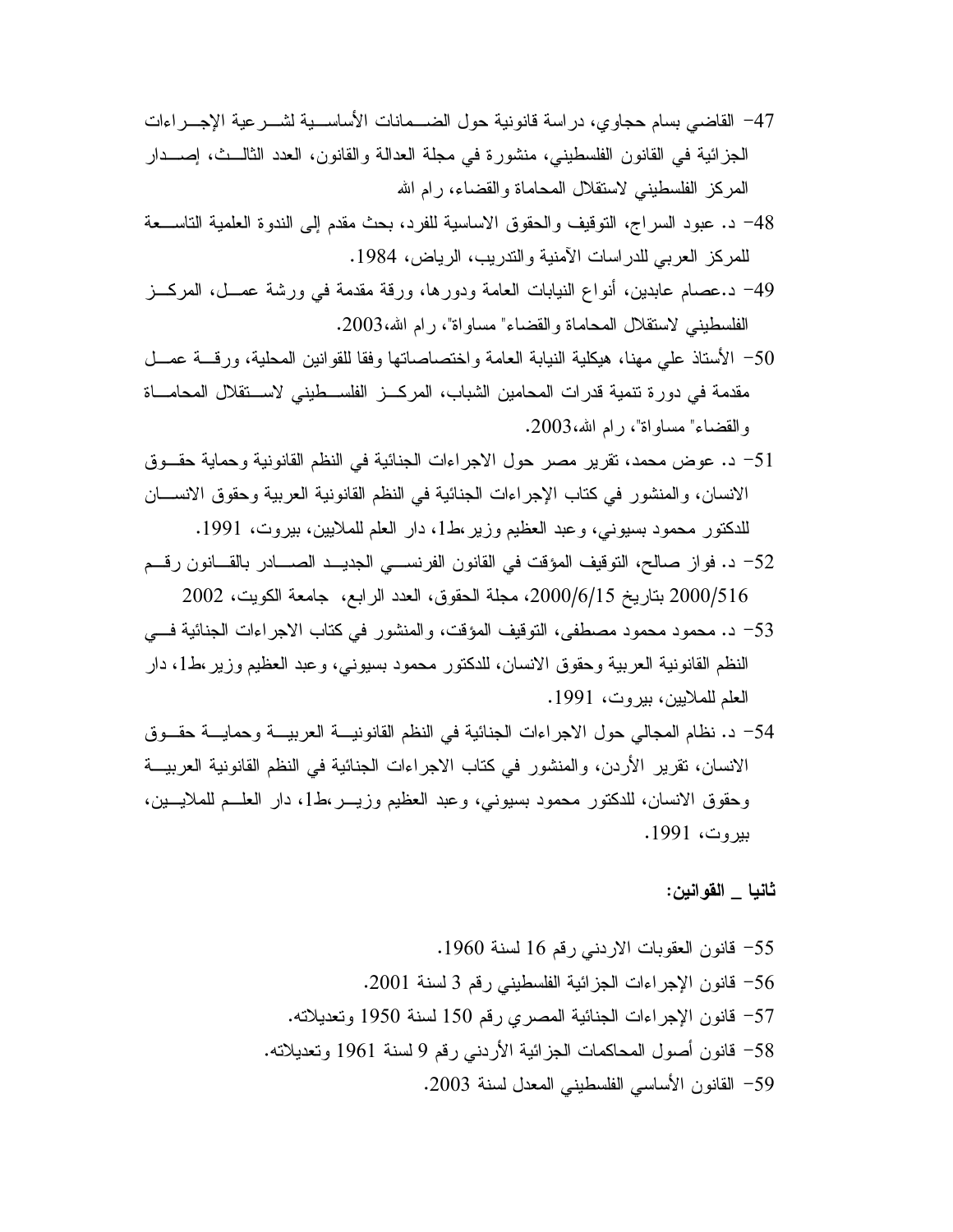60- قانون السلطة القضائية الفسطيني رقم 1 لسنة 2002. 61 فانون أصول المحاكمات المدنية والتجارية الفلسطيني رقم 2 لسنة 2001. 62– قانون مراكز النأهيل والسجون الفلسطيني رقم 6 لسنة 1998.

ثالثًا– المباديء والاحكام الفضائية:

الدعاوي الجزائية.

- لمباديء القانونية لمحكمة التمييز الأردنية في الاحكام الجزائية $\sim$ 64– مجموعة الأحكام القضائية والمباديء القانونية الصادرة عن محكمة النقض الفلسطينية فـــي
	- مجموعة أحكام محكمة النقض المصرية في القضايا الجزائية.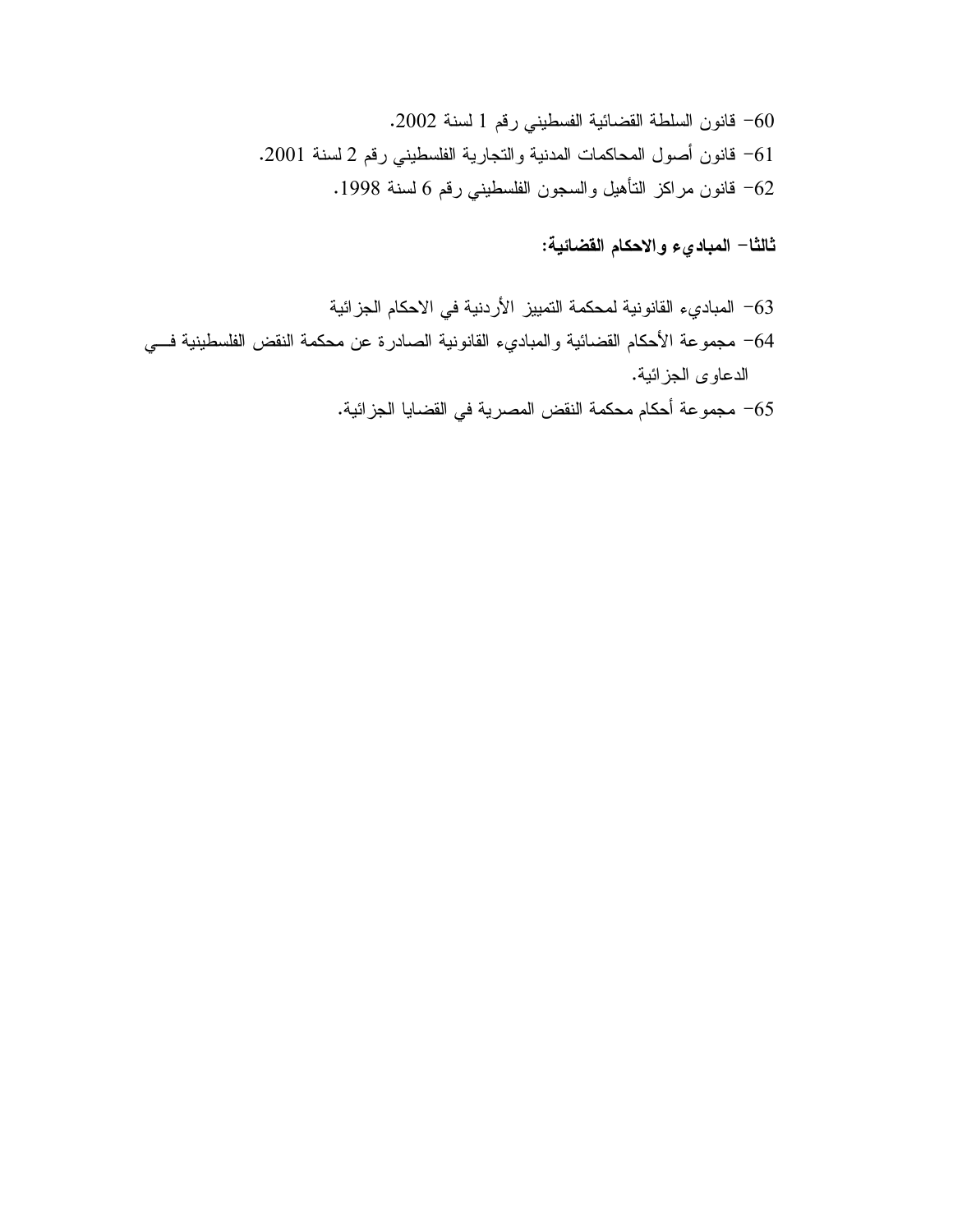| العنوان                                                    | الصفحة |
|------------------------------------------------------------|--------|
| صفحة الغلاف                                                |        |
| صفحة العنوان                                               |        |
| إجازة الرسالة                                              |        |
| الإهداء                                                    |        |
| أ<br>الإقرار                                               |        |
| شكر وعرفان                                                 | ب      |
| الملخص باللغة العربية                                      | ج      |
| الملخص باللغة الإنجليزية<br>٥                              |        |
| المقدمة<br>ٯ                                               |        |
| $\mathbf{1}$<br>الفصل الأول                                |        |
| 1<br>الضوابط القانونية لشرعية التوقيف.                     |        |
| $\mathbf{1}$<br>المبحث الأول: ماهية النوقيف ومشروعينه.     |        |
| $\overline{2}$<br>المطلب الأول: نعريف النوقيف.             |        |
| $\overline{2}$<br>الفرع الأول: نعريف النوقيف لغة واصطلاحا. |        |
| $\overline{4}$<br>الفر ع الثاني: النعريف االفقهي للنوقيف.  |        |
| 5<br>المطلب الثاني: النكييف القانوني للتوقيف.              |        |
| 6<br>الفرع الأول: النوقيف والبراءة.                        |        |
| 8<br>الفرع الثاني: النوقيف والعقوبة.                       |        |

فهرس المحتويات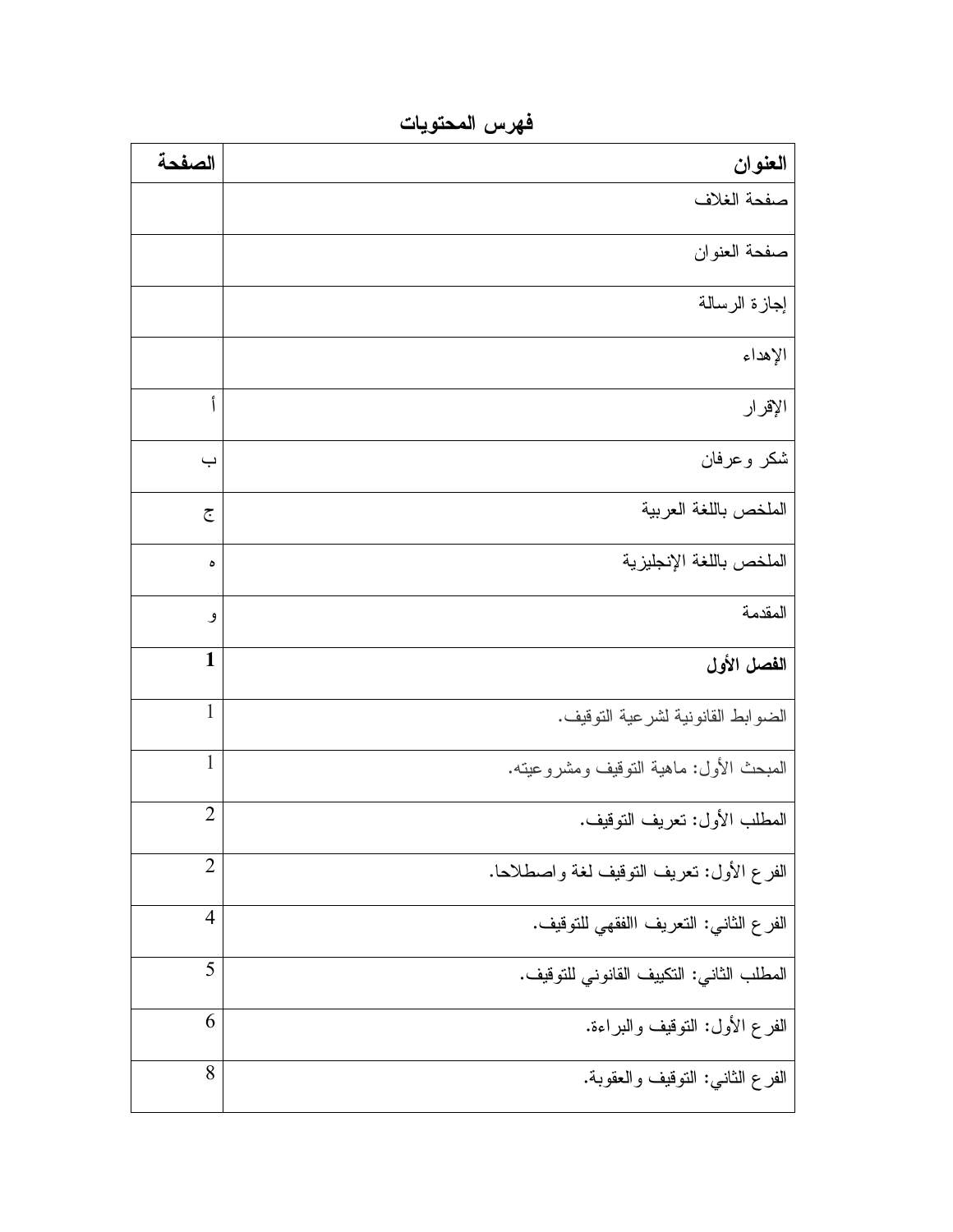| 10 | الفرع الثالث: النوقيف وإجراءات النحقيق.                                    |
|----|----------------------------------------------------------------------------|
| 10 | المطلب الثالث: تمييز التوقيف عن غيره من الإجراءات الشبيهة.                 |
| 11 | الفر ع الأول: النوقيف والقبض.                                              |
| 14 | الفرع الثاني: النوقيف والاقتياد المادي.                                    |
| 15 | الفرع الثالث: النوفيف والاعتقال الاداري.                                   |
| 18 | المبحث الثاني: مشروعية التوقيف.                                            |
| 18 | المطلب الأول: مدى النوفيق بين النوقيف و الحرية الشخصية.                    |
| 19 | الفر ع الأول: مؤيدات النوفيق الذي نتص عليه الإنفاقيات الدولية.             |
| 21 | الفر ع الثاني: مؤيدات النوفيق الذي نقول به النشريعات المعاصرة.             |
| 22 | المطلب الثاني: الوظيفة الشرعية للتوقيف.                                    |
| 22 | الفر ع الأول: الوظيفة الشرعية في معناها الواسع.                            |
| 24 | الفر ع الثاني: الوظيفة الشرعية في معناها الضيق.                            |
| 26 | الفصل الأول: الضوابط المتعلقة بسلطة إصدار الأمر بالتوقيف.                  |
| 27 | المبحث الأول: سلطة التوقيف في مرحلة التحقيق الإبتدائي.                     |
| 28 | المطلب الأول: الجدل حول الفصل بين وظيفتي الإدعاء والتحقيق أو الجمع بينهما. |
| 29 | الفر ع الأول: مؤيدات مبدأ الجمع بين وظيفتي الإدعاء والتحقيق.               |
| 30 | الفر ع الثاني: مؤيدات مبدأ الفصل بين وظيفتي الإدعاء والتحقيق.              |
| 32 | المطلب الثاني: النيابة العامة كجهة تحقيق مختصة بالتوقيف.                   |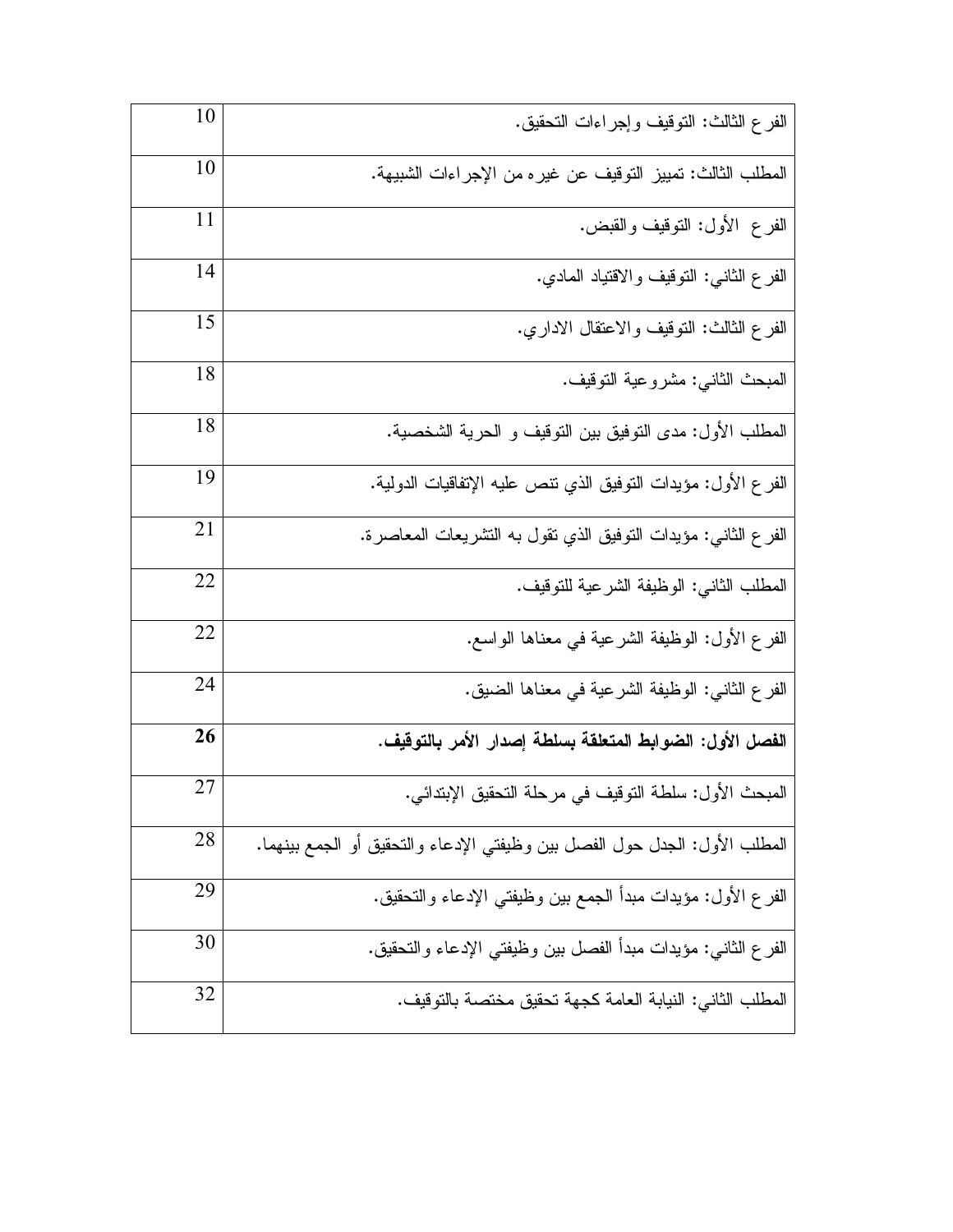| 33 | الفر ع الأول: نَشْكَيْلْ النيابة العامة.                           |
|----|--------------------------------------------------------------------|
| 35 | الفر ع الثاني: سلطة النيابة العامة بتوقيف المتهم في مرحلة التحقيق. |
| 37 | المطلب الثالث: سلطة النوقيف في مرحلة المحاكمة.                     |
| 37 | أولا: إختصاص محكمة الصلح.                                          |
| 39 | ثانيا: إختصاص محكمة البداية.                                       |
| 40 | ثالثا: إختصاص محكمة الموضوع.                                       |
| 42 | المبحث الثاني: الضوابط الموضوعية والشكلية للنوقيف.                 |
| 42 | المطلب الأول: الشروط الموضوعية للنوقيف.                            |
| 43 | الفر ع الأول: الجريمة التي يجوز فيها التوقيف.                      |
| 43 | أولا: النوقيف في الجنايات.                                         |
| 44 | ثانيا: التوقيف في الجنح والمخالفات.                                |
| 47 | الفرع الثاني: الشروط الخاصة بالمتهم.                               |
| 47 | أو لا: دلائل الإتهام.                                              |
| 48 | ثانيا: سن المتهم.                                                  |
| 49 | ثالثا: الأشخاص المتمتعون بالحصانة.                                 |
| 49 | 1– الحصانة البر لمانية.                                            |
| 51 | 2– الحصانة القضائية.                                               |
| 52 | 3– الحصانة الدبلو ماسية.                                           |
| 52 | الفرع الثالث: الشروط الخاصة باستجواب المتهم.                       |
| 54 | أولا: مدة الإستجواب.                                               |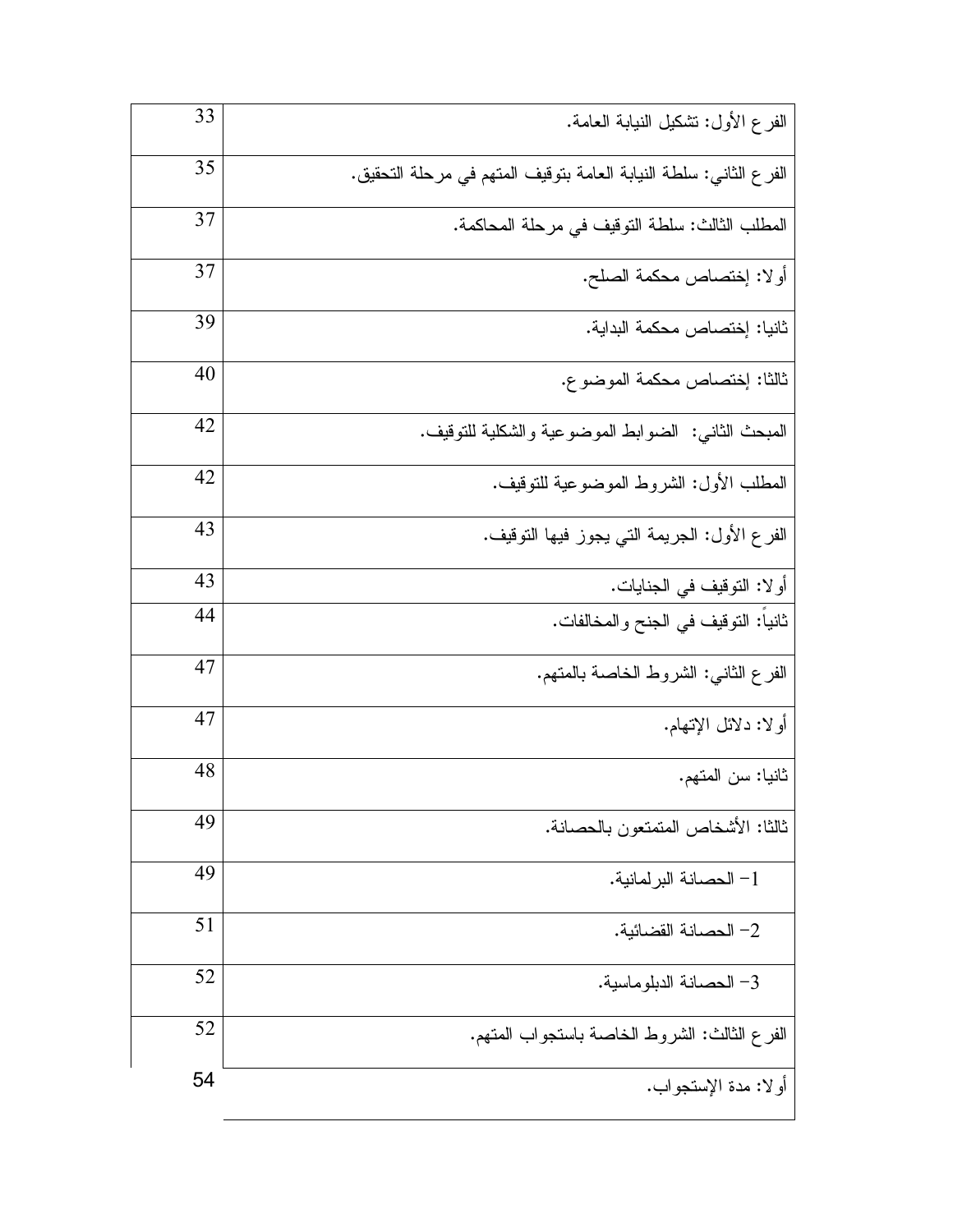| 55 | ثانيا: سلطة الإستجواب.                                                 |
|----|------------------------------------------------------------------------|
| 55 | ثالثًا: دعوة محامي المتهم لحضور الإستجواب.                             |
| 57 | رابعا: مناقشة المنهم بأدلة الإنهام.                                    |
| 57 | الفرع الرابع: الشروط الخاصة بمدة النوقيف.                              |
| 59 | المطلب الثاني: الشروط الشكلية للنوقيف.                                 |
| 59 | الفر ع الأول: البيانات الشكلية الخاصة بأمر التوقيف.                    |
| 61 | الفر ع الثاني: تسبيب مذكرة التوقيف.                                    |
| 63 | الفر ع الثالث: نتفيذ مذكرة التوقيف خلال مدة معينة.                     |
| 66 | الفصل الثاني: الافراج بالكفالة وجزاء مخالفة الضوابط القانونية للتوقيف. |
| 67 | المبحث الأول: ماهية الإفراج وإجراءاته.                                 |
| 67 | المطلب الأول: نعريف الإفراج وحالاته.                                   |
| 68 | الفر ع الأول: تعريف الإفراج.                                           |
| 69 | الفرع الثاني: حالات الإفراج.                                           |
| 70 | البند الأول: حالات الإفراج الوجوبي.                                    |
| 72 | البند الثاني: حالات الإفراج الجوازي.                                   |
| 73 | الفر ع الثالث: ضمانات الإفراج بالكفالة.                                |
| 74 | 1– تعليق أمر الإفراج على نقديم كفالة.                                  |
| 75 | 2– الإفراج الجوازي المصحوب بتدبير معين.                                |
| 76 | 3– المنع من السفر .                                                    |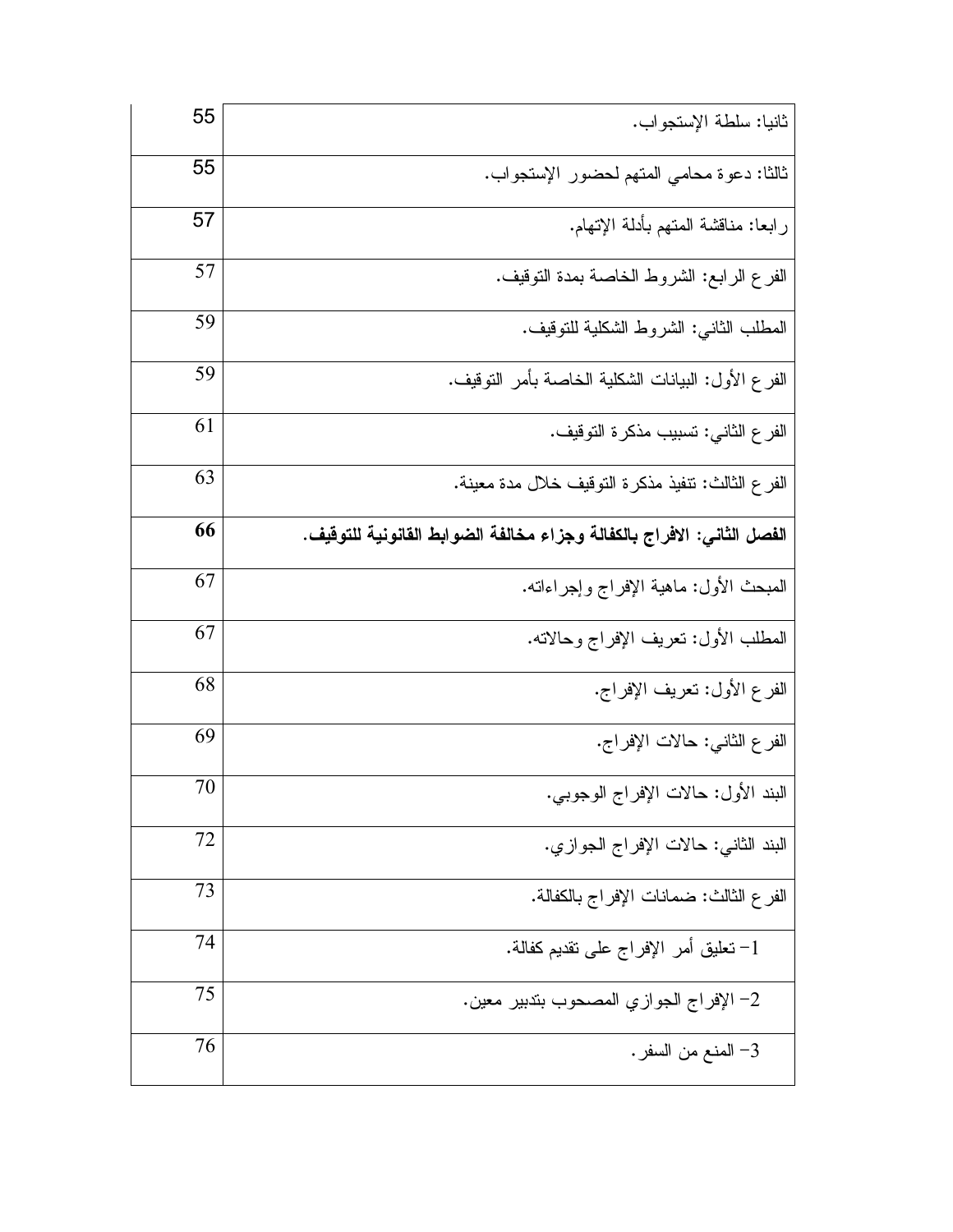| 77  | المطلب الثاني: إجراءات الإفراج بالكفالة.                    |
|-----|-------------------------------------------------------------|
| 77  | الفر ع الأول: طلبات الإفراج.                                |
| 78  | الفرع الثاني: الشروط الشكلية لطلب الإفراج.                  |
| 78  | الفر ع الثالث: المرحلة التي يقدم فيها طلب الإفراج بالكفالة. |
| 79  | المطلب الثالث: سلطة الإفراج.                                |
| 79  | الفر ع الأول: سلطة النيابة العامة بالإفراج.                 |
| 81  | الفرع الثاني: سلطة المحكمة بالإفراج.                        |
| 83  | الفر ع الثالث: القاضبي الجزئي.                              |
| 83  | الفر ع الر ابـع: فاضـي النـحقيق.                            |
| 84  | المطلب الرابع: الطعن في قرارات الإفراج.                     |
| 84  | الفر ع الأول: نسبيب قرارات الإفراج.                         |
| 84  | الفر ع الثاني: إستئناف قرارات الإفراج.                      |
| 85  | الفر ع الثالث: إعادة النظر في طلبات الإفراج.                |
| 87  | المطلب الخامس: إعادة نوفيف المنهم.                          |
| 87  | الفرع الأول: إكتشاف وقائع جديدة.                            |
| 88  | الفر ع الثاني: مخالفة شروط الكفالة.                         |
| 90  | المبحث الثاني: جزاء مخالفة الضوابط القانونية للتوقيف.       |
| 91  | المطلب الأول: الجزاء الجنائي.                               |
| 91  | الفر ع الأول: الـجزاء الـعقابـي.                            |
| 94  | الفر ع الثاني: الجزاء الإجرائي ( البطلان).                  |
| 97  | المطلب الثاني: الجزاء التأديبي.                             |
| 99  | المطلب الثالث: الجزاء المدنبي ( النعويض).                   |
| 100 | الفر ع الأول: الأساس الدستوري للتعويض المدنبي.              |